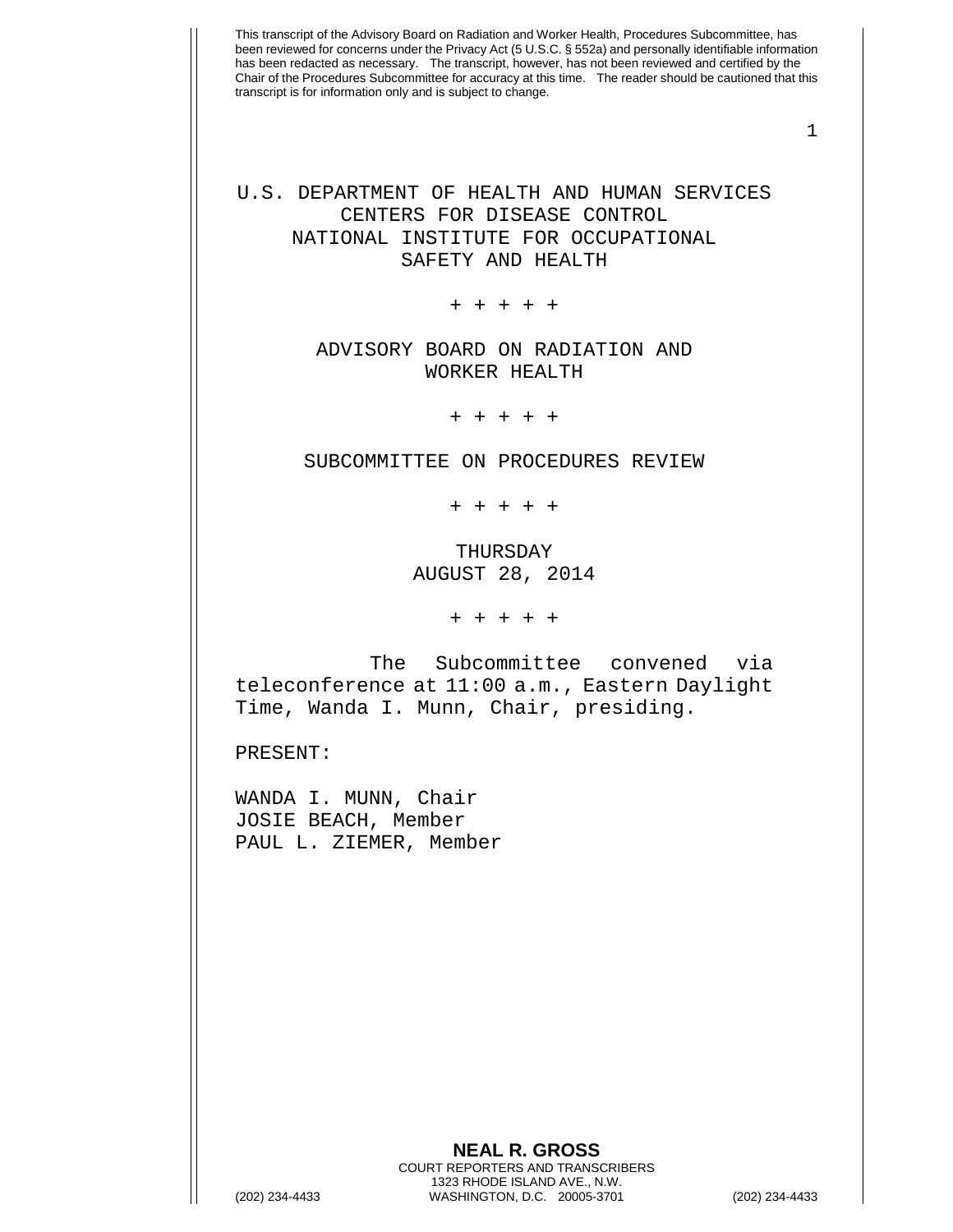2

ALSO PRESENT:

TED KATZ, Designated Federal Official MATT ARNO, ORAU Team BOB BARTON, SC&A HANS BEHLING, SC&A KATHY BEHLING, SC&A RON BUCHANAN, SC&A BOB BURNS, ORAU Team HARRY CHMELYNSKI, SC&A DOUG FARVER, SC&A STU HINNEFELD, DCAS LORI MARION-MOSS, DCAS STEPHEN MARSCHKE, SC&A JOHN MAURO, SC&A JAMES NETON, DCAS STEVE OSTROW, SC&A SCOTT SIEBERT, ORAU Team MATTHEW SMITH, ORAU Team DANIEL STANCESCU, DCAS JOHN STIVER, SC&A ELYSE THOMAS, ORAU Team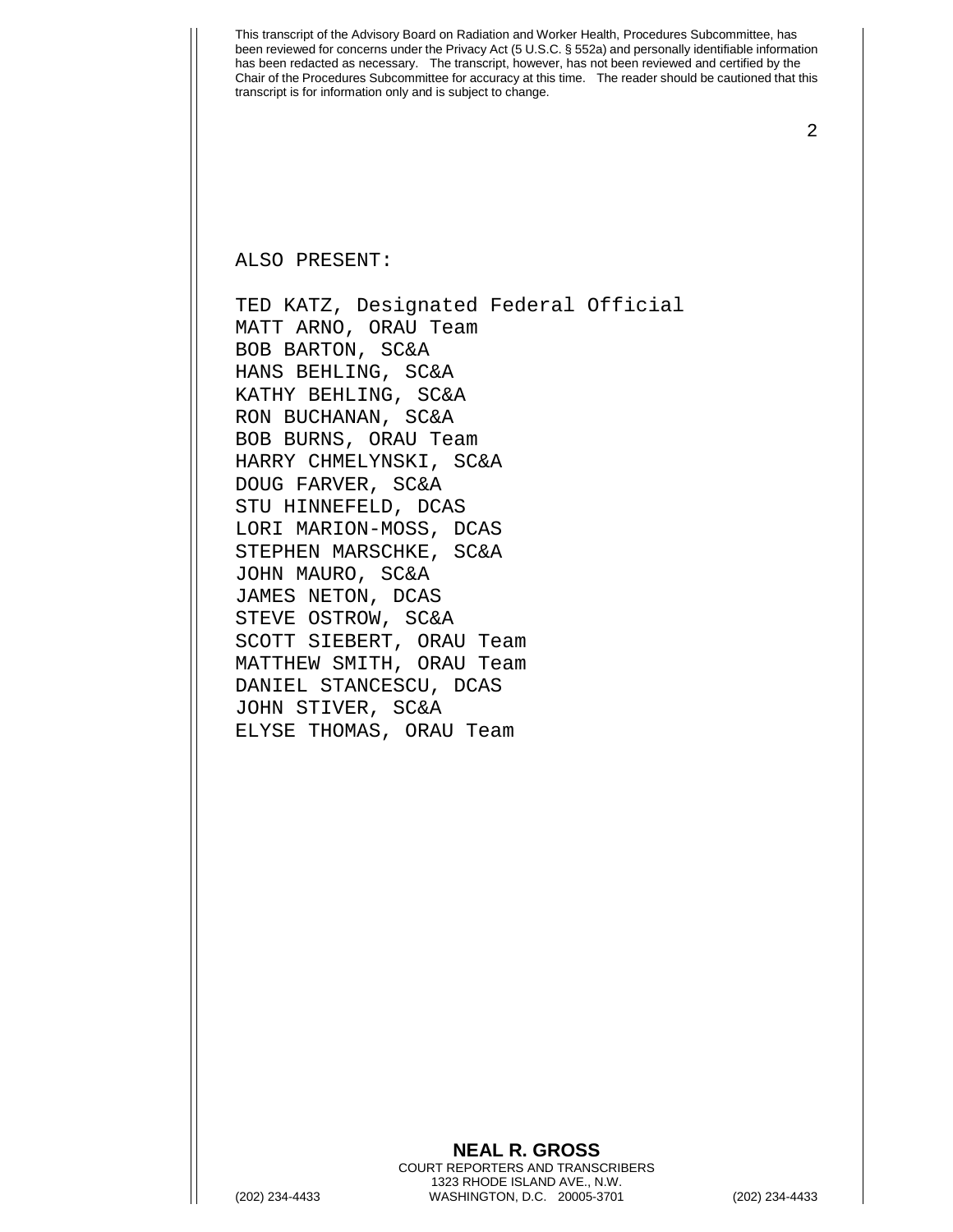| This transcript of the Advisory Board on Radiation and Worker Health, Procedures Subcommittee, has<br>been reviewed for concerns under the Privacy Act (5 U.S.C. § 552a) and personally identifiable information<br>has been redacted as necessary. The transcript, however, has not been reviewed and certified by the<br>Chair of the Procedures Subcommittee for accuracy at this time.  The reader should be cautioned that this<br>transcript is for information only and is subject to change. |
|------------------------------------------------------------------------------------------------------------------------------------------------------------------------------------------------------------------------------------------------------------------------------------------------------------------------------------------------------------------------------------------------------------------------------------------------------------------------------------------------------|
| 3                                                                                                                                                                                                                                                                                                                                                                                                                                                                                                    |
|                                                                                                                                                                                                                                                                                                                                                                                                                                                                                                      |
|                                                                                                                                                                                                                                                                                                                                                                                                                                                                                                      |
| $T - A - B - L - E$ O-F C-O-N-T-E-N-T-S                                                                                                                                                                                                                                                                                                                                                                                                                                                              |
| PAGE                                                                                                                                                                                                                                                                                                                                                                                                                                                                                                 |
| Welcome and Roll Call  5                                                                                                                                                                                                                                                                                                                                                                                                                                                                             |
| Review off-line BRS changes  6<br>ALL                                                                                                                                                                                                                                                                                                                                                                                                                                                                |
| Paper-contaminant cleansing of<br>localized skin exposure  23<br>NIOSH                                                                                                                                                                                                                                                                                                                                                                                                                               |
| PER-0031-Report review - Carryover  32<br><b>NIOSH</b>                                                                                                                                                                                                                                                                                                                                                                                                                                               |
| Summary clarification of AP wording -<br>IG 001 Finding 25  44<br>NIOSH                                                                                                                                                                                                                                                                                                                                                                                                                              |
| Criteria for AIC/Weibull distribution<br>NIOSH                                                                                                                                                                                                                                                                                                                                                                                                                                                       |
| OTIB-83 - Findings report - Carryover  77<br>NIOSH                                                                                                                                                                                                                                                                                                                                                                                                                                                   |
| OTIB-34 Rev 0, Finding 4  84<br><b>SC&amp;A</b>                                                                                                                                                                                                                                                                                                                                                                                                                                                      |
| OTIB-34 Rev 1, Finding 7, 8  123<br>NIOSH                                                                                                                                                                                                                                                                                                                                                                                                                                                            |
| Status - PER-0038 case audits  145                                                                                                                                                                                                                                                                                                                                                                                                                                                                   |
| <b>NEAL R. GROSS</b><br><b>COURT REPORTERS AND TRANSCRIBERS</b><br>1323 RHODE ISLAND AVE., N.W.                                                                                                                                                                                                                                                                                                                                                                                                      |

 $\prod$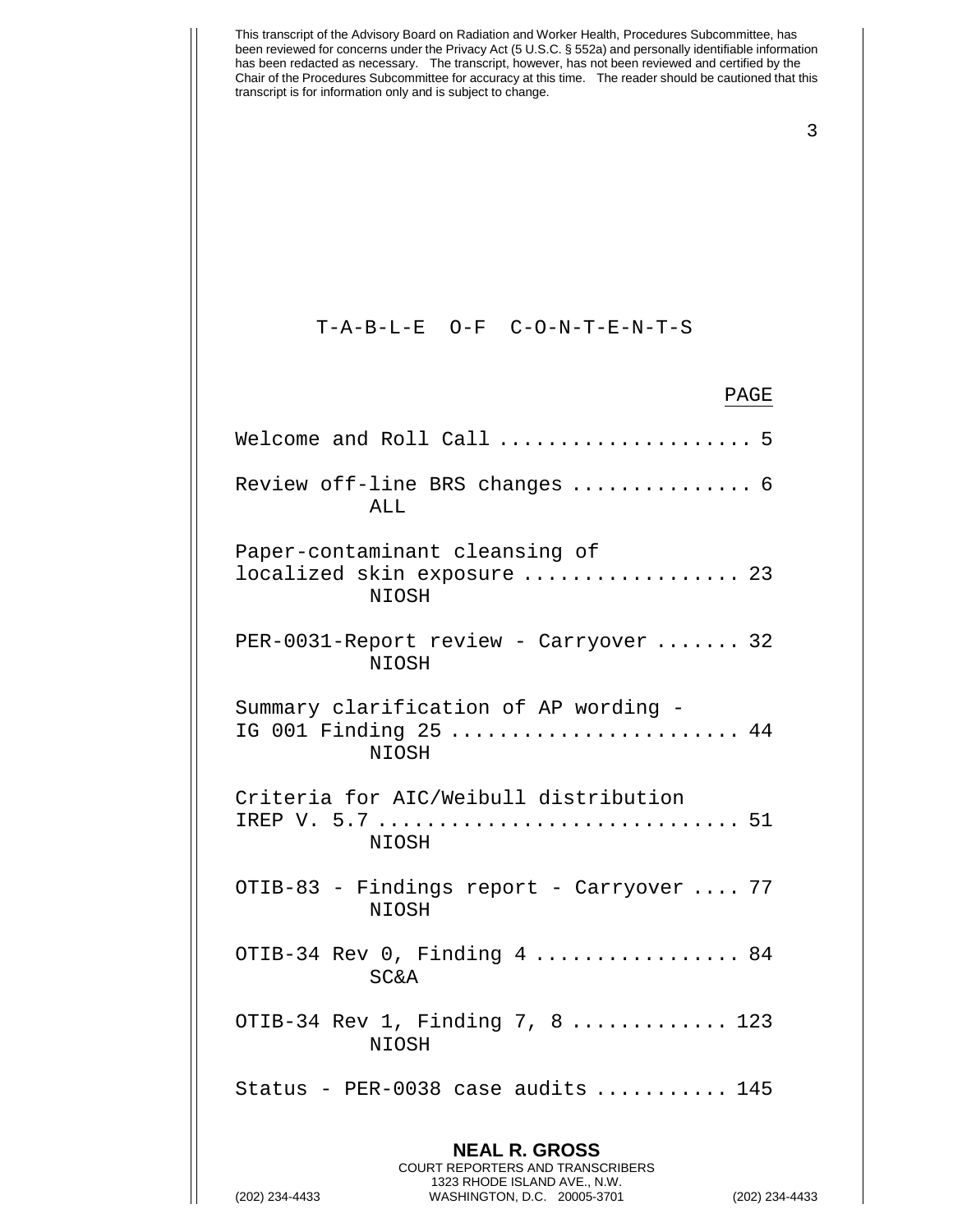This transcript of the Advisory Board on Radiation and Worker Health, Procedures Subcommittee, has been reviewed for concerns under the Privacy Act (5 U.S.C. § 552a) and personally identifiable information has been redacted as necessary. The transcript, however, has not been reviewed and certified by the Chair of the Procedures Subcommittee for accuracy at this time. The reader should be cautioned that this transcript is for information only and is subject to change. SC&A OTIB-54 - Reactor modeling report ....... 145 NIOSH OTIB-54 - Response status Findings 1-4, 5, 8, 10 ........................... 146 NIOSH New PER reviews - 42, 43, 45 ............. 152 SC&A Prioritized list of PER recommendations.................... 231 SC&A Administrative detail carryovers - Status RPRT 53, PER-0037, PER-0011, PER-0018, PER-0033....... 243 SC&A - PPG status comment for record.... 254 - Next meeting..................... 254 Adjourn ................................. 259 **NEAL R. GROSS** COURT REPORTERS AND TRANSCRIBERS 1323 RHODE ISLAND AVE., N.W.

(202) 234-4433 WASHINGTON, D.C. 20005-3701 (202) 234-4433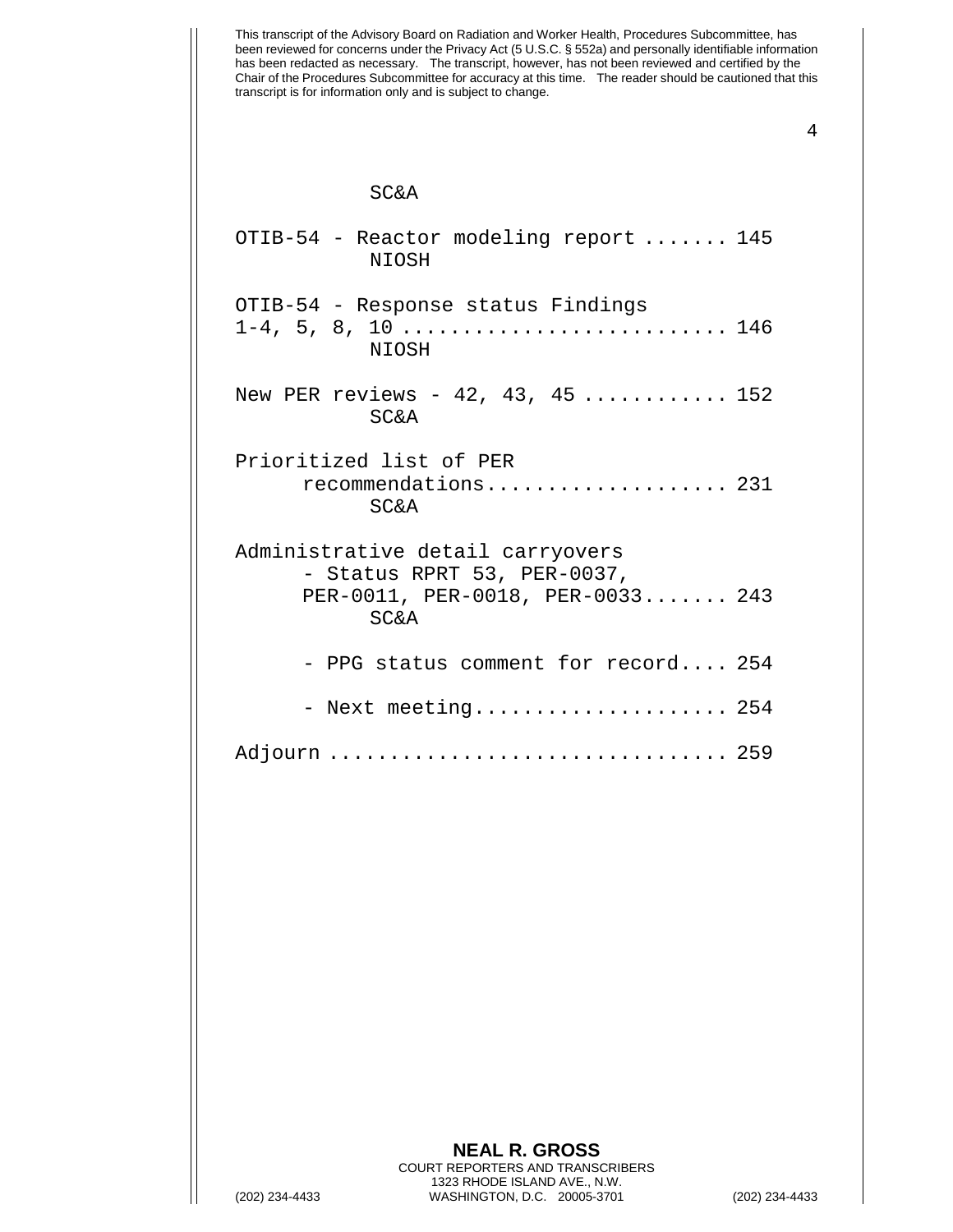5

## 1 P-R-O-C-E-E-D-I-N-G-S

2 (10:58 a.m.)

3 MR. KATZ: So this is the Advisory 4 || Board on Radiation and Worker Health 5  $\parallel$  Subcommittee on Procedures Review. There are 6 | materials for this meeting that are posted on 7 || the NIOSH website along with the agenda under  $8$   $\parallel$  the Board section under meetings, today's date. 9 | So people can also follow along with some of the 10 materials that we'll be talking about which are 11 posted there. 12 Let's do roll call. As far as 13 || conflict of interest is concerned, there 14 || shouldn't be any material that relates to

19 || And so let's go with the roll call 20 || for Board Members.

> **NEAL R. GROSS** COURT REPORTERS AND TRANSCRIBERS 1323 RHODE ISLAND AVE., N.W.

15 | conflicts in today's agenda. But I just remind

16 my Board Members to just keep that in mind in

17 | case something comes up related to a site you

18 || have conflict with.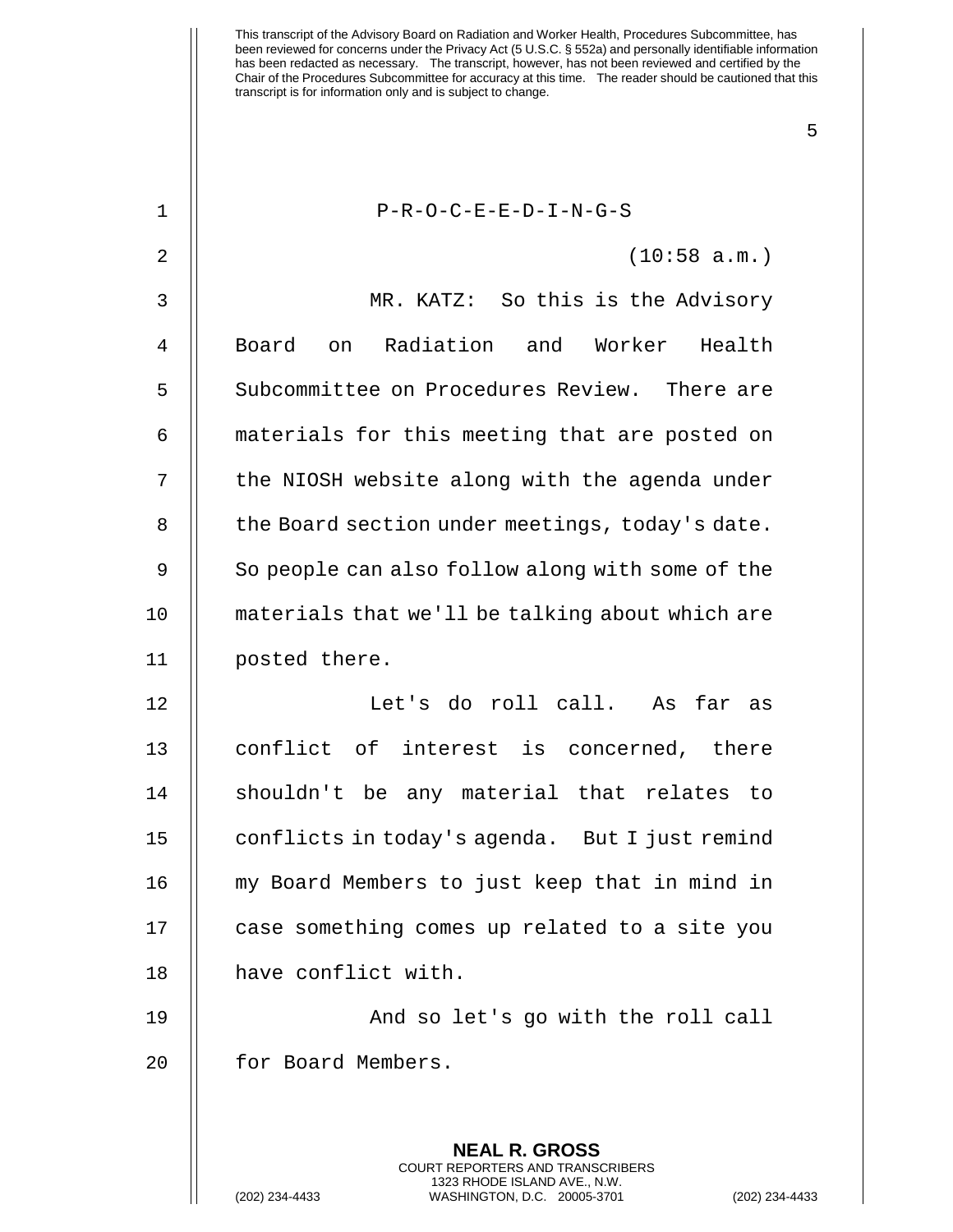6

## 1 (Roll Call)

2 MR. KATZ: Very good. Wanda, it's 3 your agenda.

4 CHAIR MUNN: Thank you much, and 5 | thanks to everybody who is joining us today, and  $6$   $\parallel$  thanks especially to those of you who submitted 7 || papers for us to deal with today. After that 8 | | long hiatus, I hope you're all ready to attack 9 || these issues again.

10 || And let's start with very quickly 11 | taking a look at what Steve has up on the screen 12 || for us. Thank you, Steve, for being 13 johnny-on-the-spot getting the material in 14 | front of us to look at.

15 And let's take a look at what you and 16 | Lori have posted to the BRS that we discussed 17 || at our last meeting but was going to be taken 18 || care of offline. Steve, you want to lead off 19 || on that and Lori if you can follow afterwards? 20 MR. MARSCHKE: I'm not aware of

> **NEAL R. GROSS** COURT REPORTERS AND TRANSCRIBERS 1323 RHODE ISLAND AVE., N.W.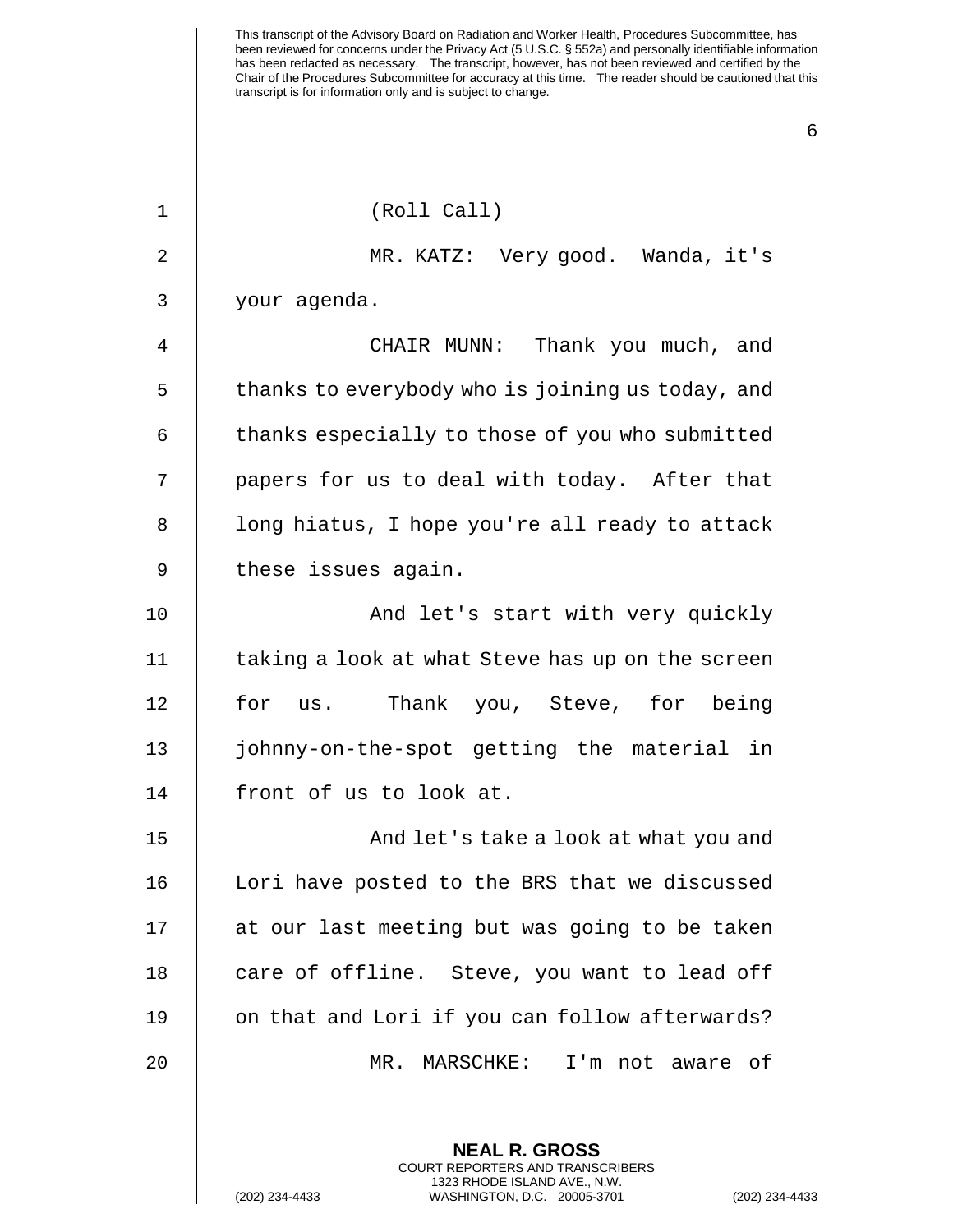| $\mathbf 1$    | anything that was really we needed to be posted,                                                                                                                   |
|----------------|--------------------------------------------------------------------------------------------------------------------------------------------------------------------|
| $\sqrt{2}$     | Wanda. Let me see, up to the last --                                                                                                                               |
| 3              | CHAIR MUNN: I just thought there                                                                                                                                   |
| $\overline{4}$ | were one or two things that were so wordy that                                                                                                                     |
| 5              | you were going to take care of it after the                                                                                                                        |
| 6              | meeting. But perhaps you did it before we ever                                                                                                                     |
| 7              | got offline last time.                                                                                                                                             |
| 8              | Lori?                                                                                                                                                              |
| $\mathsf 9$    | MR. MARSCHKE: If I did I -- I'm                                                                                                                                    |
| 10             | sorry, Wanda. I mean if I did, I did it right                                                                                                                      |
| 11             | after the meeting which was, you know --                                                                                                                           |
| 12             | CHAIR MUNN: So long ago.                                                                                                                                           |
| 13             | MR. MARSCHKE: So long ago that                                                                                                                                     |
| 14             | I've forgotten. And I went back and looked at                                                                                                                      |
| 15             | the transcript to see if there were any SC&A                                                                                                                       |
| 16             | action items which were expected of me and I                                                                                                                       |
| 17             | didn't see any.                                                                                                                                                    |
| 18             | CHAIR MUNN: All right. That's                                                                                                                                      |
| 19             | fine. Lori?                                                                                                                                                        |
| 20             | MS. MARION-MOSS: Yes, Wanda.<br>I                                                                                                                                  |
|                |                                                                                                                                                                    |
|                | <b>NEAL R. GROSS</b><br><b>COURT REPORTERS AND TRANSCRIBERS</b><br>1323 RHODE ISLAND AVE., N.W.<br>(202) 234-4433<br>WASHINGTON, D.C. 20005-3701<br>(202) 234-4433 |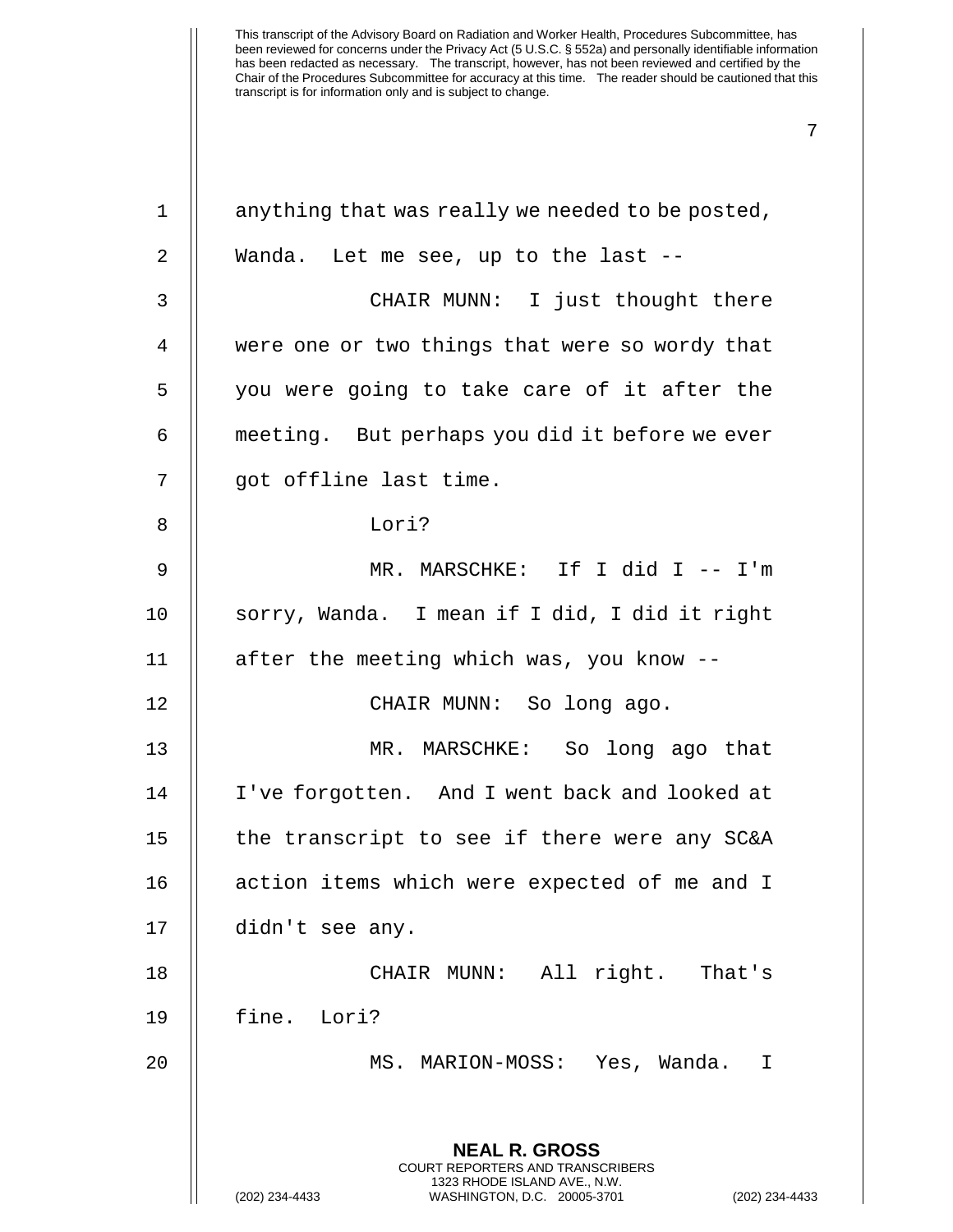| $\mathbf 1$    | do believe the only thing that's been updated                                                   |
|----------------|-------------------------------------------------------------------------------------------------|
| $\overline{2}$ | since that time is the findings that I sent out                                                 |
| 3              | to the Committee the other day. And I do                                                        |
| 4              | believe Steve Ostrow had updated the BRS with                                                   |
| 5              | some responses to OTIB-54 findings since our                                                    |
| 6              | last meeting.                                                                                   |
| 7              | DR. OSTROW: This is Steve.                                                                      |
| 8              | That's correct. I had updated that. Right                                                       |
| 9              | after the meeting I updated the BRS on OTIB-54.                                                 |
| 10             | CHAIR MUNN: So can we take a look                                                               |
| 11             | at OTIB-54 and that update to make sure that it                                                 |
| 12             | meets the expectations of the Board Members?                                                    |
| 13             | Here we are.                                                                                    |
| 14             | DR. OSTROW: Wanda, this is Steve                                                                |
| 15             | again. The updating I did was on April 16th to                                                  |
| 16             | all the open findings and I said the exact same                                                 |
| 17             | thing in each one. This finding in OTIB-0054                                                    |
| 18             | Rev 1 also applies to Revision 2.                                                               |
| 19             | CHAIR MUNN:<br>Yes.                                                                             |
| 20             | DR. OSTROW: Because subsequently                                                                |
|                |                                                                                                 |
|                | <b>NEAL R. GROSS</b><br><b>COURT REPORTERS AND TRANSCRIBERS</b>                                 |
|                | 1323 RHODE ISLAND AVE., N.W.<br>(202) 234-4433<br>WASHINGTON, D.C. 20005-3701<br>(202) 234-4433 |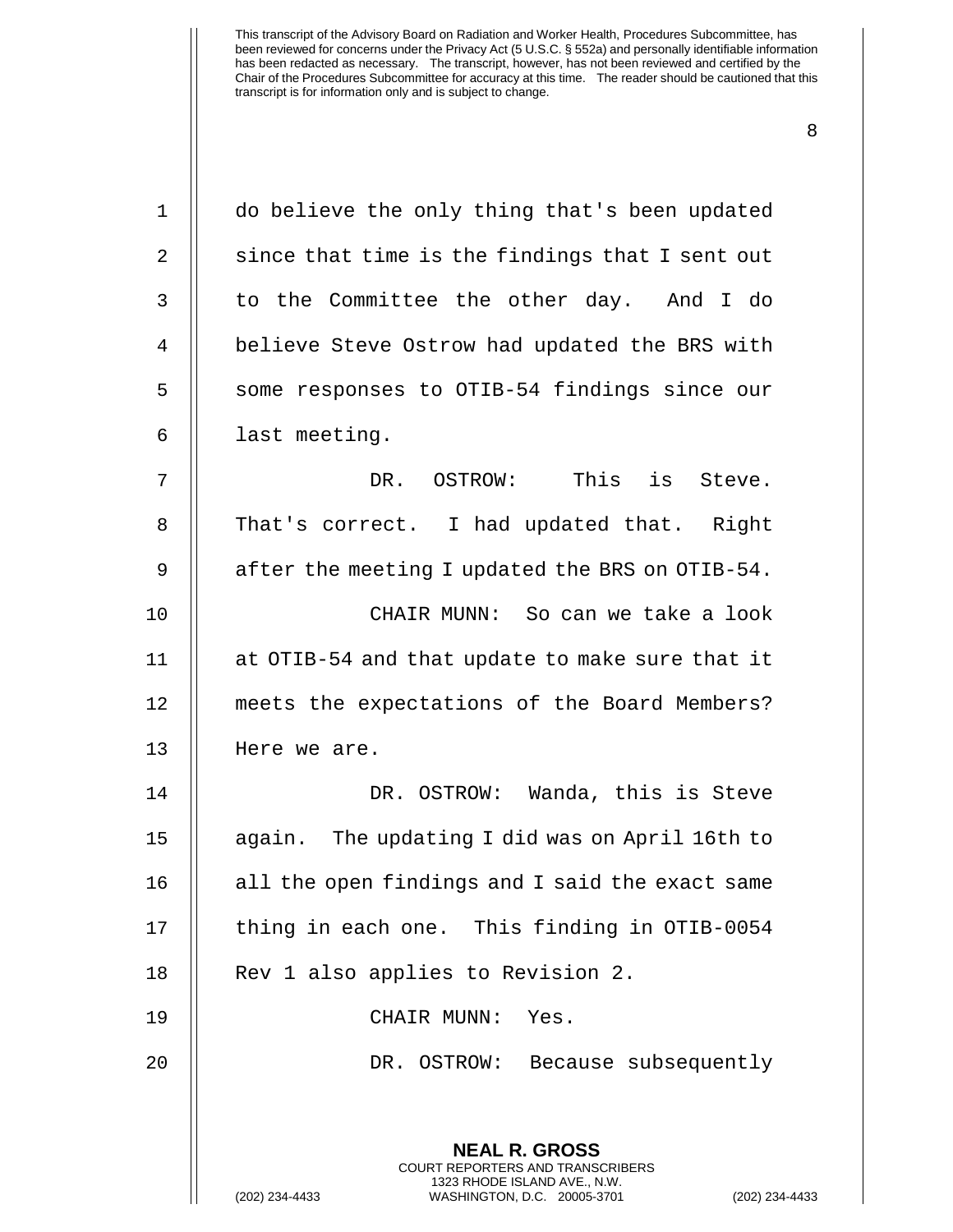| $\mathbf 1$    | to my making the comments on Rev 1, NIOSH                                                       |
|----------------|-------------------------------------------------------------------------------------------------|
| $\overline{2}$ | released Rev 2. And I reviewed Rev 2 and didn't                                                 |
| 3              | see any material change between Rev 2 and Rev                                                   |
| 4              | $1$ .                                                                                           |
| 5              | CHAIR MUNN: Excellent.                                                                          |
| 6              | DR. OSTROW: So I just basically                                                                 |
| 7              | said that all of the findings apply to Rev 2.                                                   |
| 8              | CHAIR MUNN: Good. Any thoughts                                                                  |
| 9              | from anyone else? If not, thank you for that                                                    |
| 10             | Dr. Ostrow. And --                                                                              |
| 11             | MS. MARION-MOSS: Wanda?                                                                         |
| 12             | CHAIR MUNN: Yes?                                                                                |
| 13             | MS. MARION-MOSS: Lori. I would                                                                  |
| 14             | just like to point out to the Board,                                                            |
| 15             | Subcommittee Members, that the BRS looks a                                                      |
| 16             | little different since the last time                                                            |
| 17             | Yes, it certainly<br>CHAIR MUNN:                                                                |
| 18             | does. It was a surprise.                                                                        |
| 19             | (Simultaneous speaking)                                                                         |
| 20             | MS. MARION-MOSS: The major change                                                               |
|                |                                                                                                 |
|                | <b>NEAL R. GROSS</b><br><b>COURT REPORTERS AND TRANSCRIBERS</b>                                 |
|                | 1323 RHODE ISLAND AVE., N.W.<br>(202) 234-4433<br>WASHINGTON, D.C. 20005-3701<br>(202) 234-4433 |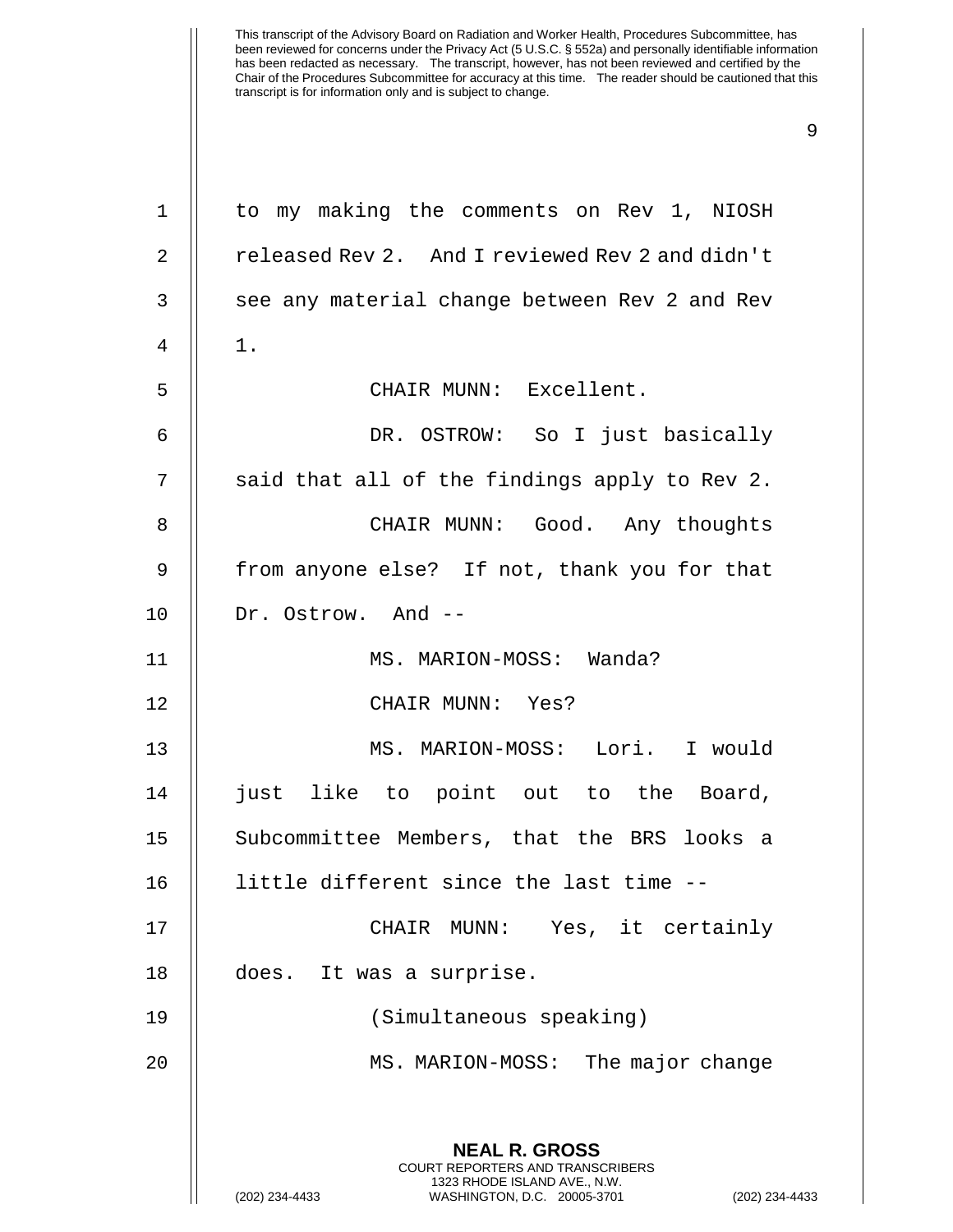| $\mathbf 1$    | here that we have is actually the display on the |
|----------------|--------------------------------------------------|
| $\overline{2}$ | screen and the option of being able to change    |
| 3              | your font size. And that's basically the         |
| 4              | biggest change.                                  |
| 5              | CHAIR<br>$MUNN$ :<br>That's very                 |
| 6              | convenient though, and I certainly approve. I    |
| 7              | don't know whether anyone else has had an        |
| 8              | opportunity to play with it a little bit. I      |
| 9              | pulled it up for the first time day before       |
| 10             | yesterday, I guess.                              |
| 11             | So I looked at it a little bit                   |
| 12             | yesterday and looked at the report sheets to see |
| 13             | what our figures were looking like, so, but was  |
| 14             | very pleased with the look of the current index. |
| 15             | It seems to be easy to work with.                |
| 16             | If anyone else has a comment in that             |
| 17             | regard, please join in.                          |
| 18             | MEMBER BEACH: Yes, Wanda, this is                |
| 19             | Josie. I also was playing with the BRS the last  |
| 20             | couple of days, and I really like the changes    |
|                |                                                  |
|                | <b>NEAL R. GROSS</b>                             |

COURT REPORTERS AND TRANSCRIBERS 1323 RHODE ISLAND AVE., N.W.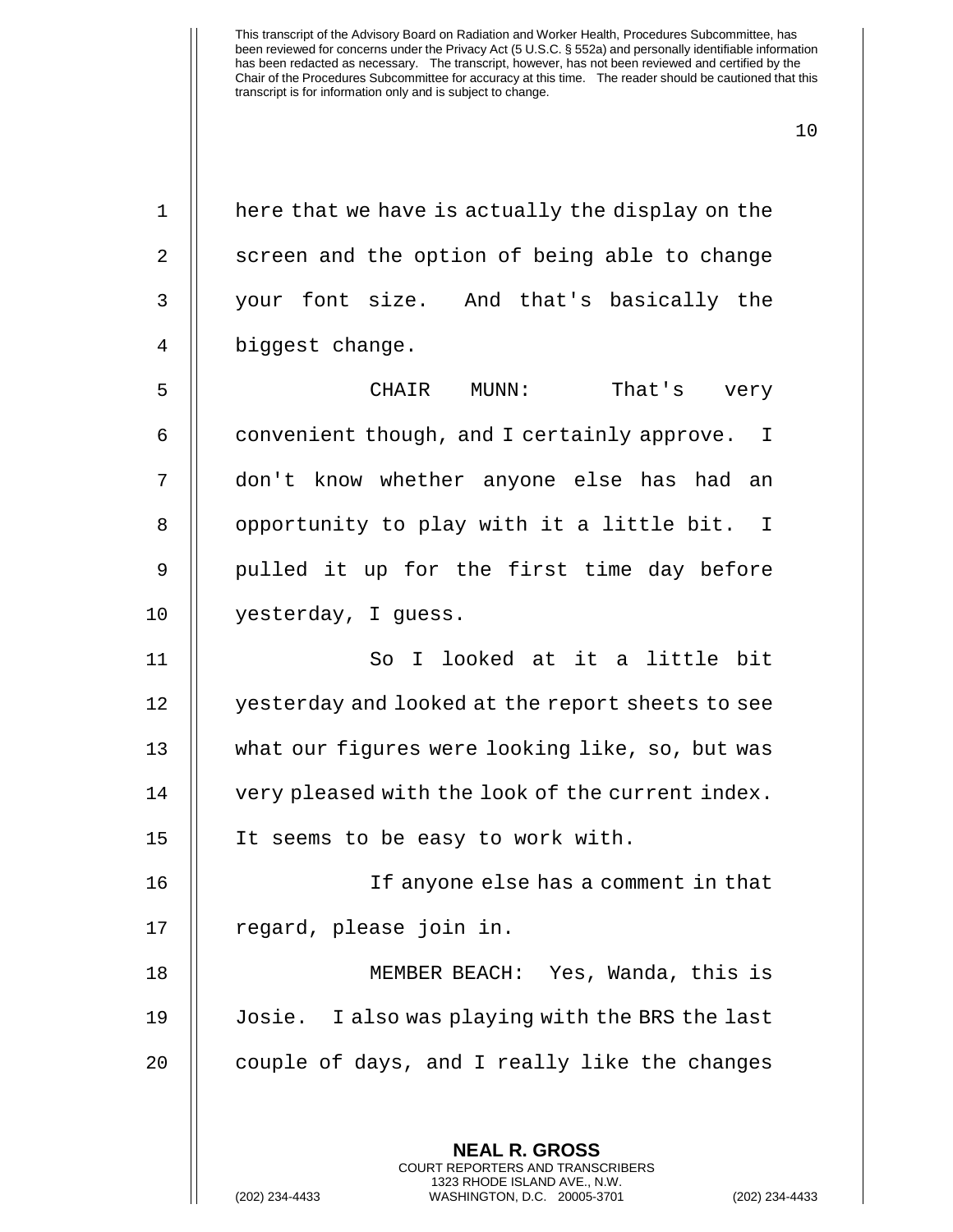| $\mathbf 1$    | that were made. So thank you.                                                                   |
|----------------|-------------------------------------------------------------------------------------------------|
| 2              | CHAIR MUNN: Good, yes. True.                                                                    |
| 3              | And if we have any other comments, I'm assuming                                                 |
| $\overline{4}$ | that Josie, you and Paul both have seen Lori's                                                  |
| 5              | email and the changes that she listed there.                                                    |
| 6              | MEMBER ZIEMER: Yes.                                                                             |
| 7              | MEMBER BEACH: Yes.                                                                              |
| 8              | CHAIR MUNN: All right. No                                                                       |
| 9              | question about any of that. If not, then thank                                                  |
| 10             | everyone who was involved in that and let's move                                                |
| 11             | on to our first item other than the BRS.                                                        |
| 12             | MS. K. BEHLING: Wanda?                                                                          |
| 13             | CHAIR MUNN: Yes?                                                                                |
| 14             | MS. K. BEHLING: This is Kathy                                                                   |
| 15             | Behling. I was just going to ask a question.                                                    |
| 16             | Because I was attempting, or I was going to                                                     |
| 17             | attempt to put the findings in from our review                                                  |
| 18             | of the DCAS PERs that we're going to be                                                         |
| 19             | discussing today, 42, 43, and 45.                                                               |
| 20             | And I'm not sure that I have                                                                    |
|                |                                                                                                 |
|                | <b>NEAL R. GROSS</b><br><b>COURT REPORTERS AND TRANSCRIBERS</b><br>1323 RHODE ISLAND AVE., N.W. |
|                | (202) 234-4433<br>WASHINGTON, D.C. 20005-3701<br>(202) 234-4433                                 |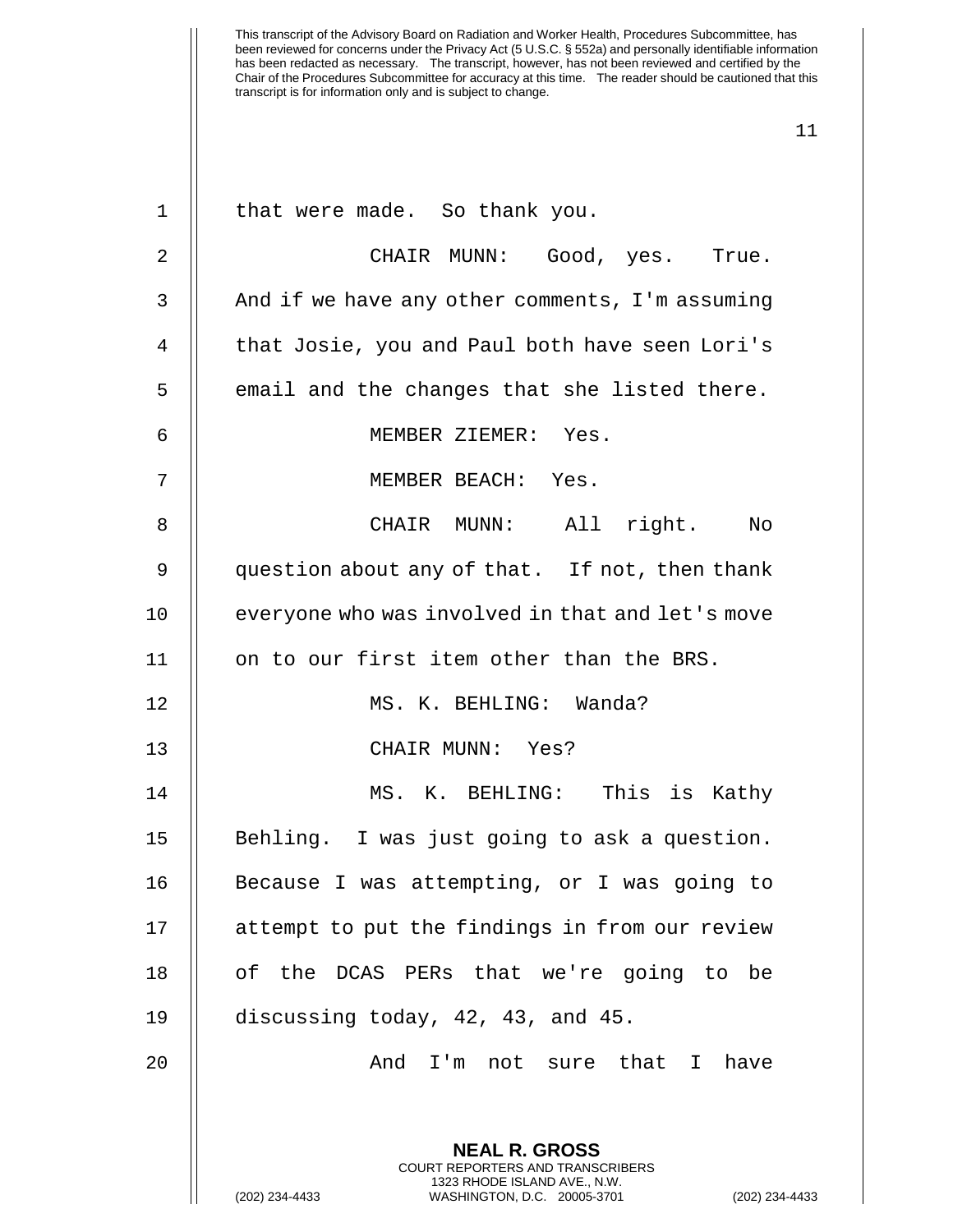| $\mathbf{1}$   | authorization to do that because, and if I do                                                                                                                     |
|----------------|-------------------------------------------------------------------------------------------------------------------------------------------------------------------|
| 2              | I don't know how to do it. I assume that                                                                                                                          |
| 3              | perhaps NIOSH needs to enter those PERs for us                                                                                                                    |
| $\overline{4}$ | first and then I would be able to put the                                                                                                                         |
| 5              | findings in because I don't know how to actually                                                                                                                  |
| 6              | enter a new document.                                                                                                                                             |
| 7              | CHAIR MUNN: Oh. And we don't have                                                                                                                                 |
| 8              | those three PERs in yet?                                                                                                                                          |
| 9              | MS. K. BEHLING: I didn't see them.                                                                                                                                |
| 10             | Maybe they are. Did I miss them?                                                                                                                                  |
| 11             | MR. MARSCHKE: Actually, they're                                                                                                                                   |
| 12             | in the unassigned queue. I guess we've got to                                                                                                                     |
| 13             | figure out how to take them from the unassigned                                                                                                                   |
| 14             | queue. I mean you can look and see on the                                                                                                                         |
| 15             | screen now, this is the unassigned queue. And                                                                                                                     |
| 16             | there's $42, 43 --$                                                                                                                                               |
| 17             | CHAIR MUNN: 43 and 45.                                                                                                                                            |
| 18             | MR. MARSCHKE: -- and 45 are there.                                                                                                                                |
| 19             | Now we have to basically take them from the                                                                                                                       |
| 20             | unassigned queue and bring them over into the,                                                                                                                    |
|                |                                                                                                                                                                   |
|                | <b>NEAL R. GROSS</b><br><b>COURT REPORTERS AND TRANSCRIBERS</b><br>1323 RHODE ISLAND AVE., N.W.<br>(202) 234-4433<br>WASHINGTON, D.C. 20005-3701<br>$(202)$ 234-4 |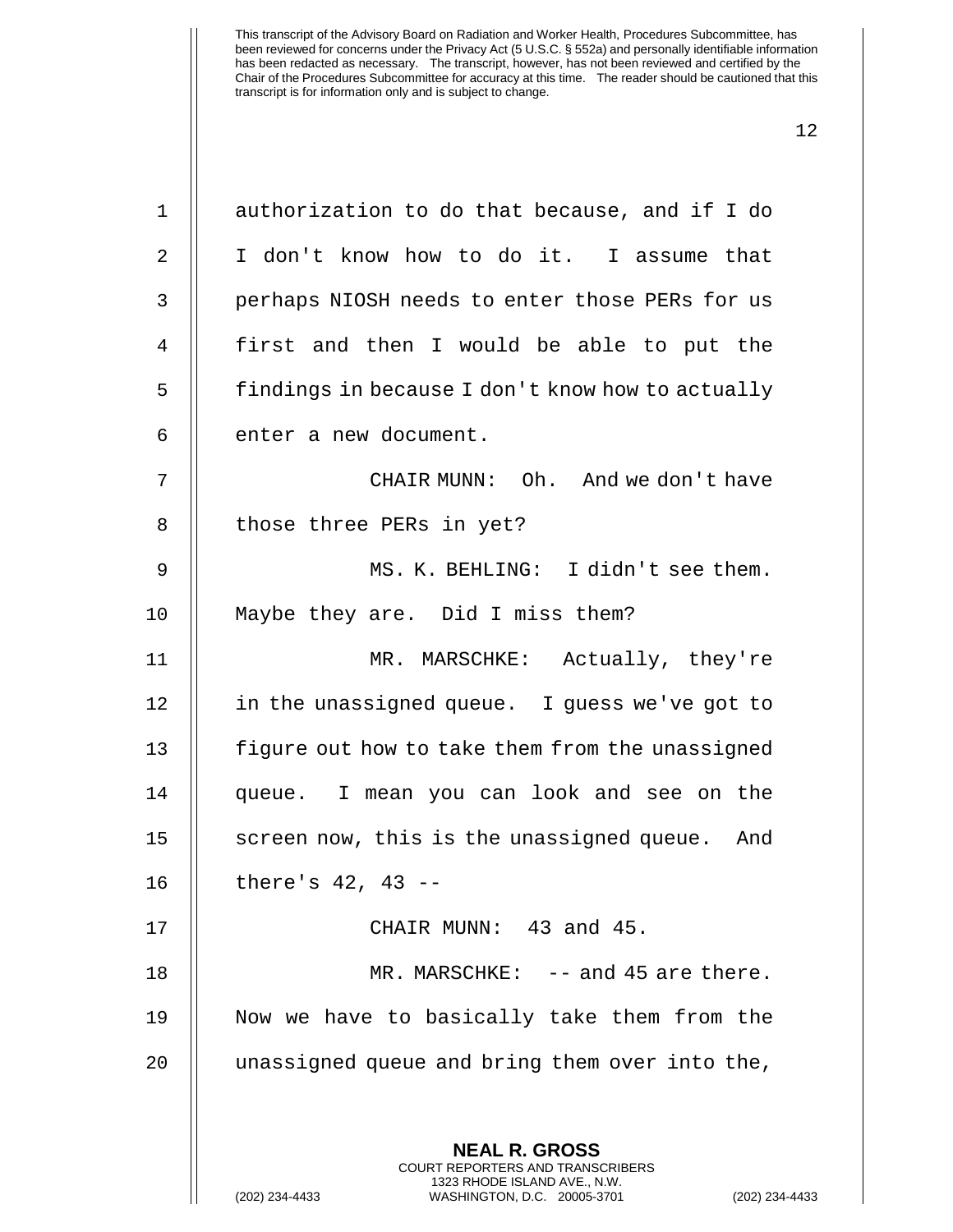| $\mathbf 1$  | assign them, I guess, to the Subcommittee, and                                                  |
|--------------|-------------------------------------------------------------------------------------------------|
| 2            | I'm not sure how you do that.                                                                   |
| $\mathsf{3}$ | CHAIR MUNN: Yes, that sounds                                                                    |
| 4            | reasonable. Lori, is this an activity that                                                      |
| 5            | we've gone through before behind the scenes and                                                 |
| 6            | that the rest of us are aware of?                                                               |
| 7            | MS. MARION-MOSS: Yes, but Steve                                                                 |
| 8            | should be able to do that. If you will, Steve,                                                  |
| 9            | click on PER-0042 and let's see what happens.                                                   |
| 10           | You clicked on it?                                                                              |
| 11           | MR. MARSCHKE: I clicked on it. Do                                                               |
| 12           | you want it expanded?                                                                           |
| 13           | MS. MARION-MOSS: Yes.                                                                           |
| 14           | MR. MARSCHKE: Okay, Assign to Work                                                              |
| 15           | Group. Okay, basically what I should do --                                                      |
| 16           | MARION-MOSS:<br>First, select<br>MS.                                                            |
| 17           | our committee.                                                                                  |
| 18           | Subcommittee, and<br>MR. MARSCHKE:                                                              |
| 19           | then that's it. Pretty simple.                                                                  |
| 20           | MS.<br>MARION-MOSS:<br>That's,                                                                  |
|              |                                                                                                 |
|              | <b>NEAL R. GROSS</b><br><b>COURT REPORTERS AND TRANSCRIBERS</b>                                 |
|              | 1323 RHODE ISLAND AVE., N.W.<br>(202) 234-4433<br>WASHINGTON, D.C. 20005-3701<br>(202) 234-4433 |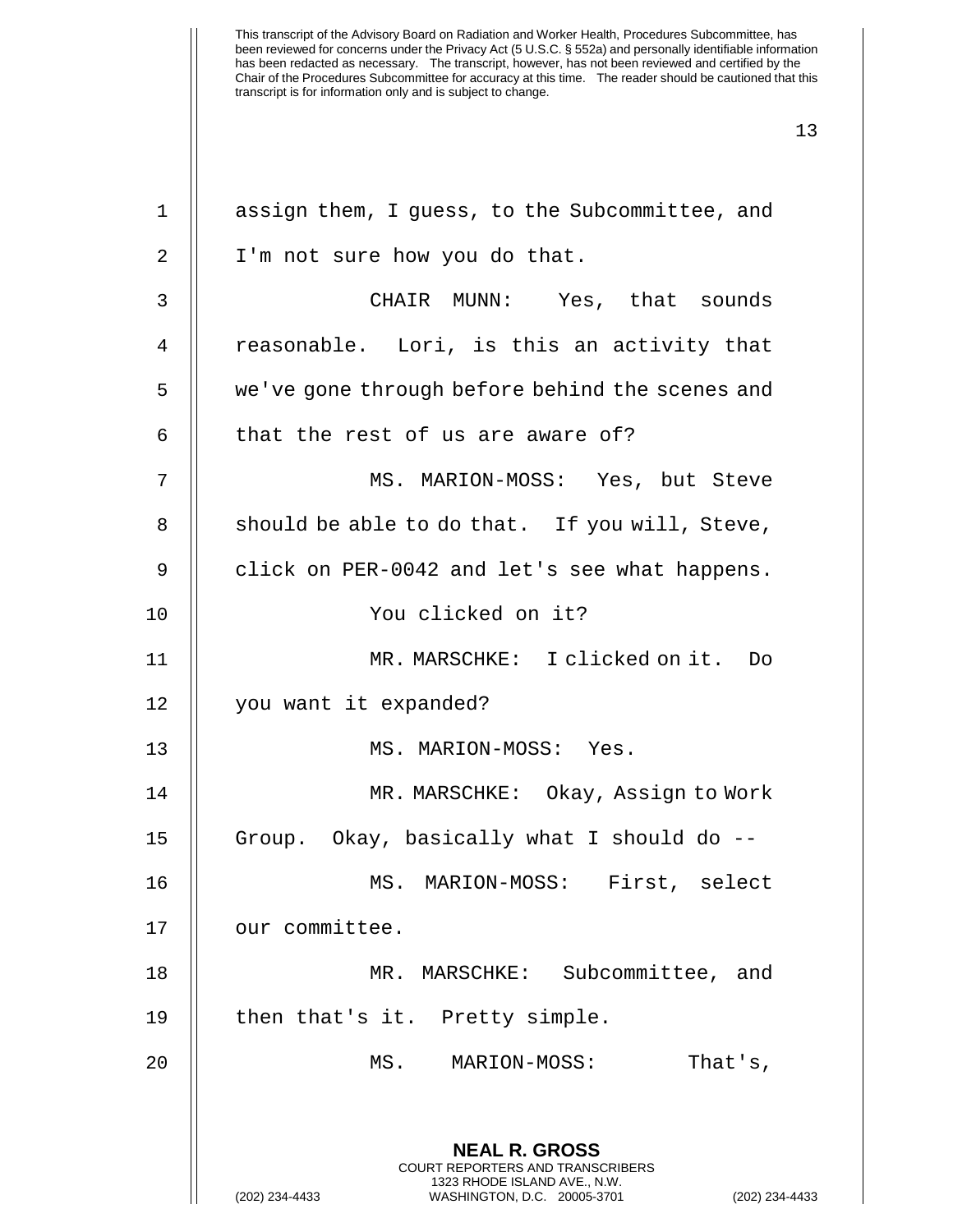| 1              | hopefully.                                                                                      |
|----------------|-------------------------------------------------------------------------------------------------|
| $\overline{2}$ | MR. MARSCHKE: Are you sure you                                                                  |
| 3              | would like to assign one --                                                                     |
| 4              | (Simultaneous speaking.)                                                                        |
| 5              | MR. MARSCHKE: Okay, and then                                                                    |
| 6              | basically we go down to, 45 is here.                                                            |
| 7              | DR. MAURO: We've come a long way,                                                               |
| 8              | baby.                                                                                           |
| 9              | CHAIR MUNN: We certainly have.                                                                  |
| 10             | That's marvelous.                                                                               |
| 11             | MR. MARSCHKE: And 43 is here.                                                                   |
| 12             | That's the last one, right? Kathy?                                                              |
| 13             | MS. MARION-MOSS: Yes, it is.                                                                    |
| 14             | Yes.                                                                                            |
| 15             | MS. K. BEHLING: 42, 43, 45.                                                                     |
| 16             | CHAIR MUNN:<br>45.                                                                              |
| 17             | MR. MARSCHKE: Okay, so now they,                                                                |
| 18             | okay, let me get this one done.                                                                 |
| 19             | CHAIR MUNN: Steve and Lori have                                                                 |
| 20             | now accomplished digital magic for us.<br>And                                                   |
|                |                                                                                                 |
|                | <b>NEAL R. GROSS</b><br>COURT REPORTERS AND TRANSCRIBERS                                        |
|                | 1323 RHODE ISLAND AVE., N.W.<br>WASHINGTON, D.C. 20005-3701<br>(202) 234-4433<br>(202) 234-4433 |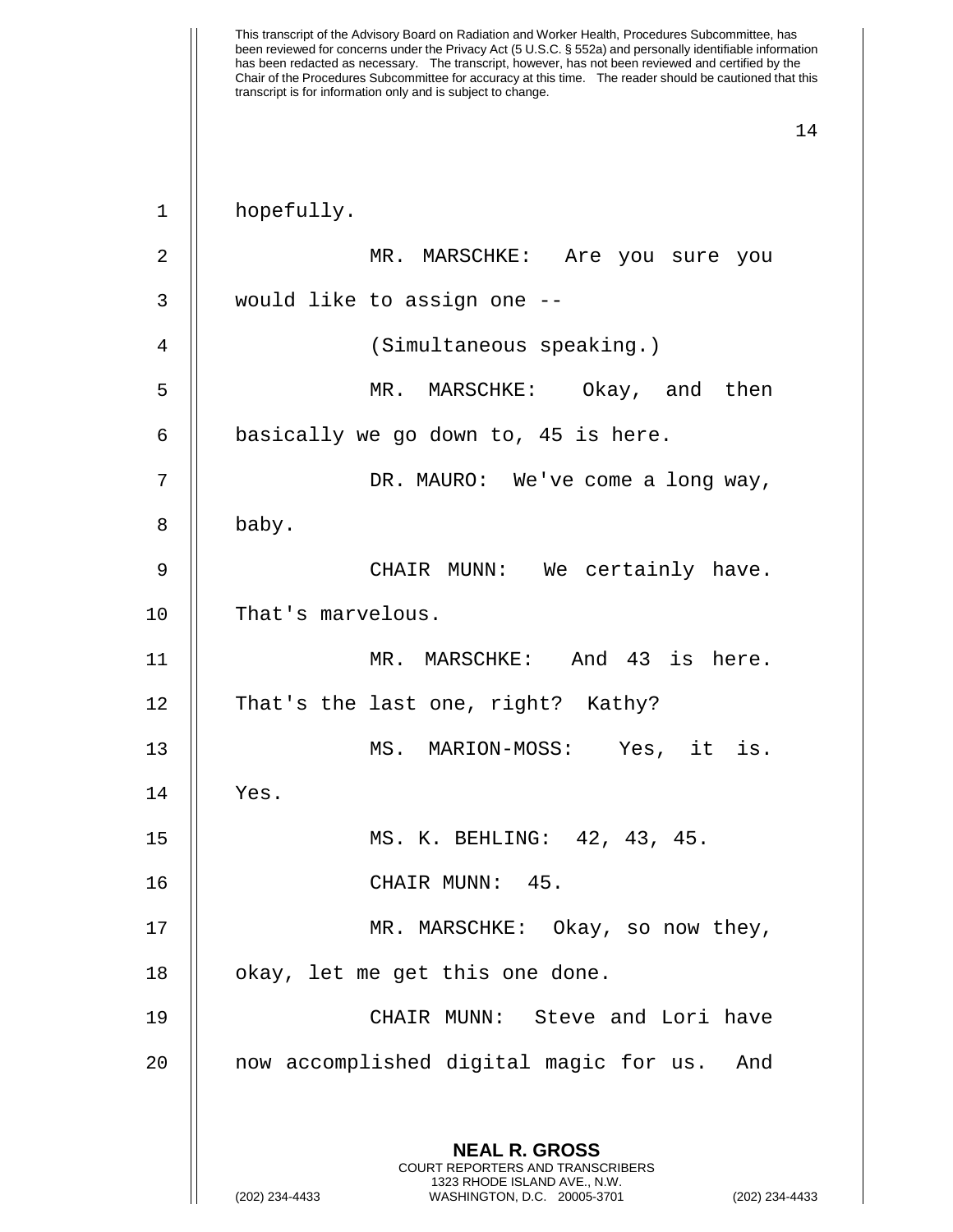| 1              | Kathy, hopefully the next time you attempt                                                                                                                         |
|----------------|--------------------------------------------------------------------------------------------------------------------------------------------------------------------|
| 2              | this, maybe even yet today, you may be able to                                                                                                                     |
| 3              | do what you wanted to do.                                                                                                                                          |
| $\overline{4}$ | MS. K. BEHLING: Very good. Thank                                                                                                                                   |
| 5              | you.                                                                                                                                                               |
| 6              | CHAIR MUNN: You bet. That's                                                                                                                                        |
| 7              | wonderful. Ah yes, this is moving the way it                                                                                                                       |
| 8              | should. That's excellent. Thank you so much.                                                                                                                       |
| 9              | MR. MARSCHKE: PERs, right?                                                                                                                                         |
| 10             | CHAIR MUNN: PERs.                                                                                                                                                  |
| 11             | MS. MARION-MOSS: Steve, you're in                                                                                                                                  |
| 12             | the wrong committee. You're in the PR                                                                                                                              |
| 13             | Subcommittee.                                                                                                                                                      |
| 14             | MR. MARSCHKE: Oh, I'm in the                                                                                                                                       |
| 15             | Construction and they don't have any PERs.                                                                                                                         |
| 16             | CHAIR MUNN: Which is a good thing.                                                                                                                                 |
| 17             | MR. MARSCHKE: Evaluation for                                                                                                                                       |
| 18             | PERs.                                                                                                                                                              |
| 19             | CHAIR MUNN: Here we are.                                                                                                                                           |
| 20             | MR. MARSCHKE: 42, 45 and 43.                                                                                                                                       |
|                |                                                                                                                                                                    |
|                | <b>NEAL R. GROSS</b><br><b>COURT REPORTERS AND TRANSCRIBERS</b><br>1323 RHODE ISLAND AVE., N.W.<br>WASHINGTON, D.C. 20005-3701<br>(202) 234-4433<br>(202) 234-4433 |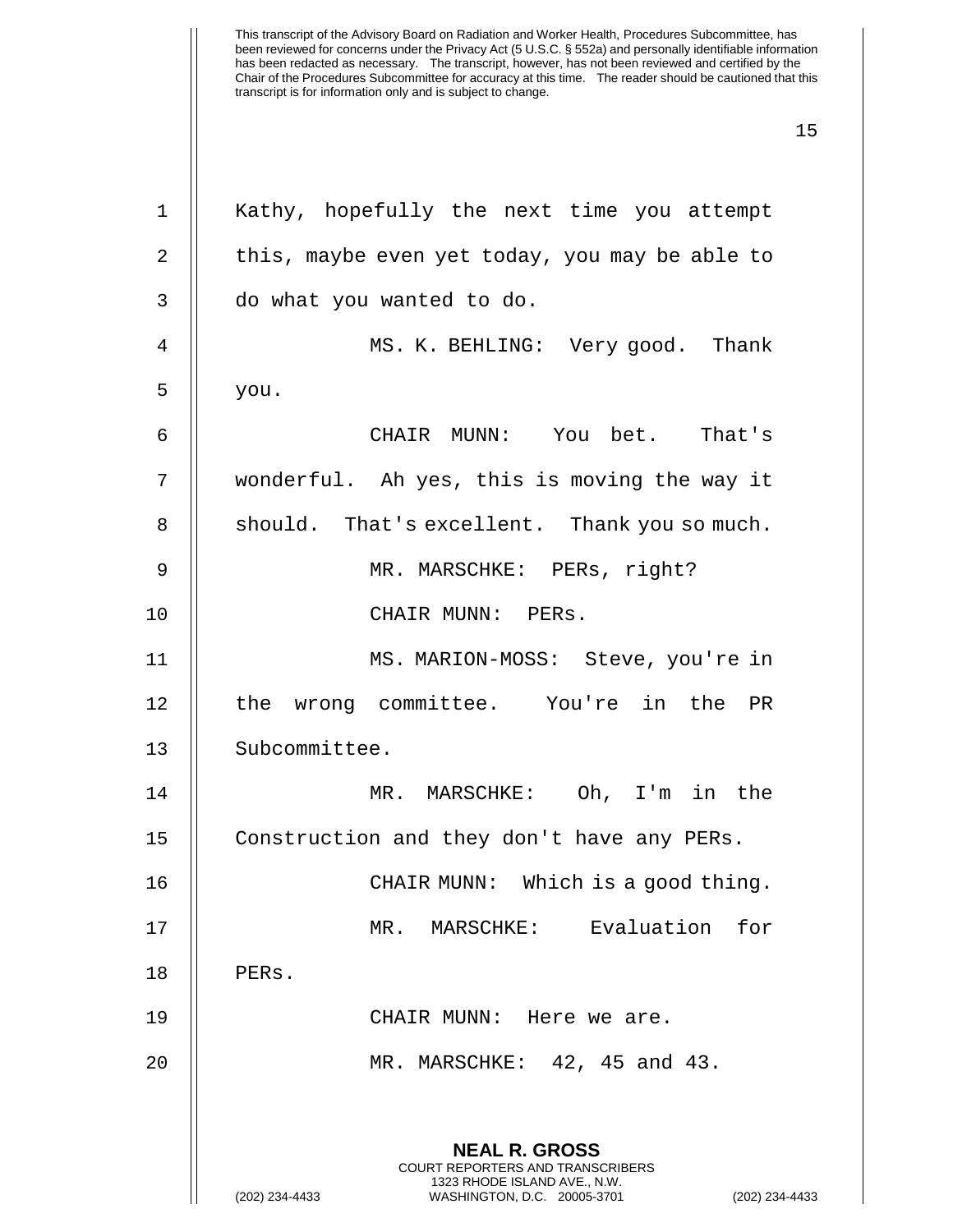| 1  | CHAIR MUNN: Do you see them? I                                                                                                                                     |
|----|--------------------------------------------------------------------------------------------------------------------------------------------------------------------|
| 2  | don't see them on my screen yet, but yes. Yes,                                                                                                                     |
| 3  | there they are. There's 43.                                                                                                                                        |
| 4  | MR. MARSCHKE: We've already got                                                                                                                                    |
| 5  | them so we can basically --                                                                                                                                        |
| 6  | CHAIR MUNN: 43 and 44?                                                                                                                                             |
| 7  | MR. MARSCHKE: Yes.                                                                                                                                                 |
| 8  | CHAIR MUNN: Yes. 42 for some                                                                                                                                       |
| 9  | reason is out of --                                                                                                                                                |
| 10 | (Simultaneous speaking)                                                                                                                                            |
| 11 | CHAIR MUNN: But that's all right.                                                                                                                                  |
| 12 | We don't care. We know where it is.                                                                                                                                |
| 13 | DR. MAURO: Hey Wanda, this is                                                                                                                                      |
| 14 | John. Quick question. How far have we gone on                                                                                                                      |
| 15 | the interconnectedness between the                                                                                                                                 |
| 16 | Subcommittee and Work Groups and et cetera, et                                                                                                                     |
| 17 | cetera? You know, the grand dream that started                                                                                                                     |
| 18 | about five or six years ago, are we moving in                                                                                                                      |
| 19 | on that?                                                                                                                                                           |
| 20 | CHAIR MUNN: I think my experience                                                                                                                                  |
|    | <b>NEAL R. GROSS</b><br><b>COURT REPORTERS AND TRANSCRIBERS</b><br>1323 RHODE ISLAND AVE., N.W.<br>(202) 234-4433<br>WASHINGTON, D.C. 20005-3701<br>(202) 234-4433 |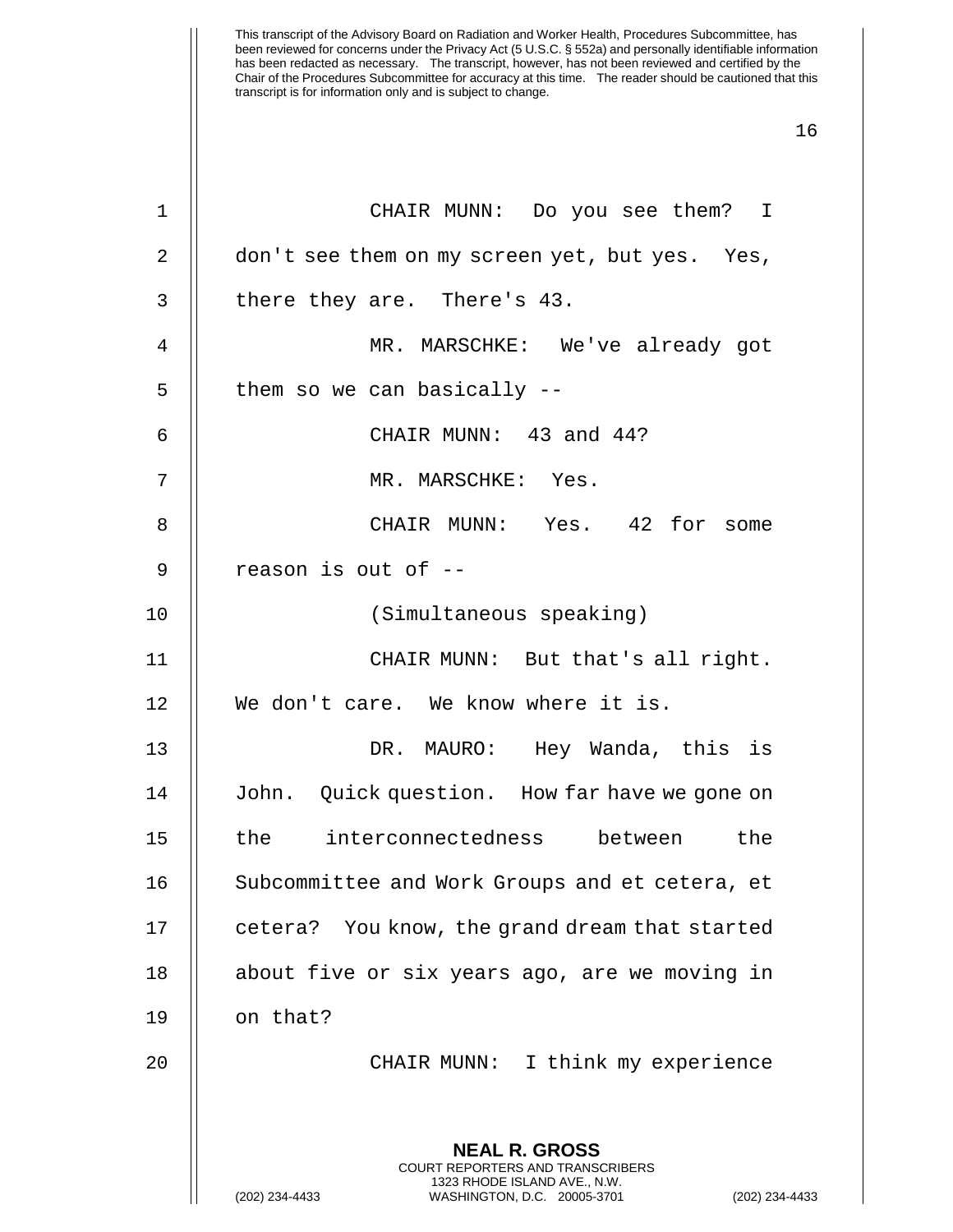| $\mathbf 1$    | has been it just depends almost entirely on the                                                                                                            |
|----------------|------------------------------------------------------------------------------------------------------------------------------------------------------------|
| $\overline{2}$ | Chair of the individual Work Group or the                                                                                                                  |
| 3              | Subcommittee. If the Chair is active about                                                                                                                 |
| 4              | this, then it's moving forward slowly but                                                                                                                  |
| 5              | surely. For Chairs that are not particularly                                                                                                               |
| 6              | enthusiastic or don't feel comfortable with the                                                                                                            |
| 7              | process --                                                                                                                                                 |
| 8              | DR. MAURO: But the wherewithal                                                                                                                             |
| 9              | exists that is within the framework --                                                                                                                     |
| 10             | CHAIR MUNN: Yes.                                                                                                                                           |
| 11             | DR. MAURO: -- like we're looking                                                                                                                           |
| 12             | at right now can accept that if so desired by                                                                                                              |
| 13             | the Chair?                                                                                                                                                 |
| 14             | That is<br>CHAIR<br>MUNN:<br>my                                                                                                                            |
| 15             | understanding and that's been my experience.                                                                                                               |
| 16             | Perhaps someone else has a different                                                                                                                       |
| 17             | experience? If so, please let us know.                                                                                                                     |
| 18             | MR. HINNEFELD: Well, this is Stu                                                                                                                           |
| 19             | at NIOSH. And we intend going forward when we                                                                                                              |
| 20             | get, like we start a new site fresh, to put                                                                                                                |
|                | <b>NEAL R. GROSS</b><br>COURT REPORTERS AND TRANSCRIBERS<br>1323 RHODE ISLAND AVE., N.W.<br>(202) 234-4433<br>WASHINGTON, D.C. 20005-3701<br>$(202)$ 234-4 |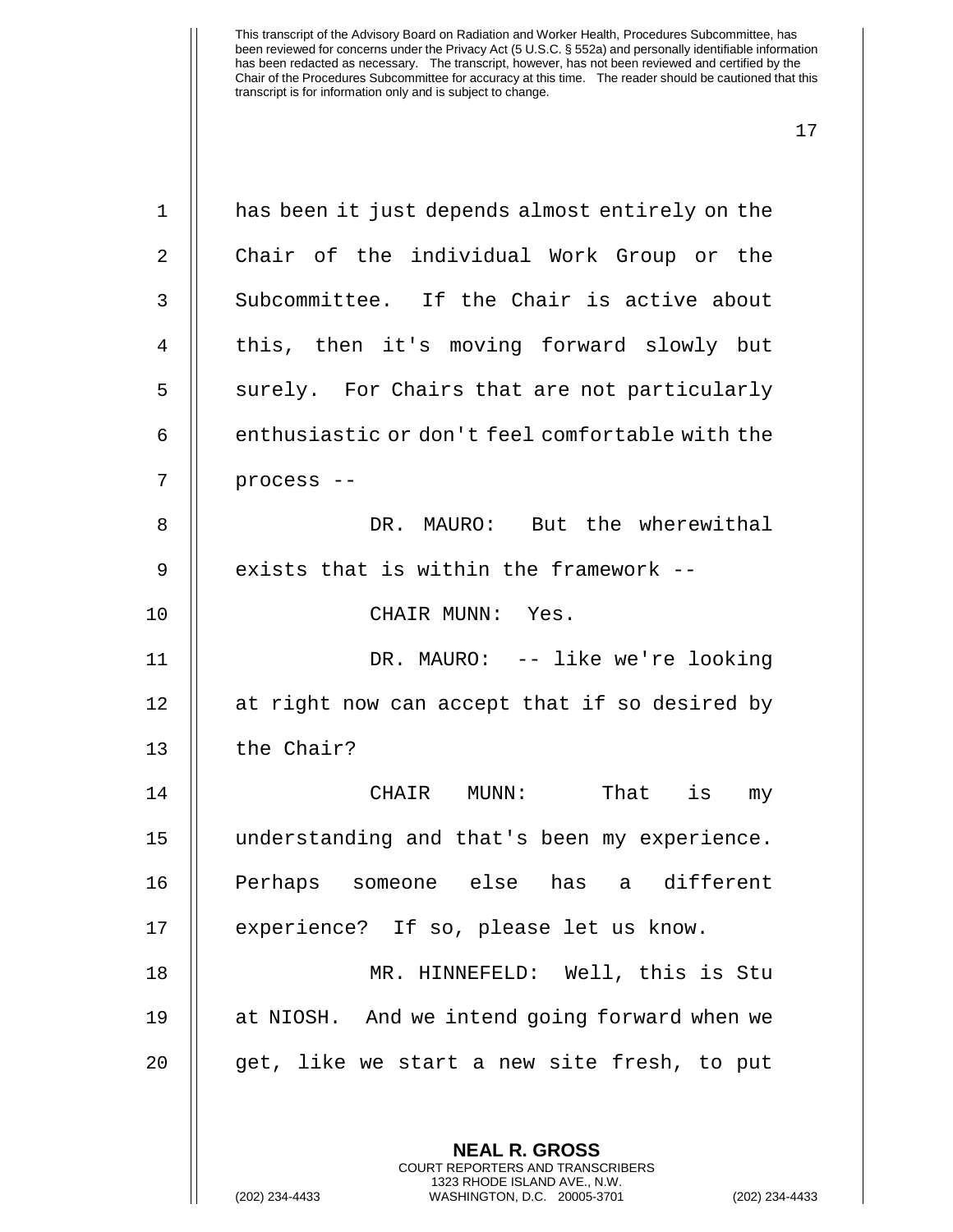| $\mathbf{1}$   | findings in the BRS. And particularly, I know            |
|----------------|----------------------------------------------------------|
| $\overline{2}$ | we did that with the Pacific Proving Ground              |
| 3              | findings from the Site Profile Review of                 |
| 4              | Pacific Proving Ground.                                  |
| 5              | And then I believe, well, it's my                        |
| 6              | intention that we hope to do the same with some          |
| 7              | of the more recent Site Profile reviews that             |
| 8              | we're now working on responses to. But before            |
| $\mathsf 9$    | we get down this pathway very long I'd like to           |
| 10             | get those documents.                                     |
| 11             | And I'm thinking of putting things                       |
| 12             | like, I think there's a W.R. Grace, a NUMEC,             |
| 13             | maybe Ames. I forget. And so our hope is to              |
| 14             | enter those in the appropriate Subcommittee or           |
| 15             | Working Group or with its own Working Group if           |
| 16             | one's established for those. And so then just            |
| 17             | kind of move people on to this.                          |
| 18             | Now in reality, we recognize that                        |
| 19             | findings and responses will probably still have          |
| 20             | to be shared as they traditionally have been for         |
|                |                                                          |
|                | <b>NEAL R. GROSS</b><br>COURT REPORTERS AND TRANSCRIBERS |

1323 RHODE ISLAND AVE., N.W.

 $\mathsf{||}$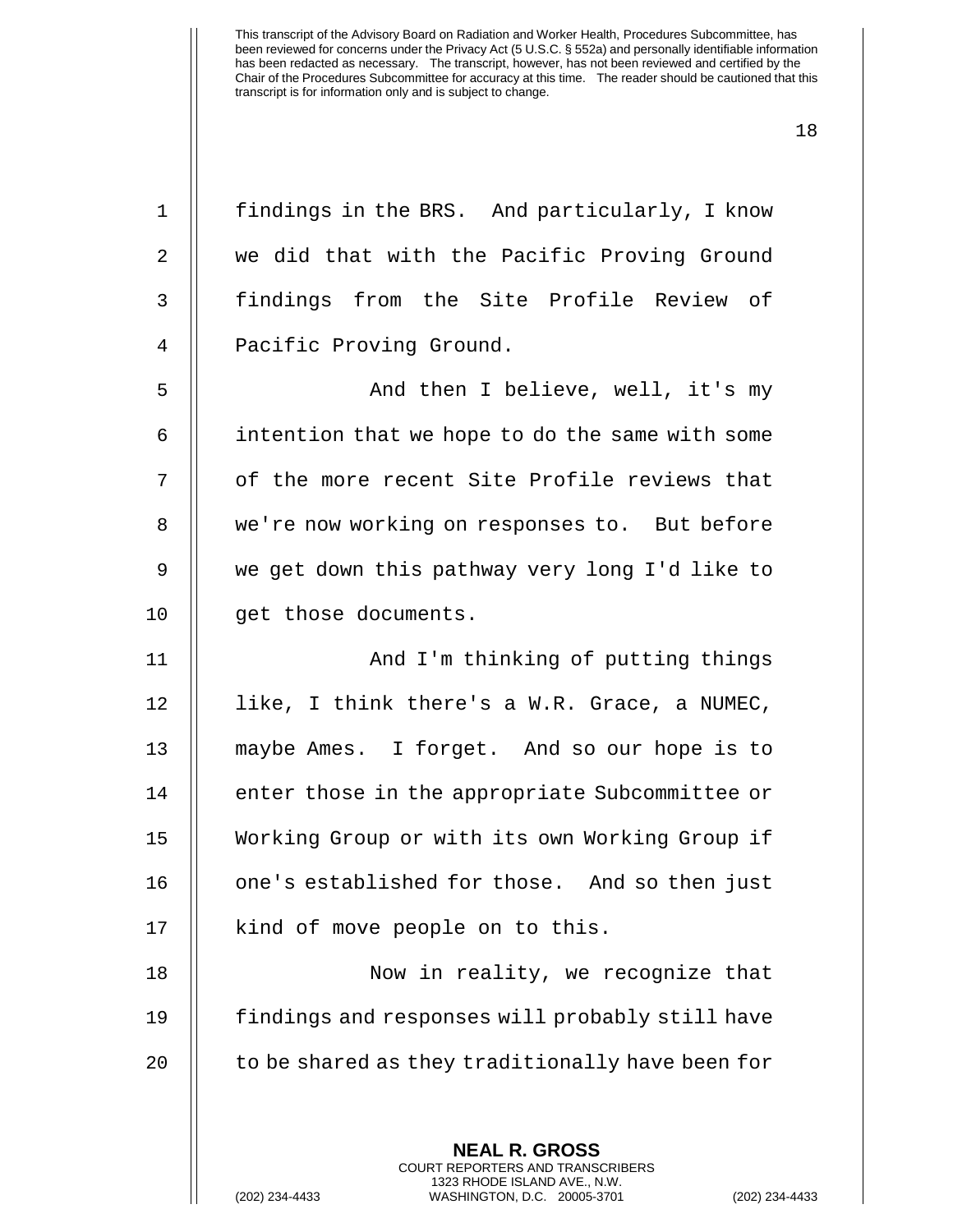| $\mathbf{1}$   | certain people's comfort level, but we think     |
|----------------|--------------------------------------------------|
| 2              | using the BRS will make it easier to collect the |
| 3              | record of the discussion that's done at those    |
| $\overline{4}$ | meetings.                                        |
| 5              | CHAIR MUNN: So perhaps a more                    |
| 6              | accurate response to your question, John, is     |
| 7              | that in any case NIOSH will use this as the real |
| 8              | honest-to-goodness basis of where we are and     |
| 9              | for their own tracking whether or not the        |
| 10             | individual Work Groups participate in it.        |
| 11             | MR. KATZ: Yes, this is Ted. NIOSH                |
| 12             | and SC&A both will actually do that, enter their |
| 13             | findings and so on. So yes, as Stu was saying,   |
| 14             | so for everything new, for all new work. So      |
| 15             | something like SRS that's been going on a long   |
| 16             | time, the SEC, we're not going to change horses  |
| 17             | midstream. For everything new we'll work this    |
| 18             | way.                                             |
| 19             | MR. STIVER: Wonderful. Yes, this                 |
| 20             | is John Stiver. I had a question for Stu.        |
|                |                                                  |
|                | <b>NEAL R. GROSS</b>                             |

COURT REPORTERS AND TRANSCRIBERS 1323 RHODE ISLAND AVE., N.W.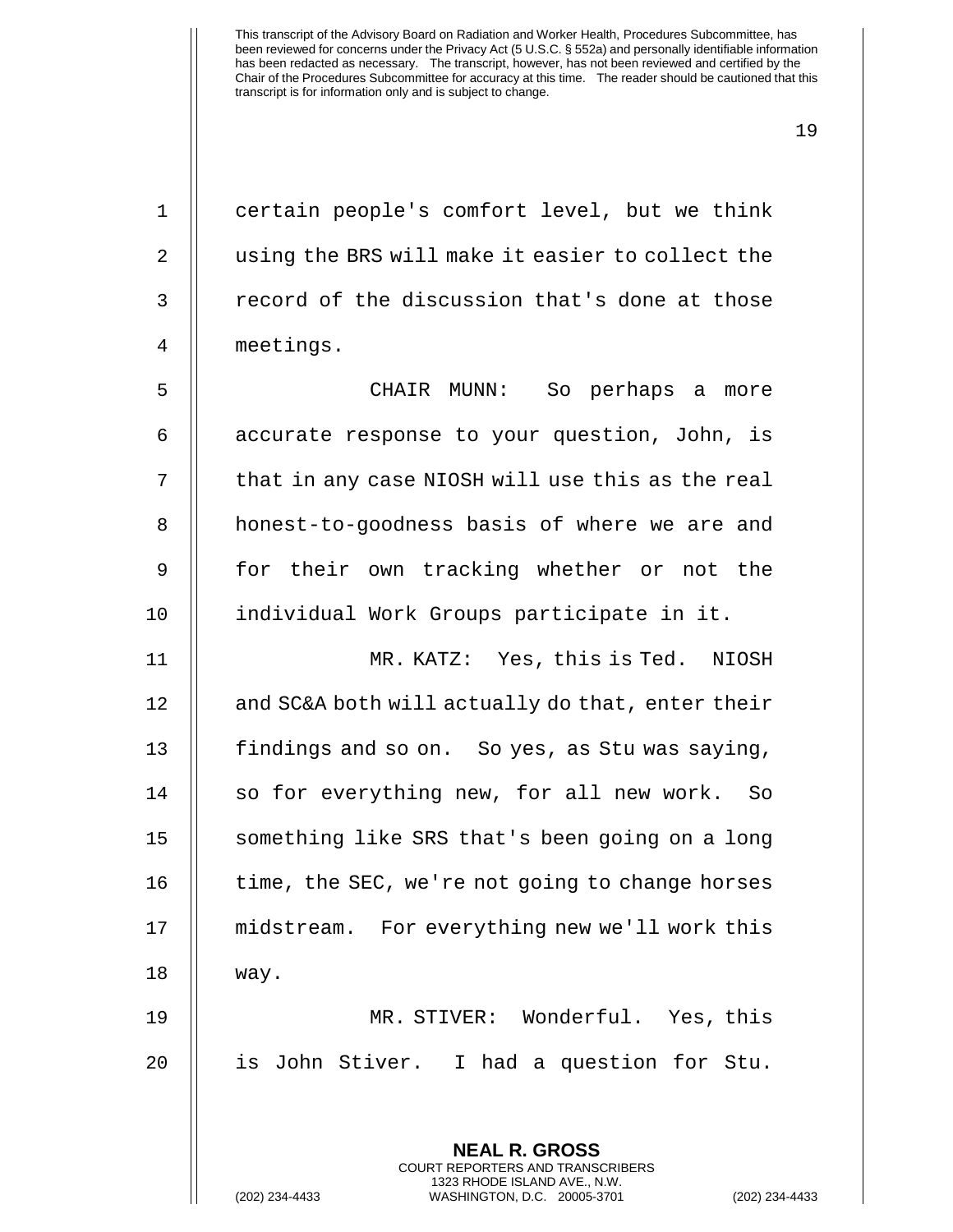| $\mathbf{1}$   | Back to over a year ago, we had the occasion to          |
|----------------|----------------------------------------------------------|
| 2              | talk about maybe adjusting the BRS a bit where           |
| $\mathfrak{Z}$ | it could handle the Dose Reconstruction                  |
| $\overline{4}$ | Subcommittee findings as well. And I was                 |
| 5              | wondering, where are we on that? I don't quite           |
| 6              | remember where that stands.                              |
| 7              | MR. HINNEFELD: I don't go to that                        |
| $\, 8$         | Subcommittee meeting anymore very much, so I'm           |
| 9              | not really tuned in to what's proceeding there.          |
| 10             | I would think that at any time, I think the best         |
| 11             | place to start might be with a new set of                |
| 12             | findings when there's a new set of dose                  |
| 13             | reconstruction reviews done.                             |
| 14             | MR. STIVER: Yes, that makes sense.                       |
| 15             | I think I recall we were going to go ahead and           |
| 16             | finish out the 13 sets using the matrices and            |
| 17             | then to migrate over after that.                         |
| 18             | MR. HINNEFELD: Yes, I think the                          |
| 19             | intention was that it could be done, and I think         |
| 20             | we roughed out some sort of business logic --            |
|                |                                                          |
|                | <b>NEAL R. GROSS</b><br>COURT REPORTERS AND TRANSCRIBERS |

1323 RHODE ISLAND AVE., N.W.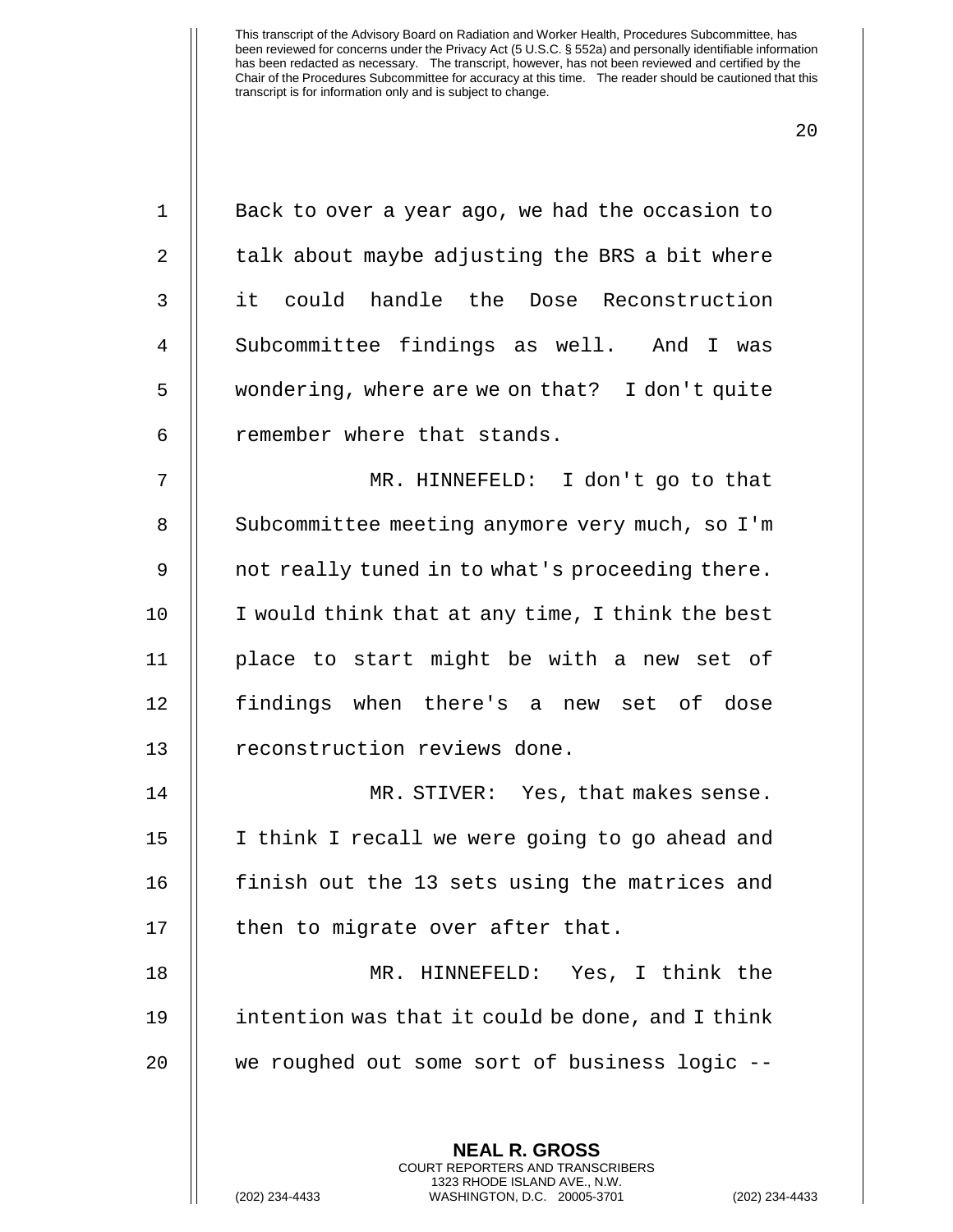| $\mathbf 1$ | MR. STIVER: Right, right, right.                 |
|-------------|--------------------------------------------------|
| 2           | MR. HINNEFELD: -- on terms of what               |
| 3           | would be the document reviewed and, you know,    |
| 4           | those kinds of things. And so as far as I know   |
| 5           | we could probably start using it at any time,    |
| 6           | but I would think we would want to start with    |
| 7           | a set of reviews that the discussion has not yet |
| 8           | started on.                                      |
| 9           | MR. KATZ: Yes, Stu, I think if we                |
| 10          | could get, if your folks could start loading on, |
| 11          | I guess, Set 14, 15, because those ones you're   |
| 12          | starting to review and respond to, I think, even |
| 13          | though the Subcommittee hasn't gotten to them    |
| 14          | yet.                                             |
| 15          | CHAIR MUNN: Yes, I think that's                  |
| 16          | And the Subcommittee Chair has been<br>true.     |
| 17          | trying very hard to close out all of the last    |
| 18          | remaining issues from the older sets so that we  |
| 19          | can start with a reasonably fresh slate with the |
| 20          | new group.                                       |
|             |                                                  |
|             | <b>NEAL R. GROSS</b>                             |

COURT REPORTERS AND TRANSCRIBERS 1323 RHODE ISLAND AVE., N.W.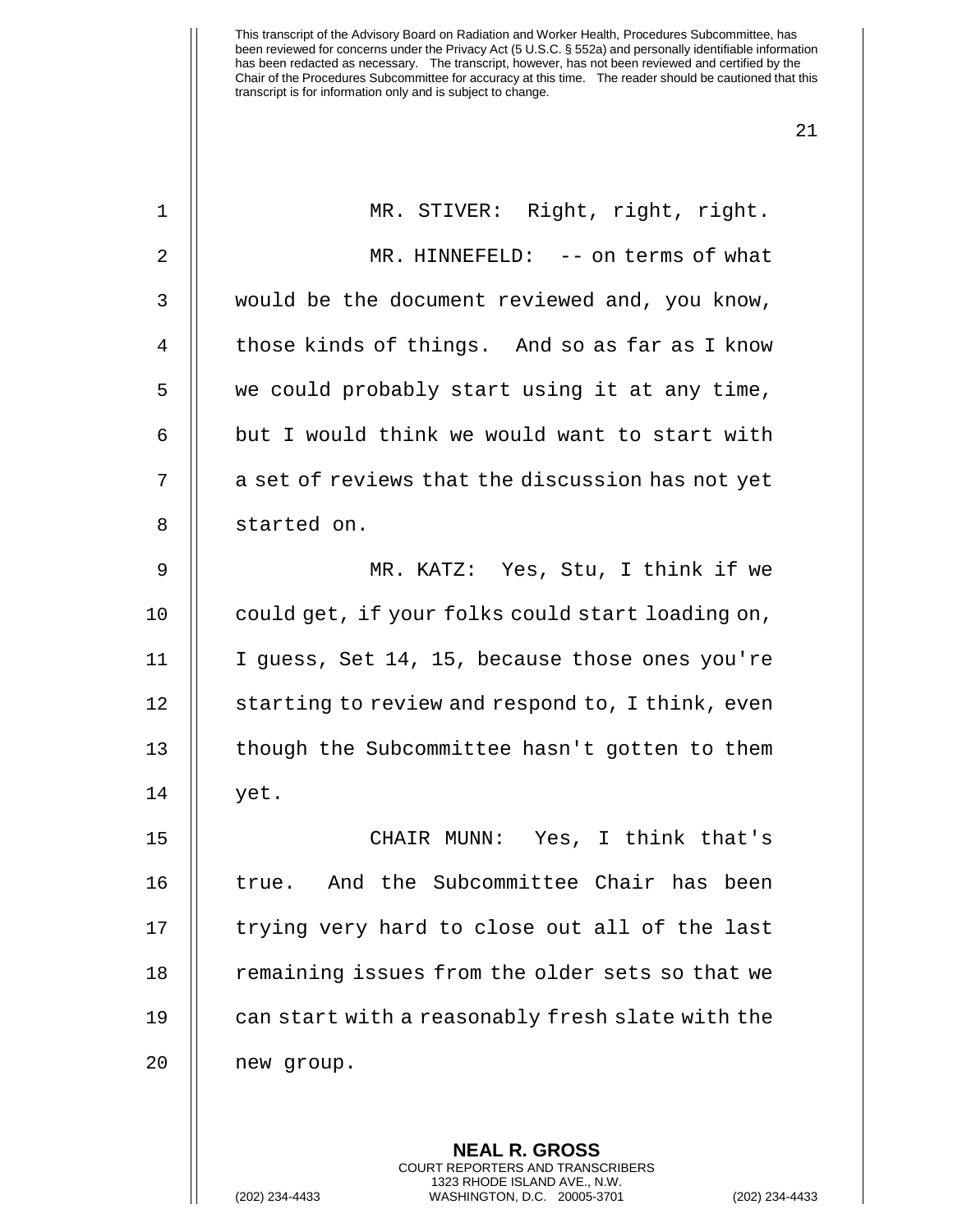| $\mathbf{1}$ | MS. MARION-MOSS: This is Lori.                   |
|--------------|--------------------------------------------------|
| 2            | Steve, if you could, to kind of address John     |
| 3            | Stiver's question, if you can on the string      |
| 4            | there go to the DR Subcommittee Work Group       |
| 5            | filter.                                          |
| 6            | As a result of that meeting, John,               |
| 7            | efforts were made to put in some of the matrix   |
| 8            | for the DR Subcommittee so that, I believe it    |
| 9            | was Doug Farver, I believe, that attended that   |
| 10           | meeting that had some questions.                 |
| 11           | We went ahead and put in some sets               |
| 12           | for the DR Subcommittee, and we wanted to give   |
| 13           | the Committee an opportunity to take a look at   |
| 14           | how that information was entered to see if there |
| 15           | was any adjustments that needed to be made to    |
| 16           | fit the committee's needs.                       |
| 17           | And so far that's the last I've                  |
| 18           | heard of it, so what you see here now on the     |
| 19           | screen is what was done as a result of that      |
| 20           | meeting.                                         |
|              |                                                  |
|              | <b>NEAL R. GROSS</b>                             |

COURT REPORTERS AND TRANSCRIBERS 1323 RHODE ISLAND AVE., N.W.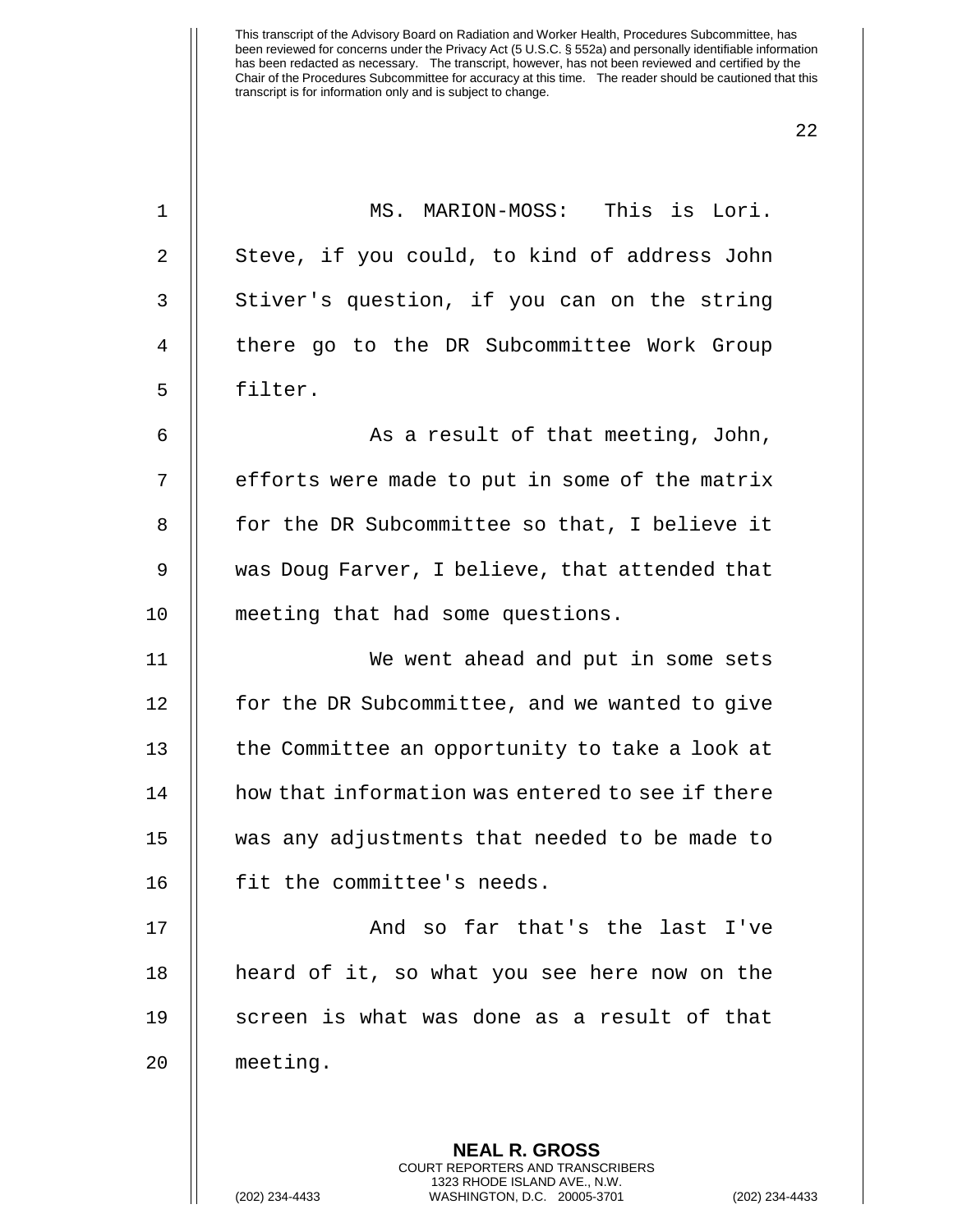| $\mathbf 1$    | MR. MARSCHKE: I'm seeing for the                                                                                                                            |
|----------------|-------------------------------------------------------------------------------------------------------------------------------------------------------------|
|                |                                                                                                                                                             |
| 2              | eighth set there. But I'll go talk to Doug                                                                                                                  |
| 3              | offline. I'm spending a lot of time on this                                                                                                                 |
| $\overline{4}$ | right now with reviewing an upcoming DR                                                                                                                     |
| 5              | Subcommittee meeting that might be a topic of                                                                                                               |
| 6              | discussion there.                                                                                                                                           |
| 7              | MR. KATZ: Yes. Well, and I'm just                                                                                                                           |
| 8              | thinking, there won't be a lot of time in that                                                                                                              |
| 9              | Subcommittee meeting for talking about these                                                                                                                |
| 10             | other matters either.                                                                                                                                       |
| 11             | But just if you guys, John and Doug,                                                                                                                        |
| 12             | if you look at it and it's making sense to you,                                                                                                             |
| 13             | I think that's probably enough to say to the                                                                                                                |
| 14             | folks, Stu's folks, that it's okay, why don't                                                                                                               |
| 15             | we upload, you know, 14 and 15 findings.                                                                                                                    |
| 16             | MR. MARSCHKE: Okay, I'll touch                                                                                                                              |
| 17             | base with Doug on it.                                                                                                                                       |
| 18             | MR. KATZ: Yes, thank you.                                                                                                                                   |
| 19             | MR. MARSCHKE: All right.                                                                                                                                    |
| 20             | CHAIR MUNN: All right, thank you                                                                                                                            |
|                | <b>NEAL R. GROSS</b><br>COURT REPORTERS AND TRANSCRIBERS<br>1323 RHODE ISLAND AVE., N.W.<br>(202) 234-4433<br>WASHINGTON, D.C. 20005-3701<br>(202) 234-4433 |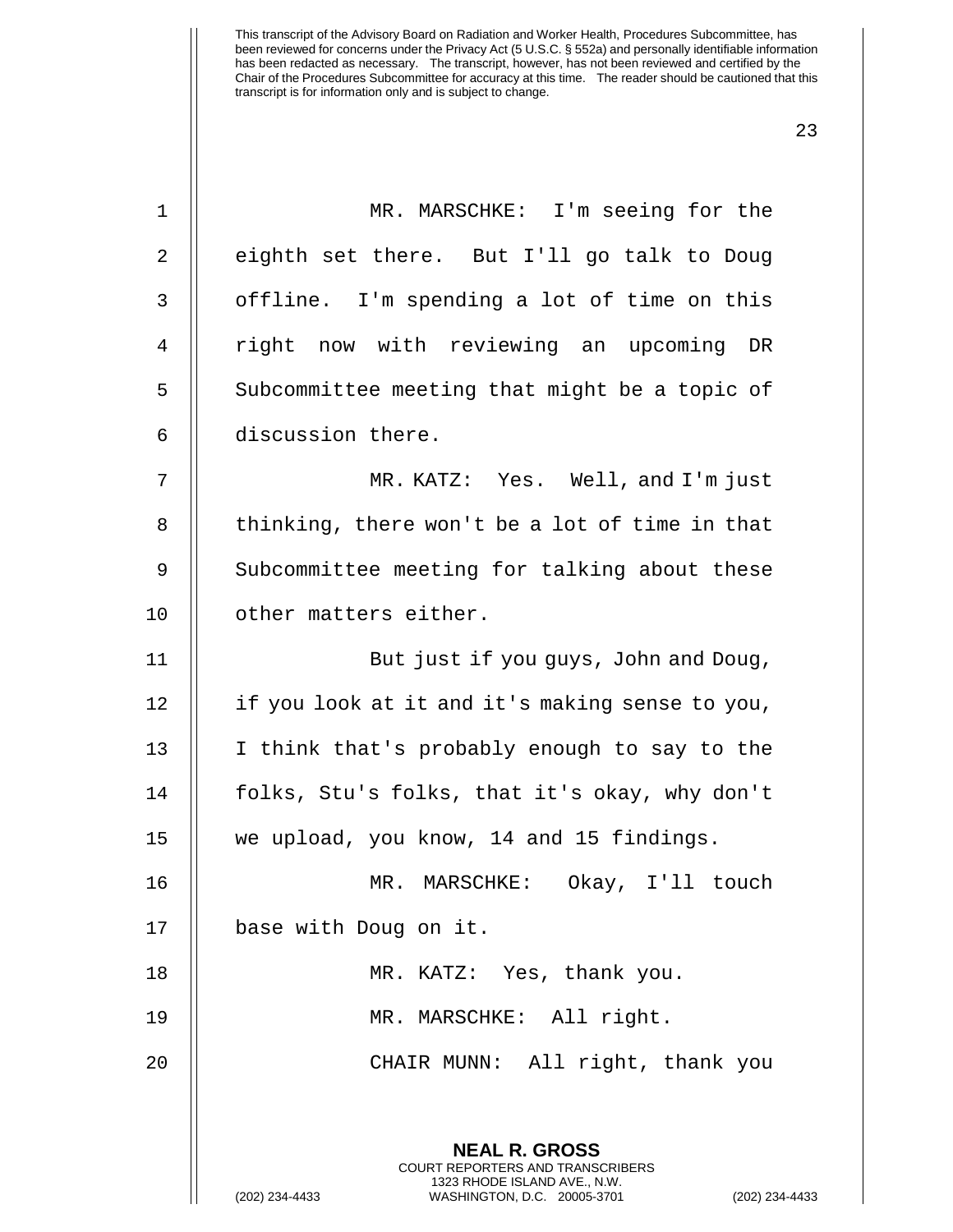| $\mathbf 1$ | very much. I think we should all be pleased.                                             |
|-------------|------------------------------------------------------------------------------------------|
| 2           | Thanks very much to those of you who are working                                         |
| 3           | behind the scenes on the BRS. It is looking                                              |
| 4           | very good and I think you should all put a                                               |
| 5           | feather in your caps. We're making progress.                                             |
| 6           | Thank you.                                                                               |
| 7           | Now moving on to our first item, we                                                      |
| 8           | were going to have some information from NIOSH                                           |
| 9           | continuing our discussion about the                                                      |
| 10          | contaminant cleaning and localized skin                                                  |
| 11          | exposure.                                                                                |
| 12          | Stu?                                                                                     |
| 13          | MR. HINNEFELD: Yes, I think Jim's                                                        |
| 14          | going to talk about that.                                                                |
| 15          | CHAIR MUNN: Oh good.                                                                     |
| 16          | DR. NETON: Yes, this is Jim,                                                             |
| 17          | Wanda.                                                                                   |
| 18          | Glad<br>CHAIR MUNN: Yes, good.                                                           |
| 19          | you're here, Jim. Thank you.                                                             |
| 20          | DR. NETON: Thank you. This issue                                                         |
|             | <b>NEAL R. GROSS</b><br>COURT REPORTERS AND TRANSCRIBERS<br>1323 RHODE ISLAND AVE., N.W. |
|             | (202) 234-4433<br>WASHINGTON, D.C. 20005-3701<br>(202) 234-4433                          |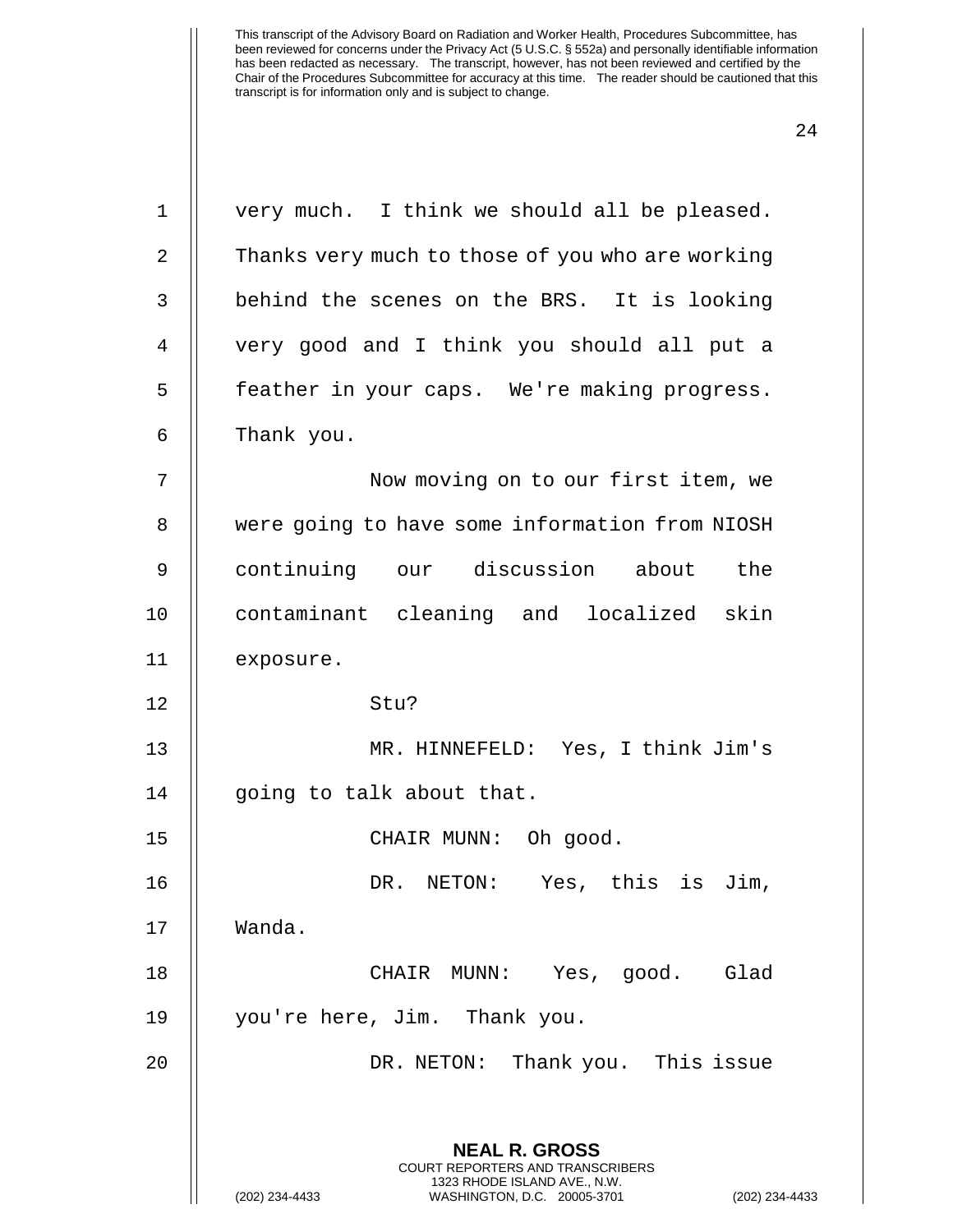| $\mathbf 1$    | is related to overarching Concern Number 9,      |
|----------------|--------------------------------------------------|
| 2              | overarching Issue Number 9, I believe it's       |
| 3              | Concern Number 1.                                |
| $\overline{4}$ | And that is that we had agreed in                |
| 5              | principle with SC&A about adding skin            |
| 6              | contamination to certain workers under certain   |
| 7              | circumstances, but the concern was raised about  |
| 8              | the efficacy of washing off a skin               |
| $\mathsf 9$    | contamination. That is, it lasts just eight      |
| 10             | hours and it was showered off, or did it persist |
| 11             | for, you know, a 24-hour time period to some     |
| 12             | degree?                                          |
| 13             | And it was our opinion, based on                 |
| 14             | just observations from working at uranium        |
| 15             | facilities, that uranium is particularly         |
| 16             | readily cleaned off with regular showering,      |
| 17             | soap and water. And that was certainly Stu's     |
| 18             | opinion having spent years working at Fernald,   |
| 19             | and we sort of almost thought it was sort of     |
| 20             | common industry knowledge.                       |
|                |                                                  |

**NEAL R. GROSS** COURT REPORTERS AND TRANSCRIBERS 1323 RHODE ISLAND AVE., N.W.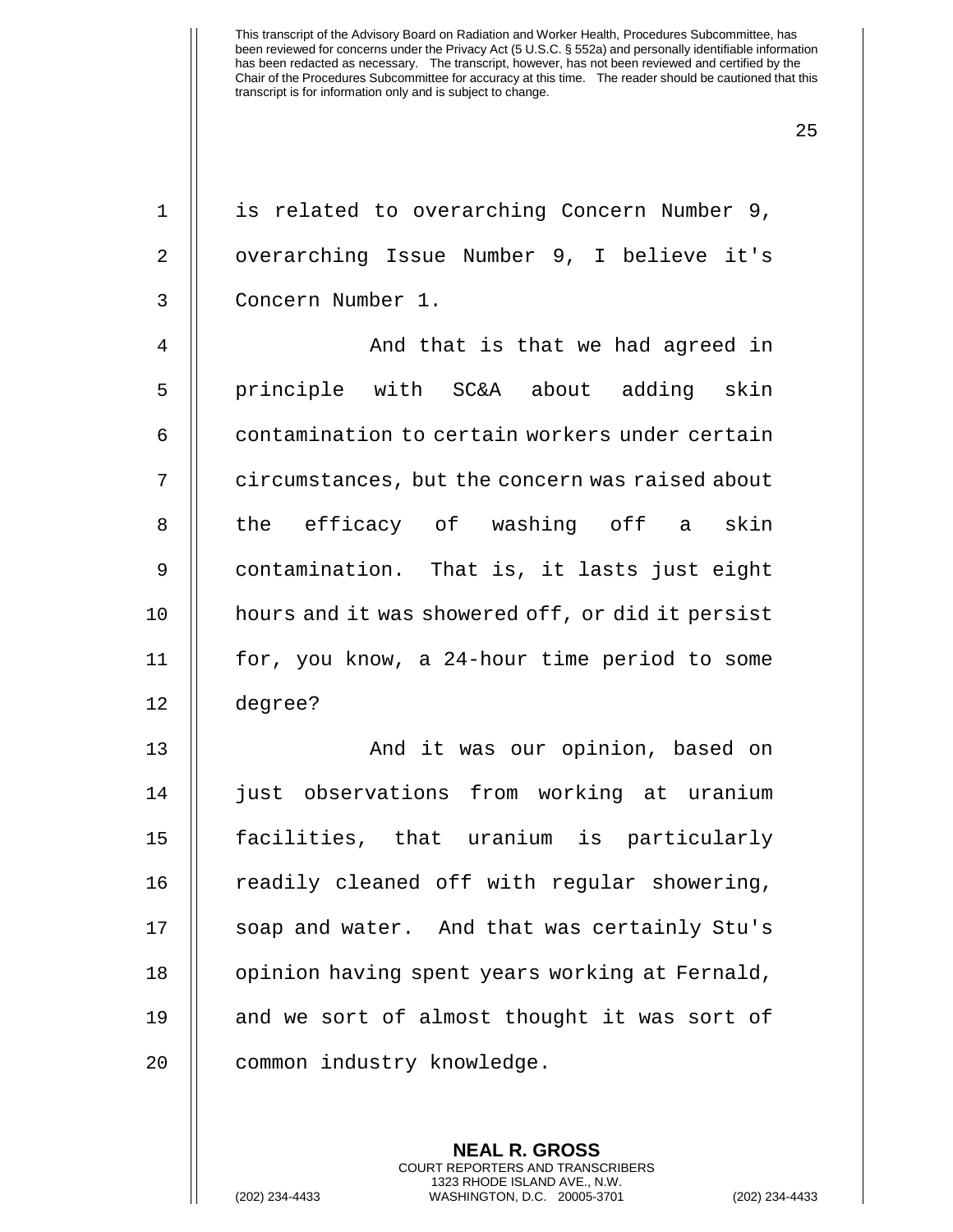| $1\,$          | Well, SC&A didn't necessarily                    |
|----------------|--------------------------------------------------|
| 2              | disagree, but they said you need to provide some |
| $\mathbf{3}$   | backup evidence to support that position. So     |
| $\overline{4}$ | I've spent some time looking through the         |
| 5              | literature trying to find some documentation     |
| $\epsilon$     | that would support that position.                |
| 7              | I've looked through a number of                  |
| 8              | documents including NCRP 161 which<br>is         |
| 9              | Management of Persons Contaminated with          |
| 10             | Radionuclides. There is a DOE guidance for       |
| 11             | good practice at uranium facilities and there's  |
| 12             | some WHO guidance out there, none of which       |
| 13             | specifically talk about uranium contamination.   |
| 14             | Well, the DOE guidance for good                  |
| 15             | practices does, but all of them start with the   |
| 16             | suggestion that the contamination should be      |
| 17             | started to be cleaned with soap and water.       |
| 18             | That's always the recommended practice, and      |
| 19             | then you follow up with more aggressive          |
| 20             | treatment modalities later.                      |

**NEAL R. GROSS** COURT REPORTERS AND TRANSCRIBERS 1323 RHODE ISLAND AVE., N.W.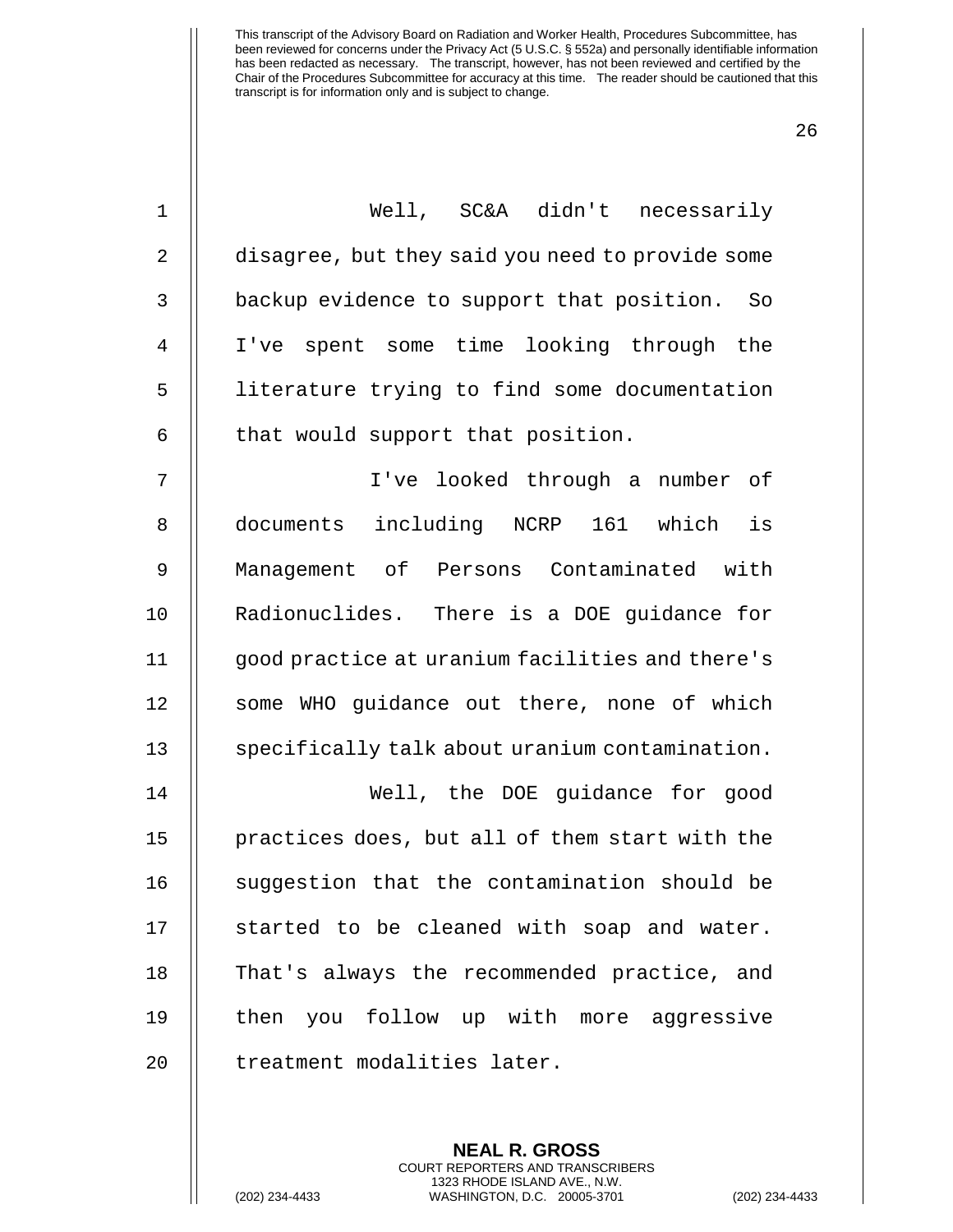27

1 || And none of them make the case that 2 | the uranium was particularly recalcitrant to  $3 \parallel$  cleaning, but none of them also said that it was 4 || readily cleansed.

5 I dug a little deeper and I 6 discovered a DTRA report that was produced 7 | actually by SENES, DTRA Report TR-09-16, which 8 || talks about radiation doses to skin from dermal 9 || contamination as specifically written for 10 | handling the DTRA cases, which of course would 11 be directly relevant to fallout deposition.

12 There's a very lengthy treatment of 13 || skin contamination on these cases and how they 14 | deal with it but what caught my eye was a paper 15 | that was referenced from 1958, where there was 16 || actually an experiment done with what they 17 || called simulated fallout.

18 || And they actually created a mixture 19 || of soil with a known particle size distribution 20  $\parallel$  and labeled it with lanthanum-140, which is not

> **NEAL R. GROSS** COURT REPORTERS AND TRANSCRIBERS 1323 RHODE ISLAND AVE., N.W.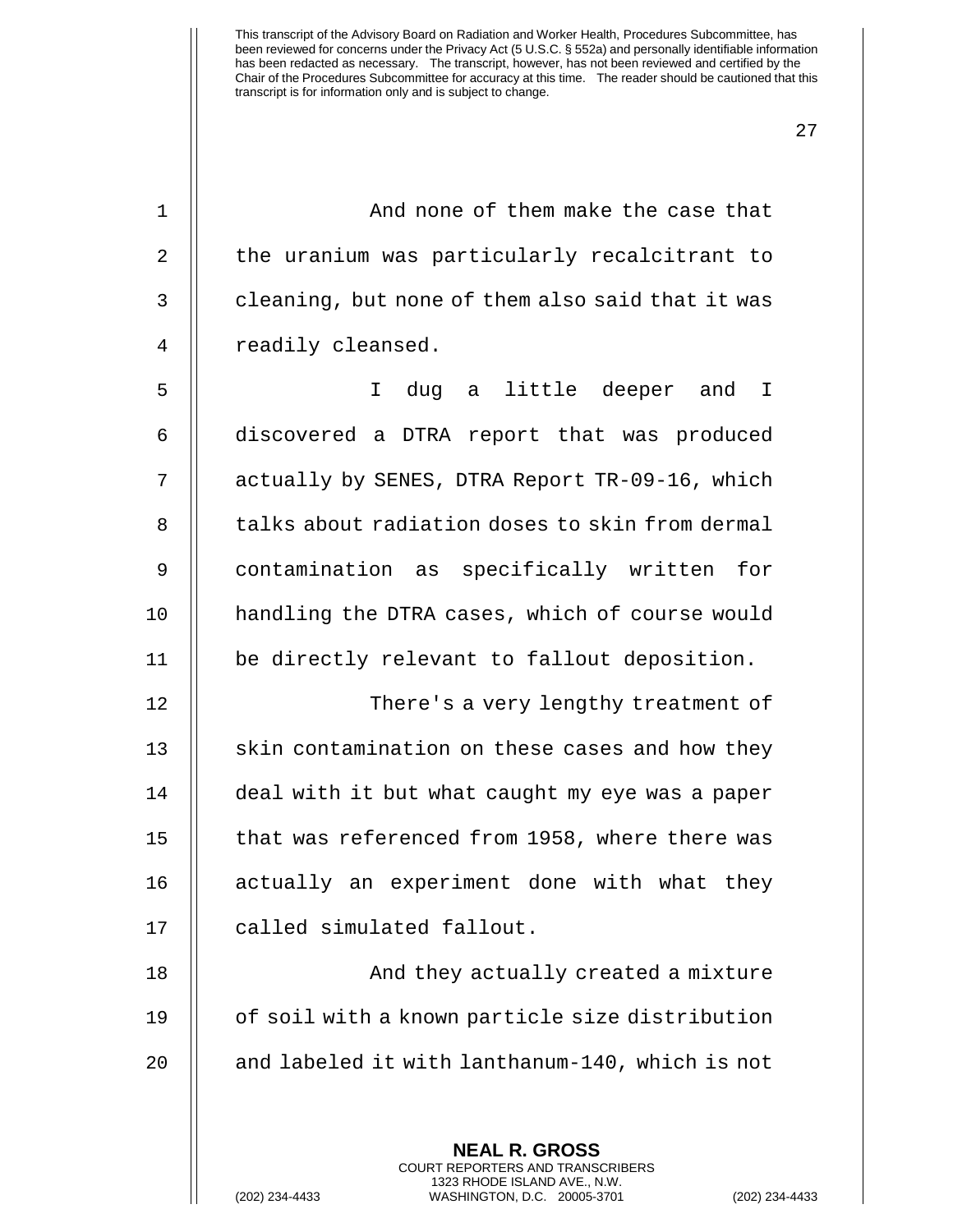28

1 || uranium but it is radioactive, and applied it 2 || to the skin of various test subjects and  $3$   $\parallel$  evaluated the efficacy of removal with various 4 | treatment regimes. 5 It turns out that for that 6 || particular experiment almost 95.8 percent was 7 | removed with a single washing with just regular 8 | soap and water. So that's not uranium, but it 9 || is indicative that the material can be readily 10 || cleansed with soap and water. I didn't think 11 | that was going to, you know, that was suggestive 12 || evidence but it wasn't uranium. 13 I searched further and just 14 | recently, actually, found a paper that was done 15 in 1959 written by some folks from Los Alamos 16 where they published this in the American 17 Industrial Hygiene Association Journal, and 18 || the title of that document, "Surface 19 Contamination Control with Uranium 20 | Operations."

> **NEAL R. GROSS** COURT REPORTERS AND TRANSCRIBERS 1323 RHODE ISLAND AVE., N.W.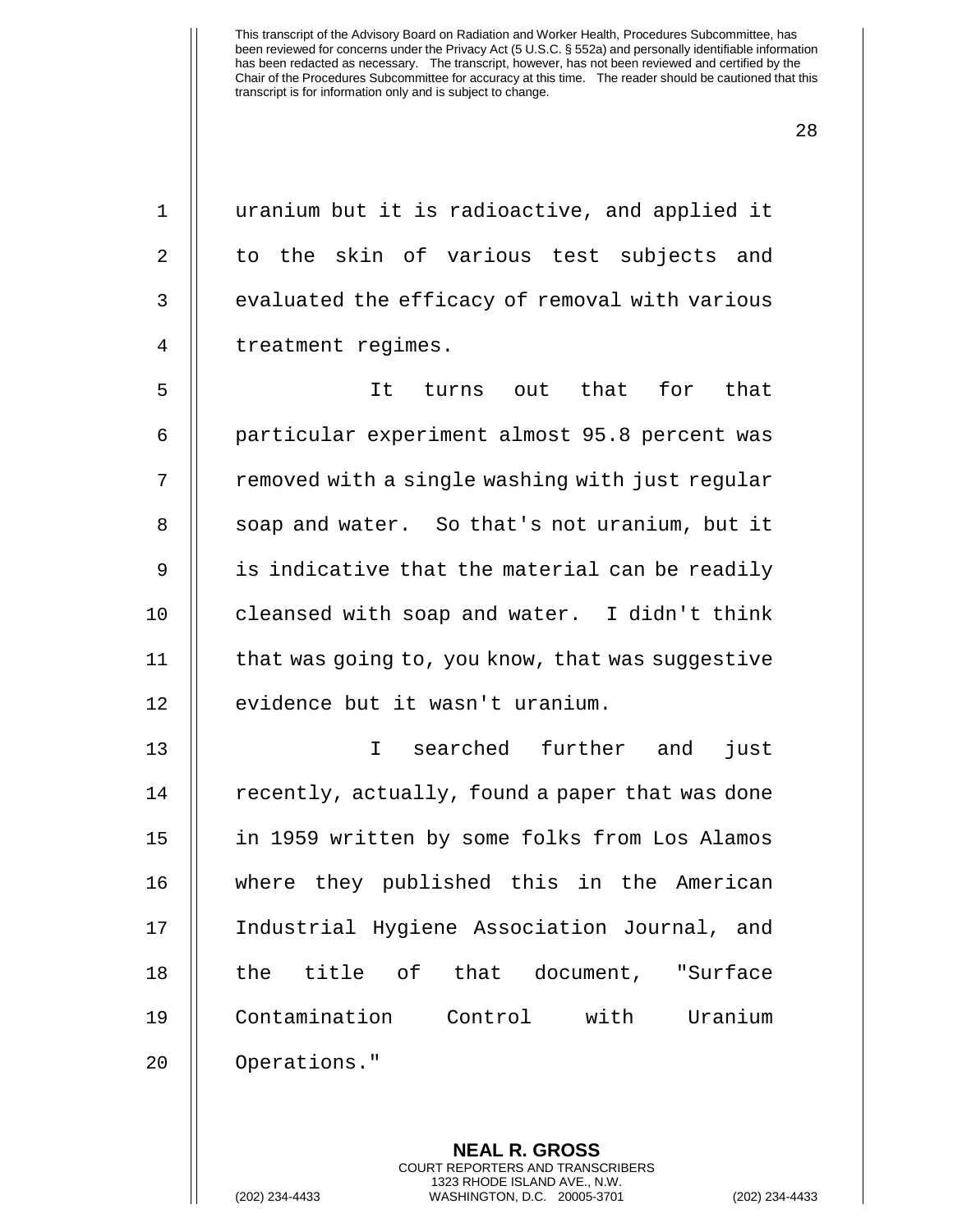| $\mathbf 1$    | It's amazing to me that they                     |
|----------------|--------------------------------------------------|
| $\overline{2}$ | actually did this. Los Alamos evaluated some     |
| 3              | uranium rolling operations in the late '50s      |
| 4              | where they actually used, if you recall, the     |
| 5              | salt bath method which is an extremely messy     |
| 6              | form of rolling uranium. Or not extremely        |
| 7              | messy, but it's pretty messy, where you dip the  |
| 8              | uranium in a salt bath, heat it up and then roll |
| 9              | it, and it creates a lot of scaling and          |
| 10             | particulate contamination.                       |
| 11             | Well, the point of the article is                |
| 12             | really how you address contamination control in  |
| 13             | the facility, and they did a lot of surveys and  |
| 14             | evaluation of anti-Cs and such. But one aspect   |
| 15             | of the study, they actually monitored personnel  |
| 16             | before they left the area for contamination,     |
| 17             | both their clothing and their bodies.            |
| 18             | where they did<br>find<br>And                    |
| 19             | contamination they allowed the personnel to      |
| 20             | wash with soap and water and then surveyed them  |
|                |                                                  |
|                | <b>NEAL R. GROSS</b>                             |

COURT REPORTERS AND TRANSCRIBERS 1323 RHODE ISLAND AVE., N.W.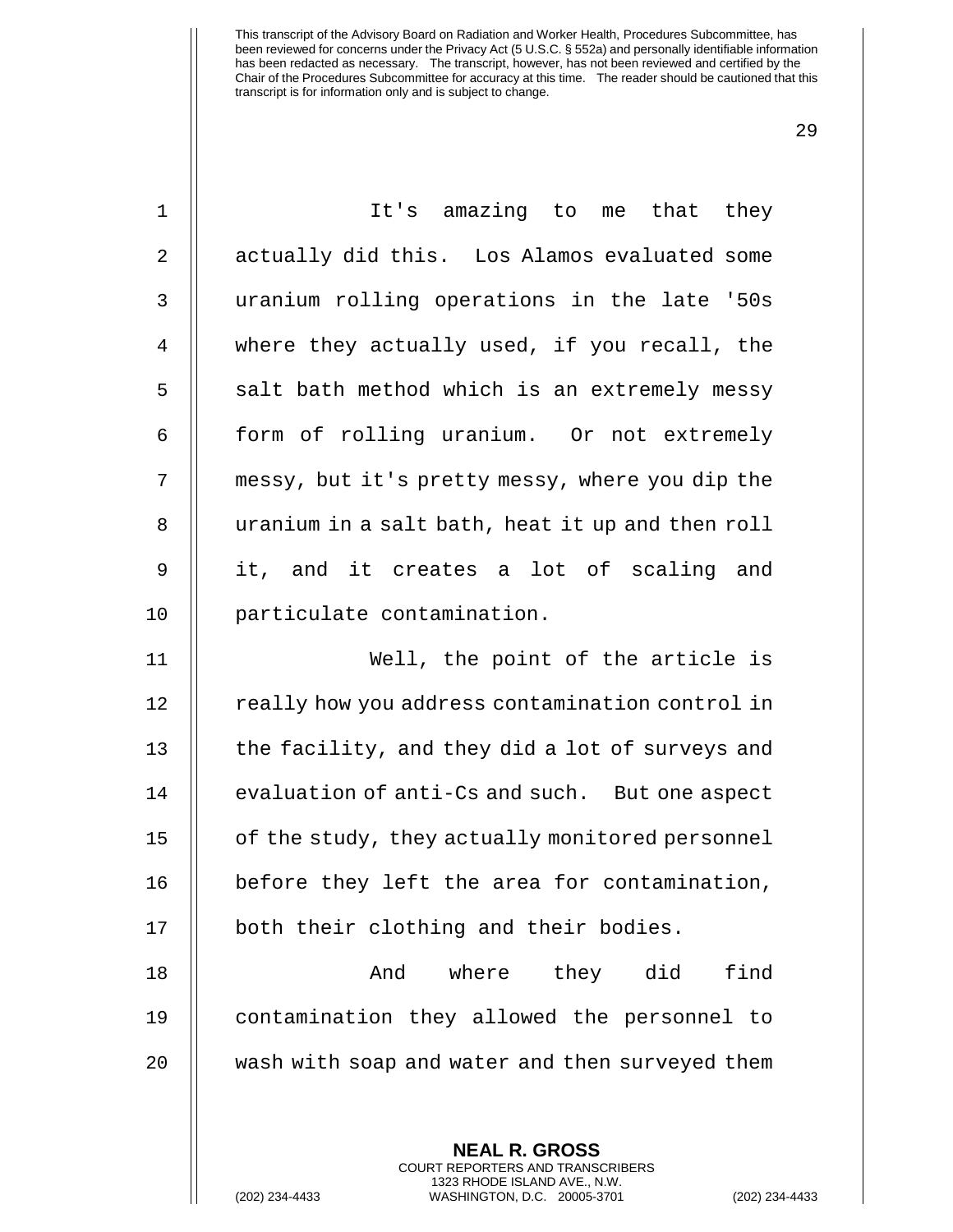| $\mathbf 1$ | again. And conclusion of their study, that      |
|-------------|-------------------------------------------------|
| $\sqrt{2}$  | little study, was washing with soap or          |
| 3           | detergent, it says, usually removes any         |
| 4           | personal contamination with skin.               |
| 5           | In other words, they didn't find any            |
| 6           | real difficult contamination to remove at least |
| 7           | in this experiment, which I believe is fairly   |
| 8           | relevant because it's at an actual uranium      |
| $\mathsf 9$ | rolling operation.                              |
| 10          | So the point of all this discussion             |
| 11          | is I'm getting close to writing up something    |
| 12          | that would sort of end up being a weight of the |
| 13          | evidence approach. I don't have any direct      |
| 14          | data though. I was really hoping to find some   |
| 15          | personal contaminations where they were, you    |
| 16          | know, before and after using soap and water,    |
| 17          | which is typically what's used, and I was not   |
| 18          | able to find any of those.<br>So                |
| 19          | that's where I'm at on this finding. I intend   |
| 20          | to write this up as a brief White Paper to      |

**NEAL R. GROSS** COURT REPORTERS AND TRANSCRIBERS 1323 RHODE ISLAND AVE., N.W.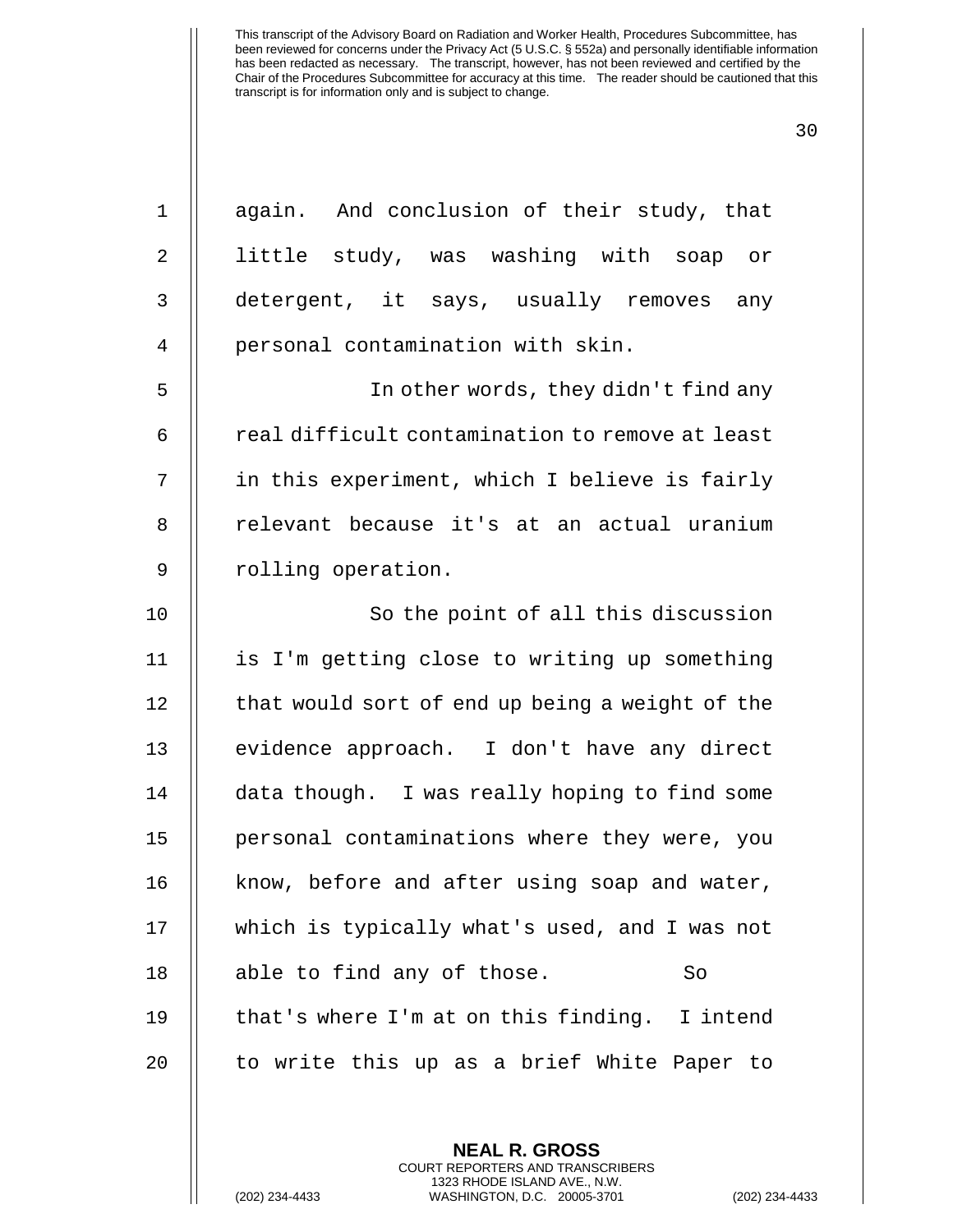| $\mathbf 1$    | document what I just discussed with the                                                                                                                          |
|----------------|------------------------------------------------------------------------------------------------------------------------------------------------------------------|
| $\overline{2}$ | Subcommittee. That's it.                                                                                                                                         |
| 3              | CHAIR MUNN: Thank you, Jim.                                                                                                                                      |
| $\overline{4}$ | We'll look forward to seeing that. Does SC&A                                                                                                                     |
| 5              | have any comment?                                                                                                                                                |
| 6              | DR. OSTROW: Yes, this is Steve                                                                                                                                   |
| 7              | Ostrow. Just a brief comment. I just got                                                                                                                         |
| 8              | finished reading a bunch of site interviews at                                                                                                                   |
| $\mathsf 9$    | Idaho, INL. We just conducted lots of site                                                                                                                       |
| 10             | interviews there with former workers.                                                                                                                            |
| 11             | And a number of them mentioned for                                                                                                                               |
| 12             | skin contamination, especially in the earlier                                                                                                                    |
| 13             | days, they just used sort of a crude bleach                                                                                                                      |
| 14             | solution to take off the contamination. But I                                                                                                                    |
| 15             | didn't really see any record of, you know,                                                                                                                       |
| 16             | before and after readings. But that would seem                                                                                                                   |
| 17             | to be the common method they were using to                                                                                                                       |
| 18             | decontaminate, you know, things like hands that                                                                                                                  |
| 19             | became contaminated.                                                                                                                                             |
| 20             | DR. NETON: Right. That would                                                                                                                                     |
|                |                                                                                                                                                                  |
|                | <b>NEAL R. GROSS</b><br><b>COURT REPORTERS AND TRANSCRIBERS</b><br>1323 RHODE ISLAND AVE., N.W.<br>(202) 234-4433<br>WASHINGTON, D.C. 20005-3701<br>$(202)$ 234- |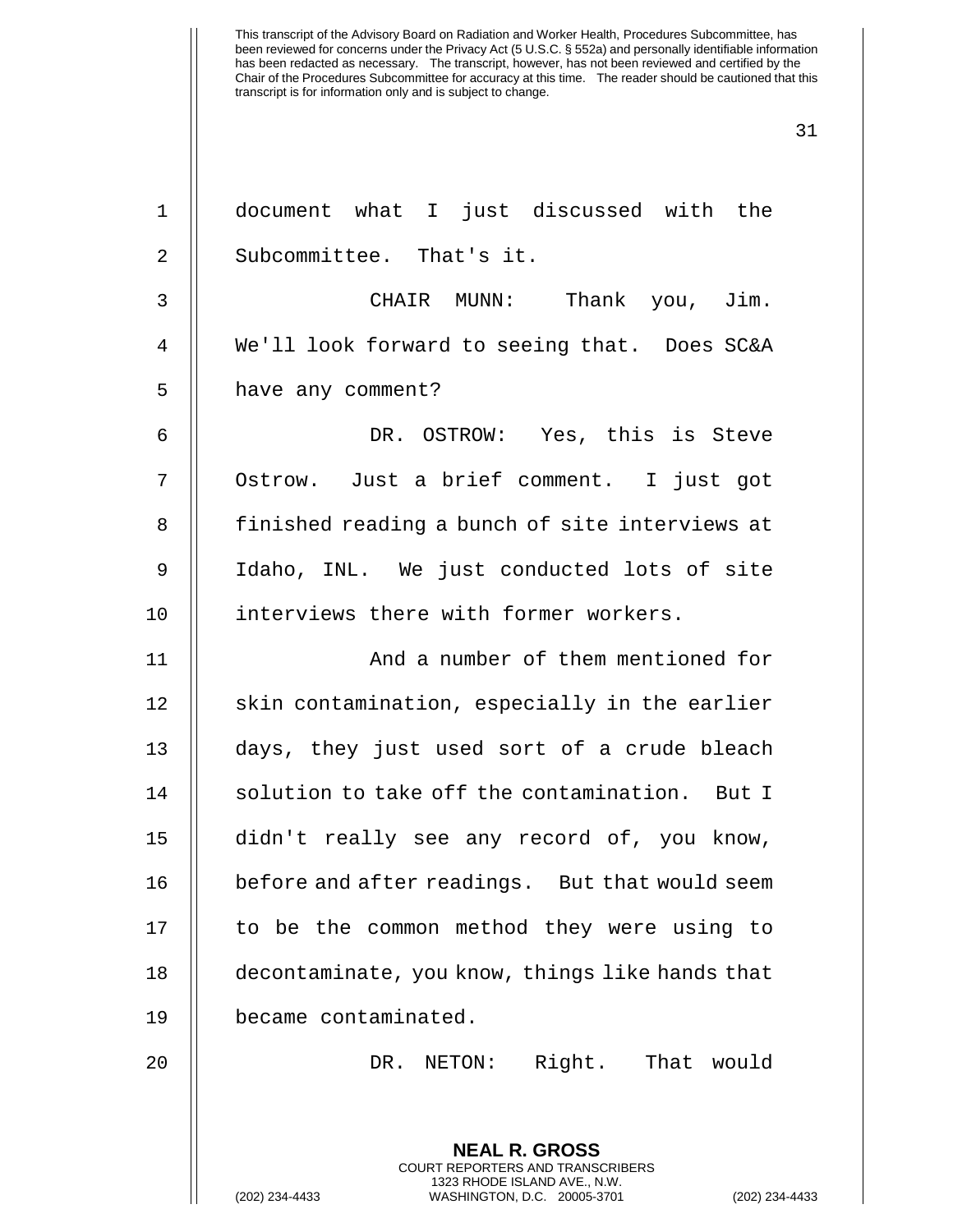| $\mathbf 1$ | have been for what was going on at Idaho, and                                                                                                                   |
|-------------|-----------------------------------------------------------------------------------------------------------------------------------------------------------------|
| 2           | I hear what you're saying. This particular                                                                                                                      |
| 3           | finding though, I believe we were focused more                                                                                                                  |
| 4           | on the early years of uranium processing                                                                                                                        |
| 5           | operations --                                                                                                                                                   |
| 6           | DR. OSTROW: Right.                                                                                                                                              |
| 7           | DR. NETON: -- where they rolled                                                                                                                                 |
| 8           | uranium, and, you know, these people had no                                                                                                                     |
| 9           | monitors. There was no contamination surveys.                                                                                                                   |
| 10          | No way to really tell if people contaminated.                                                                                                                   |
| 11          | And, you know, the idea was, well,                                                                                                                              |
| 12          | if they were contaminated and took a shower did                                                                                                                 |
| 13          | it clean it off or not, or should we assign this                                                                                                                |
| 14          | for 250 days and sort of 24 hours a day kind of                                                                                                                 |
| 15          | thing.                                                                                                                                                          |
| 16          | DR. OSTROW: Right.                                                                                                                                              |
| 17          | DR. NETON: And again it's been our                                                                                                                              |
| 18          | experience that uranium's fairly readily                                                                                                                        |
| 19          | washed off with soap and water. The Los Alamos                                                                                                                  |
| 20          | study seems to indicate that. So I'm not sure                                                                                                                   |
|             |                                                                                                                                                                 |
|             | <b>NEAL R. GROSS</b><br><b>COURT REPORTERS AND TRANSCRIBERS</b><br>1323 RHODE ISLAND AVE., N.W.<br>(202) 234-4433<br>WASHINGTON, D.C. 20005-3701<br>$(202)$ 234 |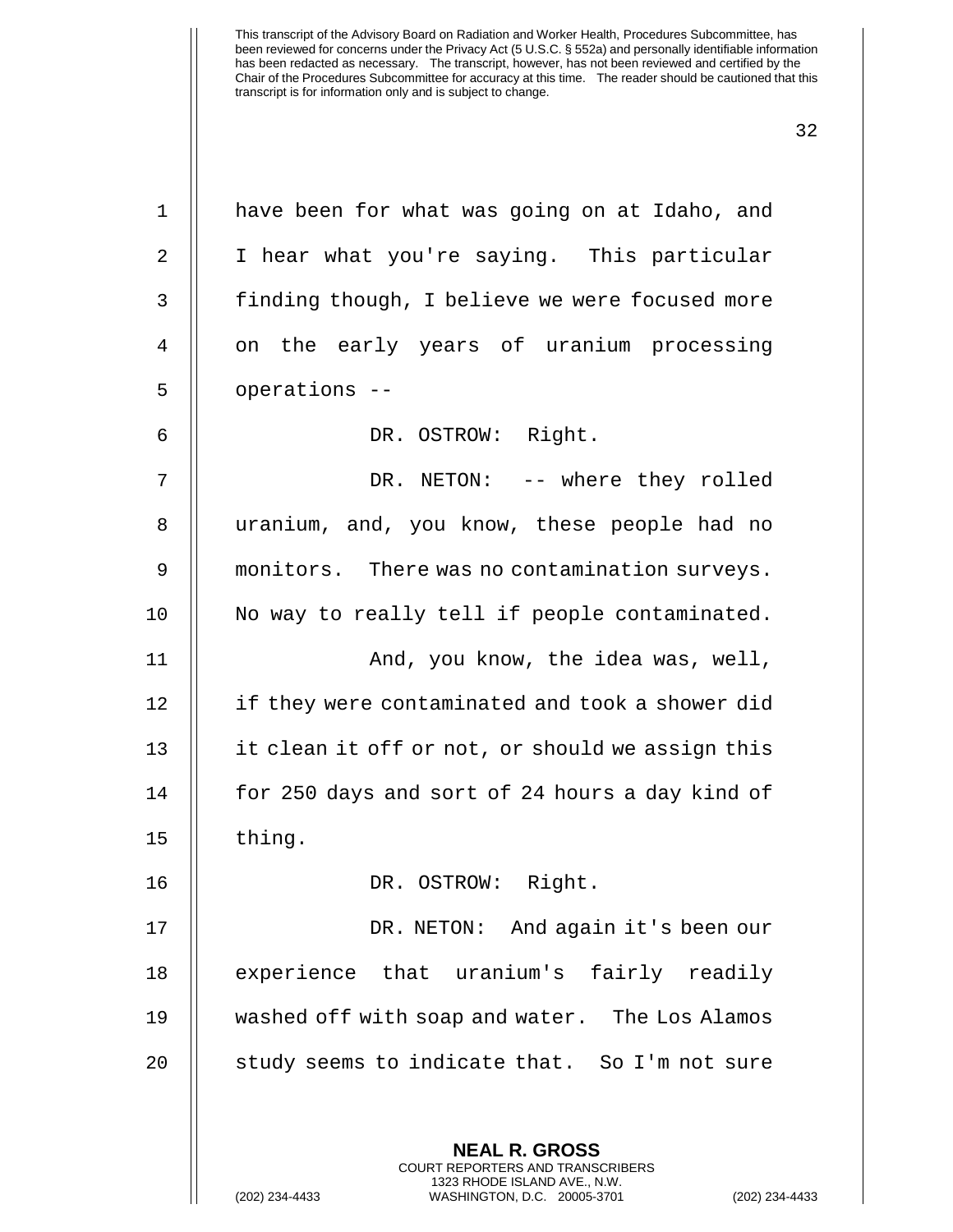| $\mathbf 1$    | where to go from here other than sort of provide |
|----------------|--------------------------------------------------|
| 2              | the weight of the evidence that we have.         |
| 3              | DR. OSTROW: Okay, thank you.                     |
| $\overline{4}$ | DR. NETON: I think we should look                |
| 5              | at it.                                           |
| 6              | CHAIR MUNN: Probably wise.<br>Мy                 |
| 7              | guess would be that the Idaho workers like in    |
| 8              | most complexes, certainly in later years, were   |
| 9              | receiving hand and foot monitoring frequently    |
| 10             | throughout the day when they were<br>in          |
| 11             | contaminated areas.                              |
| 12             | And I don't know that it was a common            |
| 13             | practice to record quantitatively what was       |
| 14             | happening on site as they came out, but they     |
| 15             | were usually monitored very carefully, I think.  |
| 16             | We'll look forward to that paper.                |
| 17             | One comment that I neglected to make             |
| 18             | before we started was the fact that those of you |
| 19             | who may have taken a look at the transcript from |
|                |                                                  |
| 20             | last time may be aware of the fact that we seem  |
|                |                                                  |

1323 RHODE ISLAND AVE., N.W.

 $\mathsf{I}$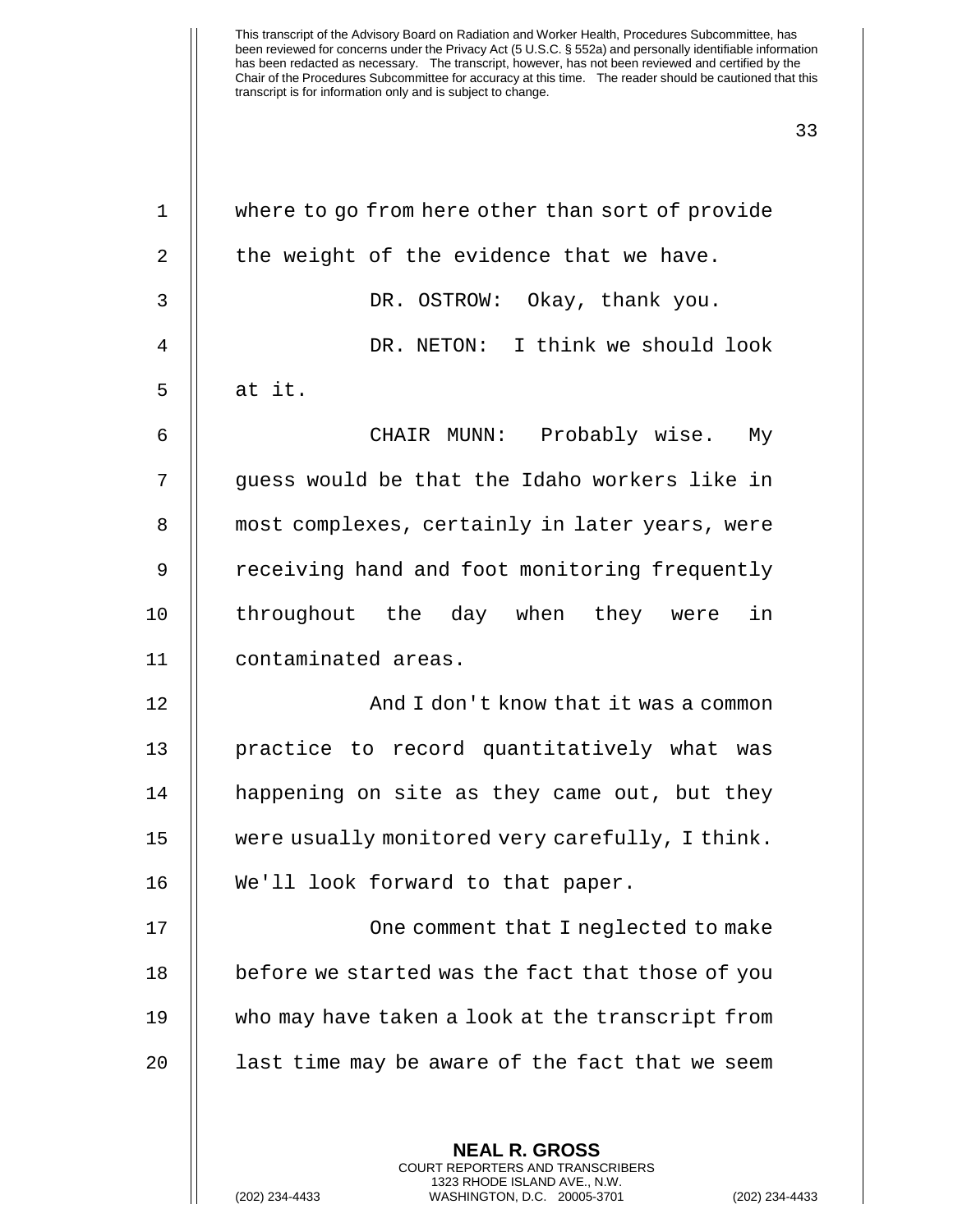| $\mathbf 1$    | to have dropped our conversational tones, our    |
|----------------|--------------------------------------------------|
| 2              | pace, at some juncture fairly frequently during  |
| $\mathsf{3}$   | our last meeting so that the transcriptionist    |
| $\overline{4}$ | had a hard time picking up our full comments.    |
| 5              | It's something that's easy to                    |
| 6              | forget because we get so conversational on       |
| 7              | these sessions. It is wise to remind ourselves   |
| 8              | from time to time, we do need to be very careful |
| 9              | in our articulation as we are speaking if we     |
| 10             | want to rely on the transcripts later for        |
| 11             | accurate information about what was actually     |
| 12             | said and what we discussed.                      |
| 13             | Having said that we are on to                    |
| 14             | PER-0031, a carryover from last time. Do we      |
| 15             | have a report from NIOSH?                        |
| 16             | MR. HINNEFELD: Yes, this is Stu.                 |
| 17             | To be honest, I've been trying to figure out     |
| 18             | exactly what instructions we've given to our     |
| 19             | contractor on that. And because the issue, I     |
| 20             | think, in front of us, this is the Y-12 PER, and |
|                |                                                  |
|                | <b>NEAL R. GROSS</b>                             |

COURT REPORTERS AND TRANSCRIBERS 1323 RHODE ISLAND AVE., N.W.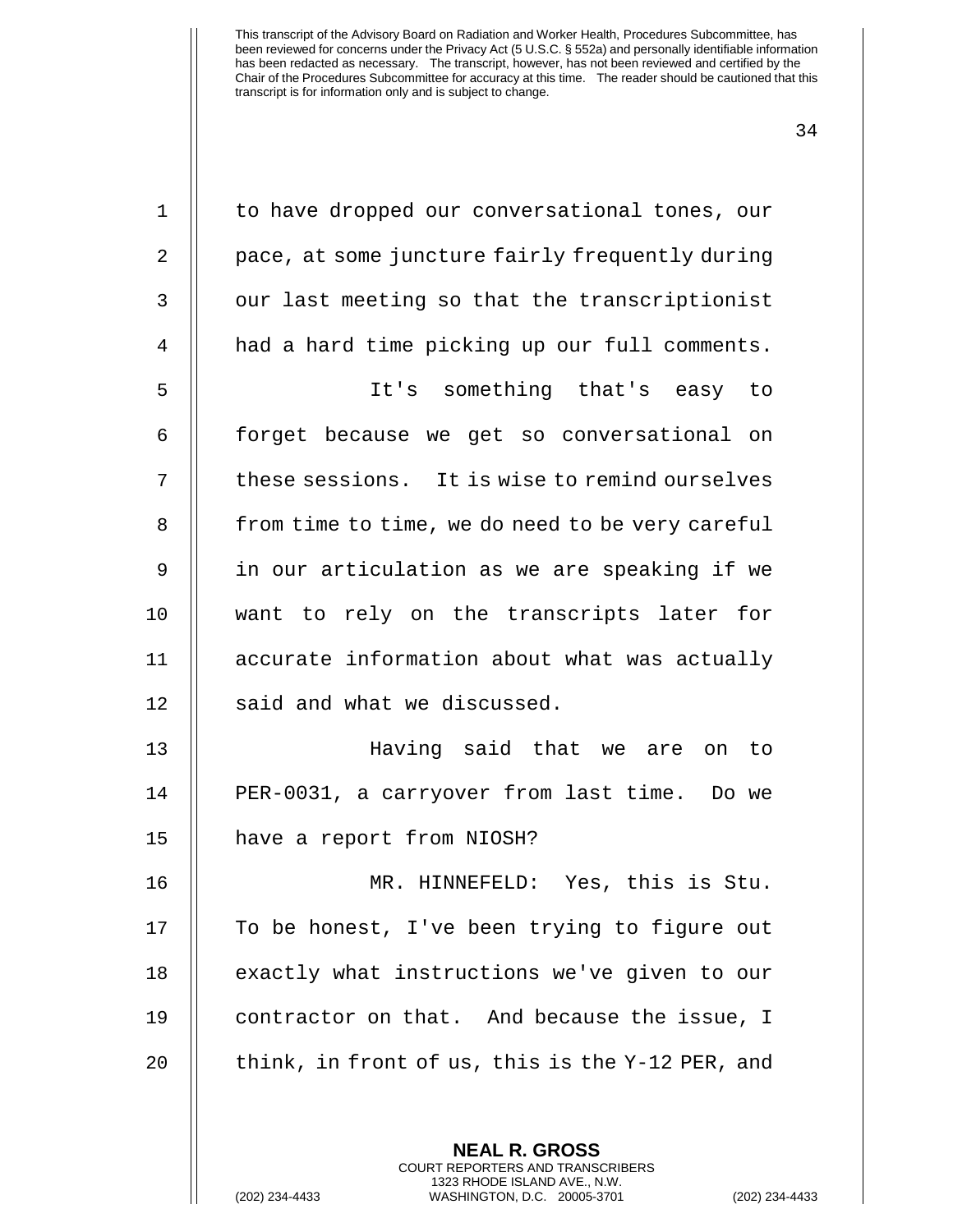| $\mathbf{1}$   | that PER was written because of some other       |
|----------------|--------------------------------------------------|
| $\overline{2}$ | changes, some changes were made to the Site      |
| $\mathsf{3}$   | Profile.                                         |
| 4              | But in reviewing the PER, SC&A                   |
| 5              | pointed out that hey, you know, this Site        |
| 6              | Profile says that you're going to do thorium     |
| 7              | internal dose assessment based on in vivo        |
| 8              | monitoring after some year, and they used        |
| $\overline{9}$ | essentially the same in vivo monitoring          |
| 10             | technology that Fernald did.                     |
| 11             | They reported results in milligrams              |
| 12             | the way Fernald did, and at Fernald we           |
| 13             | determined that you couldn't really interpret    |
| 14             | those readings. So how does that, you know,      |
| 15             | what effect does that have on Y-12?              |
| 16             | And so the effort has to be put into this        |
| 17             | so it really becomes a Y-12 Site Profile issue   |
| 18             | that we intend to pursue. And I'm just trying    |
| 19             | to figure out now, you know, how far along or    |
| 20             | have we even gone very far down this path at all |
|                |                                                  |

**NEAL R. GROSS** COURT REPORTERS AND TRANSCRIBERS 1323 RHODE ISLAND AVE., N.W.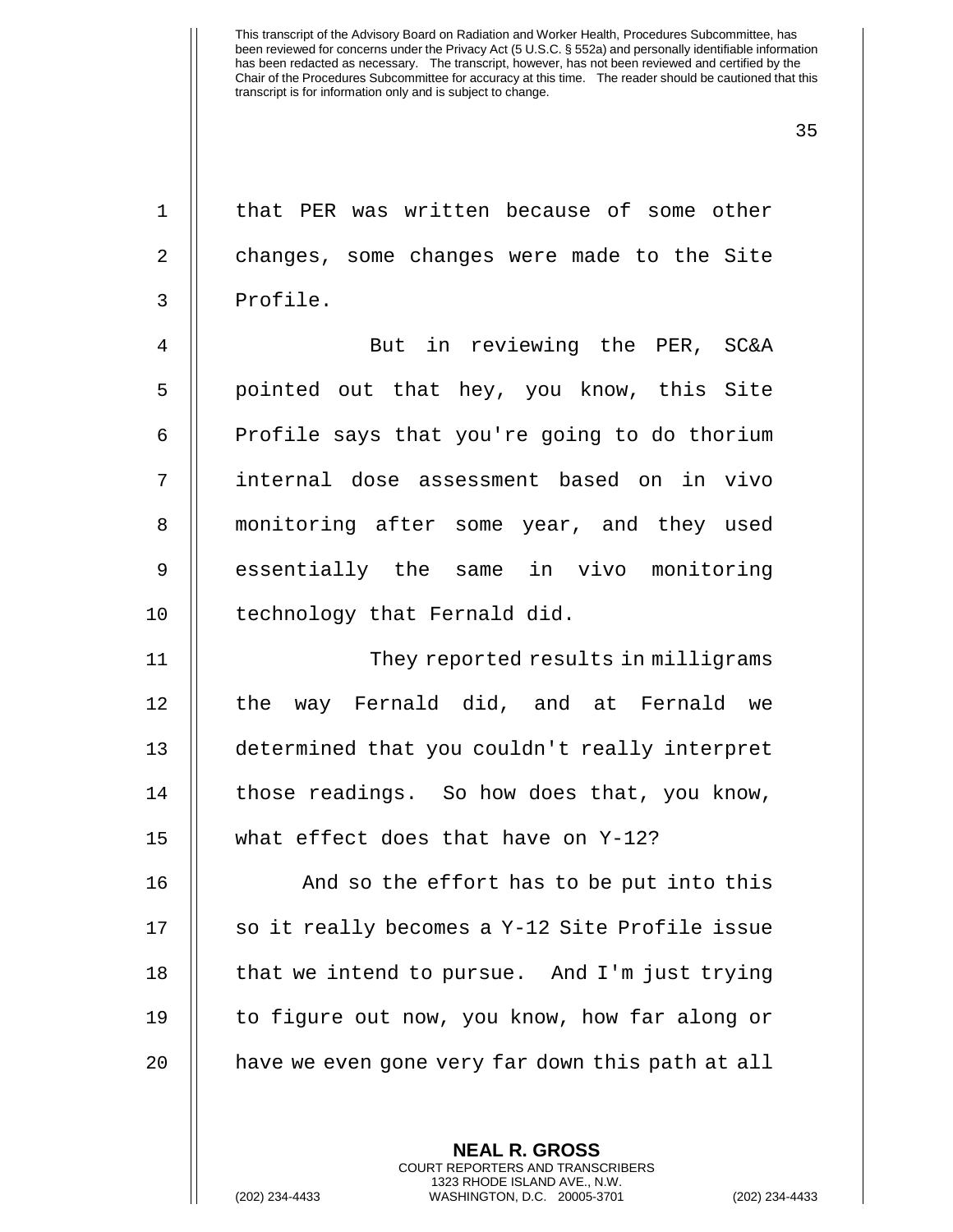| $\mathbf 1$    | in terms of determining what might be possible.  |
|----------------|--------------------------------------------------|
| $\overline{2}$ | We do know that they have a lot of               |
| 3              | air monitoring data from Y-12, a quite a bit of  |
| 4              | it which we think is thorium air monitoring data |
| 5              | for the period in question. And so there might   |
| 6              | be techniques other than in vivo if in fact we   |
| 7              | decide the in vivo isn't appropriate. There      |
| 8              | may be a way to determine the in vivo monitoring |
| 9              | is appropriate and maybe you can interpret       |
| 10             | those results. So I don't think we're very far   |
| 11             | down that path but we intend to go down that     |
| 12             | path.                                            |
| 13             | So, but with respect to the actual               |
| 14             | PER-0031, you know, it would be okay for the     |
| 15             | Subcommittee and SC&A to finish reviewing        |
| 16             | PER-0031 with respect to seeing was this PER     |
| 17             | done correctly, meaning were the changes that    |
| 18             | were incorporated into the Y-12 Site Profile,    |
| 19             | were those adequately considered when, were      |
| 20             | cases adequately reconsidered as a result of     |
|                |                                                  |
|                | <b>NEAL R. GROSS</b>                             |

COURT REPORTERS AND TRANSCRIBERS 1323 RHODE ISLAND AVE., N.W.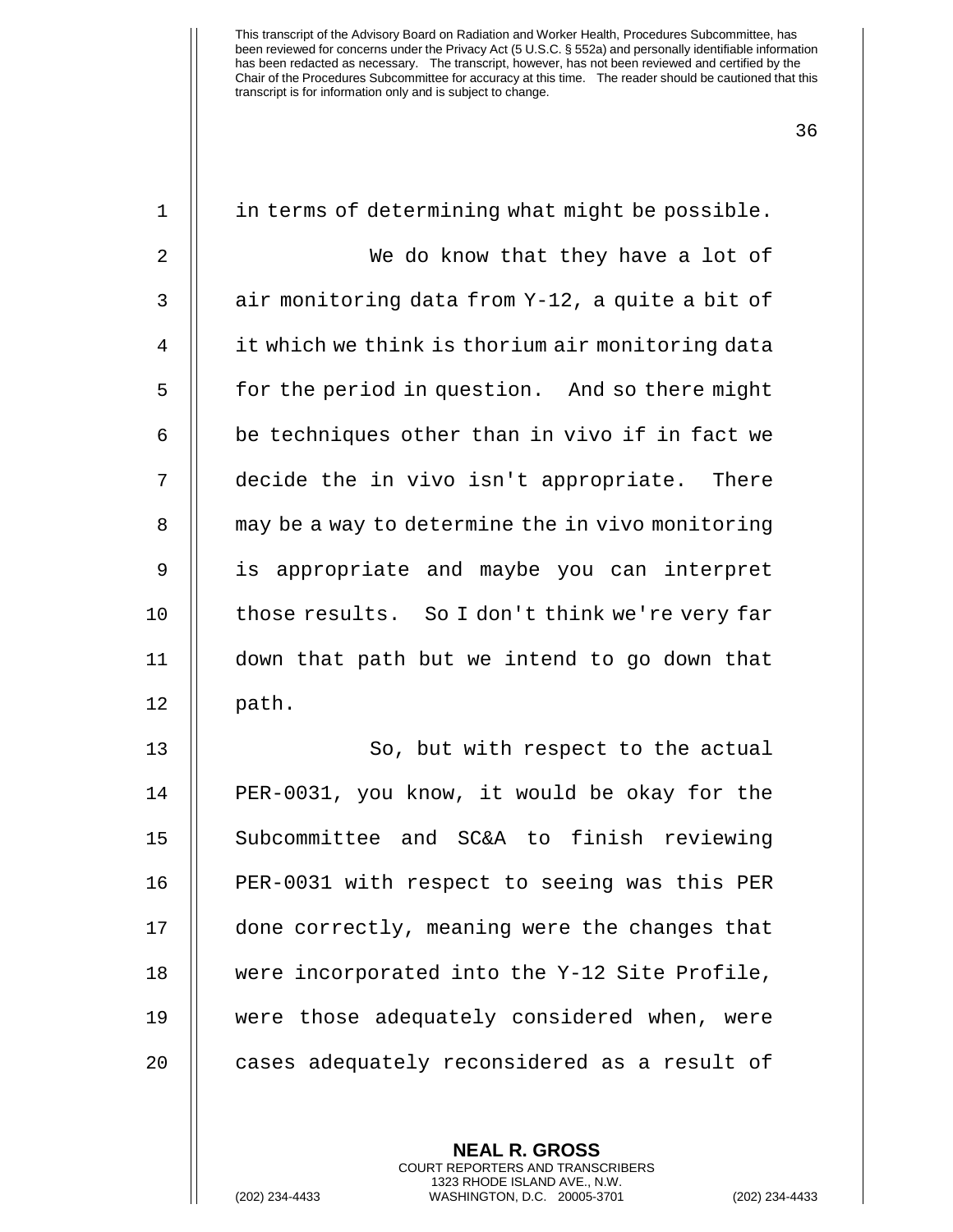| $\mathbf{1}$   | those changes?                                           |
|----------------|----------------------------------------------------------|
| $\overline{2}$ | So I mean it would be feasible if the                    |
| $\mathbf{3}$   | Subcommittee wanted to proceed with PER-0031,            |
| 4              | you know, either worry about these findings              |
| 5              | later or transfer them to Y-12 Work Group and            |
| 6              | finish the PER-0031 work essentially, and, you           |
| 7              | know, if that were what you wanted to do.                |
| 8              | Alternative thought is depending on                      |
| 9              | how this works out, there could be another PER           |
| 10             | for Y-12 and maybe we'll just take a look at             |
| 11             | claims at that point.                                    |
| 12             | CHAIR MUNN: Now you've confused                          |
| 13             | me, Stu.                                                 |
| 14             | MR. HINNEFELD: Well, the PER-0031                        |
| 15             | was written for a specific purpose. I haven't            |
| 16             | prepared myself very well or I'd know what that          |
| 17             | And that, you know, PER-0031, the reason<br>was.         |
| 18             | it was written had nothing to do with in vivo            |
| 19             | monitoring. It was some other change that was            |
| 20             | made.                                                    |
|                |                                                          |
|                | <b>NEAL R. GROSS</b><br>COURT REPORTERS AND TRANSCRIBERS |

1323 RHODE ISLAND AVE., N.W.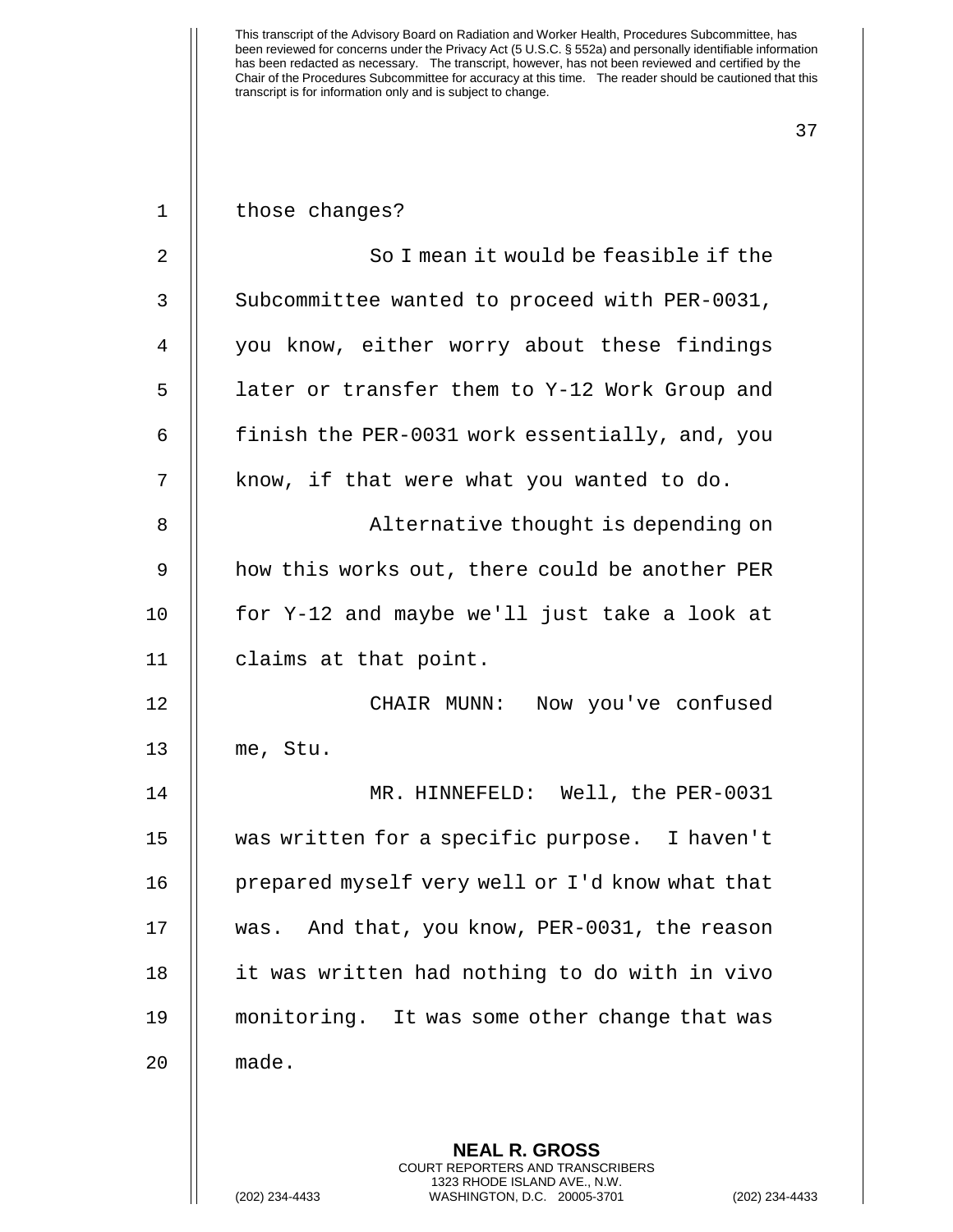| $\mathbf 1$    | CHAIR MUNN:<br>have any<br>Do<br>we                             |
|----------------|-----------------------------------------------------------------|
| 2              | knowledge of what that change was?                              |
| 3              | MR. HINNEFELD: Yes, I'm looking                                 |
| $\overline{4}$ | for it. Here, hang on just a minute.                            |
| 5              | DR. MAURO: Wanda, this is John. I                               |
| 6              | might be able to help a little bit out with                     |
| 7              | regard to what, we've encountered<br>the                        |
| 8              | circumstance in the past. That is, everything                   |
| 9              | we do is a living process, whether it's a Site                  |
| 10             | Profile Review or it's a PER review.                            |
| 11             | And what we have now on the record                              |
| 12             | is a PER review based on certain activities that                |
| 13             | took place and changes to the Site Profile, the                 |
| 14             | procedures that took place up to that point in                  |
| 15             | time, and of course SC&A then reviewed the PER                  |
| 16             | with respect to that.                                           |
| 17             | As life goes on, we always find that                            |
| 18             | maybe things change again. In the past it's                     |
| 19             | been our position that we just keep grinding.                   |
| 20             | That is, yes, we have a PER that's been                         |
|                | <b>NEAL R. GROSS</b><br><b>COURT REPORTERS AND TRANSCRIBERS</b> |

1323 RHODE ISLAND AVE., N.W.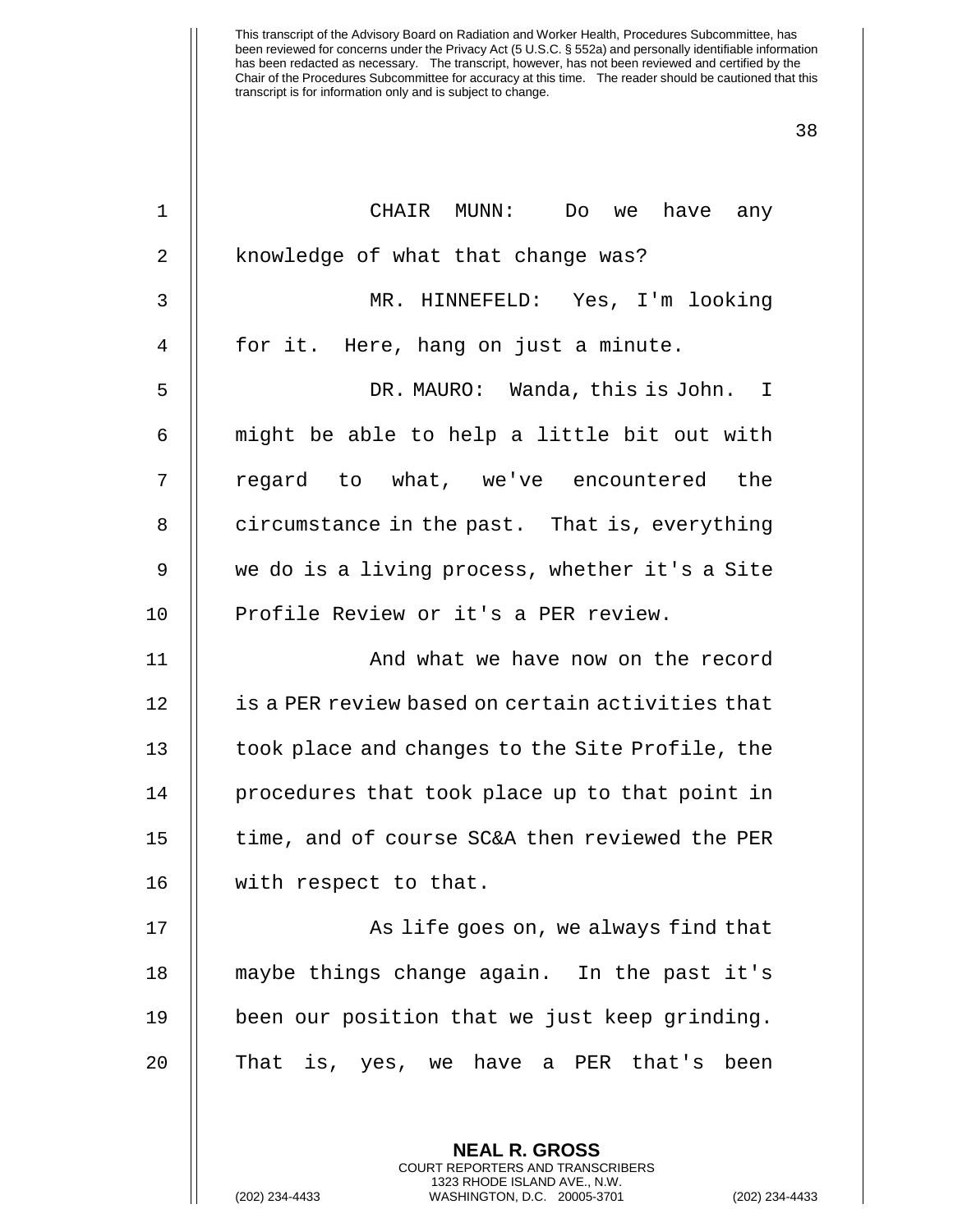| $\mathbf 1$ | reviewed. We have comments.                     |
|-------------|-------------------------------------------------|
| $\sqrt{2}$  | The fact that there's a new round of            |
| 3           | possible PERs that may emerge that we'll deal   |
| 4           | with that when that happens, but let's grind    |
| 5           | through and put to bed the ones that we have    |
| 6           | before us now. That's how we've handled it      |
| 7           | before. That doesn't mean we have to continue   |
| $\,8\,$     | in that mode.                                   |
| $\mathsf 9$ | CHAIR MUNN: Thank you, John.                    |
| 10          | MR. HINNEFELD: Yes, this is Stu.                |
| 11          | Wanda, this is Stu. And I guess I spoke naively |
| 12          | a while ago. This PER was actually performed    |
| 13          | because there was, you know, the technical      |
| 14          | documentation was changed to change the         |
| 15          | equilibrium ratio for a couple thorium          |
| 16          | isotopes, thorium 228 to 232, and that was      |
| 17          | changed from 100 percent to 80 percent          |
| 18          | assumption, and so that would raise certain     |
| 19          | doses. And because of that we did the PER, so   |
| 20          | it was an in vivo PER.                          |
|             |                                                 |

**NEAL R. GROSS** COURT REPORTERS AND TRANSCRIBERS 1323 RHODE ISLAND AVE., N.W.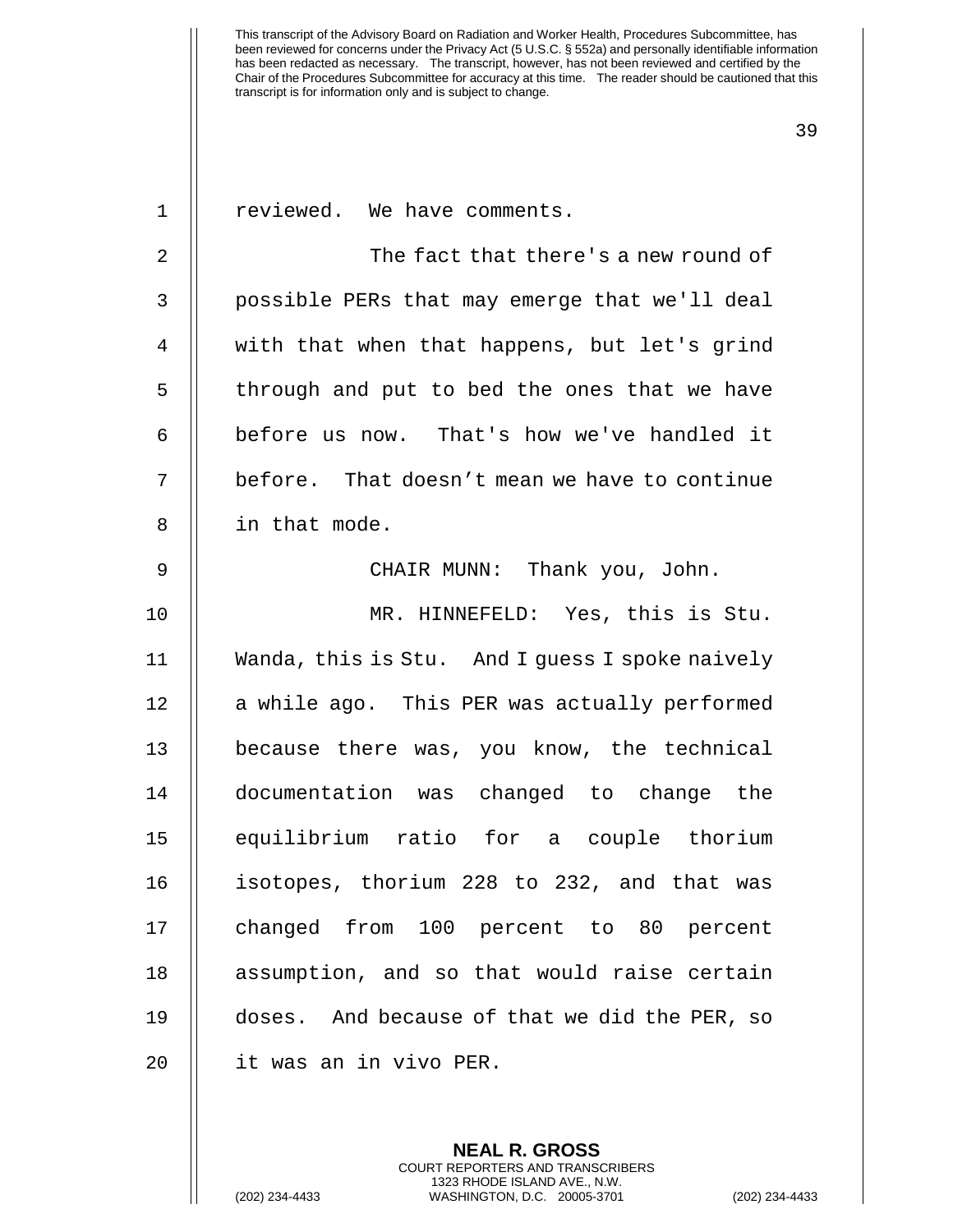40

1 || But the additional question of can 2  $\parallel$  this even be interpreted at all, that's really 3 || a Site Profile question rather than a PER 4 question.

5 DR. BUCHANAN: Yes, this is Ron 6 || Buchanan with SC&A, and that's correct. 7 || PER-0031 was issued because of the change in  $8$  || ratio of equilibrium, and I'm the one that did 9 || the review and the finding on that. And so Stu 10 || is right that that is, the end result was that 11 we found that this then actually decreased the 12 | dose if you applied it strictly the way the PER 13 || stated it and the TBD stated it.

14 || And so we questioned, you know, 15 whether we could even use this data. And so Stu 16 went back and said, okay, we're going to need 17 || to look at this and see if we can, because it 18 was a problem at Fernald and it's the same model 19 || as Fernald used.

20 || Basically, I looked and seen I did

**NEAL R. GROSS** COURT REPORTERS AND TRANSCRIBERS 1323 RHODE ISLAND AVE., N.W.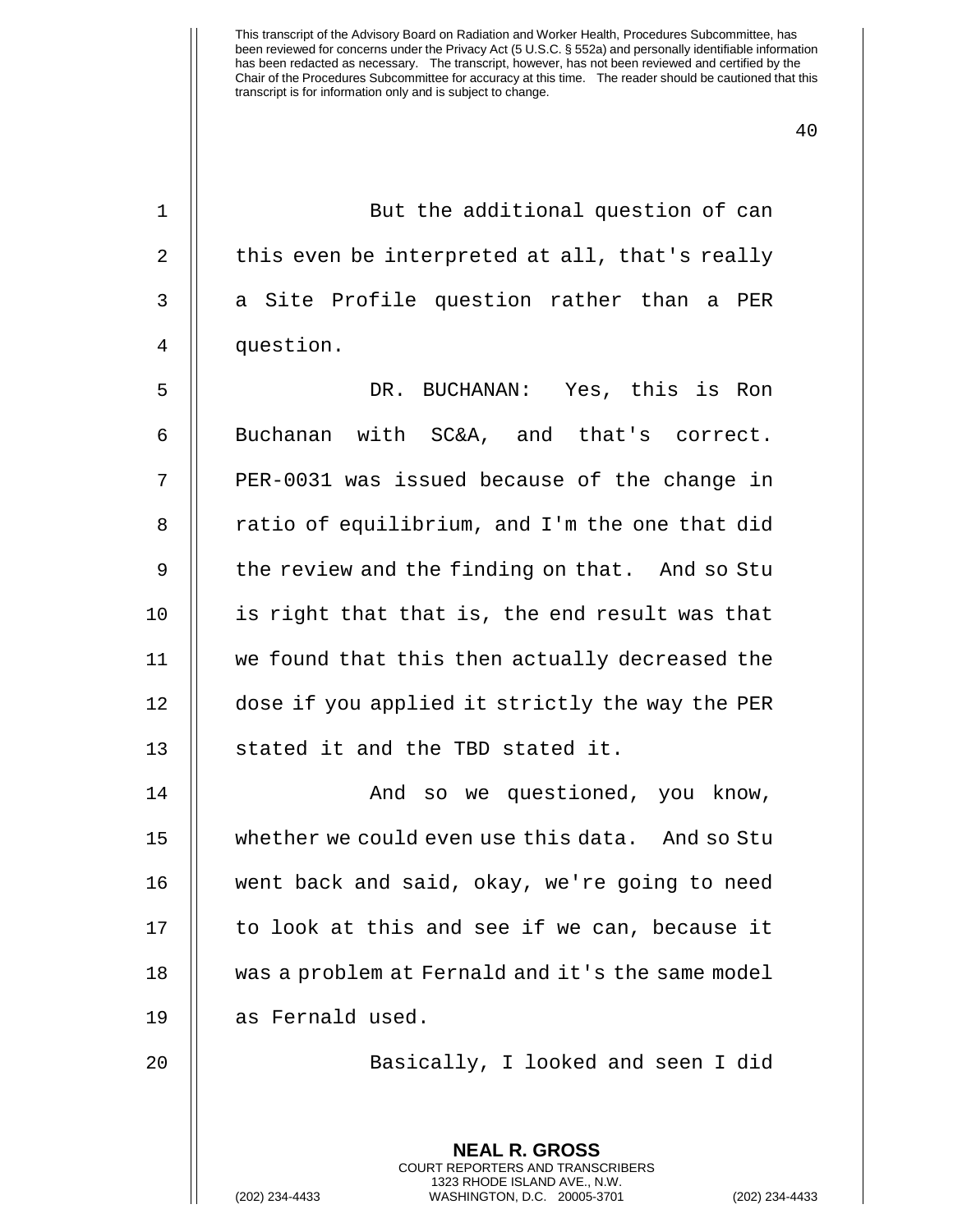| $\mathbf 1$ | carry through with a PER then to see if it was                                                                                                                  |
|-------------|-----------------------------------------------------------------------------------------------------------------------------------------------------------------|
| 2           | done correctly, on the other hand, and I found                                                                                                                  |
| 3           | that the dose $-$ I'd have to go back. I didn't                                                                                                                 |
| 4           | look for stuff this morning, all the doses I                                                                                                                    |
| 5           | looked at, all the cases.                                                                                                                                       |
| 6           | But the cases I looked at is that it                                                                                                                            |
| 7           | was not applied uniformly. This 80 to 100                                                                                                                       |
| 8           | change was not applied uniformly then in the new                                                                                                                |
| 9           | So when we ran into the fact that this was<br>DR.                                                                                                               |
| 10          | maybe not the way to do dose reconstructions or                                                                                                                 |
| 11          | it needed some attention, I think that kind of                                                                                                                  |
| 12          | stalled that progress of saying okay, even                                                                                                                      |
| 13          | though we had this revision in the TBD it's not                                                                                                                 |
| 14          | being applied uniformly, and so that's where it                                                                                                                 |
| 15          | kind of stands at this point.                                                                                                                                   |
| 16          | MR. KATZ: So this is Ted. I think                                                                                                                               |
| 17          | what I would suggest, Stu, since we don't have                                                                                                                  |
| 18          | an active Y-12 Work Group, I realize there was                                                                                                                  |
| 19          | one once upon a time --                                                                                                                                         |
| 20          | CHAIR MUNN: Yes, but --                                                                                                                                         |
|             |                                                                                                                                                                 |
|             | <b>NEAL R. GROSS</b><br><b>COURT REPORTERS AND TRANSCRIBERS</b><br>1323 RHODE ISLAND AVE., N.W.<br>(202) 234-4433<br>WASHINGTON, D.C. 20005-3701<br>$(202)$ 234 |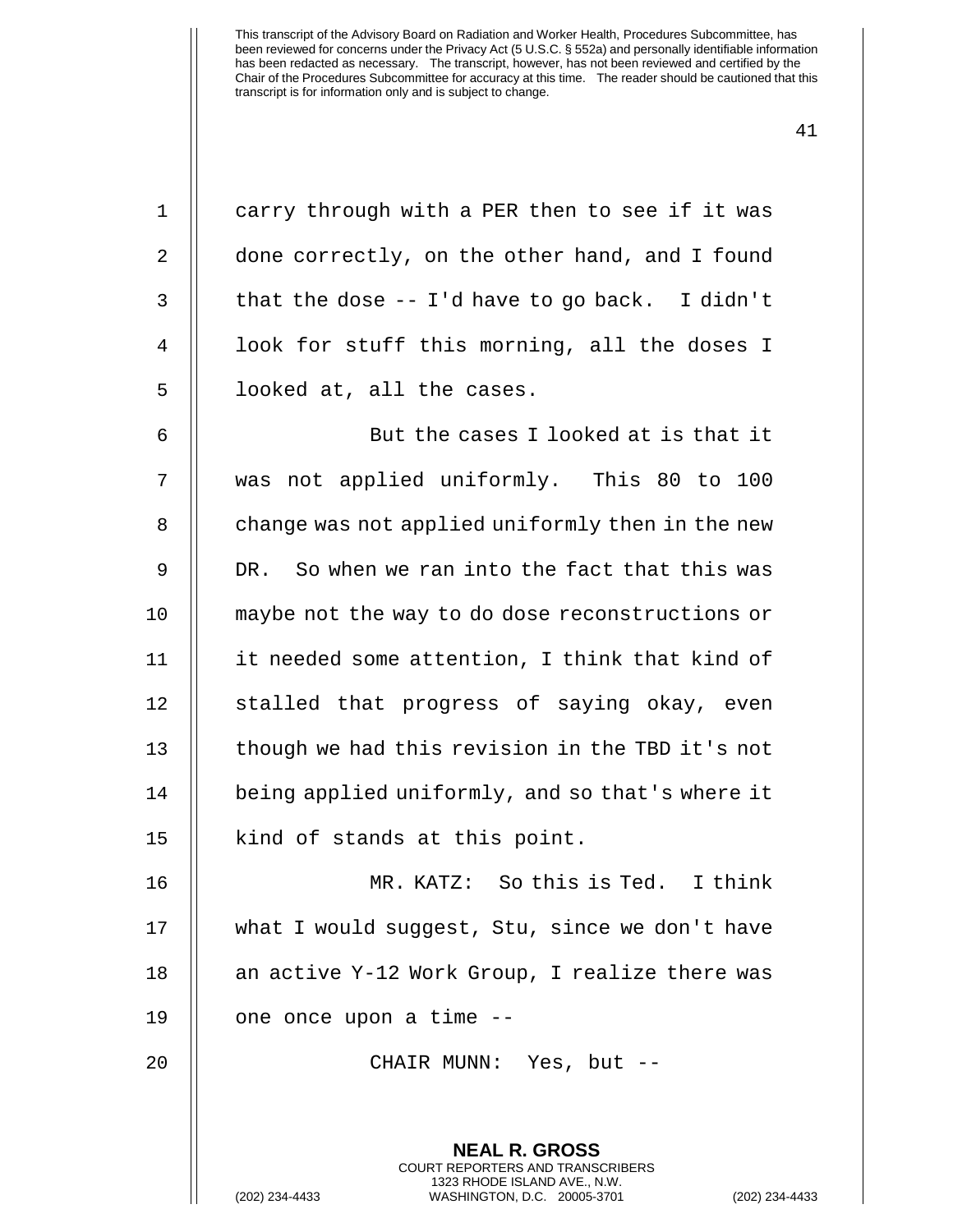| 1  | MR. KATZ: Yes, exactly. But                                                                                                                                        |
|----|--------------------------------------------------------------------------------------------------------------------------------------------------------------------|
| 2  | since we don't have one active now, I mean I                                                                                                                       |
| 3  | don't see any reason why we can't just move                                                                                                                        |
| 4  | forward this under the PER process.                                                                                                                                |
| 5  | CHAIR MUNN:<br>It seems most                                                                                                                                       |
| 6  | expedient to me, especially in light of the                                                                                                                        |
| 7  | current status of Work Groups for Y-12. I                                                                                                                          |
| 8  | would hate to see this languish any longer on                                                                                                                      |
| 9  | the vine, and it seems to me that we are the                                                                                                                       |
| 10 | logical venue at this point to address it.                                                                                                                         |
| 11 | MR. KATZ: Right. If we had a Work                                                                                                                                  |
| 12 | Group we'd shift it over to them, but since we                                                                                                                     |
| 13 | don't it just seems like it'll be fine. You                                                                                                                        |
| 14 | have good representation on this Work Group. I                                                                                                                     |
| 15 | think you can grind through the issue with the                                                                                                                     |
| 16 | Subcommittee                                                                                                                                                       |
| 17 | CHAIR MUNN: I certainly agree with                                                                                                                                 |
| 18 | that interpretation.                                                                                                                                               |
| 19 | Paul, any feedback from you and                                                                                                                                    |
| 20 | Josie?                                                                                                                                                             |
|    |                                                                                                                                                                    |
|    | <b>NEAL R. GROSS</b><br><b>COURT REPORTERS AND TRANSCRIBERS</b><br>1323 RHODE ISLAND AVE., N.W.<br>(202) 234-4433<br>WASHINGTON, D.C. 20005-3701<br>(202) 234-4433 |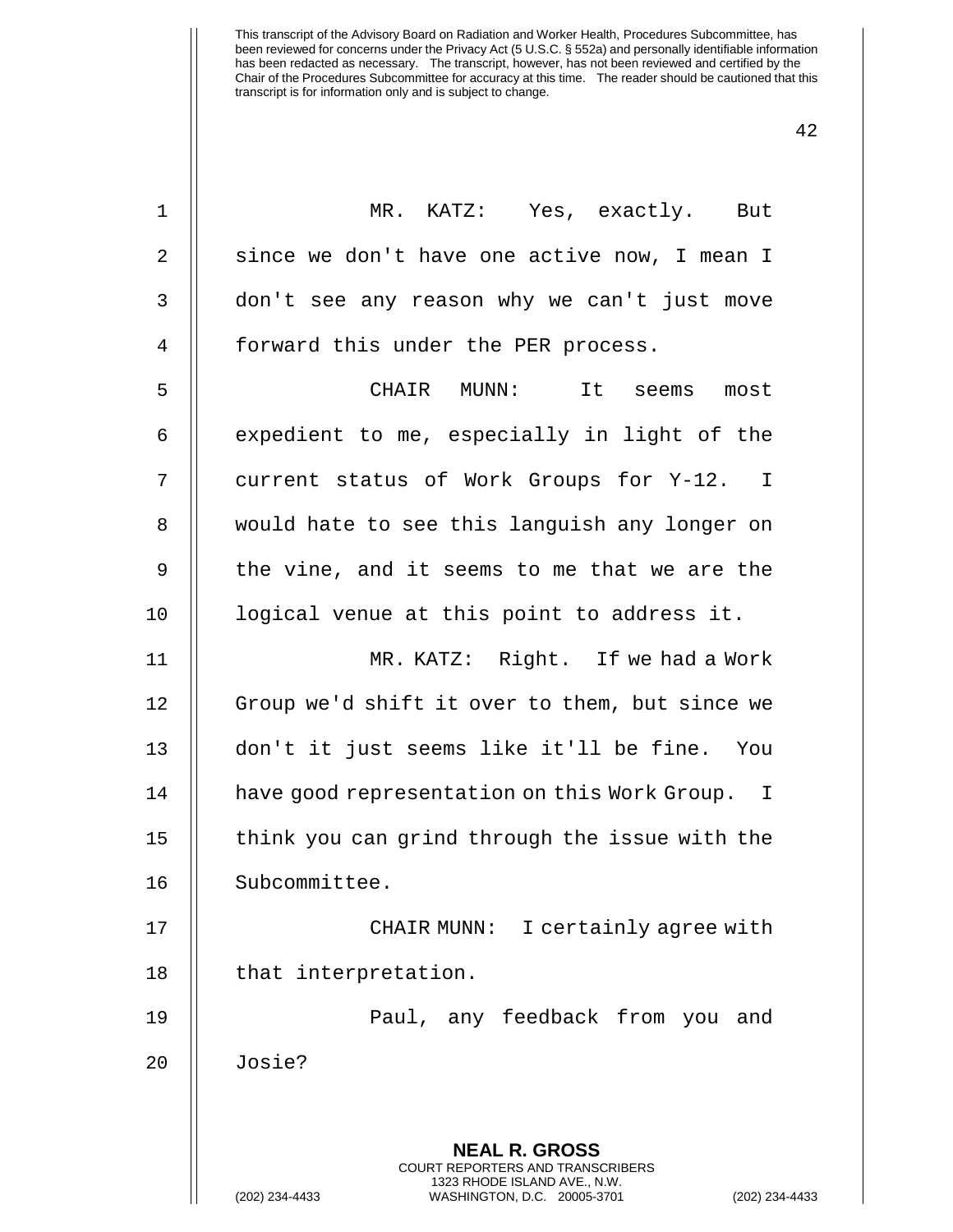| $\mathbf 1$    | MEMBER ZIEMER: Well, (telephonic                                                              |
|----------------|-----------------------------------------------------------------------------------------------|
| $\overline{2}$ | interference).                                                                                |
| 3              | CHAIR MUNN: You're breaking up for                                                            |
| 4              | me, Paul. I don't know if you are for others.                                                 |
| 5              | MEMBER ZIEMER: I was on speaker                                                               |
| 6              | and maybe it, I'm getting an echo. I hear                                                     |
| 7              | myself. In any event --                                                                       |
| 8              | CHAIR MUNN: That's much better,                                                               |
| 9              | thank you.                                                                                    |
| 10             | MEMBER ZIEMER: -- I just wanted                                                               |
| 11             | to ask a question. This doesn't apply just to                                                 |
| 12             | Y-12 though does it?                                                                          |
| 13             | MR. HINNEFELD: Yes, this is Stu.                                                              |
| 14             | The question, well, it would apply where --                                                   |
| 15             | anyplace in vivo results are reported in                                                      |
| 16             | milligrams rather than in the activity of the                                                 |
| 17             | various isotopes that are being --                                                            |
| 18             | MEMBER ZIEMER: Right.                                                                         |
| 19             | MR. HINNEFELD: -- added. So the                                                               |
| 20             | question arose at Fernald and was actually the                                                |
|                |                                                                                               |
|                | <b>NEAL R. GROSS</b><br><b>COURT REPORTERS AND TRANSCRIBERS</b>                               |
|                | 1323 RHODE ISLAND AVE., N.W.<br>WASHINGTON, D.C. 20005-3701<br>(202) 234-4433<br>$(202)$ 234- |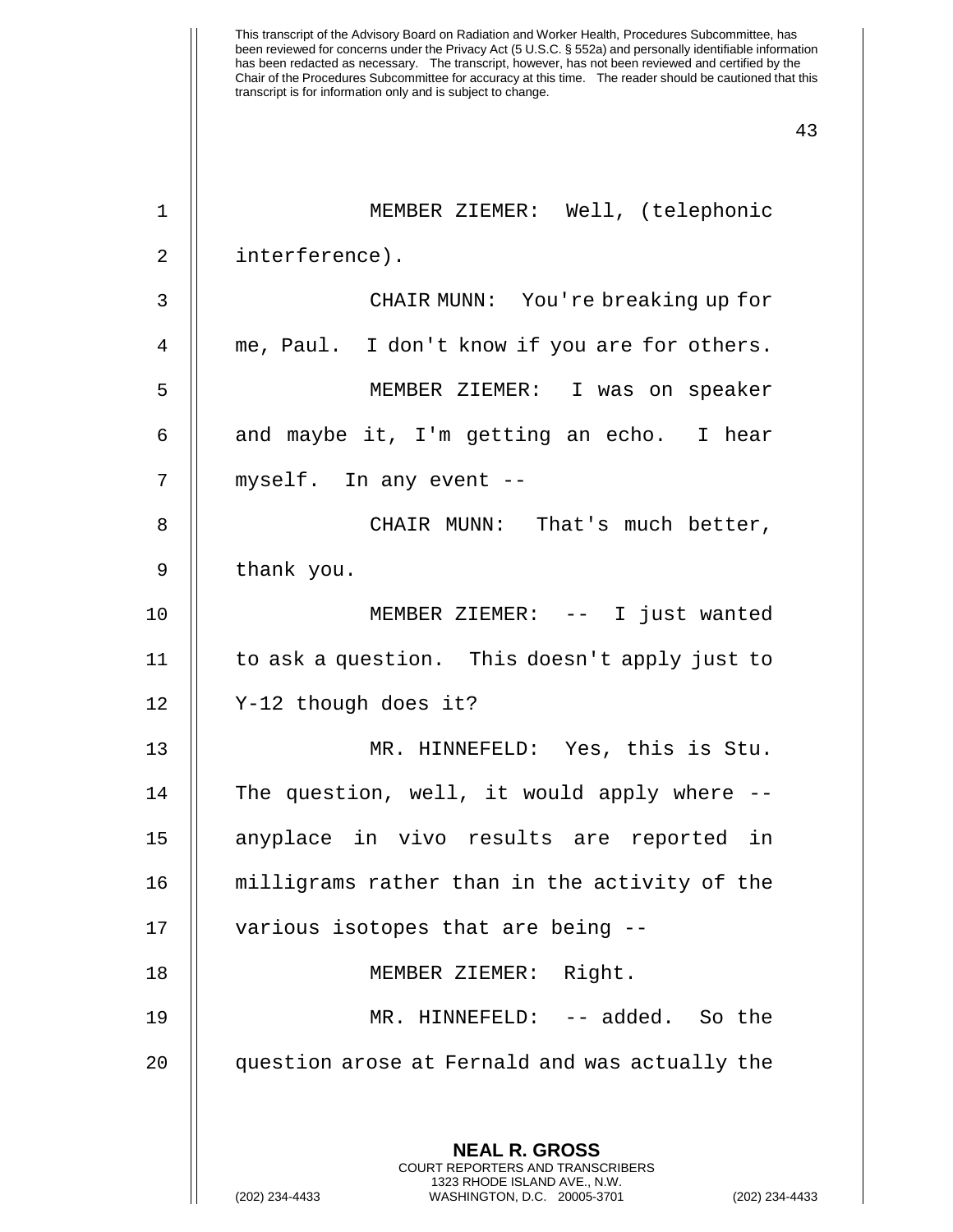| $\mathbf 1$    | basis for an SEC Class up through roughly '78    |
|----------------|--------------------------------------------------|
| $\overline{2}$ | for about a ten-year period when the in vivo,    |
| 3              | when they used the mobile counter. Now Y-12      |
| 4              | didn't use the mobile counter but they used the  |
| 5              | same type of system and the same reporting.      |
| 6              | So anyplace where in vivo counting               |
| 7              | was reported in units of milligrams rather than  |
| 8              | activity of the radionuclides being counted,     |
| 9              | you're going to face this question, is this data |
| 10             | interpretable.                                   |
| 11             | But I don't know of any place other              |
| 12             | than Y-12 and Fernald where there was thorium    |
| 13             | exposure that was measured by in vivo.           |
| 14             | Certainly the mobile counter went to the         |
| 15             | gaseous diffusion plants, but I don't believe    |
| 16             | there was thorium exposure at those plants.      |
| 17             | CHAIR MUNN: Well, I'm beginning to               |
| 18             | remember a little bit about the original review  |
| 19             | of this PER now. And that's helpful to know      |
| 20             | that it wasn't just Y-12, because it helps us    |
|                |                                                  |

**NEAL R. GROSS** COURT REPORTERS AND TRANSCRIBERS 1323 RHODE ISLAND AVE., N.W.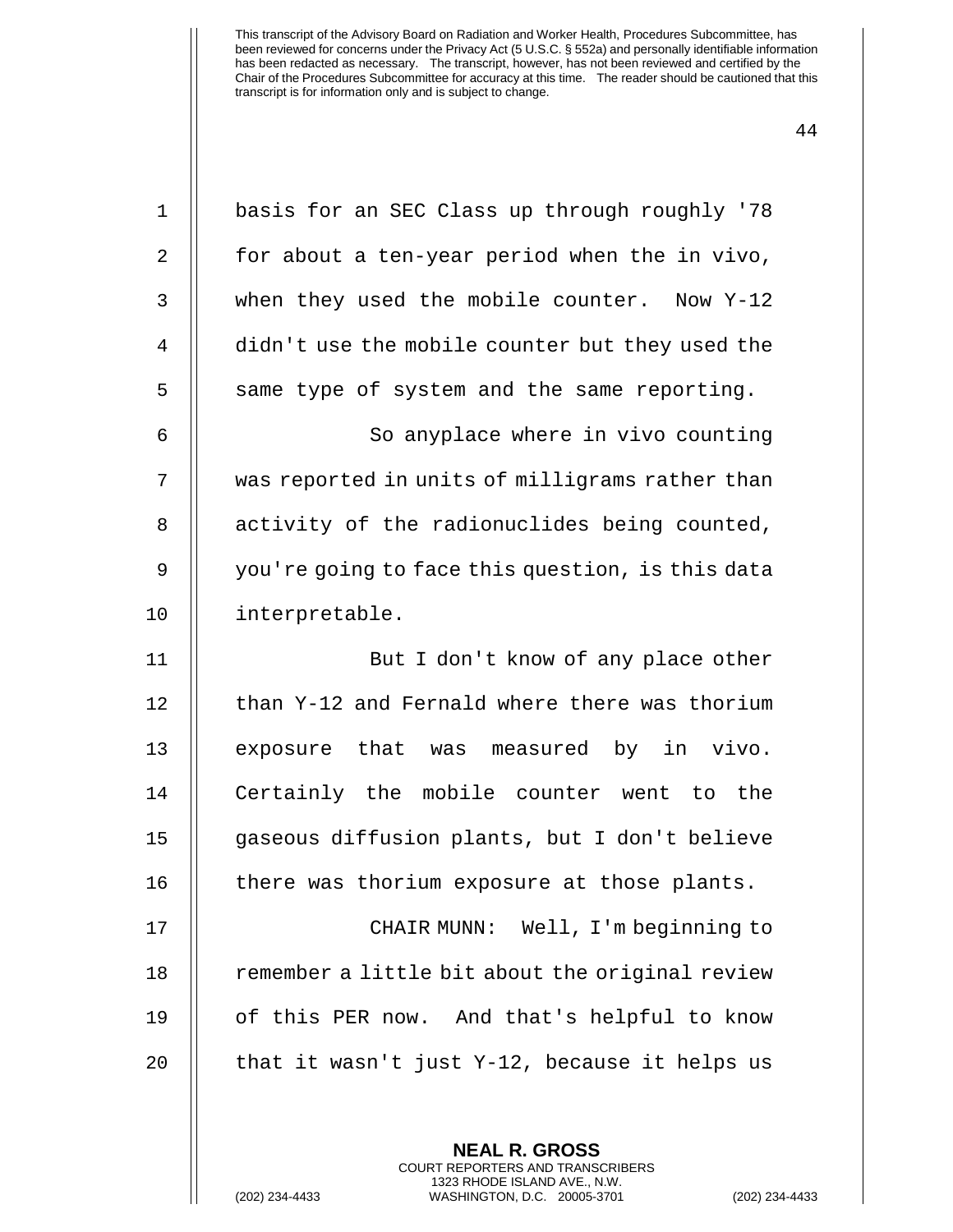| $\mathbf 1$ | to see that it's not truly site specific.                                                                                                                   |
|-------------|-------------------------------------------------------------------------------------------------------------------------------------------------------------|
| 2           | MR. HINNEFELD: Yes, I don't think                                                                                                                           |
| 3           | I've encountered this reporting at anyplace,                                                                                                                |
| 4           | you know, for thorium exposure other than at                                                                                                                |
| 5           | Y-12 and Fernald.                                                                                                                                           |
| 6           | CHAIR MUNN: Well, in any case,                                                                                                                              |
| 7           | does that answer your question, Paul?                                                                                                                       |
| 8           | MEMBER ZIEMER: Yes. I think we                                                                                                                              |
| 9           | could just proceed within the committee here.                                                                                                               |
| 10          | CHAIR MUNN: Yes.                                                                                                                                            |
| 11          | MEMBER BEACH: So Wanda, this is                                                                                                                             |
| 12          | Josie.                                                                                                                                                      |
| 13          | CHAIR MUNN: Yes.                                                                                                                                            |
| 14          | MEMBER BEACH: I have a comment and                                                                                                                          |
| 15          | question. So I agree that we should proceed                                                                                                                 |
| 16          | with this finding, but my question is kind of                                                                                                               |
| 17          | an overall. Y-12 has a couple other OTIBs that                                                                                                              |
| 18          | have been reworked and reissued recently. I                                                                                                                 |
| 19          | think the last one I looked at was 0064.                                                                                                                    |
| 20          | And if we take on this one issue,                                                                                                                           |
|             |                                                                                                                                                             |
|             | <b>NEAL R. GROSS</b><br>COURT REPORTERS AND TRANSCRIBERS<br>1323 RHODE ISLAND AVE., N.W.<br>(202) 234-4433<br>WASHINGTON, D.C. 20005-3701<br>(202) 234-4433 |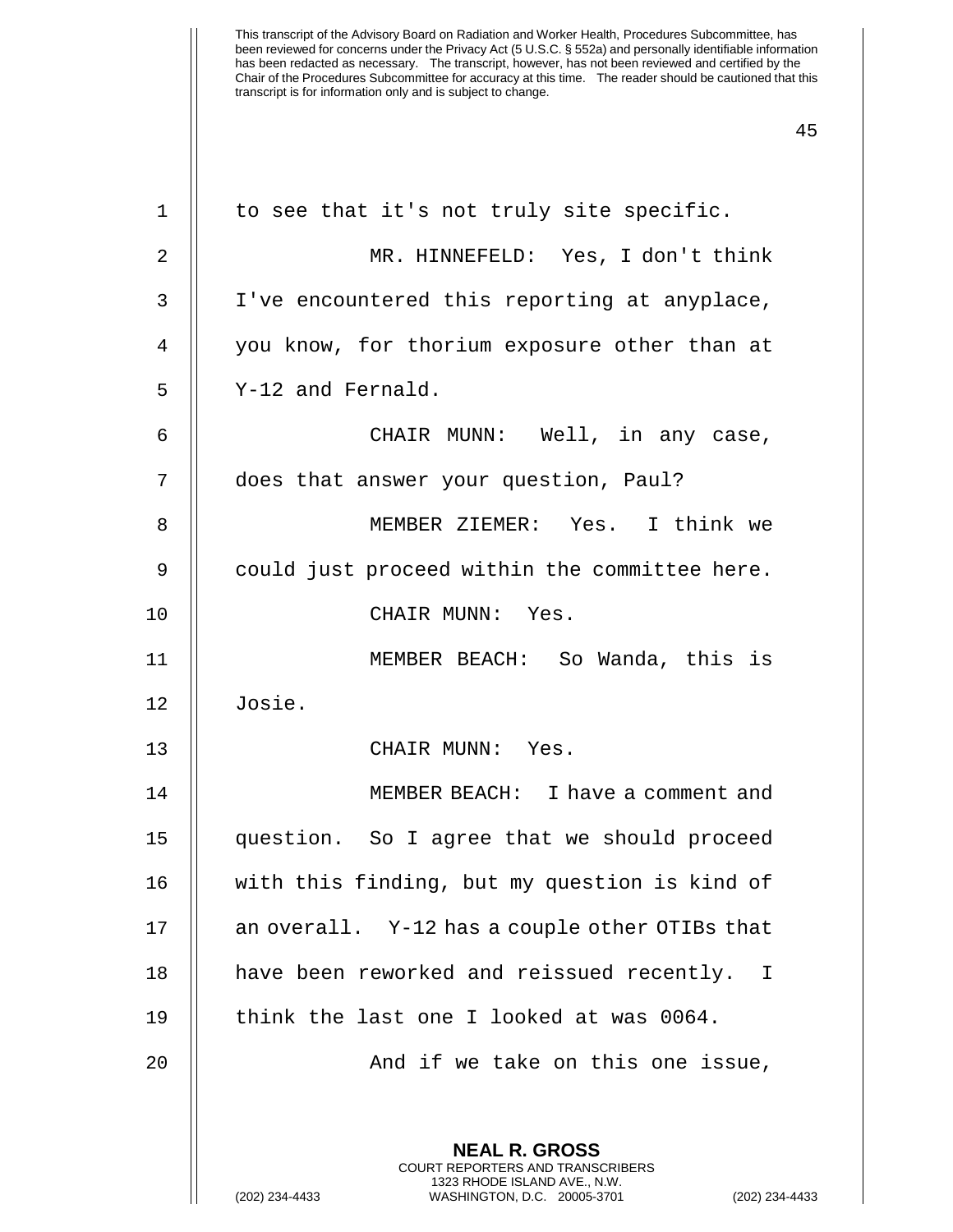| $\mathbf 1$    | what happens to these other TBDs that have been                                                                                                           |
|----------------|-----------------------------------------------------------------------------------------------------------------------------------------------------------|
| $\overline{2}$ | updated that haven't been looked at? I guess                                                                                                              |
| 3              | this is probably a Ted question.                                                                                                                          |
| 4              | MR. KATZ: Right. Well, at some                                                                                                                            |
| 5              | point, Josie, I mean we'll assign other, I mean,                                                                                                          |
| 6              | know, TBDs are getting updated for<br>you                                                                                                                 |
| 7              | different sites all the time.                                                                                                                             |
| 8              | MEMBER BEACH: Right.                                                                                                                                      |
| 9              | MR. KATZ: So at some point we'll                                                                                                                          |
| 10             | have more assignments to review new versions or                                                                                                           |
| 11             | new TBDs. But that has to be done first and                                                                                                               |
| 12             | SC&A then would then have to do its work first.                                                                                                           |
| 13             | MEMBER BEACH: Right. Okay.                                                                                                                                |
| 14             | CHAIR MUNN: All right, any other                                                                                                                          |
| 15             | questions, Josie?                                                                                                                                         |
| 16             | MEMBER BEACH:<br>$\rm No$ .                                                                                                                               |
| 17             | CHAIR MUNN: Okay, it sounds to me                                                                                                                         |
| 18             | as though we have a general consensus that we                                                                                                             |
| 19             | need to address the PER-0031 issues here in the                                                                                                           |
| 20             | Procedures Subcommittee. Not having heard any                                                                                                             |
|                |                                                                                                                                                           |
|                | <b>NEAL R. GROSS</b><br>COURT REPORTERS AND TRANSCRIBERS<br>1323 RHODE ISLAND AVE., N.W.<br>WASHINGTON, D.C. 20005-3701<br>(202) 234-4433<br>$(202)$ 234- |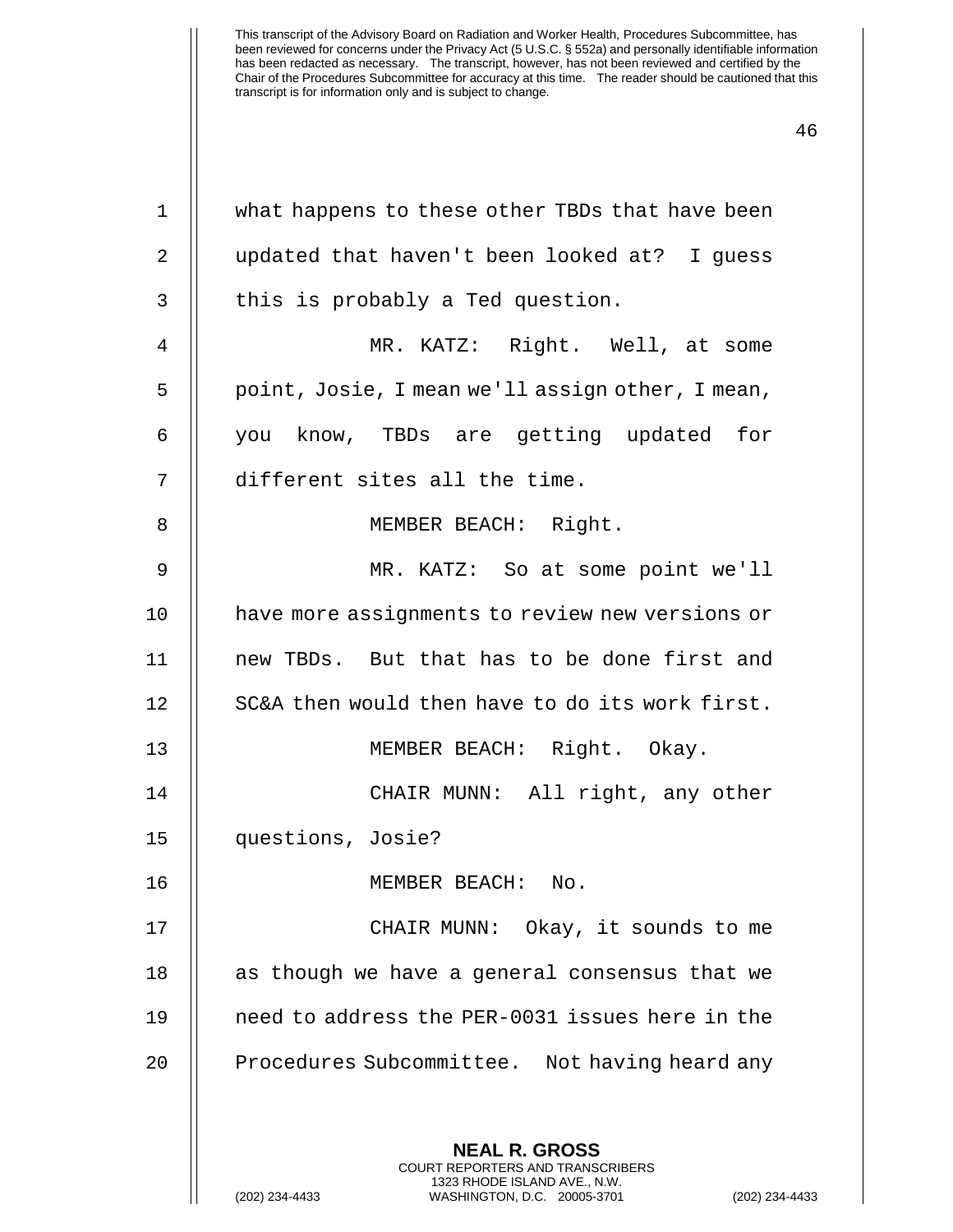| $\mathbf 1$    | comment to the contrary, we will proceed with                                                   |
|----------------|-------------------------------------------------------------------------------------------------|
| 2              | that, I think, appropriately.                                                                   |
| 3              | This means from my perspective that                                                             |
| $\overline{4}$ | we will anticipate feedback from NIOSH on each                                                  |
| 5              | of the findings that we have next time. Is that                                                 |
| 6              | appropriate, Stu? I hate to make that                                                           |
| 7              | statement without a commitment from you.                                                        |
| 8              | MR. HINNEFELD: Well, we don't have                                                              |
| 9              | feedback on all these findings. I can't                                                         |
| 10             | promise next time.                                                                              |
| 11             | CHAIR MUNN: Okay, we'll carry it                                                                |
| 12             | over and question it next time.                                                                 |
| 13             | MR. HINNEFELD: Yes, right.                                                                      |
| 14             | CHAIR MUNN: All right, fine. And                                                                |
| 15             | then let's move on to the summary clarification                                                 |
| 16             | of the IG-001 Finding.                                                                          |
| 17             | NIOSH?                                                                                          |
| 18             | MR. HINNEFELD: Yes, this is us                                                                  |
| 19             | again, Stu, one more time. I don't know,                                                        |
| 20             | Steve, can you maybe pull this up? We'll maybe                                                  |
|                |                                                                                                 |
|                | <b>NEAL R. GROSS</b><br><b>COURT REPORTERS AND TRANSCRIBERS</b>                                 |
|                | 1323 RHODE ISLAND AVE., N.W.<br>(202) 234-4433<br>WASHINGTON, D.C. 20005-3701<br>(202) 234-4433 |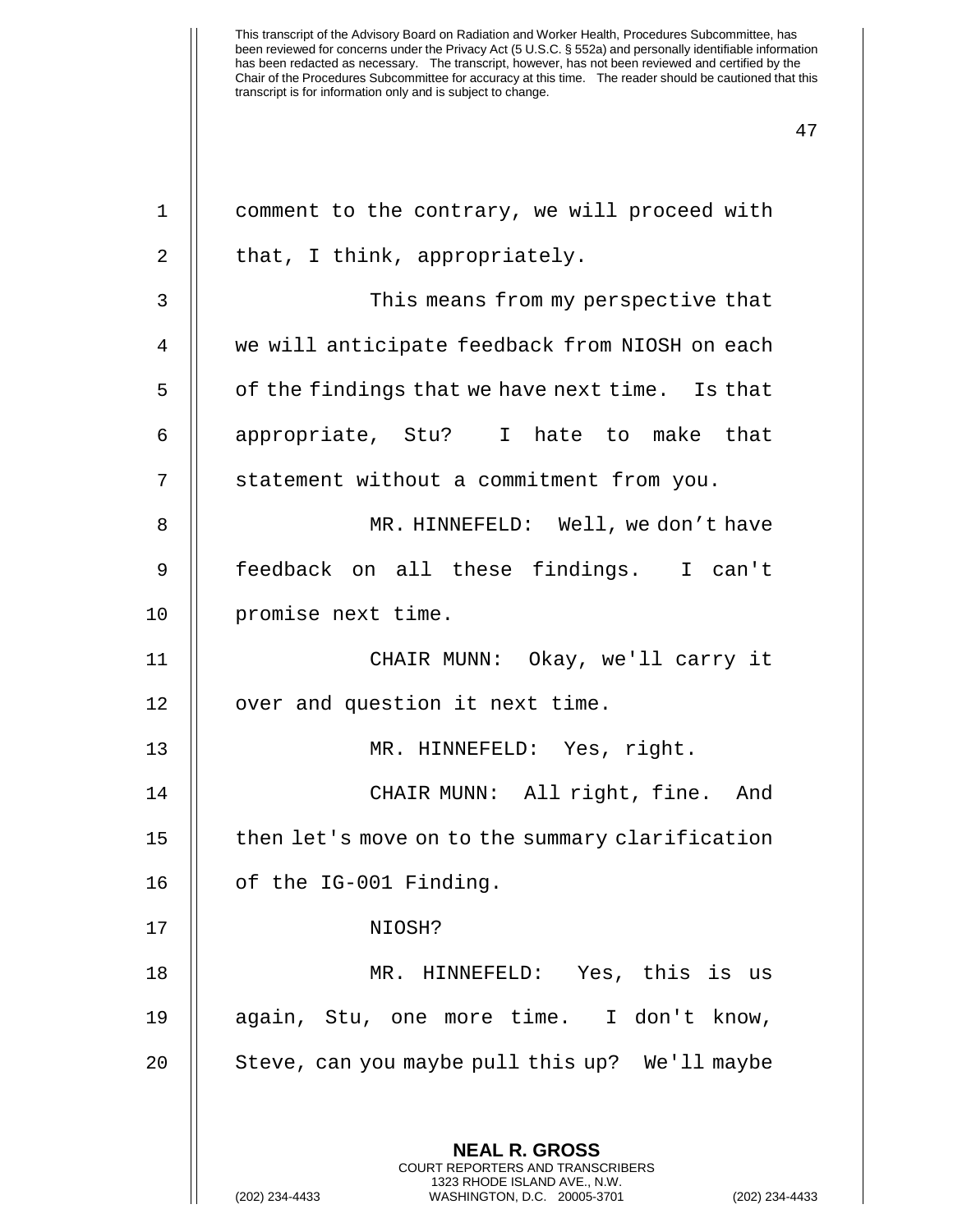| $\mathbf 1$    | look at what the finding is? I don't know if    |
|----------------|-------------------------------------------------|
| 2              | that's going to matter or not though.           |
| $\mathsf{3}$   | The issue here, just to refresh                 |
| $\overline{4}$ | everyone's memory, is that IG-001 has a         |
| 5              | paragraph and has a section that's kind of      |
| 6              | disjointedly written but the information's in   |
| 7              | there.                                          |
| 8              | And it has this, the section refers             |
| 9              | to dose correction factors as a function of the |
| 10             | geometry whether it's AP rotational or          |
| 11             | isotropic geometry, et cetera. For most         |
| 12             | organs, AP geometry is the most favorable and   |
| 13             | so it's appropriate to default to AP.           |
| 14             | There are, I think, four target                 |
| 15             | organs, blood surface, blood bone marrow, bone  |
| 16             | surface, bone marrow, I think it's lung and     |
| 17             | esophagus for which AP is not more favorable    |
| 18             | than say rotational which seems like that could |
| 19             | be a likely one in some kinds of jobs, or       |
| 20             | isotropic which seems like that might be a      |
|                |                                                 |
|                | <b>NEAL R. GROSS</b>                            |

COURT REPORTERS AND TRANSCRIBERS 1323 RHODE ISLAND AVE., N.W.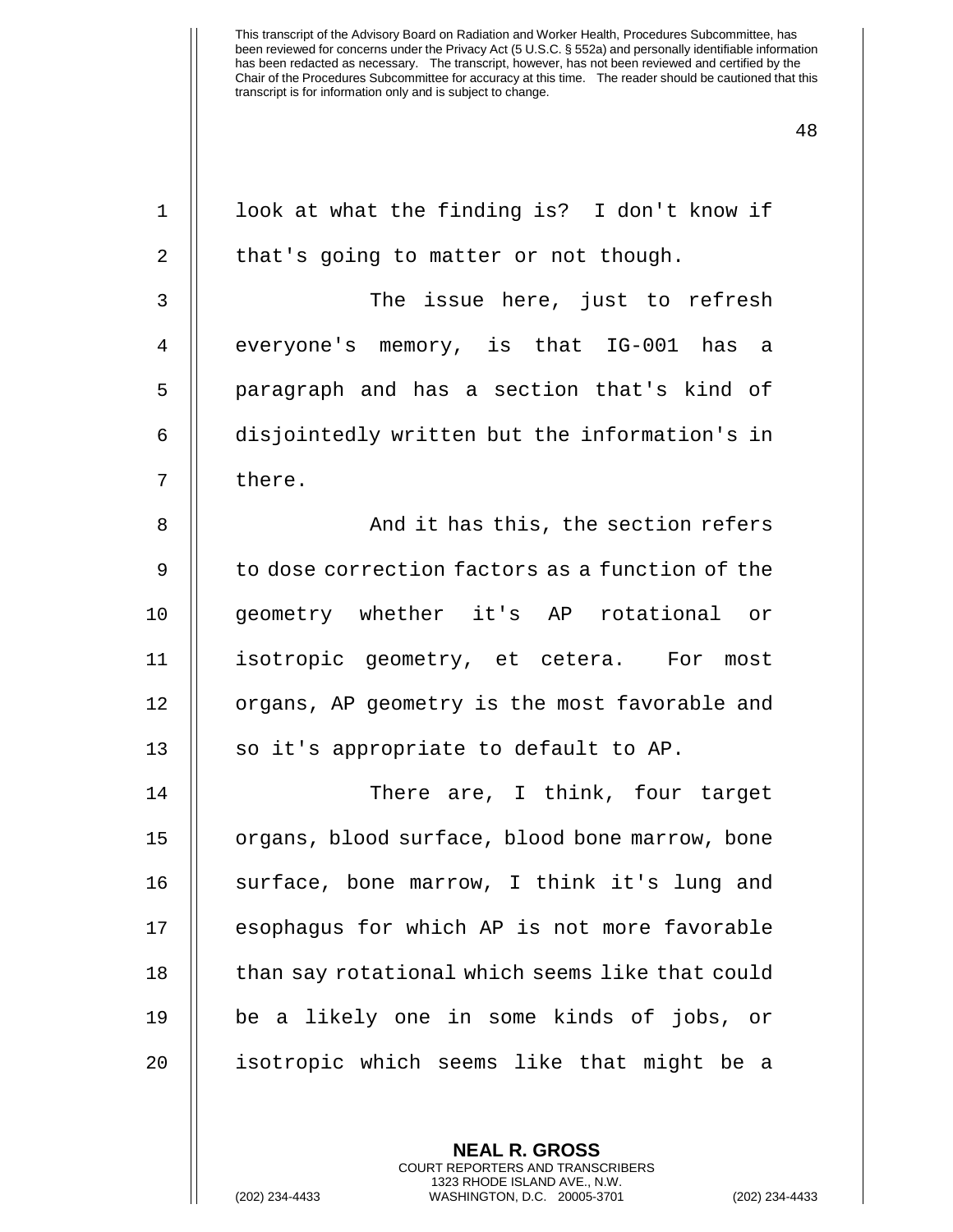| $\mathbf{1}$   | little less likely.                                      |
|----------------|----------------------------------------------------------|
| $\overline{2}$ | And so there's a statement in there                      |
| 3              | that says that since, for these four target              |
| 4              | organs, one of these other geometries is more            |
| 5              | favorable you should default to those unless             |
| 6              | you have a reason to use AP. If you think a              |
| 7              | person's job would be such that they were                |
| 8              | probably exposed in AP geometry most often,              |
| $\mathsf 9$    | then you can use AP.                                     |
| 10             | And so from that I think it's a                          |
| 11             | logical conclusion that says that if you                 |
| 12             | choose, you know, since there's a default                |
| 13             | that's, say, rotational and if you choose to use         |
| 14             | AP in your dose reconstruction you should                |
| 15             | explain that you chose to use that and why. And          |
| 16             | that's what's being done now, but it wasn't done         |
| 17             | for a while.                                             |
| 18             | And so the question in front of us                       |
| 19             | is, there are two questions in front of us.              |
| 20             | First of all, do we think the wording in IG-001          |
|                |                                                          |
|                | <b>NEAL R. GROSS</b><br>COURT REPORTERS AND TRANSCRIBERS |

1323 RHODE ISLAND AVE., N.W.

 $\mathop{||}$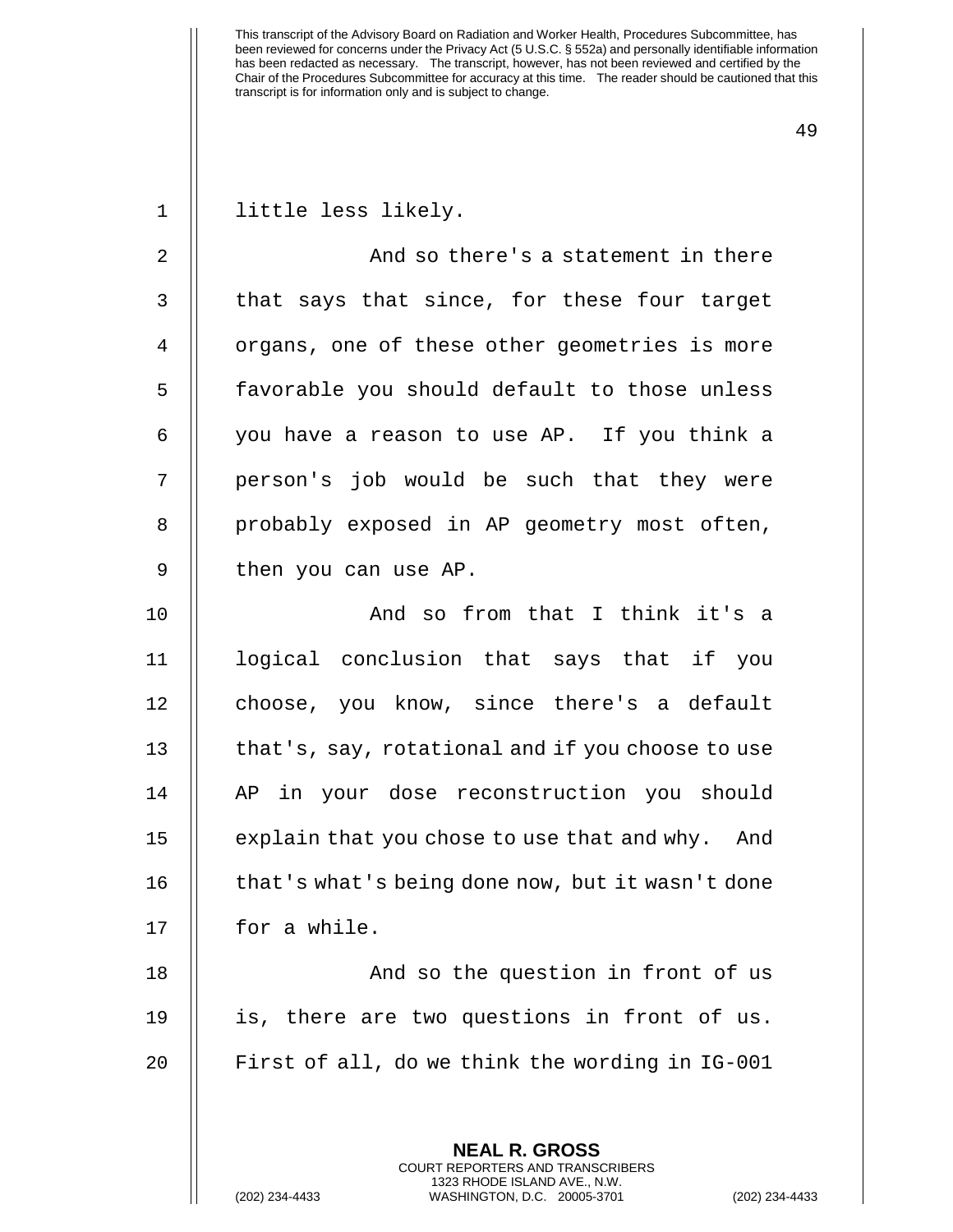| $\mathbf 1$    | is okay as it is, and the answer to that question |  |  |  |  |  |  |
|----------------|---------------------------------------------------|--|--|--|--|--|--|
| $\overline{2}$ | in my opinion is yes. It pretty much says what    |  |  |  |  |  |  |
| 3              | we want it to say.                                |  |  |  |  |  |  |
| 4              | And the second question is are we                 |  |  |  |  |  |  |
| 5              | going to go back and do a PER or a PER-like look  |  |  |  |  |  |  |
| 6              | at cases that were done previously before we      |  |  |  |  |  |  |
| 7              | overtly started making dose reconstructors say    |  |  |  |  |  |  |
| 8              | yes, this should be an AP case and here's why,    |  |  |  |  |  |  |
| 9              | because that wasn't done originally.              |  |  |  |  |  |  |
| 10             | Should we go back and look at those cases         |  |  |  |  |  |  |
| 11             | that were done beforehand and say is AP in fact   |  |  |  |  |  |  |
| 12             | the appropriate one to select there if the dose   |  |  |  |  |  |  |
| 13             | reconstructor used AP.                            |  |  |  |  |  |  |
| 14             | So we do think we do have that                    |  |  |  |  |  |  |
| 15             | look-back work to do, and it would be our         |  |  |  |  |  |  |
| 16             | preference though to do that in conjunction       |  |  |  |  |  |  |
| 17             | with a PER that we know is coming having to do    |  |  |  |  |  |  |
| 18             | with the new<br>ICRP, I think it's<br>116,        |  |  |  |  |  |  |
| 19             | recommendations for dose conversion factors.      |  |  |  |  |  |  |
| 20             | That document's been out for a                    |  |  |  |  |  |  |
|                |                                                   |  |  |  |  |  |  |
|                | <b>NEAL R. GROSS</b>                              |  |  |  |  |  |  |

COURT REPORTERS AND TRANSCRIBERS 1323 RHODE ISLAND AVE., N.W.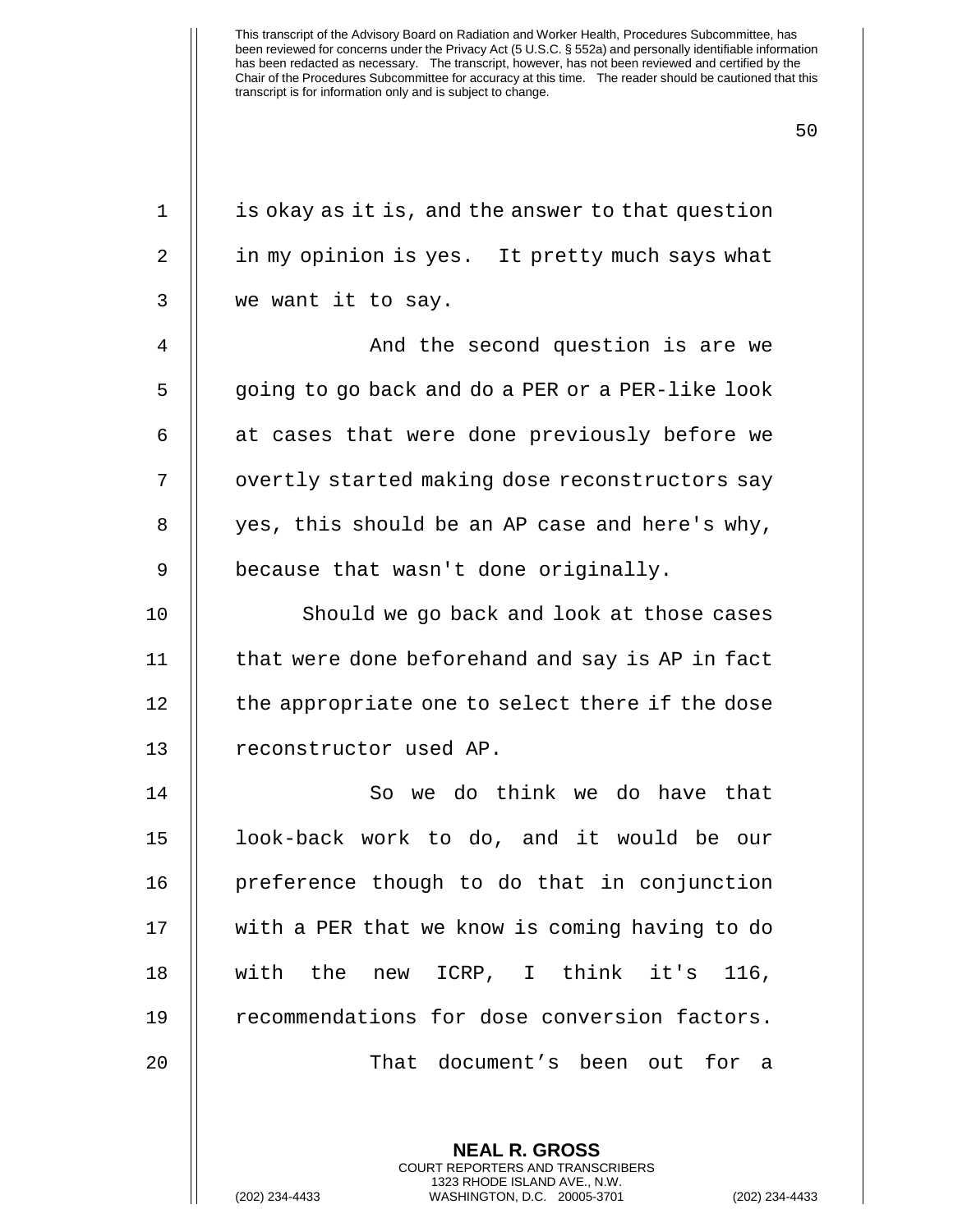| $\mathbf 1$ | little while. We've done some comparisons of                                                                                                                       |  |  |  |  |  |  |
|-------------|--------------------------------------------------------------------------------------------------------------------------------------------------------------------|--|--|--|--|--|--|
| 2           | what would be done, you know, having the ICRP,                                                                                                                     |  |  |  |  |  |  |
| 3           | dose conversion factors compared to the                                                                                                                            |  |  |  |  |  |  |
| 4           | previously published ones that we're using now.                                                                                                                    |  |  |  |  |  |  |
| 5           | There will be quite a number of changes. Some                                                                                                                      |  |  |  |  |  |  |
| 6           | organs will go up, some organs will go down.                                                                                                                       |  |  |  |  |  |  |
| 7           | So it looks like we're going to have                                                                                                                               |  |  |  |  |  |  |
| 8           | to do a relatively large PER to incorporate the                                                                                                                    |  |  |  |  |  |  |
| 9           | new dose conversion factors from ICRP 116. And                                                                                                                     |  |  |  |  |  |  |
| 10          | so it would be our view that the best time to                                                                                                                      |  |  |  |  |  |  |
| 11          | take care of this PER-like activity from this                                                                                                                      |  |  |  |  |  |  |
| 12          | IG-001 statement would be when we have to do                                                                                                                       |  |  |  |  |  |  |
| 13          | that whole wrap-up anyway or that whole look                                                                                                                       |  |  |  |  |  |  |
| 14          | from ICRP 116.                                                                                                                                                     |  |  |  |  |  |  |
| 15          | So that's kind of where we are on our                                                                                                                              |  |  |  |  |  |  |
| 16          | position on this. I don't think I have entered                                                                                                                     |  |  |  |  |  |  |
| 17          | that into the BRS yet, but I think we can                                                                                                                          |  |  |  |  |  |  |
| 18          | probably do that.                                                                                                                                                  |  |  |  |  |  |  |
| 19          | CHAIR MUNN: Yes.                                                                                                                                                   |  |  |  |  |  |  |
| 20          | MEMBER ZIEMER: This is Ziemer. I                                                                                                                                   |  |  |  |  |  |  |
|             |                                                                                                                                                                    |  |  |  |  |  |  |
|             | <b>NEAL R. GROSS</b><br><b>COURT REPORTERS AND TRANSCRIBERS</b><br>1323 RHODE ISLAND AVE., N.W.<br>(202) 234-4433<br>WASHINGTON, D.C. 20005-3701<br>(202) 234-4433 |  |  |  |  |  |  |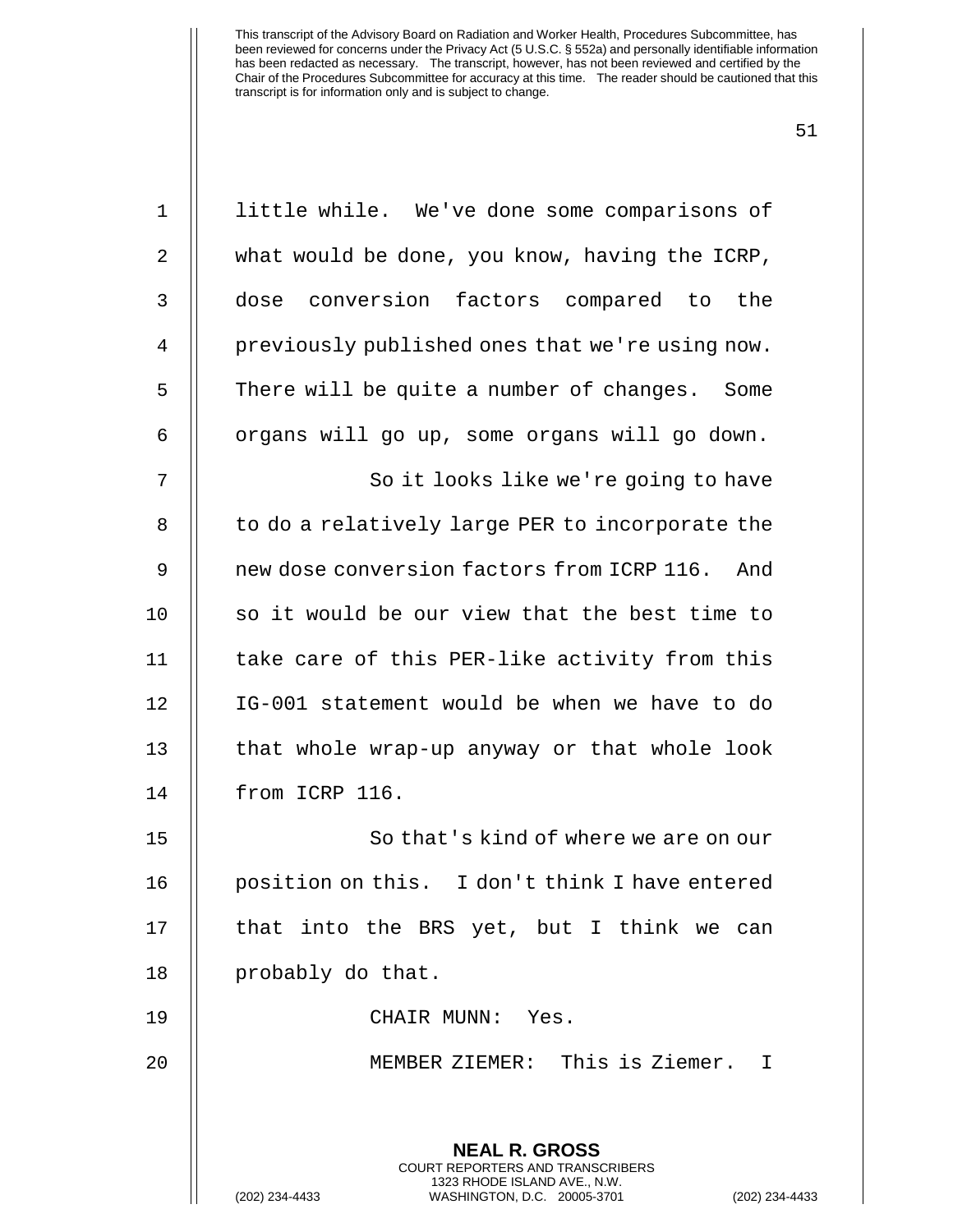| $\mathbf 1$ | thought what happened last time were that NIOSH                                                                                                                    |  |  |  |  |  |
|-------------|--------------------------------------------------------------------------------------------------------------------------------------------------------------------|--|--|--|--|--|
| 2           | indicated that they didn't feel there was any                                                                                                                      |  |  |  |  |  |
| 3           | need to revise it, just that they would have a                                                                                                                     |  |  |  |  |  |
| 4           | response to the IG --                                                                                                                                              |  |  |  |  |  |
| 5           | That<br>CHAIR MUNN:<br>was<br>my                                                                                                                                   |  |  |  |  |  |
| 6           | expectation. I thought we were going to have                                                                                                                       |  |  |  |  |  |
| 7           |                                                                                                                                                                    |  |  |  |  |  |
| 8           | MEMBER ZIEMER:<br>But he<br>just                                                                                                                                   |  |  |  |  |  |
| 9           | described it. I thought we had actually put it                                                                                                                     |  |  |  |  |  |
| 10          | to bed and were going to do what Stu just                                                                                                                          |  |  |  |  |  |
| 11          | described.                                                                                                                                                         |  |  |  |  |  |
| 12          | Yes. What I had<br>CHAIR MUNN:                                                                                                                                     |  |  |  |  |  |
| 13          | expected was a paragraph clarifying the wording                                                                                                                    |  |  |  |  |  |
| 14          | and essentially saying what Stu just said. I                                                                                                                       |  |  |  |  |  |
| 15          | think if memory serves, I can't remember for                                                                                                                       |  |  |  |  |  |
| 16          | sure, I think we expected last time that we                                                                                                                        |  |  |  |  |  |
| 17          | would have a small written paper so that we                                                                                                                        |  |  |  |  |  |
| 18          | could just reference that in the BRS.                                                                                                                              |  |  |  |  |  |
| 19          | But is that your understanding,                                                                                                                                    |  |  |  |  |  |
| 20          | Josie?                                                                                                                                                             |  |  |  |  |  |
|             |                                                                                                                                                                    |  |  |  |  |  |
|             | <b>NEAL R. GROSS</b><br><b>COURT REPORTERS AND TRANSCRIBERS</b><br>1323 RHODE ISLAND AVE., N.W.<br>(202) 234-4433<br>WASHINGTON, D.C. 20005-3701<br>(202) 234-4433 |  |  |  |  |  |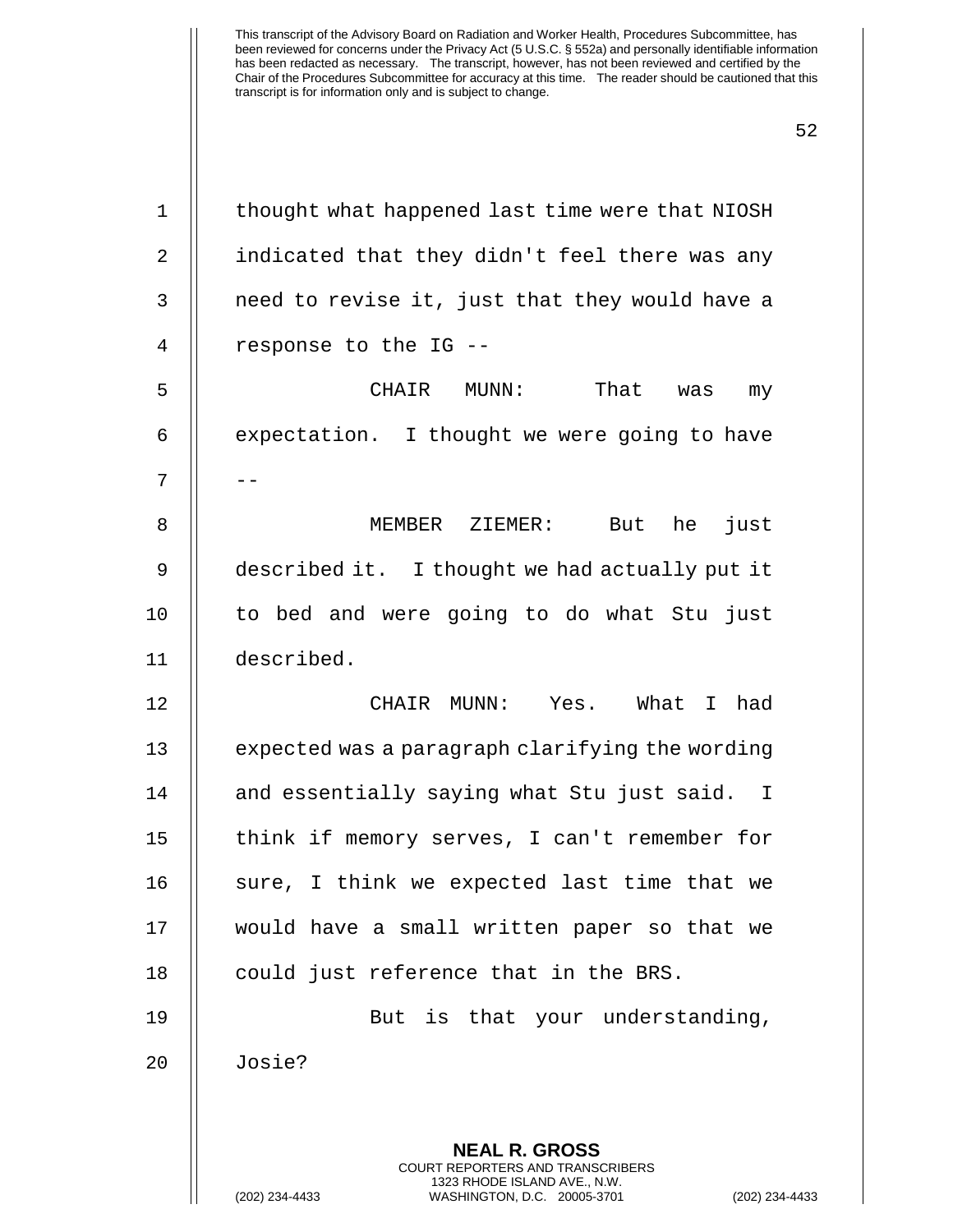| $\mathbf 1$    | MEMBER BEACH: Yes, absolutely.                 |  |  |  |  |  |  |
|----------------|------------------------------------------------|--|--|--|--|--|--|
| $\overline{2}$ | NIOSH had the action just to add wording to    |  |  |  |  |  |  |
| 3              | indicate the process.                          |  |  |  |  |  |  |
| 4              | CHAIR MUNN: I thought we were just             |  |  |  |  |  |  |
| 5              | going to have a summary, just a paragraph      |  |  |  |  |  |  |
| 6              | summary.                                       |  |  |  |  |  |  |
| 7              | MR. HINNEFELD: Well, I apologize               |  |  |  |  |  |  |
| 8              | for not getting that done before the meeting,  |  |  |  |  |  |  |
| 9              | but I'll get it done shortly after, today.     |  |  |  |  |  |  |
| 10             | CHAIR MUNN: Okay, good. If you do              |  |  |  |  |  |  |
| 11             | that then I think, certainly my understanding  |  |  |  |  |  |  |
| 12             | is we don't have any firm knowledge of when    |  |  |  |  |  |  |
| 13             | we're going to have to address the ICRP 116    |  |  |  |  |  |  |
| 14             | issues and it would be much nicer if we could  |  |  |  |  |  |  |
| 15             | get this one off the books and look forward to |  |  |  |  |  |  |
| 16             | what's coming down the pike when it comes down |  |  |  |  |  |  |
| 17             | the pike instead of holding this in abeyance.  |  |  |  |  |  |  |
| 18             | Good.<br>If you'll get us a very brief         |  |  |  |  |  |  |
| 19             | summary, it doesn't have to say much more than |  |  |  |  |  |  |
| 20             | what you just said, I think that will satisfy  |  |  |  |  |  |  |
|                |                                                |  |  |  |  |  |  |

**NEAL R. GROSS** COURT REPORTERS AND TRANSCRIBERS 1323 RHODE ISLAND AVE., N.W.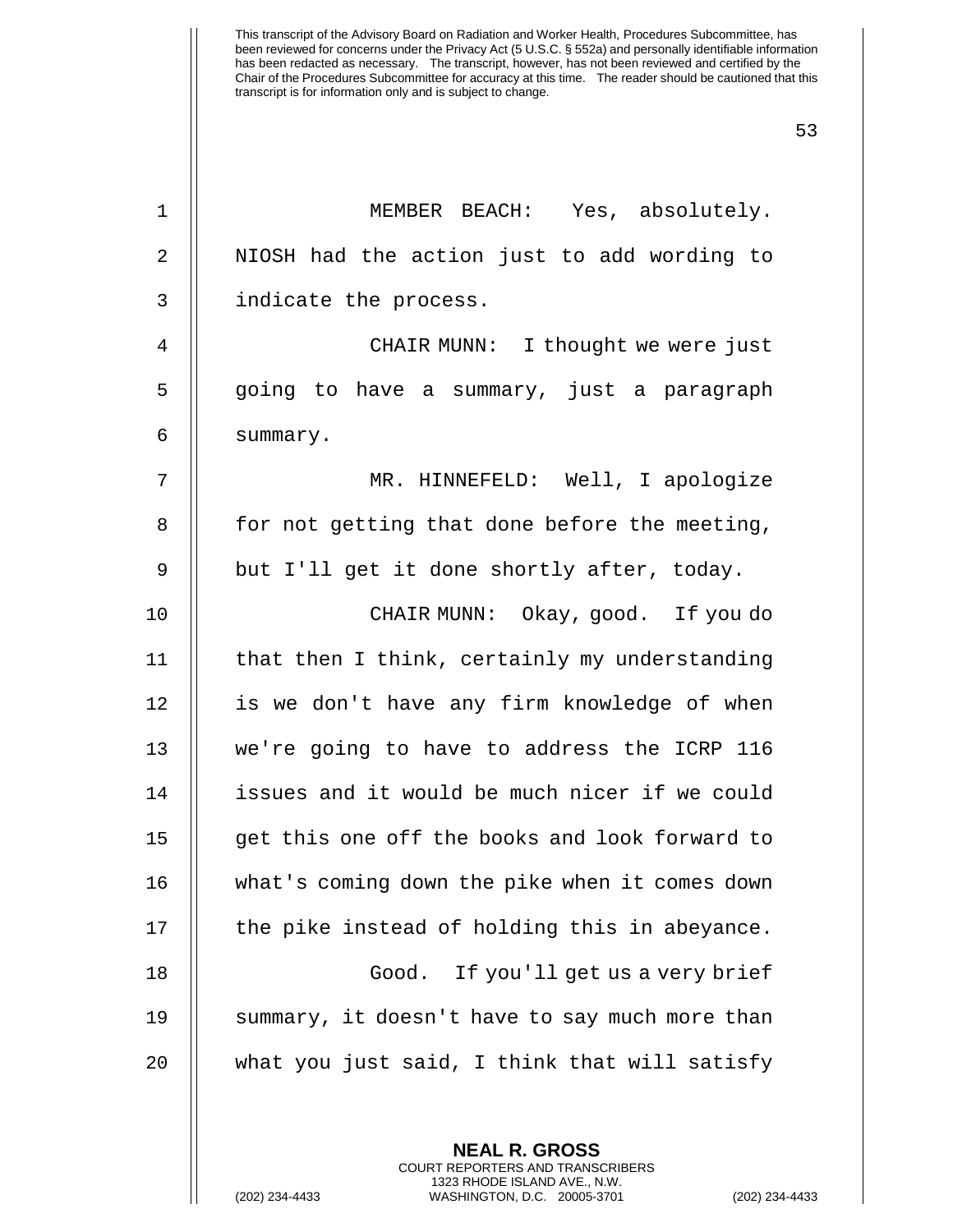| $\mathbf 1$ | this Subcommittee and we'll look for that next                                                                                                            |  |  |  |  |  |  |
|-------------|-----------------------------------------------------------------------------------------------------------------------------------------------------------|--|--|--|--|--|--|
| 2           | time.                                                                                                                                                     |  |  |  |  |  |  |
| 3           | MR. HINNEFELD: All right, thank                                                                                                                           |  |  |  |  |  |  |
| 4           | you.                                                                                                                                                      |  |  |  |  |  |  |
| 5           | CHAIR MUNN: Okay. And don't go                                                                                                                            |  |  |  |  |  |  |
| 6           | away, we still have you on deck for the Weibull                                                                                                           |  |  |  |  |  |  |
| 7           | distribution criteria. We were going to hear                                                                                                              |  |  |  |  |  |  |
| 8           | something about that that would hopefully close                                                                                                           |  |  |  |  |  |  |
| 9           | that for us this time.                                                                                                                                    |  |  |  |  |  |  |
| 10          | MR. HINNEFELD: Yes, I'm going to                                                                                                                          |  |  |  |  |  |  |
| 11          | volley that one over to Jim also.                                                                                                                         |  |  |  |  |  |  |
| 12          | CHAIR MUNN: Okay.                                                                                                                                         |  |  |  |  |  |  |
| 13          | DR. NETON: Okay. Thanks, Stu.                                                                                                                             |  |  |  |  |  |  |
| 14          | This is not really a finding anywhere from the                                                                                                            |  |  |  |  |  |  |
| 15          | Subcommittee, and I forgot exactly how it came                                                                                                            |  |  |  |  |  |  |
| 16          | up. But I believe it just arose in discussions                                                                                                            |  |  |  |  |  |  |
| 17          | during the last Procedures Subcommittee                                                                                                                   |  |  |  |  |  |  |
| 18          | meeting.                                                                                                                                                  |  |  |  |  |  |  |
| 19          | Yes, before that<br>CHAIR MUNN:                                                                                                                           |  |  |  |  |  |  |
| 20          | actually. We addressed it during the last --                                                                                                              |  |  |  |  |  |  |
|             | <b>NEAL R. GROSS</b><br>COURT REPORTERS AND TRANSCRIBERS<br>1323 RHODE ISLAND AVE., N.W.<br>(202) 234-4433<br>WASHINGTON, D.C. 20005-3701<br>$(202)$ 234- |  |  |  |  |  |  |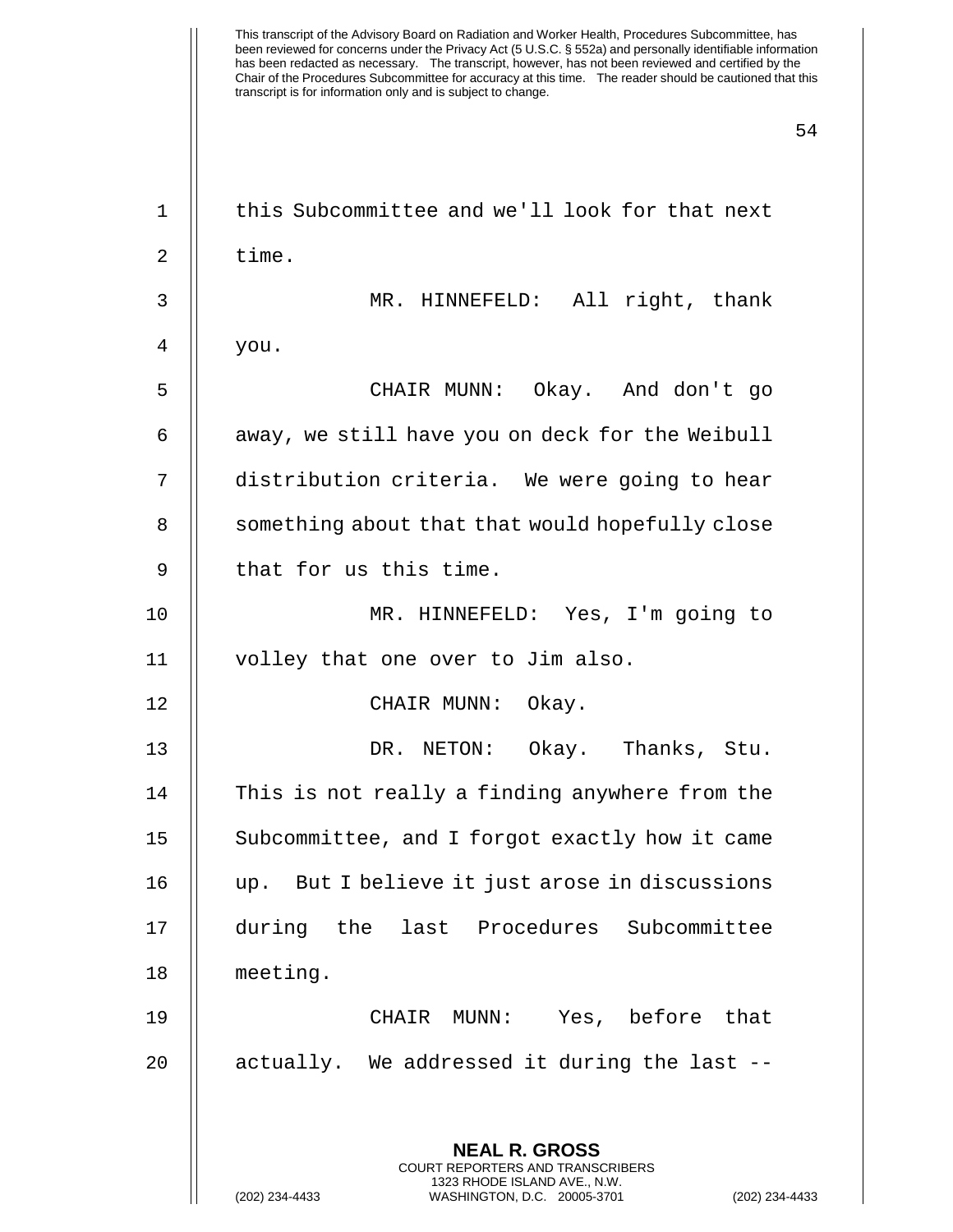| $\mathbf 1$ | (Simultaneous speaking)                                                                         |  |  |  |  |  |  |
|-------------|-------------------------------------------------------------------------------------------------|--|--|--|--|--|--|
| 2           | DR. NETON: Sort of surprised to                                                                 |  |  |  |  |  |  |
| 3           | see us using the Weibull distribution, and then                                                 |  |  |  |  |  |  |
| 4           | we had a general conversation about when did we                                                 |  |  |  |  |  |  |
| 5           | start using it, why are we using it and how do                                                  |  |  |  |  |  |  |
| 6           | we decide which distribution --                                                                 |  |  |  |  |  |  |
| 7           | CHAIR MUNN: Yes, that's correct,                                                                |  |  |  |  |  |  |
| 8           | Jim. The question as I recall was raised, I                                                     |  |  |  |  |  |  |
| 9           | believe, at our February meeting, and then                                                      |  |  |  |  |  |  |
| 10          | there was some discussion about it in our April                                                 |  |  |  |  |  |  |
| 11          | meeting. At that time, I believe that we                                                        |  |  |  |  |  |  |
| 12          | committed to providing a brief written criteria                                                 |  |  |  |  |  |  |
| 13          | so that SC&A could sort of mull that over.                                                      |  |  |  |  |  |  |
| 14          | DR. NETON: And we've done that.                                                                 |  |  |  |  |  |  |
| 15          | The Subcommittee should have received, I think                                                  |  |  |  |  |  |  |
| 16          | from Lori, a paper that was written by Daniel                                                   |  |  |  |  |  |  |
| 17          | Stancescu our staff statistician. It's titled                                                   |  |  |  |  |  |  |
| 18          | "Fitting Distributions to Dose Data."                                                           |  |  |  |  |  |  |
| 19          | CHAIR MUNN:<br>Yes.                                                                             |  |  |  |  |  |  |
| 20          | DR. NETON: And it's a short paper                                                               |  |  |  |  |  |  |
|             |                                                                                                 |  |  |  |  |  |  |
|             | <b>NEAL R. GROSS</b><br>COURT REPORTERS AND TRANSCRIBERS                                        |  |  |  |  |  |  |
|             | 1323 RHODE ISLAND AVE., N.W.<br>(202) 234-4433<br>WASHINGTON, D.C. 20005-3701<br>(202) 234-4433 |  |  |  |  |  |  |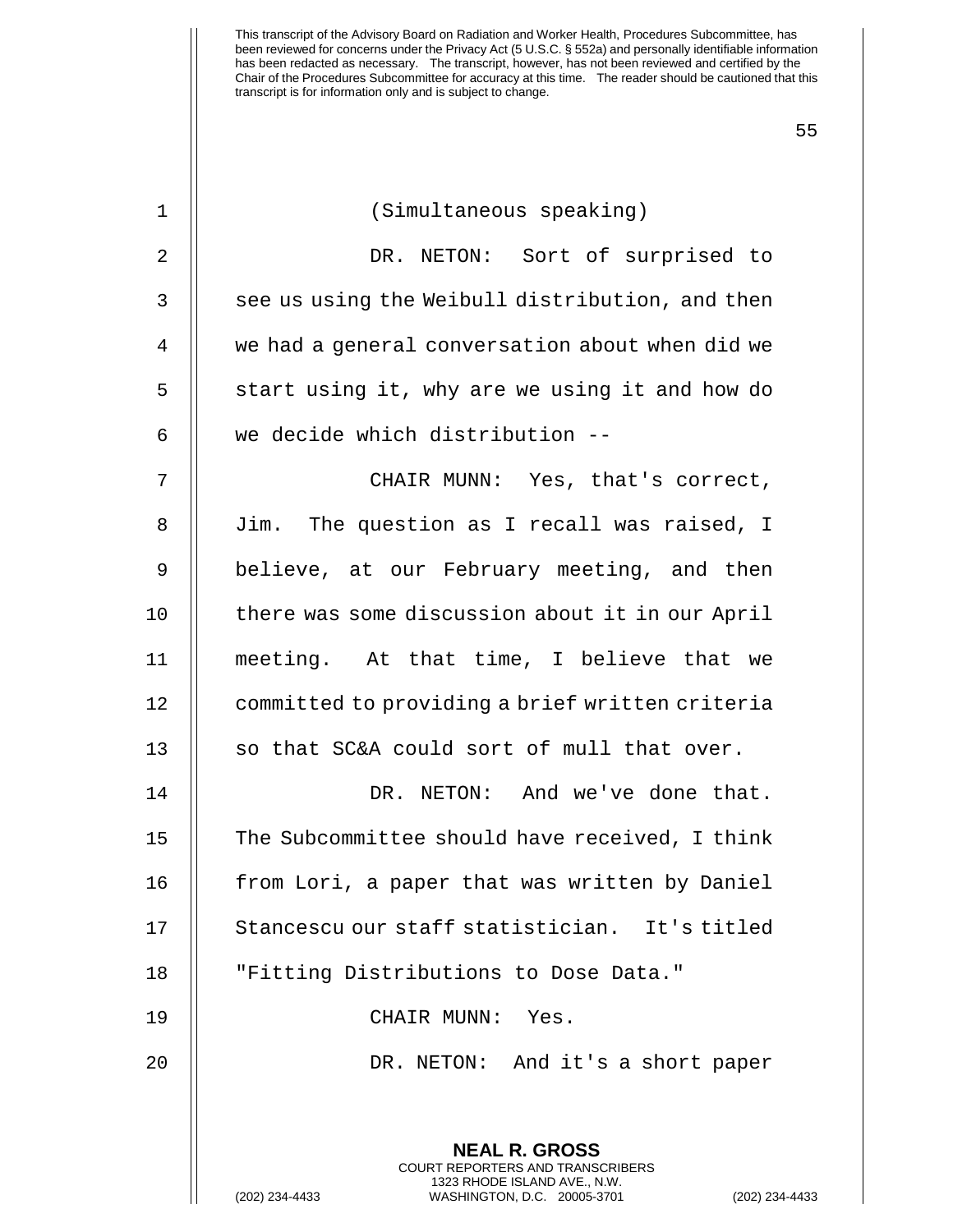| $\mathbf 1$    | that tries to address the issues I just                                                                                                                         |  |  |  |  |  |  |
|----------------|-----------------------------------------------------------------------------------------------------------------------------------------------------------------|--|--|--|--|--|--|
| $\overline{2}$ | mentioned that, you know, how do we determine                                                                                                                   |  |  |  |  |  |  |
| $\mathfrak{Z}$ | what's the best fit for a distribution that                                                                                                                     |  |  |  |  |  |  |
| 4              | we're going to use? Why do we use that                                                                                                                          |  |  |  |  |  |  |
| 5              | criteria?                                                                                                                                                       |  |  |  |  |  |  |
| 6              | And it goes through, I think it's a                                                                                                                             |  |  |  |  |  |  |
| 7              | nice little write-up about the different types                                                                                                                  |  |  |  |  |  |  |
| 8              | of statistical tests that are out there and why                                                                                                                 |  |  |  |  |  |  |
| 9              | we've chose to go with these more modern                                                                                                                        |  |  |  |  |  |  |
| 10             | approaches that evaluate the information                                                                                                                        |  |  |  |  |  |  |
| 11             | criteria.                                                                                                                                                       |  |  |  |  |  |  |
| 12             | CHAIR MUNN: It is a good paper, and                                                                                                                             |  |  |  |  |  |  |
| 13             | specifically --                                                                                                                                                 |  |  |  |  |  |  |
| 14             | DR. NETON: Actually, you know, it                                                                                                                               |  |  |  |  |  |  |
| 15             | discusses why we use, I believe it's Akaike                                                                                                                     |  |  |  |  |  |  |
| 16             | Information Criteria as our test statistics.                                                                                                                    |  |  |  |  |  |  |
| 17             | So that's covered.                                                                                                                                              |  |  |  |  |  |  |
| 18             | And then it goes on to specifically                                                                                                                             |  |  |  |  |  |  |
| 19             | talk about the Weibull distribution and how we                                                                                                                  |  |  |  |  |  |  |
| 20             | came to use it during the development of the CLL                                                                                                                |  |  |  |  |  |  |
|                |                                                                                                                                                                 |  |  |  |  |  |  |
|                | <b>NEAL R. GROSS</b><br><b>COURT REPORTERS AND TRANSCRIBERS</b><br>1323 RHODE ISLAND AVE., N.W.<br>WASHINGTON, D.C. 20005-3701<br>(202) 234-4433<br>$(202)$ 234 |  |  |  |  |  |  |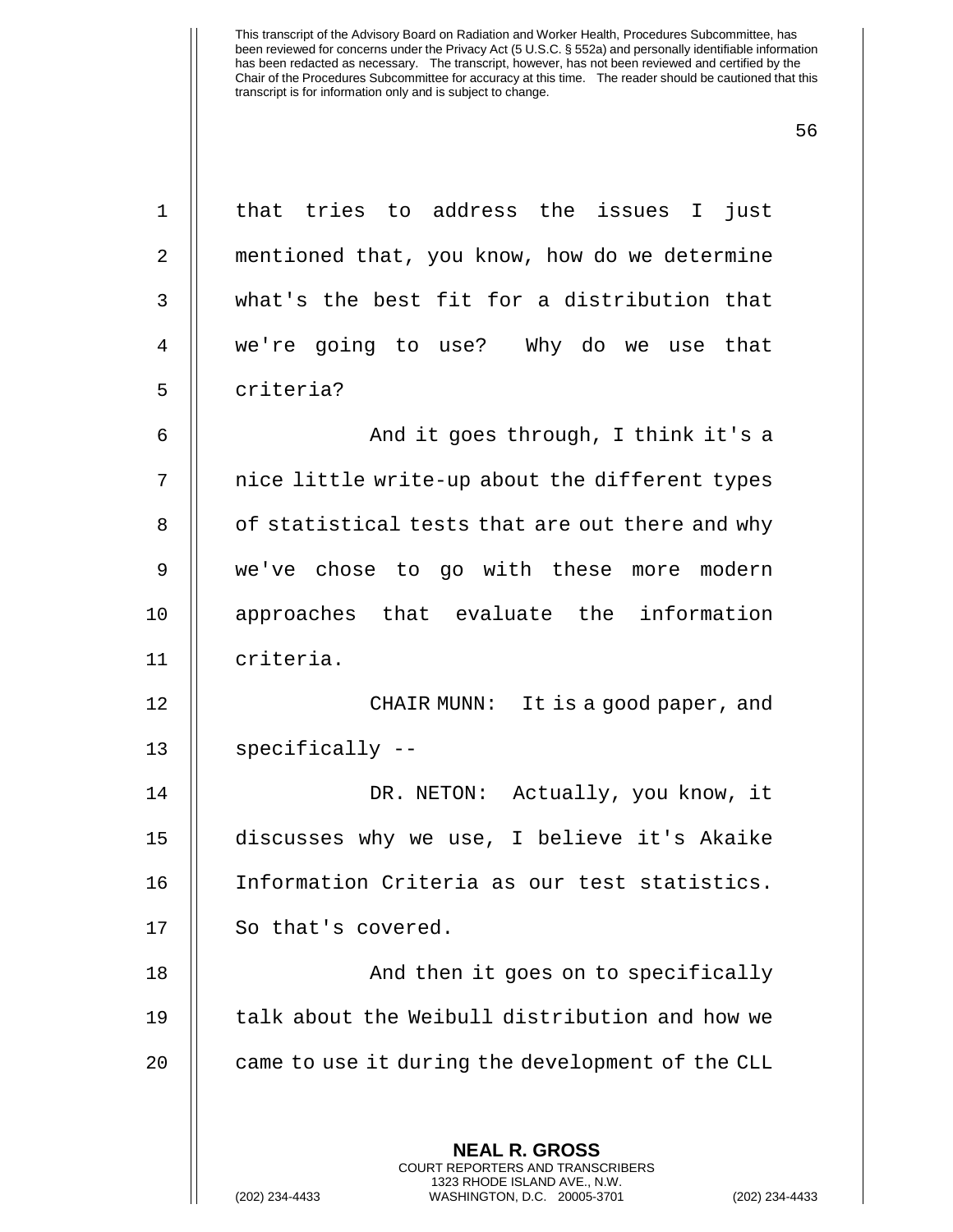| $\mathbf 1$    | Probability Model. A lot of those               |  |  |  |  |  |  |
|----------------|-------------------------------------------------|--|--|--|--|--|--|
| $\overline{2}$ | distributions that we used from the literature  |  |  |  |  |  |  |
| 3              | were Weibull distributions so we were sort of   |  |  |  |  |  |  |
| 4              | forced into it.                                 |  |  |  |  |  |  |
| 5              | But once a distribution was                     |  |  |  |  |  |  |
| 6              | available, and it is now one of the eight       |  |  |  |  |  |  |
| 7              | distribution types that can be selected as an   |  |  |  |  |  |  |
| 8              | IREP input, it's out there and it has been used |  |  |  |  |  |  |
| 9              | in some other instances other than CLL fitting. |  |  |  |  |  |  |
| 10             | And primarily it's used in the                  |  |  |  |  |  |  |
| 11             | fitting of external dosimetry data. For         |  |  |  |  |  |  |
| 12             | example, when you have a badge result that has  |  |  |  |  |  |  |
| 13             | an uncertainty associated with it that's        |  |  |  |  |  |  |
| 14             | normally distributed, like plus or minus 20     |  |  |  |  |  |  |
| 15             | percent, and then I always fold in some dose    |  |  |  |  |  |  |
| 16             | conversion<br>factor, for example, DCF<br>for   |  |  |  |  |  |  |
| 17             | conversion of that badge reading to the dose to |  |  |  |  |  |  |
| 18             | the liver.                                      |  |  |  |  |  |  |
| 19             | And those distributions, the dose               |  |  |  |  |  |  |
| 20             | conversion factors tend to be distributions     |  |  |  |  |  |  |
|                |                                                 |  |  |  |  |  |  |
|                | <b>NEAL R. GROSS</b>                            |  |  |  |  |  |  |

COURT REPORTERS AND TRANSCRIBERS 1323 RHODE ISLAND AVE., N.W.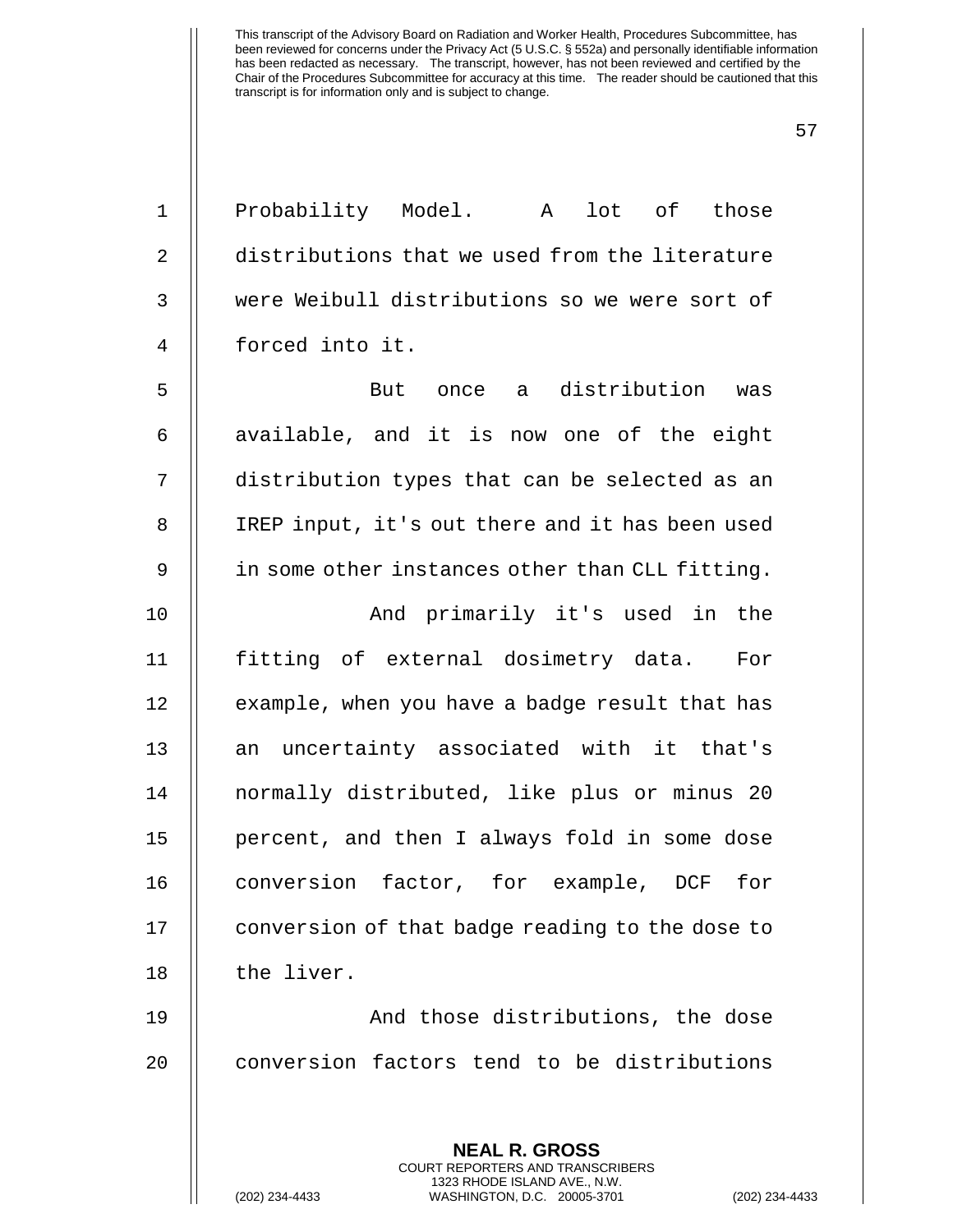| $\mathbf 1$    | that are triangular in nature and have some     |  |  |  |  |  |  |
|----------------|-------------------------------------------------|--|--|--|--|--|--|
| $\overline{2}$ | unique shapes to them.                          |  |  |  |  |  |  |
| 3              | Well, when you use Monte Carlo                  |  |  |  |  |  |  |
| $\overline{4}$ | techniques and you fold in a normal             |  |  |  |  |  |  |
| 5              | distribution with the triangular, you end up    |  |  |  |  |  |  |
| 6              | with a hyper-distribution that doesn't often    |  |  |  |  |  |  |
| 7              | fit the normal or log-normal distribution very  |  |  |  |  |  |  |
| 8              | well.                                           |  |  |  |  |  |  |
| $\mathsf 9$    | And we've found from experience                 |  |  |  |  |  |  |
| 10             | that the Weibull distribution accommodates      |  |  |  |  |  |  |
| 11             | those fits better. It tends to be a little bit  |  |  |  |  |  |  |
| 12             | of a chameleon. You can go through and read the |  |  |  |  |  |  |
| 13             | paper, but there are three factors that can be  |  |  |  |  |  |  |
| 14             | used to modify the Weibull distribution, the    |  |  |  |  |  |  |
| 15             | shape, scale and location.<br>And<br>as         |  |  |  |  |  |  |
| 16             | indicated in Figure 2 of Daniel's paper, it     |  |  |  |  |  |  |
| 17             | shows you the range and types of distributions  |  |  |  |  |  |  |
| 18             | that could be generated. And when the Weibull   |  |  |  |  |  |  |
| 19             | is used and compared to a log-normal, then we   |  |  |  |  |  |  |
| 20             | would use that AIC criterion to determine which |  |  |  |  |  |  |
|                |                                                 |  |  |  |  |  |  |

**NEAL R. GROSS** COURT REPORTERS AND TRANSCRIBERS 1323 RHODE ISLAND AVE., N.W.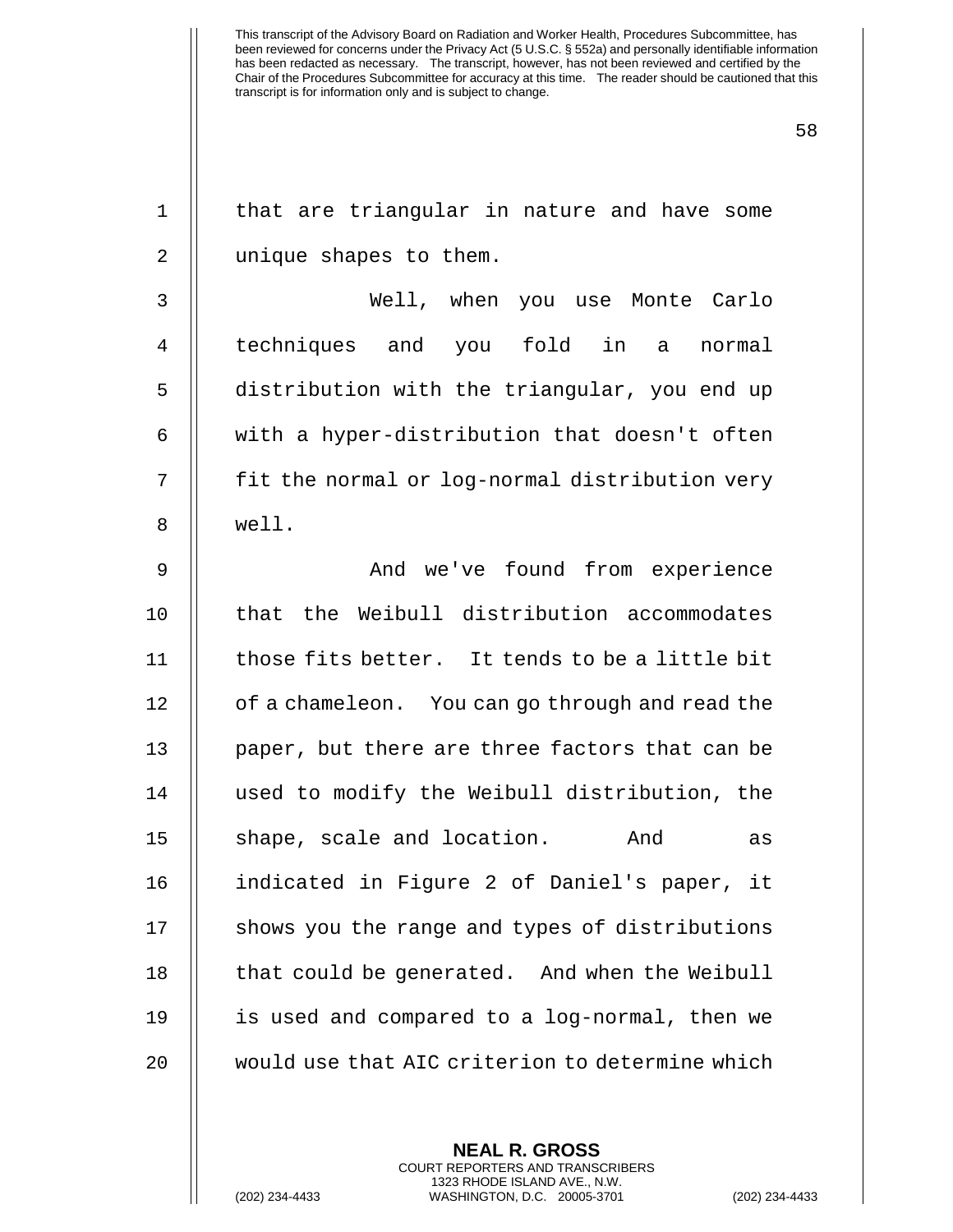| $\mathbf{1}$   | is the best fit based on just a numerical value  |  |  |  |  |  |  |
|----------------|--------------------------------------------------|--|--|--|--|--|--|
| $\overline{2}$ | that is generated using that technique, using    |  |  |  |  |  |  |
| 3              | the AIC test.                                    |  |  |  |  |  |  |
| 4              | So it's there in a nutshell. I know              |  |  |  |  |  |  |
| 5              | it came out fairly late. Even though it was      |  |  |  |  |  |  |
| 6              | written in May, I didn't get it distributed      |  |  |  |  |  |  |
| 7              | until fairly recently.                           |  |  |  |  |  |  |
| 8              | I will say that the version that was             |  |  |  |  |  |  |
| $\mathsf 9$    | distributed to the Subcommittee says that it     |  |  |  |  |  |  |
| 10             | may have Privacy Act information. Of course      |  |  |  |  |  |  |
| 11             | there is none in there. I just didn't get a      |  |  |  |  |  |  |
| 12             | chance to have it formally cleared before it got |  |  |  |  |  |  |
| 13             | distributed. It has since been reviewed and      |  |  |  |  |  |  |
| 14             | that footnote has now been modified to say that  |  |  |  |  |  |  |
| 15             | it's been cleared for review for Privacy Act     |  |  |  |  |  |  |
| 16             | issues and it's cleared for distribution.        |  |  |  |  |  |  |
| 17             | That version is out there on the                 |  |  |  |  |  |  |
| 18             | website under the Board's meeting, today's       |  |  |  |  |  |  |
| 19             | meeting. It went out there yesterday morning,    |  |  |  |  |  |  |
| 20             | I believe, or this morning. I forgot.<br>But     |  |  |  |  |  |  |
|                |                                                  |  |  |  |  |  |  |
|                | <b>NEAL R. GROSS</b>                             |  |  |  |  |  |  |

COURT REPORTERS AND TRANSCRIBERS 1323 RHODE ISLAND AVE., N.W.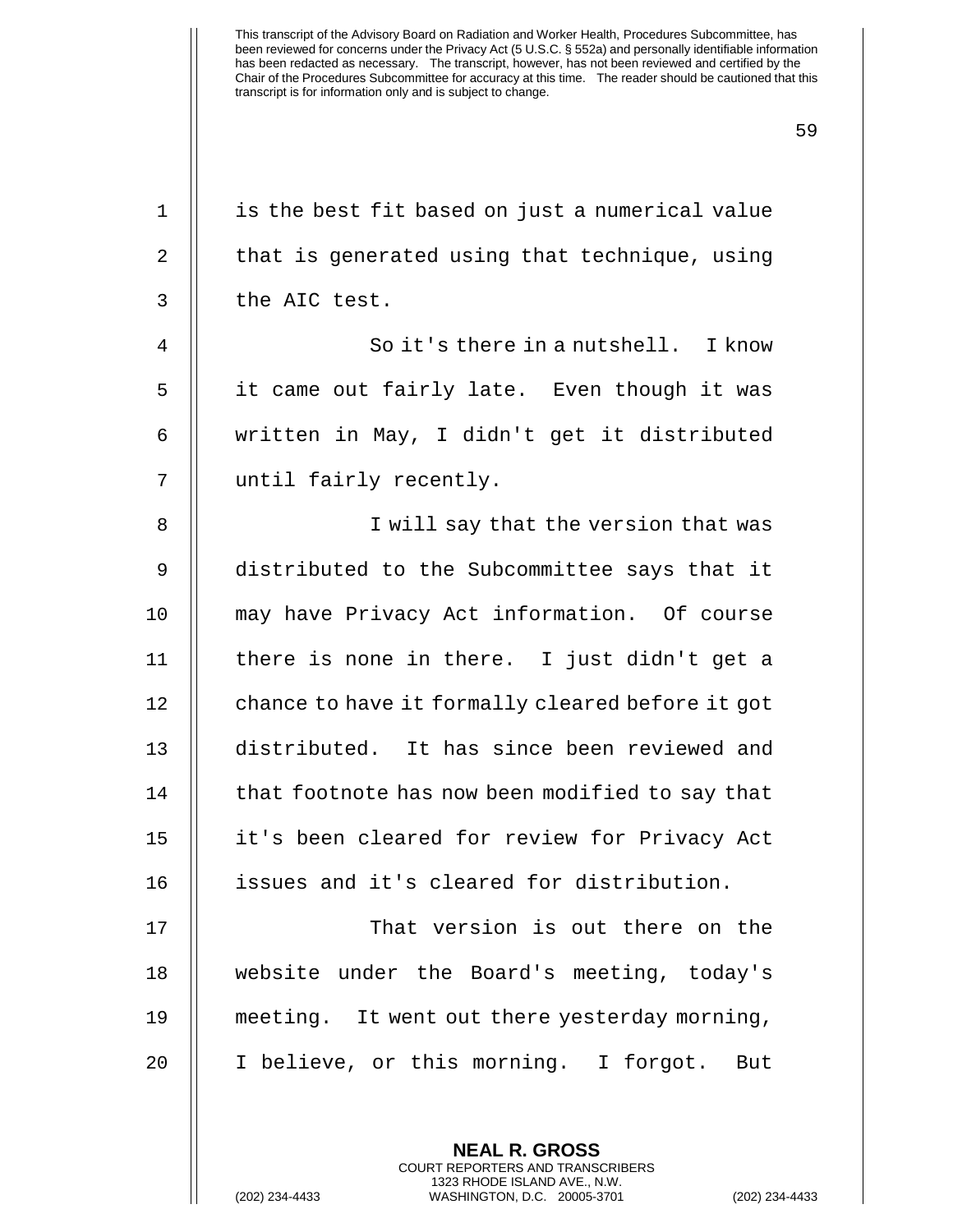| $\mathbf 1$ | it's out there, I checked this morning.                                                         |  |  |  |  |  |  |
|-------------|-------------------------------------------------------------------------------------------------|--|--|--|--|--|--|
| 2           | So that's a brief summary of what's                                                             |  |  |  |  |  |  |
| 3           | there. I know people haven't had a chance to                                                    |  |  |  |  |  |  |
| 4           | read it, but I think it covers the issues that                                                  |  |  |  |  |  |  |
| 5           | we were asked to describe fairly well.                                                          |  |  |  |  |  |  |
| 6           | CHAIR MUNN: It does indeed, and                                                                 |  |  |  |  |  |  |
| 7           | thank you very much for that Jim. And I have                                                    |  |  |  |  |  |  |
| 8           | certainly had an opportunity to read it, and I                                                  |  |  |  |  |  |  |
| 9           | suspect that our other Board Members have as                                                    |  |  |  |  |  |  |
| 10          | well since we did get it time to peruse it and                                                  |  |  |  |  |  |  |
| 11          | it's well written.                                                                              |  |  |  |  |  |  |
| 12          | Thanks to Dr. Stancescu for having                                                              |  |  |  |  |  |  |
| 13          | compiled this, because even<br>the<br>lay                                                       |  |  |  |  |  |  |
| 14          | statistician can follow it quite well and it's                                                  |  |  |  |  |  |  |
| 15          | appreciated.                                                                                    |  |  |  |  |  |  |
| 16          | Any questions or comments from SC&A                                                             |  |  |  |  |  |  |
| 17          | or from any of the Board Members with respect                                                   |  |  |  |  |  |  |
| 18          | to the fitting distributions to dose data?                                                      |  |  |  |  |  |  |
| 19          | DR. FARVER: Wanda, this is Doug                                                                 |  |  |  |  |  |  |
| 20          | Farver.                                                                                         |  |  |  |  |  |  |
|             |                                                                                                 |  |  |  |  |  |  |
|             | <b>NEAL R. GROSS</b><br><b>COURT REPORTERS AND TRANSCRIBERS</b>                                 |  |  |  |  |  |  |
|             | 1323 RHODE ISLAND AVE., N.W.<br>(202) 234-4433<br>WASHINGTON, D.C. 20005-3701<br>(202) 234-4433 |  |  |  |  |  |  |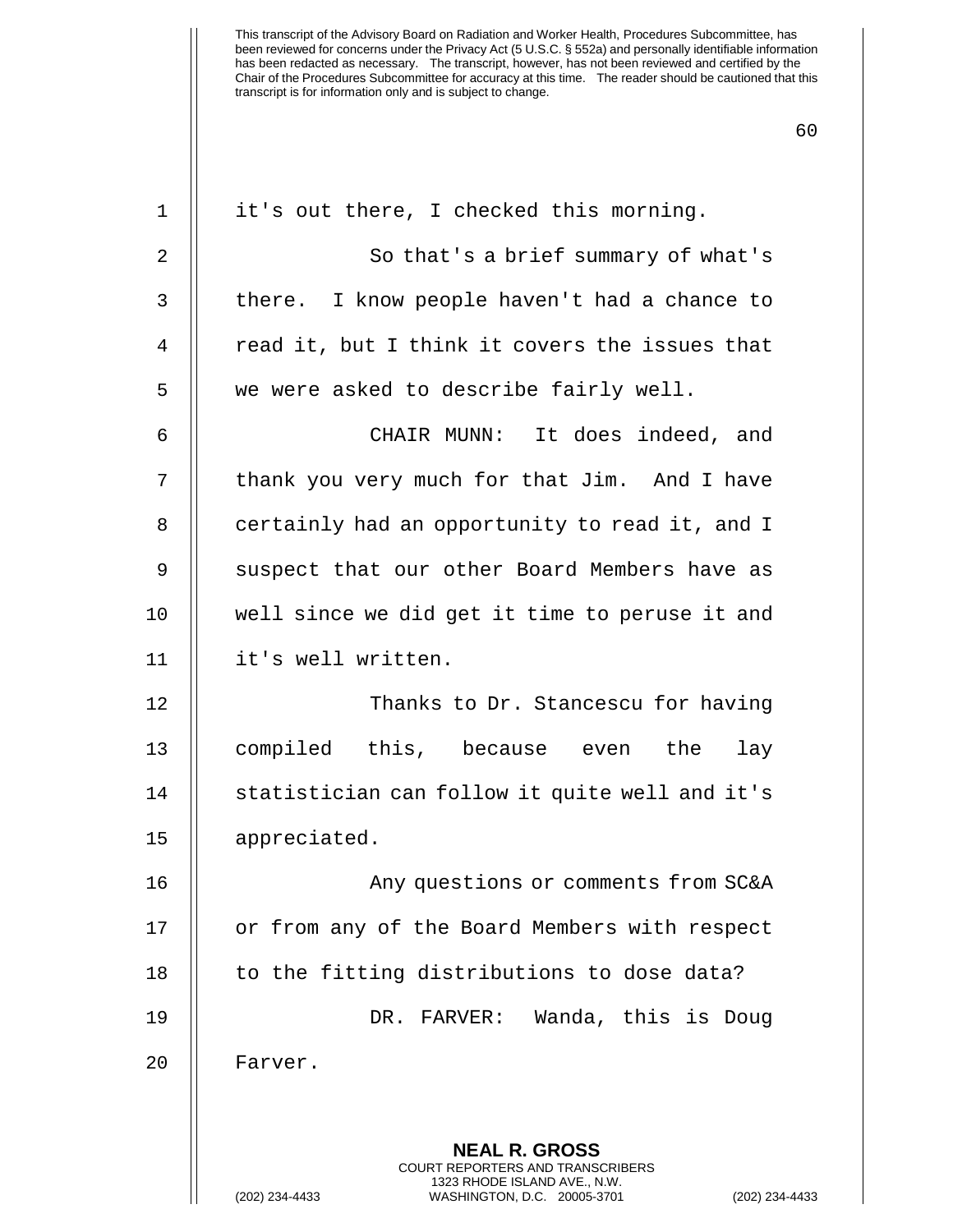61

| $\mathbf 1$ |  |  | CHAIR MUNN: Yes, Doug. |  |  |
|-------------|--|--|------------------------|--|--|
|-------------|--|--|------------------------|--|--|

2 DR. FARVER: I just have a 3 question, and I really have no questions about 4 | the paper itself. It was an explanation of the 5 distribution and that's fine. Mine is more 6 | practical.

7 || On the IREP table you have a list of 8 || Parameters 1, 2, and Parameters 3, and that is 9 || how they determine a dose, or one of those or 10 more of those values determine the dose. For 11 | example, for a normal distribution the dose is 12 under Parameter 1. For triangular, the dose is 13 under Parameter 2. Now for the Weibull it  $14$  | appears that it's the sum of Parameter 2 and 3. 15 Is that true?

 DR. NETON: I'm not sure what you're asking, Doug. If you select Weibull, 18 || there's always three boxes to fill in. And what you fill in will be determined based on what distribution you selected.

> **NEAL R. GROSS** COURT REPORTERS AND TRANSCRIBERS 1323 RHODE ISLAND AVE., N.W.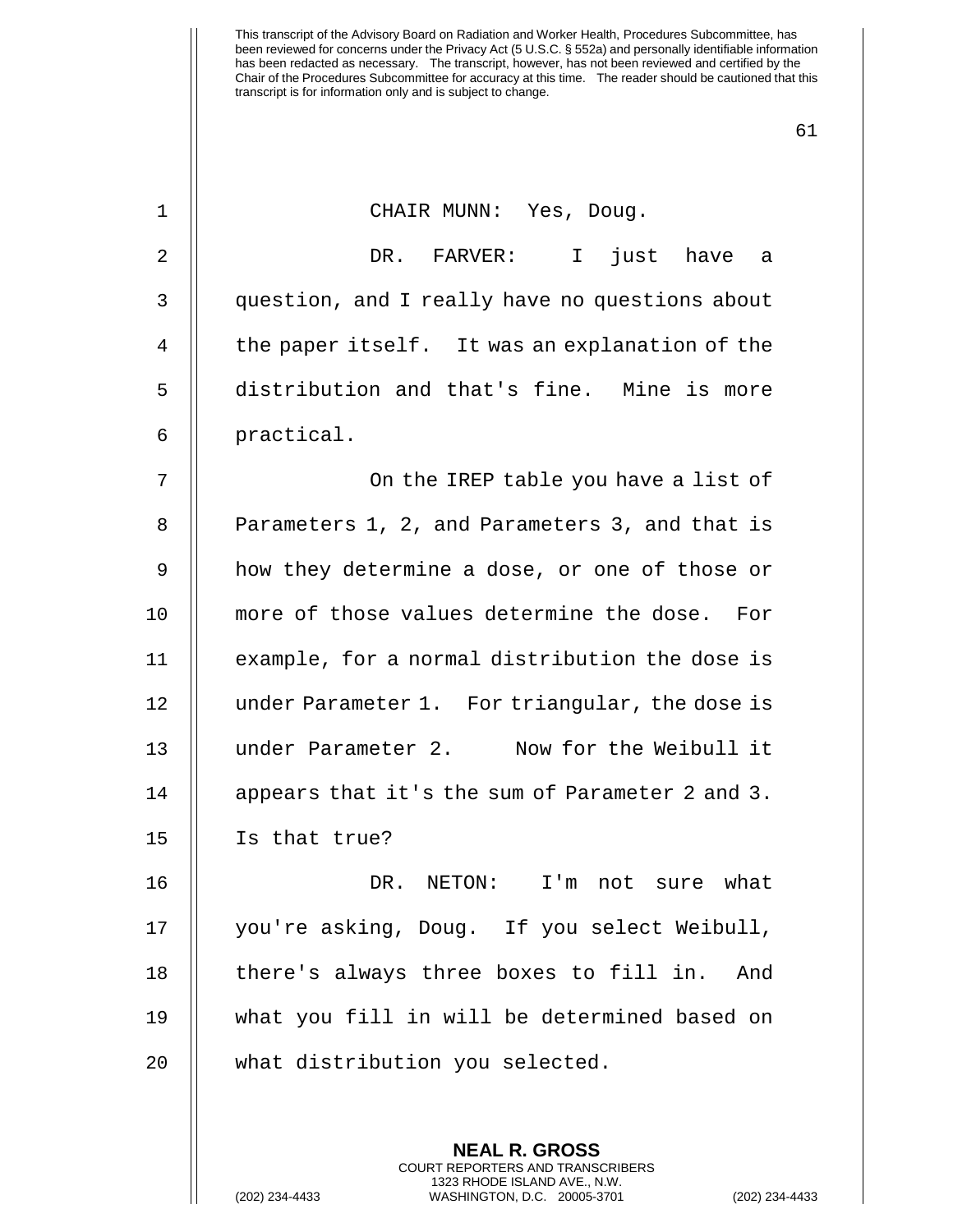| $\mathbf 1$    | DR. FARVER: Right. I mean when                                                                                                                            |
|----------------|-----------------------------------------------------------------------------------------------------------------------------------------------------------|
| $\overline{2}$ | you look at the IREP table that you, the final                                                                                                            |
| 3              | one that goes into the IREP program.                                                                                                                      |
| 4              | DR. NETON: Okay.                                                                                                                                          |
| 5              | DR. FARVER: Okay. At the very                                                                                                                             |
| 6              | right hand side it lists a Parameter 1, a                                                                                                                 |
| 7              | Parameter 2 and a Parameter 3.                                                                                                                            |
| 8              | DR. NETON: Right.                                                                                                                                         |
| 9              | DR. FARVER: When there's a normal                                                                                                                         |
| 10             | distribution Parameter 1 has the dose value.                                                                                                              |
| 11             | DR. NETON: And Parameter 2 should                                                                                                                         |
| 12             | have the uncertainty.                                                                                                                                     |
| 13             | DR. FARVER: Correct. And when                                                                                                                             |
| 14             | there's a triangular distribution Parameter 2                                                                                                             |
| 15             | has the dose value. Now for the Weibull                                                                                                                   |
| 16             | distribution it looks like the dose is the sum                                                                                                            |
| 17             | of Parameter 2 and Parameter 3. That's what's                                                                                                             |
| 18             | used to total the dose. Is that true?                                                                                                                     |
| 19             | DR. NETON: Well, Daniel's on the                                                                                                                          |
| 20             | phone. Daniel, can you help me out there?<br>I'm                                                                                                          |
|                |                                                                                                                                                           |
|                | <b>NEAL R. GROSS</b><br>COURT REPORTERS AND TRANSCRIBERS<br>1323 RHODE ISLAND AVE., N.W.<br>(202) 234-4433<br>WASHINGTON, D.C. 20005-3701<br>$(202)$ 234- |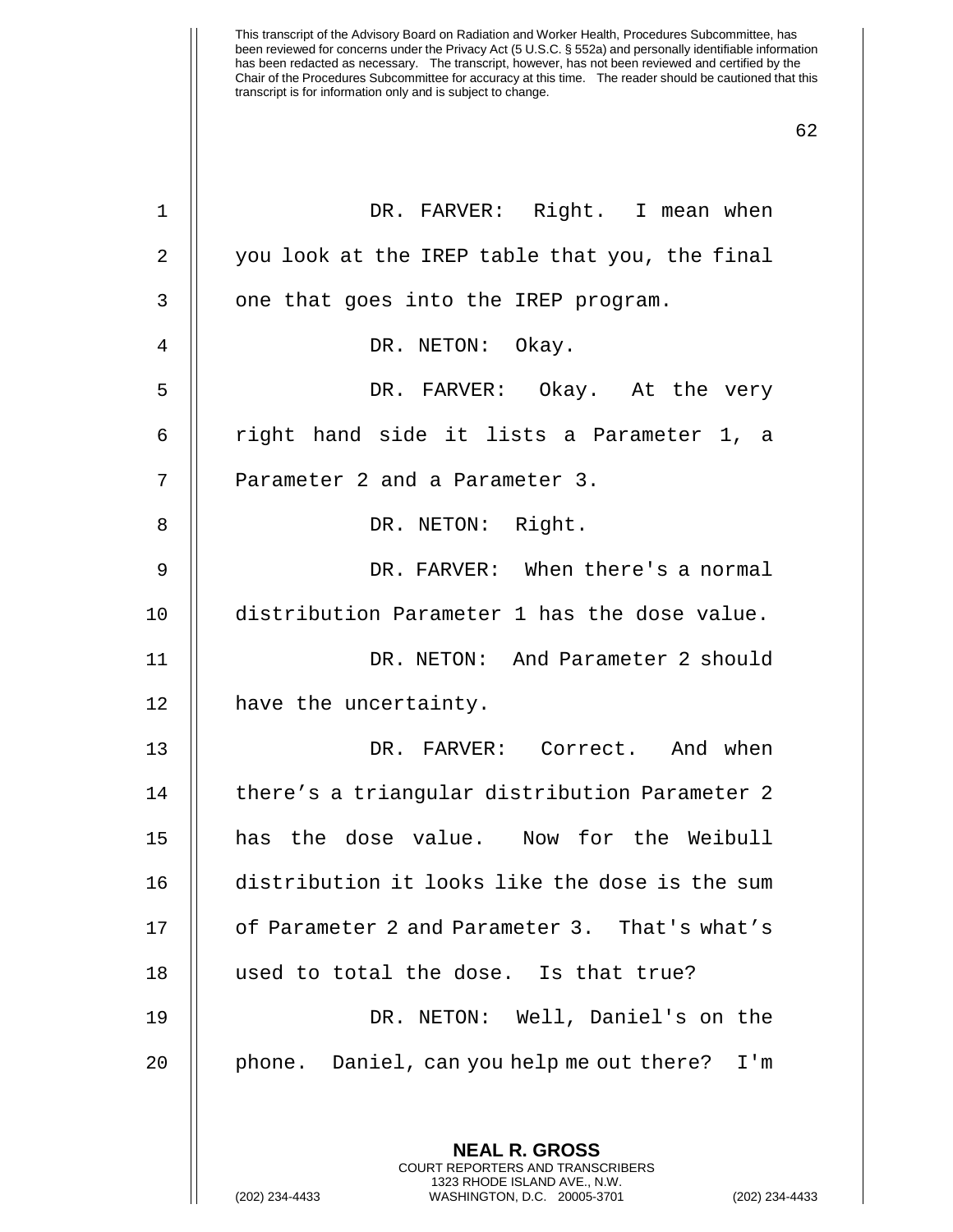63

1 || not sure.

2 || MR. STANCESCU: Yes, this is Daniel 3 | Stancescu from NIOSH. So the three parameters 4 | that you see is equal parameters for the Weibull 5 distribution in IREP. The first one  $6$   $\parallel$  corresponds to the shape. The second one 7 || corresponds to the scale, and the third one 8 | corresponds to the location.

 If the Weibull distribution, unlike 10 || the normal and log-normal distribution, it has  $\parallel$  a different formula to compute the mean. The mean of the Weibull distribution is a function 13 || of the shape, scale and location. So it's not  $\parallel$  as easily calculated as for the normal.

15 || So for the normal, the mean is the 16 first parameter. For the log-normal, you 17 || know, the geometric mean is the median. For 18 || the Weibull you can compute the mean. There is 19 a formula which involves these three 20 || parameters. So we don't have a parameter for

> **NEAL R. GROSS** COURT REPORTERS AND TRANSCRIBERS 1323 RHODE ISLAND AVE., N.W.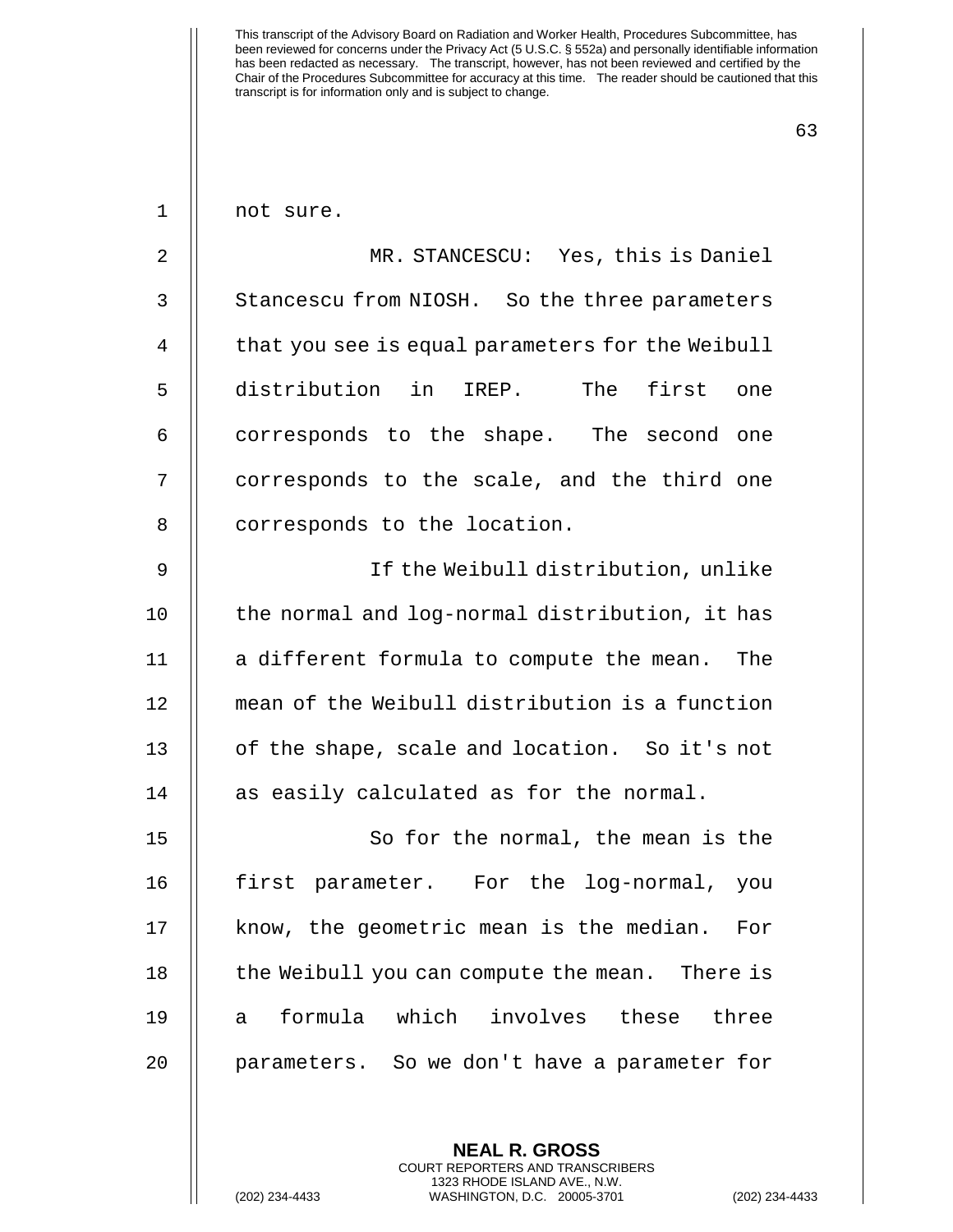| $\mathbf 1$  | the mean of the Weibull distribution.                                                        |
|--------------|----------------------------------------------------------------------------------------------|
| 2            | DR. FARVER: No, I understand.                                                                |
| $\mathsf{3}$ | I'm asking you how you determine the dose.                                                   |
| 4            | Which parameter?                                                                             |
| 5            | MR. STANCESCU: You mean which of                                                             |
| 6            | these parameter is the most significant                                                      |
| 7            | corresponding to the mean of the distribution?                                               |
| 8            | DR. FARVER: No, which value equals                                                           |
| 9            | the dose for a given year? Like 1963, photon                                                 |
| 10           | dose, external. There's got to be a dose value                                               |
| 11           | in that IREP table.                                                                          |
| 12           | MR. SIEBERT: I'm sorry, let me                                                               |
| 13           | interrupt. This is Scott Siebert from ORAU                                                   |
| 14           | Team. I think what Doug is referring more to                                                 |
| 15           | is not necessarily the dose because the dose is                                              |
| 16           | actually the full distribution.                                                              |
| 17           | But Doug, you're actually referring                                                          |
| 18           | to the dose as we refer to it in a dose                                                      |
| 19           | reconstruction report, correct?                                                              |
| 20           | DR. FARVER: Yes.                                                                             |
|              |                                                                                              |
|              | <b>NEAL R. GROSS</b><br><b>COURT REPORTERS AND TRANSCRIBERS</b>                              |
|              | 1323 RHODE ISLAND AVE., N.W.<br>WASHINGTON, D.C. 20005-3701<br>(202) 234-4433<br>$(202)$ 234 |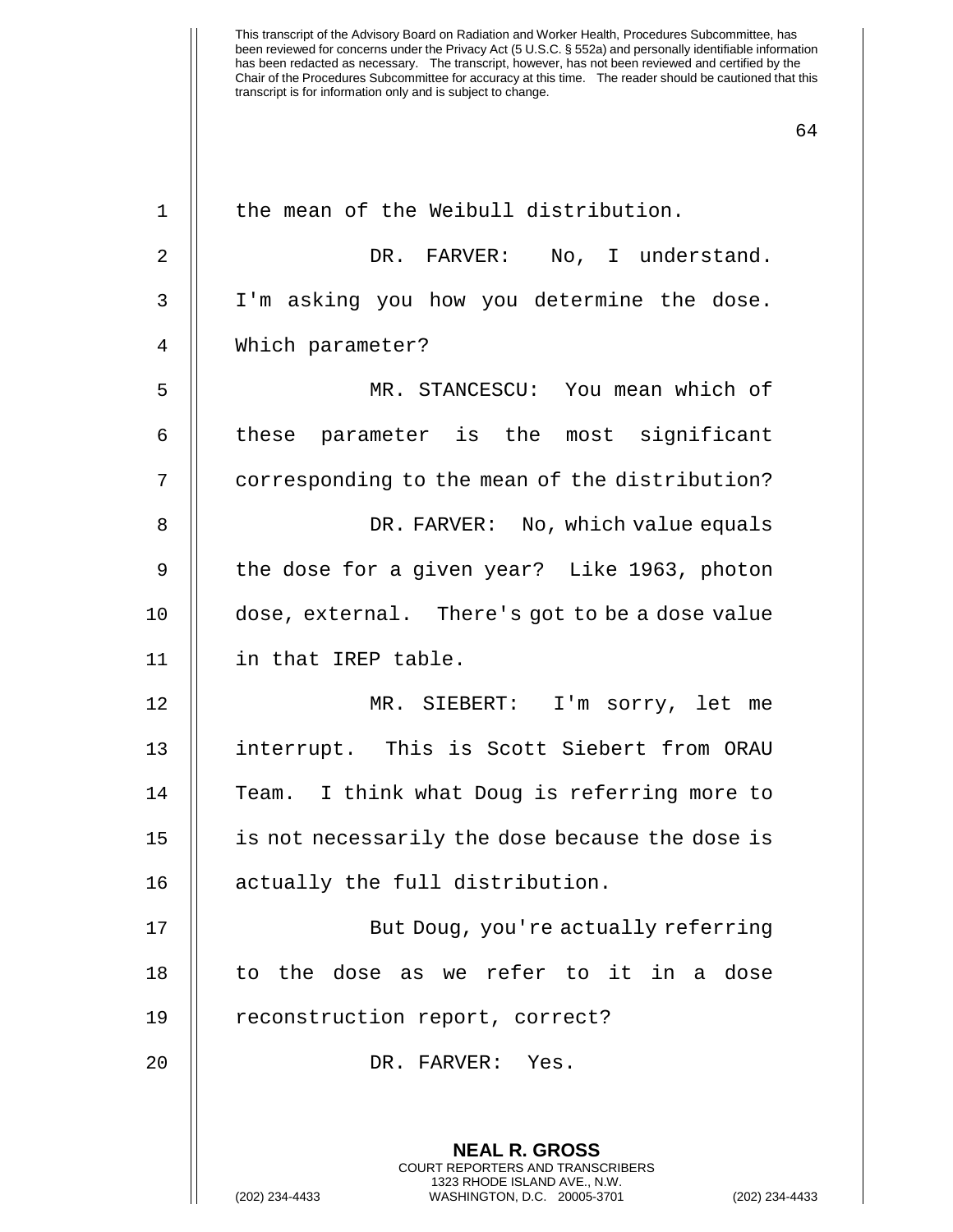| $\mathbf 1$    | MR. SIEBERT: Okay, and I think                   |
|----------------|--------------------------------------------------|
| 2              | that's the basis of the confusion on the         |
| 3              | question. When it comes to the report, as        |
| $\overline{4}$ | Daniel said, there is no simple way to calculate |
| 5              | the mean for each of the years so that we could  |
| 6              | report the mean for the dose for each of those   |
| 7              | years.                                           |
| 8              | So you are correct. What we have                 |
| 9              | done as a reporting consideration is to add      |
| 10             | Parameter 2 and Parameter 3 which gets us in the |
| 11             | same general location as the mean. It's not      |
| 12             | exact, if I recall correctly, but it's in the    |
| 13             | same general location as where you would have    |
| 14             | the mean.                                        |
| 15             | That's what we were trying to create             |
| 16             | for a reporting scheme, rather than having       |
| 17             | someone have to use all three parameters for the |
| 18             | Weibull distribution, calculate the actual       |
| 19             | mean which you could never directly get from the |
| 20             | IREP sheet. Whereas, the approximation of        |
|                |                                                  |

**NEAL R. GROSS** COURT REPORTERS AND TRANSCRIBERS 1323 RHODE ISLAND AVE., N.W.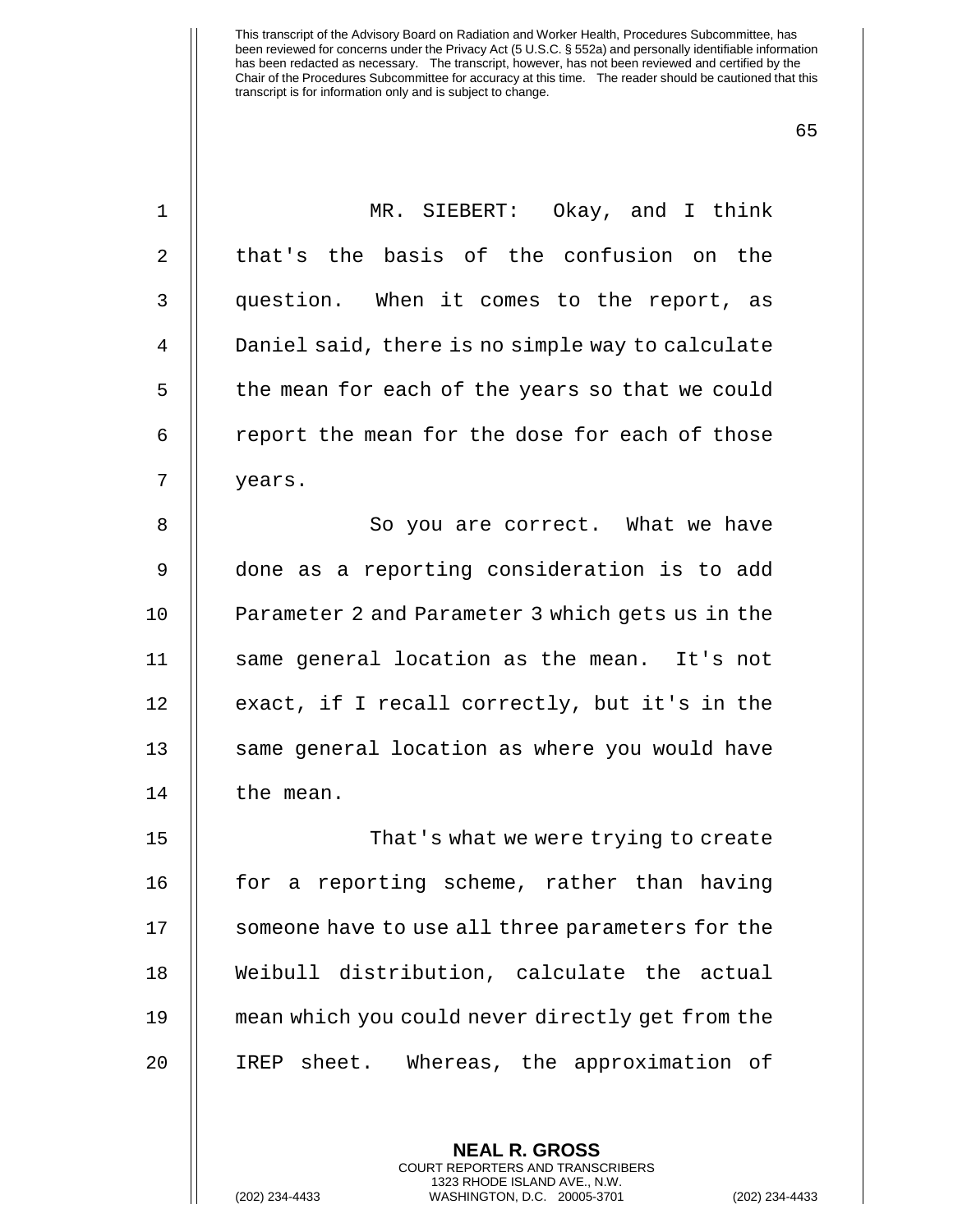| 1  | Parameter 2 and Parameter 3 got us into the                                                                                                                 |
|----|-------------------------------------------------------------------------------------------------------------------------------------------------------------|
| 2  | right location so you're using that as the                                                                                                                  |
| 3  | reported dose for the reports.                                                                                                                              |
| 4  | DR. FARVER: Okay, but it's the sum                                                                                                                          |
| 5  | of $2$ and $3$ ?                                                                                                                                            |
| 6  | MR. SIEBERT: Yes, that is correct.                                                                                                                          |
| 7  | MR. STANCESCU: Okay, and if I can                                                                                                                           |
| 8  | mention here, the reason. So it is the sum of                                                                                                               |
| 9  | Parameters 2 and 3 which is the scale and the                                                                                                               |
| 10 | location and it can be proved theoretically                                                                                                                 |
| 11 | that the sum of the scale and location for a                                                                                                                |
| 12 | Weibull distribution is equal to the 63rd                                                                                                                   |
| 13 | percentile of the distribution.                                                                                                                             |
| 14 | So it's kind of close to the mean                                                                                                                           |
| 15 | value, somewhat so, and that was an easy way to                                                                                                             |
| 16 | report a value that is kind of representative                                                                                                               |
| 17 | for the distribution.                                                                                                                                       |
| 18 | DR. FARVER: Okay. And Parameter                                                                                                                             |
| 19 | 3 can be both positive or negative?                                                                                                                         |
| 20 | MR. STANCESCU:<br>Yes, that's                                                                                                                               |
|    | <b>NEAL R. GROSS</b><br>COURT REPORTERS AND TRANSCRIBERS<br>1323 RHODE ISLAND AVE., N.W.<br>(202) 234-4433<br>WASHINGTON, D.C. 20005-3701<br>(202) 234-4433 |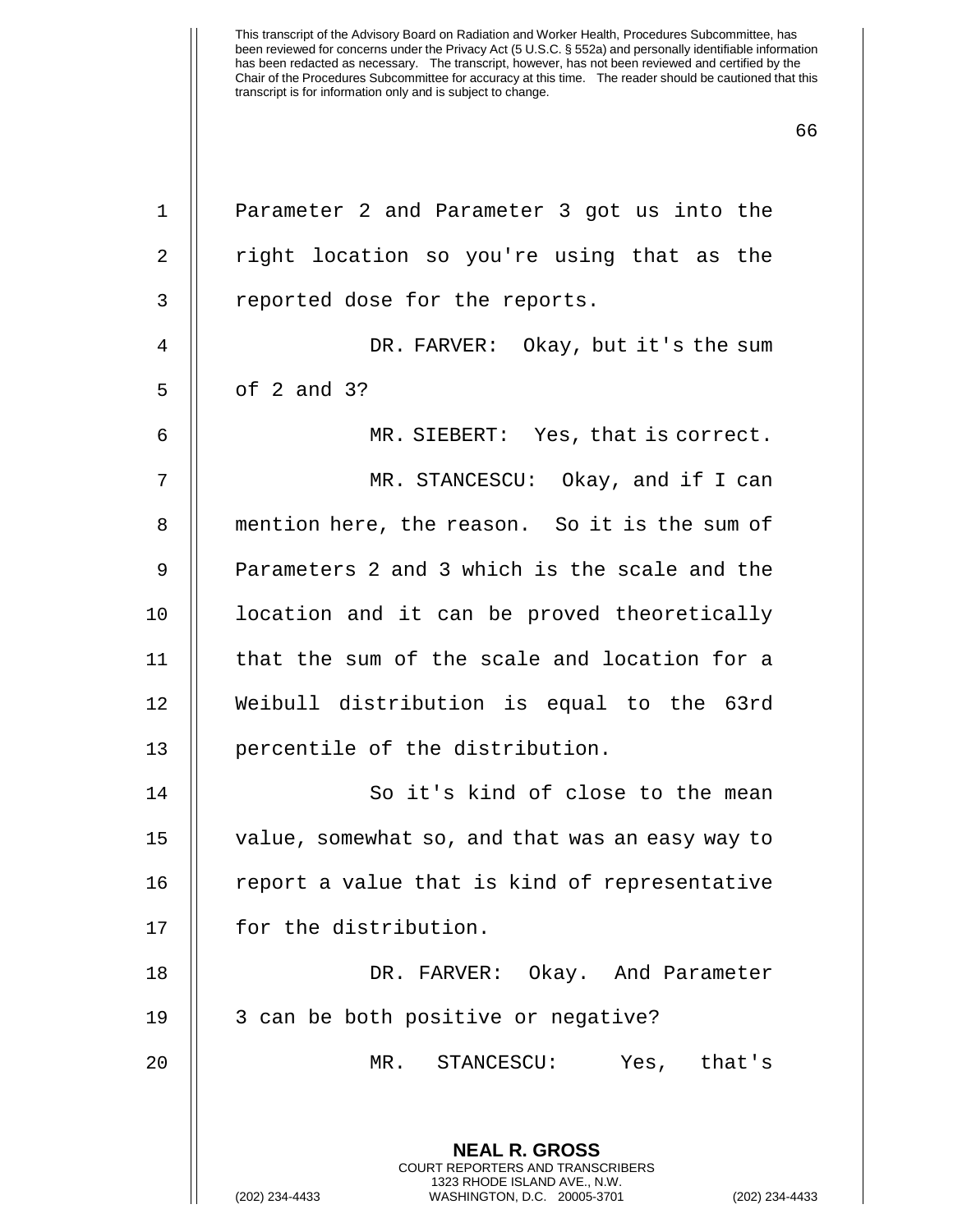67

| correct. |
|----------|
|----------|

2 DR. MAURO: This is John Mauro. 3 | Again from a practical standpoint, so if I'm 4 | filling out the IREP input table and they're all 5 | line items, and let's say I'm doing the external  $6$   $\parallel$  dose to some organs, and somehow to get to that 7 | external dose the Weibull distribution was used 8 | because it's a combination of, let's say, some 9 || film badge data combined with some triangular 10 || which might be log-normal and some other data, 11 || like the dose conversion factor, which is 12 || triangular, and the two of course are 13 multiplied together and then the outcome is 14 some distribution. Now that's a Weibull 15 distribution as I understand that is the 16 | selection now because it's an improvement on  $17$   $\parallel$  the fit.

18 Now in the input to IREP I will put 19 in the word "Weibull" as the distribution that 20 || applies. I haven't done this but I'm assuming

> **NEAL R. GROSS** COURT REPORTERS AND TRANSCRIBERS 1323 RHODE ISLAND AVE., N.W.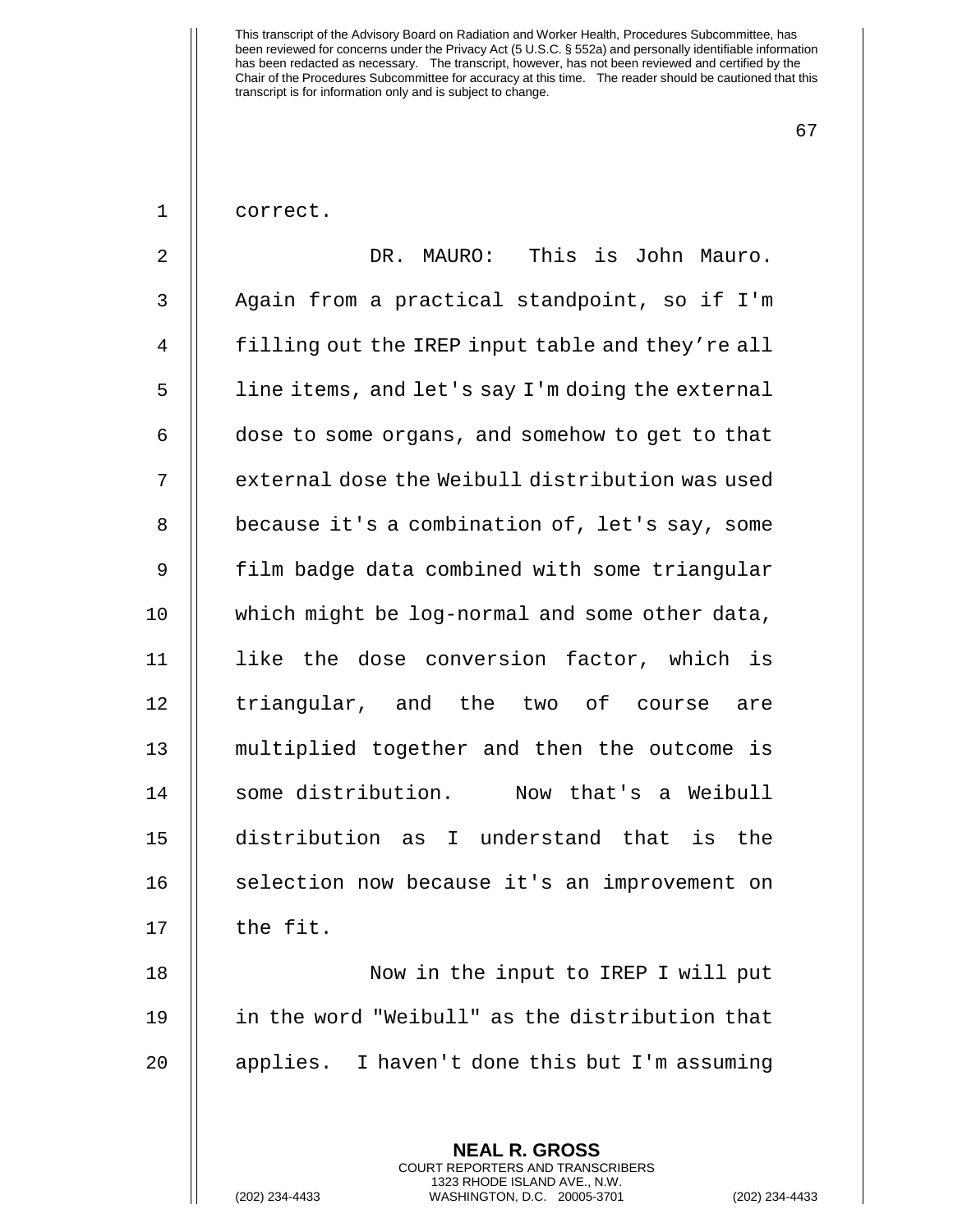| $\mathbf 1$ | this is the case. Then to the right of that                                              |
|-------------|------------------------------------------------------------------------------------------|
| 2           | there will be columns that will open up that                                             |
| 3           | might be Parameter 1, 2 and 3 as described                                               |
| 4           | earlier.                                                                                 |
| 5           | Now somehow those parameters have,                                                       |
| 6           | there's some very specific instructions what                                             |
| 7           | you put in under what would be called Parameter                                          |
| 8           | 1, 2 and 3. There's some number that has to go                                           |
| 9           | in there.                                                                                |
| 10          | And unlike what we used to do where                                                      |
| 11          | we would put in the geometric mean in the first                                          |
| 12          | one, or we'd put in the arithmetic mean and then                                         |
| 13          | next to that we would put in the geometric                                               |
| 14          | standard deviation if we're dealing with                                                 |
| 15          | log-normal, here you're saying that what we                                              |
| 16          | actually put into the boxes to the right of                                              |
| 17          | where we say Weibull, there's some other things                                          |
| 18          | we put in.                                                                               |
| 19          | Is that all straightforward now?<br>I                                                    |
| 20          | mean in other words are the instructions on how                                          |
|             |                                                                                          |
|             | <b>NEAL R. GROSS</b><br>COURT REPORTERS AND TRANSCRIBERS<br>1323 RHODE ISLAND AVE., N.W. |
|             | (202) 234-4433<br>WASHINGTON, D.C. 20005-3701<br>$(202)$ 234                             |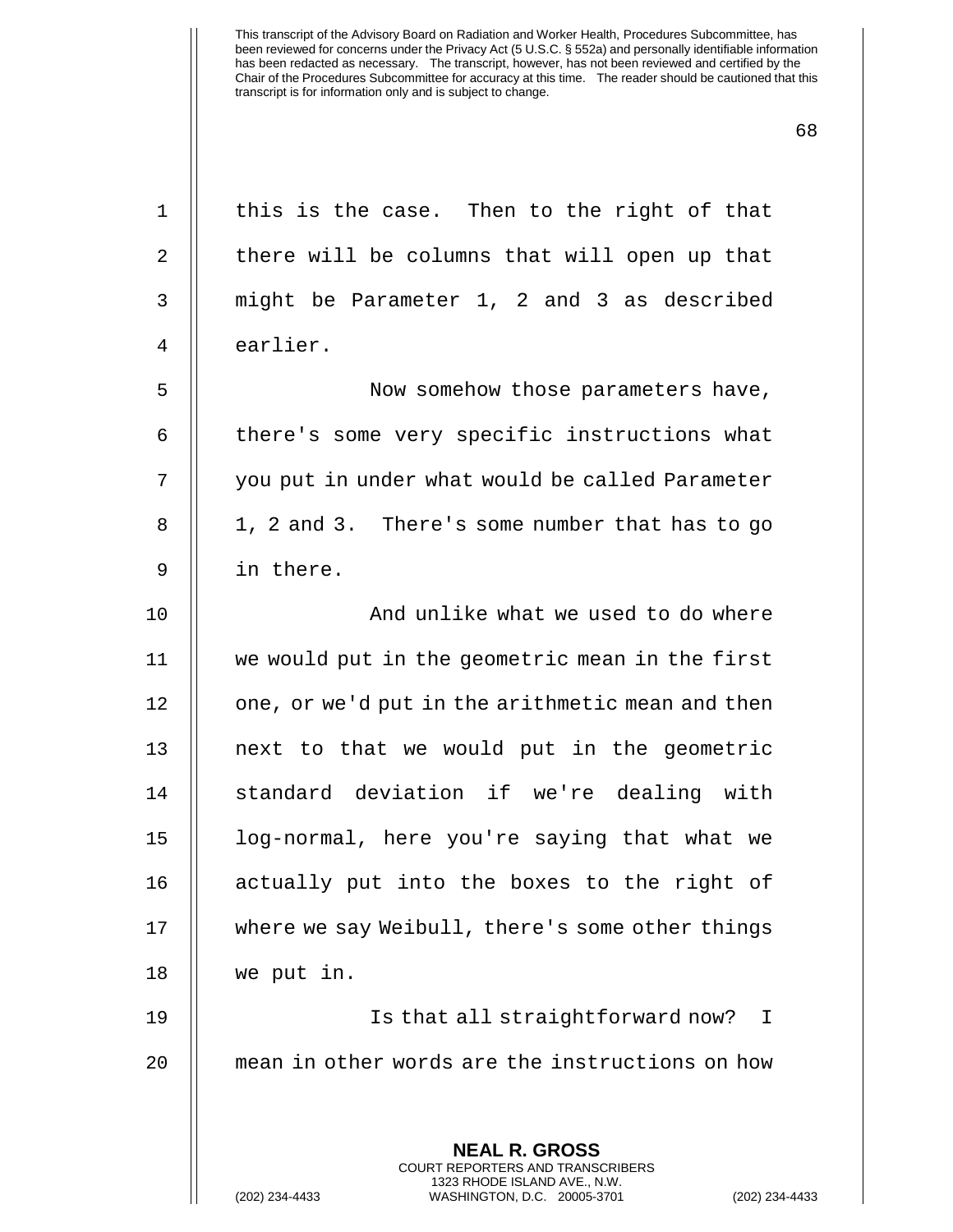| $\mathbf 1$ | to load the input to IREP straightforward so                                                                                                                     |
|-------------|------------------------------------------------------------------------------------------------------------------------------------------------------------------|
| 2           | that we do it right and we don't put the wrong                                                                                                                   |
| 3           | numbers in those boxes?                                                                                                                                          |
| 4           | MR. STANCESCU: I think it is. If                                                                                                                                 |
| 5           | you go to the IREP website and if you try to                                                                                                                     |
| 6           | enter the doses, if you click on the menu it's                                                                                                                   |
| 7           | going to show you the order of the parameters                                                                                                                    |
| 8           | for each of the distributions. So,<br>for                                                                                                                        |
| 9           | example, for triangular the order is the                                                                                                                         |
| 10          | minimum more than the maximum.                                                                                                                                   |
| 11          | DR. MAURO: Right. And<br>we                                                                                                                                      |
| 12          | understand that so, you know, we've learned to                                                                                                                   |
| 13          | do that.                                                                                                                                                         |
| 14          | MR. STANCESCU: Yes, and for the                                                                                                                                  |
| 15          | Weibull it showed that the first one is going                                                                                                                    |
| 16          | to be the shape, the second is the scale, and                                                                                                                    |
| 17          | the third one is the location.                                                                                                                                   |
| 18          | DR. MAURO: Bingo. That's what I                                                                                                                                  |
| 19          | was looking for. Thank you.                                                                                                                                      |
| 20          | MR. STANCESCU: Yes.                                                                                                                                              |
|             |                                                                                                                                                                  |
|             | <b>NEAL R. GROSS</b><br><b>COURT REPORTERS AND TRANSCRIBERS</b><br>1323 RHODE ISLAND AVE., N.W.<br>(202) 234-4433<br>WASHINGTON, D.C. 20005-3701<br>$(202)$ 234- |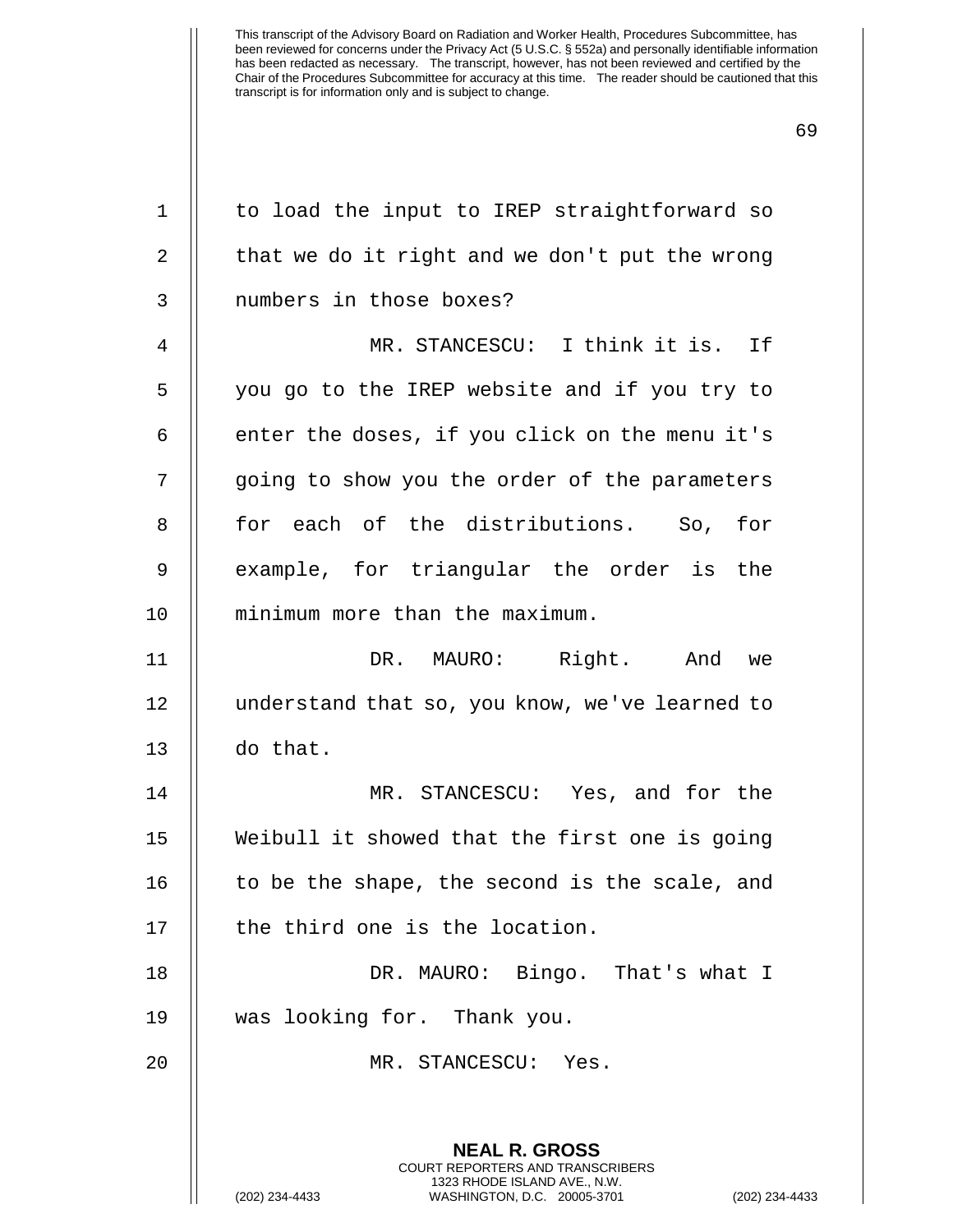| $\mathbf{1}$ | DR. MAURO: Good, you've answered                                                                |
|--------------|-------------------------------------------------------------------------------------------------|
| 2            | my question.                                                                                    |
| 3            | MR. STANCESCU: Okay.                                                                            |
| 4            | DR. FARVER: Okay, this is Doug                                                                  |
| 5            | again. I've just got a couple more just, and                                                    |
| 6            | the reason I have these questions is we were                                                    |
| 7            | having difficulty matching the NIOSH number,                                                    |
| 8            | and so we were scratching our heads a little.                                                   |
| 9            | For CLL cancers, Parameter 3 seems                                                              |
| 10           | to be much larger when compared to Parameter 2.                                                 |
| 11           | And I've only seen positive numbers for that.                                                   |
| 12           | Is that just coincidence or --                                                                  |
| 13           | DR. NETON: This is Jim. I can't                                                                 |
| 14           | exactly speak from experience in looking at                                                     |
| 15           | those parameters recently, but yes, I would                                                     |
| 16           | assume it's just the way the --                                                                 |
| 17           | DR. FARVER:<br>Okay.                                                                            |
| 18           | DR. NETON: The way the fit works                                                                |
| 19           | out for the CLL cases. They tend to be a little                                                 |
| 20           | bit different because of the various                                                            |
|              |                                                                                                 |
|              | <b>NEAL R. GROSS</b><br><b>COURT REPORTERS AND TRANSCRIBERS</b>                                 |
|              | 1323 RHODE ISLAND AVE., N.W.<br>(202) 234-4433<br>WASHINGTON, D.C. 20005-3701<br>(202) 234-4433 |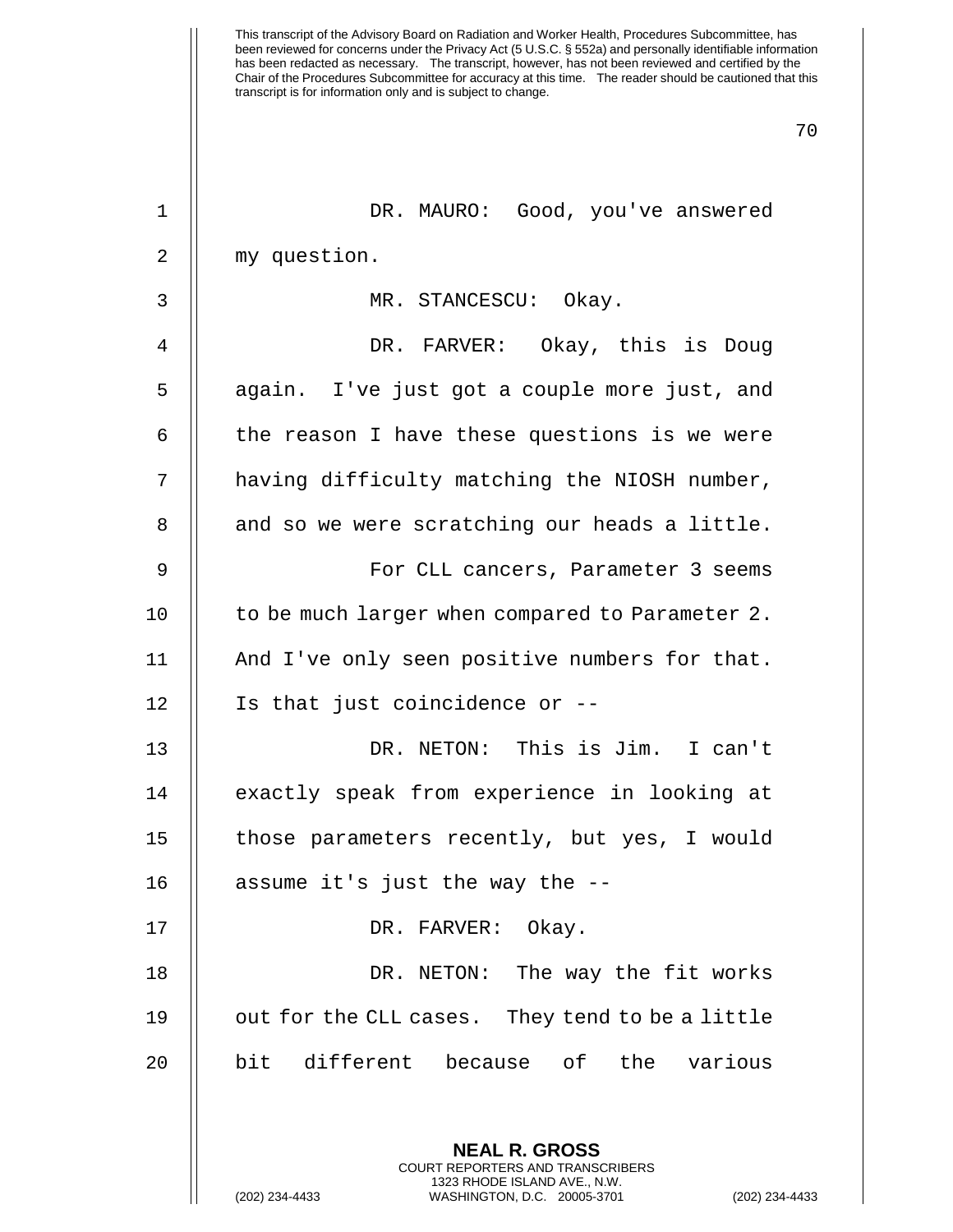| $\mathbf 1$    | distributions that, you know, there's a lot of           |
|----------------|----------------------------------------------------------|
| $\overline{2}$ | distributions that are combined to get that              |
| 3              | final product.                                           |
| 4              | DR. FARVER: Okay. But the                                |
| 5              | Parameter 3 seems to be more significant.                |
| 6              | Because if we excluded Parameter 3 and just              |
| 7              | added up Parameter 2, much farther off from the          |
| 8              | NIOSH value. So it seems more significant. I             |
| 9              | don't know if that's true or not.                        |
| 10             | DR. NETON: Well, in what's the                           |
| 11             | third parameter's location?                              |
| 12             | DR. FARVER: Yes.                                         |
| 13             | DR. NETON: Yes. Well, I'm                                |
| 14             | assuming the location, you know, the tripping            |
| 15             | of that curve on the X-axis is significantly             |
| 16             | different for CLL cases.                                 |
| 17             | And remember, CLL cases are very                         |
| 18             | different than the ones you would see for                |
| 19             | external dose calculation. I mean you're just            |
| 20             | folding in a triangular and a normal. In CLL             |
|                |                                                          |
|                | <b>NEAL R. GROSS</b><br>COURT REPORTERS AND TRANSCRIBERS |

1323 RHODE ISLAND AVE., N.W.

 $\bigg|\bigg|$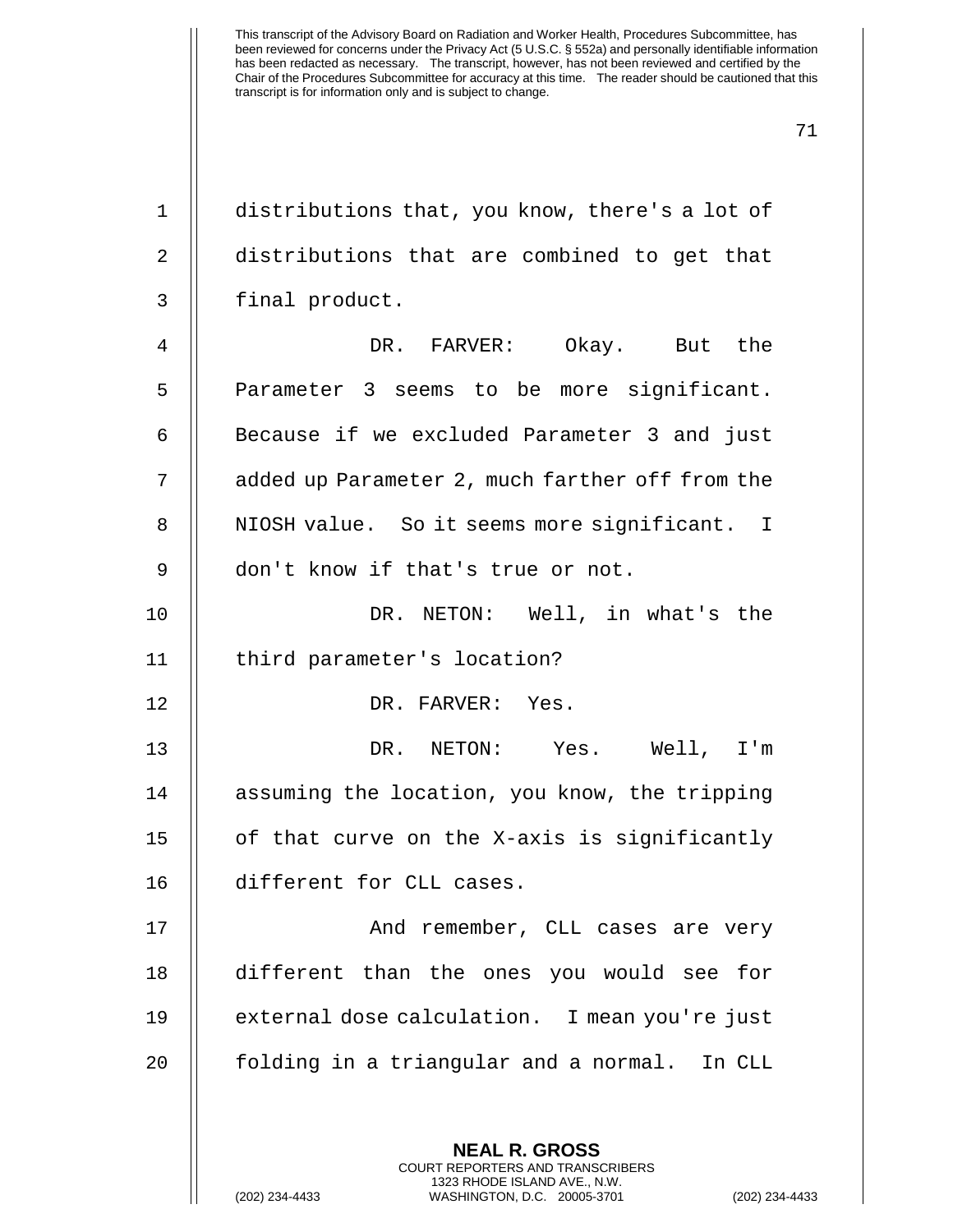| $\mathbf 1$ | you're folding in a lot of distributions.       |
|-------------|-------------------------------------------------|
| 2           | So the shape of, that's one thing               |
| 3           | about the Weibull is it can have a lot of       |
| 4           | different shapes and locations on the curve.    |
| 5           | So I think that's all you're seeing is an       |
| 6           | artifact of the CLL model itself.               |
| 7           | DR. FARVER: Okay. One final                     |
| 8           | question. Scott, is there any instructions      |
| $\mathsf 9$ | given to the dose reconstructors along these    |
| 10          | lines about so they can check their work?       |
| 11          | MR. SIEBERT: There's does not need              |
| 12          | to be because Weibull is only used in best      |
| 13          | estimate claims where the tool creates the fit  |
| 14          | and the tool directly imports that information  |
| 15          | into IREP.                                      |
| 16          | The dose reconstructor never had                |
| 17          | the option to pick a Weibull distribution       |
| 18          | because it's not a general distribution to use  |
| 19          | unless it's coming out of a best estimate Monte |
| 20          | Carlo calculation.                              |
|             |                                                 |
|             | <b>NEAL R. GROSS</b>                            |

COURT REPORTERS AND TRANSCRIBERS 1323 RHODE ISLAND AVE., N.W.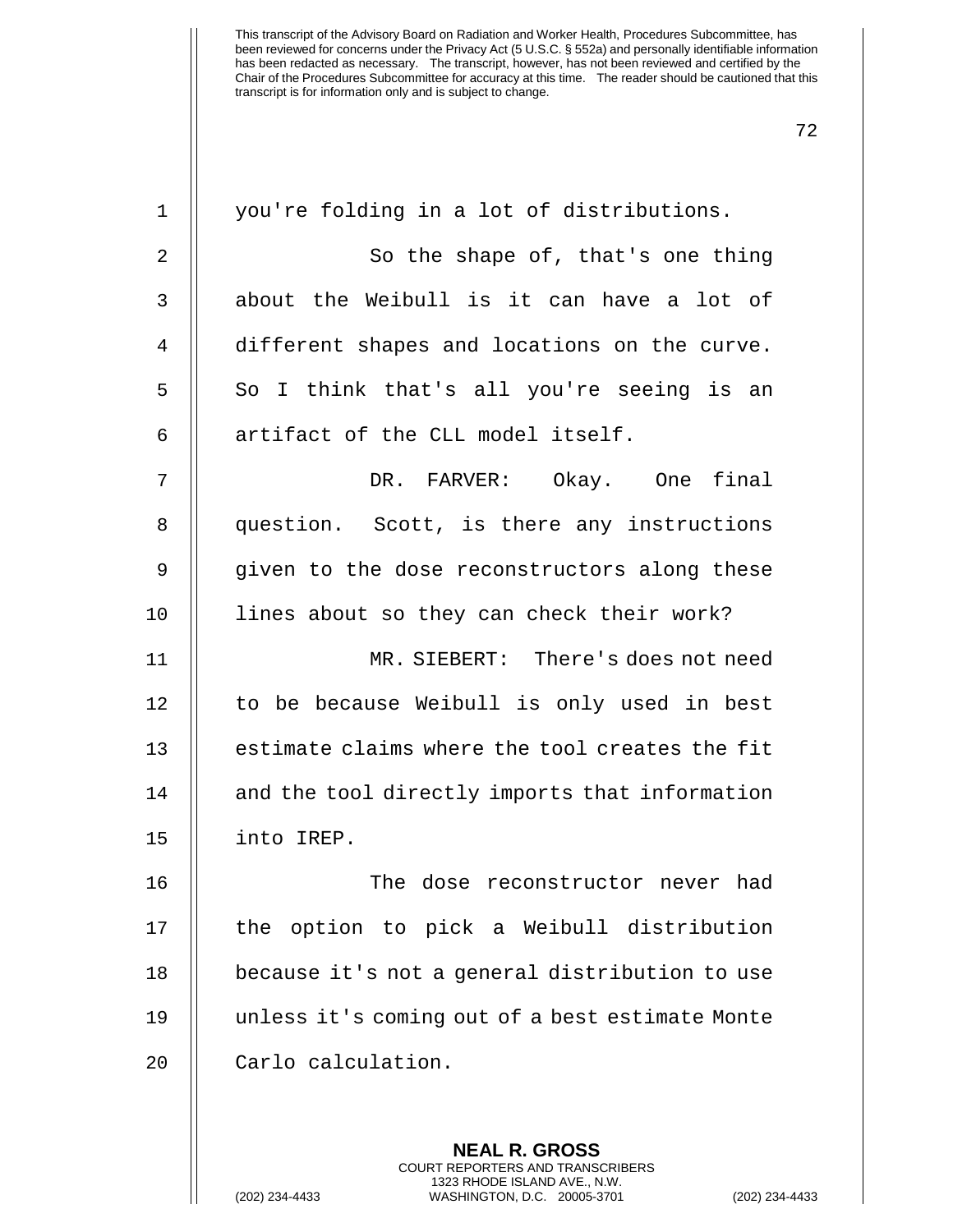73

1 DR. FARVER: Okay, and we'll never 2 || go in and sum up his doses just to make sure his 3 | numbers match? 4 MR. SIEBERT: Oh, you're talking 5 | about for summing the dose. We have tools that 6 do that for us so the dose reconstructor doesn't  $7$   $\parallel$  have to go by hand and do the addition. 8 DR. FARVER: Okay. We've run into 9 || situations before where there have been doses 10 || omitted and it'd be better if they went and 11  $\parallel$  checked the final doses. That's a suggestion. 12 | But I understand what you're saying. 13 Okay, my main concern was that 14 | Parameter 2 and Parameter 3 are totaled up to 15 give the dose. So that's good. Thank you. 16 CHAIR MUNN: Any other questions or 17 comments? 18 DR. CHMELYNSKI: Yes, this is Harry 19 Chmelynski from SC&A. From what I had just 20  $\parallel$  heard in a discussion, the Weibull is only being **NEAL R. GROSS** COURT REPORTERS AND TRANSCRIBERS

1323 RHODE ISLAND AVE., N.W.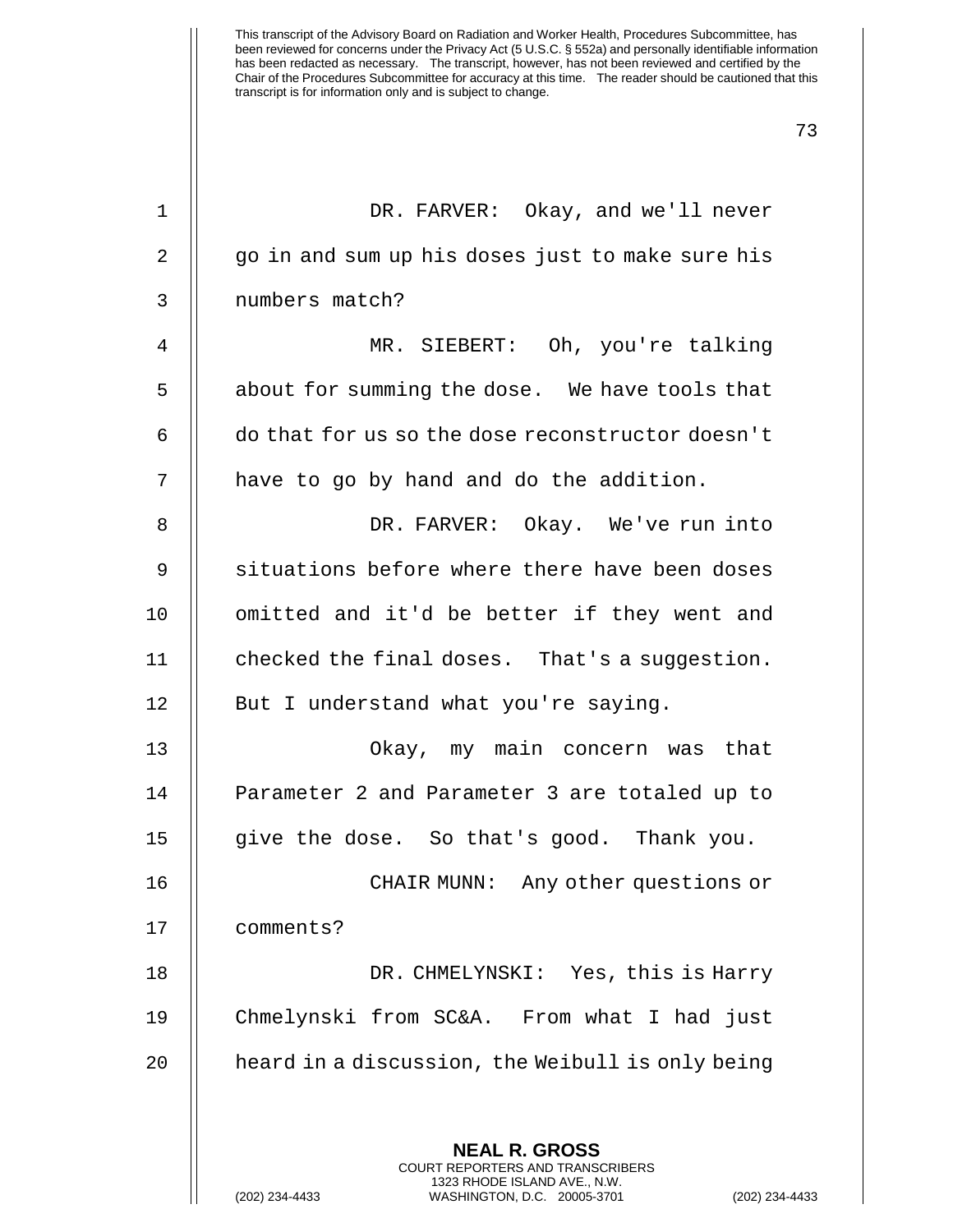| $\mathbf{1}$   | used internally to model results of simulation |
|----------------|------------------------------------------------|
| $\overline{2}$ | programs, and generally when you do that you   |
| 3              | don't have non-detects.                        |
| 4              | I was wondering, is it also used               |
| 5              | anywhere to fit data where you have            |
| 6              | non-detects?                                   |
| 7              | DR. NETON: This is Jim. I don't                |
| 8              | know of fhand if we've done that. Does anyone, |
| 9              | Scott or Daniel?                               |
| 10             | MR. STANCESCU: I'm not sure how                |
| 11             | it's used in practice. I know that ORAU is     |
| 12             | using the VOS Tool and I think the Weibull can |
| 13             | feed the data with the sensor values. But I'm  |
| 14             | not sure if this was used in practice. If      |
| 15             | somebody is familiar with the VOS Tool maybe   |
| 16             | might know this answer.                        |
| 17             | MR. SIEBERT: Well, this is Scott.              |
| 18             | My understanding is the fact that we are only  |
| 19             | using this for the combination of different    |
| 20             | distributions that are already set, and in     |
|                |                                                |
|                | <b>NEAL R. GROSS</b>                           |

COURT REPORTERS AND TRANSCRIBERS 1323 RHODE ISLAND AVE., N.W.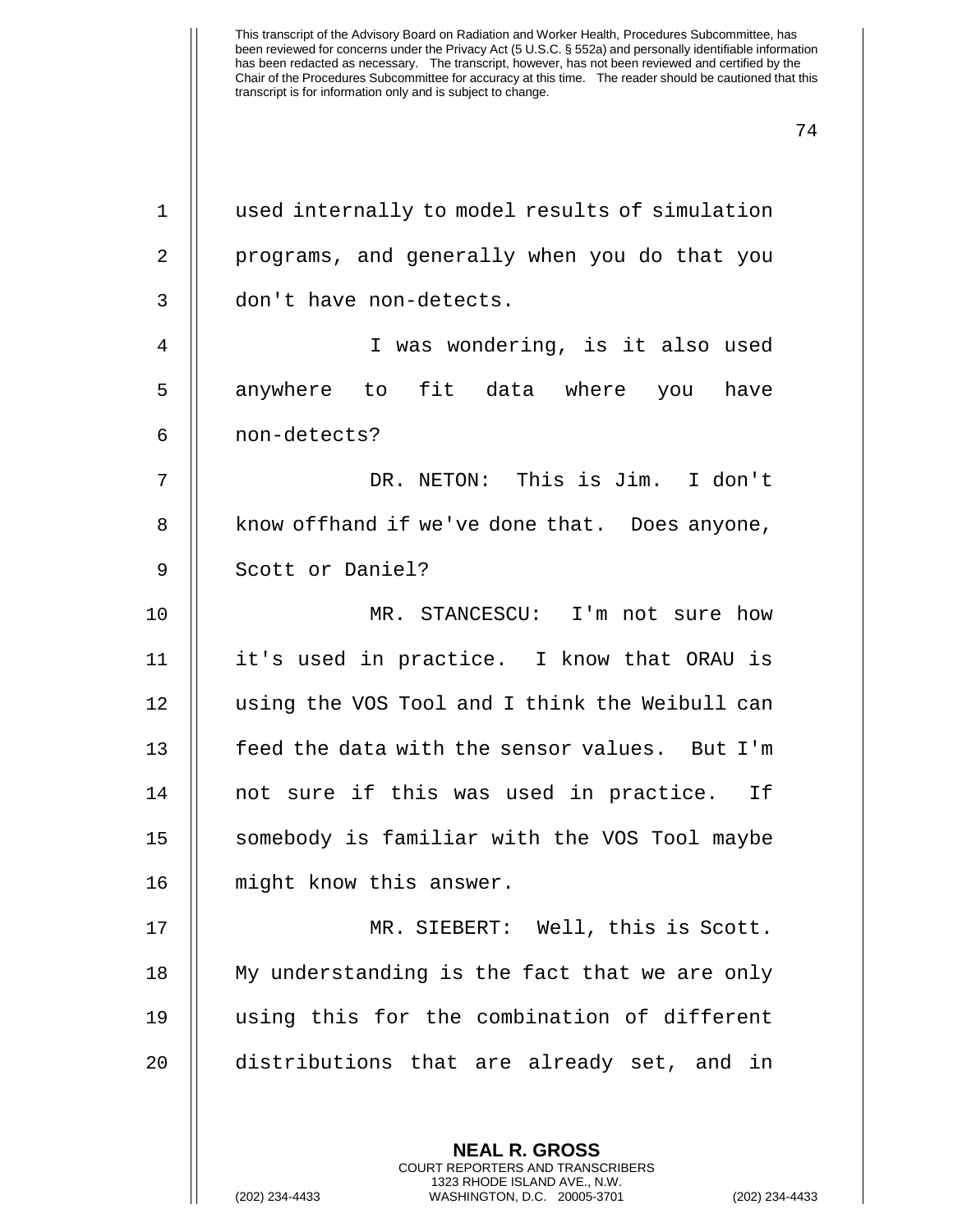| $\mathbf{1}$   | combining those distributions we're not using                                                                                                                 |
|----------------|---------------------------------------------------------------------------------------------------------------------------------------------------------------|
| $\overline{2}$ | the Weibull, as far as I understand, to fit any                                                                                                               |
| 3              | raw data which would include detects and                                                                                                                      |
| 4              | non-detects.                                                                                                                                                  |
| 5              | It would be multiplying a                                                                                                                                     |
| 6              | triangular distribution by a log-normal                                                                                                                       |
| 7              | distribution by a normal distribution by those                                                                                                                |
| 8              | weird distributions that are in CLL, not                                                                                                                      |
| 9              | actually fitting back to the raw data. Is that                                                                                                                |
| 10             | your concern?                                                                                                                                                 |
| 11             | DR. CHMELYNSKI: Okay, that                                                                                                                                    |
| 12             | answers my question then. If we're not going                                                                                                                  |
| 13             | to have non-detects it's not a problem.                                                                                                                       |
| 14             | DR. NETON: Okay. Yes, because I                                                                                                                               |
| 15             | can't think of any coworker model we've ever                                                                                                                  |
| 16             | developed that's anything other than a normal                                                                                                                 |
| 17             | distribution, if that's what you're getting at                                                                                                                |
| 18             | mean a log-normal distribution.<br>maybe.<br>I                                                                                                                |
| 19             | Okay.                                                                                                                                                         |
| 20             | Any other thoughts or<br>CHAIR MUNN:                                                                                                                          |
|                | <b>NEAL R. GROSS</b><br><b>COURT REPORTERS AND TRANSCRIBERS</b><br>1323 RHODE ISLAND AVE., N.W.<br>WASHINGTON, D.C. 20005-3701<br>(202) 234-4433<br>(202) 234 |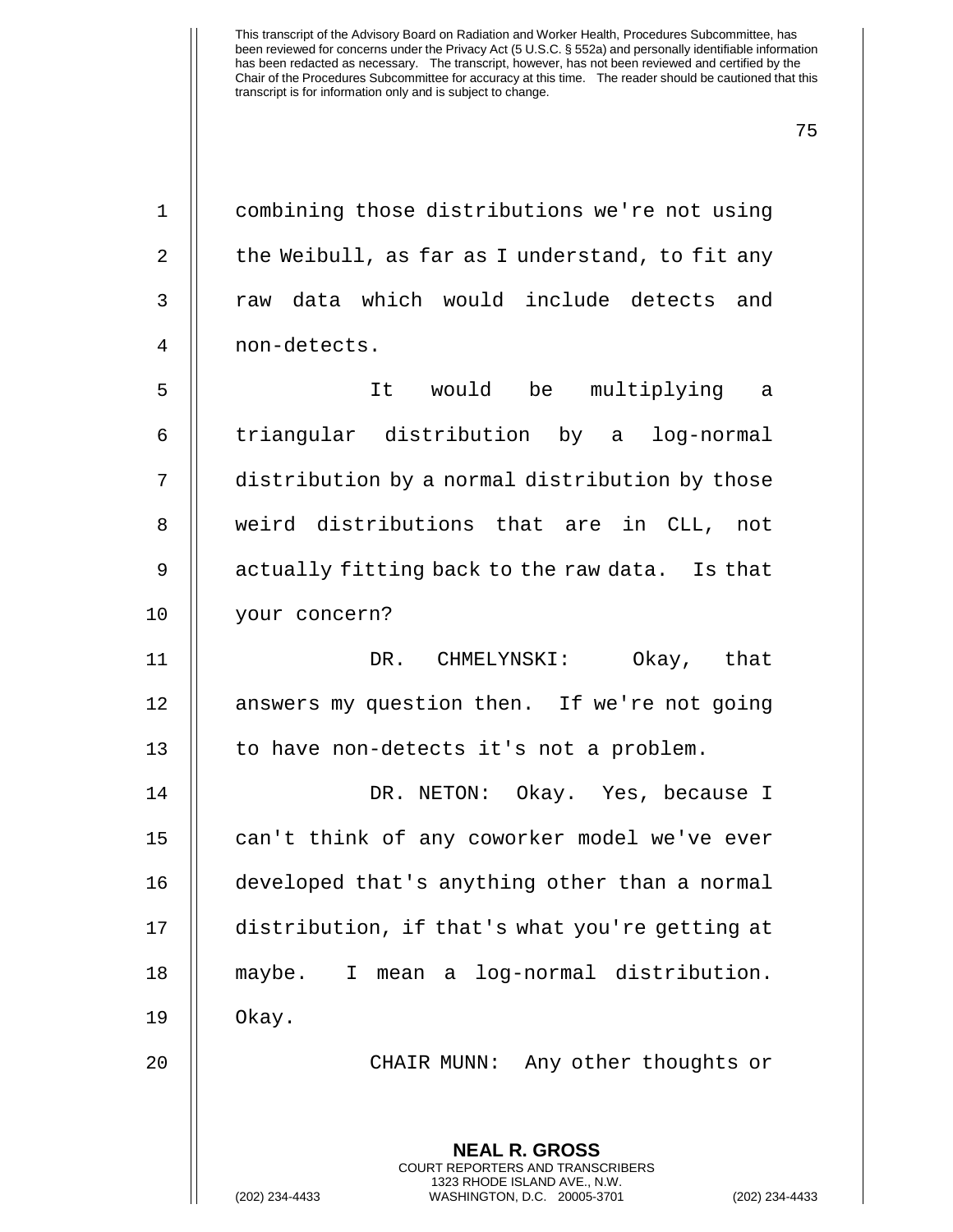| 1              | comments?                                                                                       |
|----------------|-------------------------------------------------------------------------------------------------|
| $\overline{2}$ | MEMBER ZIEMER: Hi, this is Ziemer.                                                              |
| 3              | I sort of followed the logic here, and, you                                                     |
| $\overline{4}$ | know, the statistics are beyond my capacity.                                                    |
| 5              | But I just want to ask what action do we need                                                   |
| 6              | to take as a Subcommittee, if any?                                                              |
| 7              | CHAIR MUNN: I didn't believe that                                                               |
| 8              | we had any action. I thought we were                                                            |
| 9              | attempting to satisfy SC&A's curiosity about                                                    |
| 10             | why the Weibull distribution was used and how                                                   |
| 11             | it is used.                                                                                     |
| 12             | And it was my understanding that if                                                             |
| 13             | this discussion met the criteria of the                                                         |
| 14             | original questioners that we had no further                                                     |
| 15             | work to do.                                                                                     |
| 16             | Okay.<br>MEMBER ZIEMER:                                                                         |
| 17             | CHAIR MUNN: Am I incorrect in                                                                   |
| 18             | that, SC&A?                                                                                     |
| 19             | I don't hear any.                                                                               |
| 20             | MR. KATZ: This is Ted. I'm not                                                                  |
|                |                                                                                                 |
|                | <b>NEAL R. GROSS</b><br><b>COURT REPORTERS AND TRANSCRIBERS</b>                                 |
|                | 1323 RHODE ISLAND AVE., N.W.<br>(202) 234-4433<br>WASHINGTON, D.C. 20005-3701<br>(202) 234-4433 |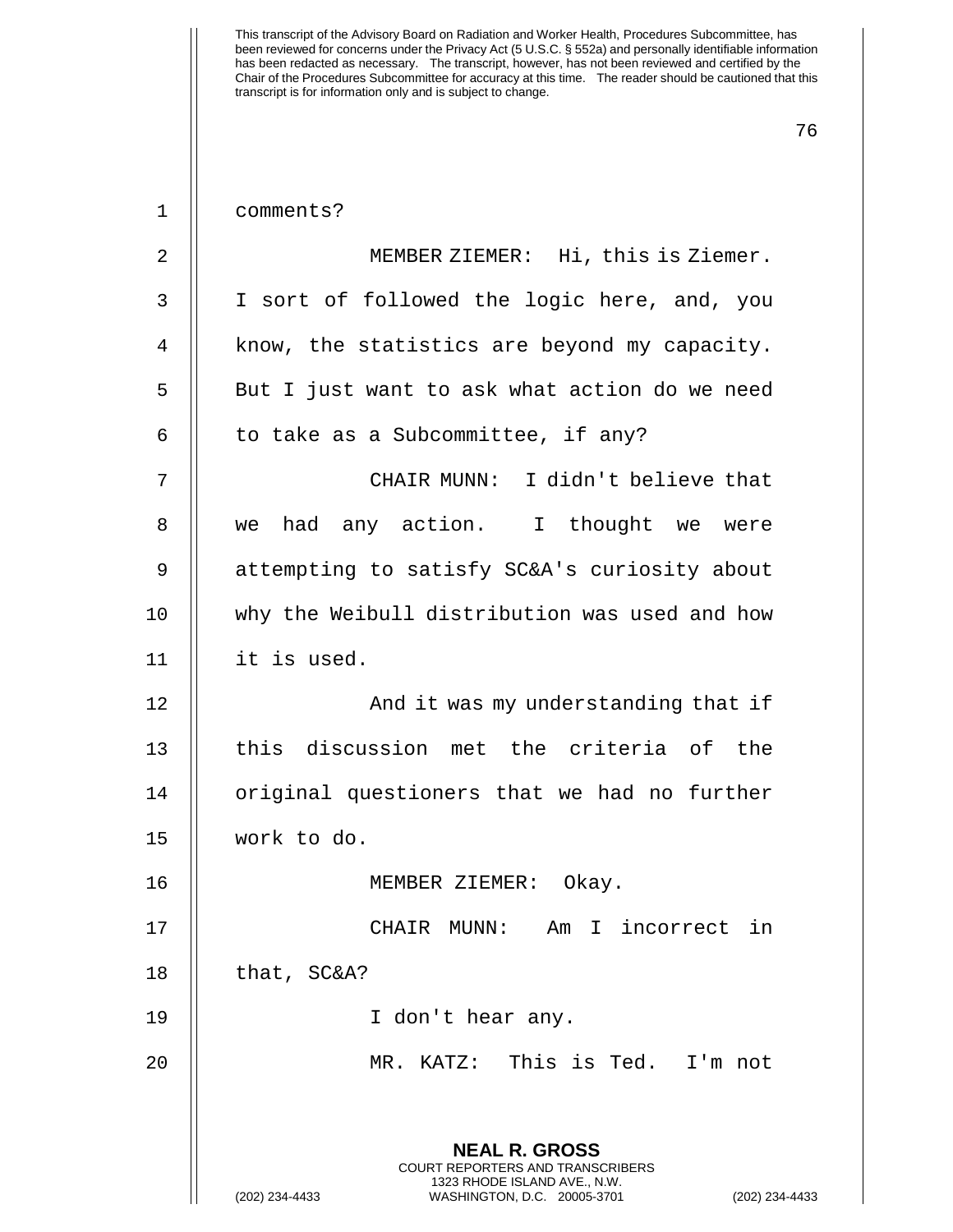| $\mathbf 1$    | SC&A, but that is correct. This was raised by            |
|----------------|----------------------------------------------------------|
| $\overline{2}$ | SC&A for reasons that have been talked about,            |
| $\mathfrak{Z}$ | and if there is no further issue then you're             |
| 4              | finished with it.                                        |
| 5              | CHAIR MUNN: Yes, that was my                             |
| 6              | expectation. Is that correct for you, Paul?              |
| 7              | MEMBER ZIEMER: Yes. I didn't                             |
| 8              | know that we had to take any specific action.            |
| 9              | I guess we have to confirm that SC&A is                  |
| 10             | comfortable with this.                                   |
| 11             | CHAIR MUNN: Yes, and that's --                           |
| 12             | MEMBER ZIEMER: I think as I                              |
| 13             | understand the discussion, it appears that SC&A          |
| 14             | is okay on this. Is that correct? I don't                |
| 15             | want to presume it.                                      |
| 16             | CHAIR MUNN: I don't know, but I                          |
| 17             | don't think we can presume it. Is there anyone           |
| 18             | on the call from the original questioning group          |
| 19             | that has any further concern, or can we assume           |
| 20             | that your concerns have been adequately                  |
|                |                                                          |
|                | <b>NEAL R. GROSS</b><br>COURT REPORTERS AND TRANSCRIBERS |

1323 RHODE ISLAND AVE., N.W.

 $\frac{1}{2}$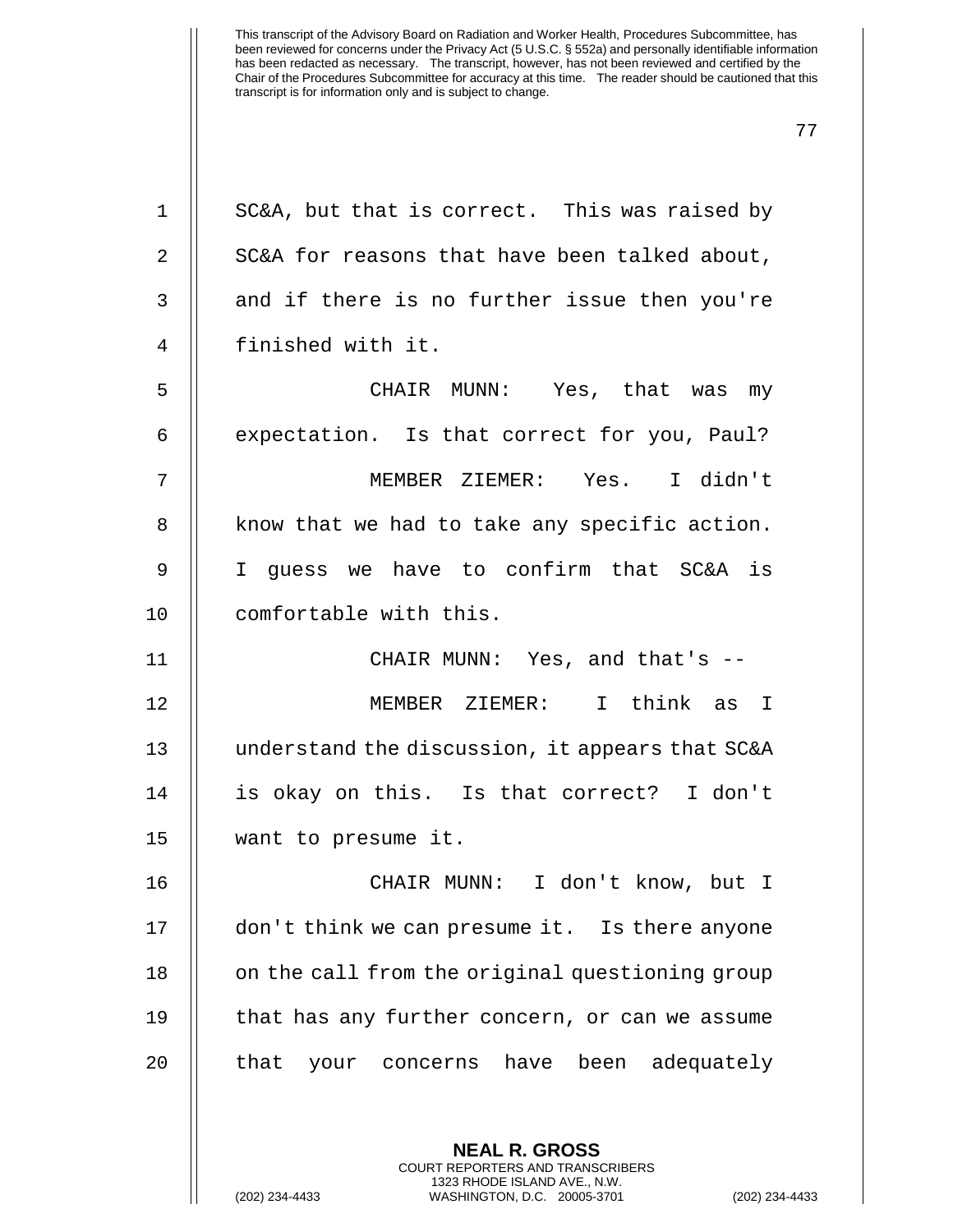|  | addressed? |
|--|------------|
|--|------------|

| $\overline{2}$ | DR. FARVER: This is Doug, Wanda.                       |
|----------------|--------------------------------------------------------|
| $\mathsf 3$    | CHAIR MUNN: Yes, Doug.                                 |
| 4              | DR. FARVER: They addressed my                          |
| 5              | concerns about, you know, what parameters were         |
| 6              | used, so now we can move on with that. I'm a           |
| 7              | little concerned that the distribution is not          |
| 8              | mentioned anywhere in their technical                  |
| 9              | documents or in their TBDs.                            |
| 10             | And I don't know if that'll cause                      |
| 11             | conflicts later on such as they might have it          |
| 12             | written in their TBD where it says you'll use          |
| 13             | a normal distribution and add in, you know,            |
| 14             | geometric -- for deviation. I'm not sure if            |
| 15             | there will conflicts with that later on.               |
| 16             | But I'm okay, since I believe we                       |
| 17             | brought up the original question about what's          |
| 18             | it doing here, why is it being used and how is         |
| 19             | it being used was the big thing.<br>So<br>$\mathbb{I}$ |
| 20             | understand it from a dose reconstructor's point        |

**NEAL R. GROSS** COURT REPORTERS AND TRANSCRIBERS 1323 RHODE ISLAND AVE., N.W.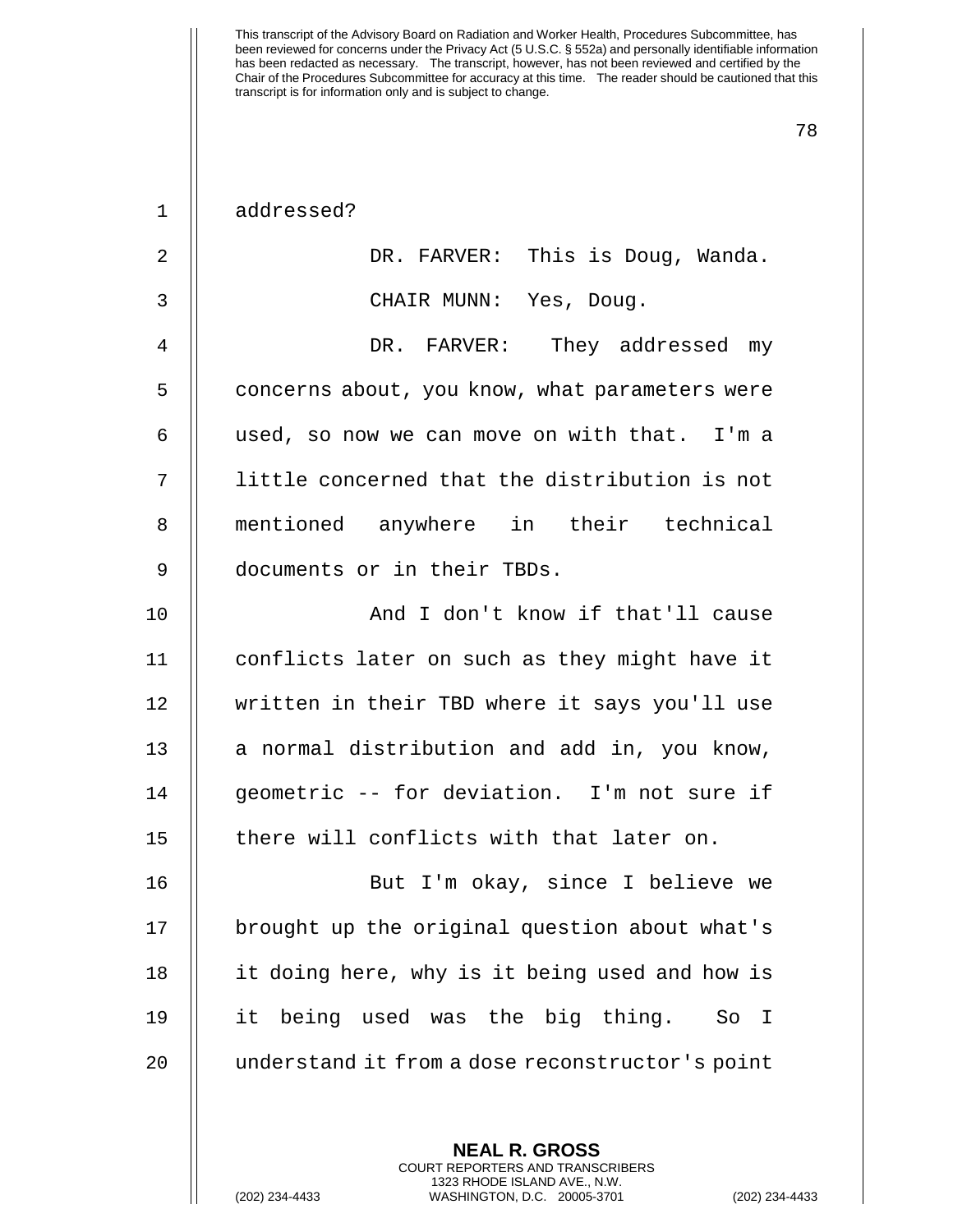| $\mathbf 1$ | of view.                                                 |
|-------------|----------------------------------------------------------|
| 2           | CHAIR MUNN: Thank you, Doug. My                          |
| 3           | question to NIOSH then is do we have any                 |
| 4           | internal documents, workbooks, anything of               |
| 5           | that sort that help address the concern here?            |
| 6           | DR. NETON: This is Jim. I don't                          |
| 7           | know what internal workbooks it would be. I              |
| 8           | mean there are eight separate distributions              |
| $\mathsf 9$ | that are listed in the IREP input line for dose          |
| 10          | inputs.                                                  |
| 11          | There's triangular, log uniform,                         |
| 12          | uniform, constant, I mean they're all there. I           |
| 13          | think when we do use a particular distribution           |
| 14          | it is discussed and documented as such, such as          |
| 15          | in the CLL model. So I don't know where else             |
| 16          | we would document use of it other than when we           |
| 17          | do use it. You know what I'm saying?                     |
| 18          | CHAIR MUNN: Yes, we certainly                            |
| 19          | don't. But is that comfortable for you, Doug?            |
| 20          | I'm not hearing a response. Are                          |
|             |                                                          |
|             | <b>NEAL R. GROSS</b><br>COURT REPORTERS AND TRANSCRIBERS |

1323 RHODE ISLAND AVE., N.W.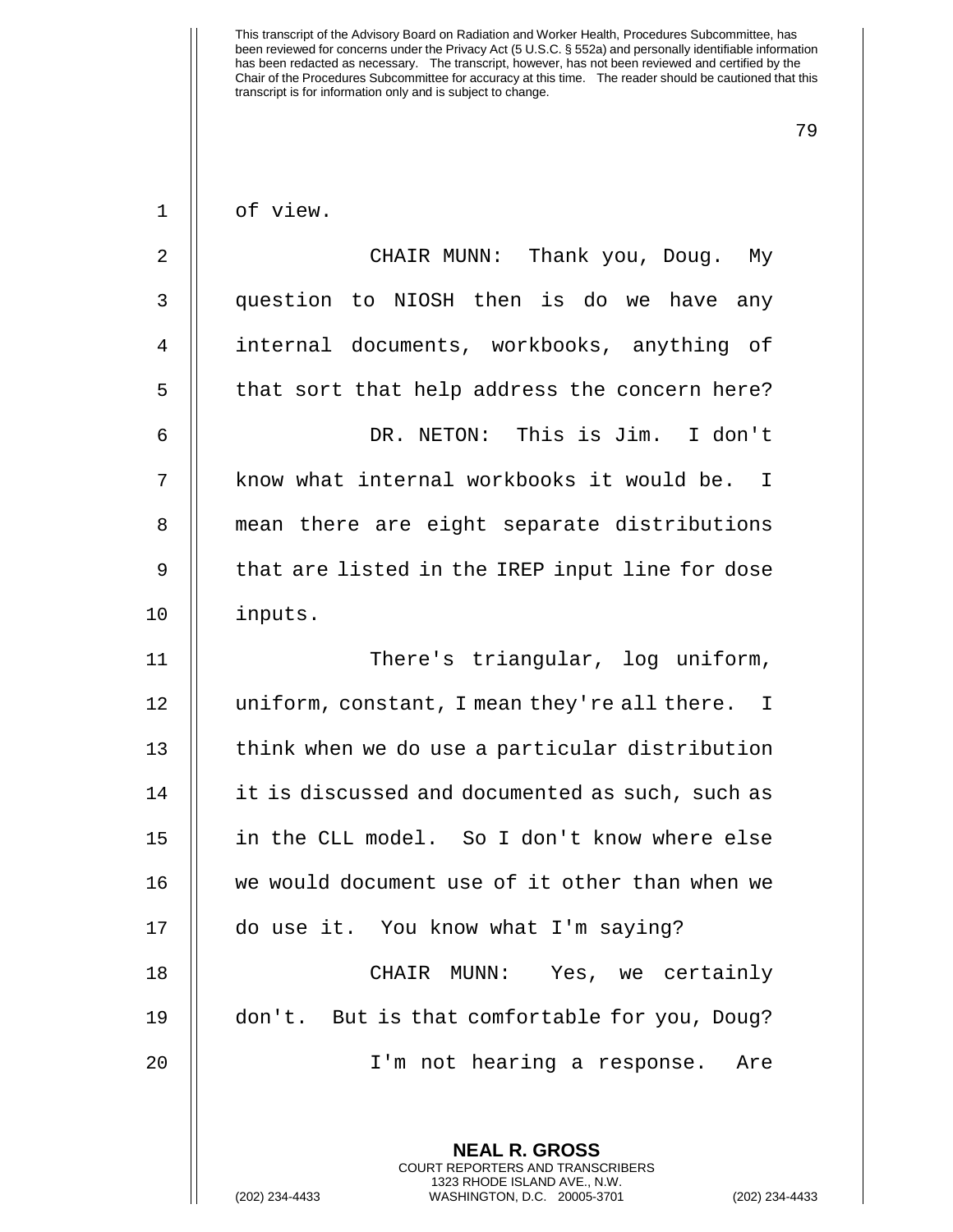| $\mathbf{1}$   | you muted, Doug?                                                                                |
|----------------|-------------------------------------------------------------------------------------------------|
| $\overline{2}$ | MEMBER ZIEMER: While Doug is                                                                    |
| 3              | trying to get off mute, this is Ziemer again.                                                   |
| 4              | Will the White Paper itself, that is, the                                                       |
| 5              | putting distributions to dose data, will that                                                   |
| 6              | be attached to any of our documents in the                                                      |
| 7              | database?                                                                                       |
| 8              | CHAIR MUNN: You know, I'm not sure                                                              |
| 9              | exactly what we could attach it to --                                                           |
| 10             | MEMBER ZIEMER: Well, that's why                                                                 |
| 11             | I'm asking.                                                                                     |
| 12             | CHAIR MUNN: -- Paul.                                                                            |
| 13             | MEMBER ZIEMER: It didn't arise in                                                               |
| 14             | connection with a particular finding then.                                                      |
| 15             | CHAIR MUNN: No, it did not. It                                                                  |
| 16             | was a general question from the contractor, and                                                 |
| 17             | I wouldn't know where we would logically do                                                     |
| 18             | that. It is a part of the permanent record now,                                                 |
| 19             | having been posted online so that it's easily                                                   |
| 20             | referenceable by anyone who has a concern.                                                      |
|                |                                                                                                 |
|                | <b>NEAL R. GROSS</b><br><b>COURT REPORTERS AND TRANSCRIBERS</b>                                 |
|                | 1323 RHODE ISLAND AVE., N.W.<br>(202) 234-4433<br>WASHINGTON, D.C. 20005-3701<br>(202) 234-4433 |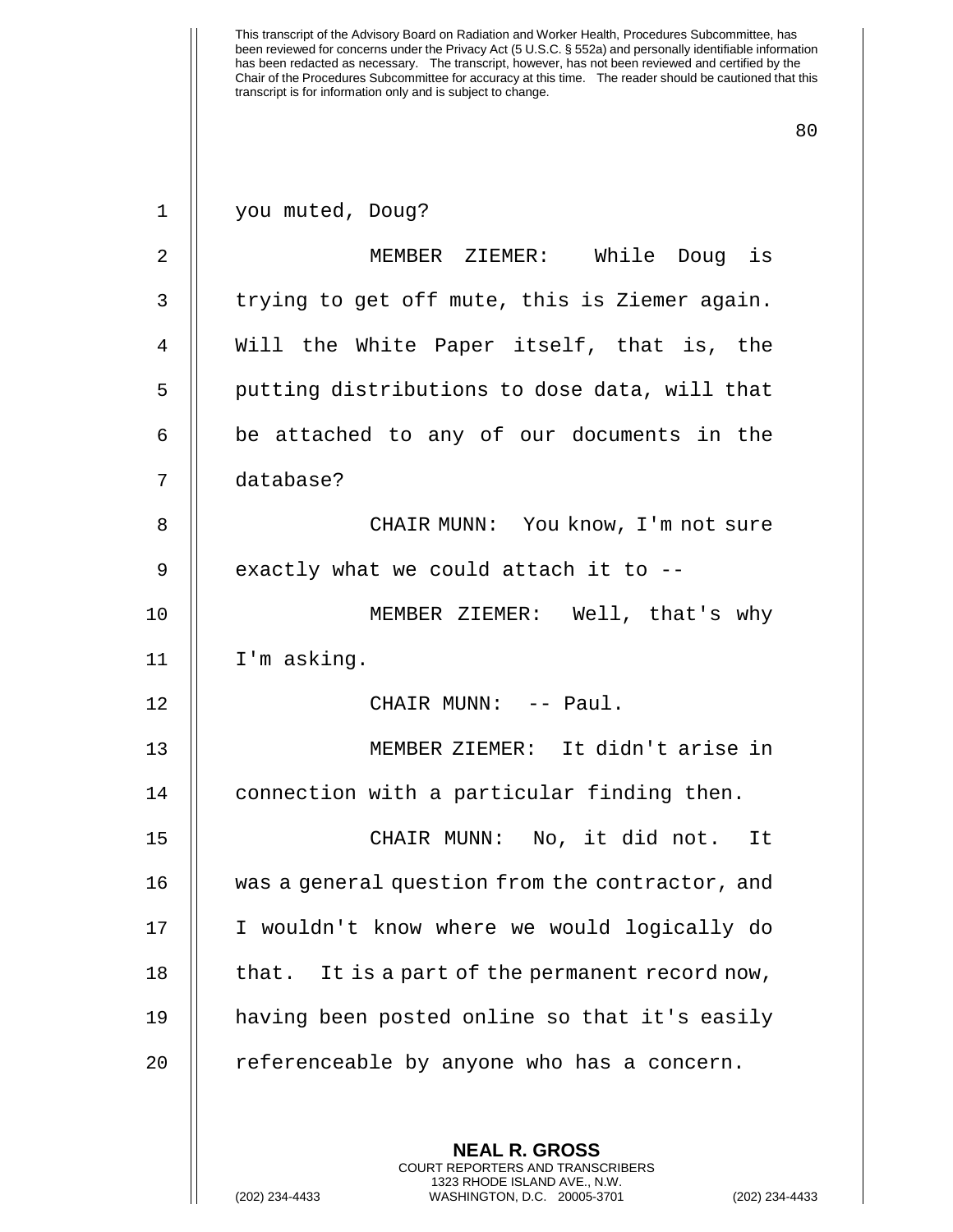| 1  | And from my perspective, being a                                                                                                                                 |
|----|------------------------------------------------------------------------------------------------------------------------------------------------------------------|
| 2  | part of the public record should be adequate for                                                                                                                 |
| 3  | it since it is not connected to a specific                                                                                                                       |
| 4  | finding that we were addressing in Committee.                                                                                                                    |
| 5  | Does anyone have feelings otherwise                                                                                                                              |
| 6  | with regard to this very nicely done paper?                                                                                                                      |
| 7  | This is<br>DR. BUCHANAN:<br>Ron                                                                                                                                  |
| 8  | Buchanan. Where can we find this paper?                                                                                                                          |
| 9  | CHAIR MUNN: You can find it --                                                                                                                                   |
| 10 | DR. BUCHANAN: I'm not looking at                                                                                                                                 |
| 11 | my screen now, but where is it located?                                                                                                                          |
| 12 | CHAIR MUNN: It's online under                                                                                                                                    |
| 13 | today's agenda in the Office of Compensation                                                                                                                     |
| 14 | Analysis website.                                                                                                                                                |
| 15 | DR. BUCHANAN: Okay, thank you.                                                                                                                                   |
| 16 | CHAIR MUNN: Yes.                                                                                                                                                 |
| 17 | MEMBER ZIEMER: Well, that being                                                                                                                                  |
| 18 | the case, I think we've satisfied SC&A's                                                                                                                         |
| 19 | concern and the document is available. I don't                                                                                                                   |
| 20 | know that we need an action, but I think that                                                                                                                    |
|    | <b>NEAL R. GROSS</b><br><b>COURT REPORTERS AND TRANSCRIBERS</b><br>1323 RHODE ISLAND AVE., N.W.<br>WASHINGTON, D.C. 20005-3701<br>(202) 234-4433<br>$(202)$ 234- |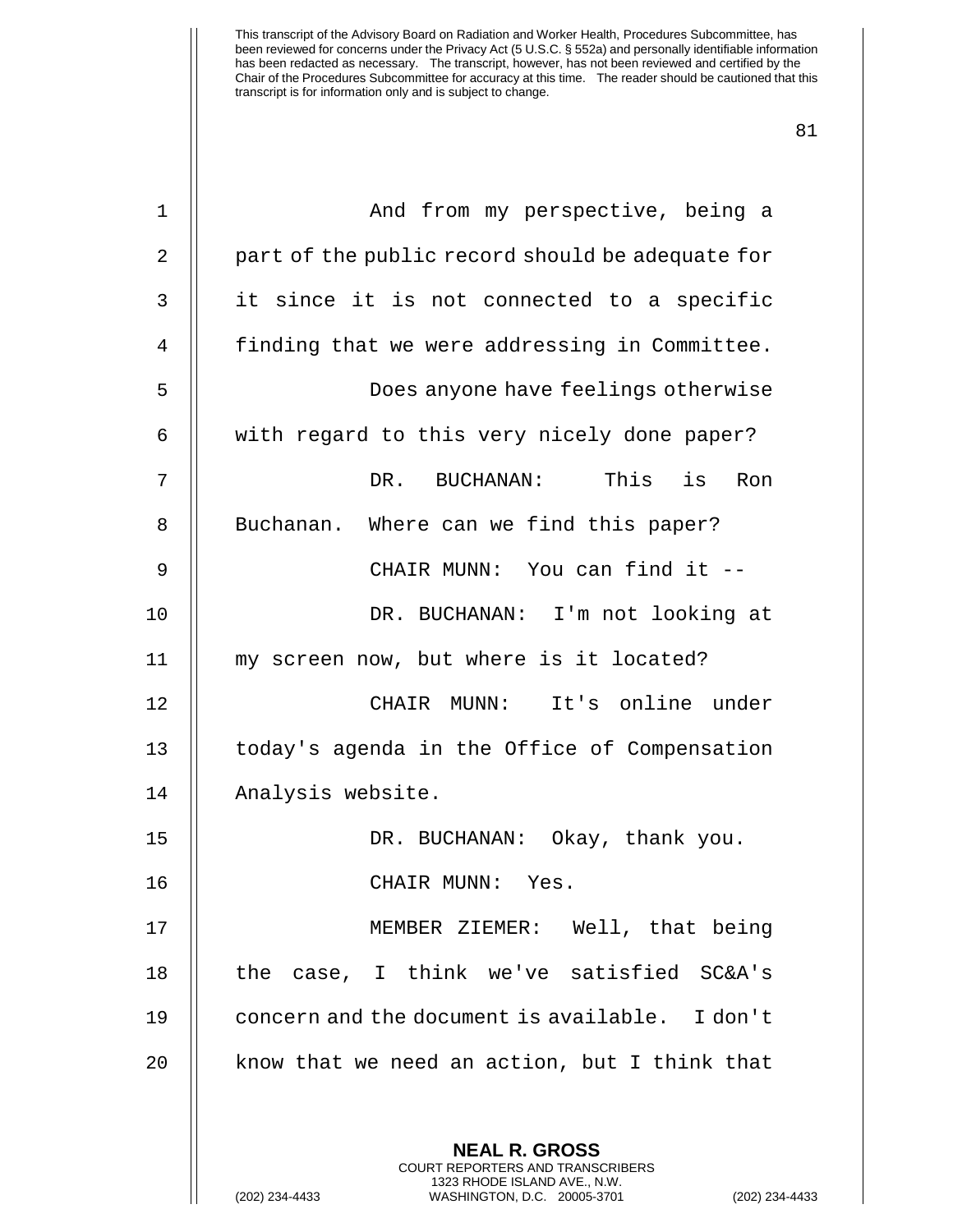| $\mathbf 1$    | we have closed the item in a sense.             |
|----------------|-------------------------------------------------|
| $\overline{2}$ | CHAIR MUNN: We have from my                     |
| 3              | perspective. Josie, do you agree?               |
| $\overline{4}$ | MEMBER BEACH: Yes, Wanda, I do                  |
| 5              | agree with that.                                |
| 6              | CHAIR MUNN: Very good. Let's                    |
| 7              | consider that item closed and we'll move on to  |
| 8              | OTIB-83, the findings report. That was a        |
| 9              | carryover that NIOSH was going to have for us   |
| 10             | today.                                          |
| 11             | DR. NETON: Okay, this is Jim.                   |
| 12             | MR. HINNEFELD: This is Stu, and                 |
| 13             | once again I think I'm going to defer to Jim on |
| 14             | this discussion.                                |
| 15             | CHAIR MUNN: Thank you, Stu.                     |
| 16             | DR. NETON: Yes, this is Jim. I've               |
| 17             | got this one. Well, I've had quite a bit of     |
| 18             | time to reflect on this, and I went back and    |
| 19             | reread both documents again, you know, the 83   |
| 20             | and the SC&A review.                            |
|                |                                                 |
|                | <b>NEAL R. GROSS</b>                            |

COURT REPORTERS AND TRANSCRIBERS 1323 RHODE ISLAND AVE., N.W.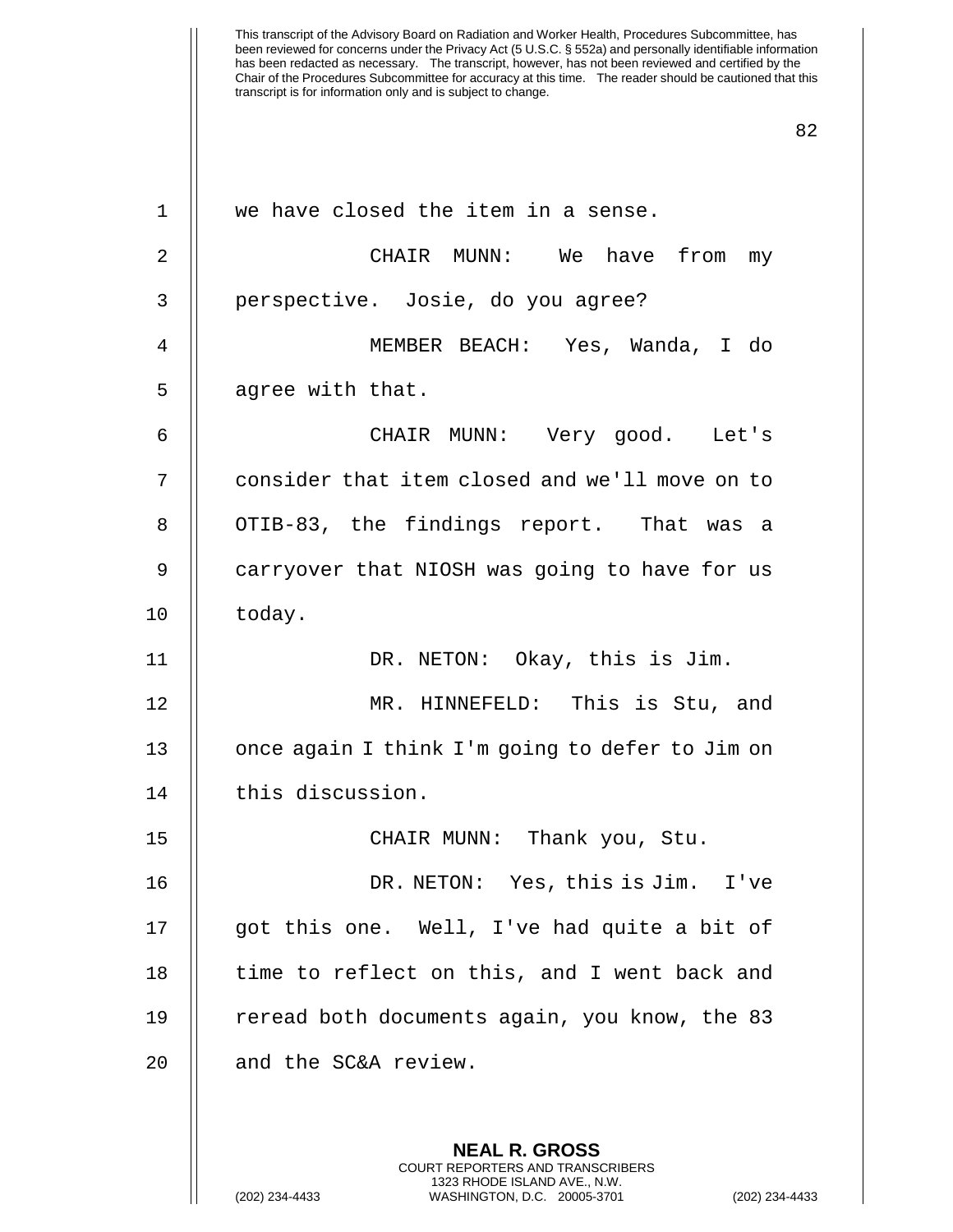| $\mathbf 1$    | And at this point, NIOSH does agree                      |
|----------------|----------------------------------------------------------|
| $\mathbf{2}$   | with the comments made by SC&A that the target           |
| $\mathsf{3}$   | audience is not well defined.<br>There's a               |
| $\overline{4}$ | discussion of this Type L plutonium. Just for            |
| 5              | background reference, the review had to do with          |
| 6              | how we would treat plutonium-238 exposures,              |
| 7              | internal exposures, essentially on<br>- a                |
| $\, 8$         | complex-wide basis which is implied for this             |
| 9              | TIB.                                                     |
| 10             | SC&A raised a number of concerns                         |
| 11             | about who exactly this would be applied to and           |
| 12             | also questioned the general applicability of             |
| 13             | the so-called Type L model that was developed            |
| 14             | since it was only developed on selected cases,           |
| 15             | I believe five cases of exposure at the Mound            |
| 16             | facility.                                                |
| 17             | We do agree that this needs to be                        |
| 18             | fleshed out better. Unfortunately it's going             |
| 19             | to take a while because we are going to go back          |
| 20             | and review the other Mound cases for possible            |
|                |                                                          |
|                | <b>NEAL R. GROSS</b><br>COURT REPORTERS AND TRANSCRIBERS |

1323 RHODE ISLAND AVE., N.W.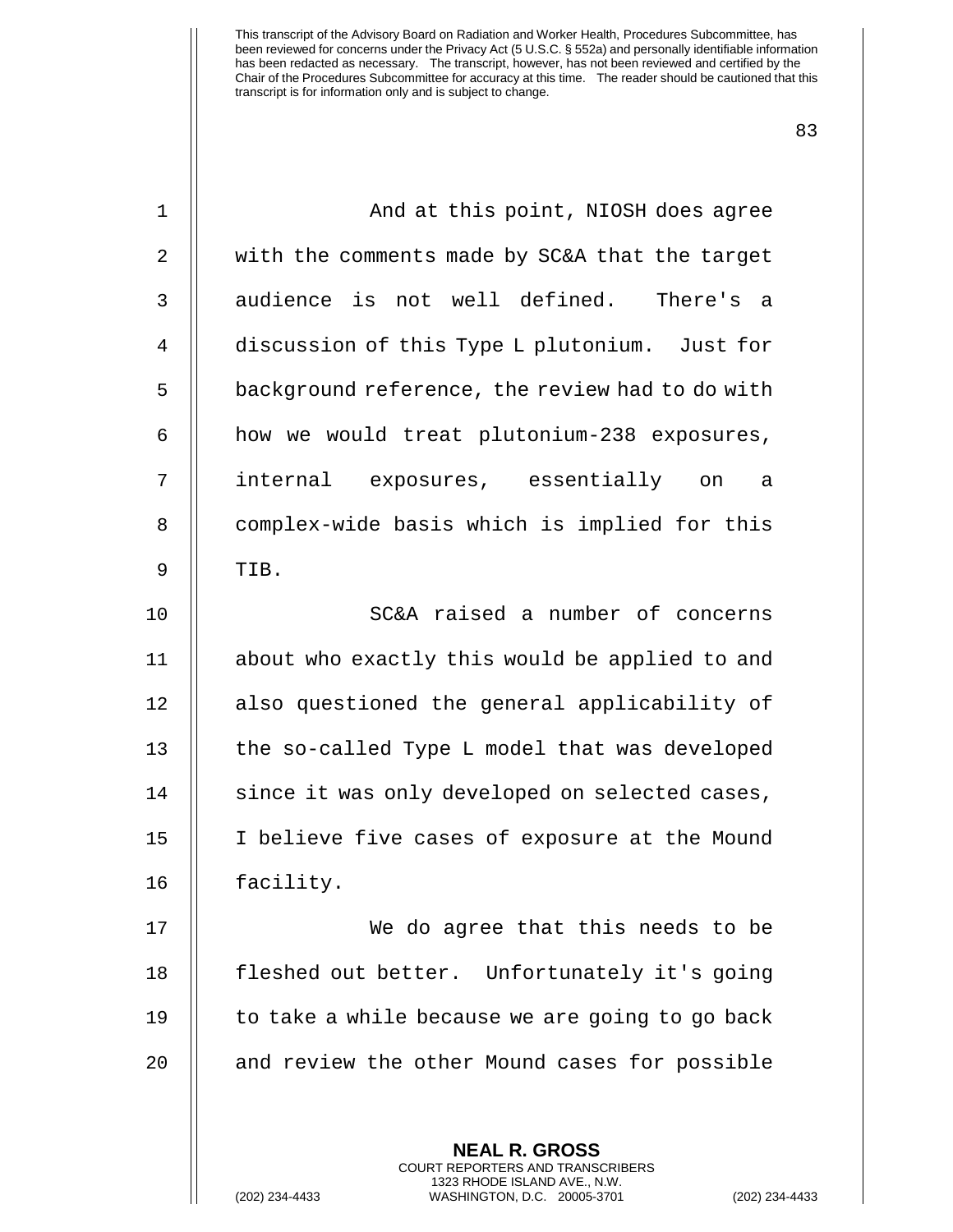| $\mathbf 1$    | incorporation into the model.                    |
|----------------|--------------------------------------------------|
| $\overline{2}$ | We used five. I believe there's at               |
| 3              | least around 40 different cases that could have  |
| 4              | been evaluated. It turns out the five we         |
| 5              | thought were the best and, you know, for         |
| 6              | expediency purposes we used the five figuring    |
| 7              | they were representative, but at this point we   |
| 8              | agree that we need to go back and demonstrate    |
| 9              | that to some extent.                             |
| 10             | So we're going to back, rebuild the              |
| 11             | model based on the cases at Mound. But as        |
| 12             | importantly, I think we need to also             |
| 13             | demonstrate at least documentation-wise that     |
| 14             | the types of exposure, the Type L exposures are  |
| 15             | fairly standard anywhere plutonium-238 is        |
| 16             | handled. That to me is not clearly defined in    |
| 17             | this document.                                   |
| 18             | It's understood like plutonium-238               |
| 19             | behaved differently, at least is conjectured     |
| 20             | because of a high specific activity, but if it's |
|                |                                                  |

**NEAL R. GROSS** COURT REPORTERS AND TRANSCRIBERS 1323 RHODE ISLAND AVE., N.W.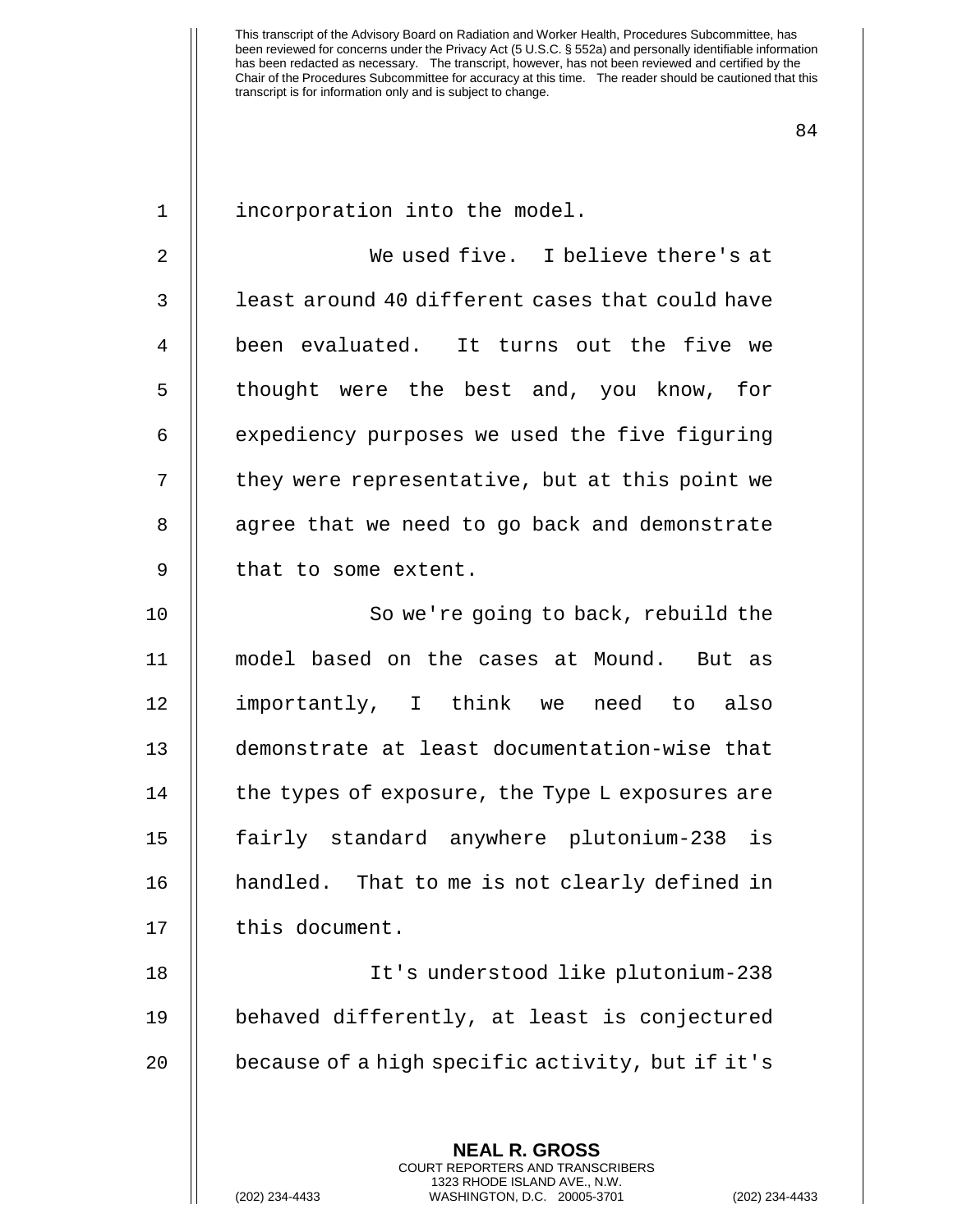| $\mathbf{1}$   | not clear to me, although it seems to be, some  |
|----------------|-------------------------------------------------|
| $\overline{2}$ | people think it's general knowledge that it's   |
| $\mathbf{3}$   | not maybe that Type L is specific to the type   |
| 4              | of microspheres that were being produced at     |
| 5              | Mound.                                          |
| 6              | I'm not sure, but we need to go back            |
| 7              | and we'll add a section of this document that   |
| 8              | defines the scope and specifically under which  |
| 9              | exposure conditions we can expect this Type L   |
| 10             | material to be present. And if it's             |
| 11             | universally potentially present, no matter      |
| 12             | what type of plutonium-238's there we will make |
| 13             | sure that's demonstrated and documented.        |
| 14             | So we've got quite a bit of work to do to       |
| 15             | shore up some of the pieces of this, so we're   |
| 16             | going to put this on our program planning       |
| 17             | schedule and work through the issues. But at    |
| 18             | this point we do accept SC&A's critique of the  |
| 19             | document itself.                                |
| 20             | CHAIR MUNN: How many findings do                |
|                |                                                 |
|                | <b>NEAL R. GROSS</b>                            |

COURT REPORTERS AND TRANSCRIBERS 1323 RHODE ISLAND AVE., N.W.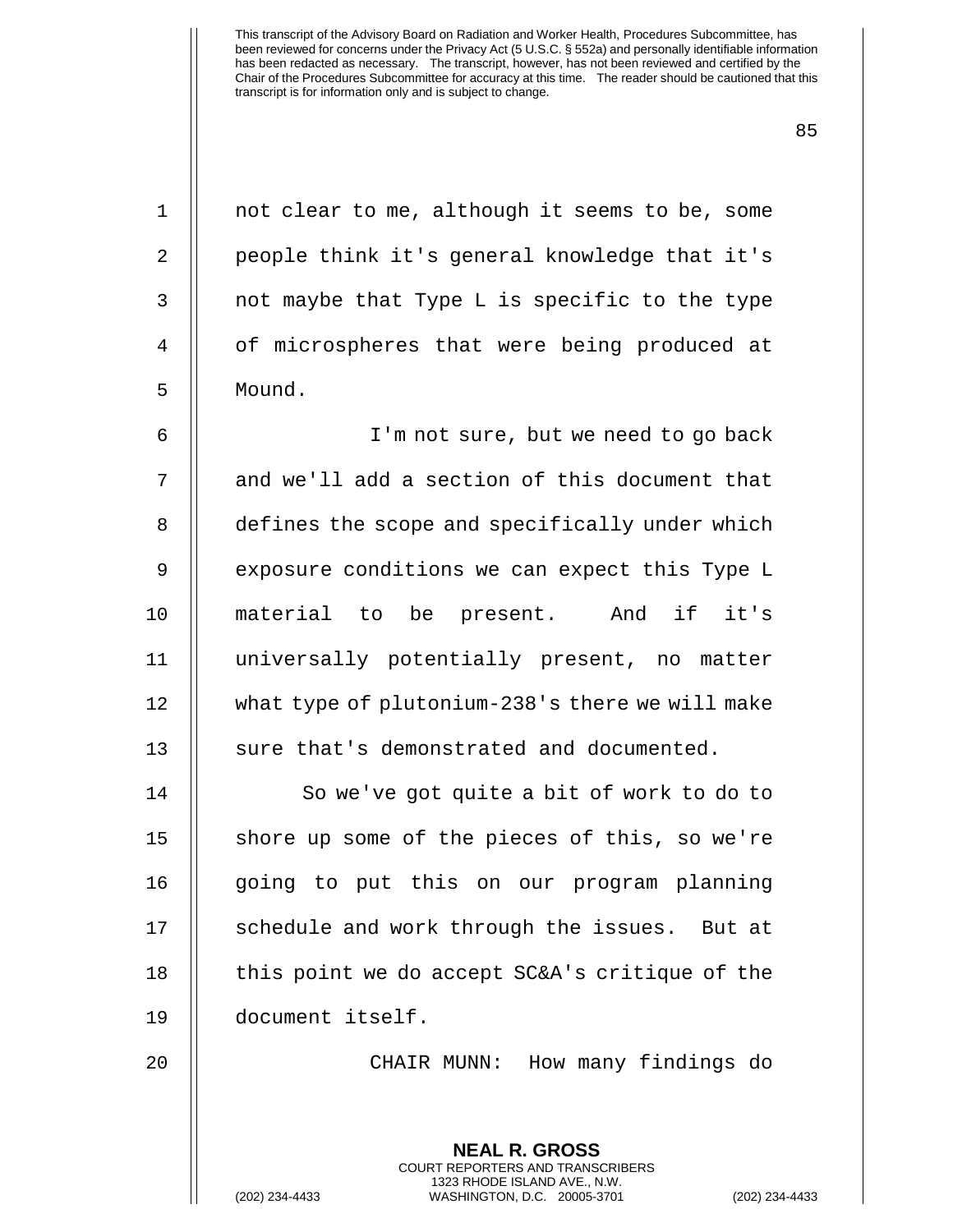| $\mathbf{1}$ | we actually have?                                                                            |
|--------------|----------------------------------------------------------------------------------------------|
| 2            | DR. NETON: Well, I believe there                                                             |
| 3            | are nine findings, but in my opinion many of                                                 |
| 4            | them tend to be related to the same issues.                                                  |
| 5            | MEMBER BEACH: I thought there were                                                           |
| 6            | 14.                                                                                          |
| 7            | DR. NETON: Right, 14. There's a                                                              |
| 8            | lot of findings, but a lot of them have to do                                                |
| 9            | with the representativeness of the Type L model                                              |
| 10           | and who this model is going to be applied to.                                                |
| 11           | And those are the two major issues.                                                          |
| 12           | MEMBER BEACH: Yes, four key items                                                            |
| 13           | in the findings.                                                                             |
| 14           | MR. MARSCHKE: I agree. This is                                                               |
| 15           | Steve Marschke with SC&A. I agree with Jim                                                   |
| 16           | that's basically there's a lot of findings but                                               |
| 17           | there's a lot of duplication in some of the                                                  |
| 18           | findings. And so I think they do collapse down                                               |
| 19           | to maybe four or five.                                                                       |
| 20           | CHAIR MUNN: Is it possible that we                                                           |
|              |                                                                                              |
|              | <b>NEAL R. GROSS</b><br><b>COURT REPORTERS AND TRANSCRIBERS</b>                              |
|              | 1323 RHODE ISLAND AVE., N.W.<br>(202) 234-4433<br>WASHINGTON, D.C. 20005-3701<br>$(202)$ 234 |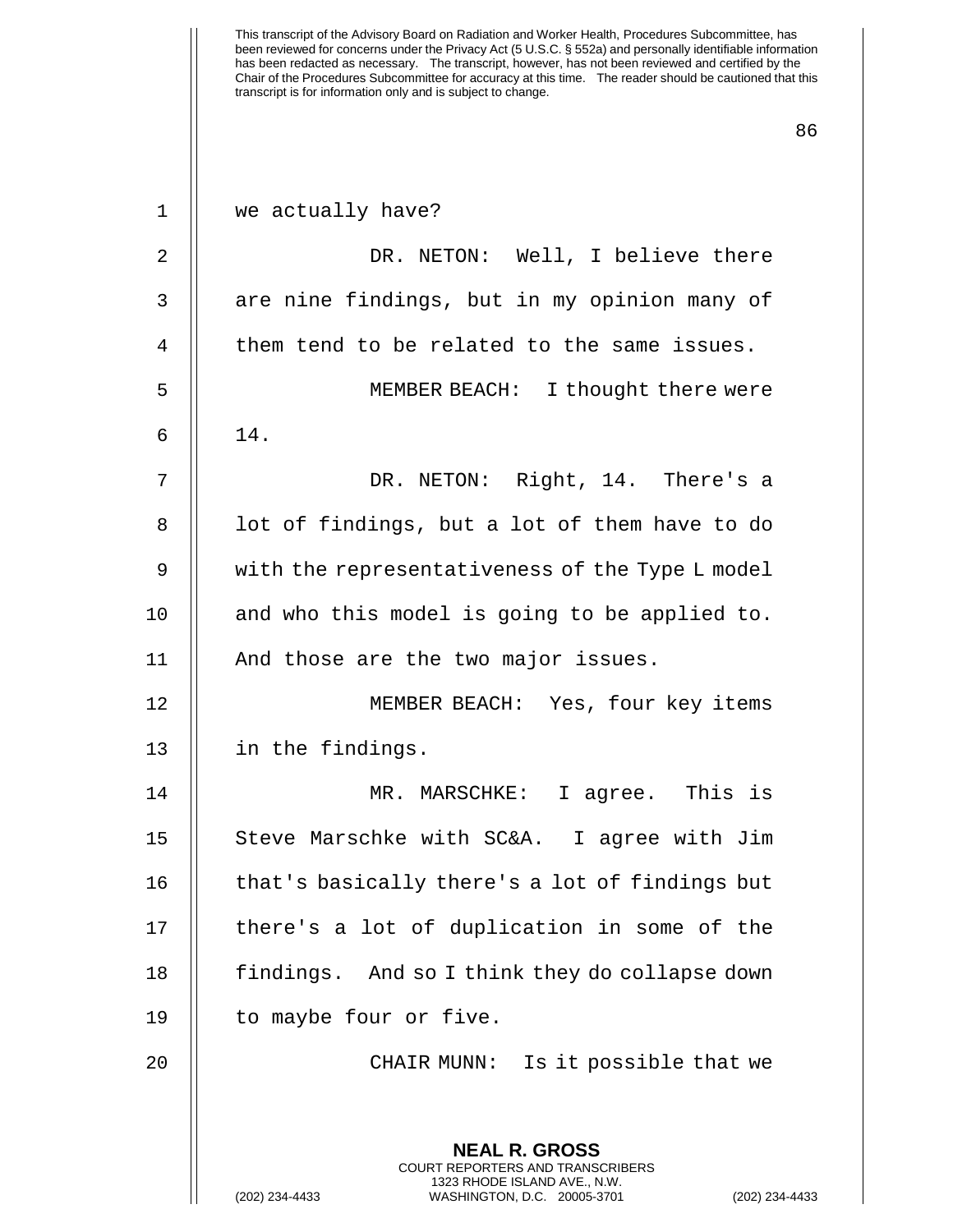| $\mathbf 1$ | could request SC&A to take a look at that and                                                                                                                   |
|-------------|-----------------------------------------------------------------------------------------------------------------------------------------------------------------|
| 2           | see if we could eliminate some of the extraneous                                                                                                                |
| 3           | findings? If we can combine them into a single                                                                                                                  |
| 4           | one it would be expedient, I think, from our                                                                                                                    |
| 5           | point of view, and I think it would be helpful                                                                                                                  |
| 6           | for NIOSH.                                                                                                                                                      |
| 7           | Am I speaking out of turn, Jim?                                                                                                                                 |
| 8           | DR. NETON: Oh no, absolutely. I                                                                                                                                 |
| 9           | mean it would be a lot easier for us. I think                                                                                                                   |
| 10          | the two issues I summarized do cover most of                                                                                                                    |
| 11          | them. I'll not say all. There may be a couple                                                                                                                   |
| 12          | other ones. But yes, that would be extremely                                                                                                                    |
| 13          | helpful to us.                                                                                                                                                  |
| 14          | MR. MARSCHKE: Yes, I'll work with                                                                                                                               |
| 15          | Joyce. Joyce was the primary reviewer on this,                                                                                                                  |
| 16          | and I can work with Joyce and try and get, you                                                                                                                  |
| 17          | know, combine some of these together.                                                                                                                           |
| 18          | CHAIR MUNN:<br>Okay.                                                                                                                                            |
| 19          | DR. NETON: And we'll put this on                                                                                                                                |
| 20          | the schedule and I should be able to report, you                                                                                                                |
|             | <b>NEAL R. GROSS</b><br><b>COURT REPORTERS AND TRANSCRIBERS</b><br>1323 RHODE ISLAND AVE., N.W.<br>(202) 234-4433<br>WASHINGTON, D.C. 20005-3701<br>$(202)$ 234 |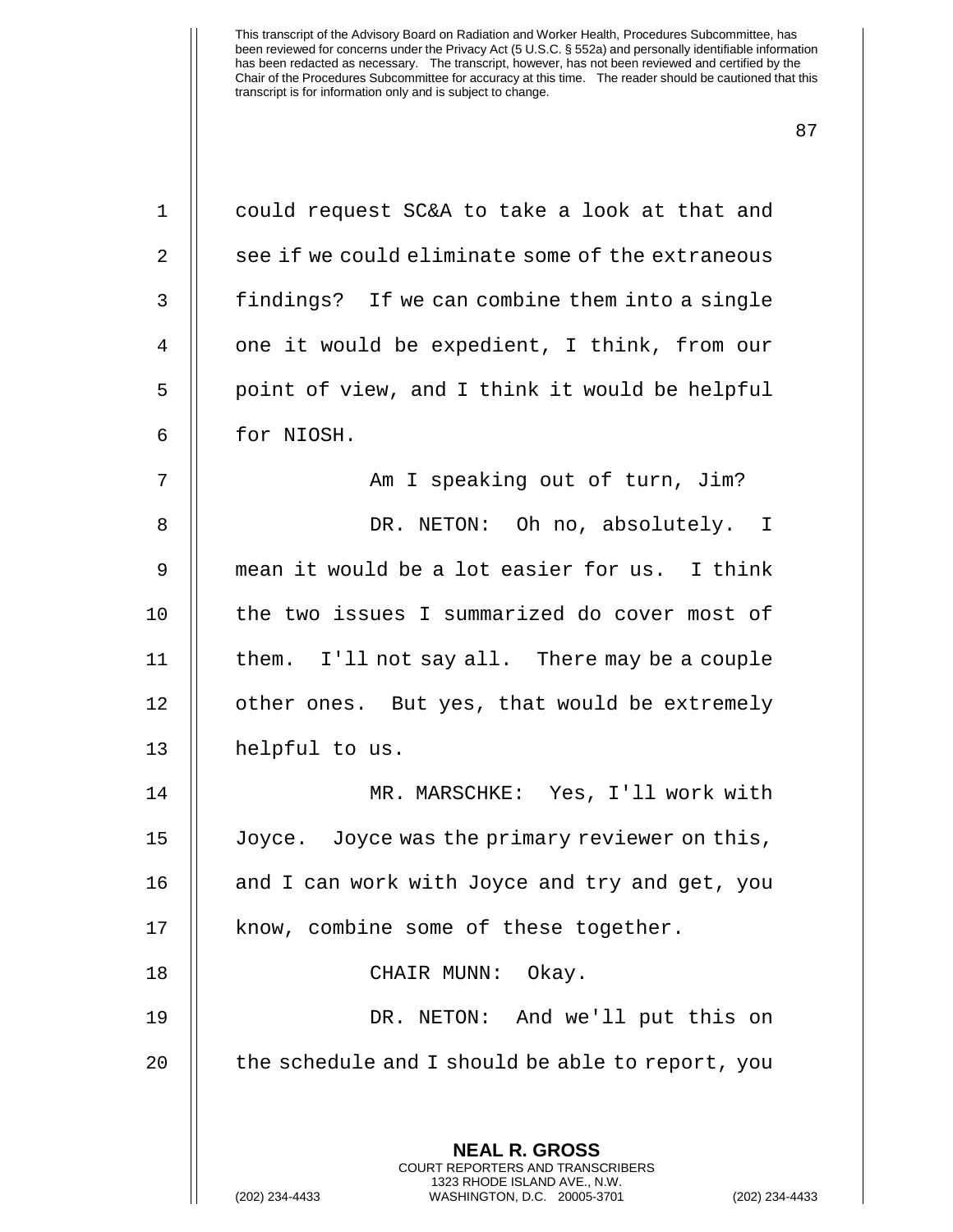| $\mathbf 1$ | know, where we are on this once we get on the                                                                                                                      |
|-------------|--------------------------------------------------------------------------------------------------------------------------------------------------------------------|
| 2           | schedule and move forward.                                                                                                                                         |
| 3           | CHAIR MUNN: Good. Could we make                                                                                                                                    |
| 4           | the request that next time SC&A will bring us                                                                                                                      |
| 5           | suggestions for combining the findings and                                                                                                                         |
| 6           | NIOSH will provide us with their anticipated                                                                                                                       |
| 7           | rough schedule for addressing them?                                                                                                                                |
| 8           | DR. NETON: Sure.                                                                                                                                                   |
| 9           | MR. KATZ: Yes, and this is Ted.                                                                                                                                    |
| 10          | If I could just suggest, SC&A, feel free to chat                                                                                                                   |
| 11          | with Jim in doing that so that you can sort of                                                                                                                     |
| 12          | get to the endpoint before the Subcommittee                                                                                                                        |
| 13          | meeting.                                                                                                                                                           |
| 14          | DR. H. BEHLING: Yes, Ted. We will                                                                                                                                  |
| 15          | do that.                                                                                                                                                           |
| 16          | MR. KATZ: Thanks a lot.                                                                                                                                            |
| 17          | CHAIR MUNN: Okay, that's great.                                                                                                                                    |
| 18          | What is your desire? This would be a good                                                                                                                          |
| 19          | opportunity, I think it looks like a good point                                                                                                                    |
| 20          | in the agenda to break for lunch. But I don't                                                                                                                      |
|             |                                                                                                                                                                    |
|             | <b>NEAL R. GROSS</b><br><b>COURT REPORTERS AND TRANSCRIBERS</b><br>1323 RHODE ISLAND AVE., N.W.<br>WASHINGTON, D.C. 20005-3701<br>(202) 234-4433<br>(202) 234-4433 |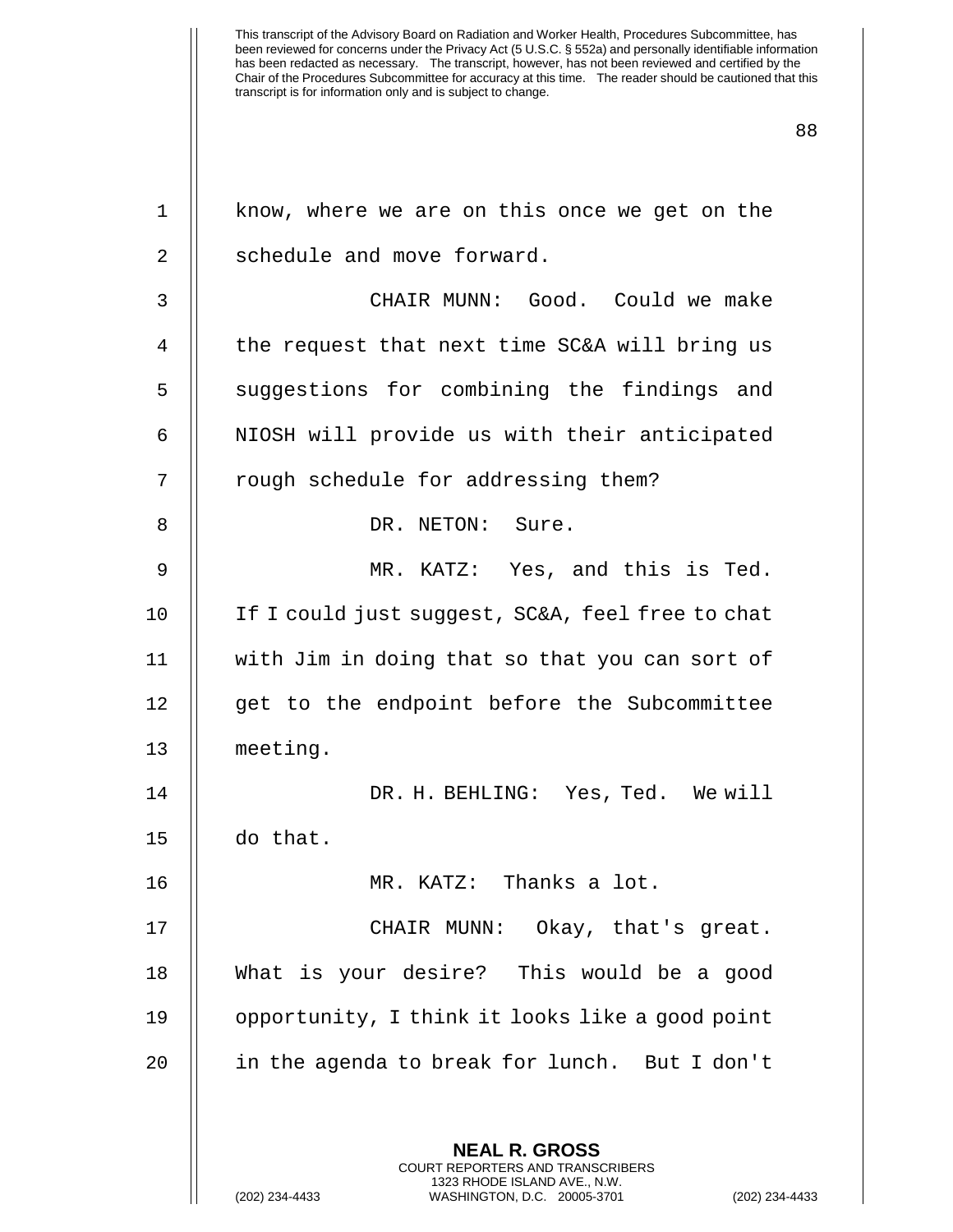| $\mathbf 1$ | want to do that if you would prefer to keep going     |
|-------------|-------------------------------------------------------|
| 2           | for another half hour.                                |
| 3           | How do you folks who are on the east                  |
| 4           | coast feel about that? Would you prefer to go         |
| 5           | to lunch now or to keep moving through the            |
| 6           | agenda?                                               |
| 7           | MEMBER ZIEMER: This is Ziemer. I                      |
| 8           | wouldn't mind keeping moving a little bit, but        |
| 9           | I'm flexible.                                         |
| 10          | CHAIR MUNN: All right. NIOSH, do                      |
| 11          | you want to stick with it?                            |
| 12          | It doesn't<br>$MR$ .<br>HINNEFELD:                    |
| 13          | particularly matter to me. I can always eat           |
| 14          | lunch or I can --                                     |
| 15          | CHAIR MUNN: Okay, then let's go                       |
| 16          | ahead and address OTIB-34 then because I think        |
| 17          | some of the PER findings may take us longer this      |
| 18          | afternoon. So let's take a look at OTIB-34.<br>$\top$ |
| 19          | believe that's SC&A's Finding 4 and Rev 1,            |
| 20          | Finding 7 and 8.                                      |
|             |                                                       |
|             | <b>NEAL R. GROSS</b>                                  |

COURT REPORTERS AND TRANSCRIBERS 1323 RHODE ISLAND AVE., N.W.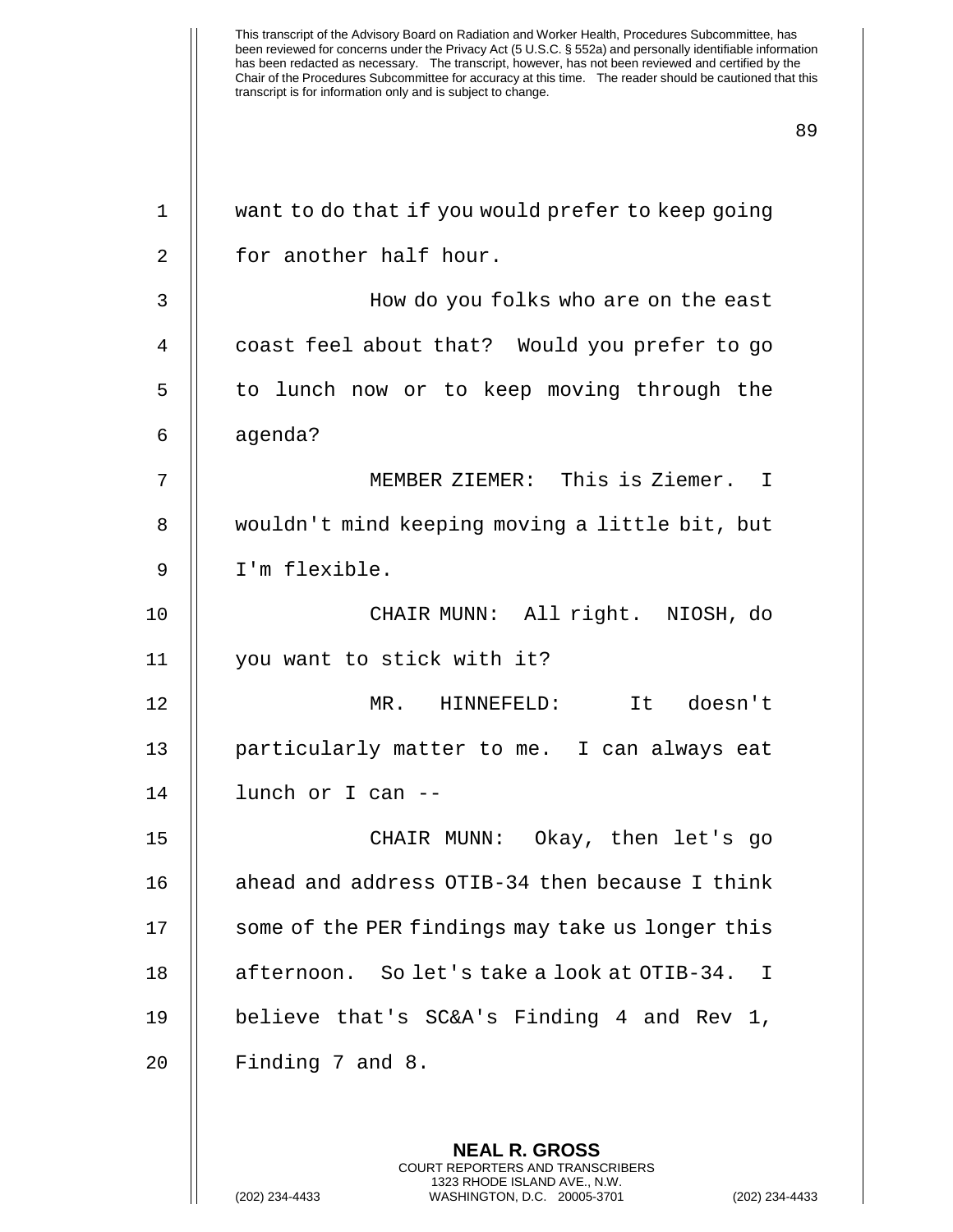| DR. H. BEHLING: Okay, that's mine.               |
|--------------------------------------------------|
| This is Hans Behling. And I just want to play    |
| catch up with some of the people who may not     |
| recall that Finding 4, really, was the finding   |
| that was identified by SC&A in our previous      |
| review of OTIB-34 Rev 00.                        |
| And so it was really not an integral             |
| part of the more recent review of the revised    |
| OTIB-34 among the findings that I identified     |
| there, but I'll go over it.                      |
| In our original review of OTIB-34                |
| Rev 0, the finding was as follows, and I'll just |
| read it. The assumed and predicted intake fits   |
| versus the values in the first approximately     |
| five years are much less, from about 3,800 days  |
| to 7,200 days. The model fit is much higher,     |
| indicating that the percentile used<br>for       |
| deriving the intake should be greater. This in   |
| turn would be more claimant favorable.           |
| And you'll see what this refers to               |
|                                                  |
|                                                  |

**NEAL R. GROSS** COURT REPORTERS AND TRANSCRIBERS 1323 RHODE ISLAND AVE., N.W.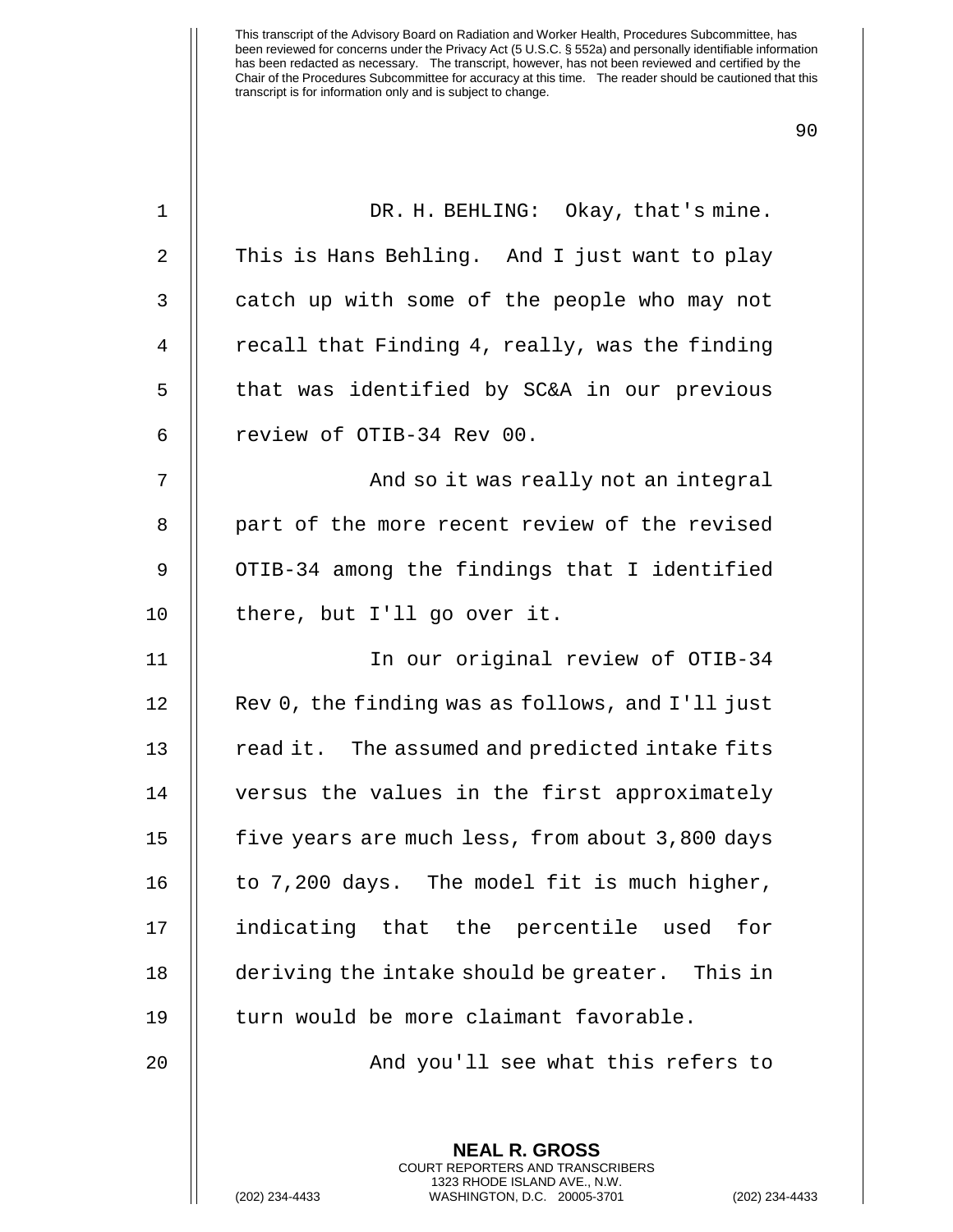| 16<br>17<br>18<br>19<br>20 | And if you count the blue dots, you<br>will see the blue dots on the left hand side,<br>there will be eight dots above the best fit line<br>up to the point of about 3,600 days, and then |
|----------------------------|-------------------------------------------------------------------------------------------------------------------------------------------------------------------------------------------|
|                            |                                                                                                                                                                                           |
|                            |                                                                                                                                                                                           |
|                            |                                                                                                                                                                                           |
|                            |                                                                                                                                                                                           |
|                            | some odd days after 1968.                                                                                                                                                                 |
| 15                         | percentile value for data up to around 6,000 and                                                                                                                                          |
| 14                         | actual integral measurements at the<br>50                                                                                                                                                 |
| 13                         | will see the blue dots and those indicate the                                                                                                                                             |
| 12                         | When you look at Figure A-28, you                                                                                                                                                         |
| 11                         | picture.                                                                                                                                                                                  |
| 10                         | the exact statement and how they fit into the                                                                                                                                             |
| 9                          | what's on the screen, you will see at this point                                                                                                                                          |
| 8                          | And if I can draw your attention to                                                                                                                                                       |
| 7                          | indicate an adequate fit.                                                                                                                                                                 |
| 6                          | points equally below, which would seem to                                                                                                                                                 |
| 5                          | eight results above the line of fit and eight                                                                                                                                             |
| $\overline{4}$             | comment. In the fit to the early data there are                                                                                                                                           |
| 3                          | responded and it's unclear what is meant by this                                                                                                                                          |
| $\overline{2}$             | original finding in our 2007 review, NIOSH                                                                                                                                                |
|                            | in a second. In response to that finding, the                                                                                                                                             |

COURT REPORTERS AND TRANSCRIBERS 1323 RHODE ISLAND AVE., N.W.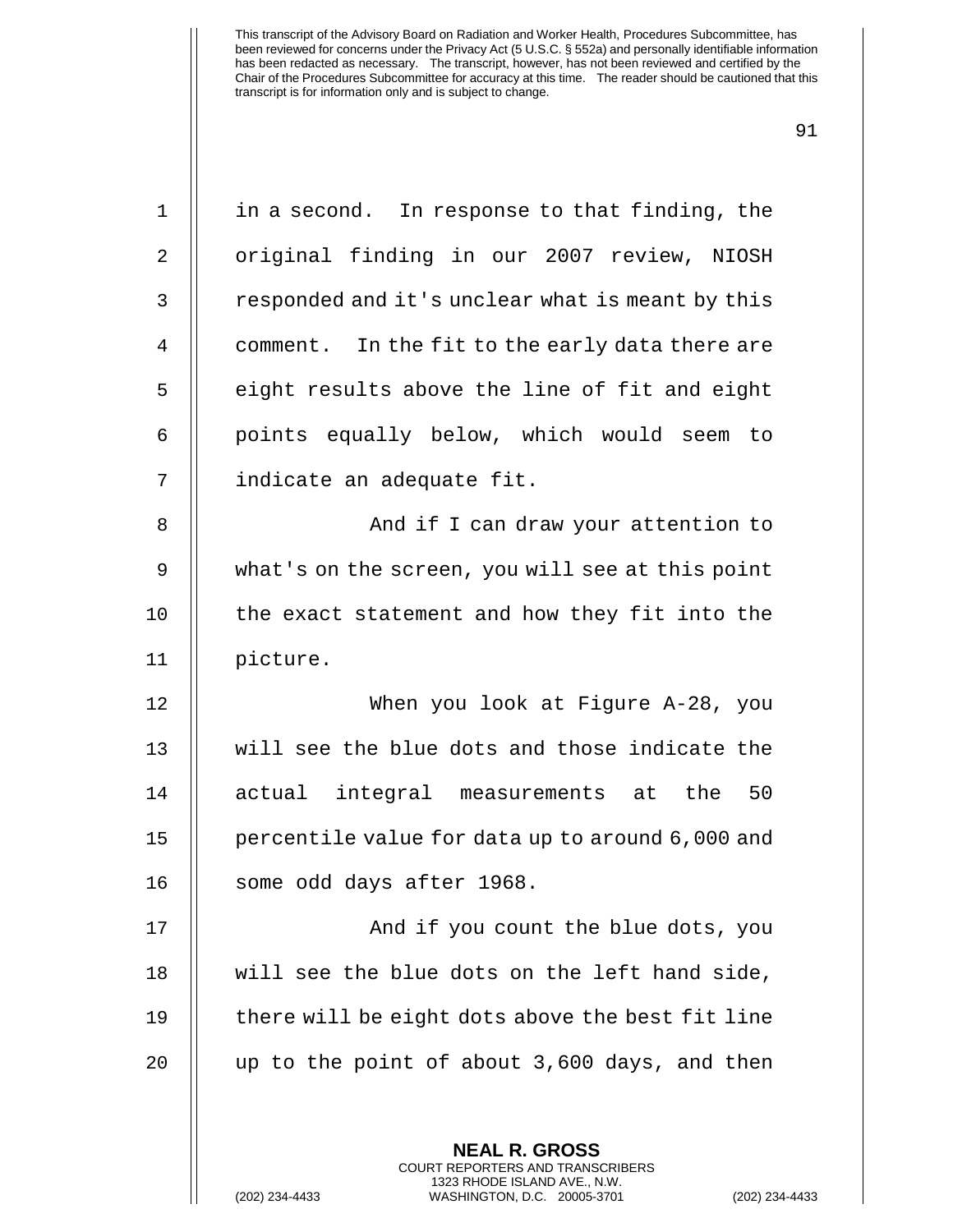| $\mathbf 1$    | there are eight dots below the line beyond that. |
|----------------|--------------------------------------------------|
| 2              | And that was the issue here.<br>And<br>I         |
| 3              | looked at the information, and I guess I agree   |
| $\overline{4}$ | with NIOSH that this is the fit that was         |
| 5              | established by IMBA. And it's obviously that     |
| 6              | you're not following a clear cut pattern of the  |
| 7              | actual empirical data points that define that    |
| 8              | fit, but if that's the best fit that<br>was      |
| 9              | established then there's very little one can     |
| 10             | do.                                              |
| 11             | In the end, it's a fit that involves             |
| 12             | a large number of people who were monitored over |
| 13             | this period of time. And if that's the best      |
| 14             | fit, then I'm not sure I know what one can do    |
| 15             | to say it shouldn't be used as such.             |
| 16             | Now I will say this. In looking at               |
| 17             | this whole issue, I have a certain question in   |
| 18             | terms of how IMBA can be used to actually do     |
| 19             | this. And I'm only throwing this out without     |
| 20             | necessarily saying I'm right or wrong and I'm    |
|                |                                                  |
|                | <b>NEAL R. GROSS</b>                             |

COURT REPORTERS AND TRANSCRIBERS 1323 RHODE ISLAND AVE., N.W.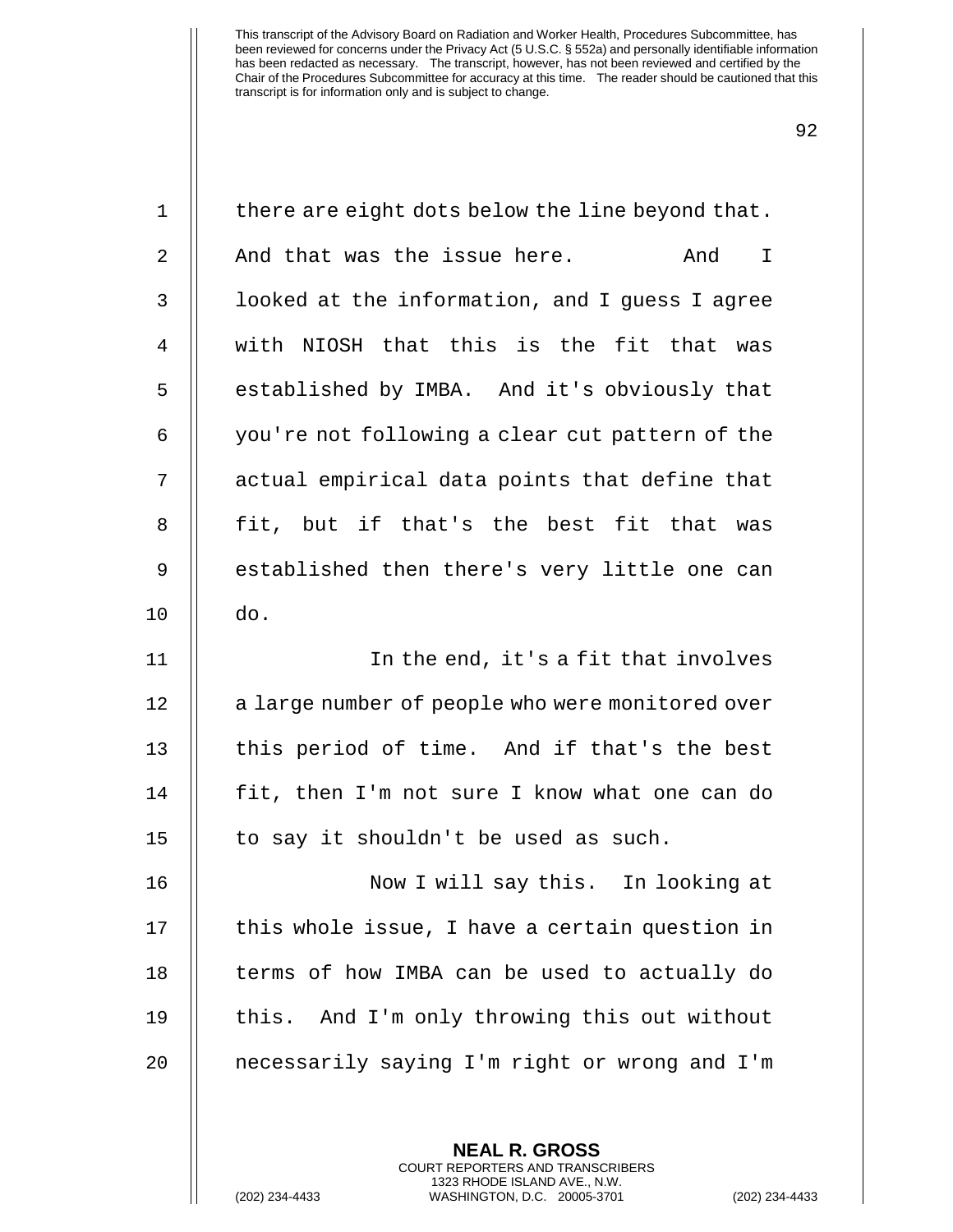93

1 | looking for answers.

2 || It is my understanding that IMBA  $3$   $\parallel$  really is not intended to be used in this kind 4 | of capacity. In the end, IMBA, as we normally 5 view IMBA, is used to take bioassay data for a 6 | given one individual over a period of time, and  $7$   $\parallel$  then on the various assumptions that says this 8 || person was subjected to chronic intake 9 || throughout this whole period, let's say it's a 10 || 10- or 20-year period and this is what we best 11  $\parallel$  assume was the intake that caused -- daily 12 intake, using a chronic assumption exposure 13  $\parallel$  intake -- this is the best results that we can  $14$  || take in terms of saying what is the daily 15 | intake, from which we then estimate our dose to 16 | a particular organ in question.

17 || Now how IMBA can be used to do the 18 || same thing in behalf of an entire large group 19  $\parallel$  of people that are part in this case from '68 20  $\parallel$  to '84, is something that I'm not able to

> **NEAL R. GROSS** COURT REPORTERS AND TRANSCRIBERS 1323 RHODE ISLAND AVE., N.W.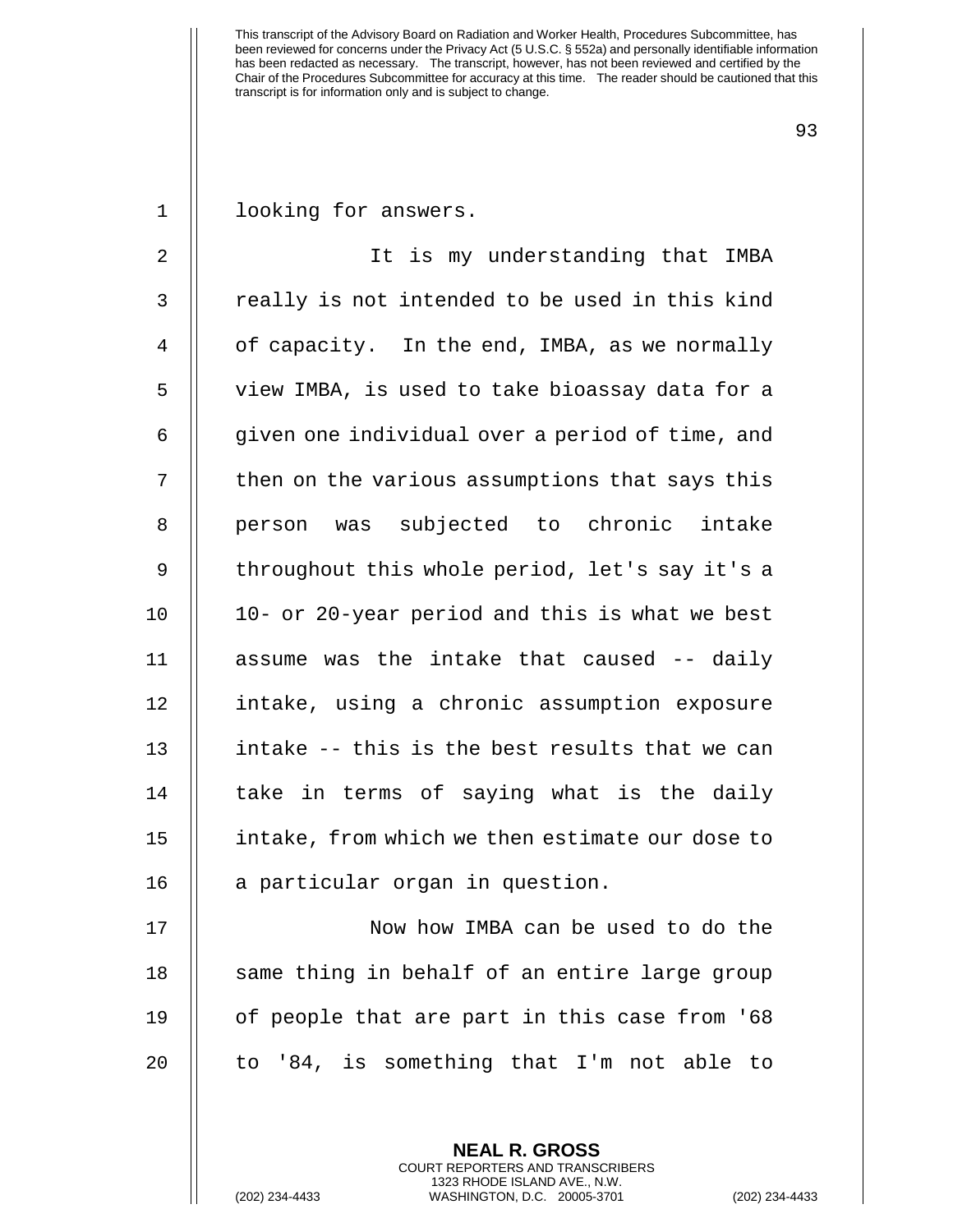| $\mathbf 1$    | comprehend. Because as is clear, when we have   |
|----------------|-------------------------------------------------|
| 2              | a chronic intake for a radionuclide that        |
| 3              | persists in a body long, for long periods of    |
| $\overline{4}$ | time, there is successive accumulation of       |
| 5              | radioactivity in that organ so that the intake  |
| 6              | that occurred five years before the next        |
| 7              | particular assessment will contribute and       |
| 8              | continue to contribute.                         |
| $\mathsf 9$    | And when you have a dynamic                     |
| 10             | population where people come in and out of that |
| 11             | population at will, which you don't know, I'm   |
| 12             | not sure how you can use IMBA.                  |
| 13             | After all, IMBA is really a                     |
| 14             | sophisticated model that implements the         |
| 15             | International Commission on Radiological        |
| 16             | Protection, various models involving the        |
| 17             | respiratory tract, the GI tract, tissue         |
| 18             | dosimetry and all the other biokinetic and      |
| 19             | bioassay models that are adopted into IMBA.     |
| 20             | How that applies to a group of                  |
|                |                                                 |
|                | <b>NEAL R. GROSS</b>                            |

COURT REPORTERS AND TRANSCRIBERS 1323 RHODE ISLAND AVE., N.W.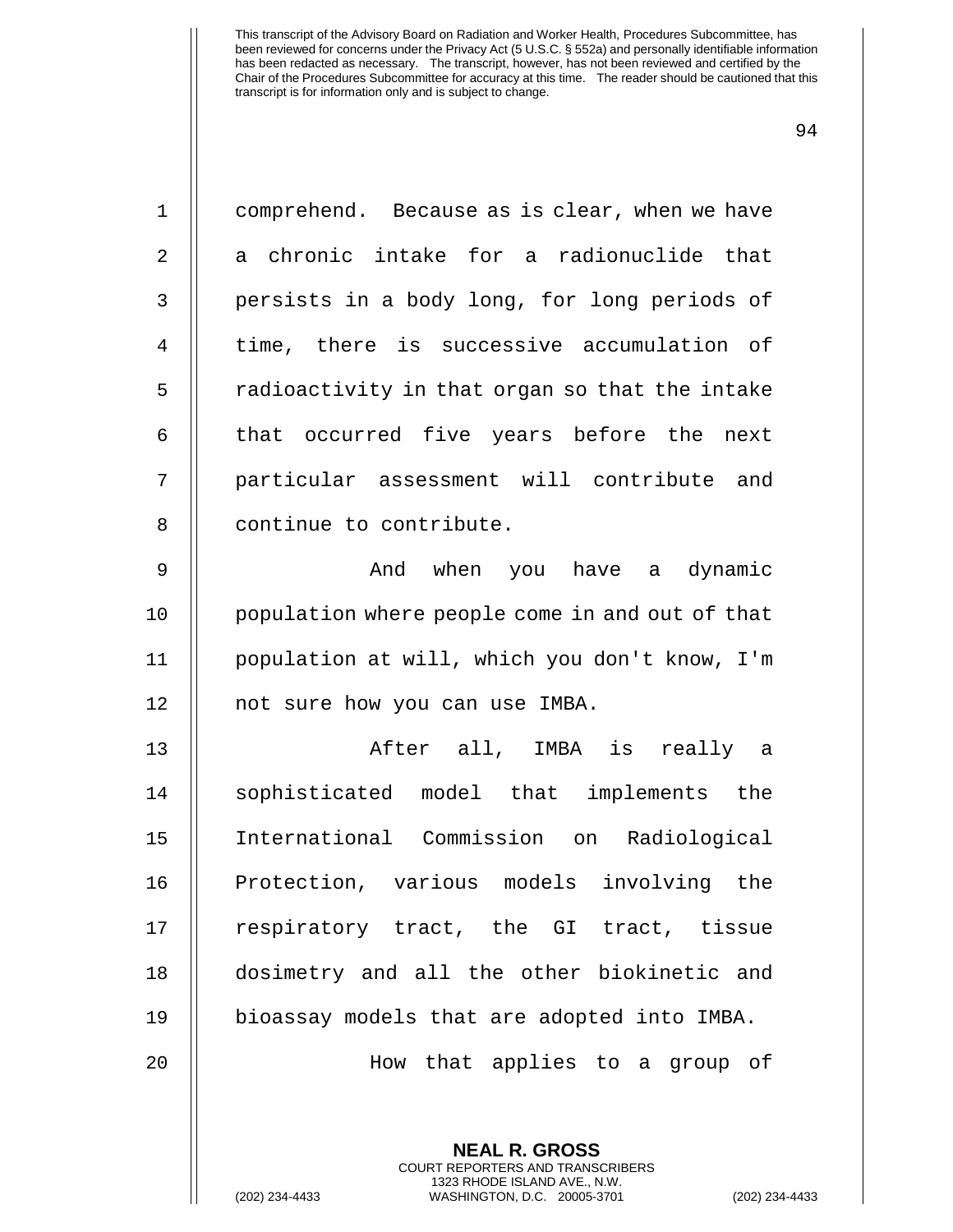| $\mathbf 1$    | individuals is something that I'm not able to                                                   |
|----------------|-------------------------------------------------------------------------------------------------|
| $\overline{2}$ | understand, and how IMBA can be used to actually                                                |
| 3              | establish a best fit for an entire worker group                                                 |
| 4              | over a period of time.                                                                          |
| 5              | And so I'm throwing this question                                                               |
| 6              | out. So my question transcends, actually, the                                                   |
| 7              | issue that was identified in this particular                                                    |
| 8              | finding, and I'm hoping that somebody can                                                       |
| 9              | answer my question.                                                                             |
| 10             | MS. K. BEHLING:<br>And just for                                                                 |
| 11             | clarification, OTIB-34 is the internal                                                          |
| 12             | dosimetry coworker data for X-10, just to                                                       |
| 13             | remind everyone.                                                                                |
| 14             | CHAIR MUNN:<br>Thank you, Kathy.                                                                |
| 15             | Thank you, Hans. NIOSH, respond to Hans'                                                        |
| 16             | question?                                                                                       |
| 17             | MR. HINNEFELD: Well, I don't know                                                               |
| 18             | that $-$                                                                                        |
| 19             | DR. NETON: This is Jim. I wasn't                                                                |
| 20             | prepared to talk about this.                                                                    |
|                |                                                                                                 |
|                | <b>NEAL R. GROSS</b><br><b>COURT REPORTERS AND TRANSCRIBERS</b>                                 |
|                | 1323 RHODE ISLAND AVE., N.W.<br>(202) 234-4433<br>WASHINGTON, D.C. 20005-3701<br>(202) 234-4433 |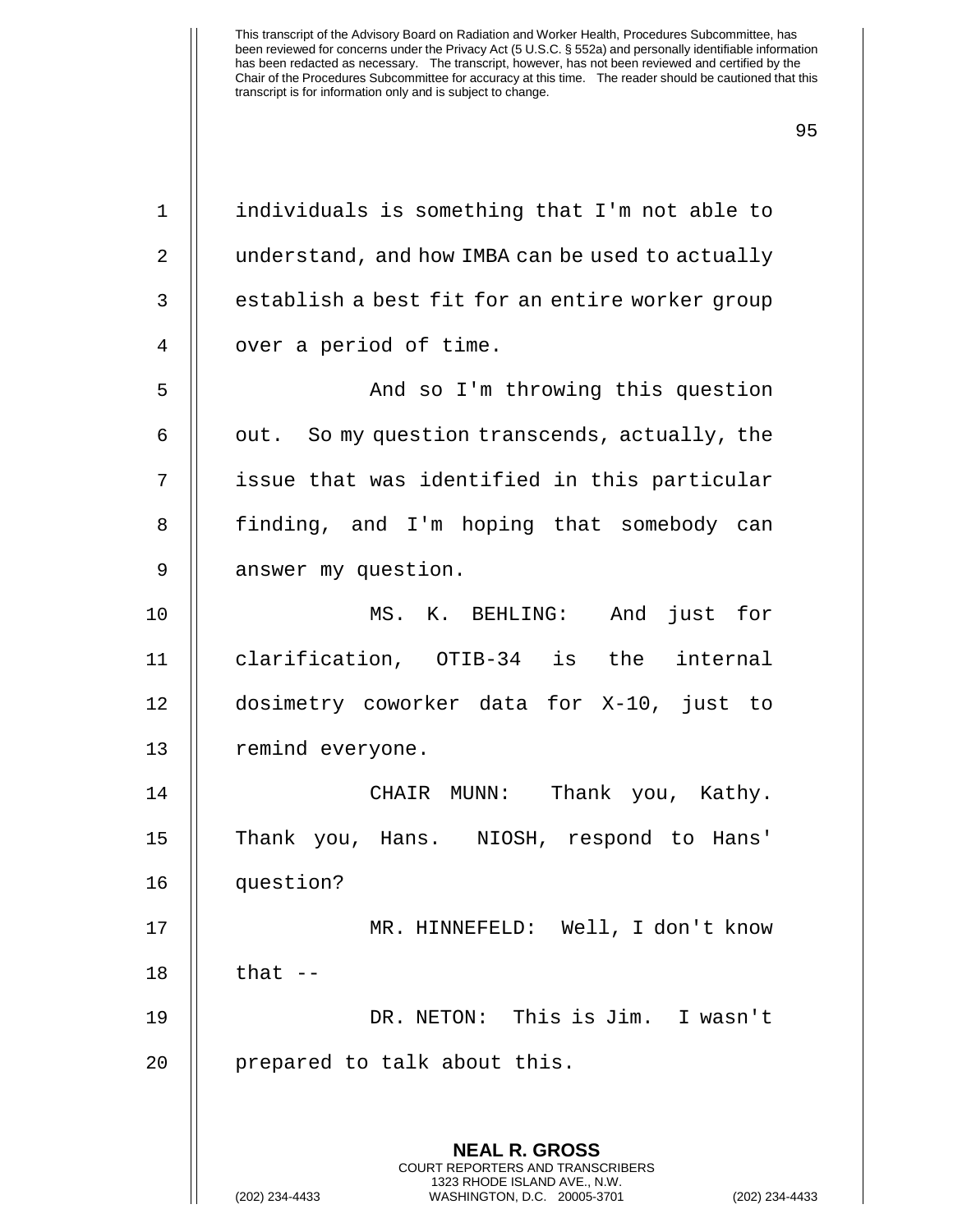|              | <b>NEAL R. GROSS</b>                           |
|--------------|------------------------------------------------|
| 20           | basis.                                         |
| 19           | a year-by-year or whatever selected period     |
| 18           | points, the 50th percentile of the bioassay on |
| 17           | through the 50th percentile of the bioassay    |
| 16           | So we're modeling, that fit goes               |
| 15           | exposures were in that facility?               |
| 14           | monitored workers representative of what the   |
| 13           | the 50th percentile of the distribution of the |
| 12           | about or a person needs to think about is, is  |
|              | I think what you need to look and just think   |
| 11           |                                                |
| 10           | overarching type discussion to your point, but |
| 9            | prepared. This is a<br>fairly general          |
| 8            | DR. NETON: No, again I wasn't                  |
| 7            | on it?                                         |
| 6            | particular to say here. Maybe you can comment  |
| 5            | me. I was talking, but I don't have anything   |
| 4            | MR. HINNEFELD: Jim, yes, that was              |
| 3            | DR. NETON: Is that Stu?                        |
| 2            | some comments.                                 |
| $\mathbf{1}$ | MR. HINNEFELD: Maybe Jim can make              |
|              |                                                |

COURT REPORTERS AND TRANSCRIBERS 1323 RHODE ISLAND AVE., N.W.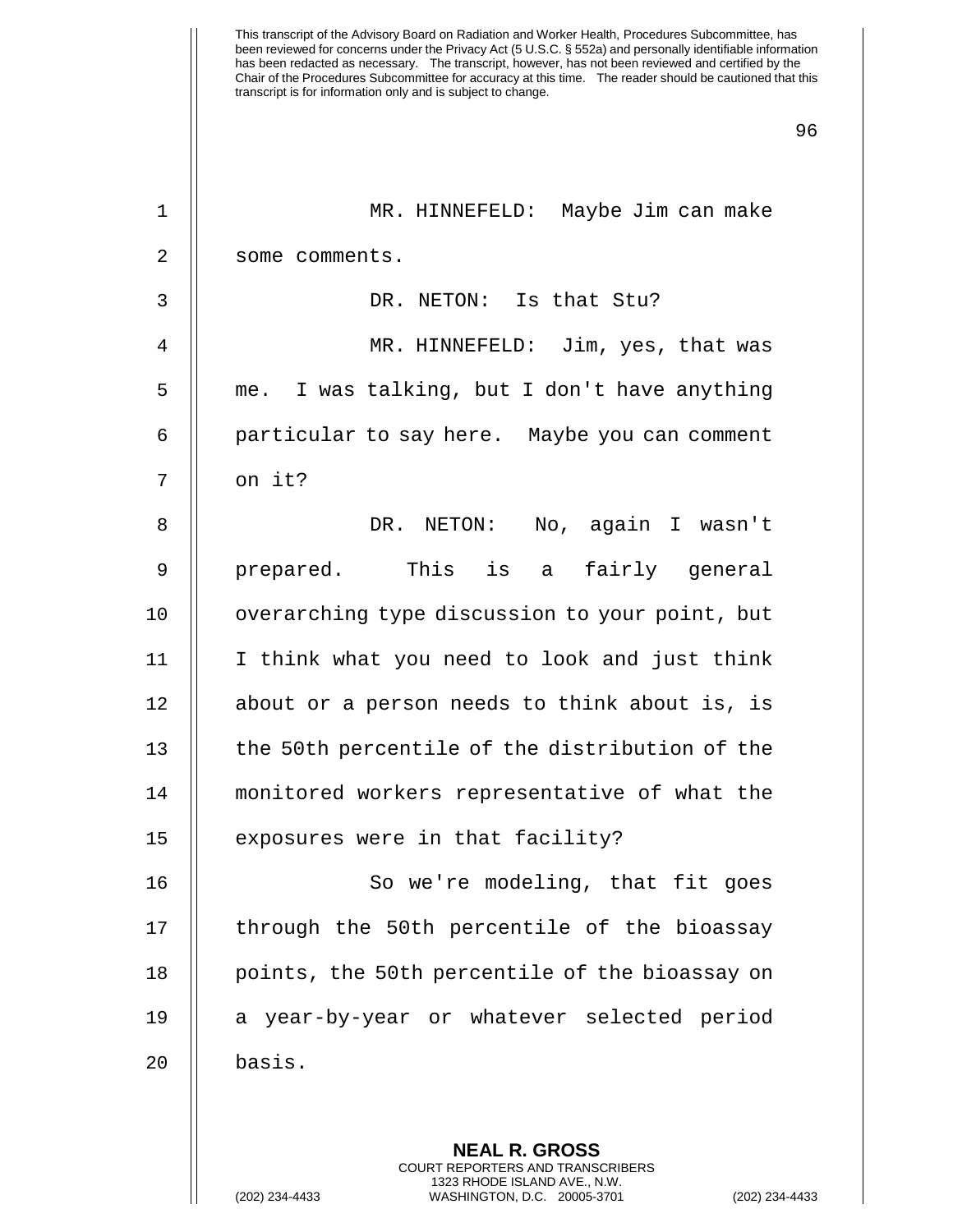| $\mathbf 1$    | And if you can convince yourself                |
|----------------|-------------------------------------------------|
| 2              | that that's representative of what the          |
| 3              | workforce was exposed to, then I don't see,     |
| $\overline{4}$ | there's nothing special about IMBA or a single  |
| 5              | person versus the 50th percentile distribution  |
| 6              | being used.                                     |
| 7              | DR. H. BEHLING: Well, what it                   |
| 8              | comes down to, I believe, is the following.     |
| $\mathsf 9$    | You establish the 50th percentile value which   |
| 10             | represents each of those blue dots using IMBA.  |
| 11             | In other words, you probably took --            |
| 12             | DR. NETON: IMBA did not establish               |
| 13             | that 50th percentile dot. That is the 50th      |
| 14             | percentile of the measured data.                |
| 15             | DR. H. BEHLING: The measured data.              |
| 16             | DR. NETON: Bioassay data. And                   |
| 17             | then IMBA decides what type of intake is needed |
| 18             | to make those dots exist like that. The y-axis  |
| 19             | is excretion in dpm per day. That is actually   |
| 20             | the urinary excretion of the worker.            |
|                |                                                 |

**NEAL R. GROSS** COURT REPORTERS AND TRANSCRIBERS 1323 RHODE ISLAND AVE., N.W.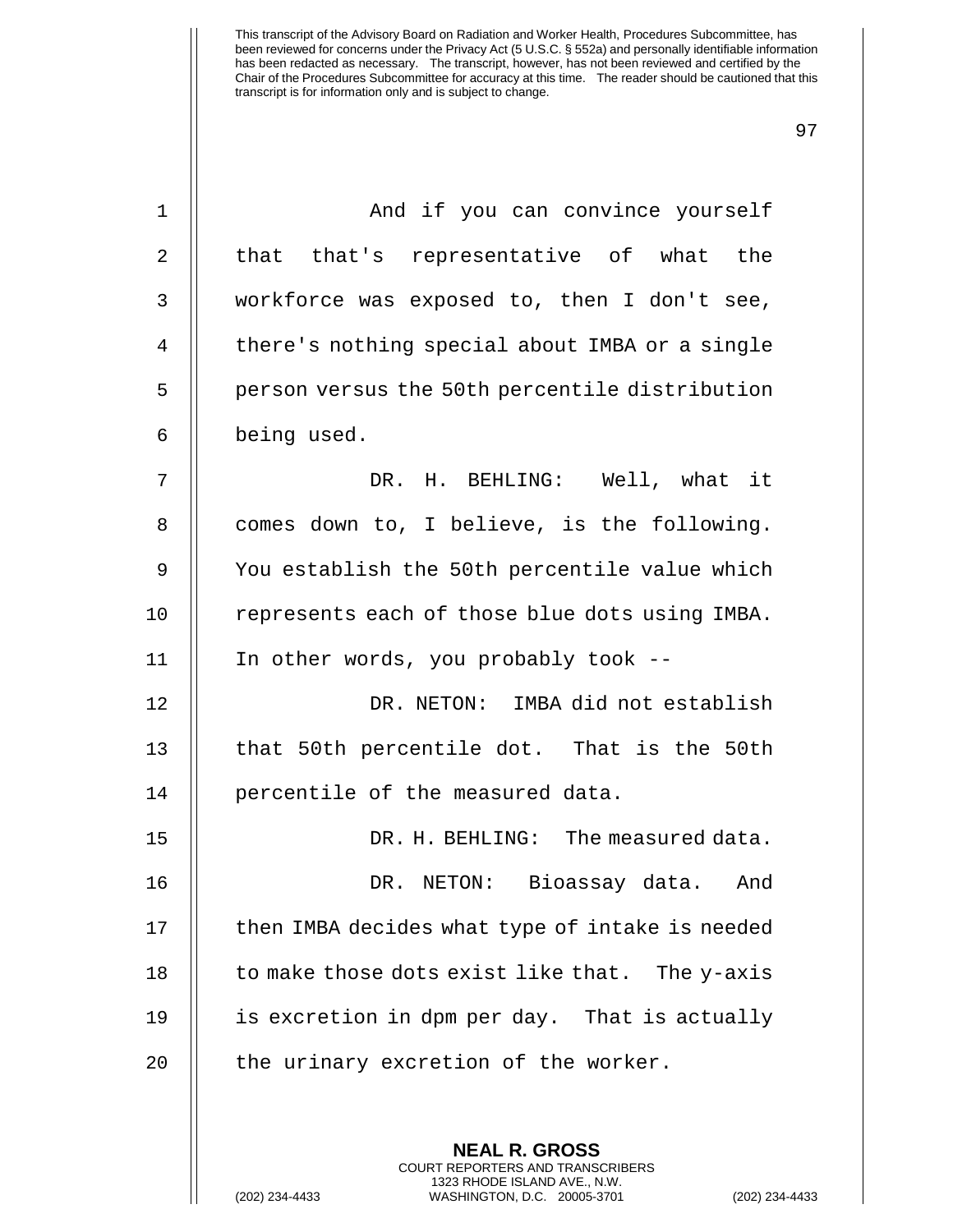| 1  | DR. H. BEHLING: Yes, I understand               |
|----|-------------------------------------------------|
| 2  | that. I understand that.                        |
| 3  | DR. NETON: IMBA doesn't come into               |
| 4  | play in that at all.                            |
| 5  | DR. H. BEHLING: Well, to me it                  |
| 6  | sounds much like a very primitive fit line that |
| 7  | you would be able to establish using such as a  |
| 8  | least square or something else, and would have  |
| 9  | very little to do with IMBA.                    |
| 10 | DR. NETON: Well, no, but IMBA, you              |
| 11 | have to estimate what the chronic intake was in |
| 12 | order to get those bioassay data points, right? |
| 13 | DR. H. BEHLING: I understand that.              |
| 14 | DR. NETON: How much does a person               |
| 15 | have to inhale every day of every work day in   |
| 16 | order to see this straight line excretion       |
| 17 | function? Now what happens though, in the       |
| 18 | beginning of the excretion period it has to     |
| 19 | start at zero necessarily because there is no   |
| 20 | intake, right? So that means --                 |
|    |                                                 |
|    | <b>NEAL R. GROSS</b>                            |

COURT REPORTERS AND TRANSCRIBERS 1323 RHODE ISLAND AVE., N.W.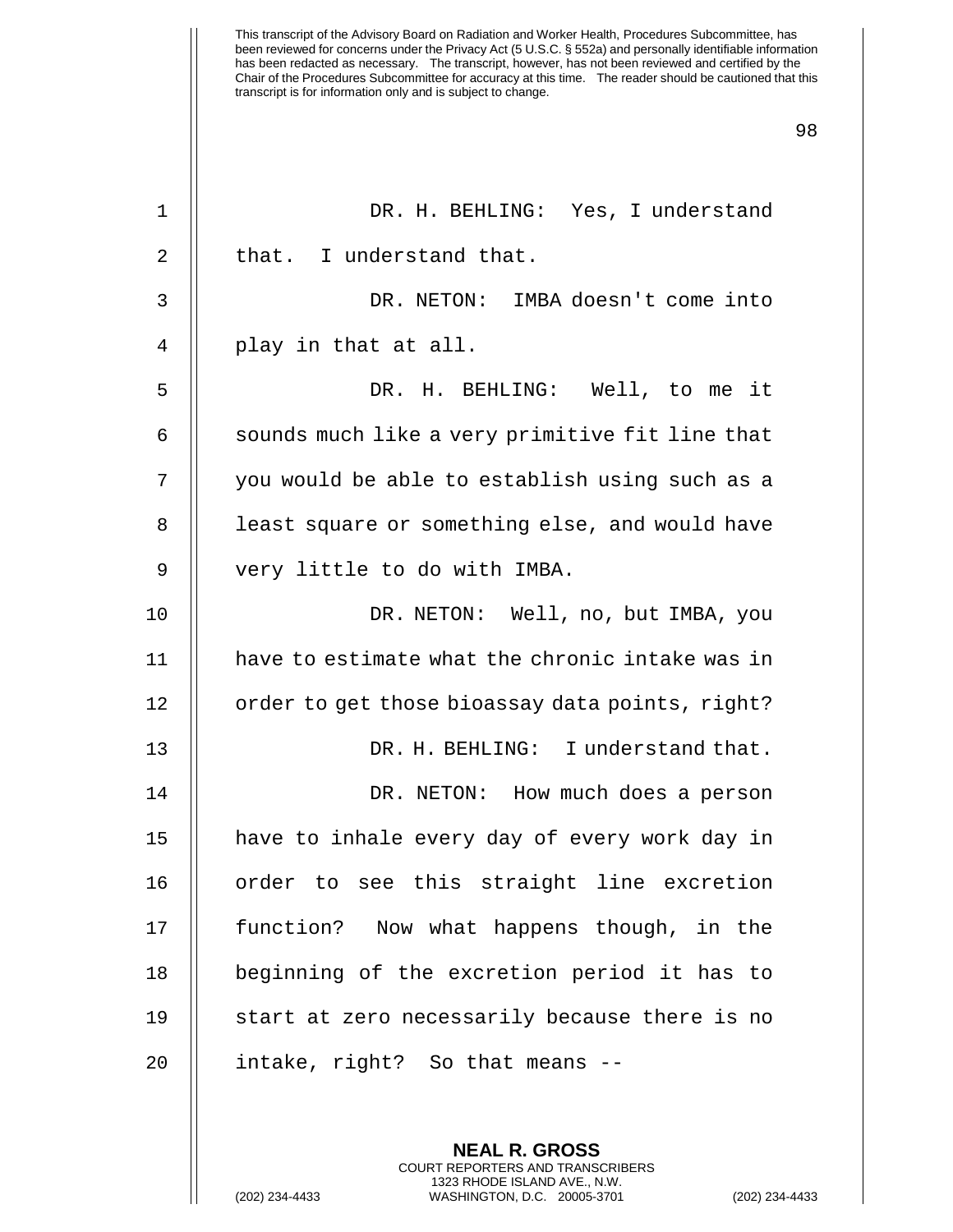| $\mathbf 1$    | DR. H. BEHLING: Yes.                                                                         |
|----------------|----------------------------------------------------------------------------------------------|
| 2              | DR. NETON: -- you ramp up a little                                                           |
| $\mathfrak{Z}$ | bit and then go through. But on average it                                                   |
| $\overline{4}$ | gives you the right value.                                                                   |
| 5              | DR. H. BEHLING: Well, I fully                                                                |
| 6              | understand what you're saying, but I will                                                    |
| 7              | disagree with it because when I look at the                                                  |
| 8              | curve, in other words at Time Zero or close to                                               |
| 9              | zero whenever that first blue dot appears,                                                   |
| 10             | there was a fairly high excretion rate that                                                  |
| 11             | corresponds to an intake value that doesn't                                                  |
| 12             | match the fit line. And I'm just not --                                                      |
| 13             | DR. NETON: But then you also have                                                            |
| 14             | to think about what happens, we tend to model                                                |
| 15             | periods of time that have a similar pattern,                                                 |
| 16             | like you see the blue dots on the screen there.                                              |
| 17             | Those seem to be a similar excretion constant                                                |
| 18             | pattern.                                                                                     |
| 19             | It will drop over different periods                                                          |
| 20             | of time, so then the next model period will                                                  |
|                |                                                                                              |
|                | <b>NEAL R. GROSS</b><br><b>COURT REPORTERS AND TRANSCRIBERS</b>                              |
|                | 1323 RHODE ISLAND AVE., N.W.<br>(202) 234-4433<br>WASHINGTON, D.C. 20005-3701<br>$(202)$ 234 |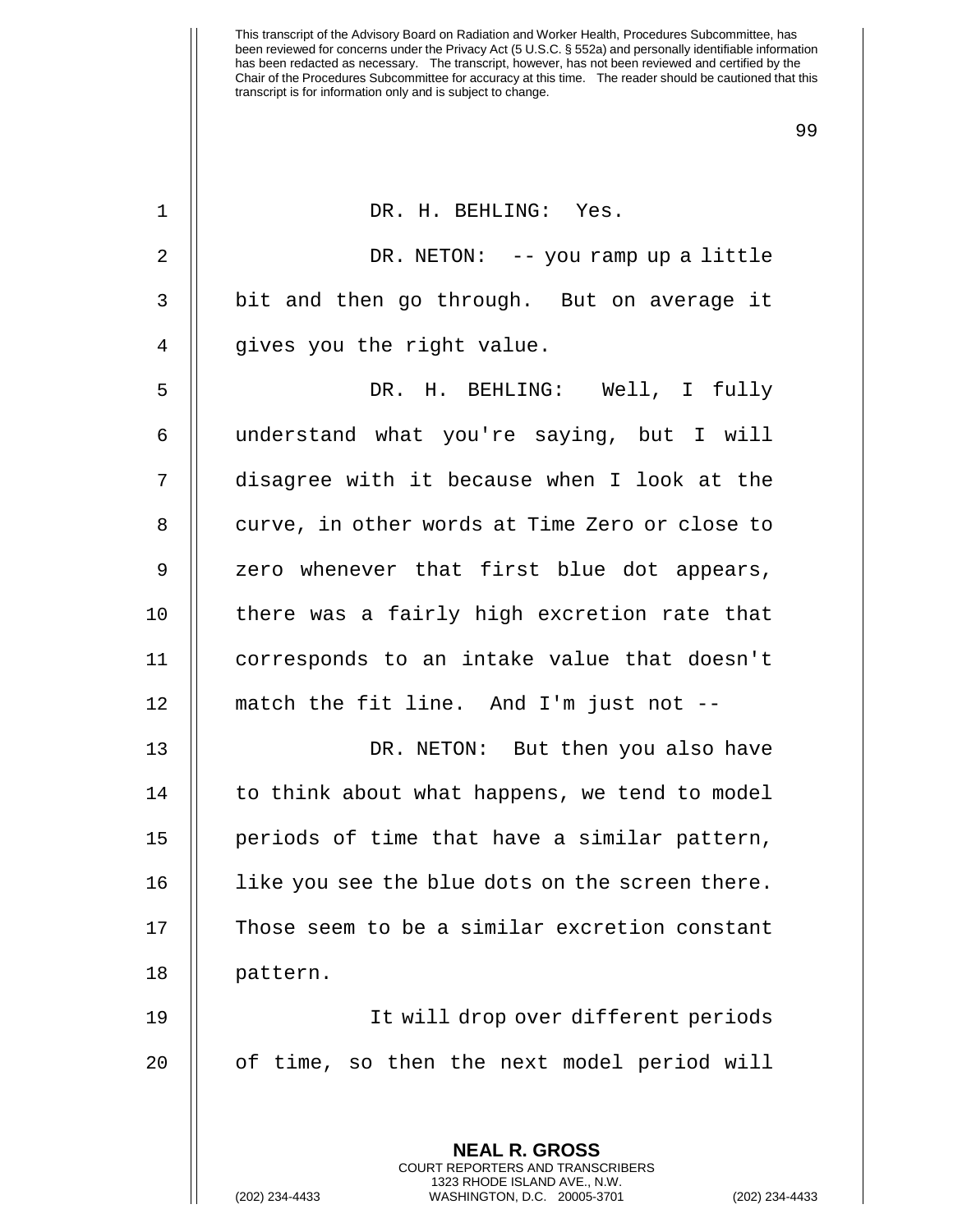100

1 || start from zero again and move up, but it 2 || doesn't account for any of the residual 3 | excretion that is still occurring from that 4 || previously modeled period. 5 || So in essence, what happens is if a 6 | person worked in both model periods, they would 7 || receive the first model period intake, the 8 || second model period intake, but they would also 9 || continue to receive any inhalation that's 10 || residual from the first period that's not even 11 included in there. It tends to overestimate 12 || the doses quite a bit for intakes. 13 DR. H. BEHLING: The real question 14 || is that for other radionuclides those kinds,  $15$   $\parallel$  the distribution seems to have fragmented into 16 multiple time periods. In this case for 17 | americium we only have two periods. One that 18 | goes from '68 to '84, and the second one for the 19 || shorter period, basically from '85 to '88. 20 And why wouldn't you choose to have

> **NEAL R. GROSS** COURT REPORTERS AND TRANSCRIBERS 1323 RHODE ISLAND AVE., N.W.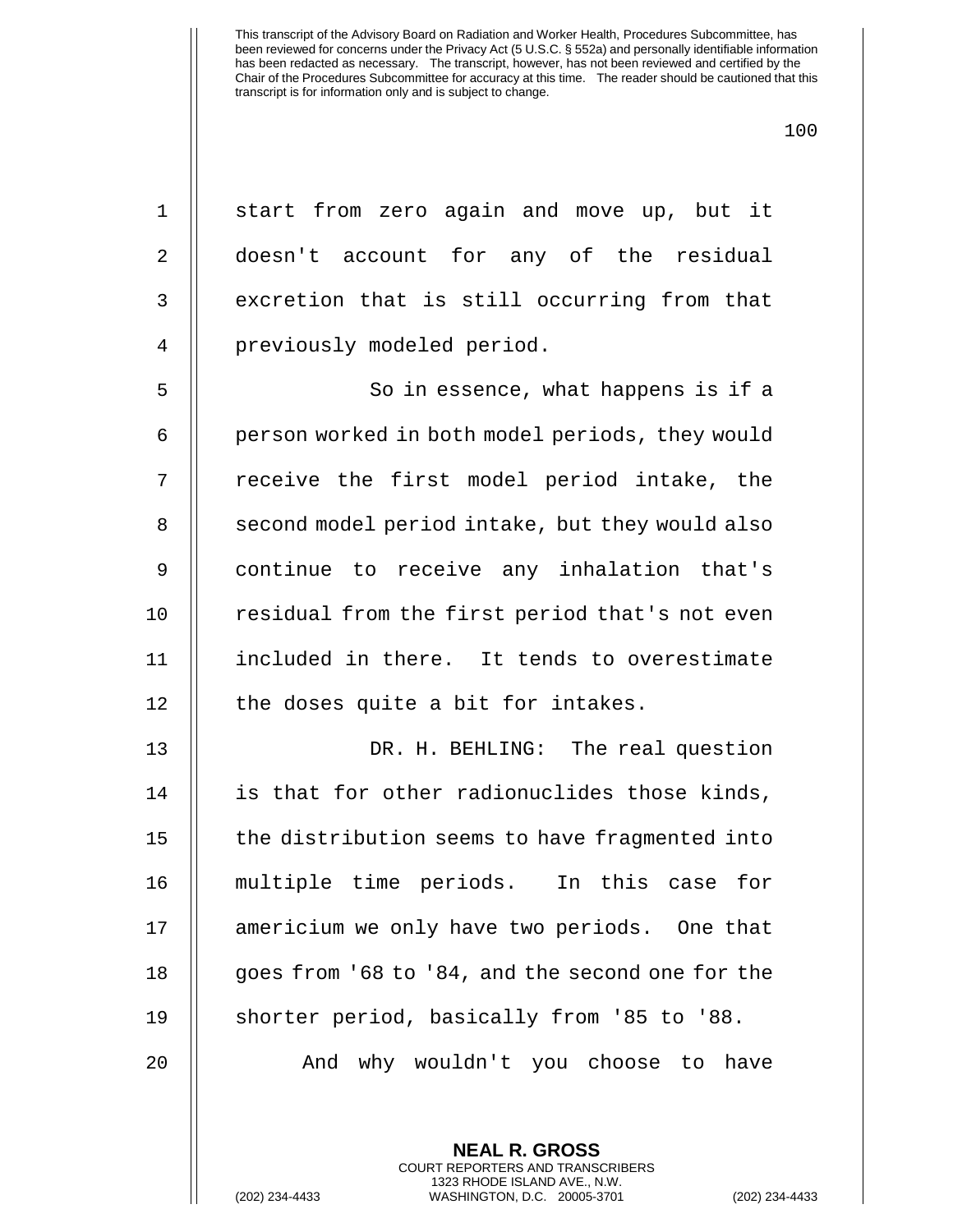| $\mathbf 1$    | perhaps a more, a higher number of time periods  |
|----------------|--------------------------------------------------|
| $\overline{2}$ | to segregate that distribution between '68 and   |
| 3              | '84, because you did that for plutonium?         |
| $\overline{4}$ | And I don't know, it seems so                    |
| 5              | arbitrary to essentially establish a fit for     |
| 6              | the '68 to '84 in the case of americium and have |
| 7              | more discrete periods for which an intake was    |
| 8              | developed before that same period. You could     |
| $\mathsf 9$    | have easily --                                   |
| 10             | DR. NETON: Well, if you look at the              |
| 11             | data that are on the screen though, it does      |
| 12             | appear that it was a fairly constant, chronic    |
| 13             | excretion going on there.                        |
| 14             | So you can, you know, if the                     |
| 15             | excretion rates are fairly constant over time    |
| 16             | you're going to fit that as long as you can,     |
| 17             | because that's what you're trying to model is    |
| 18             | a chronic scenario. You wouldn't want to break   |
| 19             | it up into multiple periods because it doesn't   |
| 20             | make any sense.                                  |
|                |                                                  |

**NEAL R. GROSS** COURT REPORTERS AND TRANSCRIBERS 1323 RHODE ISLAND AVE., N.W.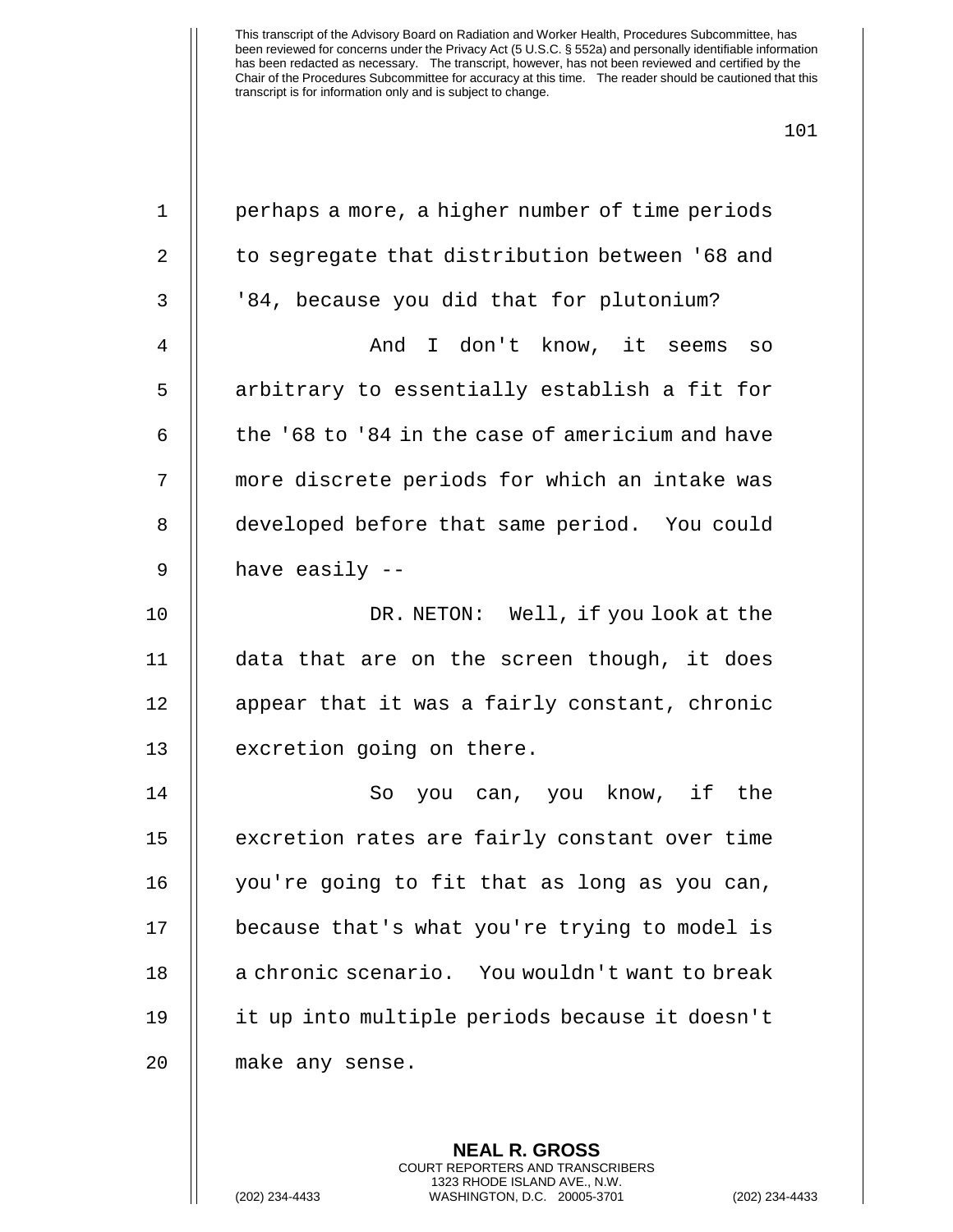| $1\,$          | DR. MAURO: This is John. I always                                                                                                                                 |
|----------------|-------------------------------------------------------------------------------------------------------------------------------------------------------------------|
| $\overline{2}$ | try to get things down to something that I can                                                                                                                    |
| 3              | simply understand. You've got a dpm per day                                                                                                                       |
| $\overline{4}$ | y-axis with a blue dot, the very first blue dot                                                                                                                   |
| 5              | for this americium which is 0.12 dpm per day.                                                                                                                     |
| 6              | DR. NETON: Right.                                                                                                                                                 |
| 7              | DR. MAURO: That's an excretion                                                                                                                                    |
| 8              | rate for a single person or for the average                                                                                                                       |
| $\mathsf 9$    | number?                                                                                                                                                           |
| 10             | It's the<br>50th<br>DR. NETON:                                                                                                                                    |
| 11             | percentile results for the population in that                                                                                                                     |
| 12             |                                                                                                                                                                   |
| 13             | DR. MAURO: Okay, so you've got a                                                                                                                                  |
| 14             | population of workers where you have collected                                                                                                                    |
| 15             | excretion data, and the 50th percentile                                                                                                                           |
| 16             | geometric mean is that number, that 0.12.                                                                                                                         |
| 17             | Then you have taken, I guess, at another                                                                                                                          |
| 18             | time period which may be the same population of                                                                                                                   |
| 19             | workers or a mix of some new and some old and                                                                                                                     |
| 20             | so forth, and you have another number. And so                                                                                                                     |
|                |                                                                                                                                                                   |
|                | <b>NEAL R. GROSS</b><br><b>COURT REPORTERS AND TRANSCRIBERS</b><br>1323 RHODE ISLAND AVE., N.W.<br>(202) 234-4433<br>WASHINGTON, D.C. 20005-3701<br>$(202)$ 234-4 |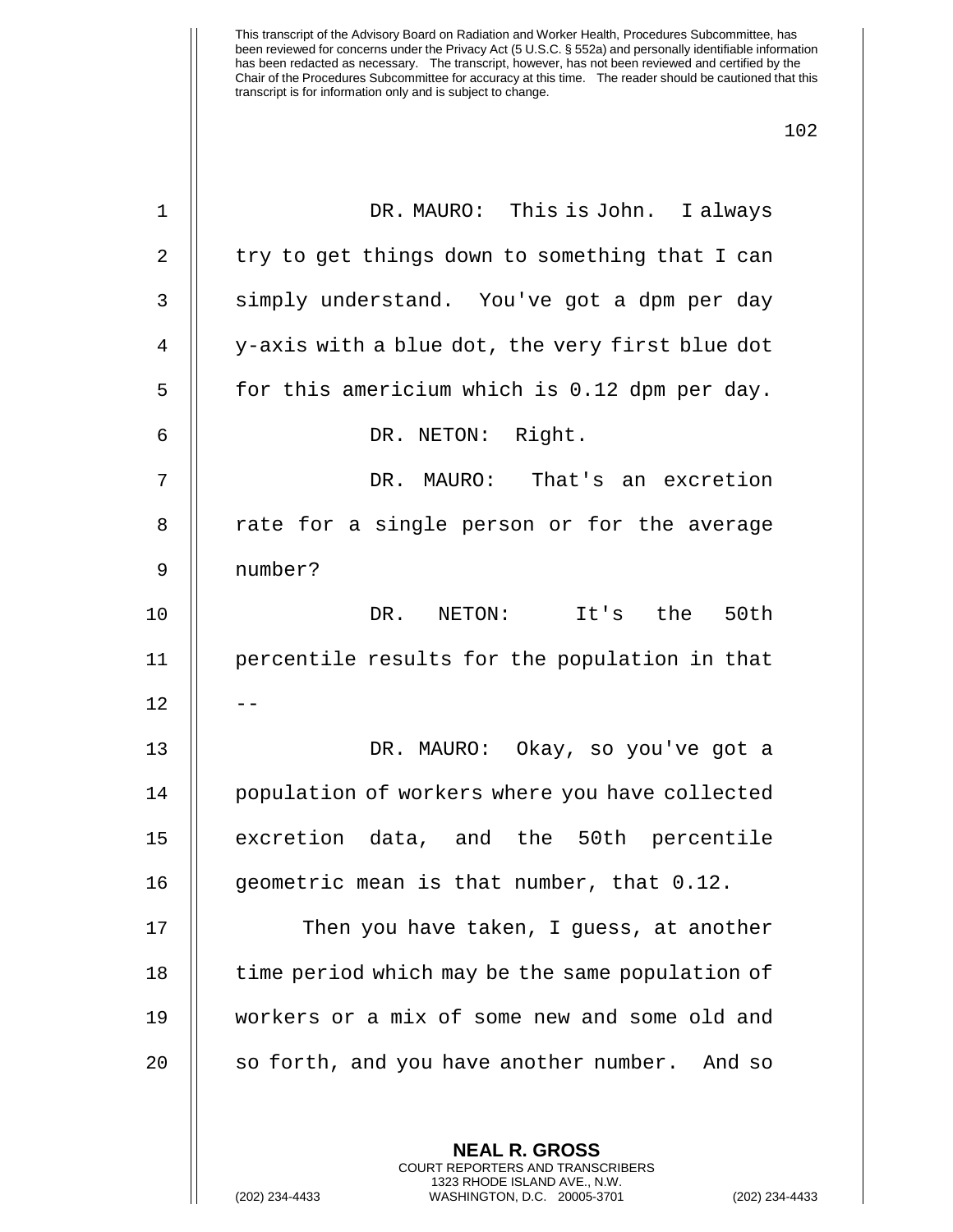103

1 | in effect what we're looking at is the geometric 2 mean of the excretion rate or of americium in 3 || a group of workers at different time periods in 4 || sequence.

5 Now to go back to Hans' question. 6  $\parallel$  Now if you're saying to him, okay, I have some 7 data on different time periods and what people 8 | are seeing, and I would agree just from a common 9 || sense point of view it looks like, gee, you've 10 || got all these groups of people over this time 11 period which covers a number of years, 12 || apparently, they're all around, you know, 13 || anywhere from about 0.09 to 0.12 dpm per day.

14 || So as far as I'm concerned, what  $15$   $\parallel$  this says is that each, and notwithstanding 16 | whether you run IMBA or whatever you have, it's 17 || almost like let's walk away from that for a 18 || second. All you're really saying here is that 19 || the concentration or the excretion rate of 20 || americium in each cluster of people on that day

> **NEAL R. GROSS** COURT REPORTERS AND TRANSCRIBERS 1323 RHODE ISLAND AVE., N.W. (202) 234-4433 WASHINGTON, D.C. 20005-3701 (202) 234-4433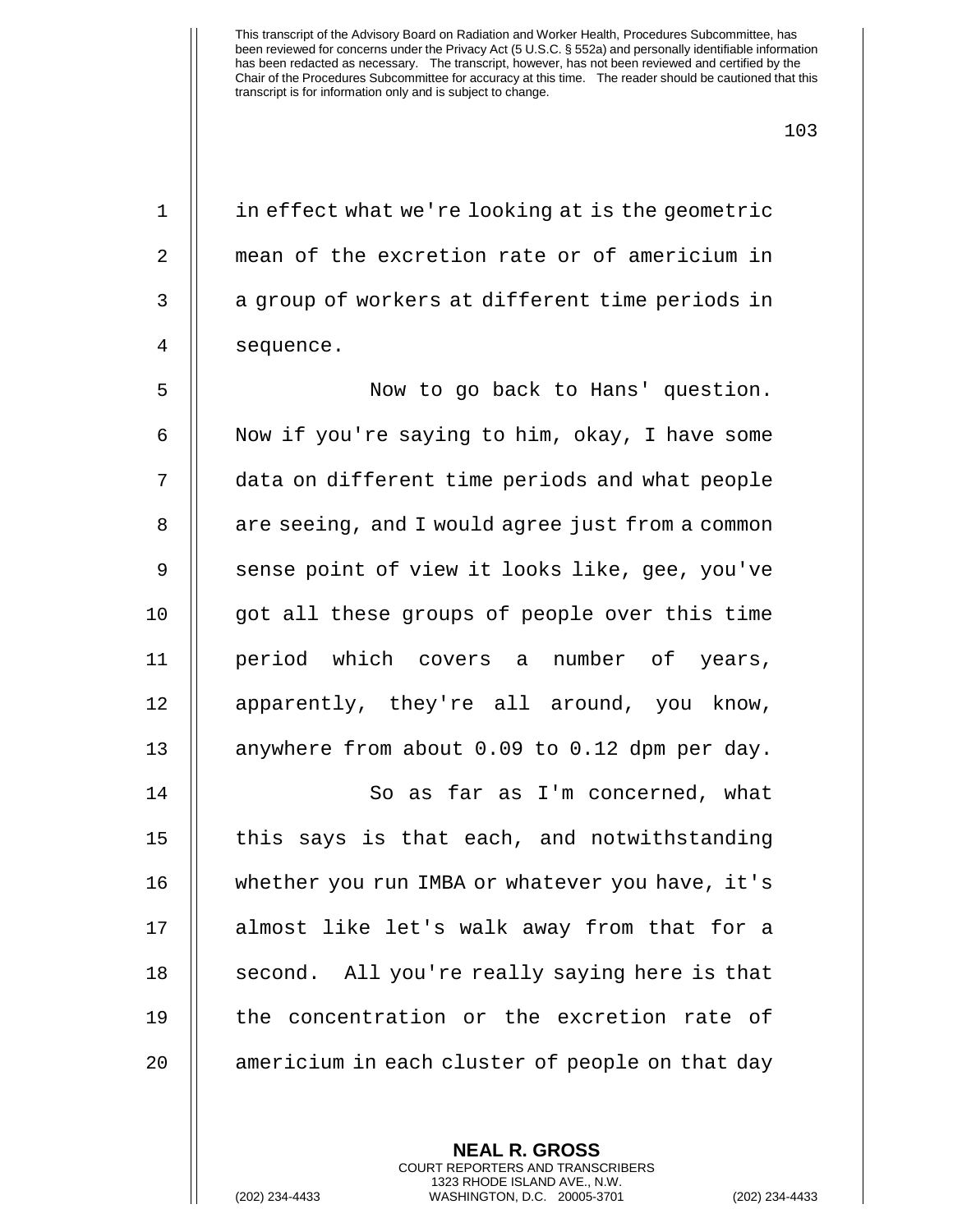| $\mathbf 1$    | when that sample was collected from those        |
|----------------|--------------------------------------------------|
| 2              | people, they're all the same. I mean to me the   |
| 3              | difference between, well, within a factor of 2.  |
| $\overline{4}$ | So as far as I'm concerned given the             |
| 5              | uncertainty in all these things we talk about,   |
| 6              | what you're really saying here is every time we  |
| 7              | grabbed a group of people over this time period, |
| 8              | which covers many years, those group of people   |
| 9              | always had the same excretion rate. And that     |
| 10             | transcends IMBA. All that says is that's what    |
| 11             | we see. We're not seeing anything's changing.    |
| 12             | Now, so in my mind, I guess maybe I              |
| 13             | back to Hans' concern, and maybe I'm<br>go       |
| 14             | referring to it correctly is, where does IMBA    |
| 15             | come in? All you're really saying is, look,      |
| 16             | hey, we've got all these people, we've got all   |
| 17             | this data. A lot of data over a lot of years.    |
| 18             | I don't know how many people are represented in  |
| 19             | each dot but it could be a lot of people.<br>And |
| 20             | they always have the same excretion rate.        |

**NEAL R. GROSS** COURT REPORTERS AND TRANSCRIBERS 1323 RHODE ISLAND AVE., N.W.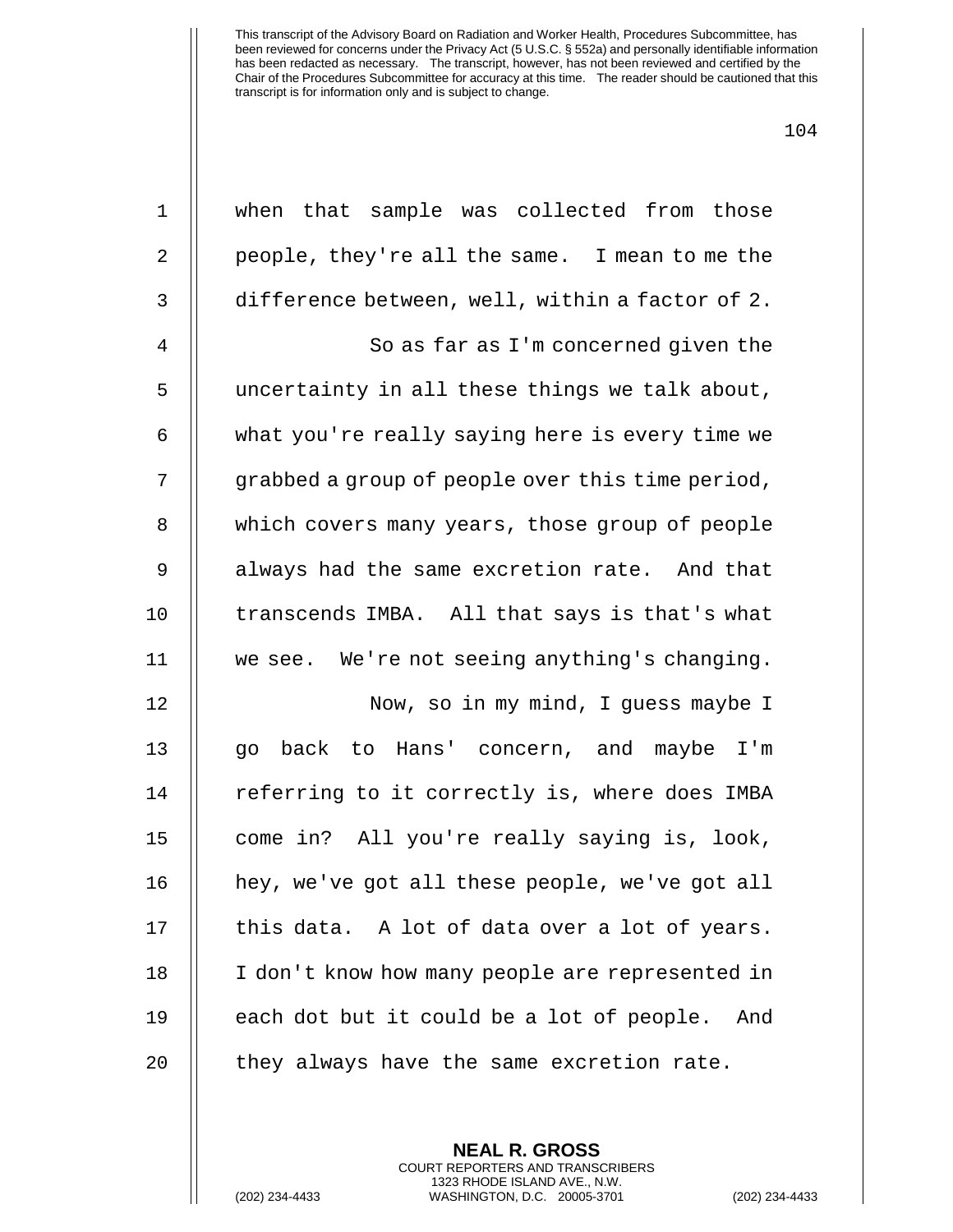| 1  | And to me a difference of between 0.09 and                                                   |
|----|----------------------------------------------------------------------------------------------|
| 2  | 0.15, to me as a biologist that means nothing                                                |
| 3  | to me. That means there's no difference.                                                     |
| 4  | Maybe there are those who see that as important.                                             |
| 5  | I don't.                                                                                     |
| 6  | So now I know that over that time                                                            |
| 7  | period, everybody that you were looking at had                                               |
| 8  | this chronic excretion rate that was always                                                  |
| 9  | around, you know, 0.1, 0.12 dpm per day. And                                                 |
| 10 | then the next question is, okay, what type of                                                |
| 11 | chronic intake rate by all these people over all                                             |
| 12 | this time would give you that excretion rate?                                                |
| 13 | And you're done. And that of course is where                                                 |
| 14 | IMBA would come in.                                                                          |
| 15 | DR. NETON: And that's what we've                                                             |
| 16 | done. If you go back down to the graph at the                                                |
| 17 | bottom there, the chart.                                                                     |
| 18 | DR. MAURO:<br>Yes.                                                                           |
| 19 | DR. NETON: Go back. Could you go                                                             |
| 20 | down to the table?                                                                           |
|    |                                                                                              |
|    | <b>NEAL R. GROSS</b><br>COURT REPORTERS AND TRANSCRIBERS                                     |
|    | 1323 RHODE ISLAND AVE., N.W.<br>(202) 234-4433<br>WASHINGTON, D.C. 20005-3701<br>$(202)$ 234 |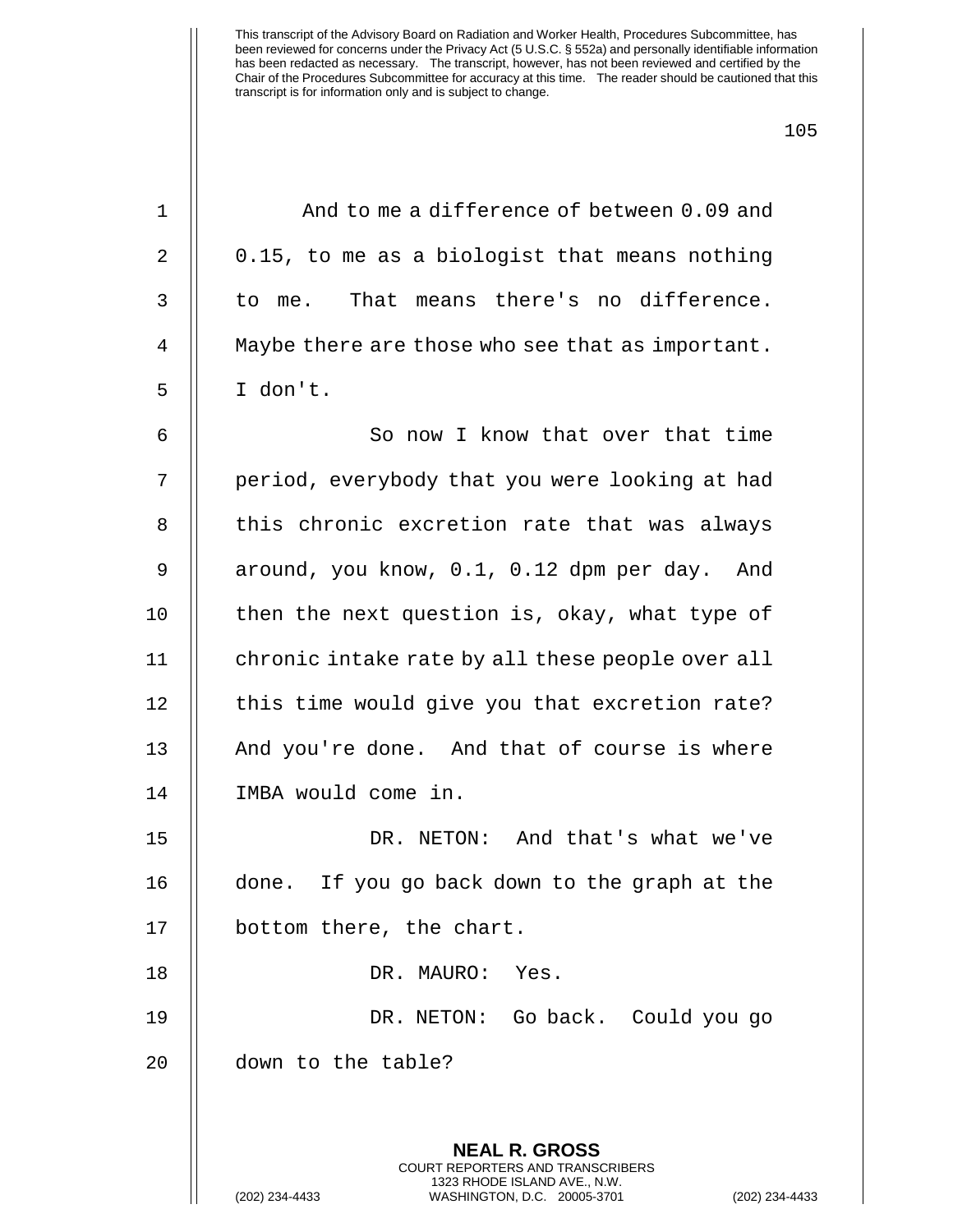| 1              | DR. MAURO: Yes.                                                                                 |
|----------------|-------------------------------------------------------------------------------------------------|
| $\overline{2}$ | DR. NETON: There's a table, and it                                                              |
| 3              | said between 1968 and '84 a person would have                                                   |
| 4              | to have inhaled 6.673 picocuries per day?                                                       |
| 5              | MR. MARSCHKE: Disintegrations per                                                               |
| 6              | minute per day.                                                                                 |
| 7              | DR. NETON: Dpm per day. They have                                                               |
| 8              | to have inhaled that much per day in order to                                                   |
| 9              | get that curve.                                                                                 |
| 10             | DR. MAURO: Right, and not even a                                                                |
| 11             | curve.                                                                                          |
| 12             | DR. NETON: That's the intake per                                                                |
| 13             | period --                                                                                       |
| 14             | (Simultaneous speaking)                                                                         |
| 15             | DR. NETON: What's the printed --                                                                |
| 16             | DR. MAURO: Yes. I have to say in                                                                |
| 17             | the simplest terms, what you're simply saying,                                                  |
| 18             | listen, all these people are more or less being                                                 |
| 19             | exposed to the same concentration, having the                                                   |
| 20             | same intake over all this time period, which is                                                 |
|                |                                                                                                 |
|                | <b>NEAL R. GROSS</b><br>COURT REPORTERS AND TRANSCRIBERS                                        |
|                | 1323 RHODE ISLAND AVE., N.W.<br>(202) 234-4433<br>(202) 234-4433<br>WASHINGTON, D.C. 20005-3701 |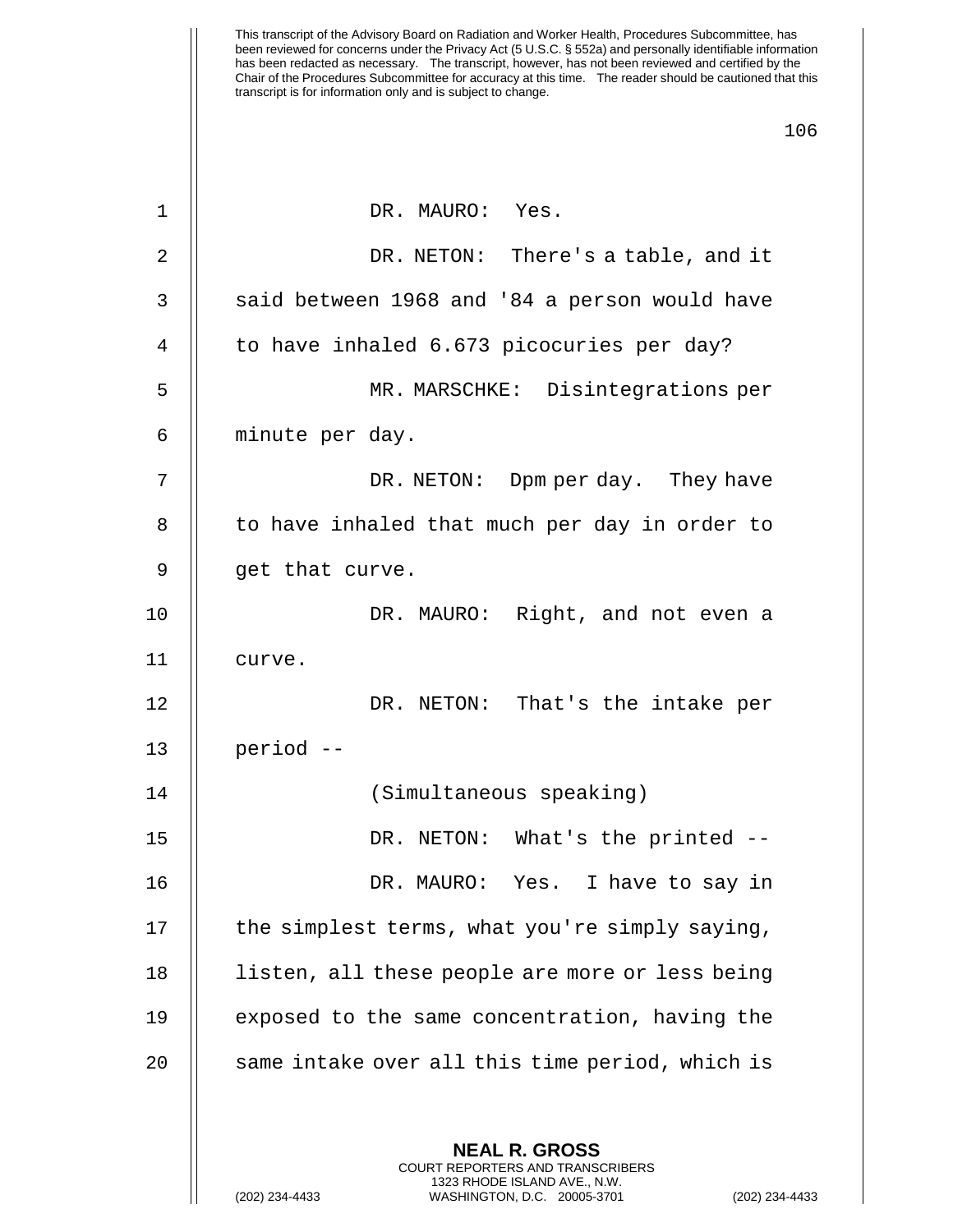| $\mathbf 1$    | very surprising. So it's a very stable,                  |
|----------------|----------------------------------------------------------|
| $\overline{2}$ | chronic situation, and you could very well               |
| $\mathfrak{Z}$ | back-calculate out what the intake rate was.             |
| 4              | Now of course --                                         |
| 5              | DR. NETON: That black curve there                        |
| 6              | is the IMBA curve that was fit for those data            |
| 7              | points for a chronic exposure and that's the             |
| 8              | best fit for the data that said what chronic             |
| 9              | exposure would give you those data points, and           |
| 10             | that's what we came up with.                             |
| 11             | DR. MAURO: As if it was a single                         |
| 12             | person that had this data?                               |
| 13             | DR. NETON: No, the 50th percentile                       |
| 14             | person had the data. All these data points are           |
| 15             | for the 50th percentile person.                          |
| 16             | MR. MARSCHKE:<br>It's a single 50th                      |
| 17             | percentile. It's a single person. I mean                 |
| 18             | IMBA runs on a single person. So it's really             |
| 19             | a single person who has the 50th percentile              |
| 20             | excretions.                                              |
|                |                                                          |
|                | <b>NEAL R. GROSS</b><br>COURT REPORTERS AND TRANSCRIBERS |

1323 RHODE ISLAND AVE., N.W.

 $\mathop{||}$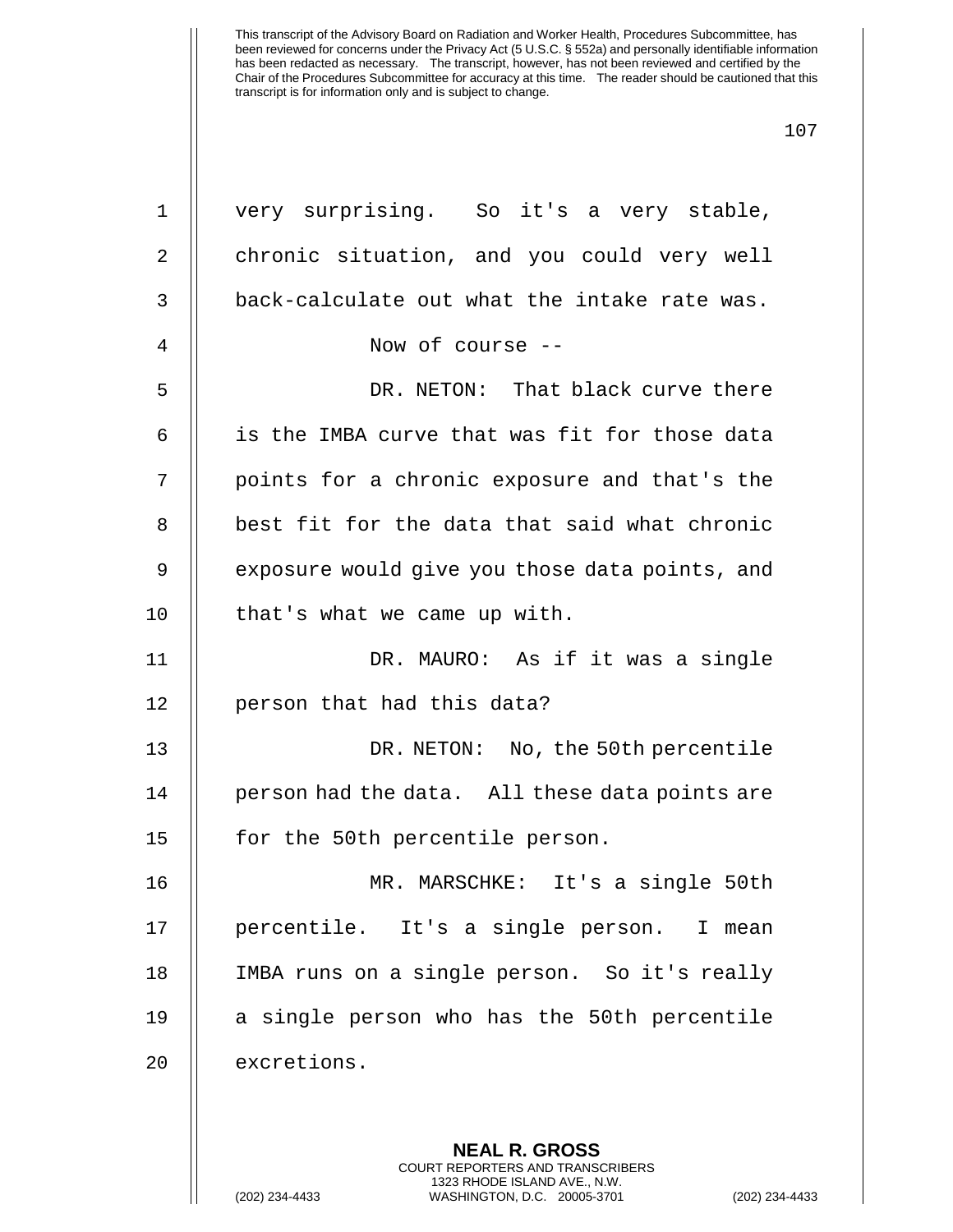| $\mathbf{1}$   | DR. NETON: Each point is the 50th                        |
|----------------|----------------------------------------------------------|
| $\overline{2}$ | percentile of each year. So it's a 50th                  |
| 3              | percentile excretion value of the distribution           |
| 4              | for each year.                                           |
| 5              | DR. MAURO: Got it. But as I said                         |
| 6              | before --                                                |
| 7              | DR. NETON: Then you fit a curve to                       |
| 8              | that and say what would you have to inhale every         |
| 9              | day in order to maintain that type of excretion          |
| 10             | pattern if you were the 50th percentile worker?          |
| 11             | DR. MAURO: Now why wouldn't you do                       |
| 12             | something much simpler and simply say, listen,           |
| 13             | I have all of these data points, it looks to me          |
| 14             | that, you know, for any group of people, the             |
| 15             | excretion rate, the highest we see for a given           |
| 16             | group was 0.15, and you say to yourself, well,           |
| 17             | that certainly would be an upper bound of what           |
| 18             | an excretion rate would be for all these people          |
| 19             | over all this time.                                      |
| 20             | We know that most of them had less                       |
|                |                                                          |
|                | <b>NEAL R. GROSS</b><br>COURT REPORTERS AND TRANSCRIBERS |

1323 RHODE ISLAND AVE., N.W.

 $\mathop{||}$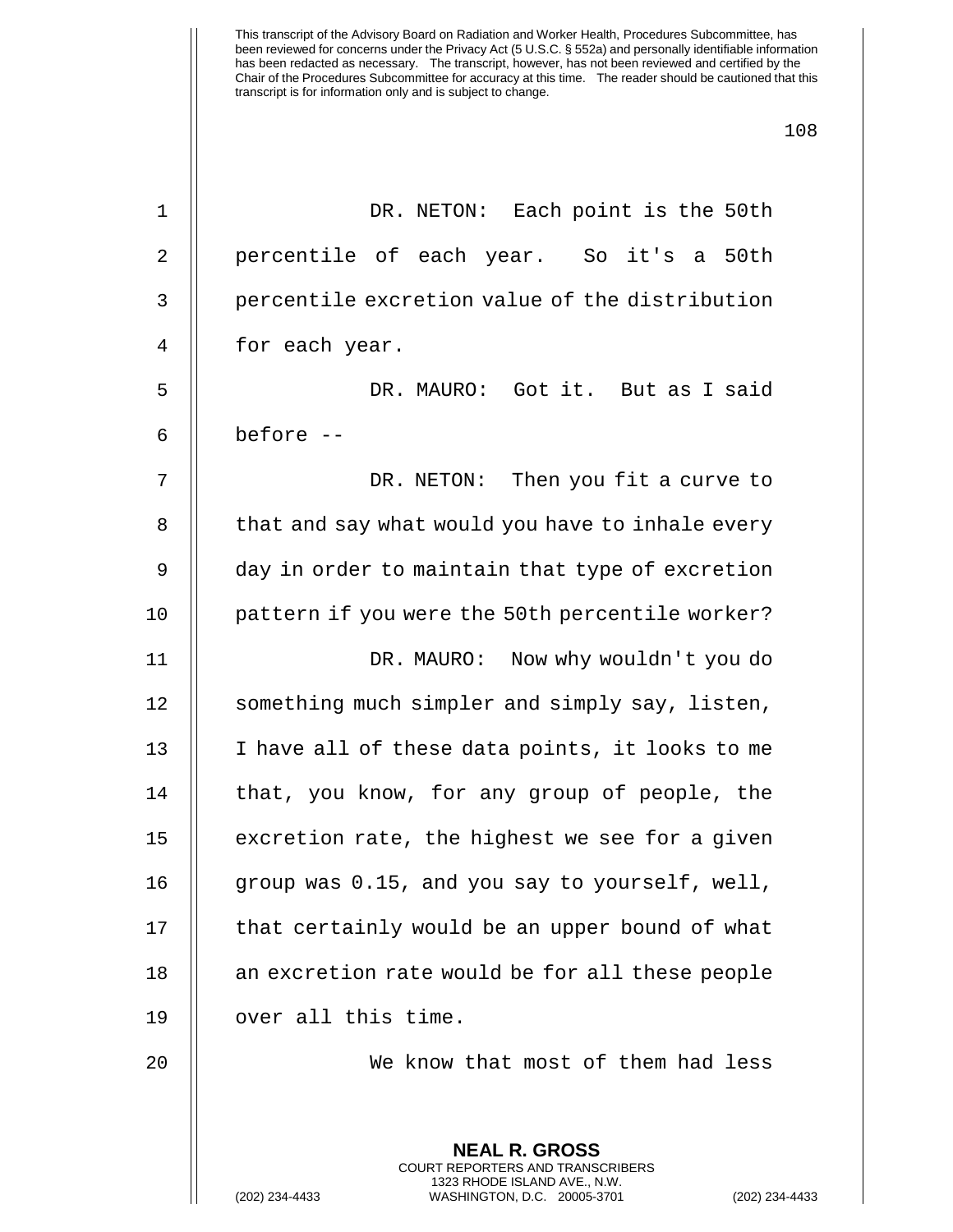| $\mathbf 1$    | than that. All of them had less than that.                                                                                                                        |
|----------------|-------------------------------------------------------------------------------------------------------------------------------------------------------------------|
| $\sqrt{2}$     | And why wouldn't you simply say, given that I                                                                                                                     |
| $\mathsf{3}$   | have a person that has been chronically exposed                                                                                                                   |
| $\overline{4}$ | over all this time and he continuously had a                                                                                                                      |
| 5              | constant excretion rate of 0.15 picocuries, I'm                                                                                                                   |
| 6              | sorry, dpm per day, then ask myself the question                                                                                                                  |
| 7              | and run IMBA, what would my chronic intake rate                                                                                                                   |
| 8              | be that I would have --                                                                                                                                           |
| 9              | (Simultaneous speaking)                                                                                                                                           |
| 10             | DR. NETON: What you're saying,                                                                                                                                    |
| 11             | change all of those points to 0.15. All the                                                                                                                       |
| 12             | blue dots become 0.15?                                                                                                                                            |
| 13             | DR. MAURO: Yes. I mean I'm not                                                                                                                                    |
| 14             | saying you should do that.                                                                                                                                        |
| 15             | DR. NETON: You're ignoring the                                                                                                                                    |
| 16             | I mean why bother? It doesn't make any<br>data.                                                                                                                   |
| 17             | sense to me to pick the highest value --                                                                                                                          |
| 18             | DR. MAURO: I just picked that to                                                                                                                                  |
| 19             | say, if anybody wanted to say, listen, how bad                                                                                                                    |
| 20             | could it have been --                                                                                                                                             |
|                |                                                                                                                                                                   |
|                | <b>NEAL R. GROSS</b><br><b>COURT REPORTERS AND TRANSCRIBERS</b><br>1323 RHODE ISLAND AVE., N.W.<br>(202) 234-4433<br>WASHINGTON, D.C. 20005-3701<br>$(202)$ 234-4 |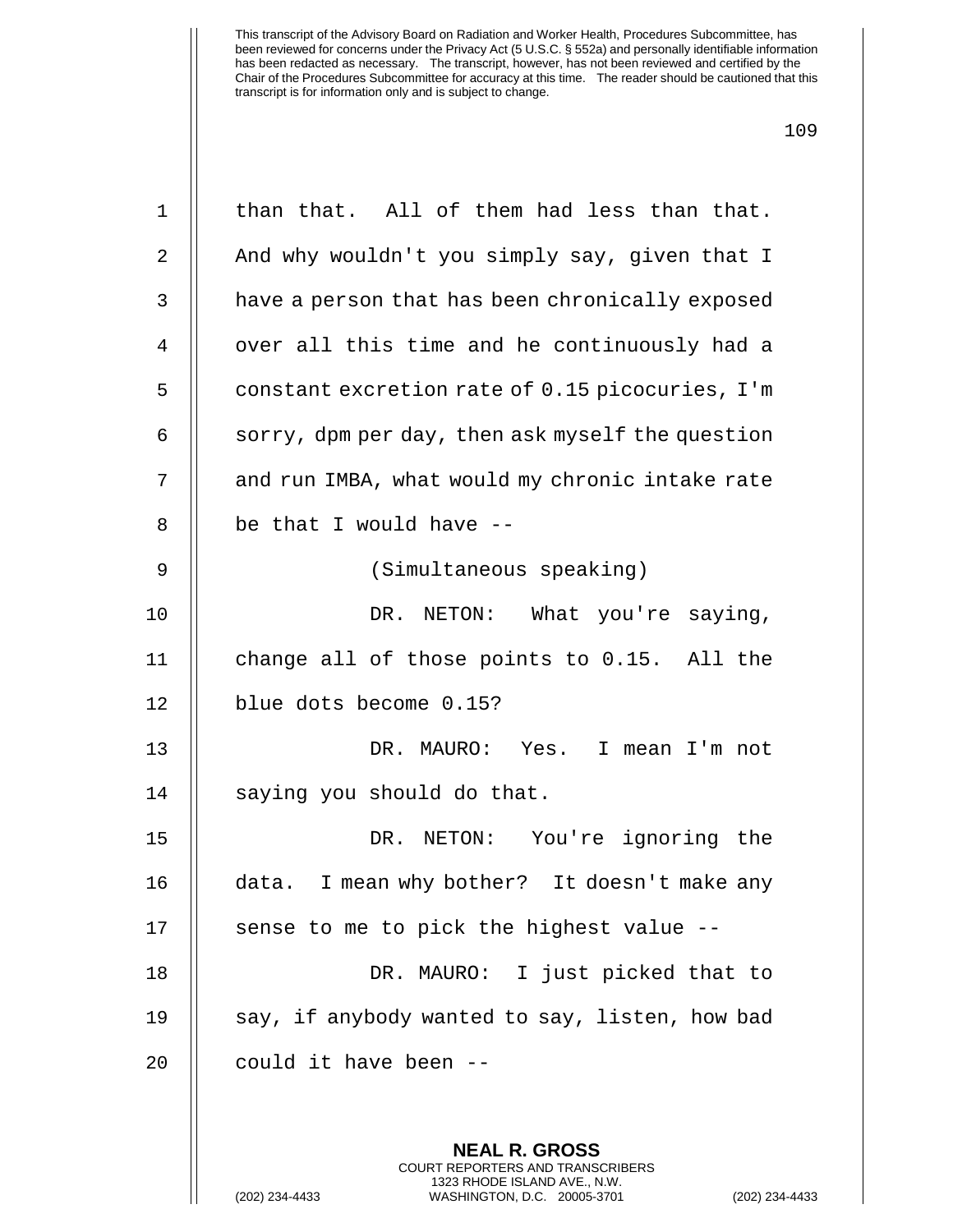| $\mathbf 1$    | (Simultaneous speaking)                                                                                                                                          |
|----------------|------------------------------------------------------------------------------------------------------------------------------------------------------------------|
| $\overline{2}$ | DR. NETON: But the point is John we                                                                                                                              |
| 3              | have the data. These are the data. They fit                                                                                                                      |
| $\overline{4}$ | a fairly straight line across, which indicates                                                                                                                   |
| 5              | a chronic exposure pattern and we fit a chronic                                                                                                                  |
| 6              | exposure model, the best fit that IMBA can                                                                                                                       |
| 7              | produce, and got that result.                                                                                                                                    |
| 8              | DR. MAURO: You know what it is? I                                                                                                                                |
| 9              | think it may be, the thing that's confusing me,                                                                                                                  |
| 10             | and it's just probably my own lack of knowledge,                                                                                                                 |
| 11             | is, you know, why wouldn't you simply take all                                                                                                                   |
| 12             | those data points, come up with the geometric                                                                                                                    |
| 13             | means and standard deviations, say okay, here                                                                                                                    |
| 14             | is the, for this population of workers over all                                                                                                                  |
| 15             | this time, they're all, you know, this                                                                                                                           |
| 16             | represents what the excretion rate has been,                                                                                                                     |
| 17             | chronically, as a reasonable geometric mean or                                                                                                                   |
| 18             | upper bound, say --                                                                                                                                              |
| 19             | DR. NETON: You don't have to fit                                                                                                                                 |
| 20             | IMBA to it to come up with an intake.                                                                                                                            |
|                |                                                                                                                                                                  |
|                | <b>NEAL R. GROSS</b><br><b>COURT REPORTERS AND TRANSCRIBERS</b><br>1323 RHODE ISLAND AVE., N.W.<br>(202) 234-4433<br>WASHINGTON, D.C. 20005-3701<br>$(202)$ 234- |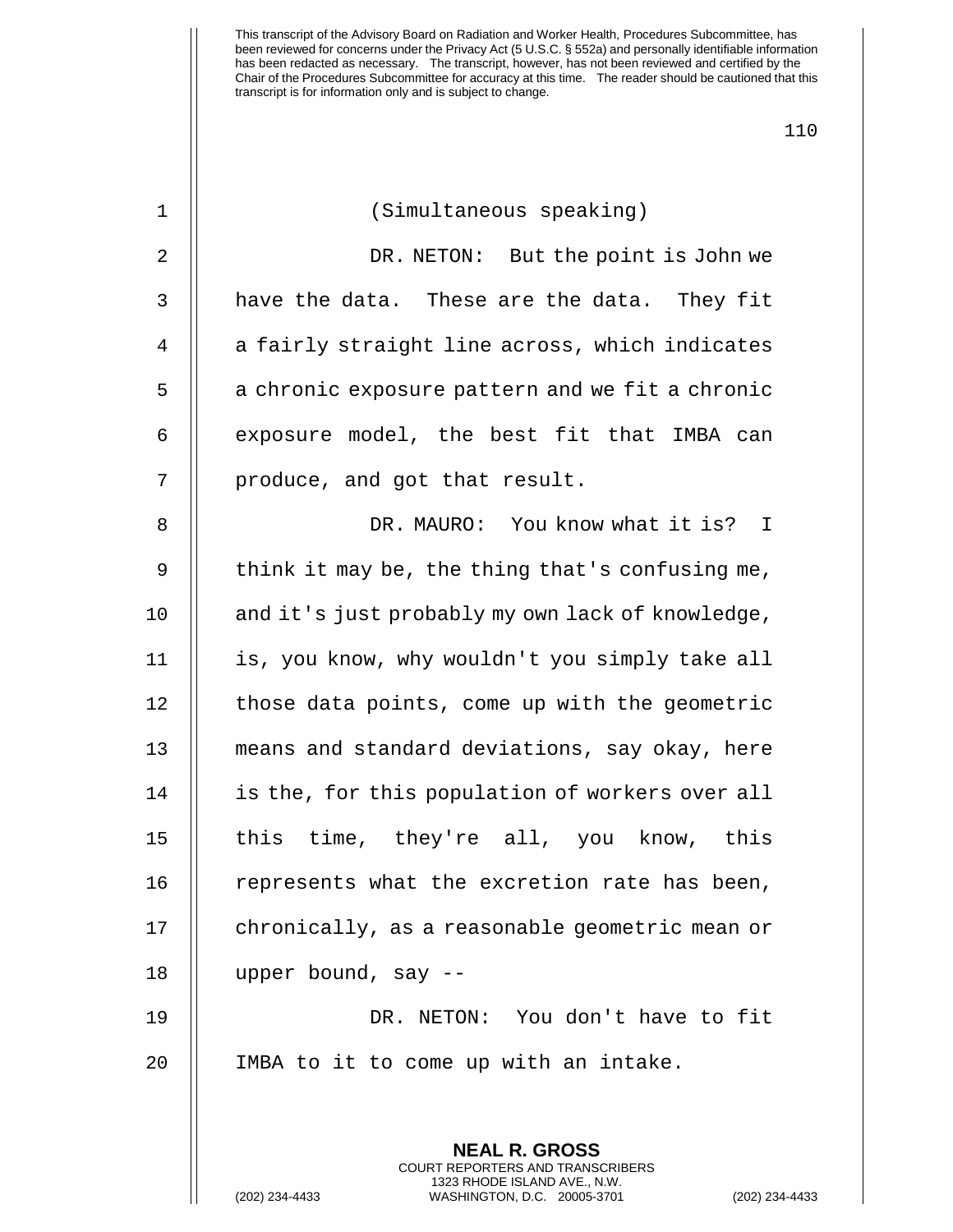| $\mathbf 1$ | DR. MAURO: Then I would run IMBA                                                                                                                                 |
|-------------|------------------------------------------------------------------------------------------------------------------------------------------------------------------|
| 2           | after that. See, I don't understand how these                                                                                                                    |
| 3           | numbers, like Hans brought up initially, I                                                                                                                       |
| 4           | understand Hans question. He says why would                                                                                                                      |
| 5           | you somehow need to use IMBA to represent what                                                                                                                   |
| 6           | these dots mean? I guess I'm having trouble                                                                                                                      |
| 7           | with that $--$                                                                                                                                                   |
| 8           | DR. NETON: You have to use IMBA to                                                                                                                               |
| 9           | come up with an intake.                                                                                                                                          |
| 10          | DR. MAURO: Yes --                                                                                                                                                |
| 11          | DR. H. BEHLING: But Jim, this is                                                                                                                                 |
| 12          | what I'm constantly going to ask is, you're not                                                                                                                  |
| 13          | using IMBA the way it was intended to be.                                                                                                                        |
| 14          | You're looking at the 50th percentile value for                                                                                                                  |
| 15          | each of the time frames that represent the dots                                                                                                                  |
| 16          | and then you're trying to use an IMBA fitting                                                                                                                    |
| 17          | for those.                                                                                                                                                       |
| 18          | I mean to me, if I look at those blue                                                                                                                            |
| 19          | dots, you would almost, if you did a least                                                                                                                       |
| 20          | square on those blue dots you would end up with                                                                                                                  |
|             |                                                                                                                                                                  |
|             | <b>NEAL R. GROSS</b><br><b>COURT REPORTERS AND TRANSCRIBERS</b><br>1323 RHODE ISLAND AVE., N.W.<br>(202) 234-4433<br>WASHINGTON, D.C. 20005-3701<br>$(202)$ 234- |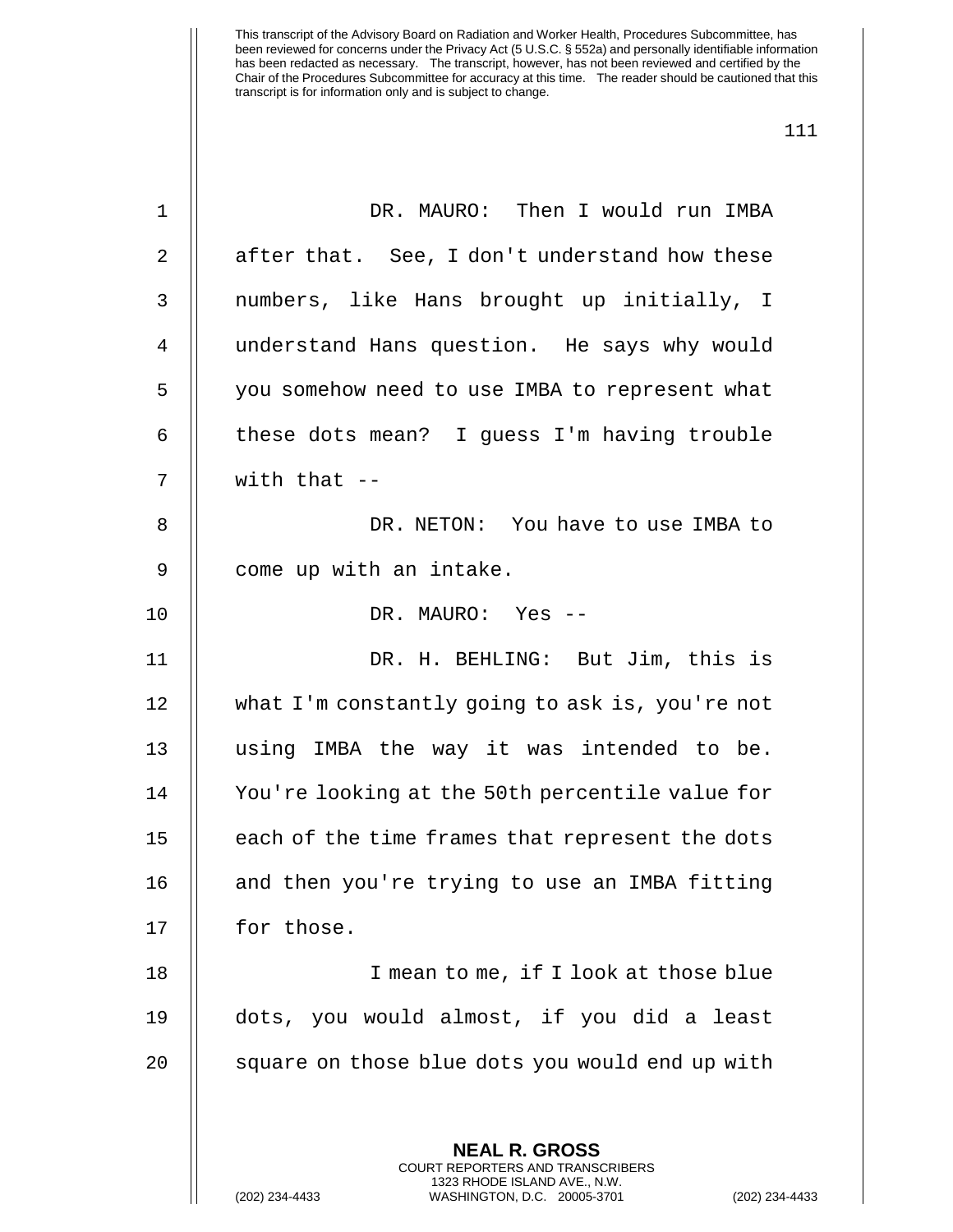| 1  | a value somewhere around 0.12 dpm per day      |
|----|------------------------------------------------|
| 2  | excretion.                                     |
| 3  | And rather than a ramping up, I                |
| 4  | don't see the ramping up here. This is what    |
| 5  | IMBA would suggest --                          |
| 6  | DR. NETON: But Hans, that's a                  |
| 7  | function of the assumption of using a chronic  |
| 8  | exposure model. A chronic exposure model can   |
| 9  | start at zero at some point by definition.     |
| 10 | DR. H. BEHLING: Of course. I                   |
| 11 | understand how IMBA works for a single         |
| 12 | individual. I do not understand how it applies |
| 13 | to a collective group of individuals.          |
| 14 | DR.<br>NETON:<br>We're trying to               |
| 15 | estimate what the unmonitored workers'         |
| 16 | exposures were, not what these monitored       |
| 17 | workers were exposed to, period. Right? This   |
| 18 | has nothing to do with what the monitored      |
| 19 | workers' exposure was. Totally irrelevant.     |
| 20 | This is trying to estimate what our            |
|    |                                                |
|    | <b>NEAL R. GROSS</b>                           |

COURT REPORTERS AND TRANSCRIBERS 1323 RHODE ISLAND AVE., N.W.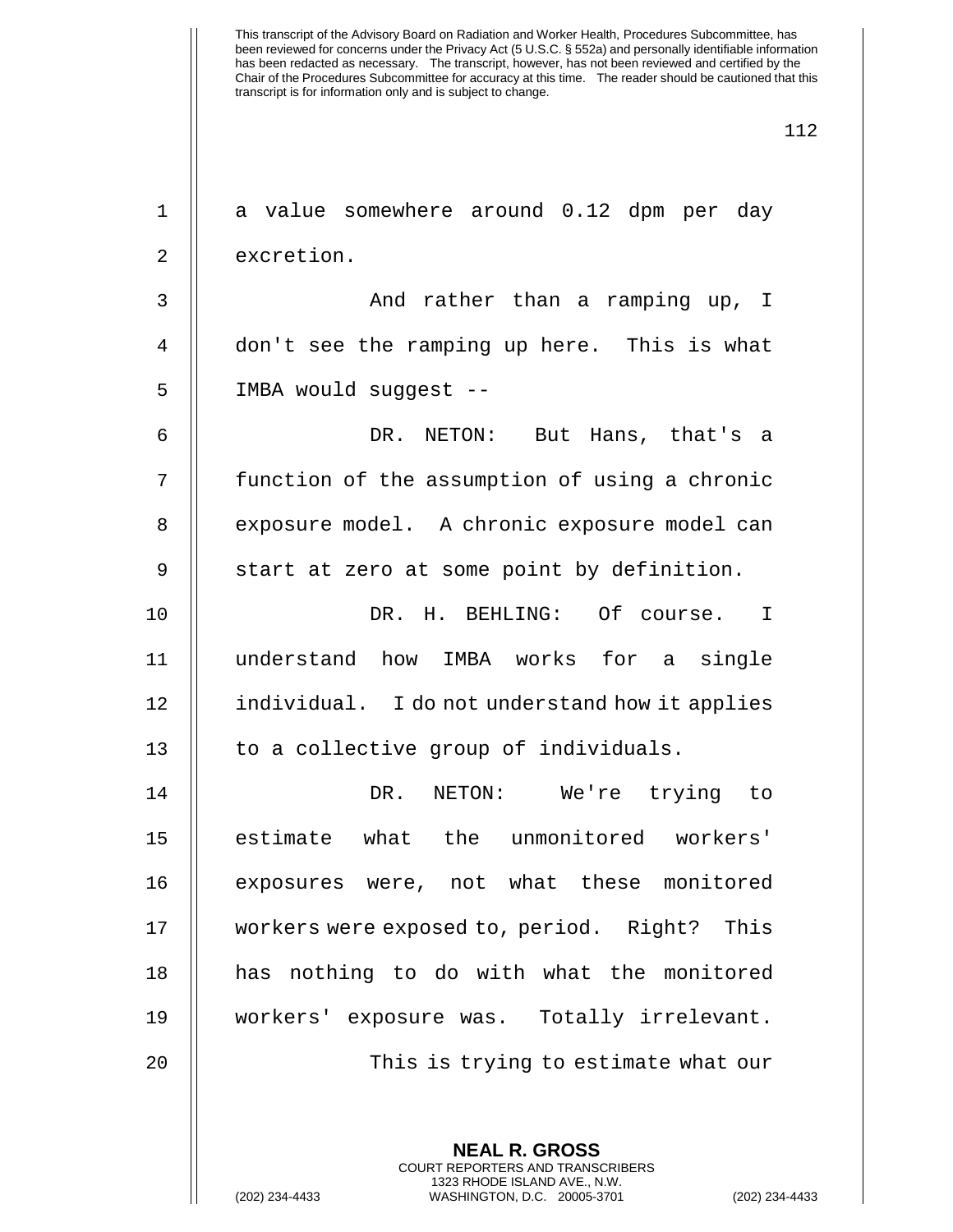| $\mathbf 1$    | best estimate for someone who had<br>zero                |
|----------------|----------------------------------------------------------|
| $\overline{a}$ | monitoring that could have been potentially              |
| 3              | exposed, what they could have received. And              |
| $\overline{4}$ | our approach, this has been this way for over            |
| 5              | 12 years, is that the 50th percentile of the             |
| 6              | monitored worker distribution can be used to             |
| 7              | establish a chronic exposure scenario and                |
| 8              | that's what we do.                                       |
| $\mathsf 9$    | I mean I don't --                                        |
| 10             | MR. STIVER: This is John Stiver.                         |
| 11             | If I could jump in for a second here. I mean,            |
| 12             | you know, John and Hans, this is the classic             |
| 13             | pooled data coworker model approach that we              |
| 14             | looked at many, many different times, where              |
| 15             | NIOSH will pull together a series of 50th                |
| 16             | percentiles and that look to be kind of a                |
| 17             | homogenous representative of a given intake              |
| 18             | regime, if you will.                                     |
| 19             | And it really, the IMBA is basically                     |
| 20             | being used to model, as Jim said earlier, the            |
|                |                                                          |
|                | <b>NEAL R. GROSS</b><br>COURT REPORTERS AND TRANSCRIBERS |

1323 RHODE ISLAND AVE., N.W.

 $\begin{array}{c} \prod \end{array}$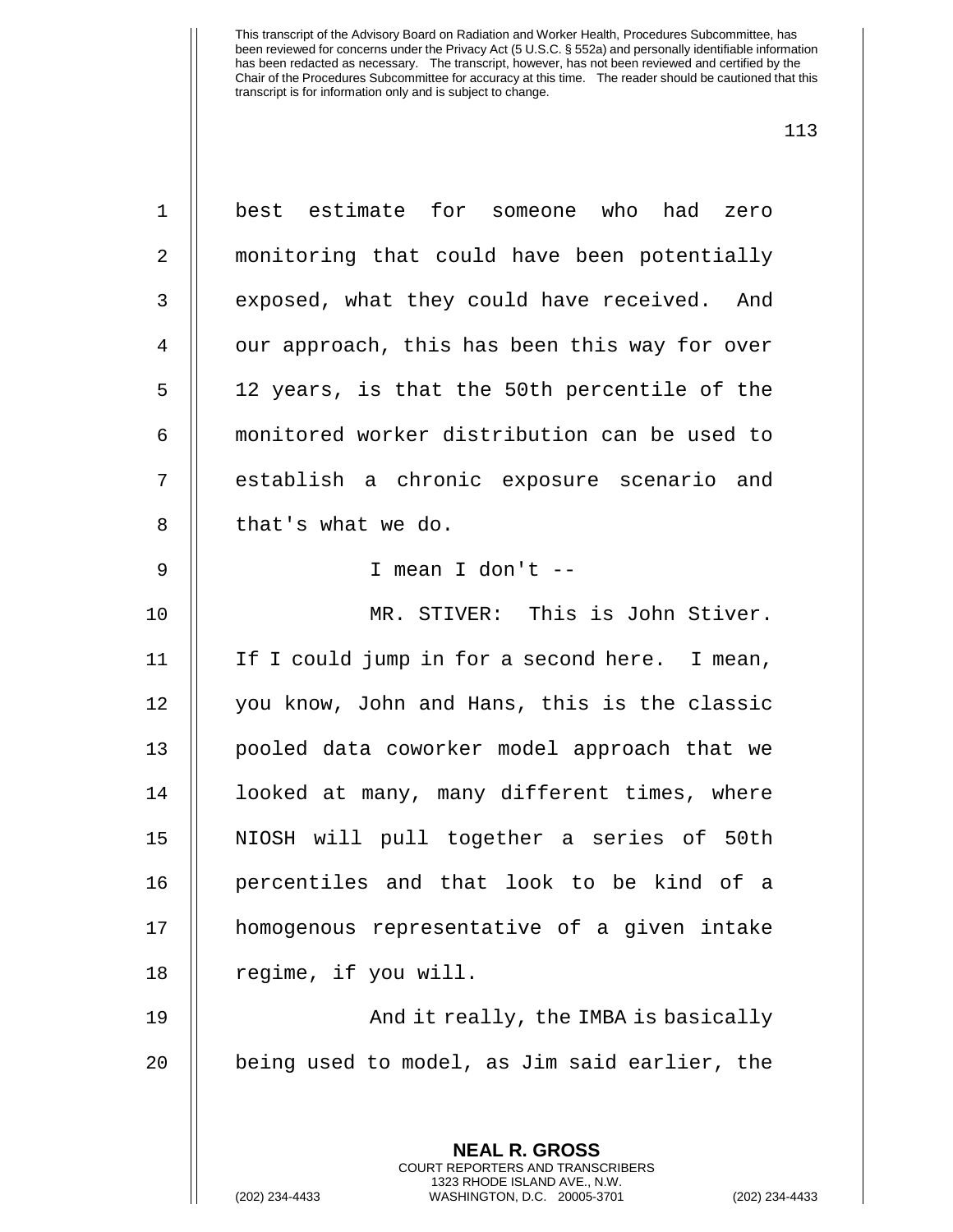| $\mathbf 1$    | 50th percentile individual which will then be    |
|----------------|--------------------------------------------------|
| $\overline{2}$ | used to assign a coworker dose. And each one     |
| 3              | of these is looked at as though it's a single    |
| 4              | intake with no previous contribution from an     |
| 5              | earlier intake regime.<br>And, you               |
| 6              | know, we talked about this a lot and I'm pretty  |
| 7              | sure that we've come to a general agreement, I   |
| 8              | mean without regard to the OPOS application and  |
| 9              | so forth. But this type of approach to           |
| 10             | coworker modeling is okay and appropriate.       |
| 11             | I may be missing something but it's              |
|                |                                                  |
| 12             | been my general understanding.                   |
| 13             | MR. BARTON: This is Bob Barton.                  |
| 14             | Could I make a comment here? I think from what   |
| 15             | I'm hearing, and Hans, correct me if I'm wrong,  |
| 16             | I think part of what his concern is is that when |
| 17             | you fit this line here, I mean you kind of       |
| 18             | assume, basically, what this modeling is, this   |
| 19             | is your average worker if he was chronically     |

**NEAL R. GROSS** COURT REPORTERS AND TRANSCRIBERS 1323 RHODE ISLAND AVE., N.W.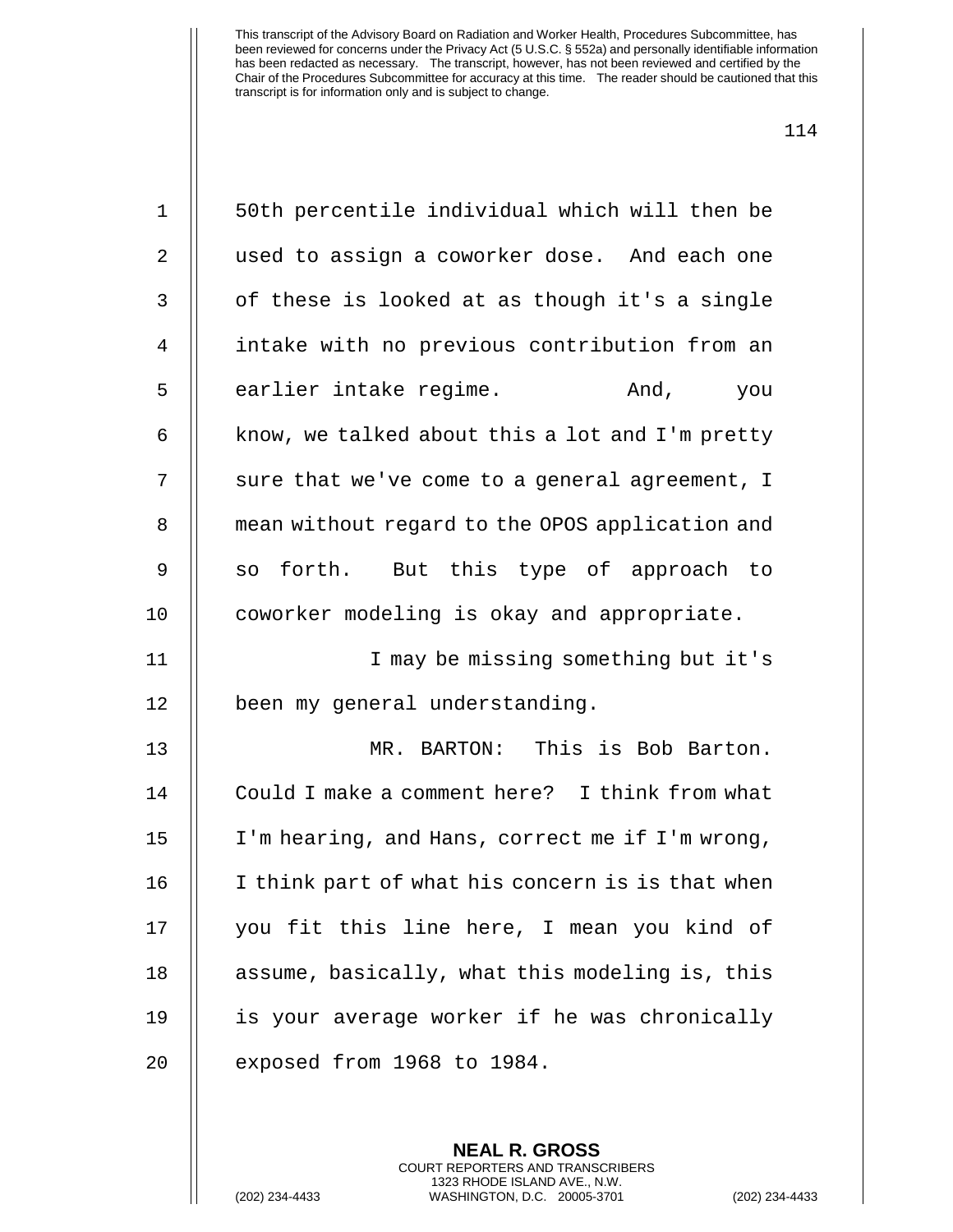| $\mathbf 1$ | Now how you select that time period              |
|-------------|--------------------------------------------------|
| 2           | as I understand it is sort of in the eye of the  |
| 3           | beholder. You kind of take a look at it and you  |
| 4           | try to group bioassay results together, but      |
| 5           | there's really no guidelines as to how you       |
| 6           | select that, as John just put it, intake regime. |
| 7           | I mean if took these blue dots and               |
| 8           | instead of fitting a line through all of them,   |
| 9           | let's say we just arbitrarily cut them in half,  |
| 10          | that's going to increase what intake that IMBA   |
| 11          | would model.                                     |
| 12          | So I guess I would add is there any              |
| 13          | way we could, I mean are there guidelines as to  |
| 14          | how you select the actual intake regime or how   |
| 15          | you group these bioassay results together?       |
| 16          | Because this is modeling a chronically exposed   |
| 17          | worker for this large time period, but if you    |
| 18          | were to model any one of these individual data   |
| 19          | points, obviously the intake is going to be      |
| 20          | fundamentally higher.<br>Hans, did I<br>get      |
|             |                                                  |

**NEAL R. GROSS** COURT REPORTERS AND TRANSCRIBERS 1323 RHODE ISLAND AVE., N.W.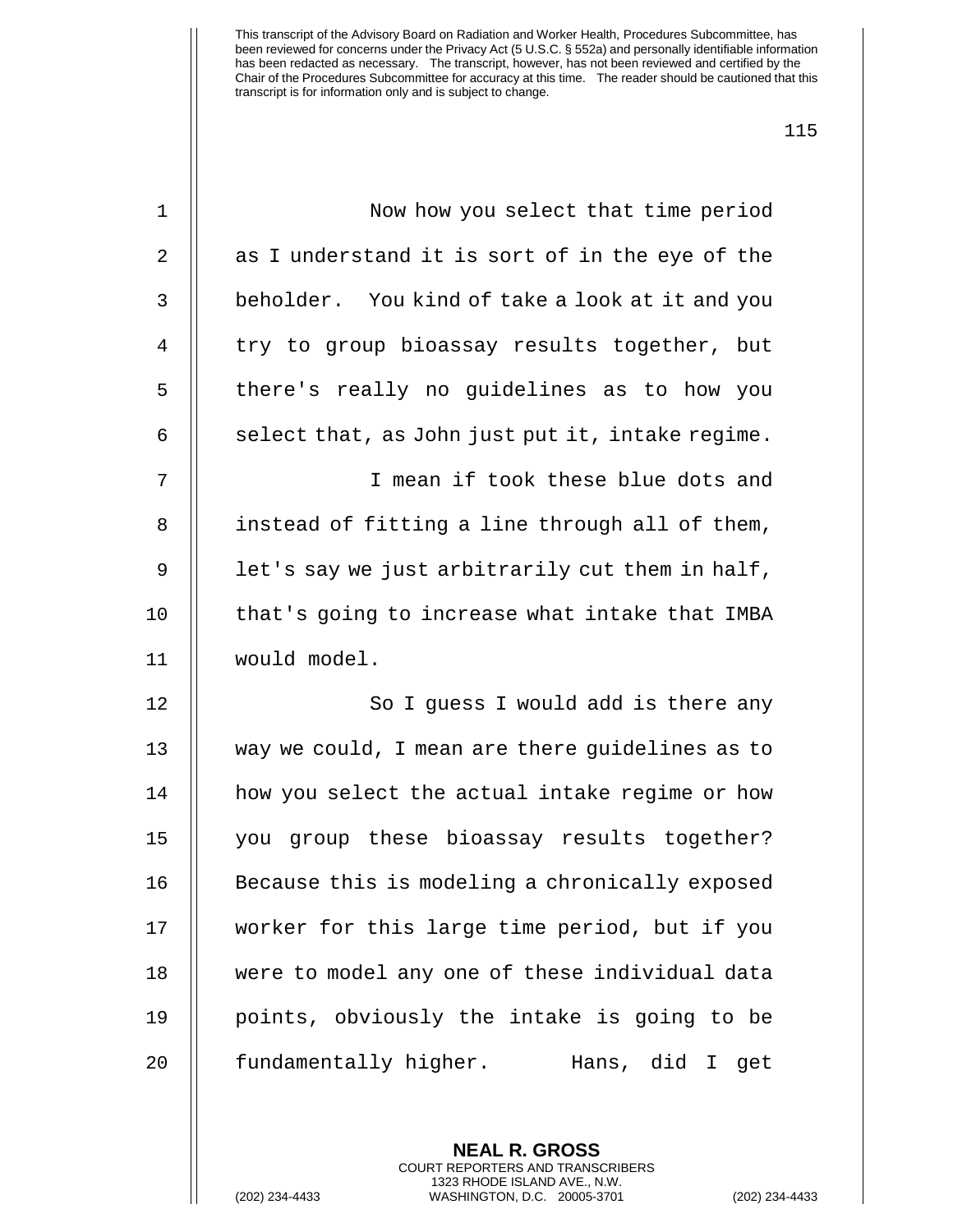| $\mathbf{1}$ | that correctly?                                                                               |
|--------------|-----------------------------------------------------------------------------------------------|
| 2            | DR. H. BEHLING: Yes. As I said,                                                               |
| 3            | I'm just not sure why this time period is only                                                |
| 4            | one large time period and a very small second                                                 |
| 5            | time period, when I compare that to the data                                                  |
| 6            | involved in Figures A-26 and 27, which are dose                                               |
| 7            | for plutonium-239 where we have, I guess, four                                                |
| 8            | time periods which are modeled here and the data                                              |
| 9            | doesn't look all that different.                                                              |
| 10           | (Simultaneous speaking)                                                                       |
| 11           | DR. NETON: I can't see them. I'm                                                              |
| 12           | sorry.                                                                                        |
| 13           | DR. MAURO: Could we scroll up?                                                                |
| 14           | (Off the record comments)                                                                     |
| 15           | DR. H. BEHLING: I didn't ask for                                                              |
| 16           | that, but in addressing this issue, which by the                                              |
| 17           | way as I said was not an issue that I identified,                                             |
| 18           | I'm only responding to --                                                                     |
| 19           | DR. NETON: Oh, we're passed it                                                                |
| 20           | Anyway the bottom line is, it is as Bob<br>now.                                               |
|              |                                                                                               |
|              | <b>NEAL R. GROSS</b><br>COURT REPORTERS AND TRANSCRIBERS                                      |
|              | 1323 RHODE ISLAND AVE., N.W.<br>(202) 234-4433<br>WASHINGTON, D.C. 20005-3701<br>$(202)$ 234- |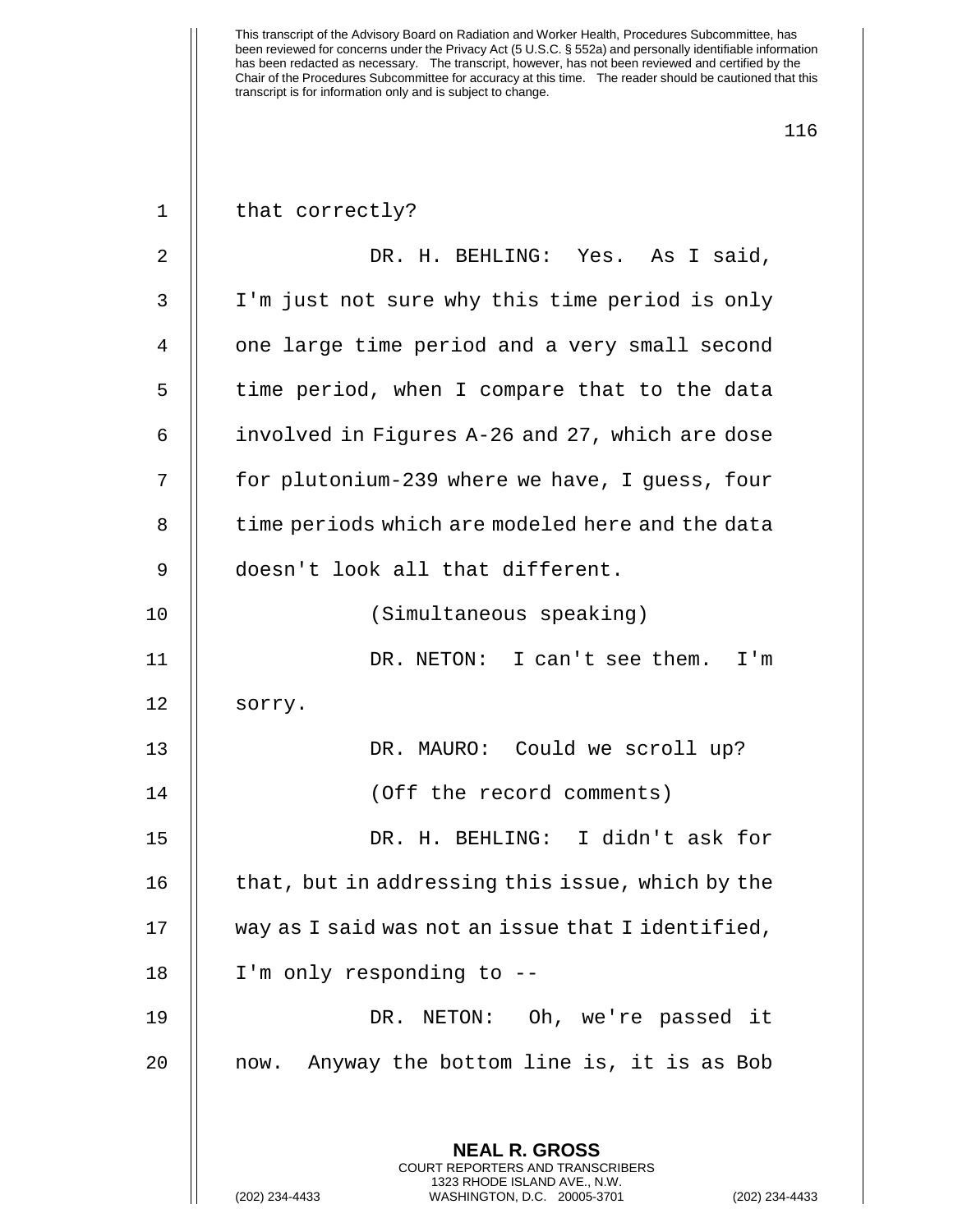| $\mathbf 1$    | Barton said. There is a professional judgment                   |
|----------------|-----------------------------------------------------------------|
| $\overline{2}$ | involved when you do any kind of an intake                      |
| 3              | assessment like this, and it has to do with the                 |
| $\overline{4}$ | patterns.                                                       |
| 5              | I mean you can see on A-24, there's                             |
| 6              | apparently a clear reduction here in the amount                 |
| 7              | of material being excreted as compared to the                   |
| 8              | first time period.                                              |
| 9              | DR. H. BEHLING: Yes.                                            |
| 10             | DR. NETON: And that's what's done.                              |
| 11             | I mean I don't know how you could do it any                     |
| 12             | better than say, you know, it's, I don't know.                  |
| 13             | I don't know if you can create quantitative                     |
| 14             | criteria on exactly how many years' worth of                    |
| 15             | data are fit.                                                   |
| 16             | In general you will see that there                              |
| 17             | are trends in the data that seem to follow                      |
| 18             | along. You'll see like a certain period where                   |
| 19             | it looks like it's fairly uniform and then it'll                |
| 20             | drop. Maybe the project, some project was                       |
|                |                                                                 |
|                | <b>NEAL R. GROSS</b><br><b>COURT REPORTERS AND TRANSCRIBERS</b> |

1323 RHODE ISLAND AVE., N.W.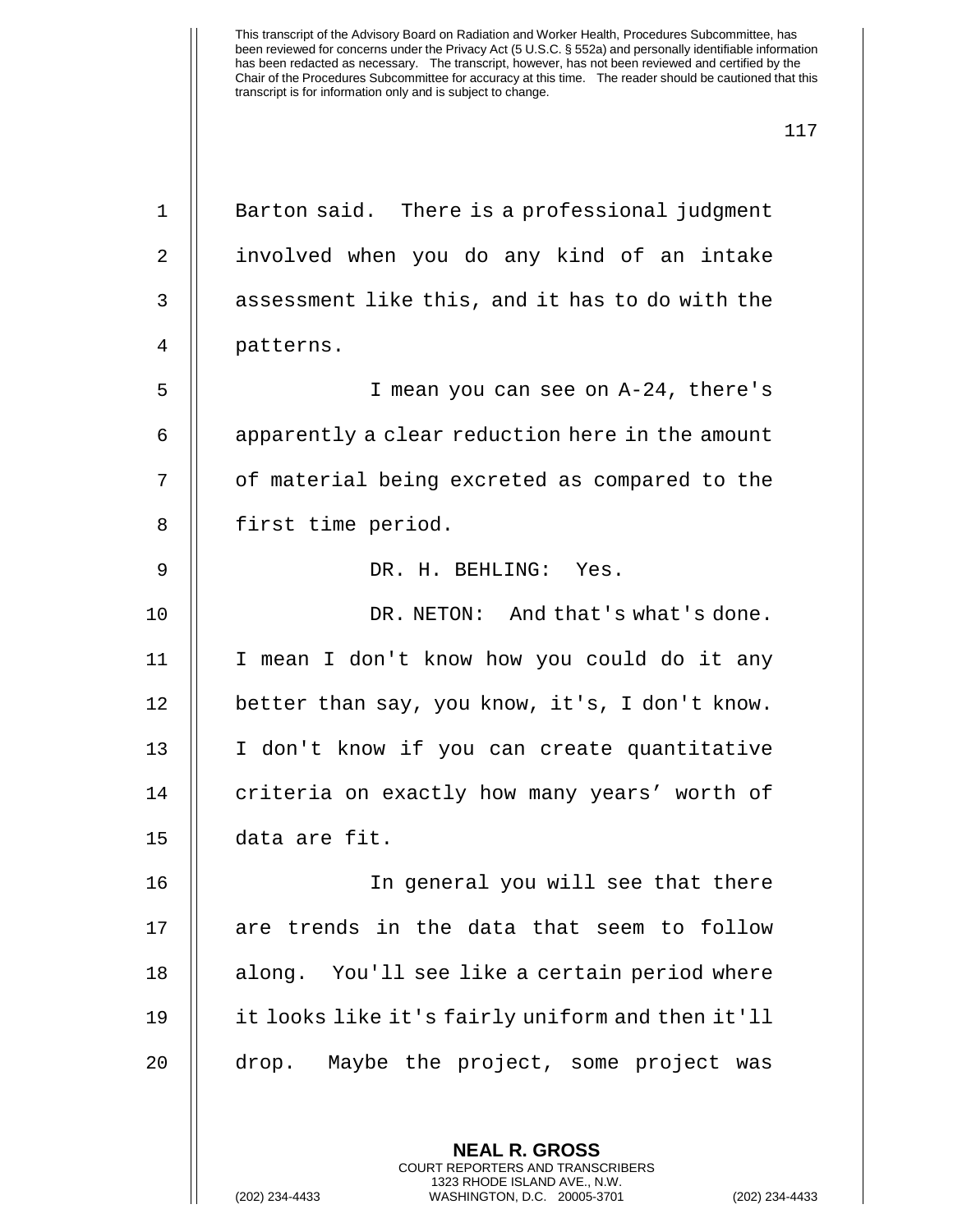| $\mathbf 1$    | terminated and the chronic exposures went way   |
|----------------|-------------------------------------------------|
| 2              | down. Well, then you would model that chronic   |
| 3              | exposure as a separate time period.             |
| $\overline{4}$ | MR. STIVER: Okay, Hans, could I                 |
| 5              | just jump in? This is John Stiver again.        |
| 6              | You'd mentioned earlier that like if this was   |
| 7              | a radionuclide you'd have different exposures.  |
| 8              | And, I guess, correct me if I'm wrong, I'm      |
| $\mathsf 9$    | trying to interpret what you're getting at.     |
| 10             | You're saying that there's a lack of            |
| 11             | consistency if you were indeed getting both of  |
| 12             | those nuclides in a chronic exposure over a     |
| 13             | given period of time then you should be using   |
| 14             | the same intake regime as opposed to having     |
| 15             | different regimes.                              |
| 16             | But, you know, if you had different             |
| 17             | types of campaigns where different materials    |
| 18             | were being used, then I think you'd have to set |
| 19             | your intake regimes that would correspond to    |
| 20             | the exposure scenario under question of the     |
|                |                                                 |
|                | <b>NEAL R. GROSS</b>                            |

COURT REPORTERS AND TRANSCRIBERS 1323 RHODE ISLAND AVE., N.W.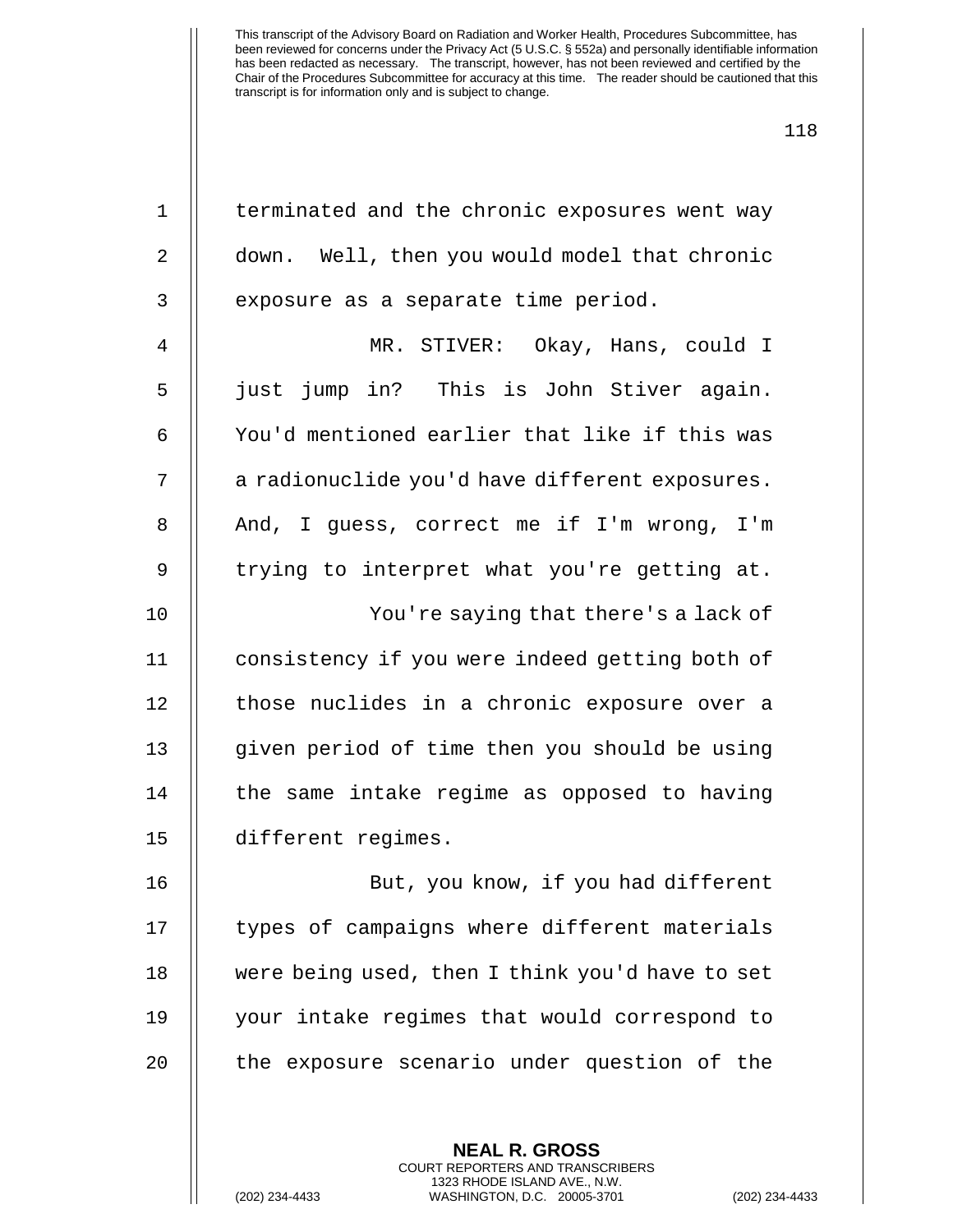| $\mathbf{1}$   | particular nuclide.                               |
|----------------|---------------------------------------------------|
| $\overline{2}$ | I kind of, is that what you were                  |
| 3              | really getting at or am I off base on that?       |
| 4              | DR. H. BEHLING: I'm not looking to                |
| 5              | make a change here in the way we assess a worker, |
| 6              | coworker model. I realize there<br>are            |
| 7              | limitations.                                      |
| 8              | And I guess the coworker model as                 |
| 9              | it's being used I would consider much more        |
| 10             | credible if that coworker model consisted of a    |
| 11             | fixed group of people that were there in exact    |
| 12             | numbers and same people not coming in and out     |
| 13             | of the workforce, so that it would, in essence,   |
| 14             | simulate an individual who was there and whose    |
| 15             | data we were assessing on an individual basis     |
| 16             | as opposed to a group of individuals.             |
| 17             | I quess the weakness of a coworker                |
| 18             | model is that that similarity between multiple    |
| 19             | bioassays for a given individual as opposed to    |
| 20             | many bioassays for a group is kind of lost when   |
|                |                                                   |
|                | <b>NEAL R. GROSS</b>                              |

COURT REPORTERS AND TRANSCRIBERS 1323 RHODE ISLAND AVE., N.W.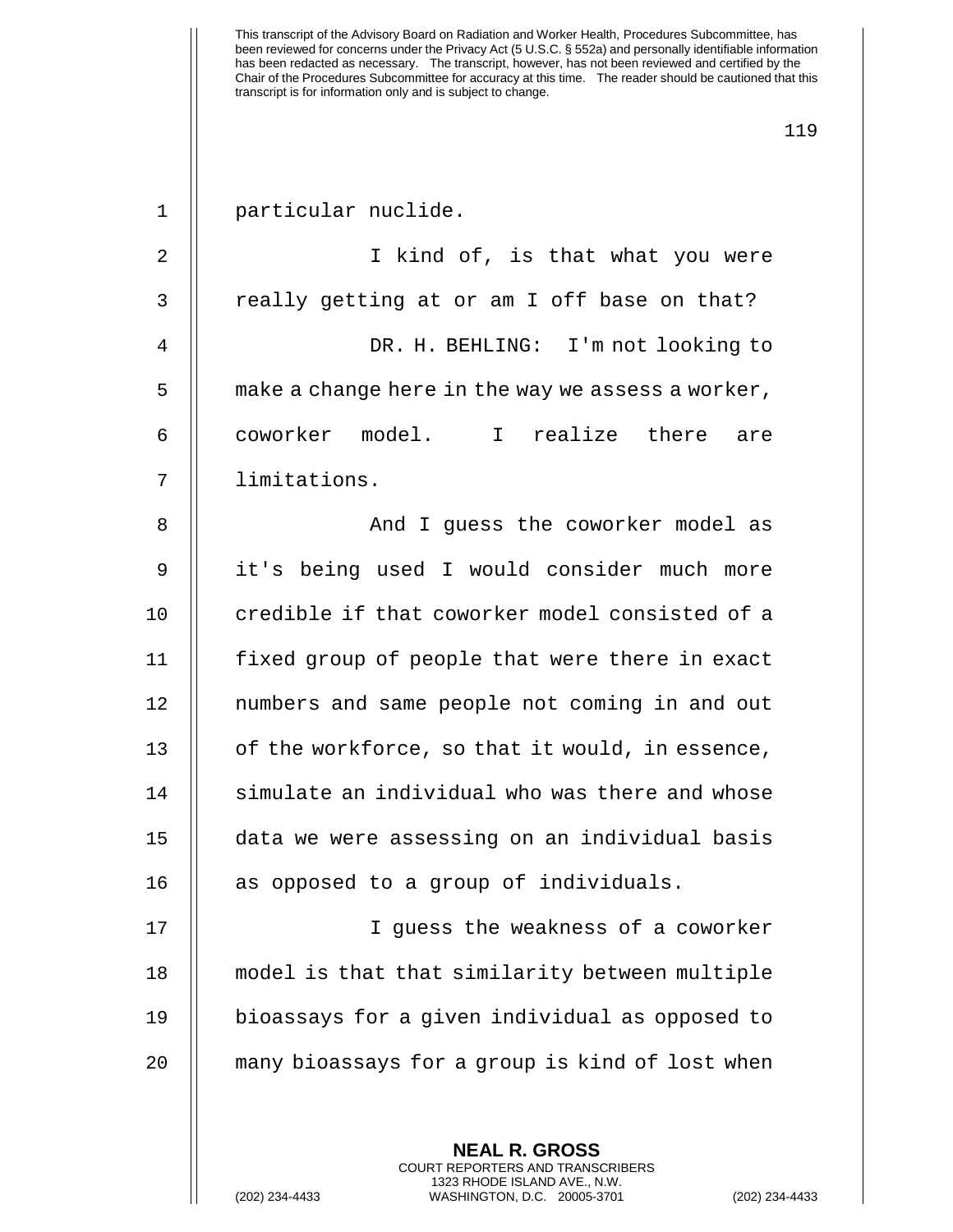| $\mathbf 1$ | you realize there's a certain amount of dynamic  |
|-------------|--------------------------------------------------|
| 2           | movement in terms of the size of the work force, |
| 3           | people coming in and out, retiring, entering     |
| 4           | the work force, where these data are not         |
| 5           | necessarily what IMBA intended to do here.       |
| 6           | And I'll accept the fact that this               |
| 7           | is not going to change. It's the best we can     |
| 8           | do. But there are some issues here that I quess  |
| 9           | are subject to criticism when you use IMBA.      |
| 10          | DR. NETON: I understand all the                  |
| 11          | points you're making, Hans. But I like to        |
| 12          | think about it this way, is that we're not,      |
| 13          | we're trying to say what was the potential       |
| 14          | exposure for a person who wasn't monitored.      |
| 15          | DR. H. BEHLING: Yes.                             |
| 16          | DR. NETON: And so I think we might               |
| 17          | agree, I would hope at some point, that for an   |
| 18          | unmonitored worker could have received about     |
| 19          | the 50th percentile of what the workers were     |
| 20          | experiencing on an every-year basis, right?      |
|             |                                                  |
|             | <b>NEAL R. GROSS</b>                             |

COURT REPORTERS AND TRANSCRIBERS 1323 RHODE ISLAND AVE., N.W.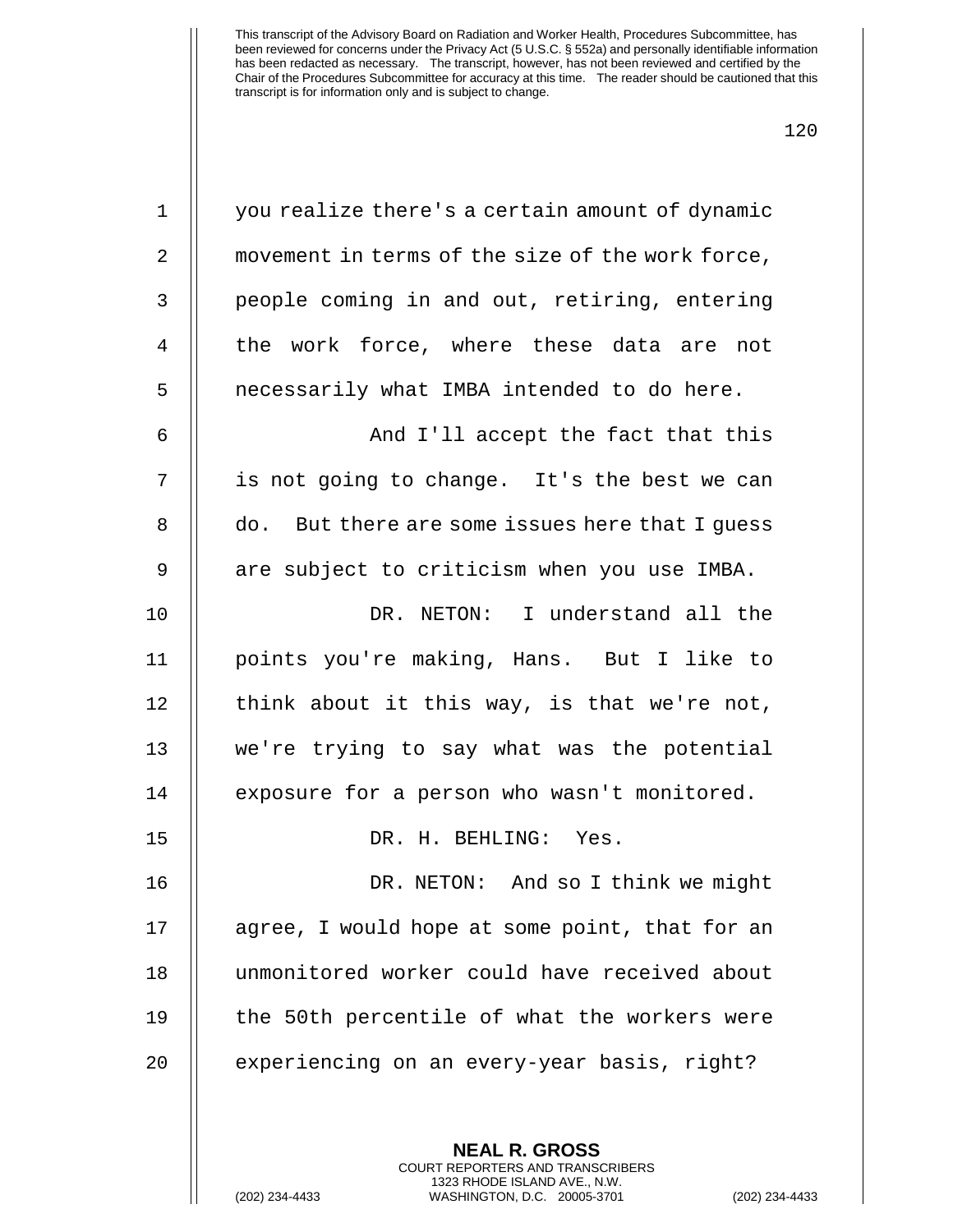| $\mathbf 1$    | I mean it's not that worker, but if              |
|----------------|--------------------------------------------------|
| 2              | he were in the work force he couldn't have       |
| 3              | probably been exposed to more than what the 50th |
| $\overline{4}$ | percentile worker was exposed to every year.     |
| 5              | So it doesn't matter whether it's                |
| 6              | the same worker or not, if I am an unmonitored   |
| 7              | worker I could have been exposed to about the    |
| 8              | 50th percentile. And then we fit that curve.     |
| $\mathsf 9$    | So it's not so much about what individual worker |
| 10             | exposure was, but if I was not monitored and I   |
| 11             | worked in the plant, I don't believe that the    |
| 12             | worker would have received more, have had        |
| 13             | excreted more than what the 50th percentile      |
| 14             | worker excreted and been unmonitored. That's     |
| 15             | all we're trying to say here.                    |
| 16             | I think it's a little different way              |
| 17             | of looking at than saying we're trying to        |
| 18             | exactly reconstruct the dose to every single     |
| 19             | worker during that time period. We're not.       |
| 20             | We're trying to say what was the potential       |
|                |                                                  |

**NEAL R. GROSS** COURT REPORTERS AND TRANSCRIBERS 1323 RHODE ISLAND AVE., N.W.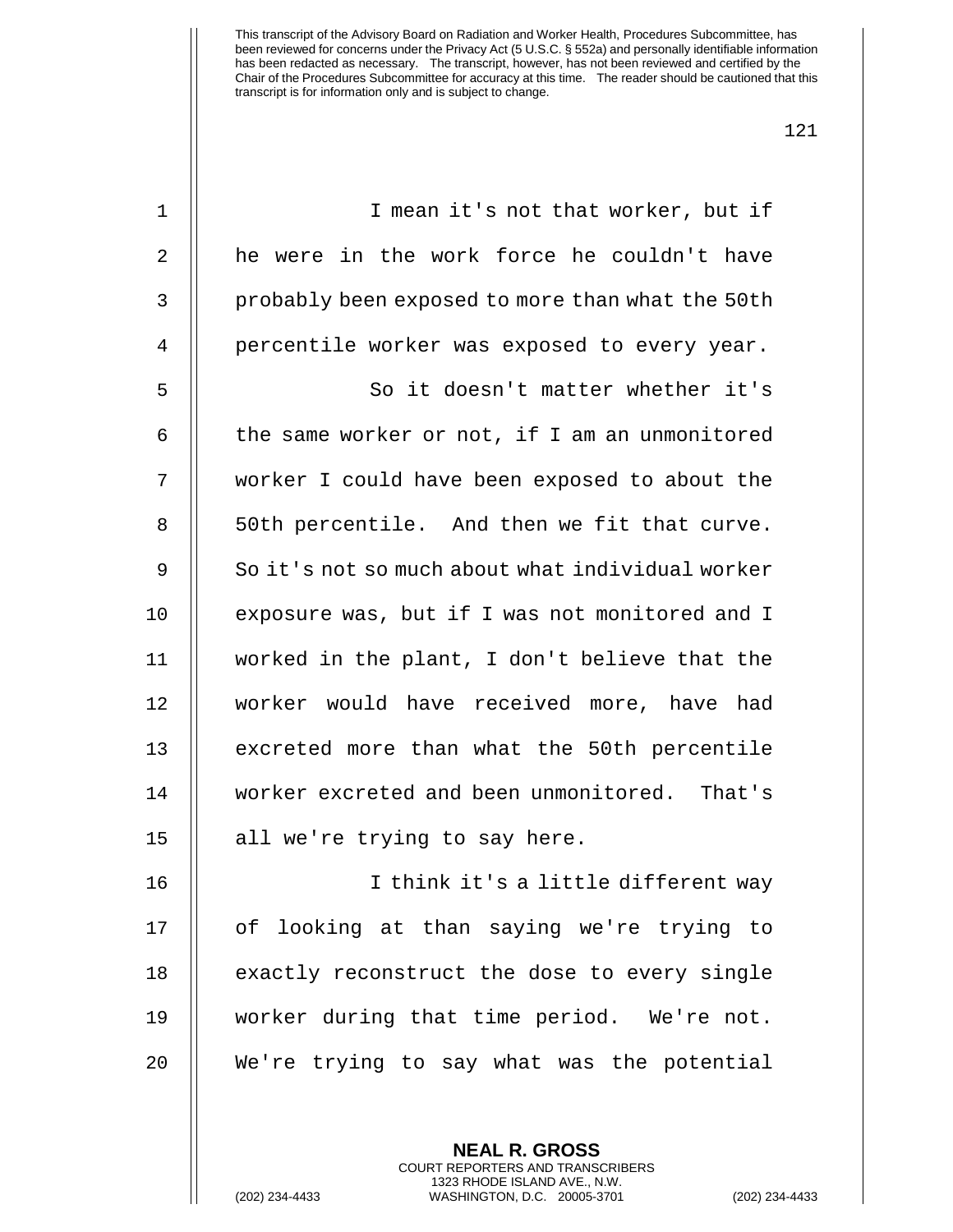| $1\,$          | exposure experience of an unmonitored worker?            |
|----------------|----------------------------------------------------------|
| $\sqrt{2}$     | And I would submit that it's                             |
| $\mathsf 3$    | unlikely that an unmonitored worker would have           |
| $\overline{4}$ | received more than a 50th percentile excretion           |
| 5              | value every single year of that time period.             |
| 6              | And then that begs the question what that                |
| 7              | included intake could have been and that's               |
| 8              | where IMBA comes in. So I don't know.                    |
| $\mathsf 9$    | DR. H. BEHLING: No, I'm going to                         |
| 10             | cut this short. I wasn't looking to change the           |
| 11             | way we do business and I accept that the numbers         |
| 12             | that correspond to that table. I'm talking               |
| 13             | about Table A-12, which as you already                   |
| 14             | mentioned would suggest that the average daily           |
| 15             | intake rate for americium-241 is 6.673 dpm per           |
| 16             | day, and I think that's not an unreasonable              |
| 17             | approach.                                                |
| 18             | I'm just trying to satisfy the                           |
| 19             | initial concerns that were raised back in 2007,          |
| 20             | and I did have some questions about the use of           |
|                |                                                          |
|                | <b>NEAL R. GROSS</b><br>COURT REPORTERS AND TRANSCRIBERS |

1323 RHODE ISLAND AVE., N.W.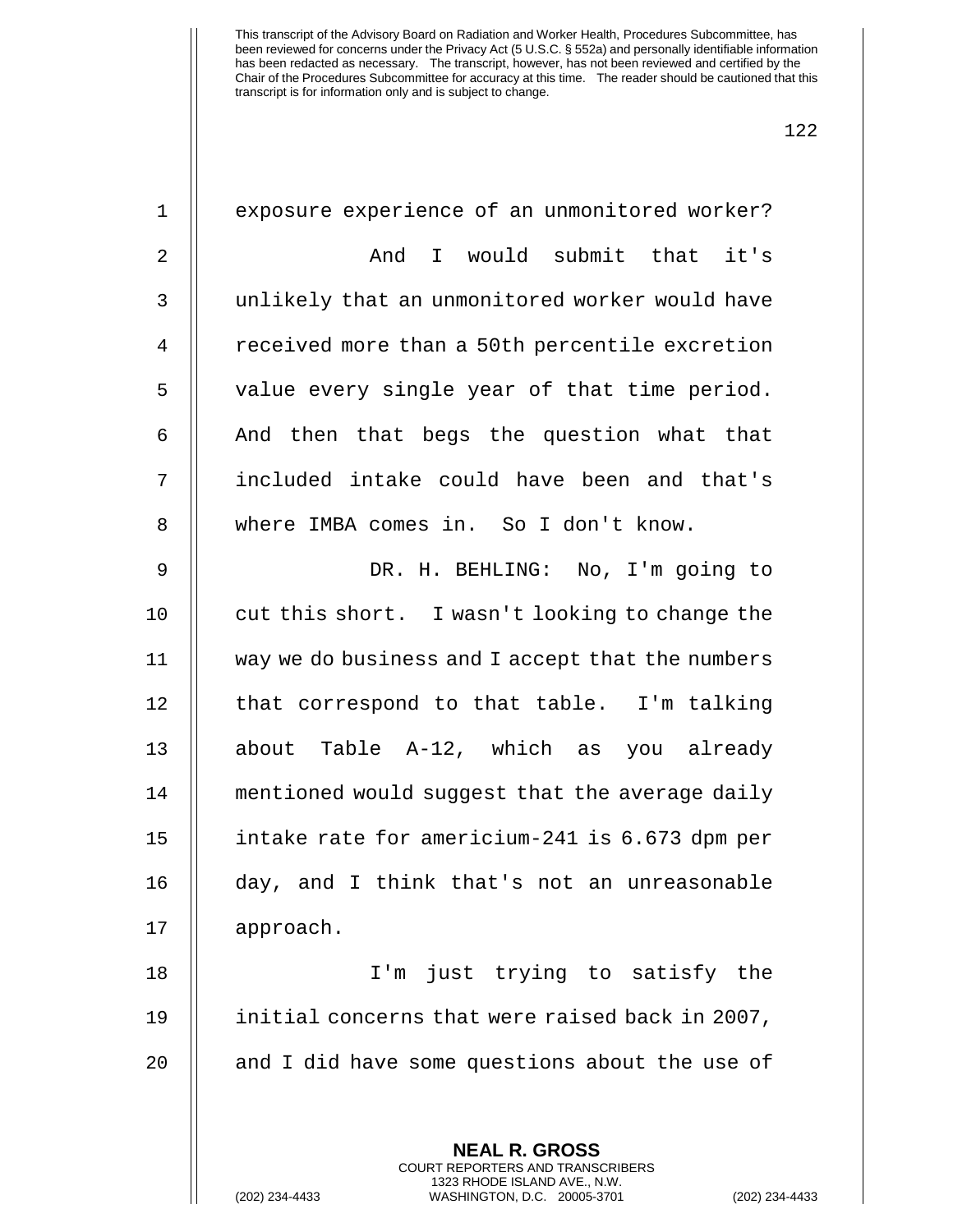| $\mathbf 1$    | IMBA, but I think this is as good as we can do. |
|----------------|-------------------------------------------------|
| $\overline{2}$ | DR. NETON:<br>I appreciate that.                |
| 3              | Thanks.                                         |
| 4              | MR. BARTON: This is Bob again. I                |
| 5              | think, fundamentally, and we could all agree    |
| 6              | that the finer you parse the intake assessments |
| 7              | the higher the actual calculated intakes would  |
| 8              | be. As I said, Figure A-28 is essentially       |
| 9              | modeling as if you were chronically exposed     |
| 10             | from '68 all the way to '84.                    |
| 11             | Now let's say if you worked for a               |
| 12             | shorter period of time and still had that       |
| 13             | average excretion rate, you know, whatever the  |
| 14             | time period it is, the actual intake would be   |
| 15             | higher.                                         |
| 16             | And I don't know if there's a way               |
| 17             | around, I don't know, sort of adjusting the     |
| 18             | coworker model for workers who were there on a  |
| 19             | shorter duration but might have had that        |
| 20             | average excretion rate which would actually     |
|                |                                                 |
|                |                                                 |

**NEAL R. GROSS** COURT REPORTERS AND TRANSCRIBERS 1323 RHODE ISLAND AVE., N.W.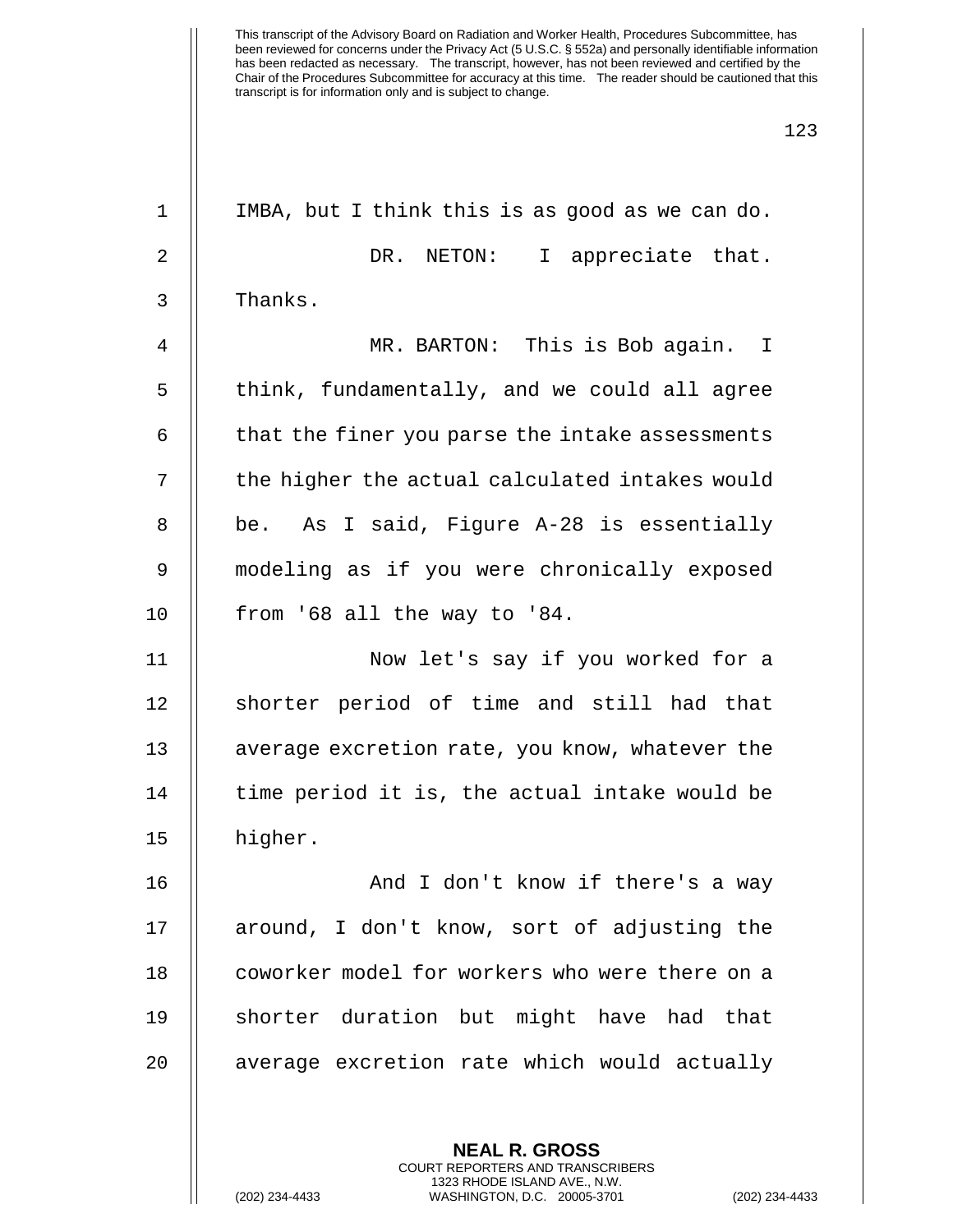| $\mathbf 1$    | represent a higher intake. Because the more                                                                                                                     |
|----------------|-----------------------------------------------------------------------------------------------------------------------------------------------------------------|
| 2              | bioassay results you group together the lower                                                                                                                   |
| 3              | the actual calculated intake will be, if I'm                                                                                                                    |
| $\overline{4}$ | correct.                                                                                                                                                        |
| 5              | DR. NETON: Well, the more you                                                                                                                                   |
| 6              | slice the salami the more you start talking                                                                                                                     |
| 7              | about incident modeling, Bob.                                                                                                                                   |
| 8              | MR. BARTON: Right.                                                                                                                                              |
| $\mathsf 9$    | DR. NETON: And you've agreed that,                                                                                                                              |
| 10             | well, we have adopted a chronic exposure model                                                                                                                  |
| 11             | here and we're not doing incident modeling at                                                                                                                   |
| 12             | all. I mean ideally if you do it on a                                                                                                                           |
| 13             | day-by-day basis it's essentially acute                                                                                                                         |
| 14             | exposures.                                                                                                                                                      |
| 15             | MR. BARTON: Well, we're<br>not                                                                                                                                  |
| 16             | talking day-by-day. We're talking about a                                                                                                                       |
| 17             | 16-year period here. I don't know.<br>And                                                                                                                       |
| 18             | again, professional judgment has to come into                                                                                                                   |
| 19             | it because you have to try to select a period                                                                                                                   |
| 20             | to model.                                                                                                                                                       |
|                |                                                                                                                                                                 |
|                | <b>NEAL R. GROSS</b><br><b>COURT REPORTERS AND TRANSCRIBERS</b><br>1323 RHODE ISLAND AVE., N.W.<br>(202) 234-4433<br>WASHINGTON, D.C. 20005-3701<br>$(202)$ 234 |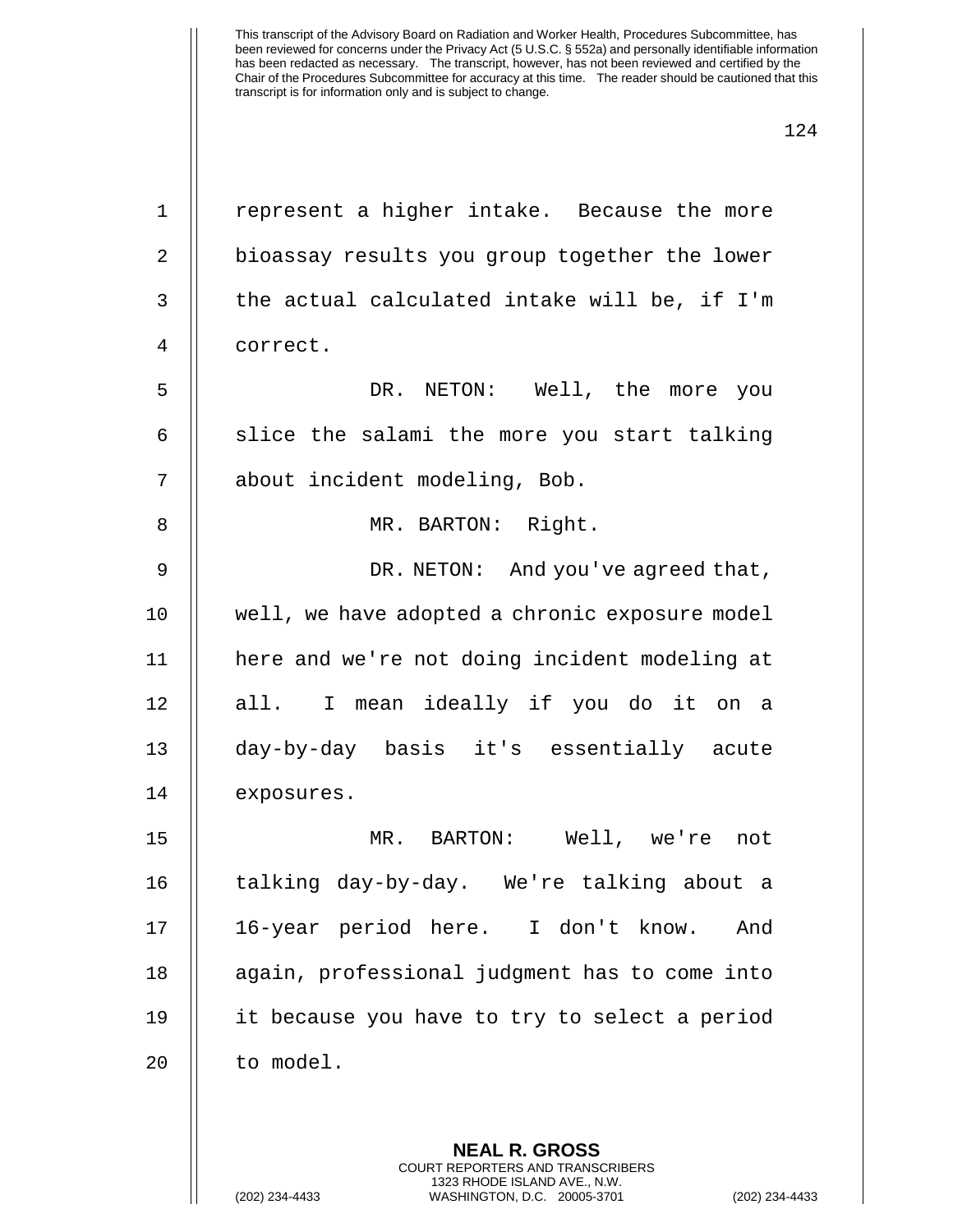| $1\,$          | I just, I don't know if it would be                      |
|----------------|----------------------------------------------------------|
| 2              | possible to sort of develop criteria for how you         |
| 3              | select it or if we're kind of stuck where you            |
| $\overline{4}$ | just have to leave it to, I guess, visual                |
| 5              | inspection. You use bioassay results and                 |
| 6              | let's see what they're about to say, and so              |
| 7              | we're going to group them all together.                  |
| $\,8\,$        | It's just very, you know, as I said, I mean              |
| $\mathsf 9$    | if you broke this time period from '68 to '84            |
| 10             | in half, your calculated intake's going to be            |
| 11             | much higher for both intake regimes. I mean              |
| 12             | we're not talking about days here, we're                 |
| 13             | talking about many years.                                |
| 14             | DR. NETON: Again the whole premise                       |
| 15             | of the chronic exposure, if I look at those blue         |
| 16             | points, to me it looks like people are excreting         |
| 17             | about the same amount during that entire time            |
| 18             | period indicating a chronic exposure model               |
| 19             | would be appropriate.                                    |
| 20             | DR. MAURO: Jim, I'm not disputing                        |
|                |                                                          |
|                | <b>NEAL R. GROSS</b><br>COURT REPORTERS AND TRANSCRIBERS |

1323 RHODE ISLAND AVE., N.W.

 $\mathsf{I}$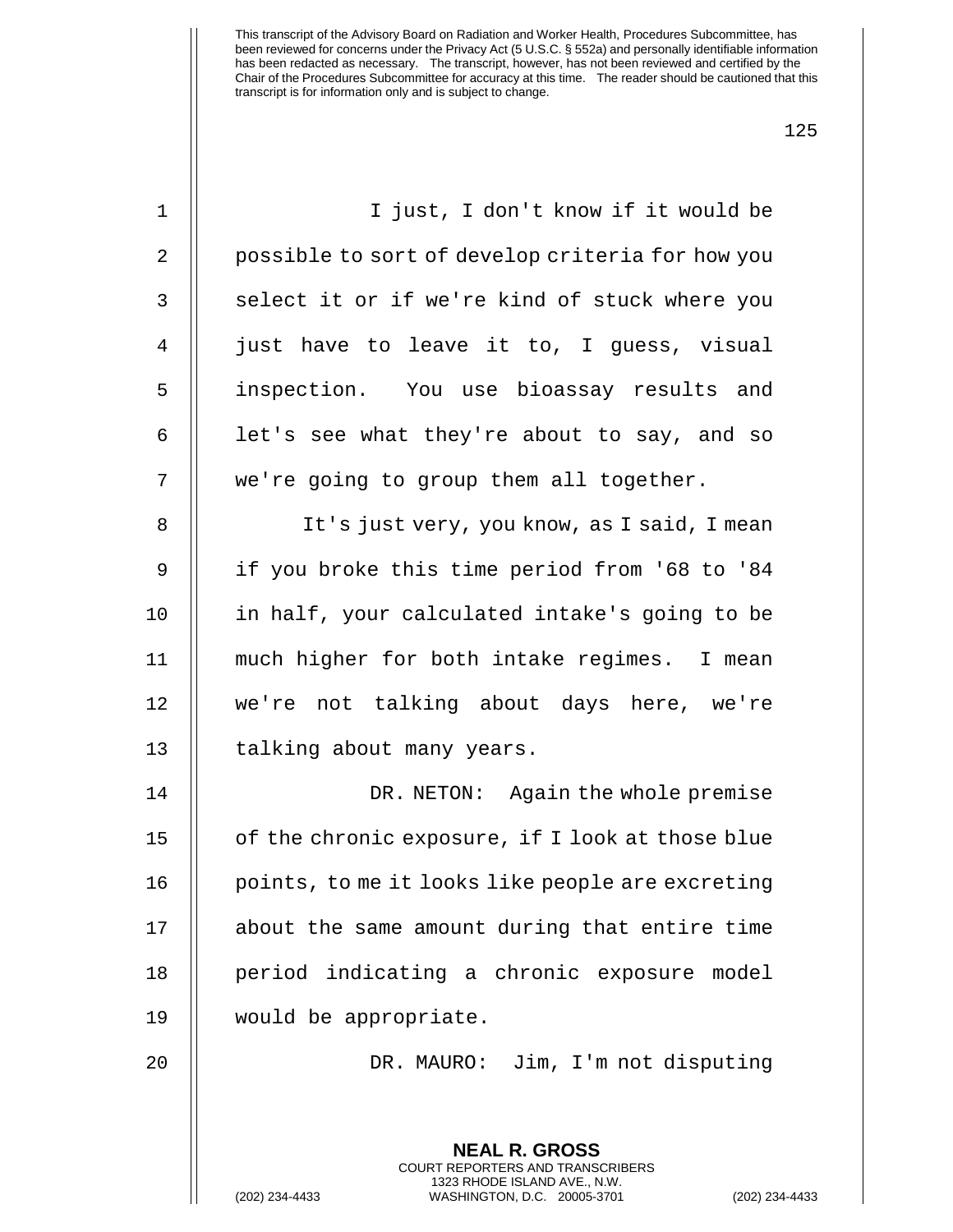| $\mathbf 1$    | any of that. The only thing that I've got is     |
|----------------|--------------------------------------------------|
| $\overline{a}$ | this little knot in my head that said what does  |
| 3              | that black line mean? In other words you have    |
| 4              | all these blue dots --                           |
| 5              | DR. NETON: That is the IMBA fit to               |
| 6              | that data point.                                 |
| 7              | DR. MAURO: Yes, I understand.                    |
| 8              | And to me, as Hans pointed out, they don't have  |
| 9              | anything to do with each other. In other words   |
| 10             | the IMBA, in other words to me --                |
| 11             | DR. NETON: Because the chronic                   |
| 12             | model starts out at zero, right? You can't be    |
| 13             | chronically, you start excreting, you know, on   |
| 14             | Day Zero, Time Zero, you have zero excretion and |
| 15             | then you start breathing six picocuries per day  |
| 16             | and that's what that shows.                      |
| 17             | you keep breathing six<br>As                     |
| 18             | picocuries per day it goes up. What it doesn't   |
| 19             | show is previous monitoring periods where it     |
| 20             | was also modeled and there's some residual       |
|                |                                                  |
|                | <b>NEAL R. GROSS</b>                             |

COURT REPORTERS AND TRANSCRIBERS 1323 RHODE ISLAND AVE., N.W.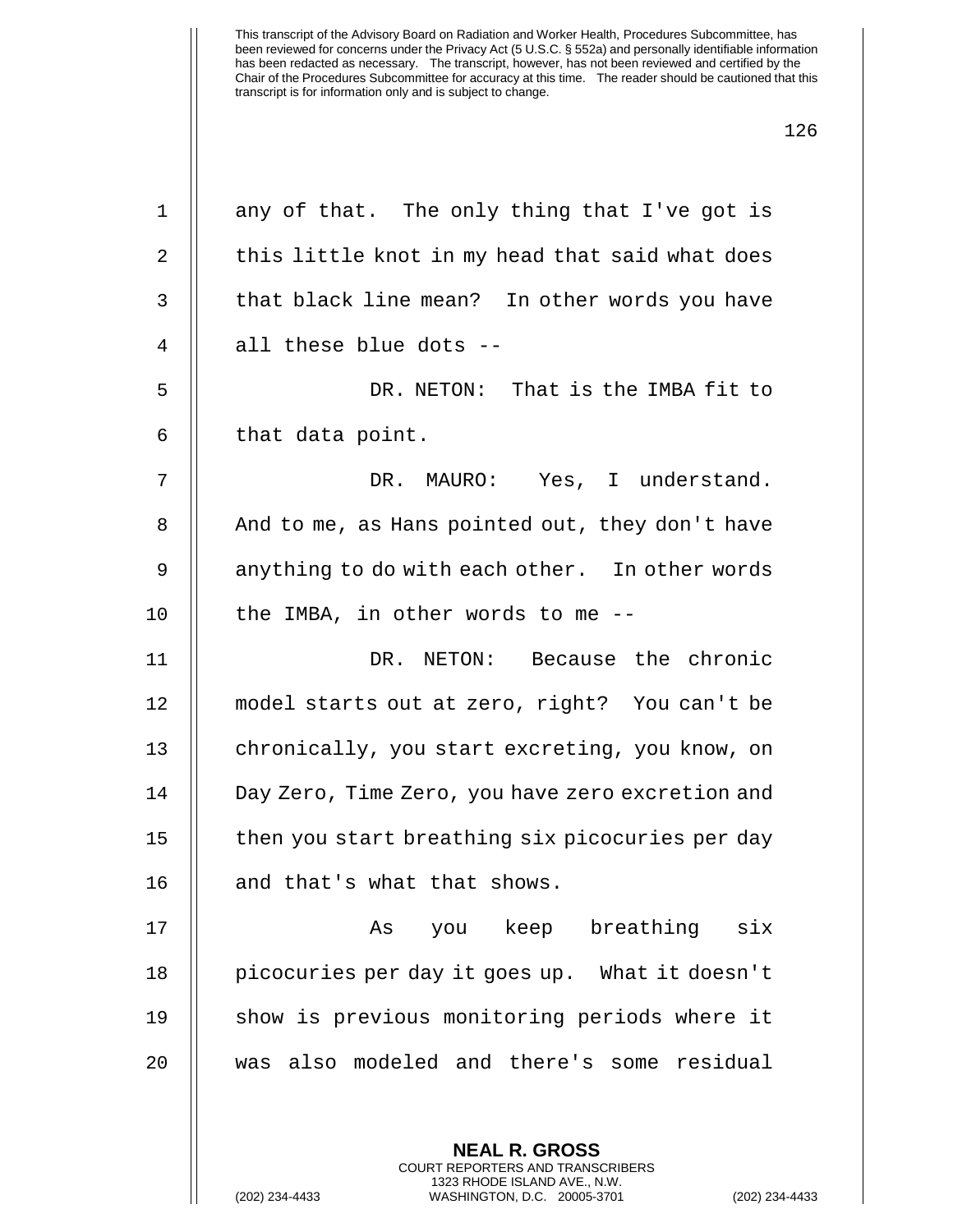| $\mathbf 1$ | carried over into that period that's not shown  |
|-------------|-------------------------------------------------|
| 2           | here.                                           |
| 3           | DR. MAURO: You know, I would agree              |
| 4           | with that if every dot was the same person. In  |
| 5           | other words, every one of those dots was the    |
| 6           | excretion rate we measured on a given person on |
| 7           | that day and then the next, and then you have,  |
| 8           | and that's the data that came out.              |
| $\mathsf 9$ | DR. NETON: But John, we're not                  |
| 10          | modeling people. We're modeling a               |
| 11          | distribution because we're trying to figure out |
| 12          | what the potential missed intakes would have    |
| 13          | been from an unmonitored worker.                |
| 14          | And all I'm saying is if they                   |
| 15          | excrete the 50th percentile of all the          |
| 16          | monitored workers, I think that's a<br>fair     |
| 17          | bounding representation of their intake during  |
| 18          | that period of time. They weren't monitored,    |
| 19          | remember?<br>We're<br>not talking about         |
| 20          | reconstructing monitored workers' doses.<br>It  |
|             |                                                 |
|             |                                                 |

**NEAL R. GROSS** COURT REPORTERS AND TRANSCRIBERS 1323 RHODE ISLAND AVE., N.W.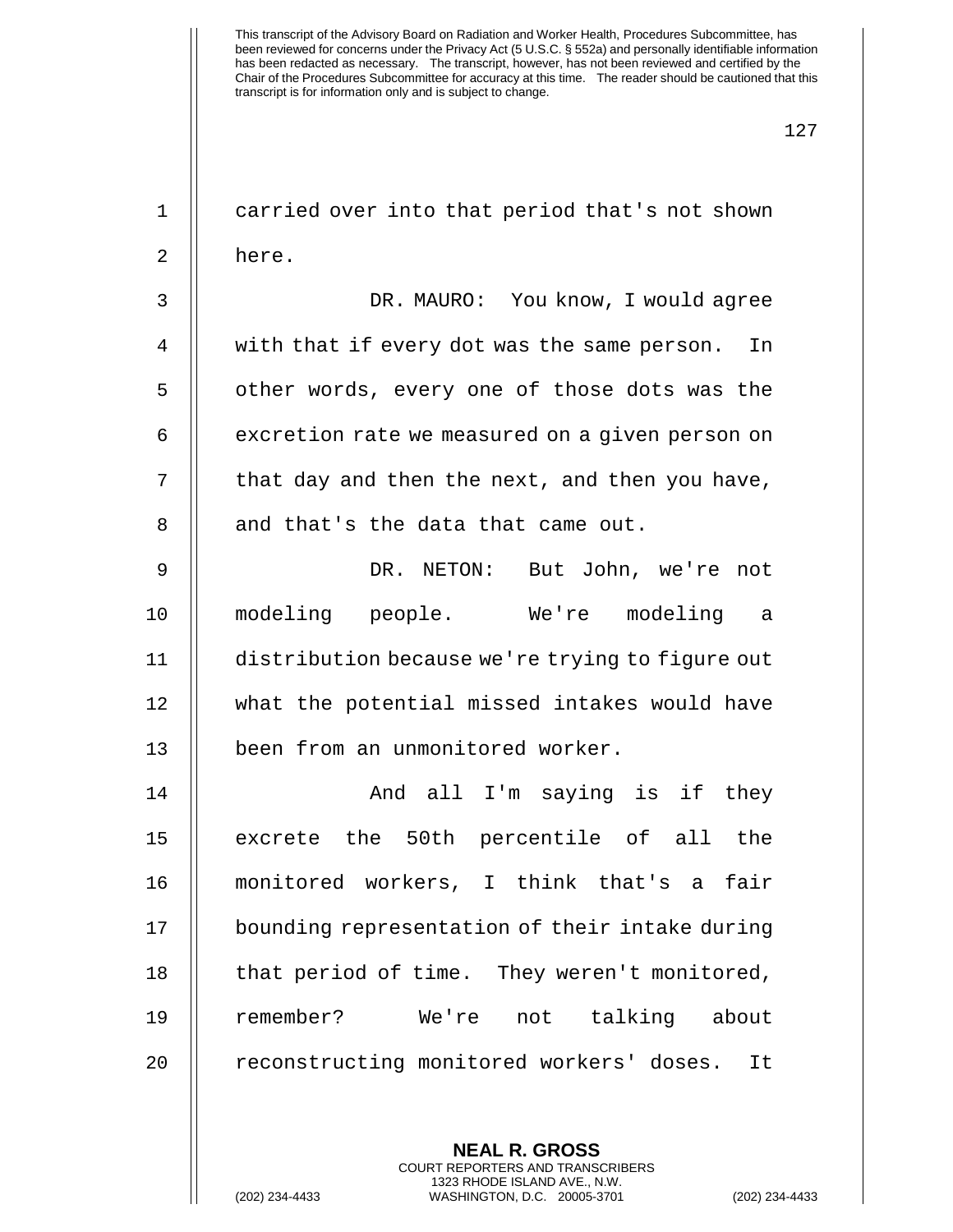| $\mathbf 1$    | has nothing to do with that.                                                                                                                                |
|----------------|-------------------------------------------------------------------------------------------------------------------------------------------------------------|
| 2              | MR. STIVER: You know, this is John                                                                                                                          |
| 3              | again. I think we may be sort of straying far                                                                                                               |
| $\overline{4}$ | afield from, you know, the --                                                                                                                               |
| 5              | DR. NETON: I agree.                                                                                                                                         |
| 6              | MR. STIVER: -- maybe the Procedure                                                                                                                          |
| 7              | Subcommittee and getting more of the                                                                                                                        |
| 8              | overarching issues about coworker modeling in                                                                                                               |
| 9              | general. And maybe we ought to try and get back                                                                                                             |
| 10             | down to the --                                                                                                                                              |
| 11             | DR. MAURO: Yes, let me back out of                                                                                                                          |
| 12             | this, because I'm just looking at the graph and                                                                                                             |
| 13             | I'm trying to make it make sense to me why an                                                                                                               |
| 14             | IMBA black line is on there.                                                                                                                                |
| 15             | DR. NETON: John --                                                                                                                                          |
| 16             | (Simultaneous speaking)                                                                                                                                     |
| 17             | DR. NETON: -- for 12 years.                                                                                                                                 |
| 18             | MAURO: Clearly you're<br>DR.                                                                                                                                |
| 19             | comfortable with that --                                                                                                                                    |
| 20             | DR. NETON: I quess you just woke up                                                                                                                         |
|                | <b>NEAL R. GROSS</b><br>COURT REPORTERS AND TRANSCRIBERS<br>1323 RHODE ISLAND AVE., N.W.<br>(202) 234-4433<br>WASHINGTON, D.C. 20005-3701<br>(202) 234-4433 |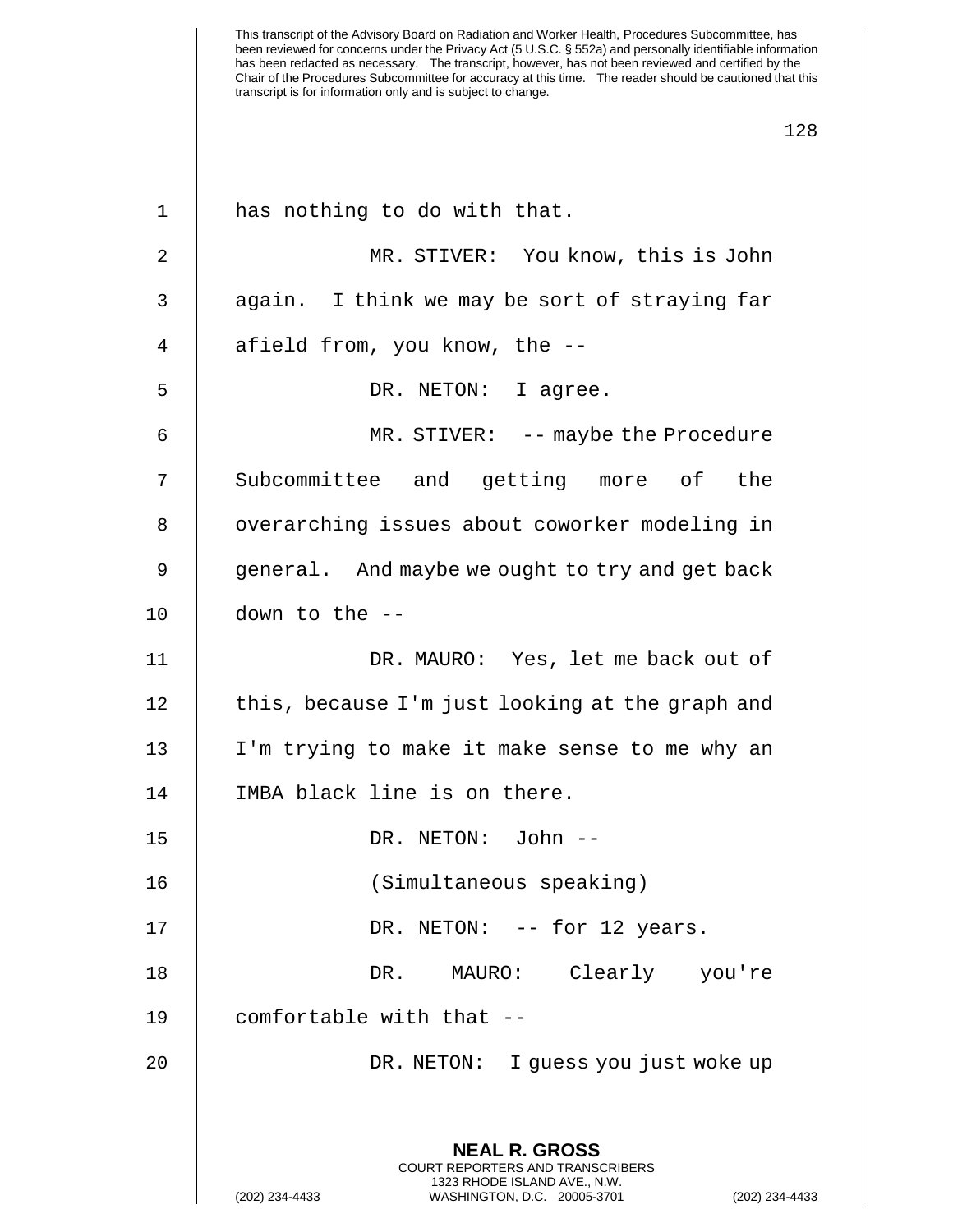| $\mathbf 1$    | and saw them or something.                       |
|----------------|--------------------------------------------------|
| $\overline{2}$ | CHAIR MUNN: So is the upshot of                  |
| 3              | that discussion that we can or cannot accept the |
| 4              | response that NIOSH has given to the finding?    |
| 5              | DR. H. BEHLING: If I can weigh in                |
| 6              | on this issue, I would say I will accept NIOSH's |
| 7              | explanation that there are eight points above    |
| 8              | the line, eight points below the line, and on    |
| 9              | average the numbers will somehow or other do     |
| 10             | justice to the unmonitored person by assigning   |
| 11             | him the intake values that are identified in     |
| 12             | Table A-12.                                      |
| 13             | I mean it's not a perfect approach               |
| 14             | to doing this, but in the absence of data that's |
| 15             | as good as we're going to get.                   |
| 16             | Thank you, Hans.<br>CHAIR MUNN:                  |
| 17             | That's appreciated. Can we then identify         |
| 18             | Finding 4 of Rev 1 as having been discussed and  |
| 19             | agreed in Committee, and the Committee           |
| 20             | recommends closure. Is that appropriate?         |
|                |                                                  |
|                | <b>NEAL R. GROSS</b>                             |

COURT REPORTERS AND TRANSCRIBERS 1323 RHODE ISLAND AVE., N.W.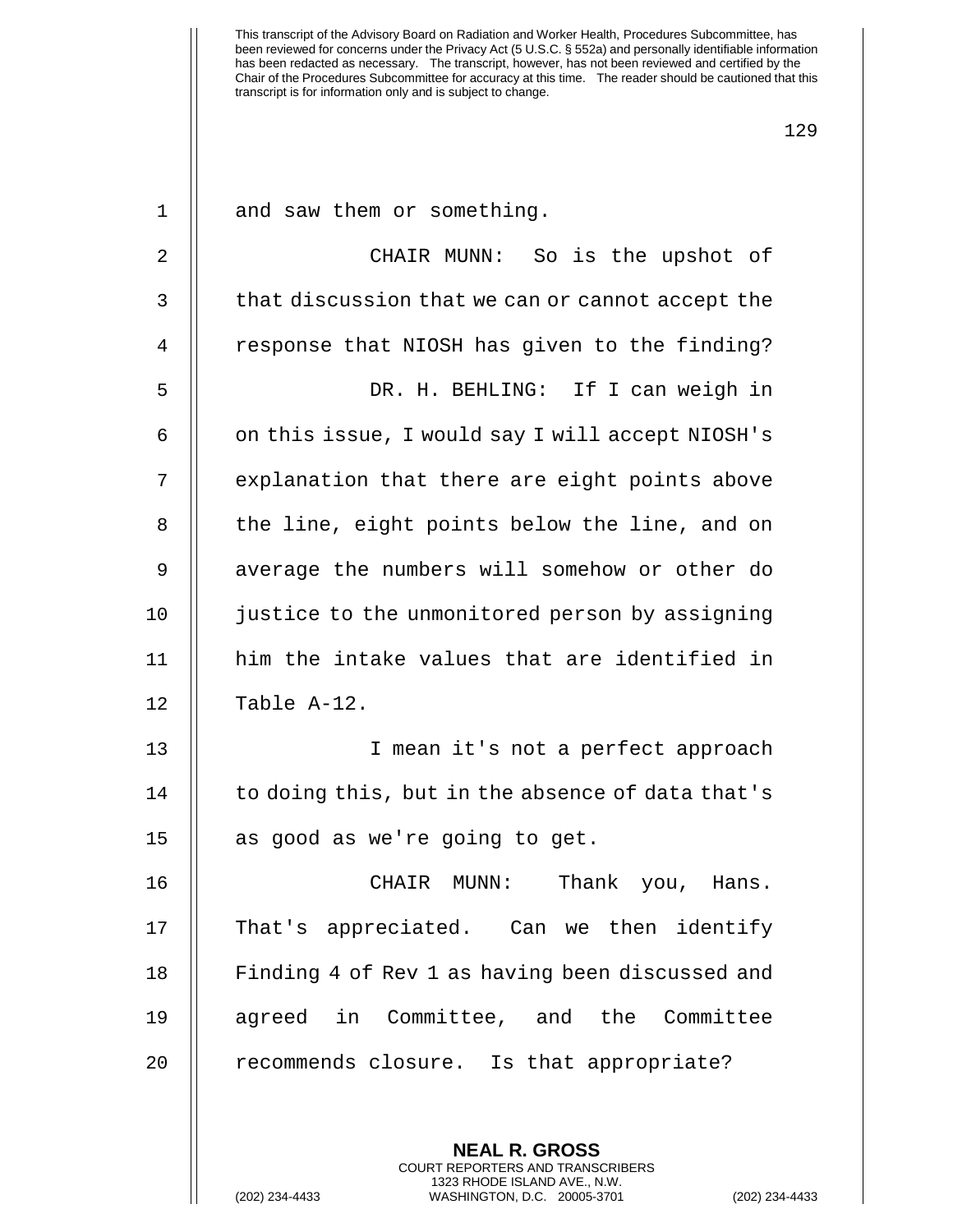| 1  | DR. H. BEHLING: I think so.                                                                                                         |
|----|-------------------------------------------------------------------------------------------------------------------------------------|
| 2  | CHAIR MUNN: All right.                                                                                                              |
| 3  | Paul?                                                                                                                               |
| 4  | MEMBER ZIEMER: Yes, I'm agreed.                                                                                                     |
| 5  | CHAIR MUNN: Josie?                                                                                                                  |
| 6  | MEMBER BEACH: I agree also.                                                                                                         |
| 7  | CHAIR MUNN: Steve, can you input                                                                                                    |
| 8  | that finding for us?                                                                                                                |
| 9  | MR. MARSCHKE: A lot more names in                                                                                                   |
| 10 | here than we had before.                                                                                                            |
| 11 | CHAIR MUNN: We're getting very                                                                                                      |
| 12 | popular with this system.                                                                                                           |
| 13 | DR. MAURO: Hey, Steve, my wife                                                                                                      |
| 14 | used to be a typist and she could do 120 words                                                                                      |
| 15 | a minute, all right?                                                                                                                |
| 16 | MR. MARSCHKE: I do 12.                                                                                                              |
| 17 | That's good, John.<br>MR. KATZ:                                                                                                     |
| 18 | That<br>when<br>CHAIR<br>$MUNN$ :<br>was<br>we                                                                                      |
| 19 | called it typing, now it's keyboarding.                                                                                             |
| 20 | That's different, John.                                                                                                             |
|    |                                                                                                                                     |
|    | <b>NEAL R. GROSS</b>                                                                                                                |
|    | COURT REPORTERS AND TRANSCRIBERS<br>1323 RHODE ISLAND AVE., N.W.<br>(202) 234-4433<br>WASHINGTON, D.C. 20005-3701<br>(202) 234-4433 |
|    |                                                                                                                                     |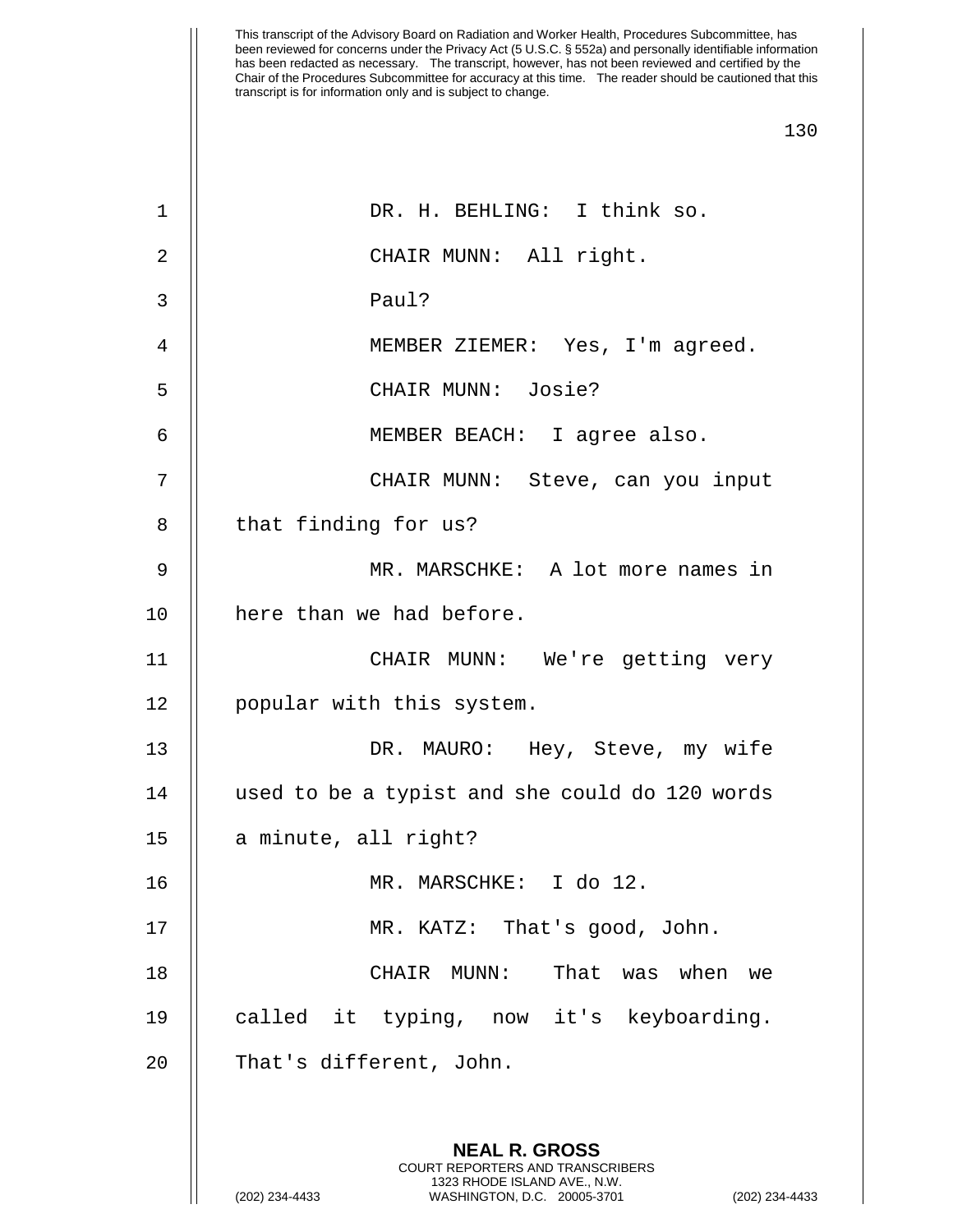This transcript of the Advisory Board on Radiation and Worker Health, Procedures Subcommittee, has been reviewed for concerns under the Privacy Act (5 U.S.C. § 552a) and personally identifiable information has been redacted as necessary. The transcript, however, has not been reviewed and certified by the Chair of the Procedures Subcommittee for accuracy at this time. The reader should be cautioned that this transcript is for information only and is subject to change. 131 1 DR. OSTROW: This is Steve. I can 2 | do about 50 words a minute but not all of them 3 | are correct. 4 CHAIR MUNN: Thank you very much. 5 MR. MARSCHKE: Okay, that's what I  $6 \parallel$  put in. 7 CHAIR MUNN: It's fine with me. 8 || Any problem with that from anyone? If not, 9 || that's the way it will be and we will close this 10 | finding for Rev 0. And we will go on to Rev 1, 11 Findings 7 and 8. I believe that's a NIOSH 12 comment? 13 MS. MARION-MOSS: Hi Wanda, this is 14 | Lori. For Finding Number 7, I think since the 15 || last time the Committee addressed this 16 || particular finding, I believe we have revised

17 Document OTIB-34. We are currently on OTIB-34 18 Rev 3.

19 || So to bring the Committee up to 20  $\parallel$  speed on how we've addressed this, I'm going to

> **NEAL R. GROSS** COURT REPORTERS AND TRANSCRIBERS 1323 RHODE ISLAND AVE., N.W.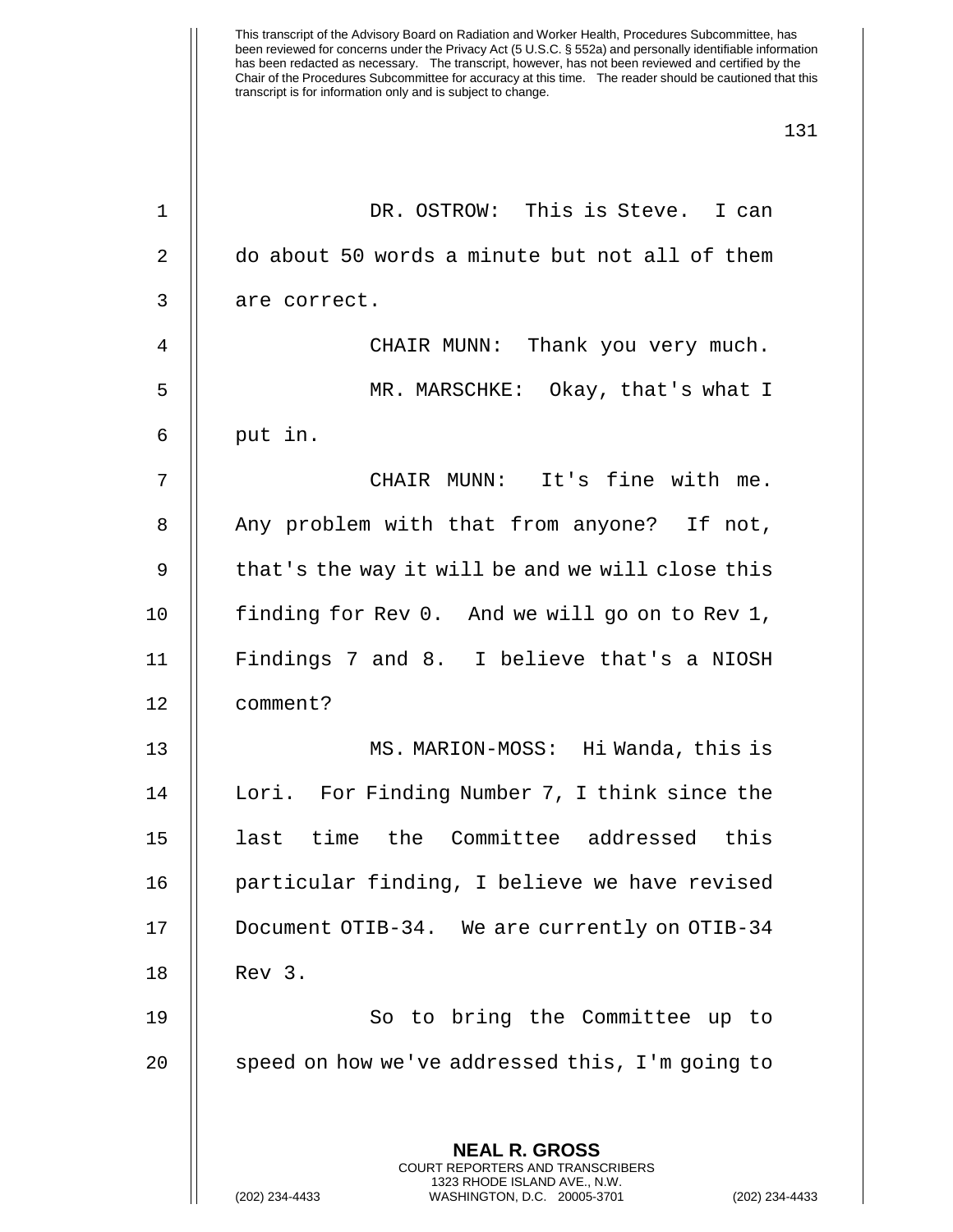| $\mathbf 1$    | ask Joe Guido to get the Committee an update on                                                 |
|----------------|-------------------------------------------------------------------------------------------------|
| $\overline{2}$ | the proper selection of the 95th percentile.                                                    |
| 3              | Are you on, Joe?                                                                                |
| 4              | MS. THOMAS: Lori, this is Elyse.                                                                |
| 5              | Joe was on and he had another call, so let me                                                   |
| 6              | try to get him back on to address that. It                                                      |
| 7              | might take a few minutes. He just got off for                                                   |
| 8              | a 1 o'clock call, but I'll see if I can get him                                                 |
| 9              | on.                                                                                             |
| 10             | MR. HINNEFELD: Well, now this is                                                                |
| 11             | Stu. I mean our response, our latest response                                                   |
| 12             | just says that we've added wording to the Rev                                                   |
| 13             | 2, which I think is still there in Rev 3 of this                                                |
| 14             | document that describes when to use the 95th                                                    |
| 15             | percentile. I don't know if anybody's looked                                                    |
| 16             | at that or not.                                                                                 |
| 17             | I mean then I look, let's see, we're                                                            |
| 18             | on Finding 7, right?                                                                            |
| 19             | Finding 7, correct, of<br>CHAIR MUNN:                                                           |
| 20             | Rev 1.                                                                                          |
|                |                                                                                                 |
|                | <b>NEAL R. GROSS</b><br><b>COURT REPORTERS AND TRANSCRIBERS</b><br>1323 RHODE ISLAND AVE., N.W. |
|                | (202) 234-4433<br>WASHINGTON, D.C. 20005-3701<br>(202) 234-4433                                 |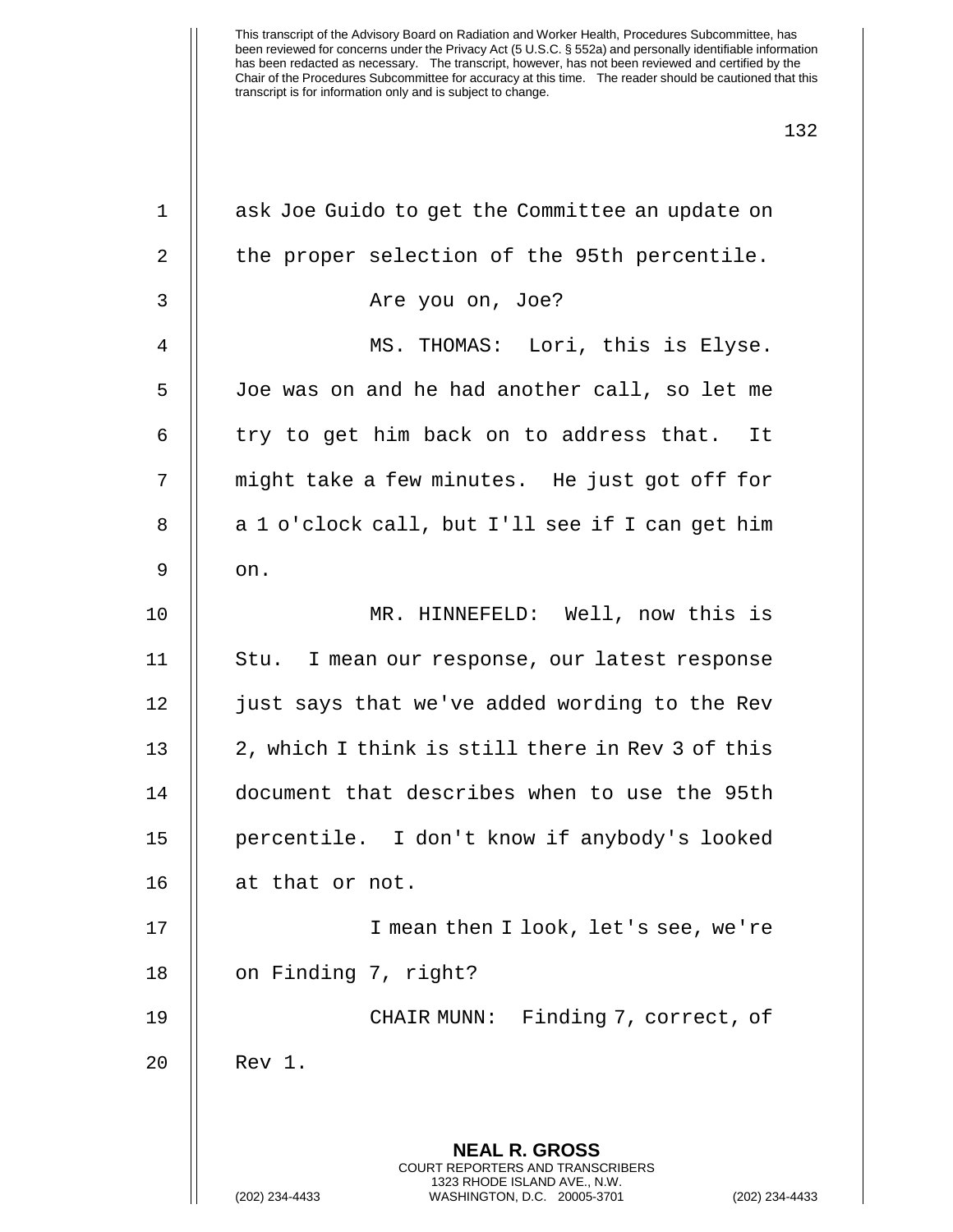| $\mathbf 1$    | MR. HINNEFELD:<br>Okay, expand that.                     |
|----------------|----------------------------------------------------------|
| $\sqrt{2}$     | Yes, our latest entry is additional guidance on          |
| $\mathsf 3$    | assigning that 95th percentile has been added            |
| $\overline{4}$ | to Section 5 of the OTIB. And then what that             |
| 5              | OTIB said, I had it open. What Section                   |
| 6              | 5 says is in most cases, doses for individuals           |
| 7              | who are potentially exposed routinely should be          |
| $\, 8$         | calculated from the 50th percentile intake               |
| $\mathsf 9$    | rates by assuming the solubility type that               |
| 10             | results in the<br>largest Probability of                 |
| 11             | Causation.                                               |
| 12             | GSD values have been not less than                       |
| 13             | three, et cetera, et cetera. For cases in                |
| 14             | which there's justification that the                     |
| 15             | individual might have had larger intakes than            |
| 16             | 50th percentile intake, the dose<br>the                  |
| 17             | reconstructors should use the 95th percentile            |
| 18             | intake rate input into IREP as a constant.               |
| 19             | So there is, you know, there's                           |
| 20             | instruction there, and I don't think that                |
|                |                                                          |
|                | <b>NEAL R. GROSS</b><br>COURT REPORTERS AND TRANSCRIBERS |

1323 RHODE ISLAND AVE., N.W.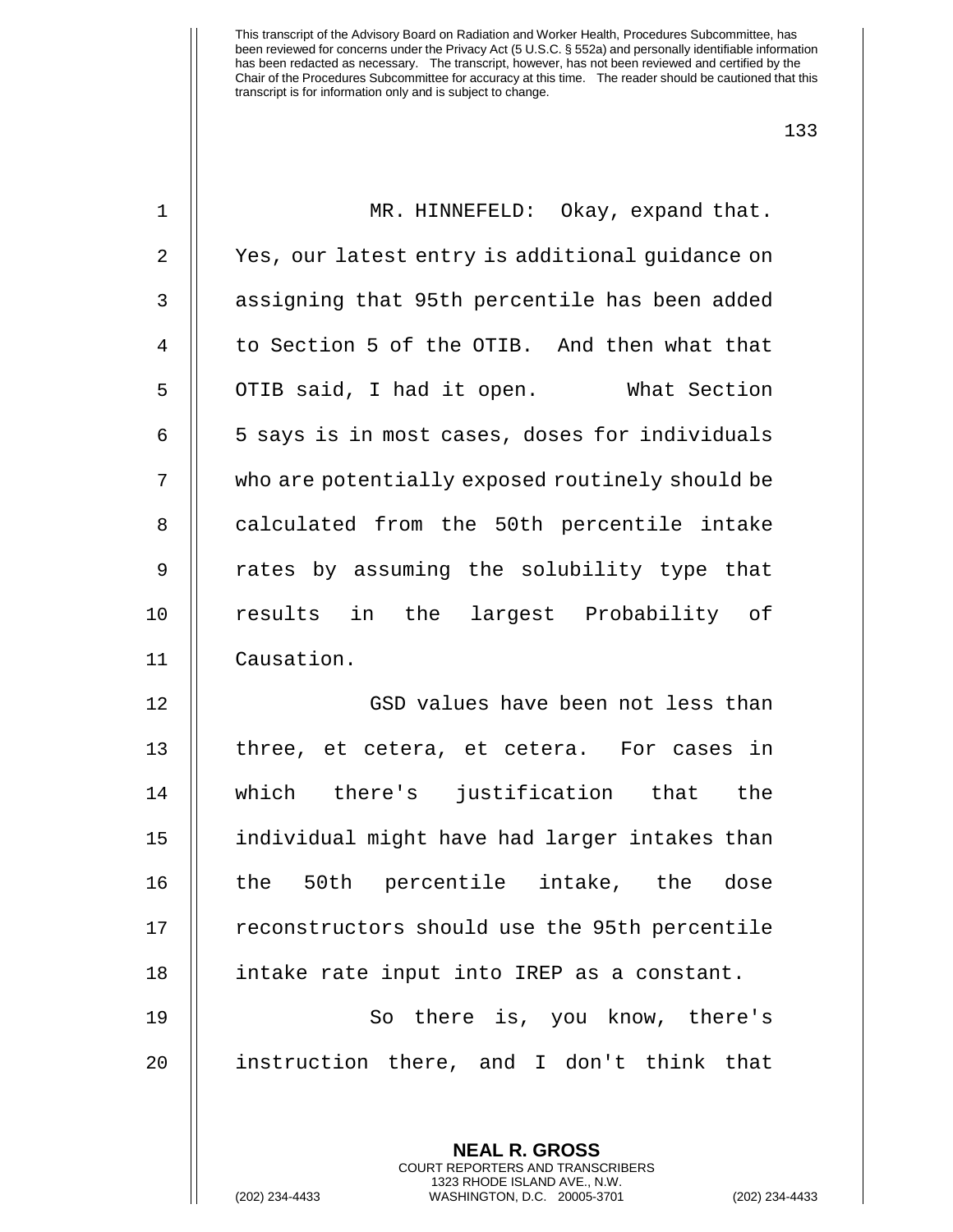| 1  | there's a lot of hope of identifying the                                                                                                                 |
|----|----------------------------------------------------------------------------------------------------------------------------------------------------------|
| 2  | specific cases when, and a priori or in advance                                                                                                          |
| 3  | what specific conditions would put people in                                                                                                             |
| 4  | that situation.                                                                                                                                          |
| 5  | I think you'd have to evaluate the                                                                                                                       |
| 6  | claim individually to determine that hey, this                                                                                                           |
| 7  | person looks like maybe they shouldn't be in the                                                                                                         |
| 8  | 50th percentile, but rather should be in the                                                                                                             |
| 9  | 95th.                                                                                                                                                    |
| 10 | DR. H. BEHLING: Well, that was my                                                                                                                        |
| 11 | concern from the very beginning. It's nice to                                                                                                            |
| 12 | have the option, but in the absence of defining                                                                                                          |
| 13 | the specific incidents when the 95th percentile                                                                                                          |
| 14 | applies, it is too arbitrary on the part of the                                                                                                          |
| 15 | dose reconstructor to make that decision.                                                                                                                |
| 16 | And one of the things I've always                                                                                                                        |
| 17 | been concerned about is the option or the                                                                                                                |
| 18 | nonprescriptive approach when you do dose                                                                                                                |
| 19 | reconstruction, which for one instance, for one                                                                                                          |
| 20 | dose reconstructor means I think this person                                                                                                             |
|    | <b>NEAL R. GROSS</b><br>COURT REPORTERS AND TRANSCRIBERS<br>1323 RHODE ISLAND AVE., N.W.<br>(202) 234-4433<br>WASHINGTON, D.C. 20005-3701<br>$(202)$ 234 |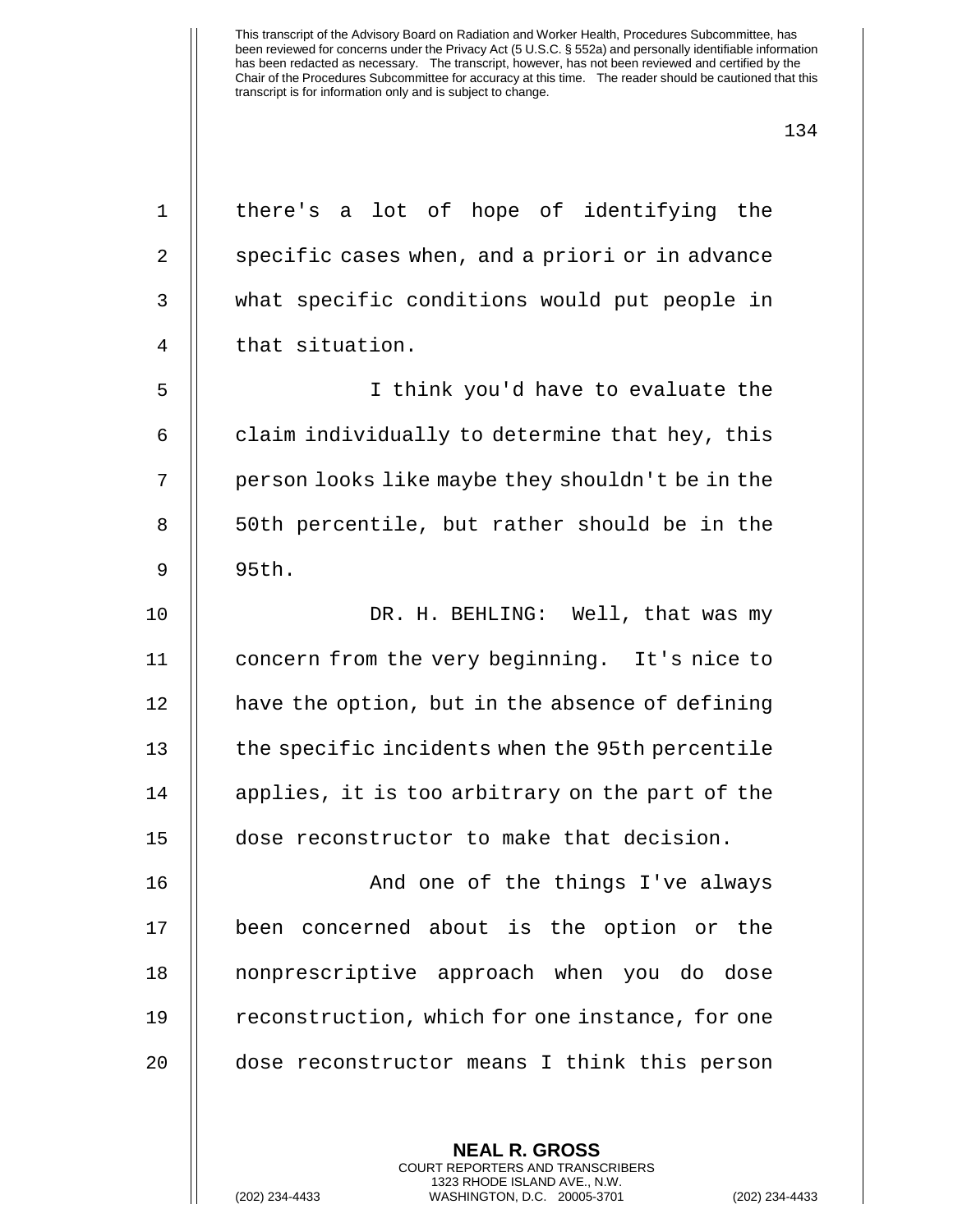1 qualifies for the 95th, and the other instance 2 || for dose reconstructors is no, he's 50th 3 percentile.

4 And consistency is a big issue that 5 | I always want to look at when I assess a dose  $6$  | reconstruction and I sort of say is it the luck 7 || of the draw that defines whether or not the 8 || person goes over the 50th percentile. And I 9 || would like to see a very, very prescriptive 10 || approach to avoid that issue out of fairness. 11 MR. HINNEFELD: Well, that's a 12 || valid point. The consistency question is a 13 valid point. I still though, I think that  $14$  || there would almost have to be a finding, a 15 | programmatic finding that there's a category of 16 worker at -- and this is what, X-10 -- that was

17 | heavily exposed but not monitored and in that 18  $\parallel$  case they should be put into this.

19 || So I don't know that we've made a 20 || finding like that at X-10, but it's a

> **NEAL R. GROSS** COURT REPORTERS AND TRANSCRIBERS 1323 RHODE ISLAND AVE., N.W.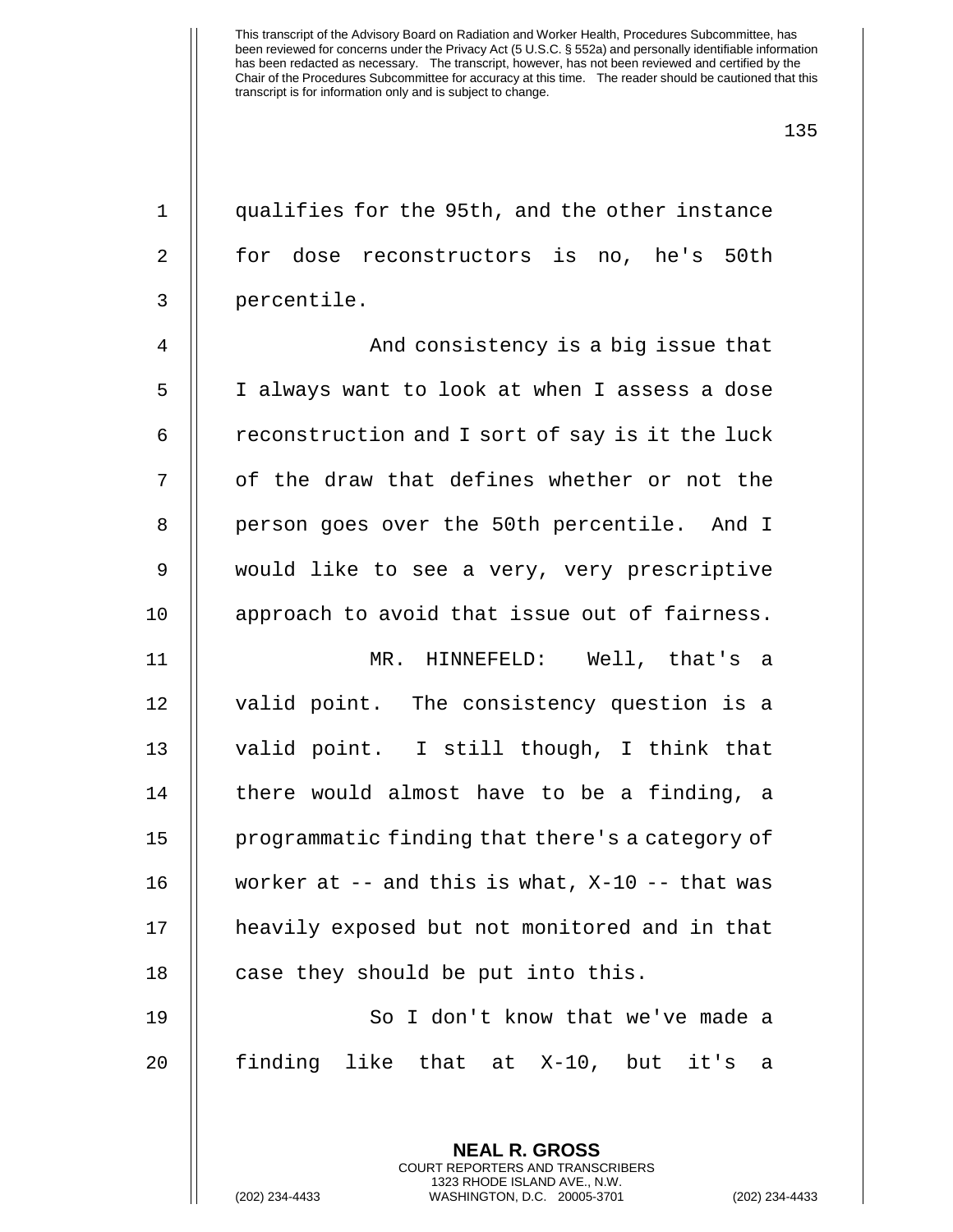| $\mathbf 1$    | possibility that we could.                                                                   |
|----------------|----------------------------------------------------------------------------------------------|
| $\overline{2}$ | DR. H. BEHLING: Let me offer, for                                                            |
| 3              | instance, an example so as to at least give some                                             |
| 4              | limited guidance. I would say the 95th                                                       |
| 5              | percentile would be very appropriate for a                                                   |
| 6              | worker who is an operator, in-plant operator                                                 |
| 7              | that is considered to be a high risk, but for                                                |
| 8              | some reason or another his dose records, we know                                             |
| 9              | his employment period coincides with potential                                               |
| 10             | high exposures involving other people who were                                               |
| 11             | operators, but for some reason his dosimetry                                                 |
| 12             | records are missing that we can't account for.                                               |
| 13             | I would say that would be a perfect                                                          |
| 14             | example to say we must give him the benefit of                                               |
| 15             | the doubt based on the time period of exposure,                                              |
| 16             | his job description as a high risk individual                                                |
| 17             | but there are no data.                                                                       |
| 18             | I think this would be a perfect                                                              |
| 19             | example for saying this is when you should                                                   |
| 20             | consider 95th percentile in lieu of the 50th                                                 |
|                |                                                                                              |
|                | <b>NEAL R. GROSS</b><br><b>COURT REPORTERS AND TRANSCRIBERS</b>                              |
|                | 1323 RHODE ISLAND AVE., N.W.<br>(202) 234-4433<br>WASHINGTON, D.C. 20005-3701<br>$(202)$ 234 |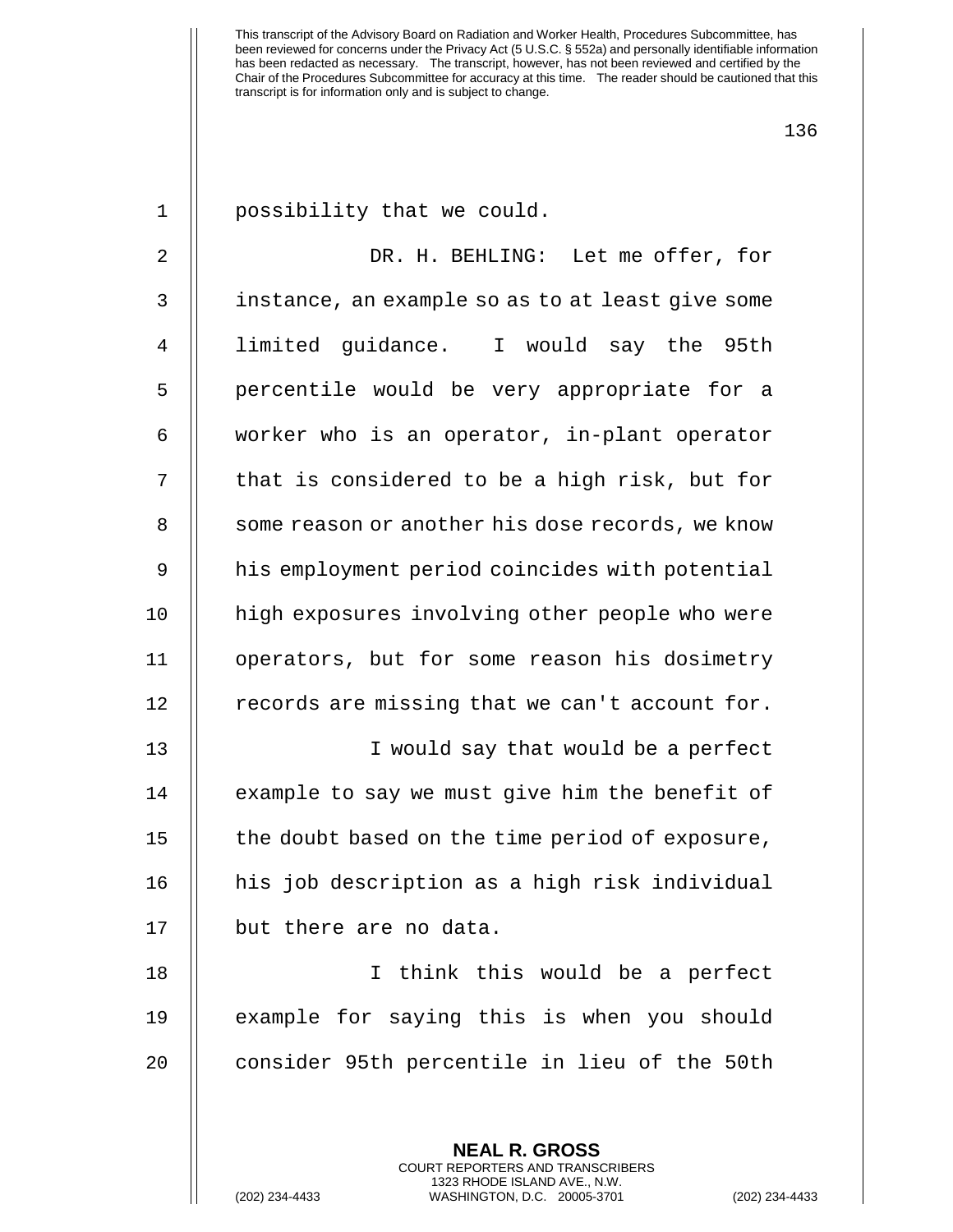| $\mathbf 1$ | percentile that might be very, very fair for the |
|-------------|--------------------------------------------------|
| 2           | other average people for whom we have no data.   |
| 3           | MR. HINNEFELD: Yes, that's a good                |
| 4           | point.                                           |
| 5           | DR. MAURO: This is John. Let me                  |
| 6           | add a little richness to this too, which is a    |
| 7           | little contrary to what Hans is saying, with all |
| 8           | due respect.                                     |
| 9           | I've reviewed mainly AWEs. I don't               |
| 10          | know how many now, and I can't think of a time   |
| 11          | when the judgment was made, there<br>was         |
| 12          | discretion to be used by the dose reconstructor  |
| 13          | in what airborne concentration should<br>be      |
| 14          | assumed.                                         |
| 15          | And in my opinion it was always an               |
| 16          | overestimate. In other words, so my              |
| 17          | experience with AWEs is that when push came to   |
| 18          | shove and the dose reconstructor had to make a   |
| 19          | judgment, he always erred on the side of the     |
| 20          | claimant. That's AWE world.                      |
|             |                                                  |
|             | <b>NEAL R. GROSS</b>                             |

COURT REPORTERS AND TRANSCRIBERS 1323 RHODE ISLAND AVE., N.W.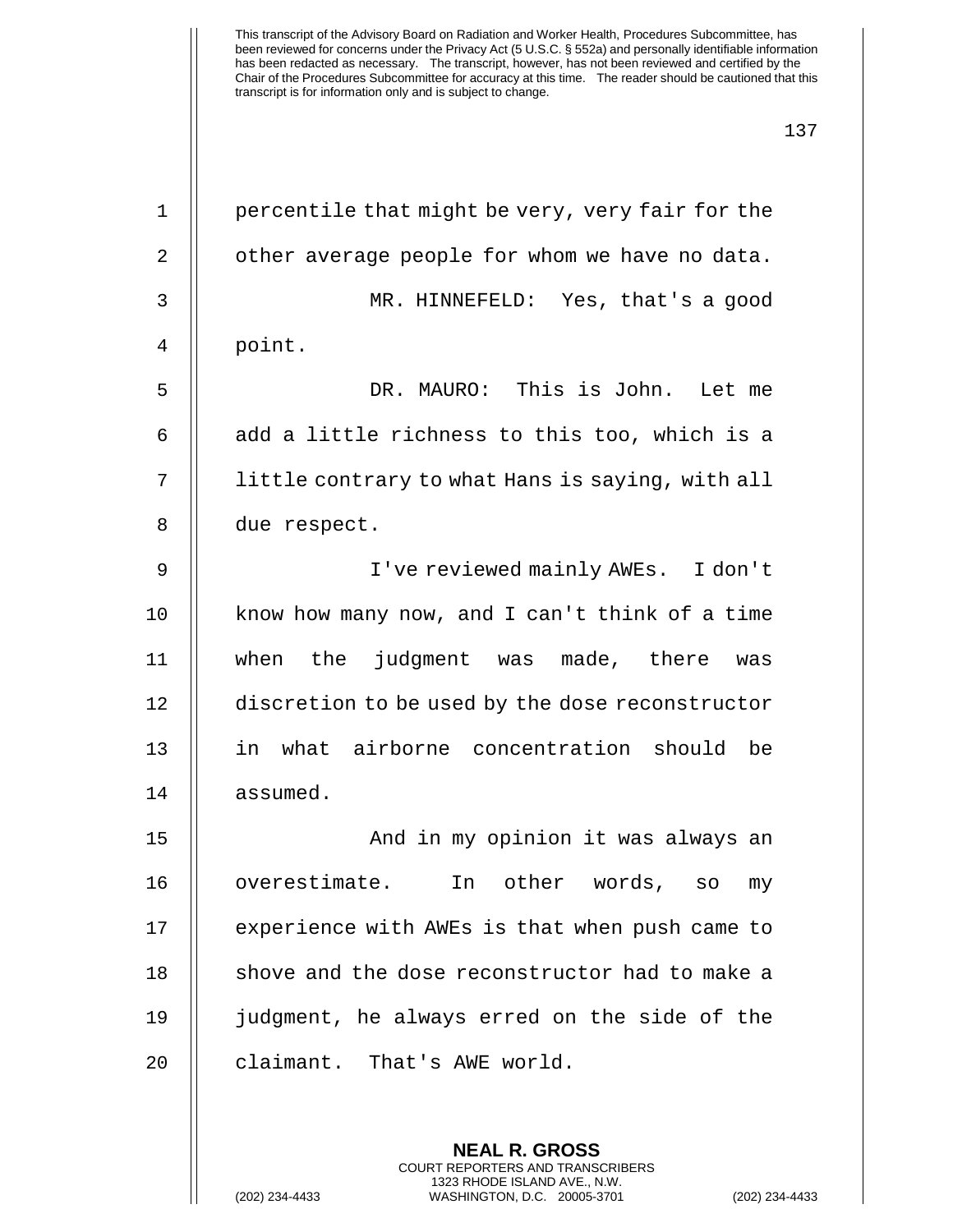| 1  | So I mean, I'd like to speak, you                |
|----|--------------------------------------------------|
| 2  | know, in a positive sense here.<br>Those         |
| 3  | judgments have been made in a prudent way, if    |
| 4  | not a very claimant favorable way, for the dose  |
| 5  | reconstructions that I've been involved in,      |
| 6  | mainly AWEs.                                     |
| 7  | DR. H. BEHLING: Well, John, this                 |
| 8  | is not an AWE. This is for the X-10 worker.      |
| 9  | DR. MAURO: There you go, I mouthed               |
| 10 | it off prematurely. Okay.                        |
| 11 | (Simultaneous speaking.)                         |
| 12 | DR. MAURO: Okay, okay.                           |
| 13 | MR. BARTON: Well, actually, John,                |
| 14 | I mean I can give some sort of, an example of    |
| 15 | precedence is Simonds Saw and Steel in which the |
| 16 | decision hasn't come out but I essentially       |
| 17 | agreed in principle that the 95th percentile is  |
| 18 | going to be applied to the plant workers, or     |
| 19 | essentially who would be assigned<br>as<br>a     |
| 20 | radiological worker.                             |
|    |                                                  |

**NEAL R. GROSS** COURT REPORTERS AND TRANSCRIBERS 1323 RHODE ISLAND AVE., N.W.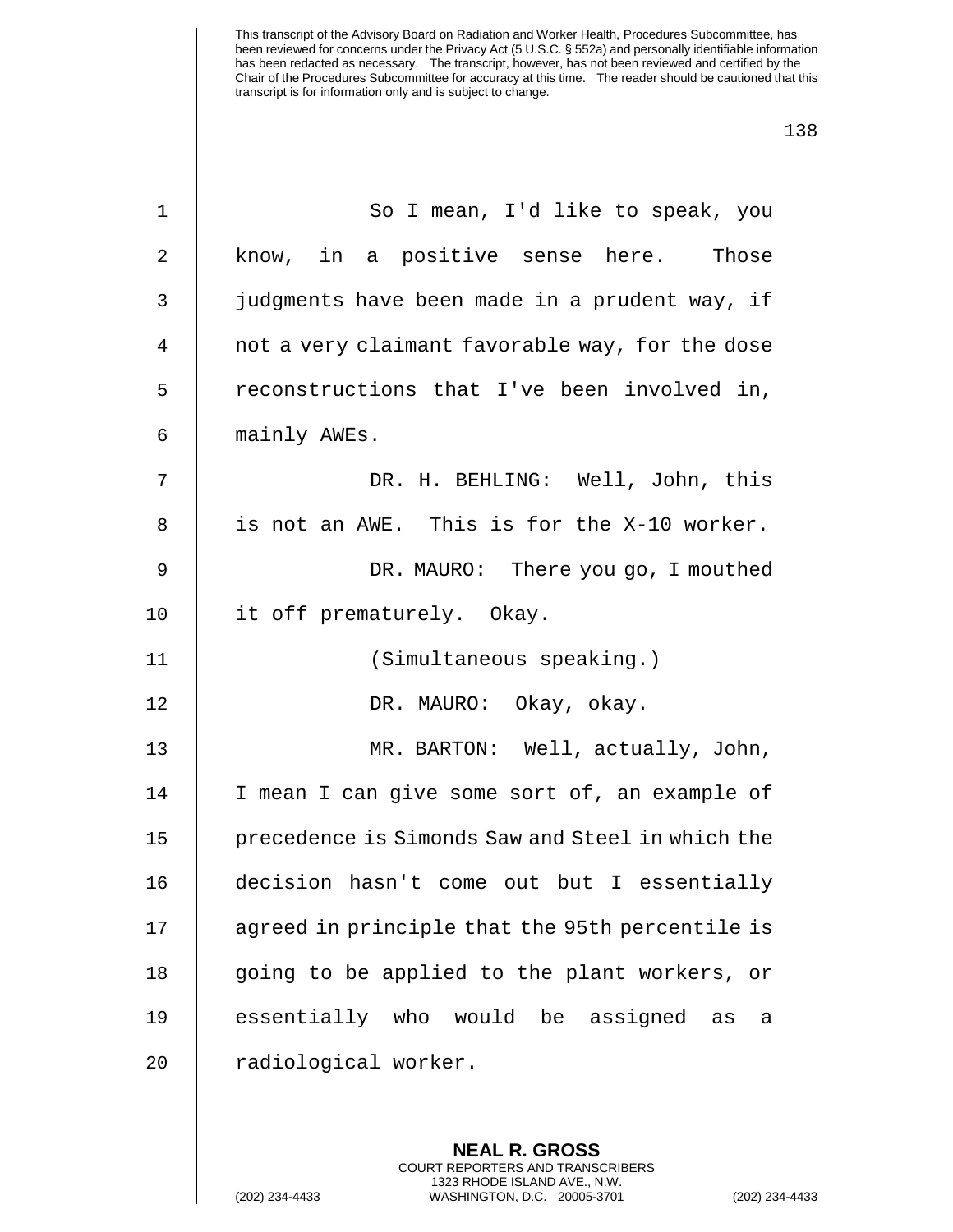139

1 || And the 50th percentile of the GSD 2 | would be assigned to sort of like the ancillary 3 || workers, you know, that may have been in the 4 plant briefly but weren't actually working 5 inside Simonds. 6 So I think that's what Hans is 7 || saying is you want to take out the judgment 8 || call. Essentially, you can't be prescriptive 9 || for every situation, but that's only an example 10  $\parallel$  of where we say, okay, the 95th percentile is 11 appropriate if you were an unmonitored plant 12 worker at Simonds. And that's -- 13 DR. NETON: I've got this task at 14 || hand right now to do the implementation guide 15 || for coworker models, and that's one of the

16 | issues that I'm wrestling with in that draft 17 document right now.

18 And we talked a little bit about it 19 at the Idaho SEC Work Group meeting, SEC Issues 20 Work Group meeting. And, you know, I think

> **NEAL R. GROSS** COURT REPORTERS AND TRANSCRIBERS 1323 RHODE ISLAND AVE., N.W.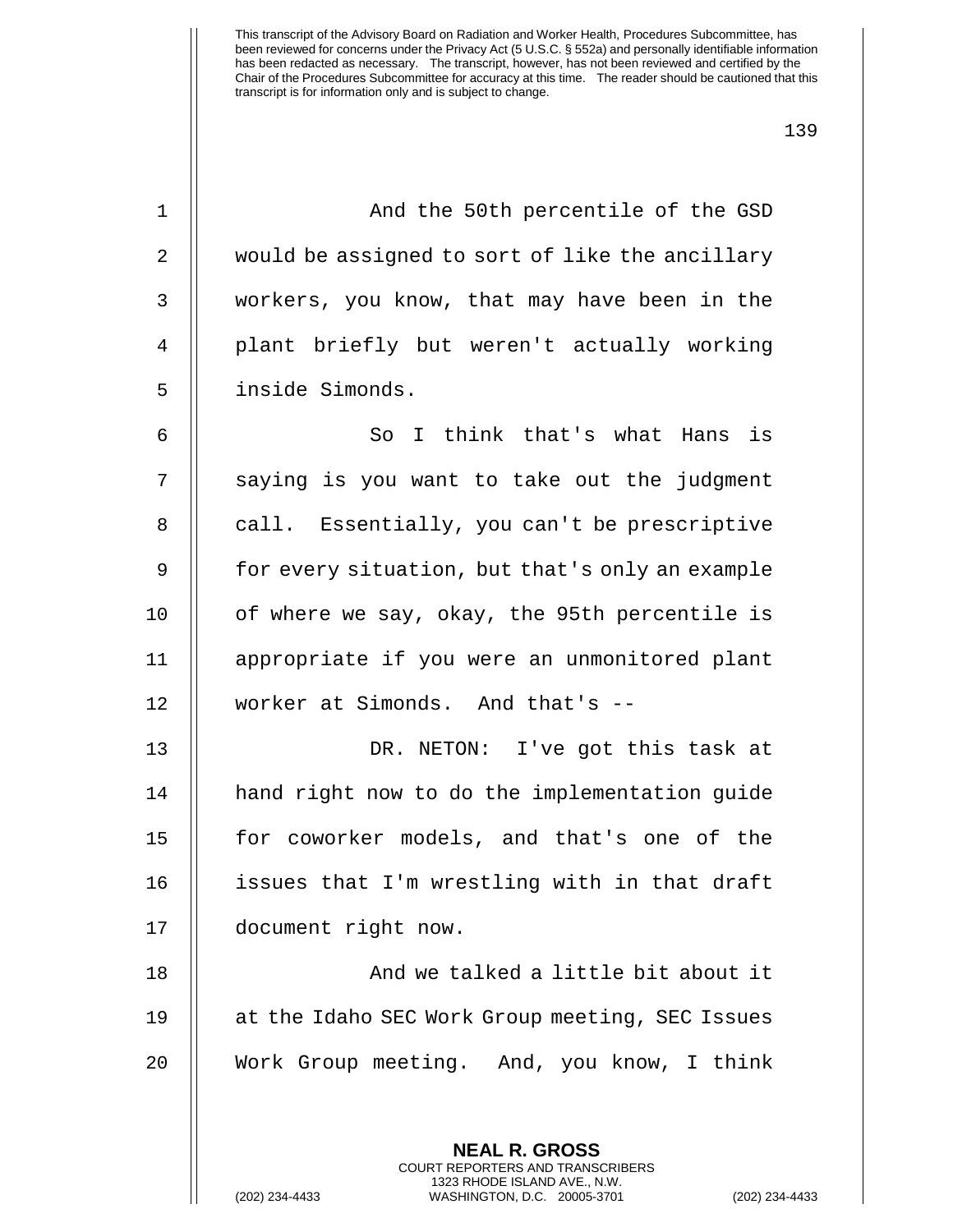| $\mathbf 1$ | that's the appropriate place to put this, the                                                   |
|-------------|-------------------------------------------------------------------------------------------------|
| 2           | guidance, and I think it'll be fleshed out over                                                 |
| $\mathsf 3$ | time as that document becomes closer to                                                         |
| 4           | completion.                                                                                     |
| 5           | We've had lists before, and I know                                                              |
| 6           | there are some documents that do mention some                                                   |
| 7           | Classes of workers as being appropriate to have                                                 |
| 8           | the 95th percentile. I've forgotten which                                                       |
| 9           | ones.                                                                                           |
| 10          | MR. MARSCHKE: Jim, this is Steve                                                                |
| 11          | Marschke. I think if you look at OTIB-20, when                                                  |
| 12          | we were reviewing the construction trade                                                        |
| 13          | workers we had a sentence that was added to                                                     |
| 14          | OTIB-20 which basically identified                                                              |
| 15          | construction trade workers, in particular                                                       |
| 16          | pipefitters, that basically should be applied                                                   |
| 17          | to these.                                                                                       |
| 18          | DR. NETON: So this has resurfaced                                                               |
| 19          | periodically and --                                                                             |
| 20          | MR. MARSCHKE:<br>It has. And if I                                                               |
|             |                                                                                                 |
|             | <b>NEAL R. GROSS</b><br><b>COURT REPORTERS AND TRANSCRIBERS</b>                                 |
|             | 1323 RHODE ISLAND AVE., N.W.<br>(202) 234-4433<br>WASHINGTON, D.C. 20005-3701<br>(202) 234-4433 |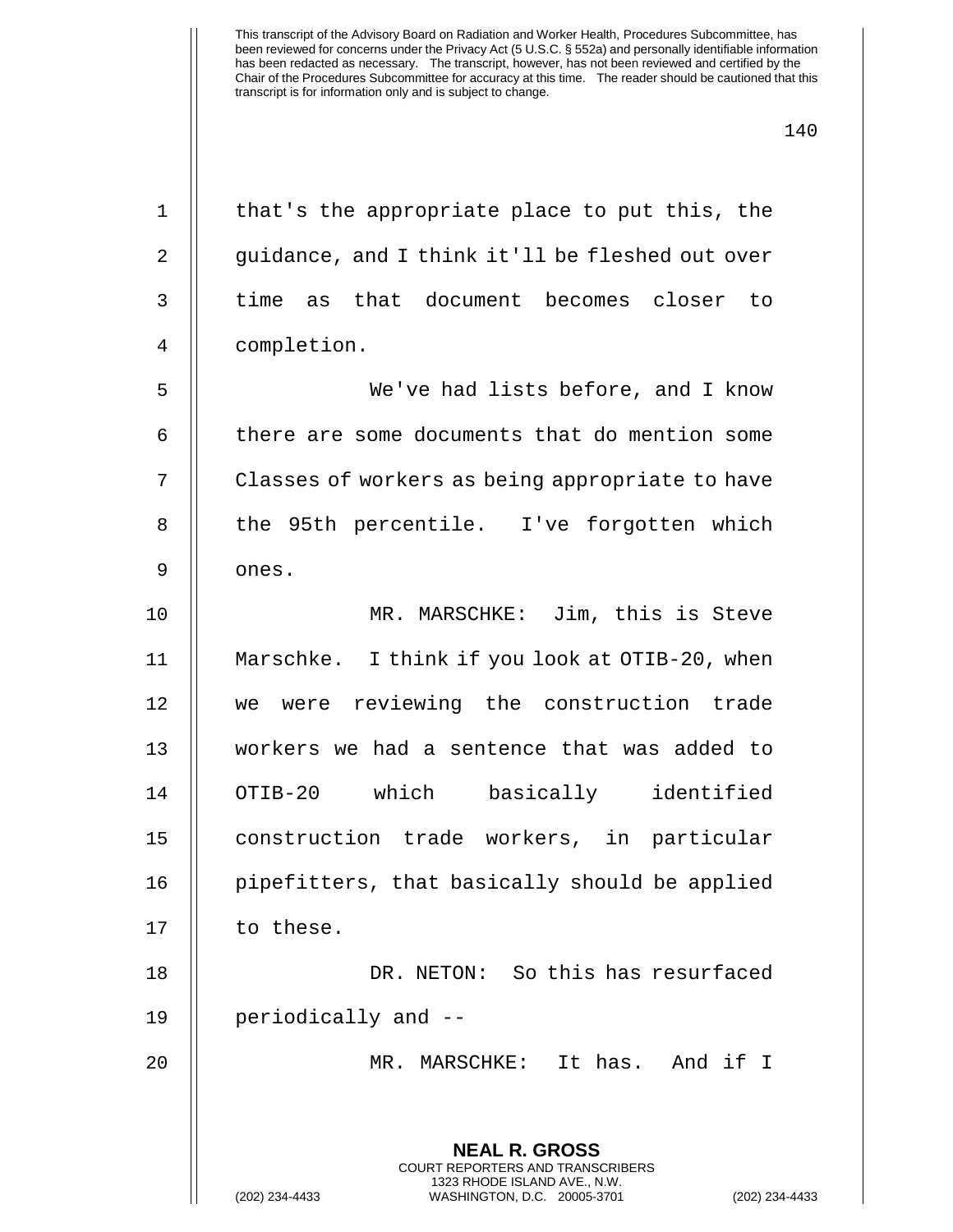| $\mathbf 1$    | recall from some of those discussions, and to   |
|----------------|-------------------------------------------------|
| $\overline{a}$ | paraphrase NIOSH, what I remember as being      |
| 3              | NIOSH's position was that these assignments of  |
| $\overline{4}$ | percentiles are not the sole, or, you know, the |
| 5              | dose reconstructor is not the endpoint on these |
| 6              | assignments. They get reviewed multiple         |
| 7              | times.                                          |
| 8              | DR. NETON: They do. But I do                    |
| $\mathsf 9$    | agree with Hans' issue on consistency. My       |
| 10             | problem is when you start naming a couple       |
| 11             | categories of workers, which we have in the     |
| 12             | past, then people say, well, what about this    |
| 13             | Class and this Class? Because there's a lot of  |
| 14             | workers out there that probably were more       |
| 15             | heavily exposed than you would think just based |
| 16             | on their job classification.                    |
| 17             | I'm reluctant to<br>So<br>have<br>a             |
| 18             | definitive list. I do agree that someone like   |
| 19             | a chemical operator who clearly should have     |
| 20             | been monitored and his dose records were lost,  |
|                |                                                 |
|                | <b>NEAL R. GROSS</b>                            |

COURT REPORTERS AND TRANSCRIBERS 1323 RHODE ISLAND AVE., N.W.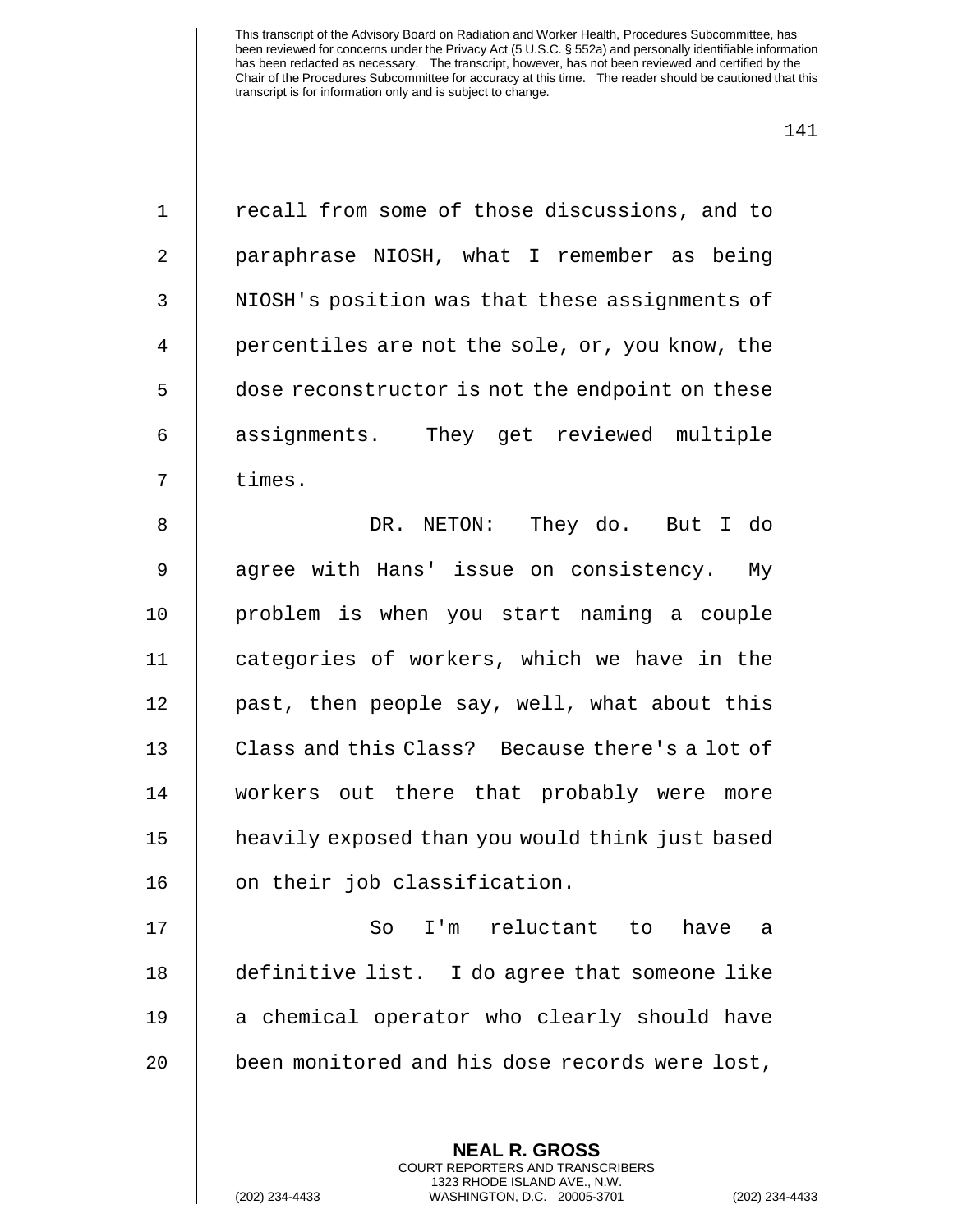| $\mathbf 1$ | that's a no-brainer. But beyond that I'm not     |
|-------------|--------------------------------------------------|
| 2           | quite sure.                                      |
| 3           | Anyway I think the place to address              |
| 4           | this and maybe to carry this on is in this       |
| 5           | implementation guide that I'm putting            |
| 6           | together, and it's certainly one of the issues   |
| 7           | that have to be addressed.                       |
| 8           | MR. HINNEFELD: Okay, so if we                    |
| 9           | enter another response that says that this is    |
| 10          | being addressed in an implementation guide for   |
| 11          | use in coworker models and we expect some        |
| 12          | additional guidance to come out of that, would   |
| 13          | that kind of put this to be in abeyance or       |
| 14          | something for now?                               |
| 15          | Or would it be<br>MR. MARSCHKE:                  |
| 16          | transferred?                                     |
| 17          | CHAIR MUNN: Well, I don't believe                |
| 18          | it would be transferred. I believe it would be   |
| 19          | in abeyance, if that is in fact agreeable to the |
| 20          | rest of the parties here. Would the addition     |
|             |                                                  |
|             | <b>NEAL R. GROSS</b>                             |

COURT REPORTERS AND TRANSCRIBERS 1323 RHODE ISLAND AVE., N.W.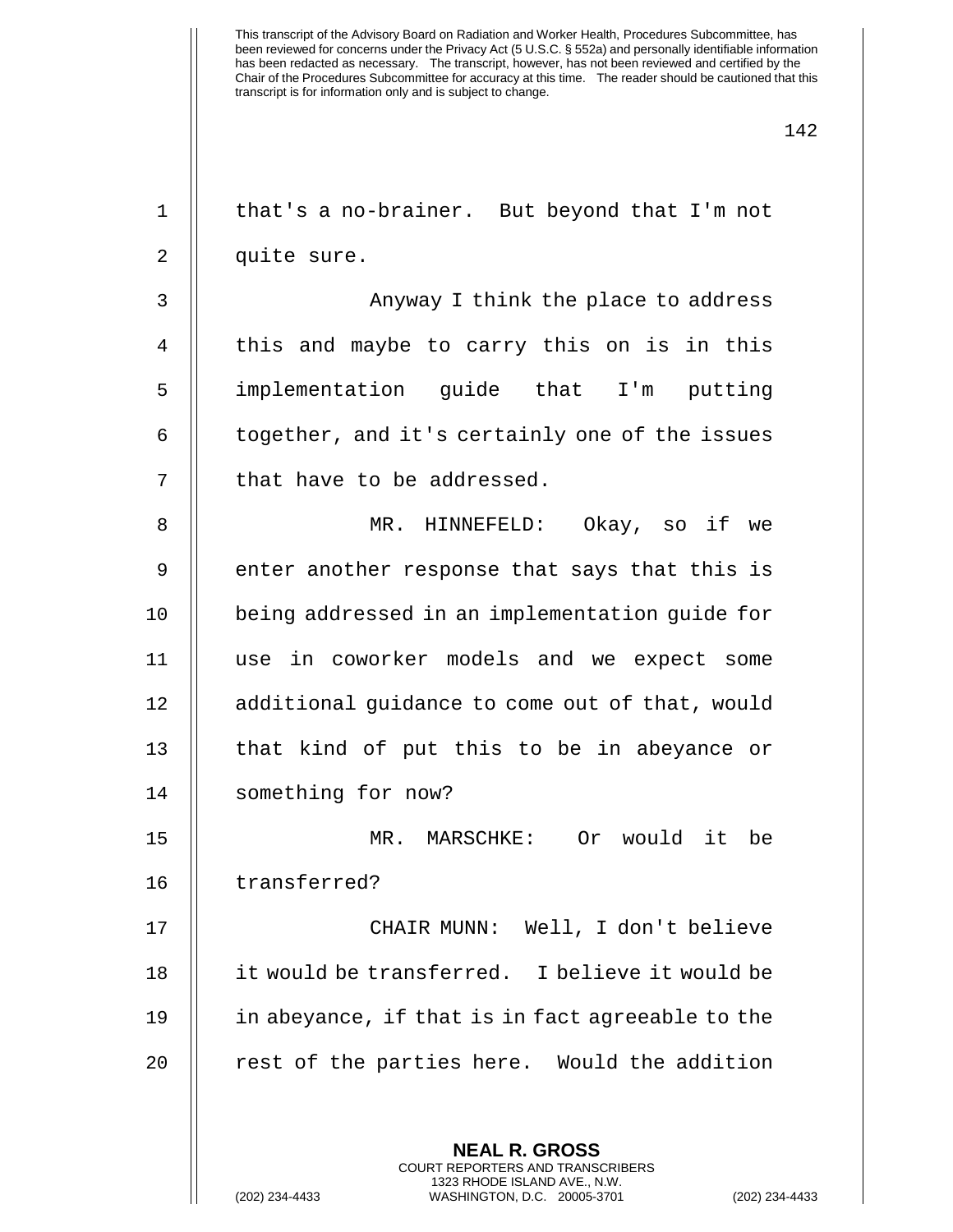| $\mathbf 1$    | of this information in an implementation guide  |
|----------------|-------------------------------------------------|
| $\overline{2}$ | be acceptable to SC&A?                          |
| 3              | I would be<br>DR. H. BEHLING:                   |
| 4              | agreeable if the current wording hasn't been    |
| 5              | changed the way Stu read them would be just     |
| 6              | slightly amended with a single example.         |
| 7              | As I said, I'm not looking for to               |
| 8              | broaden the scope by which 95th percentile is   |
| $\mathsf 9$    | assigned. For an unmonitored worker, I think    |
| 10             | it's reasonable to conclude what NIOSH has      |
| 11             | always stated that if you weren't monitored you |
| 12             | were probably not among the high end exposed    |
| 13             | individuals. I agree with that.                 |
| 14             | What I do want to say, when it is               |
| 15             | at the discretion of the dose<br>used           |
| 16             | reconstructor that it's used properly not       |
| 17             | whimsically. And it should be probably highly   |
| 18             | restricted when the 95th percentile is used and |
| 19             | correspond to unusual circumstances like the    |
| 20             | one I said.                                     |
|                |                                                 |

**NEAL R. GROSS** COURT REPORTERS AND TRANSCRIBERS 1323 RHODE ISLAND AVE., N.W.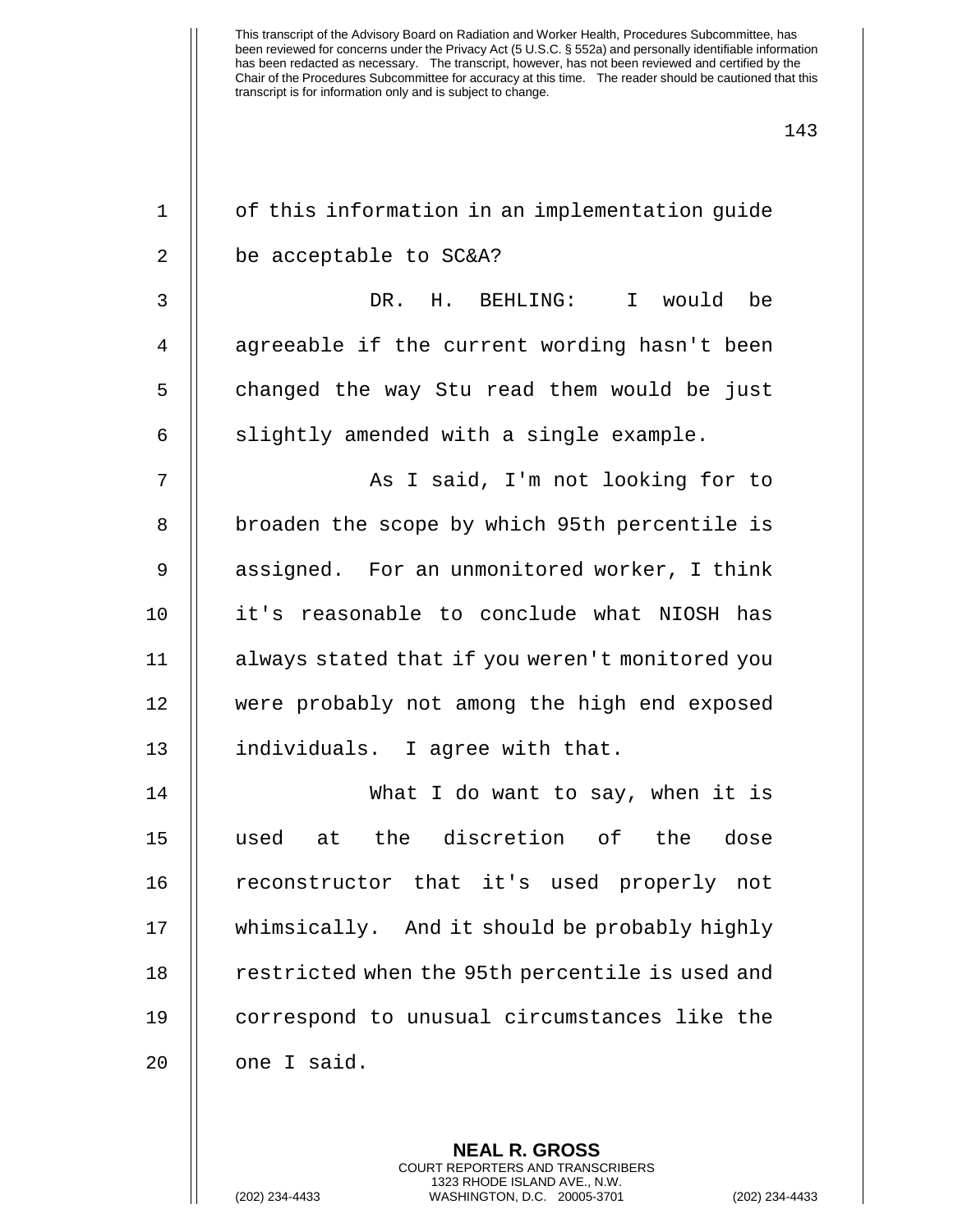|--|

| 1  | An operator who's been there for                                                                |
|----|-------------------------------------------------------------------------------------------------|
| 2  | many years whose coworkers are among the people                                                 |
| 3  | who were maximally exposed but for some reason                                                  |
| 4  | that workers' dose records have been lost, I                                                    |
| 5  | think that's a no-brainer, and I think the kind                                                 |
| 6  | of limited situation that the 95th percentile                                                   |
| 7  | should be used.                                                                                 |
| 8  | CHAIR MUNN: So if we, of course                                                                 |
| 9  | when the change has occurred it comes back to                                                   |
| 10 | to agree that it meets the criteria<br>us                                                       |
| 11 | anticipated.                                                                                    |
| 12 | So is it amenable for all concerned                                                             |
| 13 | for us to indicate this particular Finding 7 for                                                |
| 14 | Rev 1 is in abeyance awaiting a<br>NIOSH                                                        |
| 15 | implementation guide which addresses the                                                        |
| 16 | concern?                                                                                        |
| 17 | DR. H. BEHLING: Yes.                                                                            |
| 18 | CHAIR MUNN: Very good. Steve,                                                                   |
| 19 | can you make the change for us? Just after                                                      |
| 20 | discussion?<br>Will<br>be addressed<br>in                                                       |
|    |                                                                                                 |
|    | <b>NEAL R. GROSS</b><br><b>COURT REPORTERS AND TRANSCRIBERS</b>                                 |
|    | 1323 RHODE ISLAND AVE., N.W.<br>(202) 234-4433<br>WASHINGTON, D.C. 20005-3701<br>(202) 234-4433 |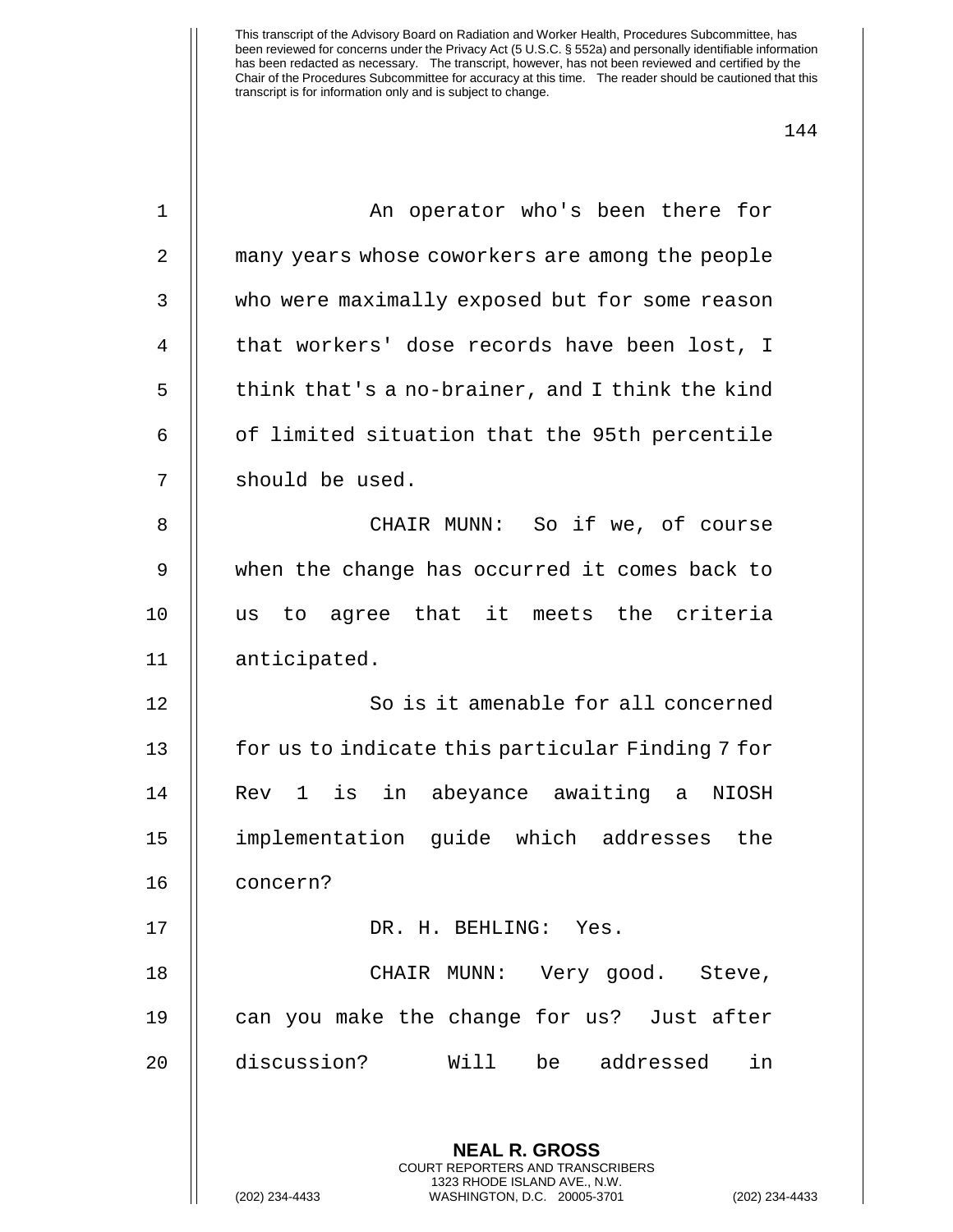| $\mathbf 1$    | implementation guide. Excellent. Is that                                                                                                                   |
|----------------|------------------------------------------------------------------------------------------------------------------------------------------------------------|
| $\overline{2}$ | wording acceptable to all involved?                                                                                                                        |
| $\mathbf{3}$   | DR. H. BEHLING: Yes.                                                                                                                                       |
| $\overline{4}$ | CHAIR MUNN: Very good. Thank                                                                                                                               |
| 5              | you, Steve. Appreciate it.                                                                                                                                 |
| 6              | MEMBER ZIEMER: There's a spelling                                                                                                                          |
| 7              | error, did you catch that? The last phrase?                                                                                                                |
| 8              | Yes, there you go. Okay, you've got it.                                                                                                                    |
| $\mathsf 9$    | CHAIR MUNN: Now let's move on to                                                                                                                           |
| 10             | Rev 1 Finding 8.                                                                                                                                           |
| 11             | MR. HINNEFELD: Well, this is Stu                                                                                                                           |
| 12             | Hinnefeld and I'll start here once again. And                                                                                                              |
| 13             | this had to do with is there additional evidence                                                                                                           |
| 14             | that this particular data column is a daily                                                                                                                |
| 15             | 24-hour excretion?                                                                                                                                         |
| 16             | And there is response here, refers                                                                                                                         |
| 17             | to a document in SRDB which is the data                                                                                                                    |
| 18             | dictionary for the database and a description                                                                                                              |
| 19             | of it, and that is attached. That SRDB                                                                                                                     |
| 20             | document is attached and it's Pages 12 and 13.                                                                                                             |
|                |                                                                                                                                                            |
|                | <b>NEAL R. GROSS</b><br>COURT REPORTERS AND TRANSCRIBERS<br>1323 RHODE ISLAND AVE., N.W.<br>(202) 234-4433<br>WASHINGTON, D.C. 20005-3701<br>$(202)$ 234-4 |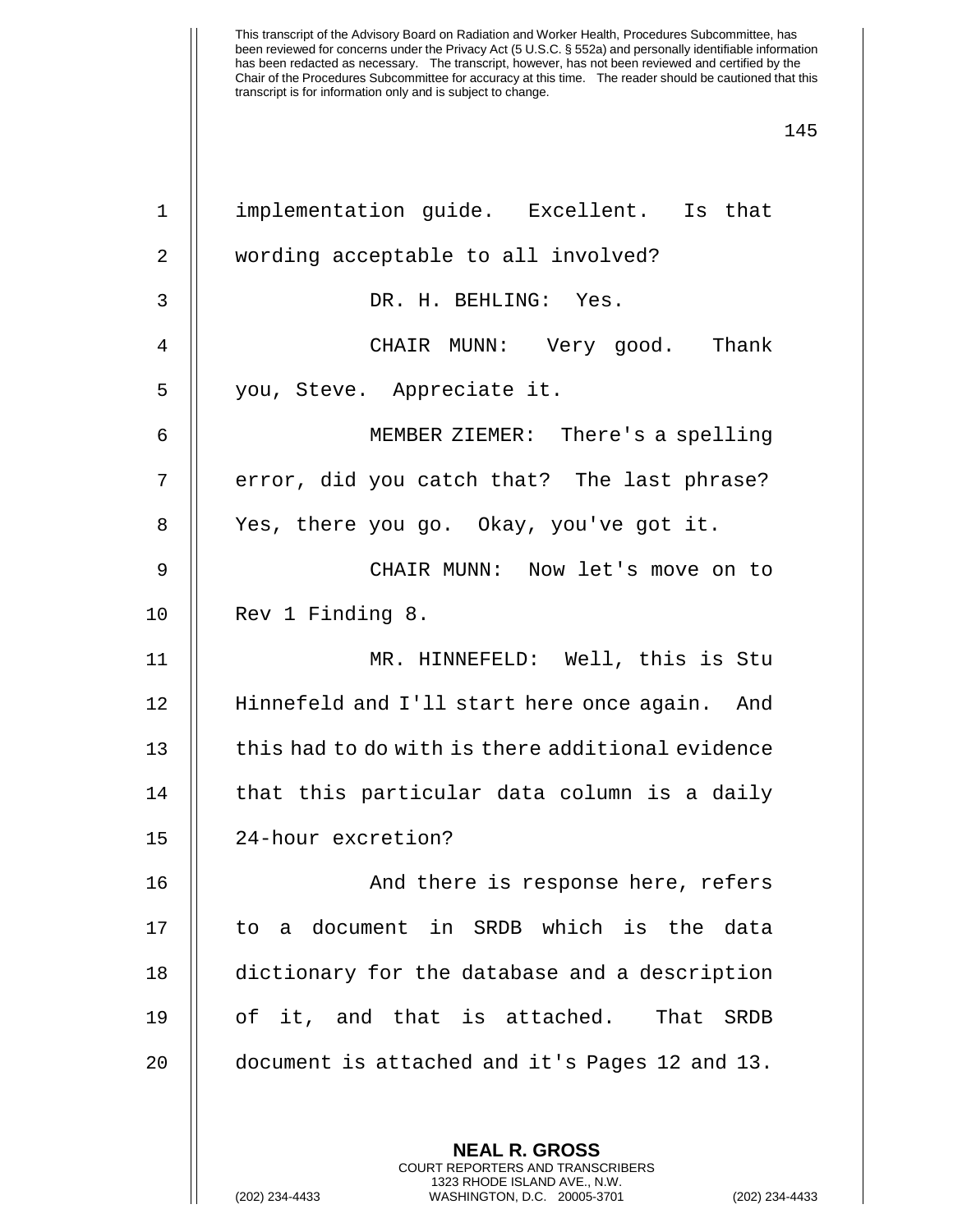| 1              | So if you scroll down to the, see,                                                                                                                                 |
|----------------|--------------------------------------------------------------------------------------------------------------------------------------------------------------------|
| $\overline{2}$ | there's the data field disintegrations per                                                                                                                         |
| 3              | minute for 24 hours, and then I think the                                                                                                                          |
| $\overline{4}$ | description's on the next page. No, this is                                                                                                                        |
| 5              | the one. This is actually the one I was                                                                                                                            |
| 6              | thinking of.                                                                                                                                                       |
| 7              | The next to the last entry there,                                                                                                                                  |
| 8              | position 70 to 78 as a numeric value for the                                                                                                                       |
| 9              | disintegrations per minute for 24 hours to one                                                                                                                     |
| 10             | decimal place." And so this was, I think, the                                                                                                                      |
| 11             | database that the data was drawn from and this                                                                                                                     |
| 12             | is the data dictionary for that database.                                                                                                                          |
| 13             | so we felt like this<br>is<br>And                                                                                                                                  |
| 14             | sufficient evidence that it's<br>a                                                                                                                                 |
| 15             | disintegrations per minute for 24 hours'                                                                                                                           |
| 16             | excretion and that the data are presented, you                                                                                                                     |
| 17             | know, essentially to one decimal place. And so                                                                                                                     |
| 18             | you essentially have to insert that in the way                                                                                                                     |
| 19             | you look at the data.                                                                                                                                              |
| 20             | Now if Joe's on, he can probably say                                                                                                                               |
|                |                                                                                                                                                                    |
|                | <b>NEAL R. GROSS</b><br><b>COURT REPORTERS AND TRANSCRIBERS</b><br>1323 RHODE ISLAND AVE., N.W.<br>(202) 234-4433<br>WASHINGTON, D.C. 20005-3701<br>(202) 234-4433 |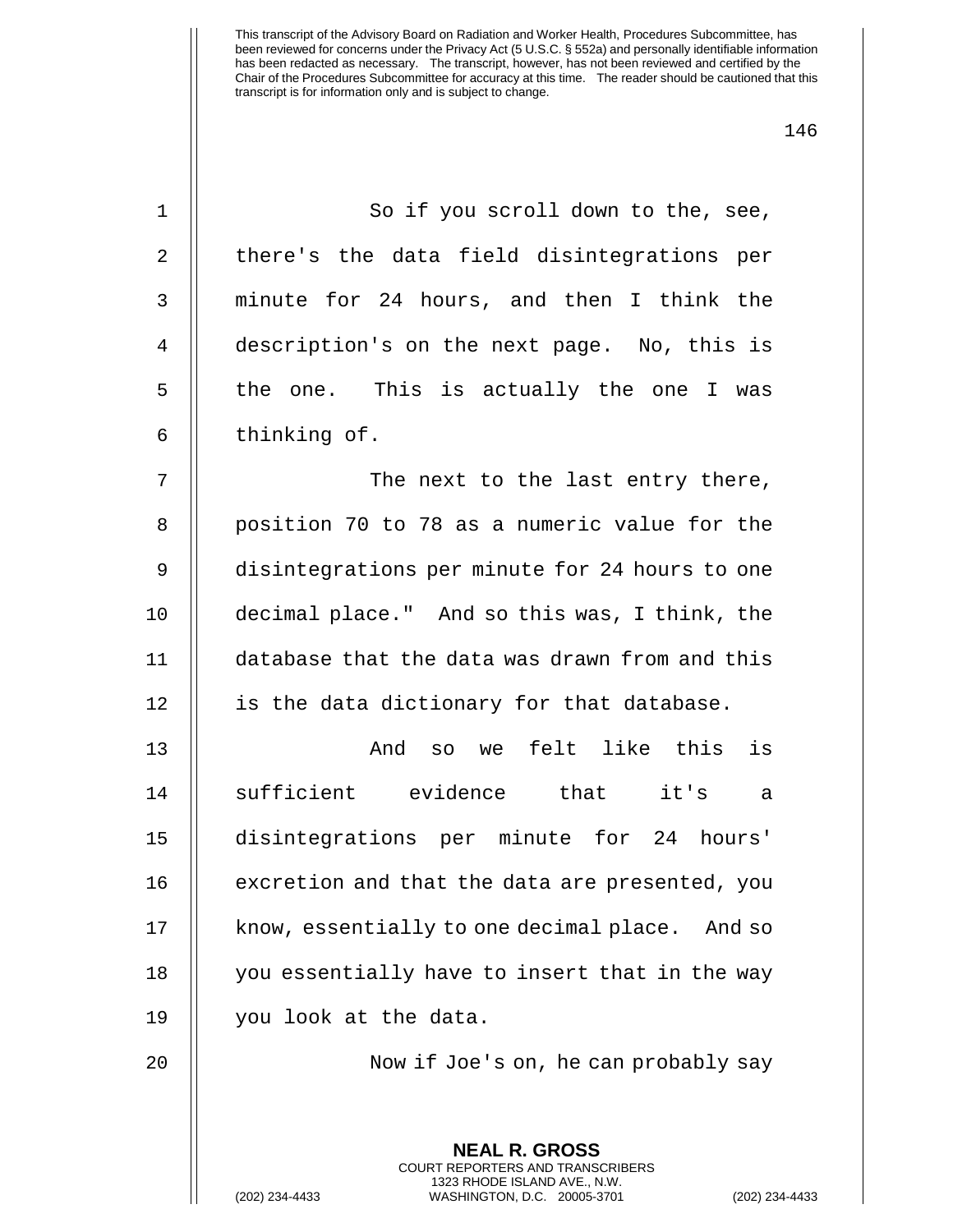| 1              | I did it wrong. But I don't know if he's on the                                                 |
|----------------|-------------------------------------------------------------------------------------------------|
| 2              | phone yet or not.                                                                               |
| 3              | CHAIR MUNN: Do we have Joe yet?                                                                 |
| $\overline{4}$ | Apparently not.                                                                                 |
| 5              | MS. THOMAS: This is Elyse. Yes, I                                                               |
| 6              | think he's on that other call, but Matt Arno may                                                |
| 7              | be on. Matt, are you on?                                                                        |
| 8              | MR. ARNO: Yes, I'm on.                                                                          |
| 9              | MS. THOMAS: Okay, yes. Can you                                                                  |
| 10             | explain?                                                                                        |
| 11             | MR. ARNO: Yes, that was an                                                                      |
| 12             | accurate explanation of what the data                                                           |
| 13             | dictionary means and how we interpreted it.                                                     |
| 14             | MR. HINNEFELD: So anyway, so                                                                    |
| 15             | that's we presented and that's what we put in                                                   |
| 16             | the database as our response, so we feel like                                                   |
| 17             | there is adequate information to give<br>us                                                     |
| 18             | confidence that that data is dpm per day.                                                       |
| 19             | Is that acceptable for<br>CHAIR MUNN:                                                           |
| 20             | SC&A?                                                                                           |
|                | <b>NEAL R. GROSS</b><br><b>COURT REPORTERS AND TRANSCRIBERS</b>                                 |
|                | 1323 RHODE ISLAND AVE., N.W.<br>(202) 234-4433<br>WASHINGTON, D.C. 20005-3701<br>(202) 234-4433 |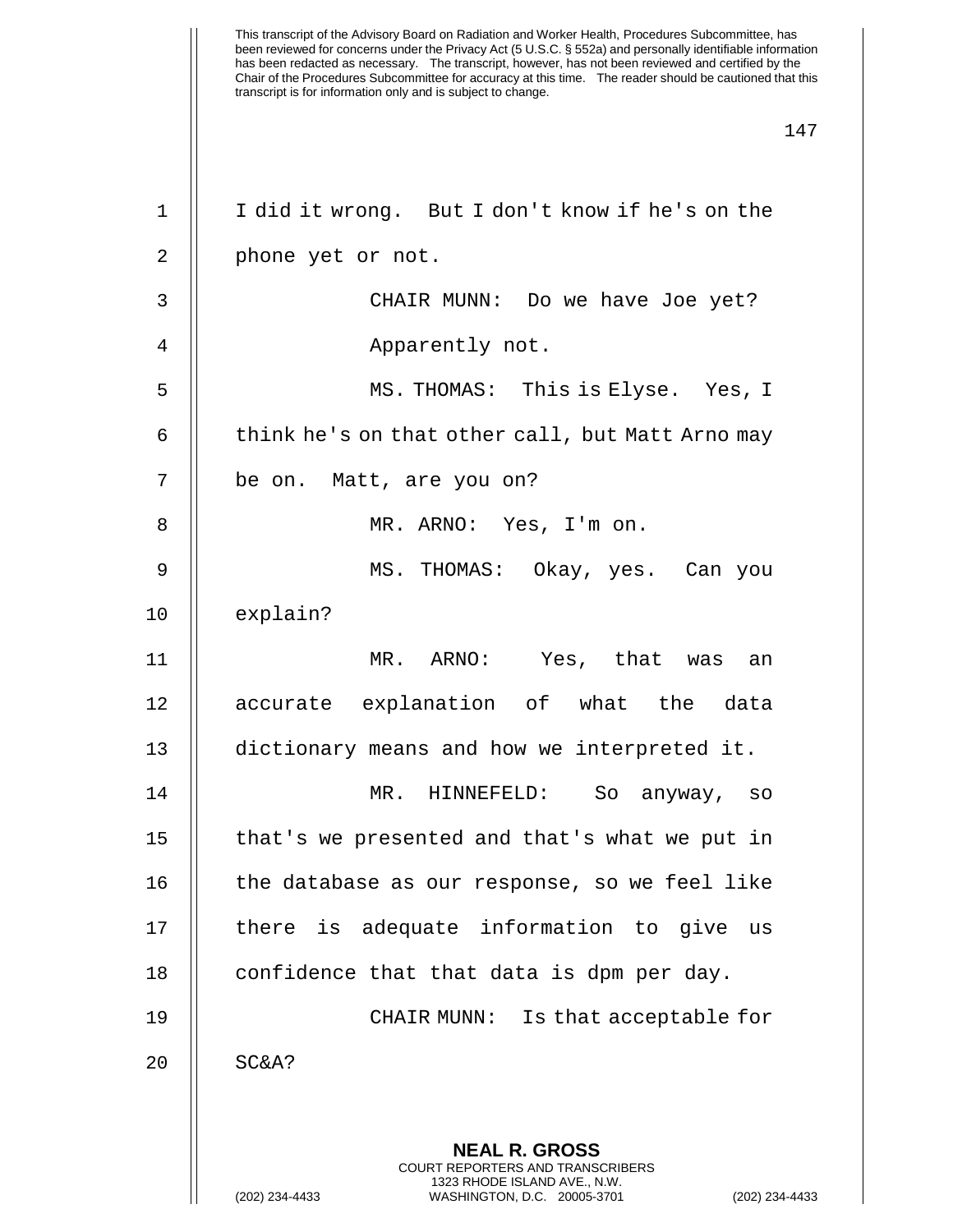| $\mathbf 1$    | DR. H. BEHLING:<br>I quess what                  |
|----------------|--------------------------------------------------|
| 2              | prompted this, and I'm not sure I can reconcile  |
| 3              | what I just saw on the screen here. But what     |
| $\overline{4}$ | prompted me to raise the question were data that |
| 5              | I collected. Just sampling data that go back     |
| 6              | to 1951, where in the first column was the dpm   |
| 7              | per sample which turns out to be identical to    |
| 8              | the dpm per 24-hour period. And this is for      |
| $\mathsf 9$    | 1951.                                            |
| 10             | And I mean that raised the question,             |
| 11             | does a dpm per sample necessarily equate,        |
| 12             | unless one were to sample in the case of         |
| 13             | reference man at 1,400 mL urine sample in saying |
| 14             | this is what we saw in that sample. If it was    |
| 15             | a fraction of the 24-hour urine excretion value  |
| 16             | then I would have to say that does not apply.    |
| 17             | And so I'm not really sure how that              |
| 18             | applies to other years, I only took a sample.    |
| 19             | So when I raised that question and I raised the  |
| 20             | question as a conditional question, I<br>was     |
|                |                                                  |

**NEAL R. GROSS** COURT REPORTERS AND TRANSCRIBERS 1323 RHODE ISLAND AVE., N.W.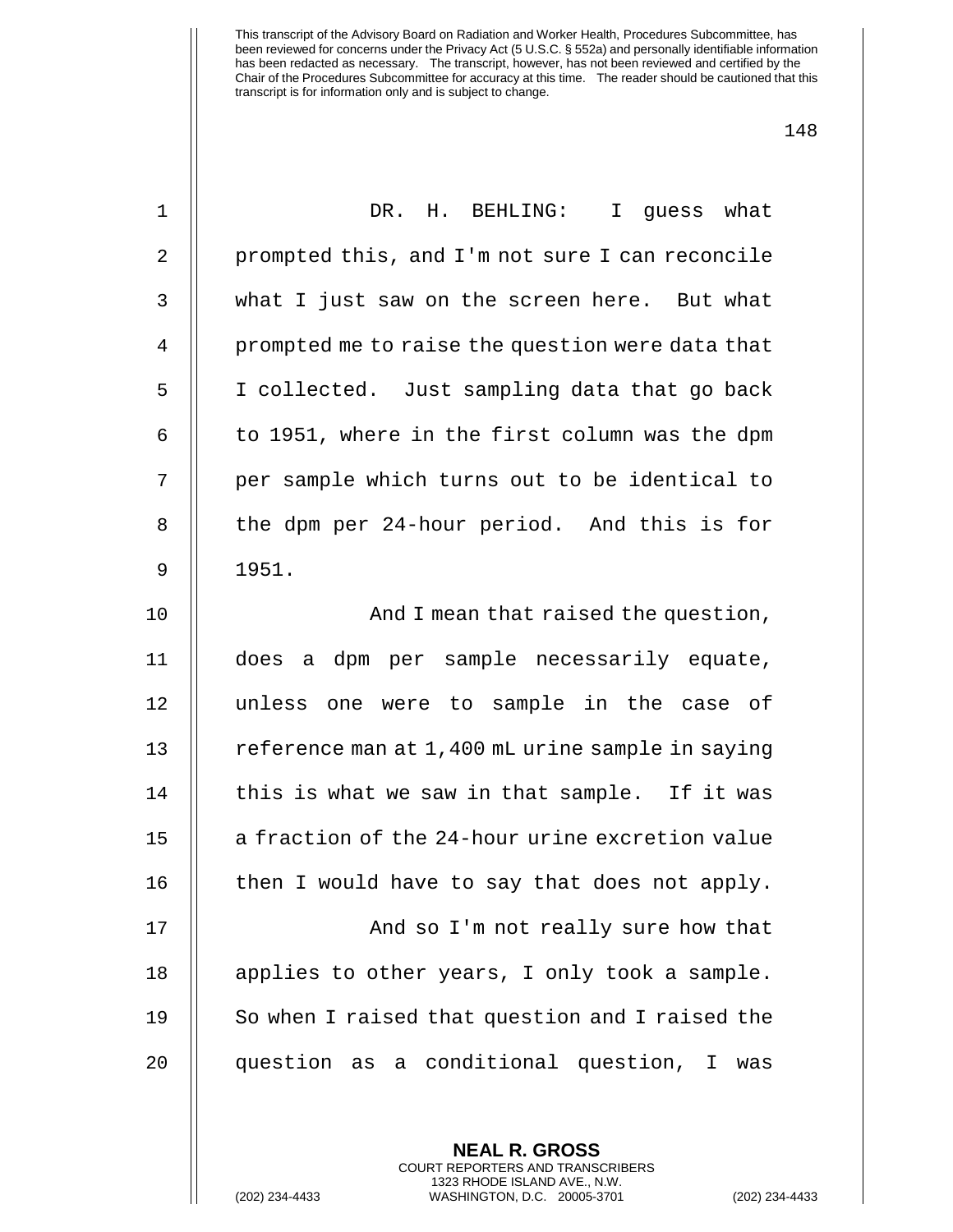| $\mathbf 1$ | basically looking at 1951 data that only       |
|-------------|------------------------------------------------|
| 2           | identifies, and I assume the primary source of |
| 3           | that data really represents the dpm per sample |
| 4           | which then is presumably transferred to mean   |
| 5           | the dpm per 24 hours.                          |
| 6           | And this is what my question was,              |
| 7           | can you be reasonably sure that a sample, that |
| 8           | the activity per sample corresponds to a       |
| $\mathsf 9$ | 24-hour sampling of volume?                    |
| 10          | MR. HINNEFELD: Matt, do you have               |
| 11          | anything more to add?                          |
| 12          | MR. ARNO: That was the general                 |
| 13          | practice at Oak Ridge National Lab was to      |
| 14          | collect a 24-hour urine sample. Per sample is  |
| 15          | per 24 hours regardless of volume that is the  |
| 16          | person's actual excretion over 24 hours.       |
| 17          | MR. BARTON: This is Bob Barton.                |
| 18          | Just an observation. That reference that we    |
| 19          | were just looking at, it appeared as if there  |
| 20          | were two columns. One was the dpm per sample,  |
|             |                                                |
|             | <b>NEAL R. GROSS</b>                           |

COURT REPORTERS AND TRANSCRIBERS 1323 RHODE ISLAND AVE., N.W.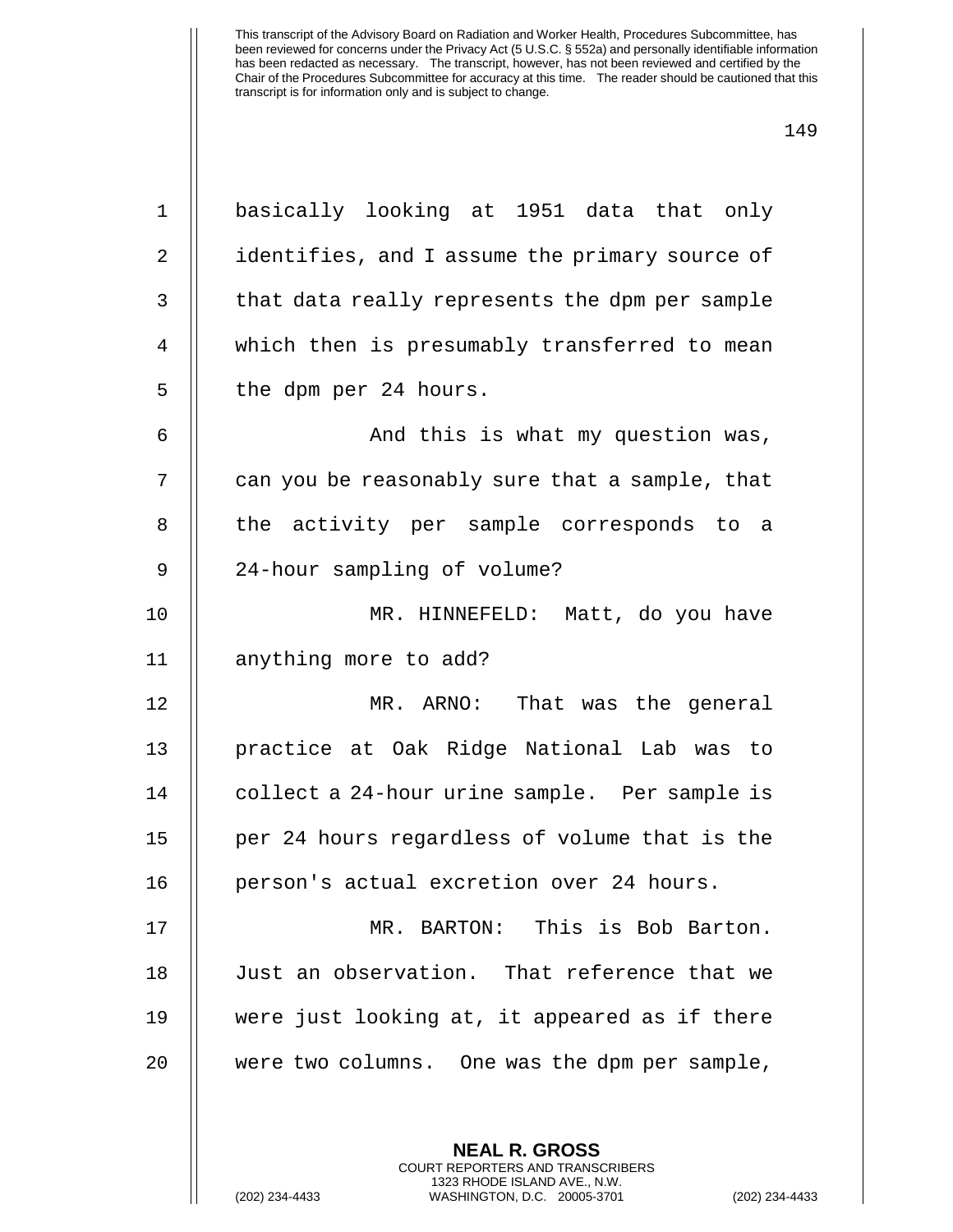| $\mathbf 1$    | and then the next column over, after I get some                                                                                                           |
|----------------|-----------------------------------------------------------------------------------------------------------------------------------------------------------|
| 2              | filler space, was the dpm per day.                                                                                                                        |
| 3              | So it seemed like they were adding                                                                                                                        |
| $\overline{4}$ | them both, both the per sample activity and then                                                                                                          |
| 5              | they were converting it over to dpm per day.<br>So                                                                                                        |
| 6              | it looked like both values were there.                                                                                                                    |
| 7              | MR. ARNO: I mean pretty much the                                                                                                                          |
| 8              | only exception to the 24-hour samples on these                                                                                                            |
| 9              | was tritium, so if you're looking at tritium                                                                                                              |
| 10             | data you'll see the difference, but<br>for                                                                                                                |
| 11             | everything else pretty much per sampling per                                                                                                              |
| 12             | day are equal.                                                                                                                                            |
| 13             | CHAIR MUNN: So is the feeling that                                                                                                                        |
| 14             | the response is adequate? May we close this                                                                                                               |
| 15             | item?                                                                                                                                                     |
| 16             | H. BEHLING: Well, I guess on<br>DR.                                                                                                                       |
| 17             | the assumption that the care was taken, I can't                                                                                                           |
| 18             | imagine that all these urine samples were 24                                                                                                              |
| 19             | hours. Normally, you know, if a person shows                                                                                                              |
| 20             | up to work and you take a sample, if it's only                                                                                                            |
|                |                                                                                                                                                           |
|                | <b>NEAL R. GROSS</b><br>COURT REPORTERS AND TRANSCRIBERS<br>1323 RHODE ISLAND AVE., N.W.<br>(202) 234-4433<br>WASHINGTON, D.C. 20005-3701<br>$(202)$ 234- |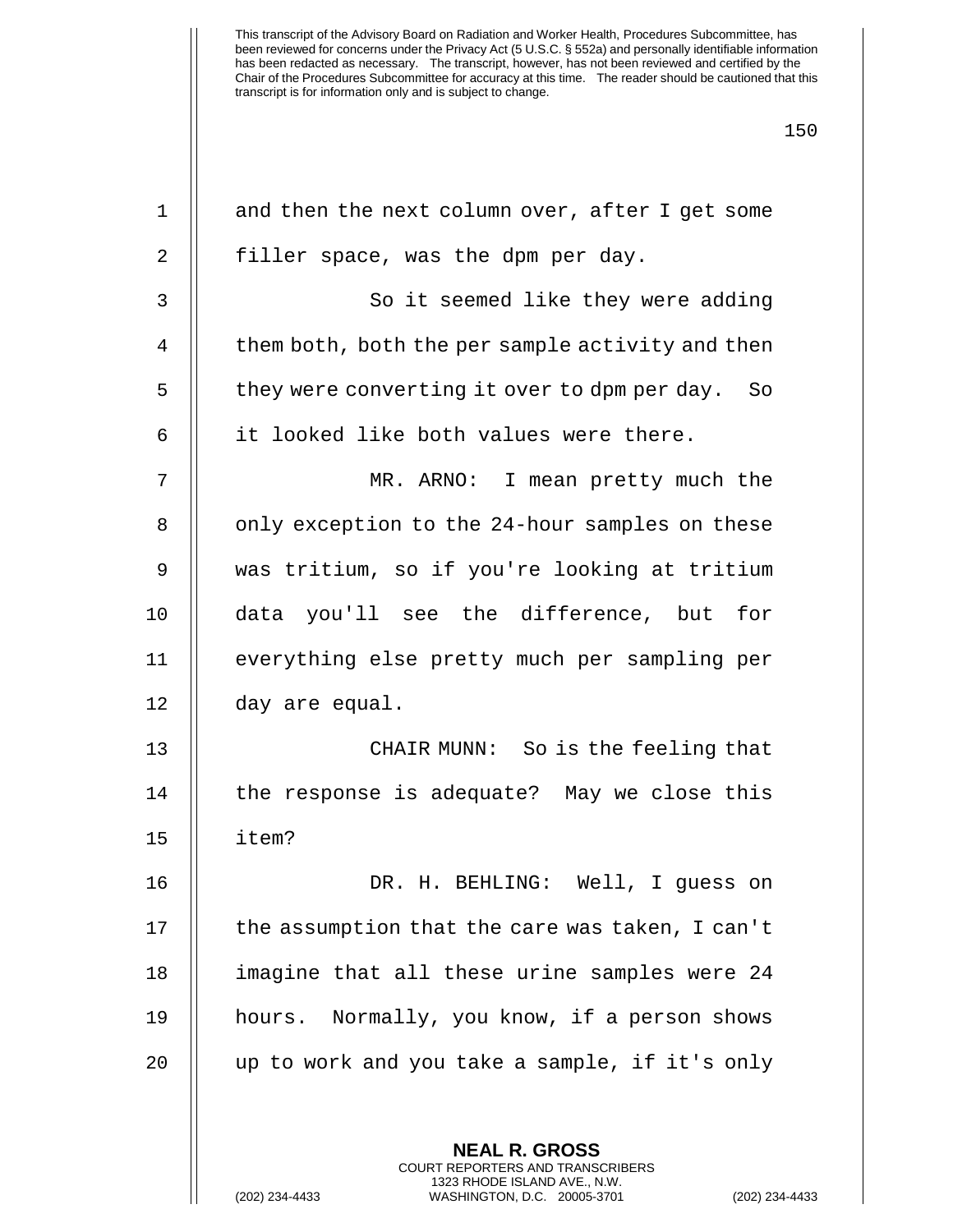| $\mathbf 1$ | a partial 24-hour volume just adjust it or       |
|-------------|--------------------------------------------------|
| 2           | standardize.                                     |
| 3           | So if a person at the end of a shift             |
| 4           | submits a urine sample for analysis and it turns |
| 5           | out to be, let's say, 300 mL, you would then     |
| 6           | simply take the activity and then standardize    |
| 7           | it to 1,400 mL and say okay, that would be what  |
| 8           | you would see in a 24-hour sample. I just don't  |
| 9           | know if that was done. At this point I can only  |
| 10          | assume that that care was taken.                 |
| 11          | MR. BARTON: Couldn't they                        |
| 12          | possibly have been overnight samples? I mean     |
| 13          | sometimes they, I could say, you know, give you  |
| 14          | a kit to take home.                              |
| 15          | DR.<br>H. BEHLING: Yes.<br>I<br>mean             |
| 16          | that's a cumbersome approach to doing            |
| 17          | urinalysis is to ask people to walk around 24    |
| 18          | hours for a given day to collect this urine.     |
| 19          | I've done it myself. It's not very nice if       |
| 20          | you're obviously doing anything other than       |
|             |                                                  |

**NEAL R. GROSS** COURT REPORTERS AND TRANSCRIBERS 1323 RHODE ISLAND AVE., N.W.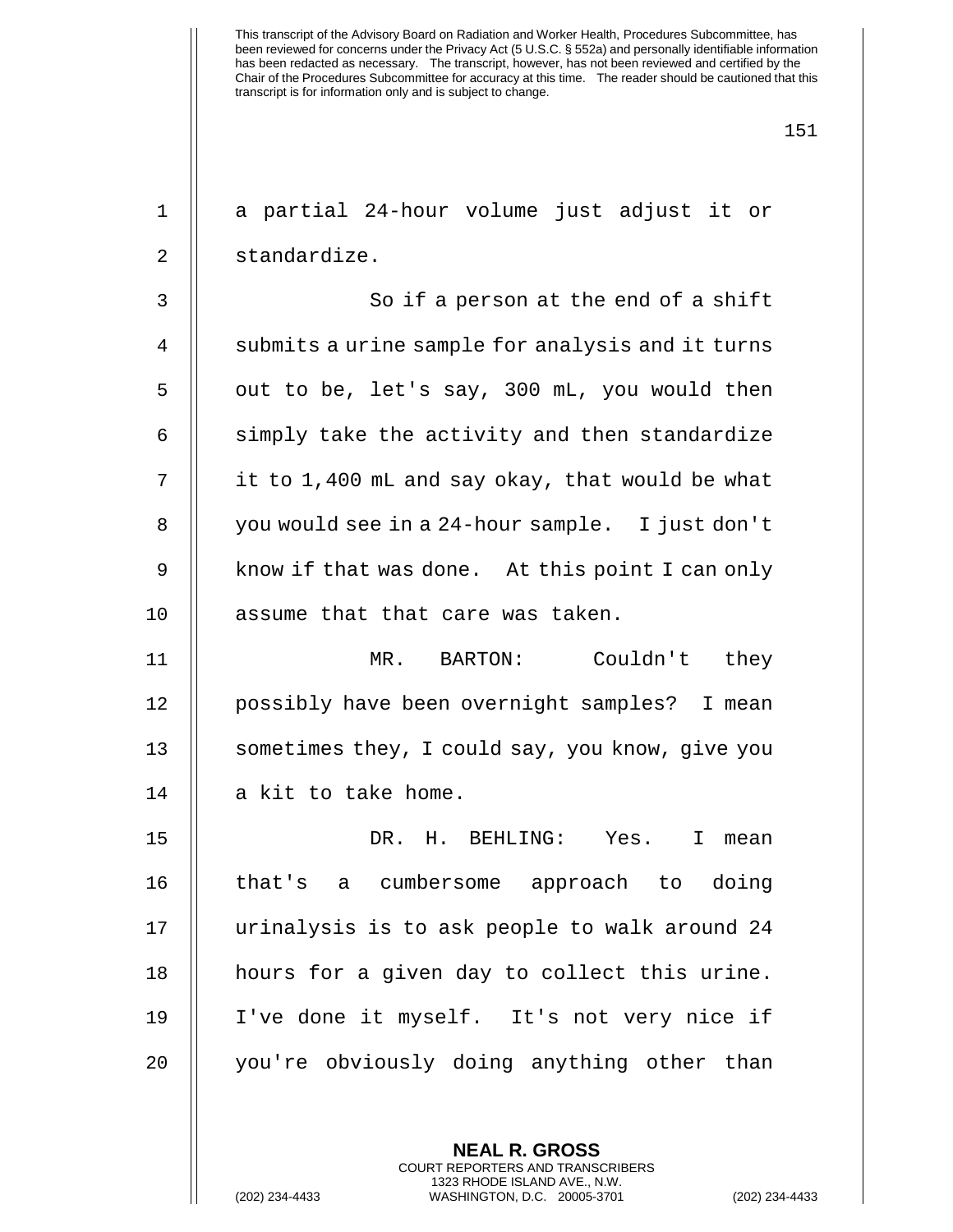| $\mathbf 1$ | staying at home.                                         |
|-------------|----------------------------------------------------------|
| 2           | So I always question when we talk                        |
| 3           | about an activity for sample as representing a           |
| 4           | 24-hour void. To me it's suspicious, because             |
| 5           | as I said it's not a very easy thing to do.              |
| 6           | And I know that from experience in                       |
| 7           | other areas we had serious problems, because I           |
| 8           | remember in some instances where people were             |
| 9           | trying to tell us that a 400 mL sample                   |
| 10          | represented a 24-hour urine void sample, it's            |
| 11          | obviously not likely we were getting the truth.          |
| 12          | I could<br>$MR$ .<br>HINNEFELD:<br>be                    |
| 13          | facetious here and say that in Oak Ridge in 1951         |
| 14          | there was nothing to do except go home.                  |
| 15          | That's probably not<br>CHAIR MUNN:                       |
| 16          | too facetious. It's very close to reality.               |
| 17          | DR. H. BEHLING: Well, given the                          |
| 18          | uncertainty, I guess we will just have to give           |
| 19          | the benefit of the doubt to the people who were          |
| 20          | doing this that a 24-hour urine sample is also           |
|             |                                                          |
|             | <b>NEAL R. GROSS</b><br>COURT REPORTERS AND TRANSCRIBERS |

1323 RHODE ISLAND AVE., N.W.

 $\mathsf{I}$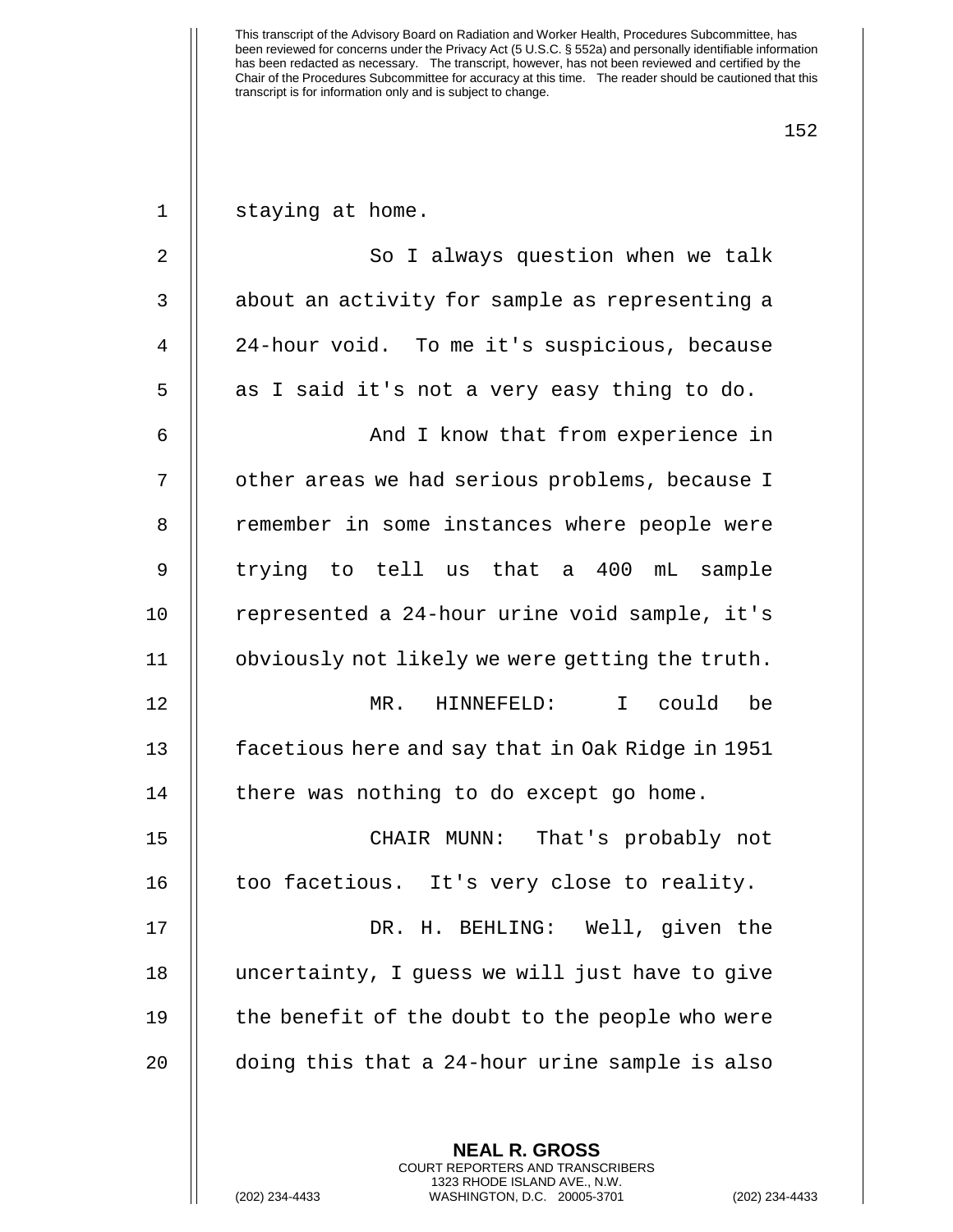| $\mathbf 1$ | representative by dpm per sample, and just                                                     |
|-------------|------------------------------------------------------------------------------------------------|
| 2           | assume that they obviously took all those                                                      |
| 3           | variables into consideration.                                                                  |
| 4           | CHAIR MUNN: All right, does anyone                                                             |
| 5           | else have any further comment? If not, Steve,                                                  |
| 6           | may we close this item? If so, Steve, will you                                                 |
| 7           | please indicate that the issue was discussed                                                   |
| 8           | and it was agreed to close the item at this                                                    |
| 9           | meeting.                                                                                       |
| 10          | Is that okay with the other Board                                                              |
| 11          | Members? Paul?                                                                                 |
| 12          | MEMBER ZIEMER: Yes, that's okay                                                                |
| 13          | for me.                                                                                        |
| 14          | MEMBER BEACH: Yes, that's okay                                                                 |
| 15          | with me.                                                                                       |
| 16          | CHAIR MUNN: All right. Steve,                                                                  |
| 17          | can you accommodate us?                                                                        |
| 18          | Thank you very much, Steve.<br>Ιf                                                              |
| 19          | there's no further comment we will thank you                                                   |
| 20          | very much for clearing up OTIB-34. We're going                                                 |
|             |                                                                                                |
|             | <b>NEAL R. GROSS</b><br><b>COURT REPORTERS AND TRANSCRIBERS</b>                                |
|             | 1323 RHODE ISLAND AVE., N.W.<br>(202) 234-4433<br>WASHINGTON, D.C. 20005-3701<br>$(202)$ 234-4 |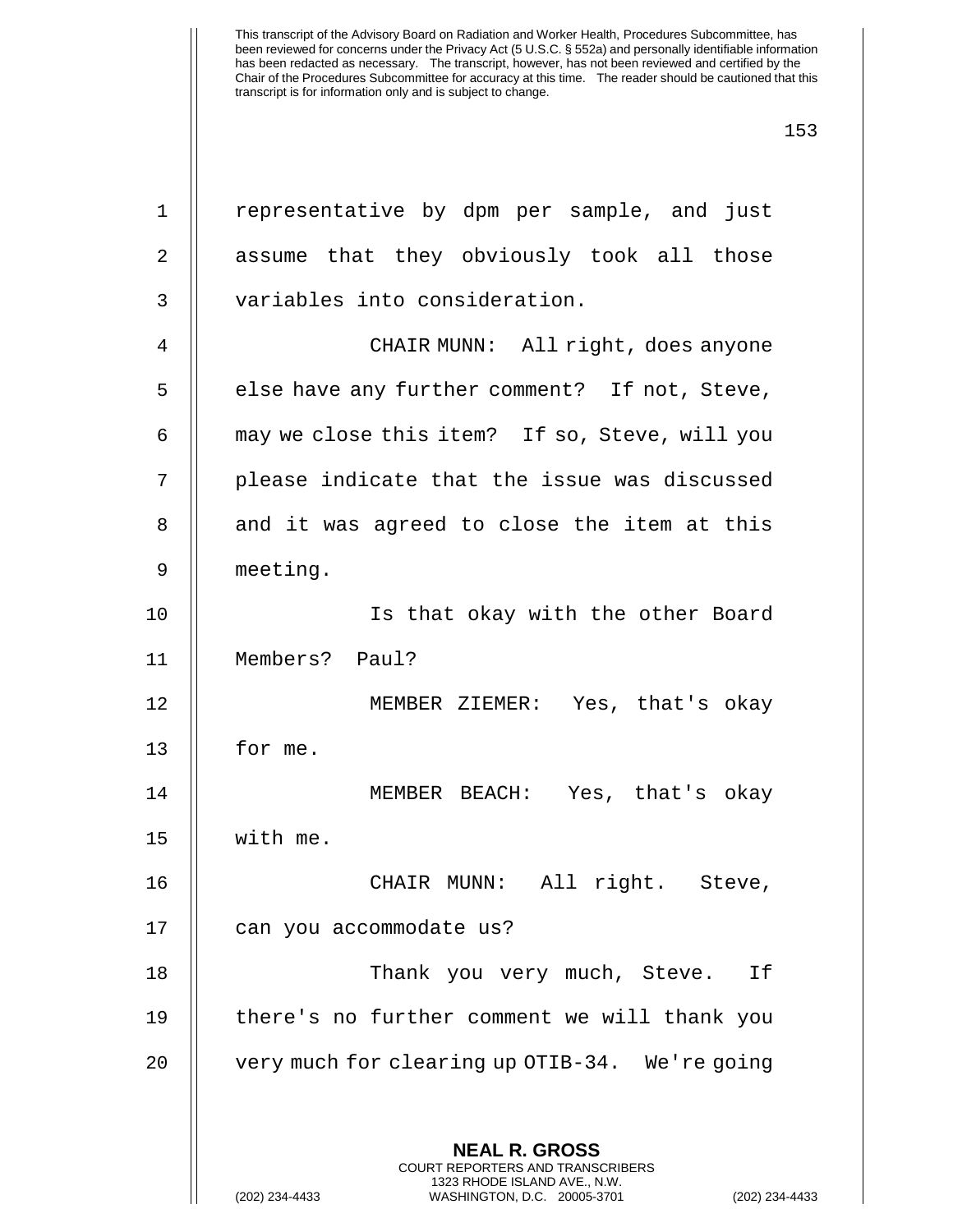| $\mathbf 1$    | to take our lunch break now, and due of the fact                                                                                                                   |
|----------------|--------------------------------------------------------------------------------------------------------------------------------------------------------------------|
| 2              | that we're running a little behind time, is                                                                                                                        |
| 3              | there any objection to resuming on the hour?                                                                                                                       |
| $\overline{4}$ | Do you need longer than 35 minutes                                                                                                                                 |
| 5              | for your lunch?                                                                                                                                                    |
| 6              | MEMBER ZIEMER: Well, I don't.                                                                                                                                      |
| 7              | MEMBER BEACH: I don't either.                                                                                                                                      |
| 8              | CHAIR MUNN: All right, then let's                                                                                                                                  |
| 9              | resume at the next hour, whatever that is                                                                                                                          |
| 10             | wherever you are, and we will see you back at                                                                                                                      |
| 11             | that time. Thanks so much and have a nice                                                                                                                          |
| 12             | lunch.                                                                                                                                                             |
| 13             | (Whereupon, the above-entitled                                                                                                                                     |
| 14             | matter went off the record at 1:26 p.m. and                                                                                                                        |
| 15             | resumed at $2:03$ p.m.)                                                                                                                                            |
| 16             | A-F-T-E-R-N-O-O-N S-E-S-S-I-O-N                                                                                                                                    |
| 17             | (2:03 p.m.)                                                                                                                                                        |
| 18             | CHAIR MUNN: Our next item is our                                                                                                                                   |
| 19             | 2:30 agenda item. Status on PER-0038 case                                                                                                                          |
| 20             | audits. SC&A?                                                                                                                                                      |
|                | <b>NEAL R. GROSS</b><br><b>COURT REPORTERS AND TRANSCRIBERS</b><br>1323 RHODE ISLAND AVE., N.W.<br>(202) 234-4433<br>WASHINGTON, D.C. 20005-3701<br>(202) 234-4433 |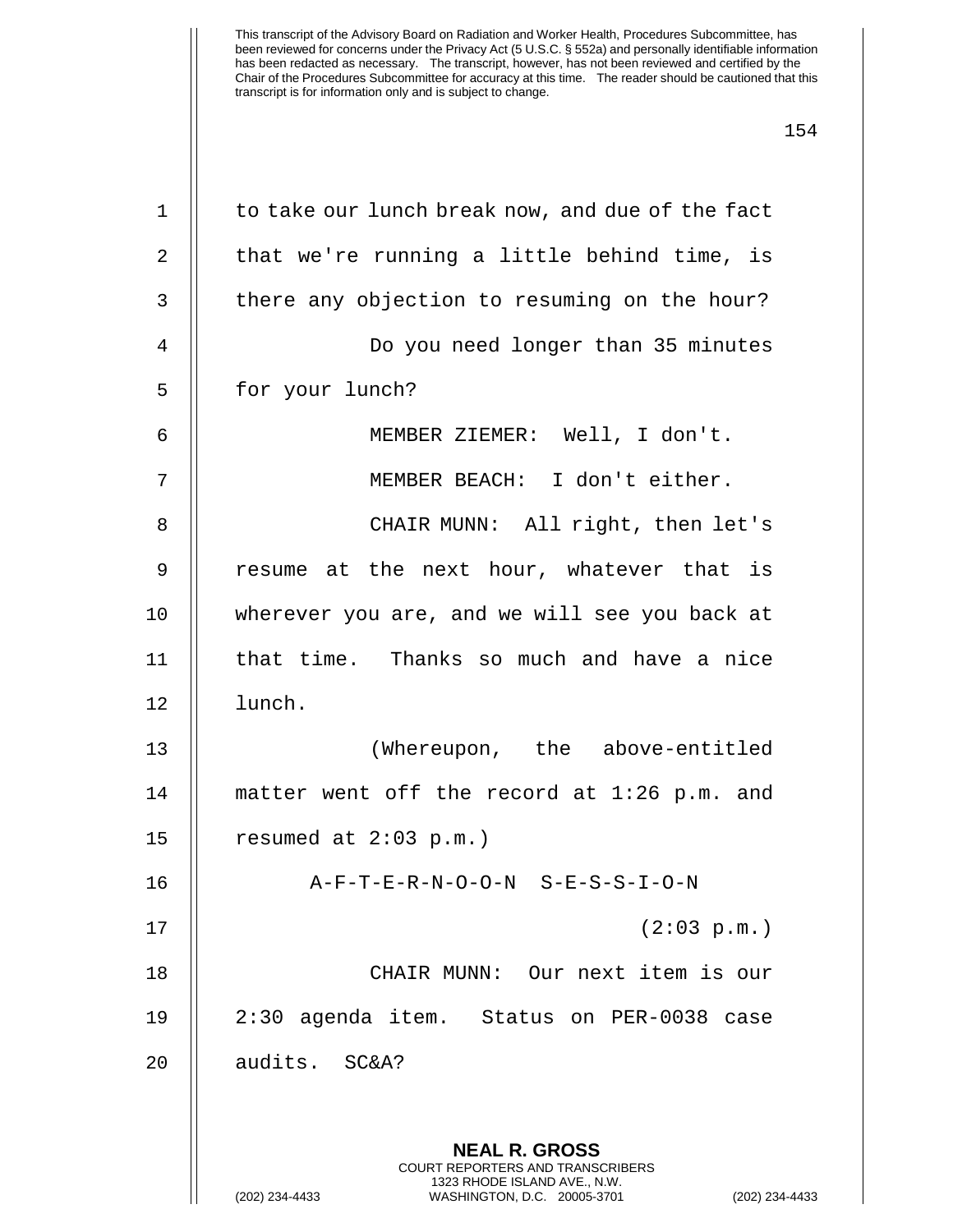| 1              | MS. K. BEHLING: This is Kathy                                                                                                                                      |
|----------------|--------------------------------------------------------------------------------------------------------------------------------------------------------------------|
| $\overline{2}$ | Behling. That is work in progress.                                                                                                                                 |
| 3              | Unfortunately I did not get that completed.                                                                                                                        |
| $\overline{4}$ | It's been a busy month here. Sorry about that.                                                                                                                     |
| 5              | CHAIR MUNN: That's all right.                                                                                                                                      |
| 6              | That will be a carryover for next time.                                                                                                                            |
| 7              | MS. K. BEHLING: That was the                                                                                                                                       |
| 8              | Hooker Site Profile revisions and there were                                                                                                                       |
| 9              | three cases that were selected for review. As                                                                                                                      |
| 10             | I said, work is in progress.                                                                                                                                       |
| 11             | CHAIR MUNN: Very good. We'll                                                                                                                                       |
| 12             | carry it over until next time, and we'll move                                                                                                                      |
| 13             | on to OTIB-54, the reactor modeling report.                                                                                                                        |
| 14             | NIOSH?                                                                                                                                                             |
| 15             | MR. HINNEFELD: Jim, that's you,                                                                                                                                    |
| 16             | isn't it?                                                                                                                                                          |
| 17             | DR. NETON: What's that, Stu?                                                                                                                                       |
| 18             | MR. HINNEFELD: The reactor.<br>The                                                                                                                                 |
| 19             | report.                                                                                                                                                            |
| 20             | thought ORAU<br>DR. NETON:<br>$\mathbf{I}$<br>was                                                                                                                  |
|                |                                                                                                                                                                    |
|                | <b>NEAL R. GROSS</b><br><b>COURT REPORTERS AND TRANSCRIBERS</b><br>1323 RHODE ISLAND AVE., N.W.<br>(202) 234-4433<br>WASHINGTON, D.C. 20005-3701<br>(202) 234-4433 |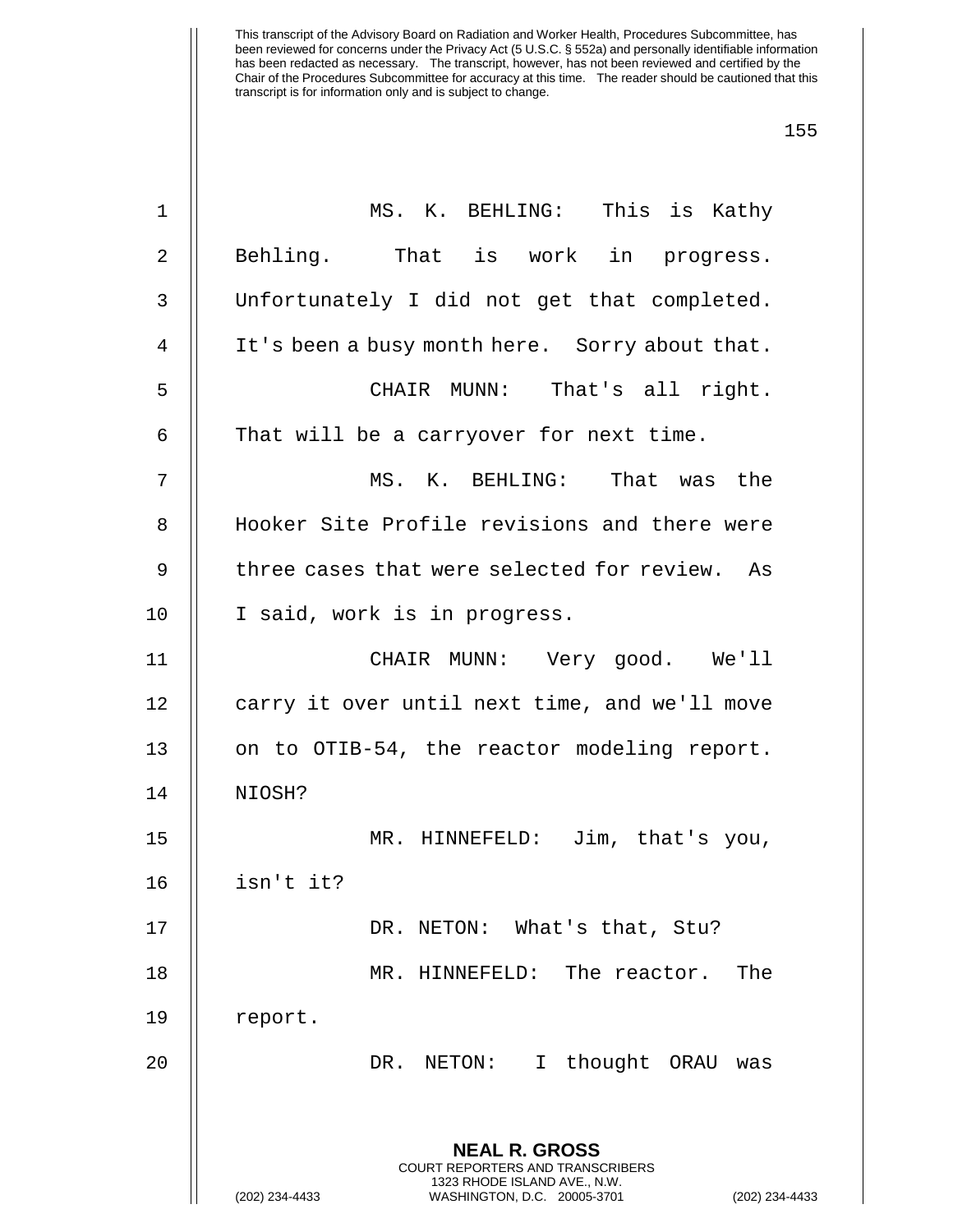| $\mathbf 1$ | going to handle that with, who is it, Morris or                                                 |
|-------------|-------------------------------------------------------------------------------------------------|
| 2           |                                                                                                 |
| 3           | MS. THOMAS: Bob Burns is on. This                                                               |
| 4           | is Elyse.                                                                                       |
| 5           | MR. BURNS: All right. Well, for                                                                 |
| 6           | the reactor modeling report, internally that's                                                  |
| 7           | our Report 67. That has been approved by DCAS                                                   |
| 8           | and I believe issued as an official project                                                     |
| 9           | document. So I'm not sure as to the status of                                                   |
| 10          | it. I don't know if I have much more to add                                                     |
| 11          | beyond that.                                                                                    |
| 12          | DR. OSTROW: Hi Bob. This is Steve                                                               |
| 13          | Ostrow. I haven't seen the report so it's out                                                   |
| 14          | of ORAU whenever, but I don't think it's hit the                                                |
| 15          | street yet.                                                                                     |
| 16          | MR. BURNS: Okay.                                                                                |
| 17          | MS. MARION-MOSS: Steve, this is                                                                 |
| 18          | The report has just been approved by<br>Lori.                                                   |
| 19          | NIOSH and it's in the process of being published                                                |
| 20          | to the public.                                                                                  |
|             |                                                                                                 |
|             | <b>NEAL R. GROSS</b><br><b>COURT REPORTERS AND TRANSCRIBERS</b>                                 |
|             | 1323 RHODE ISLAND AVE., N.W.<br>(202) 234-4433<br>WASHINGTON, D.C. 20005-3701<br>(202) 234-4433 |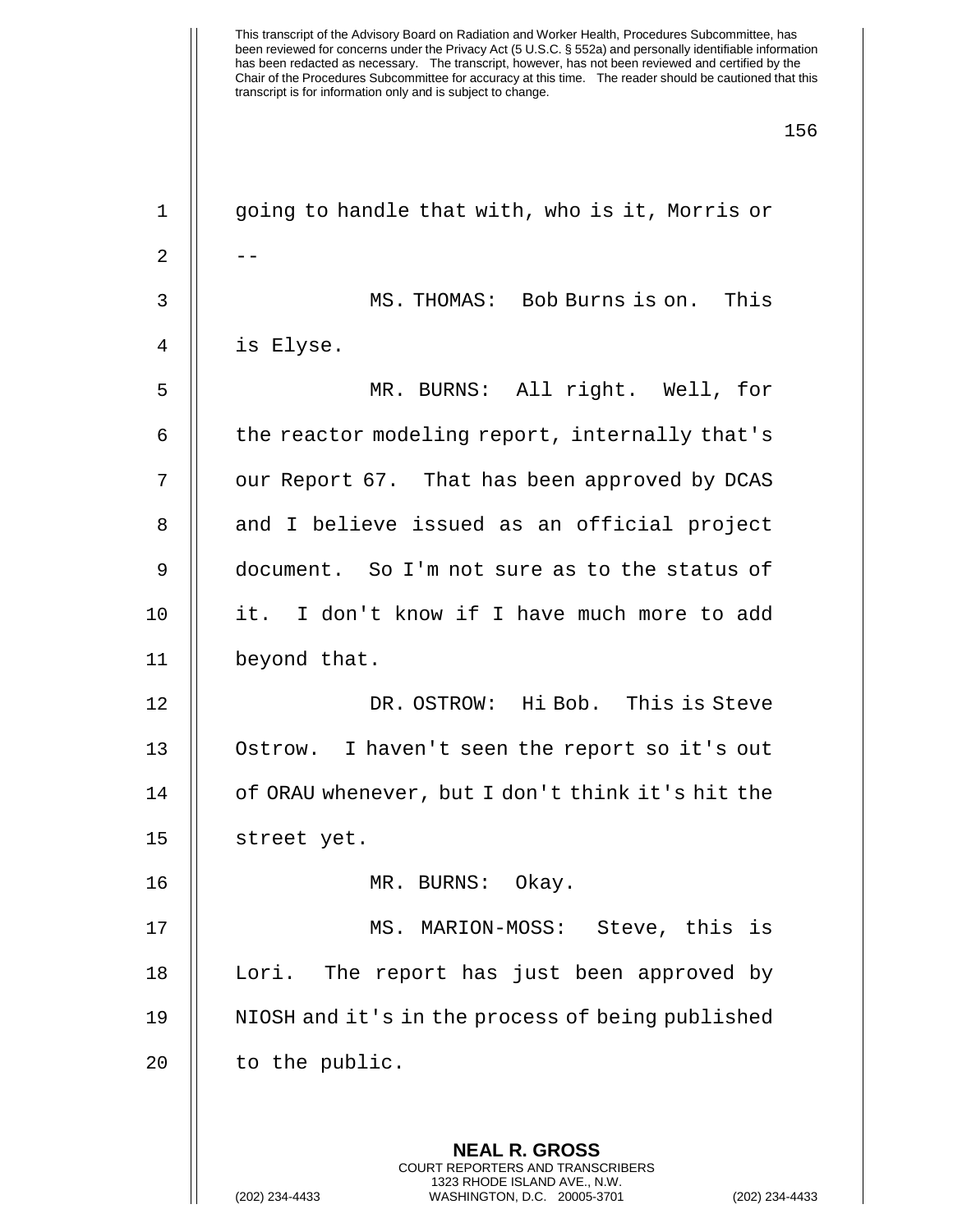| $\mathbf 1$    | DR. OSTROW: Okay, great, so we                   |
|----------------|--------------------------------------------------|
| $\overline{2}$ | should see it soon. Okay, the way I understand   |
| 3              | it, the reactor modeling report covers the       |
| 4              | Findings 1 through 4, so that'll be good to see. |
| 5              | I think NIOSH also had action items from the     |
| 6              | last meeting and was supposed to respond to      |
| 7              | Findings 5, 9 and 10 also.                       |
| 8              | CHAIR MUNN: Yes, that's correct.                 |
| 9              | That's our next item. So do I understand         |
| 10             | correctly that next time we will have the        |
| 11             | reactor modeling report which as pointed out     |
| 12             | covers Findings 1 through 4?                     |
| 13             | MS. MARION-MOSS: Correct.                        |
| 14             | CHAIR MUNN: Very good. It's on                   |
| 15             | the schedule for carry-on next time.             |
| 16             | DR. OSTROW:   Maybe I can say                    |
| 17             | something, Wanda, also. After the<br>last        |
| 18             | meeting we had, I think which was April 16th,    |
| 19             | we had a technical call, SC&A, ORAU and NIOSH,   |
| 20             | on May 13th on Findings 5 and 10.                |
|                |                                                  |
|                | <b>NEAL R. GROSS</b>                             |

COURT REPORTERS AND TRANSCRIBERS 1323 RHODE ISLAND AVE., N.W.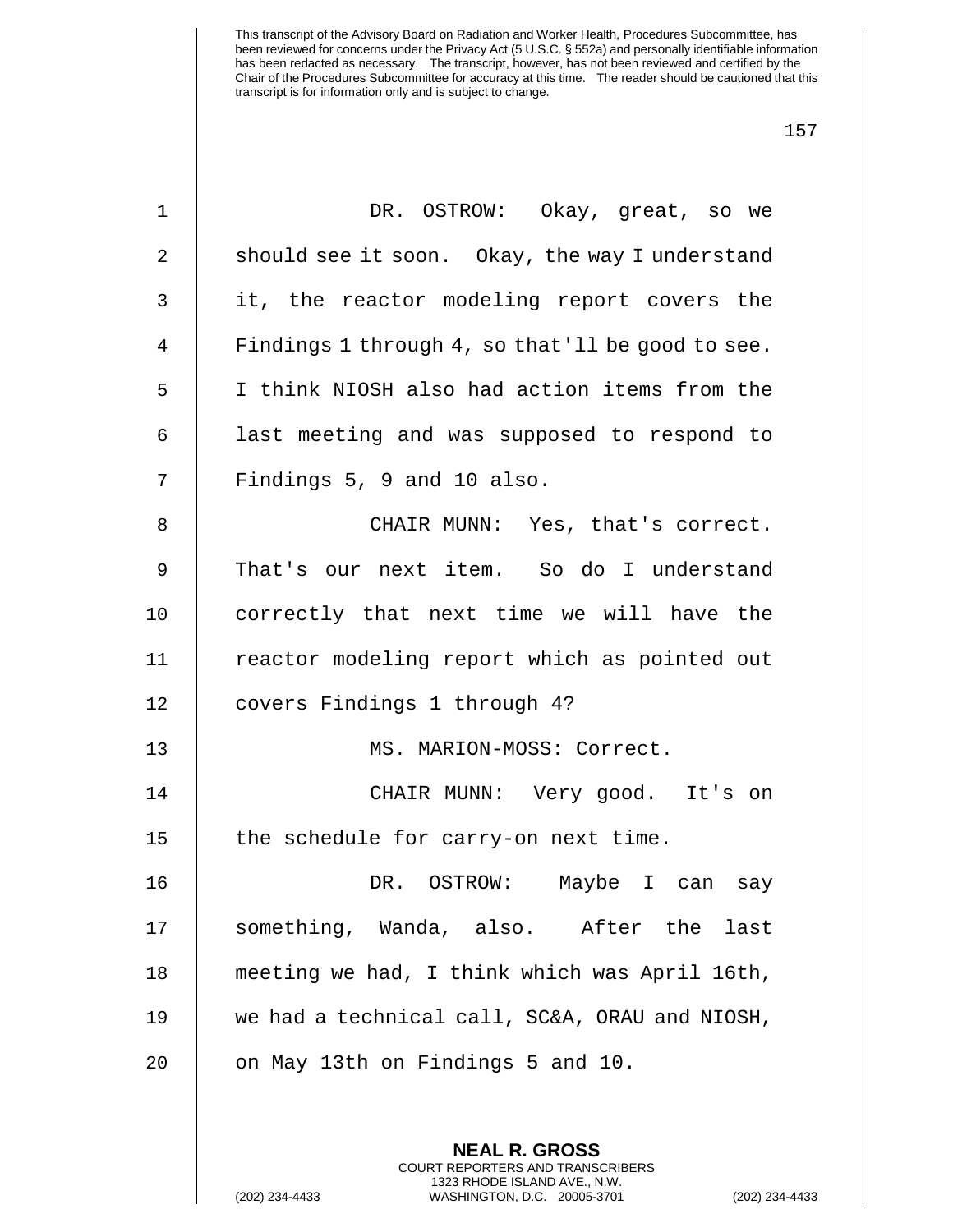| $\mathbf 1$    | And just a brief summary, that SC&A              |
|----------------|--------------------------------------------------|
| $\overline{2}$ | recommended that we close Finding 10. And        |
| 3              | Finding 10 had one part in it where it referred  |
| 4              | to Finding 5 about release fractions, but we     |
| 5              | wanted -- NIOSH and ORAU agreed that release     |
| 6              | fractions will be handled in Finding 5 and       |
| 7              | whatever's left for Finding 10 we agreed to      |
| 8              | close it.                                        |
| $\mathsf 9$    | CHAIR MUNN:<br>That's good                       |
| 10             | information, we appreciate it. I see nothing     |
| 11             | is on my screen being shared.                    |
| 12             | DR. OSTROW: Finding 5 is still                   |
| 13             | open. That's release fraction. And Finding 9     |
| 14             | is still open. It has to do with the workbook    |
| 15             | tool.                                            |
| 16             | Scott Siebert had updated the BRS on             |
| 17             | August 22nd with a comment on that, a long       |
| 18             | comment, and I don't want to speak for NIOSH and |
| 19             | ORAU. But it seemed to me that the basic thrust  |
| 20             | was that the workbook tool works now.            |
|                |                                                  |
|                | <b>NEAL R. GROSS</b>                             |

COURT REPORTERS AND TRANSCRIBERS 1323 RHODE ISLAND AVE., N.W.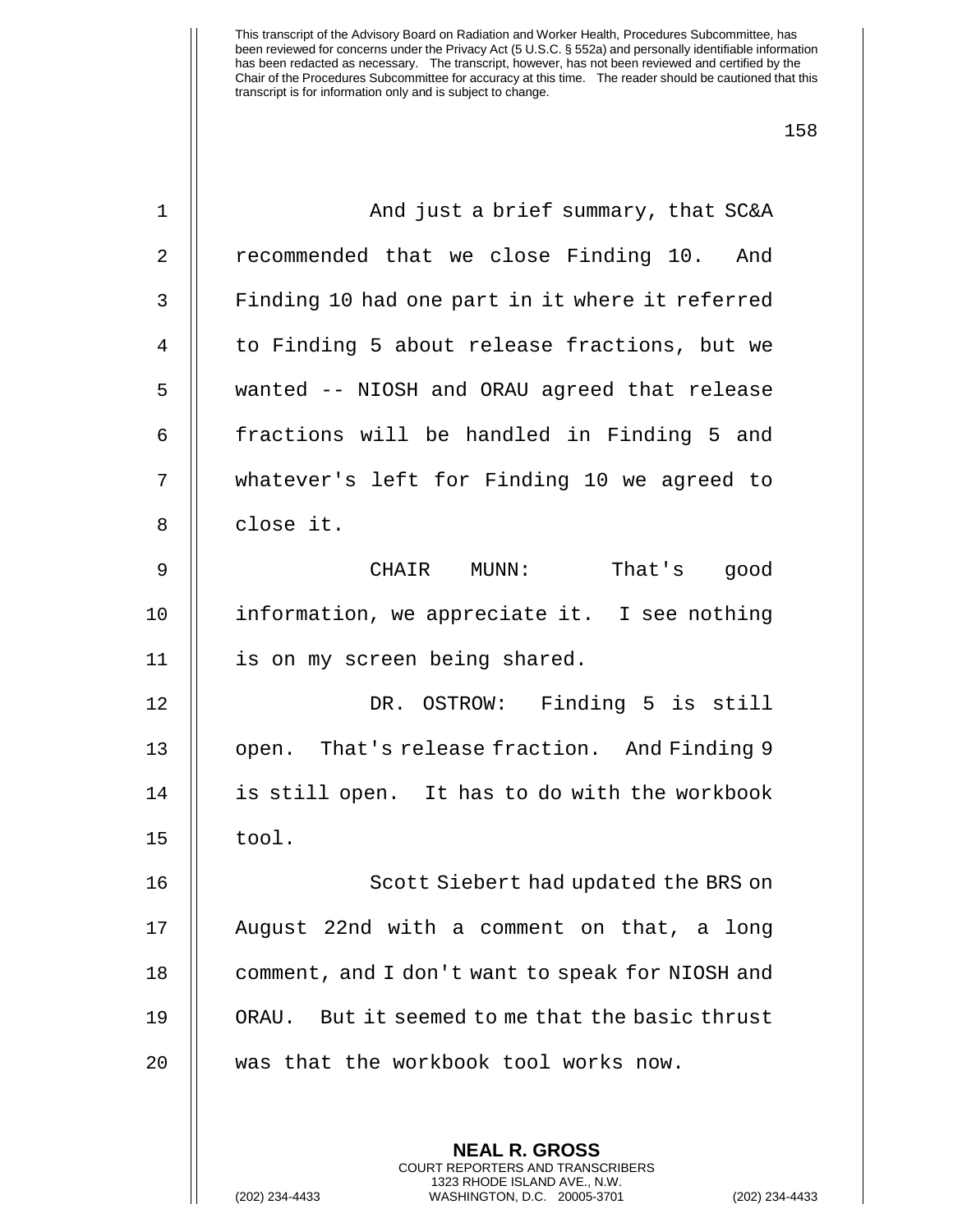| $\mathbf 1$ | We didn't check it out yet, but we                                                              |
|-------------|-------------------------------------------------------------------------------------------------|
| 2           | had a few comments on it last time. So we would                                                 |
| 3           | like to take a little time and just check it out                                                |
| 4           | to see if it does work correctly now.                                                           |
| 5           | CHAIR MUNN: So SC&A is going to                                                                 |
| 6           | respond to Item 9 next time?                                                                    |
| 7           | DR. OSTROW: Yes.                                                                                |
| 8           | CHAIR MUNN: Is that correct?                                                                    |
| 9           | DR. OSTROW: Yes, we'll go ahead                                                                 |
| 10          | and do it. I think Ron Buchanan had looked at                                                   |
| 11          | the workbook tool last time and we had a few                                                    |
| 12          | comments that the workbook tool wasn't totally                                                  |
| 13          | updated from the last revision of the OTIB.                                                     |
| 14          | And Scott Siebert seemed to                                                                     |
| 15          | indicate that it has been updated correctly,                                                    |
| 16          | but we'd like to take a look at it and report                                                   |
| 17          | back to you guys just to make sure that it works                                                |
| 18          | now correctly.                                                                                  |
| 19          | CHAIR MUNN: All right. So my list                                                               |
| 20          | tells me now that we're going to see the reactor                                                |
|             |                                                                                                 |
|             | <b>NEAL R. GROSS</b><br>COURT REPORTERS AND TRANSCRIBERS                                        |
|             | 1323 RHODE ISLAND AVE., N.W.<br>(202) 234-4433<br>WASHINGTON, D.C. 20005-3701<br>(202) 234-4433 |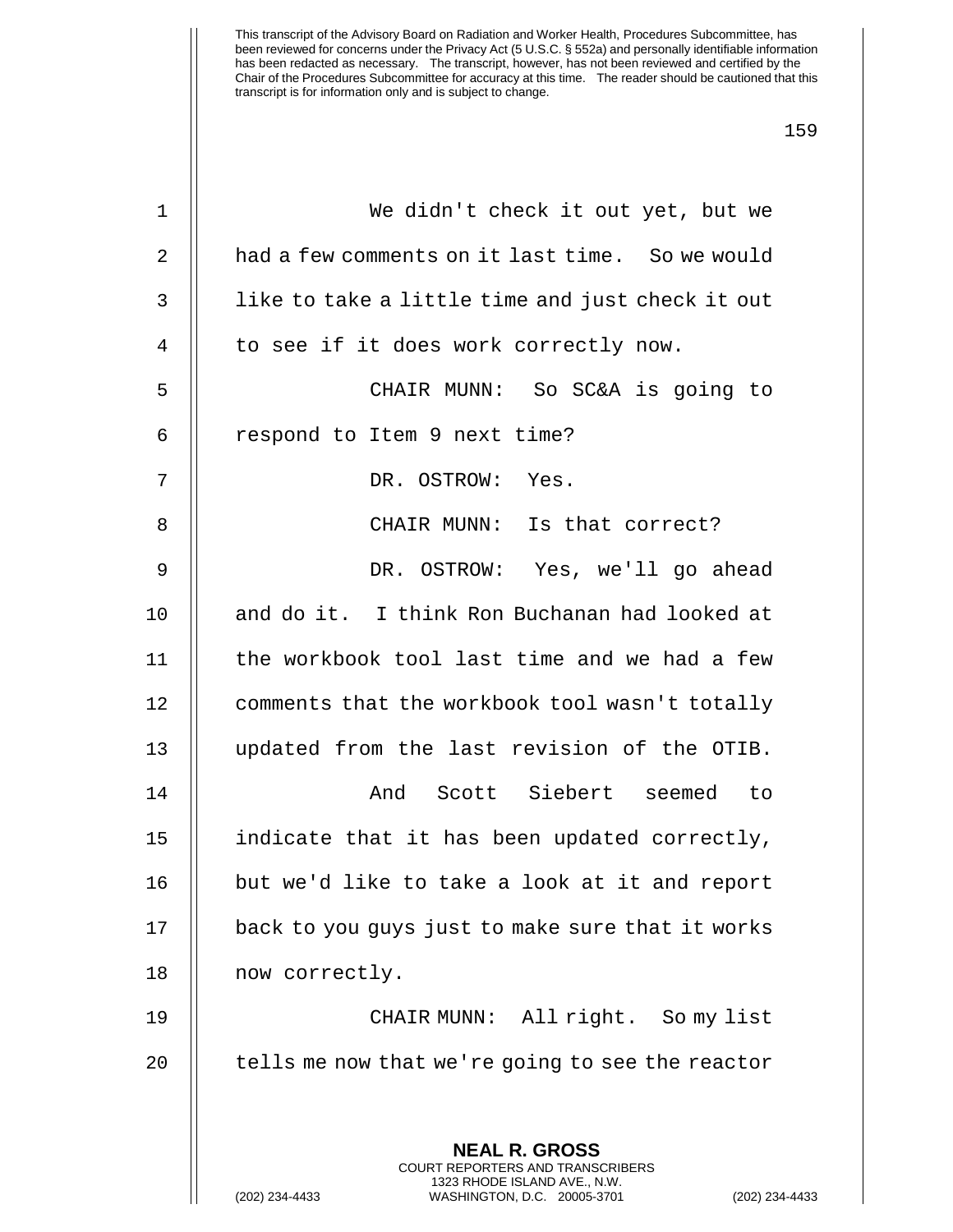| $\mathbf 1$ | modeling report next time, and next time we're  |
|-------------|-------------------------------------------------|
| 2           | going to see Finding 5 and SC&A will report on  |
| 3           | the remainder of Finding 9. And right now we    |
| 4           | are going --                                    |
| 5           | DR. OSTROW: We'd like to close 10.              |
| 6           | We recommend that we close 10.                  |
| 7           | CHAIR MUNN: We will do that right               |
| 8           | now. We just need to find it. And we're on our  |
| 9           | way.                                            |
| 10          | DR. OSTROW: Here, Finding 10                    |
| 11          | referred to a large generic one. I think John   |
| 12          | Mauro had brought that up originally that the   |
| 13          | question that we sort of believe that the OTIB  |
| 14          | is conservative, worker-friendly and all that,  |
| 15          | claimant-friendly, but we weren't sure<br>on    |
| 16          | whether it reflected reality or whether it was  |
| 17          | too claimant-friendly or whatever.              |
| 18          | But after some discussions with                 |
| 19          | NIOSH there's nothing very specific to point to |
| 20          | so we'd like to drop Item 10, Finding 10.       |
|             |                                                 |
|             | <b>NEAL R. GROSS</b>                            |

COURT REPORTERS AND TRANSCRIBERS 1323 RHODE ISLAND AVE., N.W.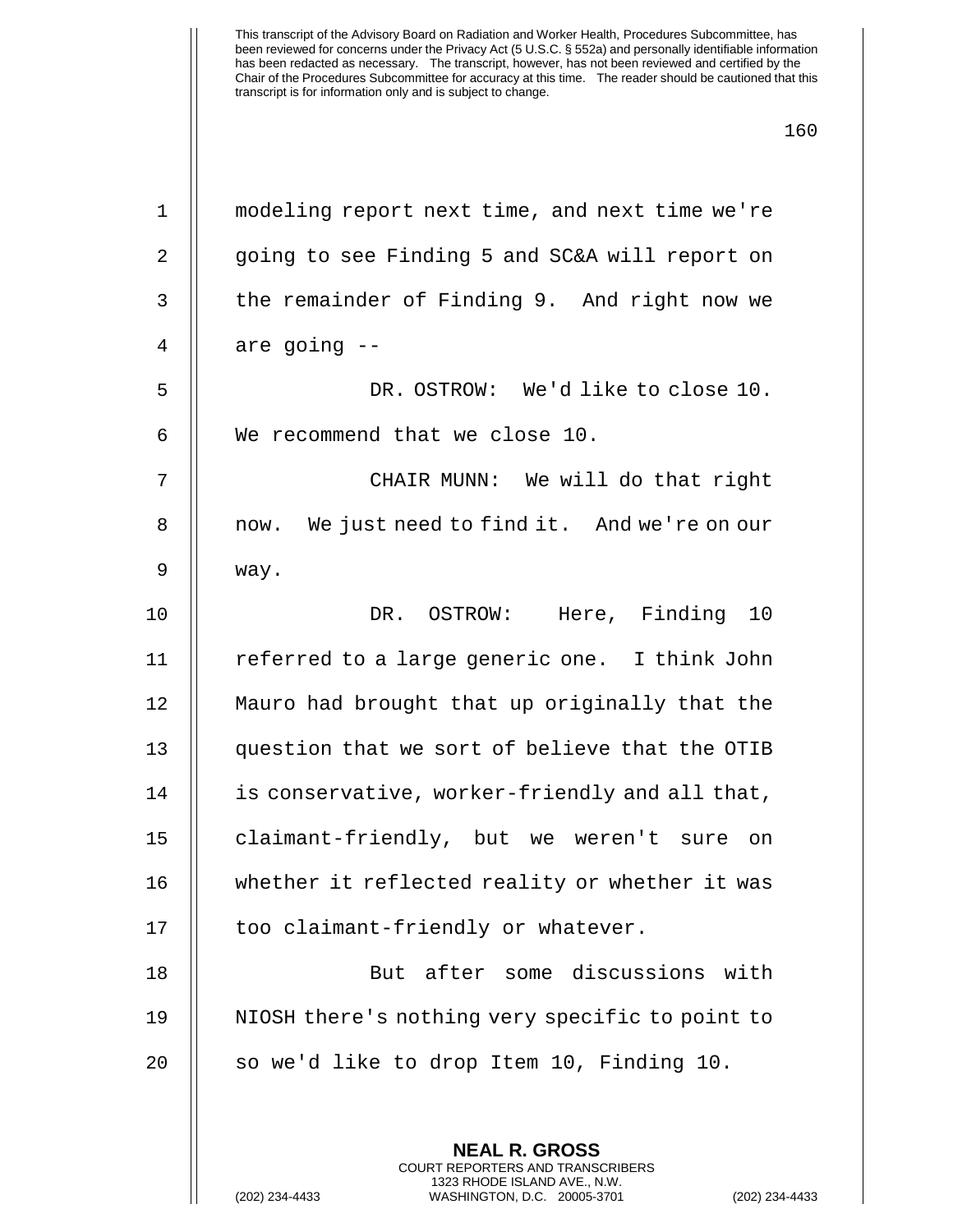| $\mathbf 1$    | CHAIR MUNN: All right. So we're                                                                                                                            |
|----------------|------------------------------------------------------------------------------------------------------------------------------------------------------------|
| $\overline{2}$ | correct, that Item, actually 36 --                                                                                                                         |
| $\mathsf{3}$   | (Simultaneous speaking)                                                                                                                                    |
| $\overline{4}$ | CHAIR MUNN: Correct?                                                                                                                                       |
| 5              | DR. OSTROW: Right.                                                                                                                                         |
| $\epsilon$     | CHAIR MUNN: And it's been                                                                                                                                  |
| 7              | discussed by the contractor and the agency as                                                                                                              |
| 8              | well as the Subcommittee.                                                                                                                                  |
| $\mathsf 9$    | DR. OSTROW: Yes, and that was on                                                                                                                           |
| 10             | April 13th we had that technical call. May                                                                                                                 |
| 11             | 13th, excuse me. May 13th.                                                                                                                                 |
| 12             | CHAIR MUNN: All right. Okay,                                                                                                                               |
| 13             | then I see the way we have this broken out,                                                                                                                |
| 14             | Steve, we have multiple sections. I don't know                                                                                                             |
| 15             | if we have one Finding 10. We have their                                                                                                                   |
| 16             | response there which is --                                                                                                                                 |
| 17             | DR. OSTROW: Yes. The one from May                                                                                                                          |
| 18             | 14th which is right in the middle of the screen.                                                                                                           |
| 19             | Don't move it, Steve Marschke. Keep it.                                                                                                                    |
| 20             | CHAIR MUNN: Yes, it's right there.                                                                                                                         |
|                |                                                                                                                                                            |
|                | <b>NEAL R. GROSS</b><br>COURT REPORTERS AND TRANSCRIBERS<br>1323 RHODE ISLAND AVE., N.W.<br>WASHINGTON, D.C. 20005-3701<br>(202) 234-4433<br>$(202)$ 234-4 |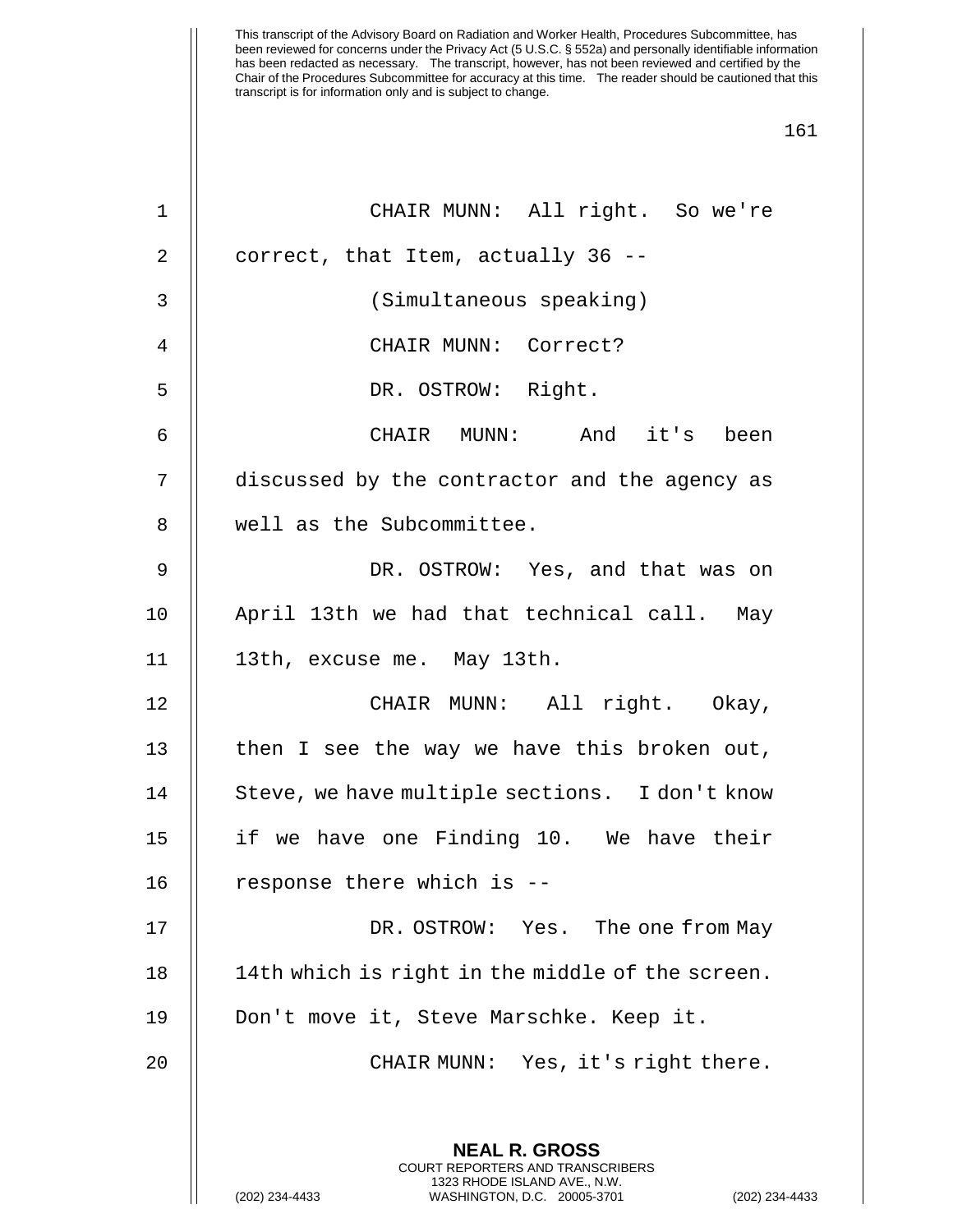| $\mathbf 1$    | Yes, it's there. And it's recommended the                                                                                                  |
|----------------|--------------------------------------------------------------------------------------------------------------------------------------------|
| $\overline{2}$ | issue be closed. And Paul, Josie? Any                                                                                                      |
| 3              | negative response to that suggestion?                                                                                                      |
| 4              | MEMBER BEACH: No, I don't have any                                                                                                         |
| 5              | negative responses, Wanda.                                                                                                                 |
| 6              | CHAIR MUNN: All right. Paul?                                                                                                               |
| 7              | MEMBER ZIEMER: And I agree it                                                                                                              |
| 8              | should be closed.                                                                                                                          |
| $\mathsf 9$    | CHAIR MUNN: All right, very good.                                                                                                          |
| 10             | Let's just indicate on this date that the                                                                                                  |
| 11             | Subcommittee agrees the item is closed.                                                                                                    |
| 12             | Yes, I think that's all we need.                                                                                                           |
| 13             | DR. OSTROW: Looks good to me.                                                                                                              |
| 14             | CHAIR MUNN: Very good. That tops                                                                                                           |
| 15             | off our list, and I believe that the only thing                                                                                            |
| 16             | we have of OTIB-54.                                                                                                                        |
| 17             | DR. OSTROW: That's correct.                                                                                                                |
| 18             | CHAIR MUNN: Very good. Let's                                                                                                               |
| 19             | move on then to Kathy's PER reviews. Kathy,                                                                                                |
| 20             | you want to start us off with PER-0042?                                                                                                    |
|                |                                                                                                                                            |
|                | <b>NEAL R. GROSS</b>                                                                                                                       |
|                | <b>COURT REPORTERS AND TRANSCRIBERS</b><br>1323 RHODE ISLAND AVE., N.W.<br>(202) 234-4433<br>WASHINGTON, D.C. 20005-3701<br>(202) 234-4433 |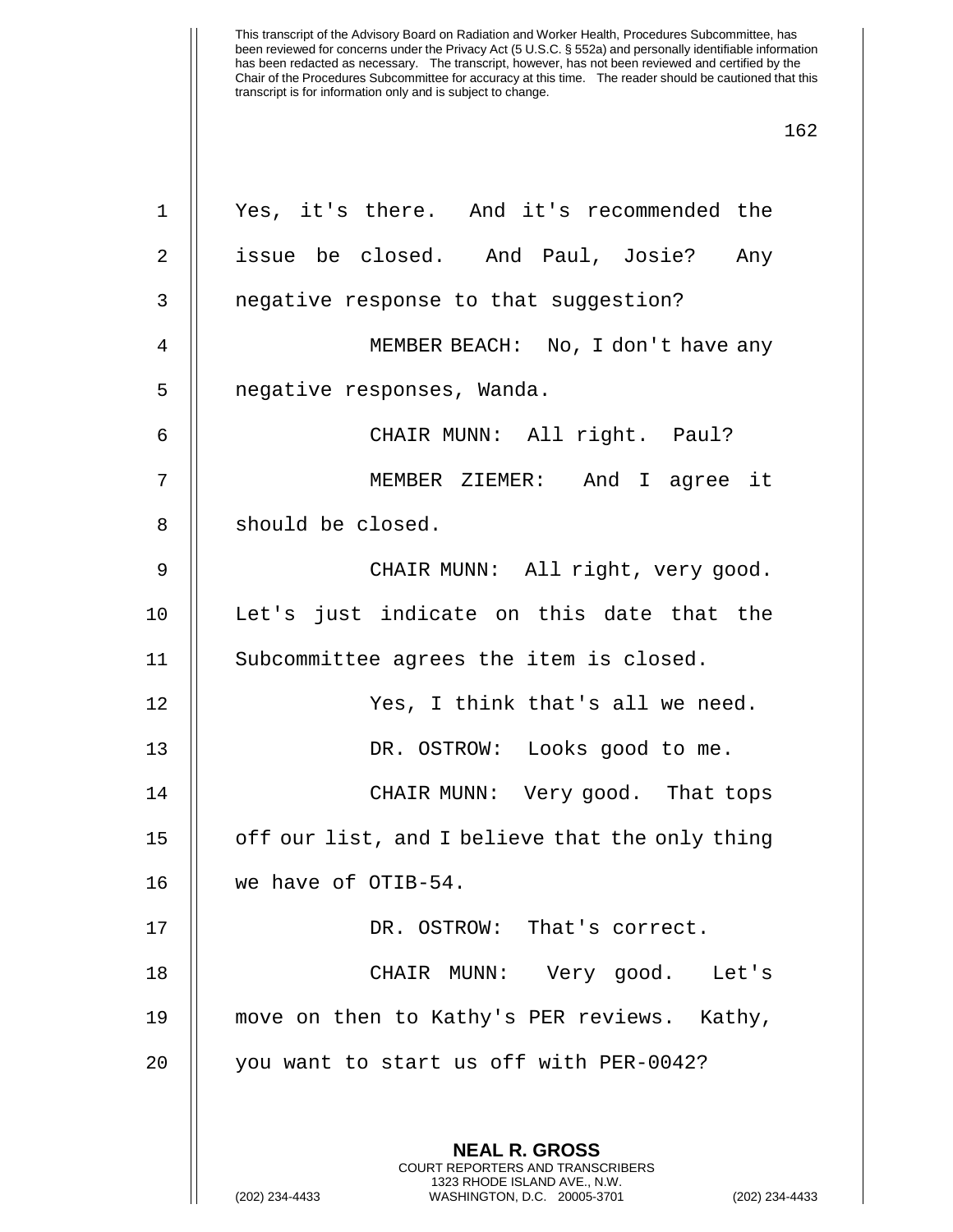| $\mathbf 1$    | MS. K. BEHLING: Actually, Hans is                                                             |
|----------------|-----------------------------------------------------------------------------------------------|
| $\overline{2}$ | going to do the PER reviews.                                                                  |
| 3              | CHAIR MUNN: All right, very good.                                                             |
| 4              | DR. H. BEHLING: In fact I'm stuck                                                             |
| 5              | with three PERs, so you can love me or hang up.                                               |
| 6              | CHAIR MUNN: Hans, we love you. We                                                             |
| 7              | wouldn't hang up for all the tea in China.                                                    |
| 8              | Please carry on.                                                                              |
| $\mathsf 9$    | DR. H. BEHLING: Well, we'll talk                                                              |
| 10             | about that after the last PER is discussed.                                                   |
| 11             | CHAIR MUNN: All right, thanks.                                                                |
| 12             | DR. H. BEHLING: Okay, we'll start                                                             |
| 13             | out with PER-0042 which is the Linde Ceramics                                                 |
| 14             | Plant TBD revision. And just as a brief                                                       |
| 15             | update, the Linde Ceramic Plant was actively                                                  |
| 16             | producing uranium oxide as a coloring agent                                                   |
| 17             | before it was contracted to the AEC to produce                                                |
| 18             | or refine uranium materials and both from                                                     |
| 19             | domestic ores and foreign ores.                                                               |
| 20             | And one of the things that sort of                                                            |
|                | <b>NEAL R. GROSS</b><br>COURT REPORTERS AND TRANSCRIBERS                                      |
|                | 1323 RHODE ISLAND AVE., N.W.<br>(202) 234-4433<br>WASHINGTON, D.C. 20005-3701<br>$(202)$ 234- |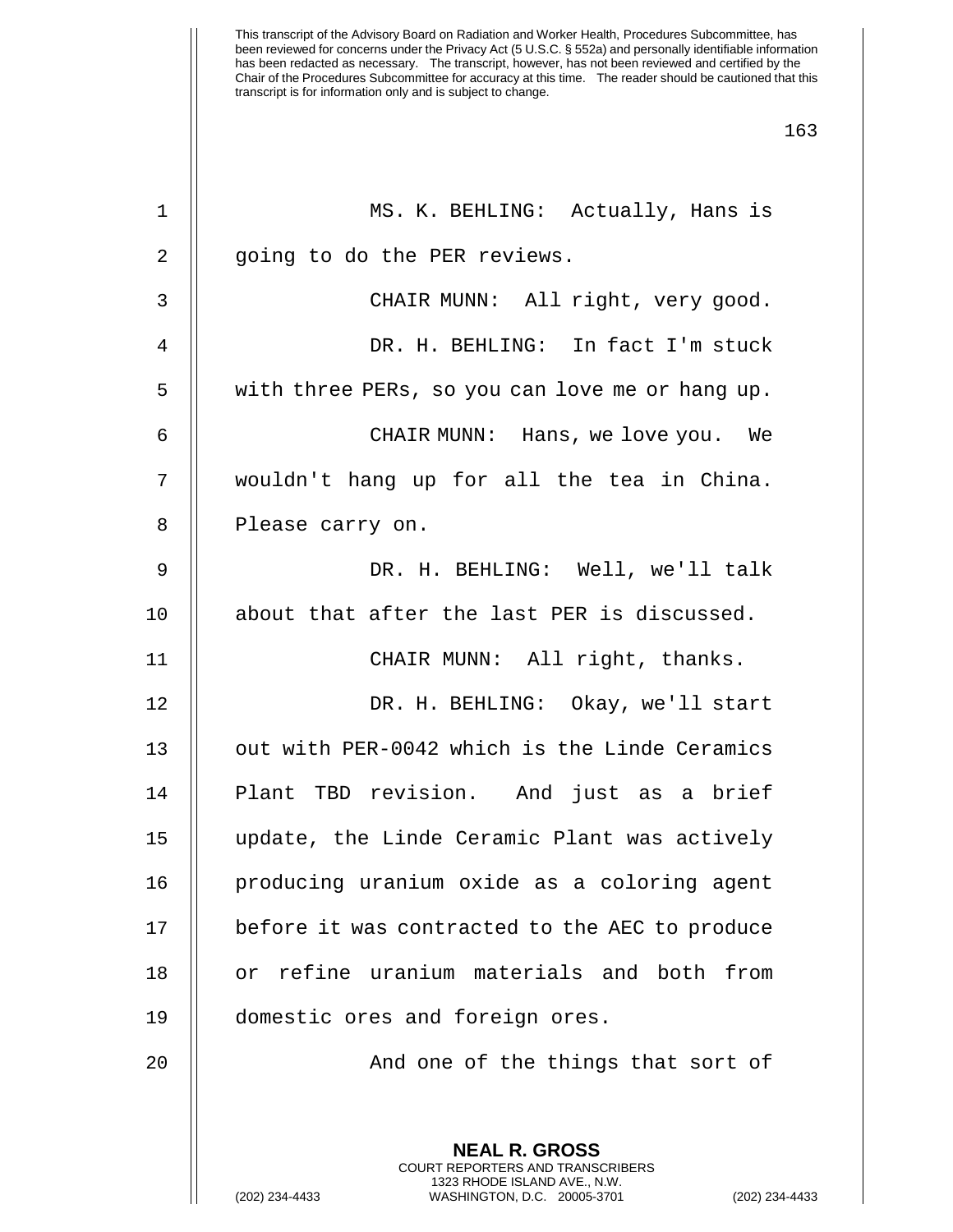| × | ۰. |
|---|----|
|---|----|

| $\mathbf 1$    | complicated the whole description of what took           |
|----------------|----------------------------------------------------------|
| $\overline{2}$ | place was the fact that there were numerous              |
| 3              | periods, and also in addition to the fact that           |
| $\overline{4}$ | it was an AWE, there was also a component of             |
| 5              | Linde Ceramics that was considered a<br>DOE              |
| 6              | facility known as Tonawanda Laboratory.                  |
| 7              | Anyway let me just briefly discuss some                  |
| 8              | of the issues of relevance here. The PER-0042,           |
| $\mathsf 9$    | in essence, considered changes that were made            |
| 10             | between the current revision, which is Revision          |
| 11             | 3, and all previous revisions to the TBD. And            |
| 12             | in total there were a total of five revisions            |
| 13             | following the initial.                                   |
| 14             | And as part of the original Rev 0 of                     |
| 15             | the TBD which SC&A reviewed, we were also party          |
| 16             | to all the changes. And one of the things that           |
| 17             | has to be kept in mind here is that this PER             |
| 18             | somehow differs from previous PERs.                      |
| 19             | The successive revisions into Rev 1                      |
| 20             | were changes that either increase, decrease or           |
|                |                                                          |
|                | <b>NEAL R. GROSS</b><br>COURT REPORTERS AND TRANSCRIBERS |

1323 RHODE ISLAND AVE., N.W.

 $\frac{1}{2}$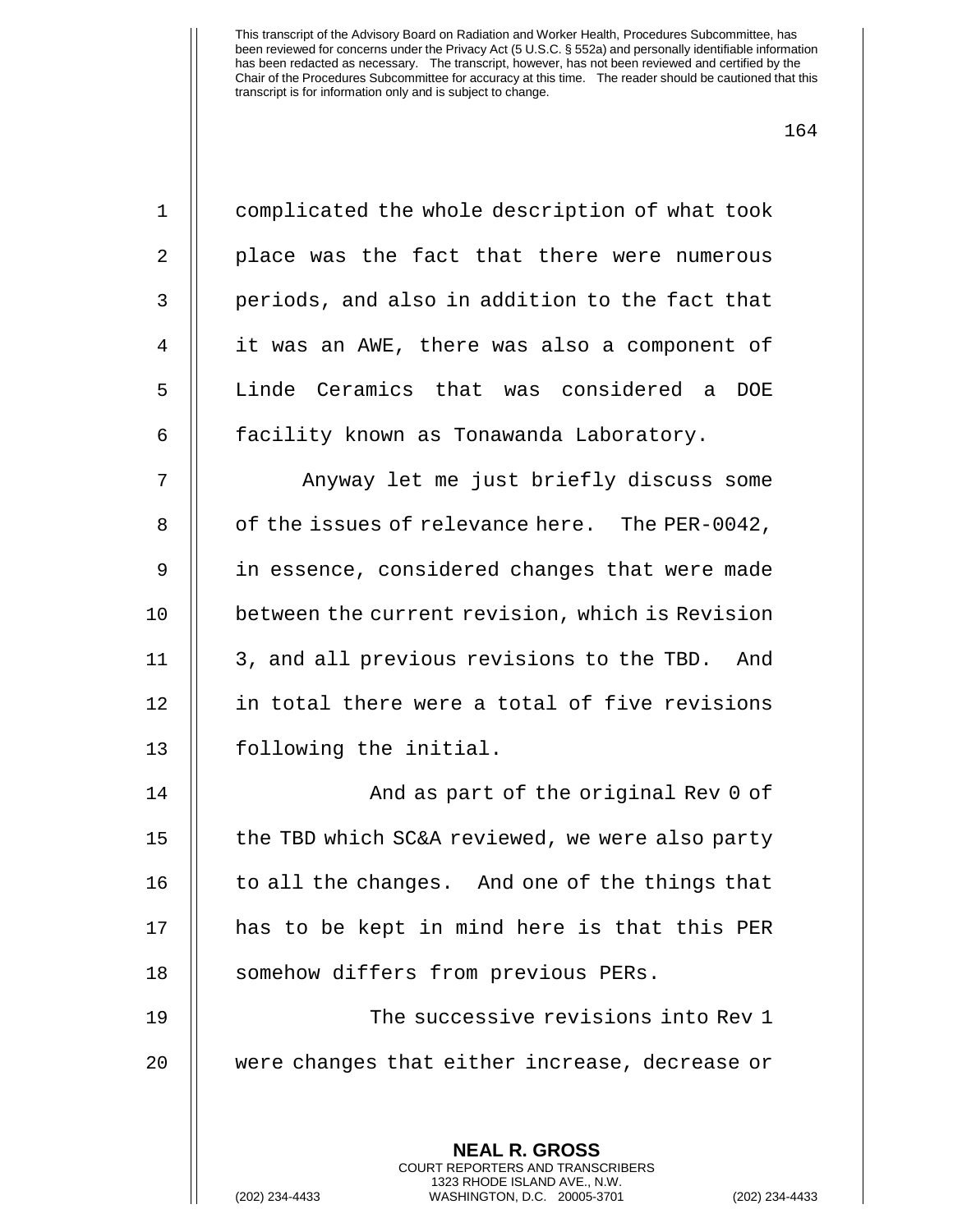| $\mathbf 1$    | both increase and decrease estimates of dose.                                              |
|----------------|--------------------------------------------------------------------------------------------|
| $\mathbf{2}$   | But the most important changes that occurred                                               |
| $\mathfrak{Z}$ | were the decrease in potential internal                                                    |
| $\overline{4}$ | exposures due to insufficient monitoring data                                              |
| 5              | that ultimately led to three SEC Classes that                                              |
| 6              | span from the period of October 1, 1942 through                                            |
| 7              | December 31st, 1969. So you have a very                                                    |
| $\,8\,$        | lengthy residual time period during which was                                              |
| $\mathsf 9$    | covered the SEC petitions of Classes. The                                                  |
| 10             | changes that occurred throughout this time                                                 |
| 11             | period to the TBD involved revisions and                                                   |
| 12             | changes that were extensively discussed and                                                |
| 13             | resolved in the total of 20 different                                                      |
| 14             | conference and teleconference meetings that                                                |
| 15             | occurred over a five-year period.                                                          |
| 16             | And these meetings were conducted                                                          |
| 17             | by the Board's Linde Ceramics Work Group but was                                           |
| 18             | heavily patronized by the people from NIOSH and                                            |
| 19             | our contractor SC&A personnel.                                                             |
| 20             | I want to just emphasize<br>And<br>- a                                                     |
|                |                                                                                            |
|                | <b>NEAL R. GROSS</b><br><b>COURT REPORTERS AND TRANSCRIBERS</b>                            |
|                | 1323 RHODE ISLAND AVE., N.W.<br>WASHINGTON, D.C. 20005-3701<br>(202) 234-4433<br>(202) 234 |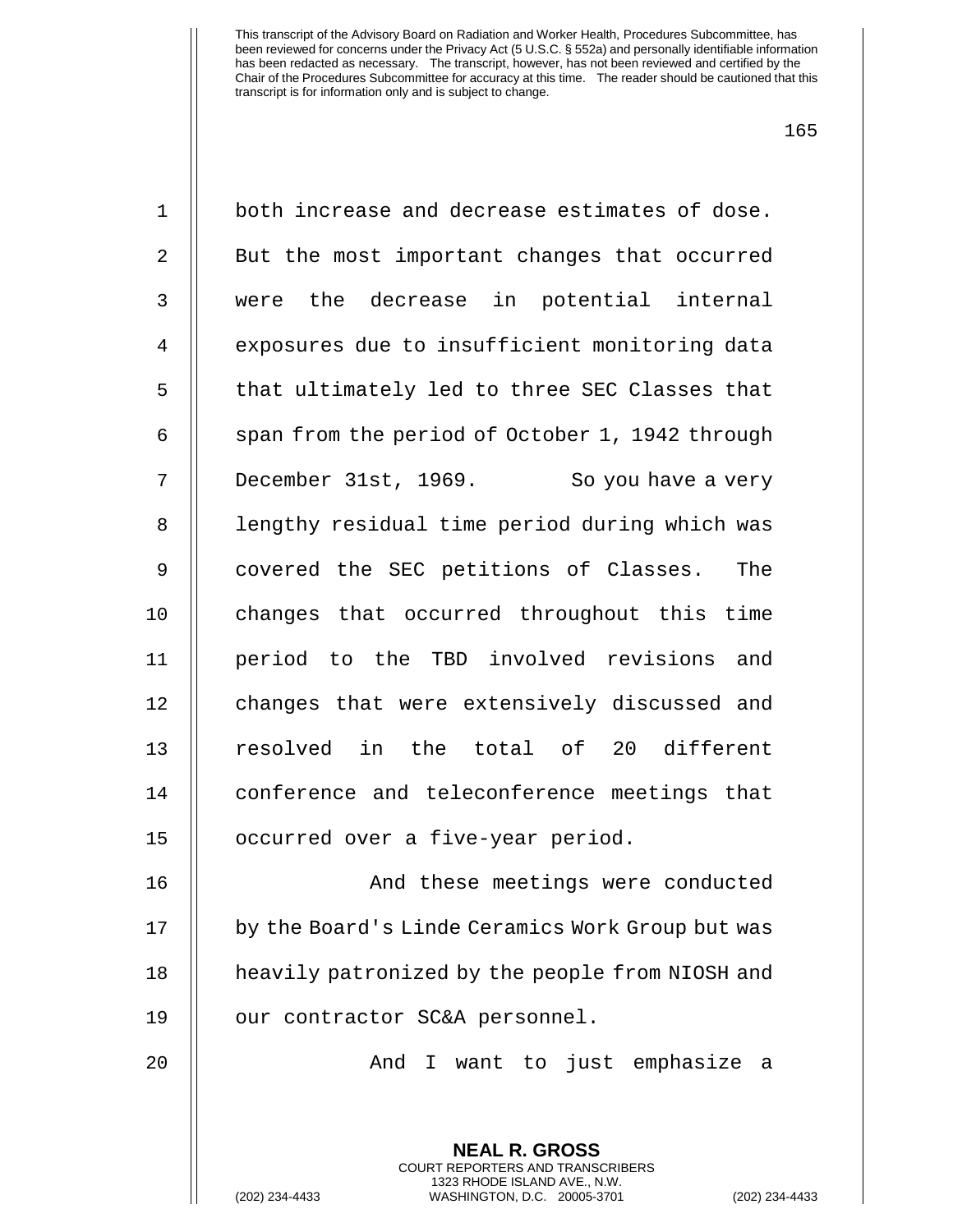| $\mathbf 1$     | couple statements here. During the last                                                         |
|-----------------|-------------------------------------------------------------------------------------------------|
| $\overline{a}$  | teleconference that occurred in June 2012, the                                                  |
| 3               | Linde Work Group, NIOSH and SC&A agreed that all                                                |
| $\overline{4}$  | TBD issues had been resolved.                                                                   |
| 5               | And Revision 3 of the TBD, Linde                                                                |
| 6               | Ceramic TBD, was issued six weeks later on July                                                 |
| 7               | 26, 2012, and was followed up by the DCAS                                                       |
| 8               | PER-0042 on November 16th, 2012.                                                                |
| 9               | So the prompting of the SEC petition                                                            |
| 10 <sub>1</sub> | was really based on the successive changes to                                                   |
| 11              | the original TBD that occurred in 2005 and                                                      |
| 12              | culminated in the revised Rev 3 that was issued                                                 |
| 13              | in 2013.                                                                                        |
| 14              | With regard to the Subtask 1 that we                                                            |
| 15              | normally address in our review of the PER, SC&A                                                 |
| 16              | has no finding pertaining to the issue of how                                                   |
| 17              | PER-0042 came to be.                                                                            |
| 18              | With regard to Subtask 2, which we                                                              |
| 19              | are required to assess NIOSH's specific method                                                  |
| 20              | for corrective action, we have to look at this                                                  |
|                 |                                                                                                 |
|                 | <b>NEAL R. GROSS</b><br><b>COURT REPORTERS AND TRANSCRIBERS</b>                                 |
|                 | 1323 RHODE ISLAND AVE., N.W.<br>(202) 234-4433<br>WASHINGTON, D.C. 20005-3701<br>(202) 234-4433 |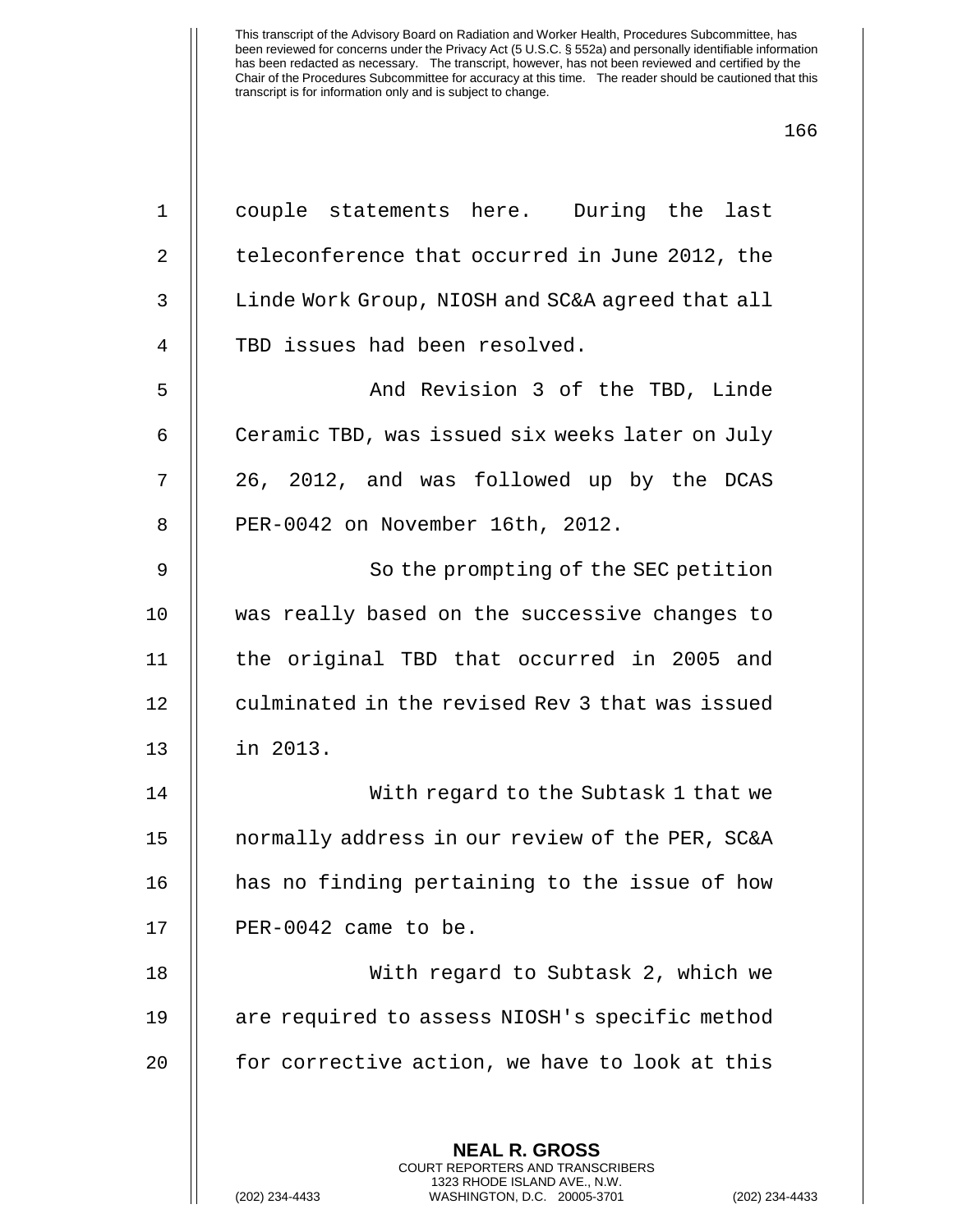| $\mathbf 1$    | particular PER slightly differently in light of   |
|----------------|---------------------------------------------------|
| $\overline{2}$ | the fact that we were party to all of the issues  |
| 3              | that led up to the revision of 0.3 of the TBD.    |
| 4              | However, we did not necessarily                   |
| 5              | review TBD, the revision of TBD as Rev 3 and that |
| 6              | is really the source for this PER. And what we    |
| 7              | intend to do here in this PER, for those who have |
| 8              | read the review of the PER-0042, is that we went  |
| 9              | through the Revision Number 3 as if it were a     |
| 10             | new TBD because all subsequent revised dose       |
| 11             | estimates were based on that.                     |
| 12             | So I will just briefly go through                 |
| 13             | each of the time periods and issues that we       |
| 14             | addressed. The first time period was the          |
| 15             | internal exposures for the period of November     |
| 16             | 1, '47 through December 31st, '53, and that is    |
| 17             | the operating time period during which it was     |
| 18             | assumed that the bioassay data for all workers    |
| 19             | involved in, exposed to uranium, radium and       |
| 20             | radon exposures were insufficient to really do    |
|                |                                                   |

**NEAL R. GROSS** COURT REPORTERS AND TRANSCRIBERS 1323 RHODE ISLAND AVE., N.W.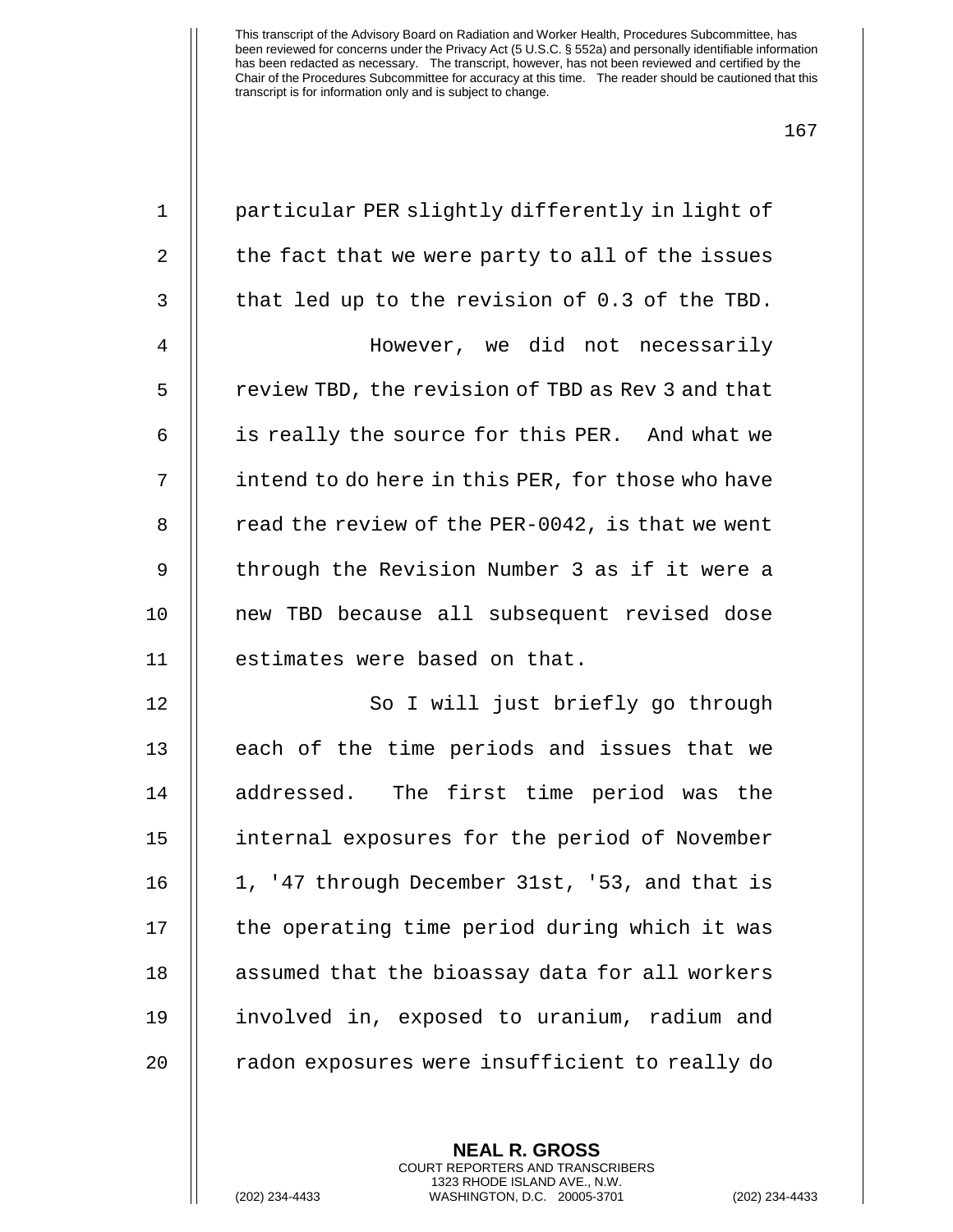168

1 dose reconstruction.

2 However, and this is important 3 because it will come back later on in a 4 different format, but the statements are in the 5 || TBD. In spite of the, and I'll read it. And 6 I'm not sure, for those who may be following the 7 | review of PER-0042 online, I'm on Page 12 of the 8 | writeup, the statements are as follows.

9 In spite of the paucity of bioassay 10 data and the establishment of three SEC 11 Classes, the TBD acknowledged that uranium 12 | bioassays are available for a limited number of 13 workers for the period of '47 through 1950, and 14 || if uranium bioassay are available for a worker 15 || they should be used to reconstruct an 16 individual dose. And the same thing applies to 17 || radium and to radon exposures.

18 || And the point that I want to make 19 here is that this period is covered under the 20  $\parallel$  SEC, and yet because of the fact that there are

> **NEAL R. GROSS** COURT REPORTERS AND TRANSCRIBERS 1323 RHODE ISLAND AVE., N.W.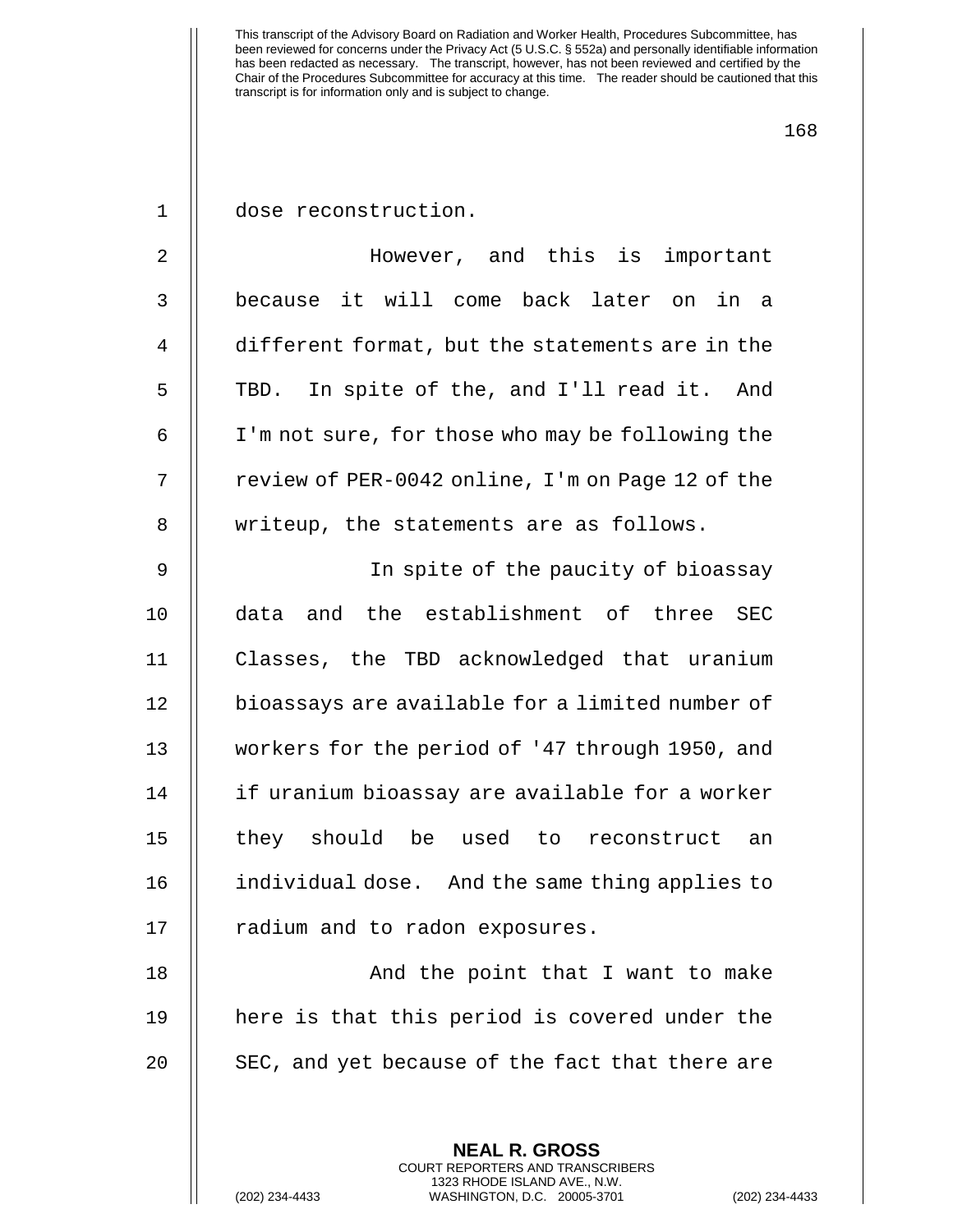| $\mathbf 1$ | a limited amount of bioassay data involving                                                                                                                     |
|-------------|-----------------------------------------------------------------------------------------------------------------------------------------------------------------|
| 2           | uranium, radium and radon exposures, the TBD                                                                                                                    |
| 3           | specifically states that a partial dose                                                                                                                         |
| 4           | reconstruction may be available and may be done                                                                                                                 |
| 5           | for workers for whom these data are available.                                                                                                                  |
| 6           | And this is not an issue here. I                                                                                                                                |
| 7           | just wanted to make that statement because                                                                                                                      |
| 8           | later on I'm going to come back to another area                                                                                                                 |
| $\mathsf 9$ | that involves the residual period that may be                                                                                                                   |
| 10          | relevant to the issues that I've just raised                                                                                                                    |
| 11          | here.                                                                                                                                                           |
| 12          | So in context with the Subtask 2,                                                                                                                               |
| 13          | again SC&A found no inconsistencies and no                                                                                                                      |
| 14          | areas for partial internal dose estimates for                                                                                                                   |
| 15          | the time period '47 through '53.                                                                                                                                |
| 16          | For the external exposures to Linde                                                                                                                             |
| 17          | Ceramic period for the duration of '42 to '53,                                                                                                                  |
| 18          | film badges were used to monitor some workers                                                                                                                   |
| 19          | for beta dose during select time periods when                                                                                                                   |
| 20          | the African ore was produced.<br>And                                                                                                                            |
|             |                                                                                                                                                                 |
|             | <b>NEAL R. GROSS</b><br><b>COURT REPORTERS AND TRANSCRIBERS</b><br>1323 RHODE ISLAND AVE., N.W.<br>(202) 234-4433<br>WASHINGTON, D.C. 20005-3701<br>$(202)$ 234 |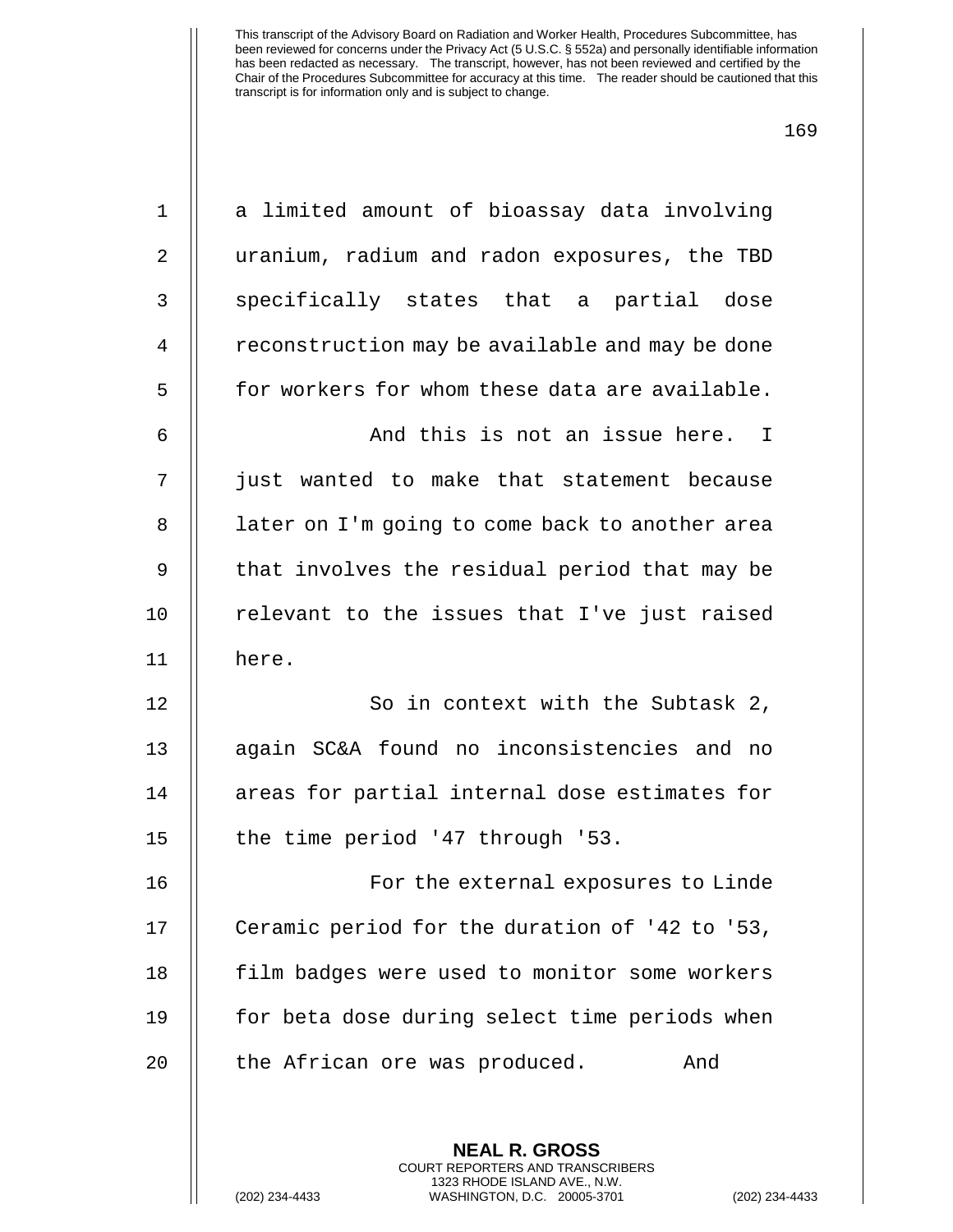| $\mathbf 1$    | for, I guess as a summary, for the external dose |
|----------------|--------------------------------------------------|
| 2              | reconstruction, NIOSH simplified and             |
| 3              | consolidated a large volume of information that  |
| $\overline{4}$ | was introduced in Table 4-1 through 4-23 into    |
| 5              | a single table that is 4-24, for all years going |
| 6              | from '42 to '53 by regrouping various job        |
| 7              | workers into high, medium and low exposure       |
| 8              | groups. And as a convenience to the reader, I    |
| 9              | have included Table 4-24 as Table 5 in my        |
| 10             | summary for those who may want to take a look    |
| 11             | at that.                                         |
| 12             | in essence, for the external<br>So               |
| 13             | exposure data, the various data that were        |
| 14             | introduced as Table 4-1 through 4-23 were        |
| 15             | consolidated and simplified into a single table  |
| 16             | that was identified as 4-25, and in my writeup   |
| 17             | was reproduced as Table 5. So I may make         |
| 18             | reference to that in a few minutes.              |
| 19             | Okay, I do have in addition to two               |
| 20             | findings there was a single observation, and     |
|                |                                                  |
|                | <b>NEAL R. GROSS</b>                             |

COURT REPORTERS AND TRANSCRIBERS 1323 RHODE ISLAND AVE., N.W.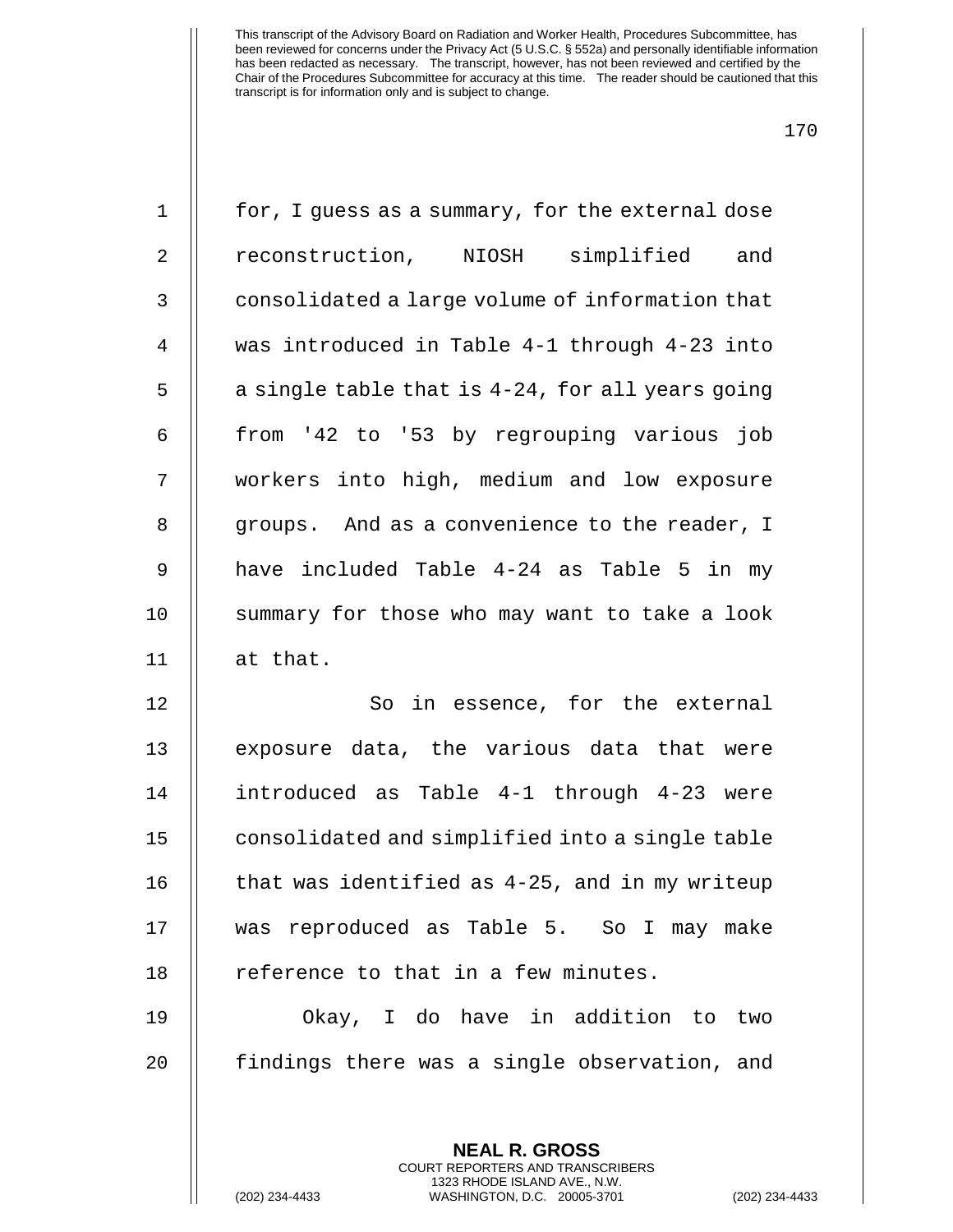| $\mathbf 1$    | what I wanted to do is to bring that to the     |
|----------------|-------------------------------------------------|
| $\sqrt{2}$     | attention of NIOSH for simply correcting the    |
| $\mathsf{3}$   | text that appears in the TBD.                   |
| $\overline{4}$ | And that involves, and I'll go to,              |
| 5              | to simplify it, to Page 17 of my writeup where  |
| 6              | there is a discrepancy between information that |
| 7              | was expressed in Table 4-6 which erroneously    |
| 8              | cites the value of 26 rem per year to the hands |
| 9              | and forearms for the loader. That's a worker    |
| 10             | category.                                       |
| 11             | In fact, the correct value, 74 rem              |
| 12             | per year, is given in the fourth bullet on Page |
| 13             | 45, so it's strictly an observation and a       |
| 14             | correction.                                     |
| 15             | second correction<br>under<br>Α                 |
| 16             | Observation 1 is that the third bullet on Page  |
| 17             | 45 of the TBD incorrectly cites 221 rems per    |
| 18             | year to the hands and forearms to the Step 2    |
| 19             | process operator, and the correct value is 158  |
| 20             | rem per year as shown in Table 4-6.             |
|                |                                                 |
|                | <b>NEAL R. GROSS</b>                            |

COURT REPORTERS AND TRANSCRIBERS 1323 RHODE ISLAND AVE., N.W.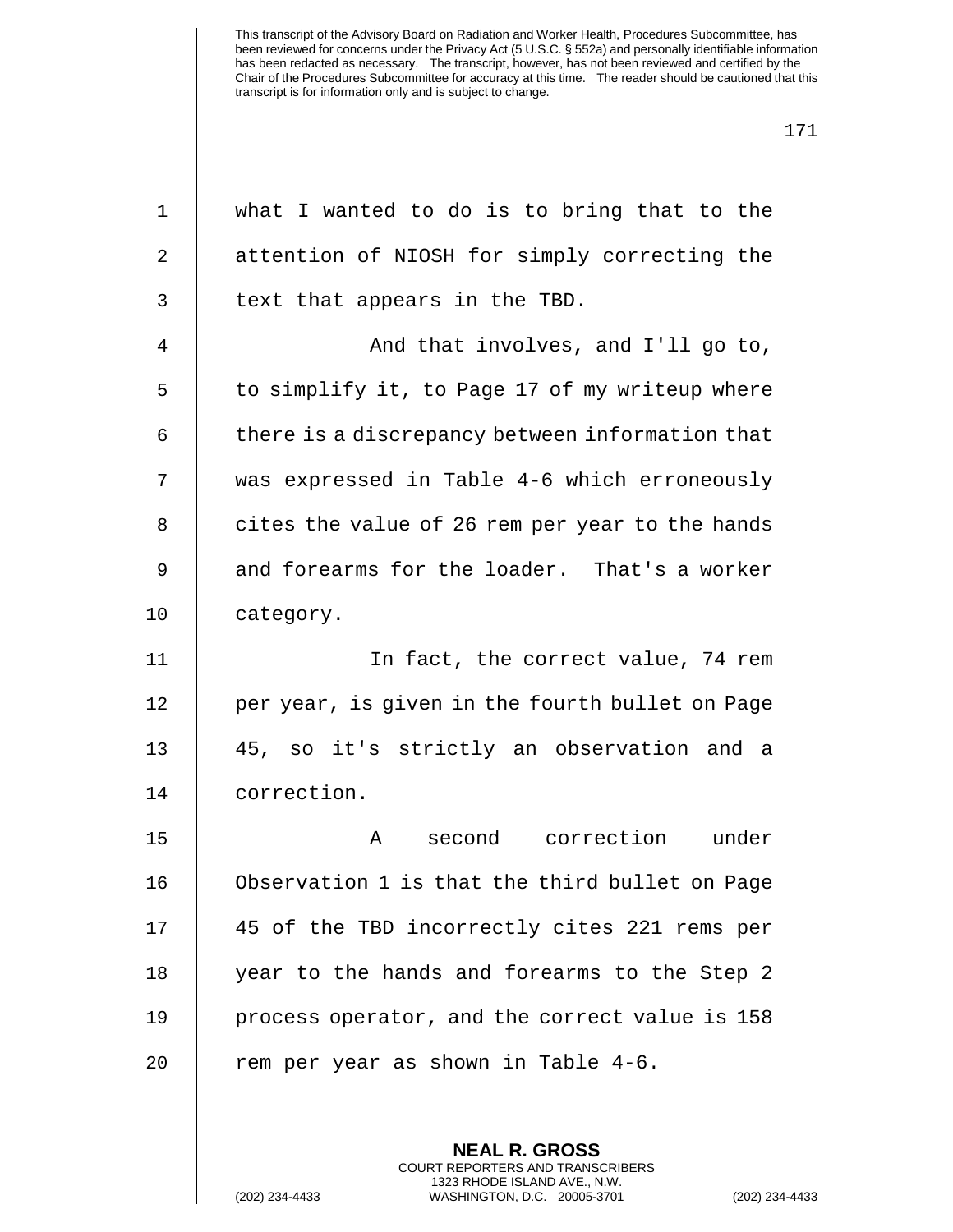| $\mathbf 1$ | The benefit or the good part is that           |
|-------------|------------------------------------------------|
| 2           | these values were actually not incorporated in |
| 3           | the final table, which I assume is really the  |
| 4           | source for the dose reconstructor to extract   |
| 5           | year by year dose to the various groups of     |
| 6           | people who are identified as such. So this     |
| 7           | observation is strictly a correction of two    |
| 8           | errors that are identified in the text of the  |
| 9           | TBD.                                           |
| 10          | just<br>So<br>let me go on now. We             |
| 11          | finished, as I said, there no findings for the |
| 12          | operating period with the exception of the     |
| 13          | observations that I just cited and<br>are      |
| 14          | described on Page 17 of my writeup.            |
| 15          | The next time period is the exposure           |
| 16          | estimates from the residual contamination      |
| 17          | after 1953. And here's where I will come back  |
| 18          | to the issue of a partial dose reconstruction  |
| 19          | that was ultimately identified as the first    |
| 20          | finding that I'll come to in a moment.         |
|             |                                                |

**NEAL R. GROSS** COURT REPORTERS AND TRANSCRIBERS 1323 RHODE ISLAND AVE., N.W.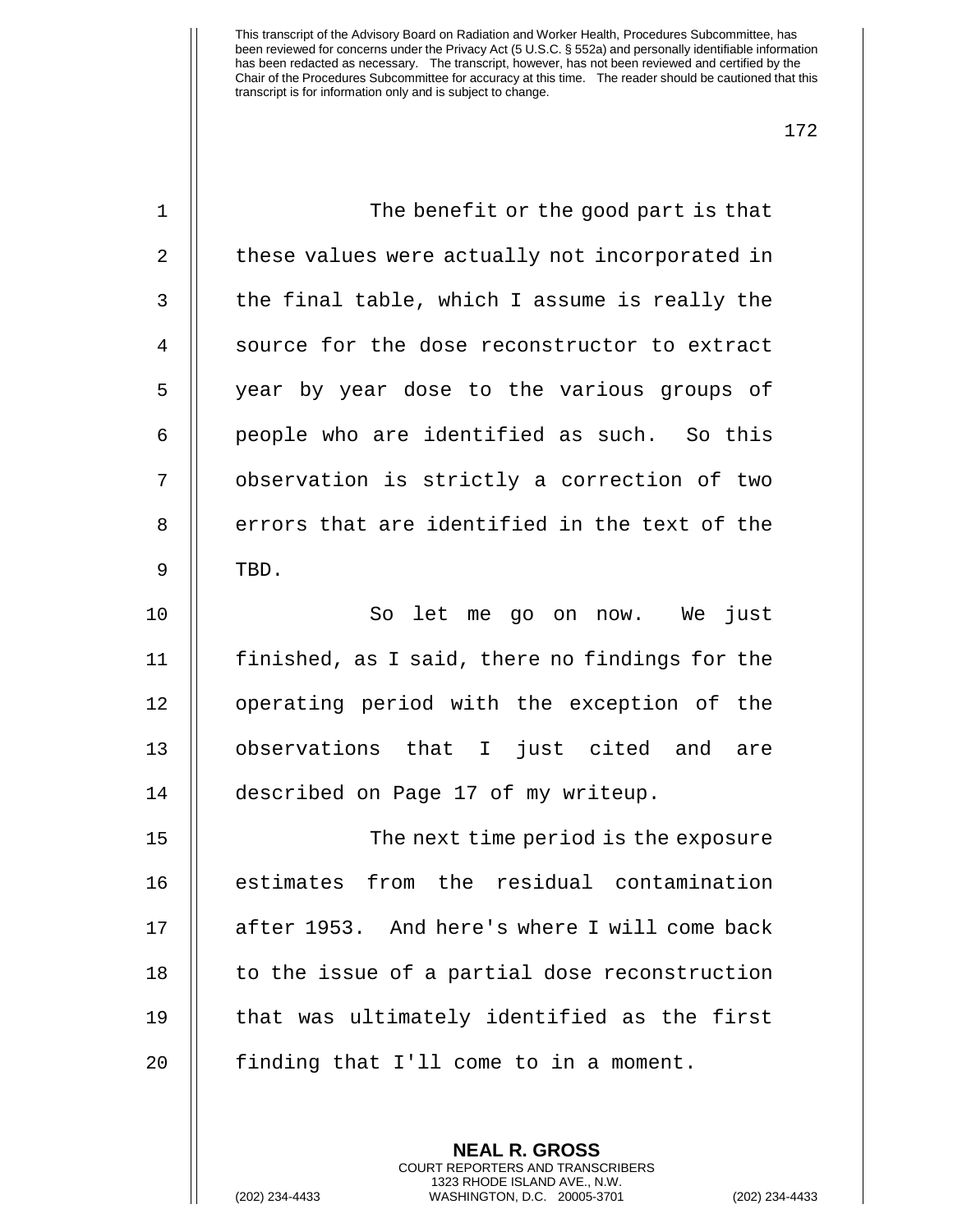| 1  | But I do want to read a following                                                            |
|----|----------------------------------------------------------------------------------------------|
| 2  | item that I think is important to understand in                                              |
| 3  | behalf of that first finding. In Section 6 of                                                |
| 4  | the Linde Ceramics TBD it starts out with the                                                |
| 5  | following statement.                                                                         |
| 6  | This section develops parameters                                                             |
| 7  | for reconstruction of doses due to internal and                                              |
| 8  | external exposure at the ceramics plant                                                      |
| 9  | starting January 1, 1954, which is the                                                       |
| 10 | beginning of the residual period.                                                            |
| 11 | NIOSH has determined with                                                                    |
| 12 | concurrence from the secretary of DHHS that                                                  |
| 13 | internal doses at the Linde Ceramic Plant                                                    |
| 14 | cannot be reconstructed with sufficient                                                      |
| 15 | accuracy from the beginning of 1954 to the end                                               |
| 16 | of 1969.                                                                                     |
| 17 | If monitoring data are available                                                             |
| 18 | for workers who are included in the SEC dose,                                                |
| 19 | including the SEC Class dose is to<br>be                                                     |
| 20 | reconstructed as appropriate based on such                                                   |
|    |                                                                                              |
|    | <b>NEAL R. GROSS</b><br>COURT REPORTERS AND TRANSCRIBERS                                     |
|    | 1323 RHODE ISLAND AVE., N.W.<br>(202) 234-4433<br>WASHINGTON, D.C. 20005-3701<br>$(202)$ 234 |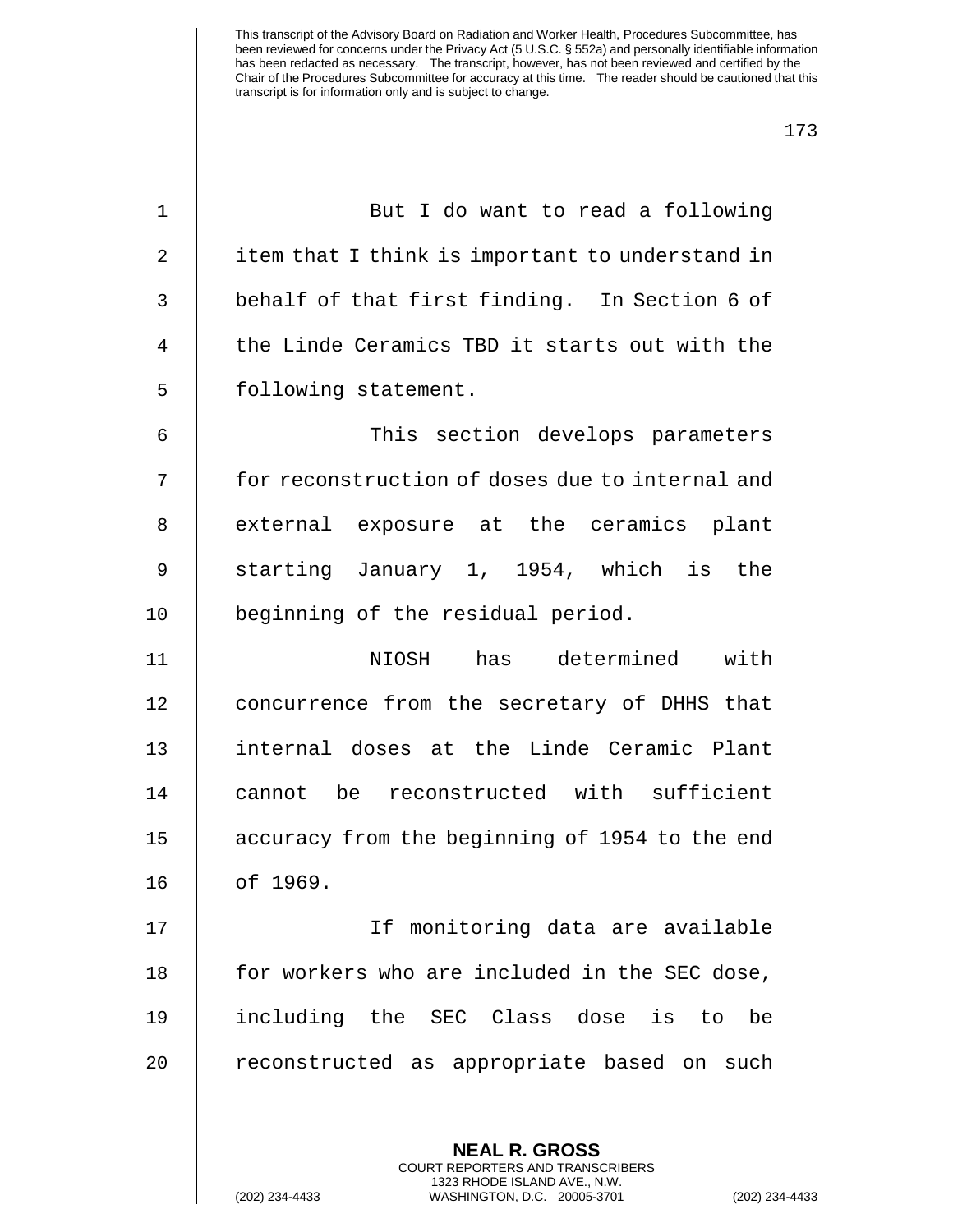| $\mathbf 1$    | data. However, such dose reconstructions are                                                                                                             |
|----------------|----------------------------------------------------------------------------------------------------------------------------------------------------------|
| $\overline{2}$ | still considered partial dose reconstruction                                                                                                             |
| $\mathsf{3}$   | because NIOSH has determined that internal                                                                                                               |
| $\overline{4}$ | exposures during the SEC Class period 1954                                                                                                               |
| 5              | through '69 cannot be bounded.                                                                                                                           |
| 6              | And it's important to take that into                                                                                                                     |
| 7              | consideration with what I previously stated                                                                                                              |
| 8              | that during the operation period, as I                                                                                                                   |
| $\mathsf 9$    | mentioned earlier, internal dose                                                                                                                         |
| 10             | reconstruction for uranium and product as well                                                                                                           |
| 11             | as radon could be added even though those years                                                                                                          |
| 12             | of the operating period were also covered by the                                                                                                         |
| 13             | SEC.                                                                                                                                                     |
| 14             | And here again by and large they                                                                                                                         |
| 15             | said beginning from 1954 to the end of 1969, if                                                                                                          |
| 16             | data are available a partial<br>dose                                                                                                                     |
| 17             | reconstruction may be added. So having said                                                                                                              |
| 18             | that I will go and discuss what was done in terms                                                                                                        |
| 19             | of estimates of internal exposures.                                                                                                                      |
| 20             | When I looked at the data, NIOSH elected                                                                                                                 |
|                |                                                                                                                                                          |
|                | <b>NEAL R. GROSS</b><br>COURT REPORTERS AND TRANSCRIBERS<br>1323 RHODE ISLAND AVE., N.W.<br>(202) 234-4433<br>WASHINGTON, D.C. 20005-3701<br>$(202)$ 234 |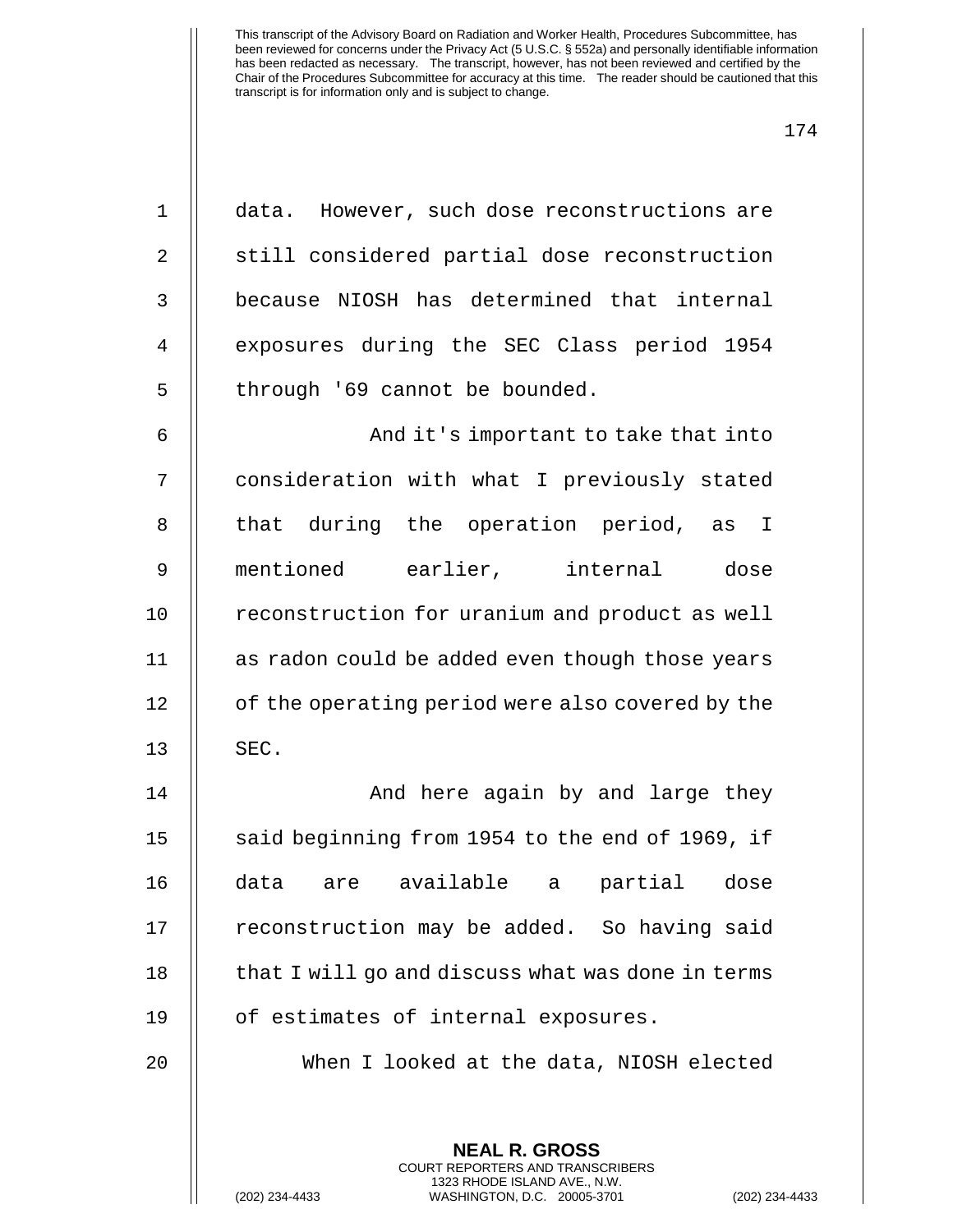| $\mathbf 1$    | to avoid estimating internal exposures for the   |
|----------------|--------------------------------------------------|
| 2              | period, for the 16-year period of 1954 to 1969,  |
| 3              | and did something that sort of puzzled me.       |
| $\overline{4}$ | In terms of uranium, NIOSH employed              |
| 5              | the following information assumptions for        |
| 6              | dividing inhalation intakes for the residual     |
| 7              | period that no longer starts in 1954, but        |
| 8              | actually was decided to represent only the       |
| $\mathsf 9$    | years from 1970 to 2009, and this is what they   |
| 10             | did.                                             |
| 11             | They by and large said that because              |
| 12             | of the SEC, I assume because of the SEC period   |
| 13             | that extends through 1969, the residual period   |
| 14             | between '54 and '69 is skipped.                  |
| 15             | And so what they did, they said you              |
| 16             | will not get any internal exposure but we're     |
| 17             | going to do the following. We're going to take   |
| $18\,$         | a maximum air concentration of 161 dpm per cubic |
| 19             | meter that was observed in 1950. This is four    |
| 20             | years before the beginning of the residual       |
|                |                                                  |

**NEAL R. GROSS** COURT REPORTERS AND TRANSCRIBERS 1323 RHODE ISLAND AVE., N.W.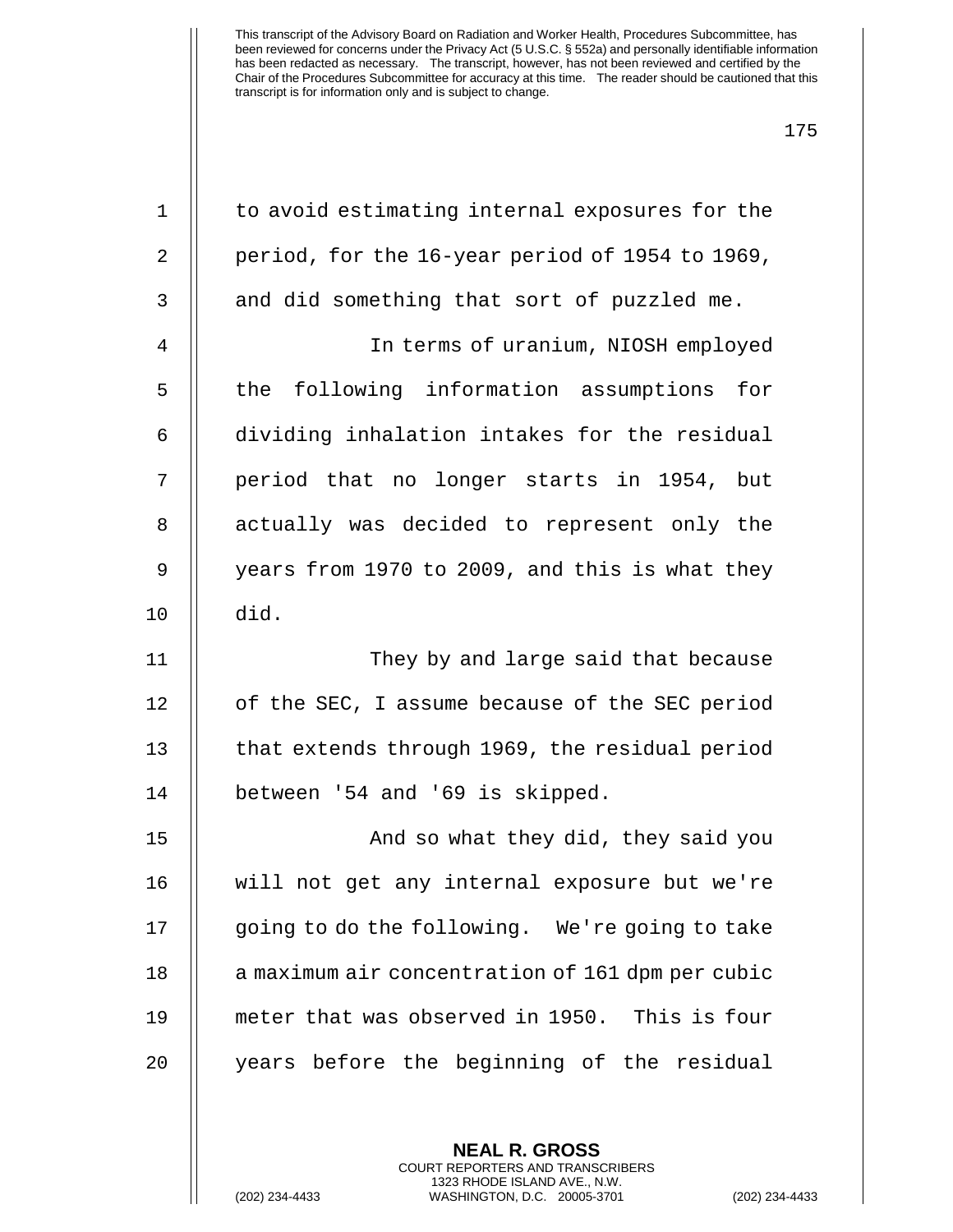period.

| $\overline{2}$ | And then in 1976, a survey of                    |
|----------------|--------------------------------------------------|
| 3              | Building 30 showed air concentrations of 0.0422  |
| 4              | dpm per cubic meter. And so they used in 1950    |
| 5              | data point that actually precedes the residual   |
| 6              | contamination period that starts in 1954 and     |
| 7              | transported the 1950 data points and assigned    |
| 8              | it to 1970. And that to me makes no sense.       |
| 9              | And then by extrapolation used the               |
| 10             | data to cover the period from 1970 to the        |
| 11             | balance of the period of, that goes all the way  |
| 12             | to, I guess, 2009.                               |
| 13             | And I have no way of accepting or                |
| 14             | understanding this in light of the fact that why |
| 15             | would you take a 1950 data point and without     |
| 16             | modifying that data point assign that same data  |
| 17             | point to 1970 and then use the extrapolation of  |
| 18             | that data point to a 1970 data point for all     |
| 19             | years and assume that this is how you're going   |
| 20             | to assign internal exposure?                     |

**NEAL R. GROSS** COURT REPORTERS AND TRANSCRIBERS 1323 RHODE ISLAND AVE., N.W.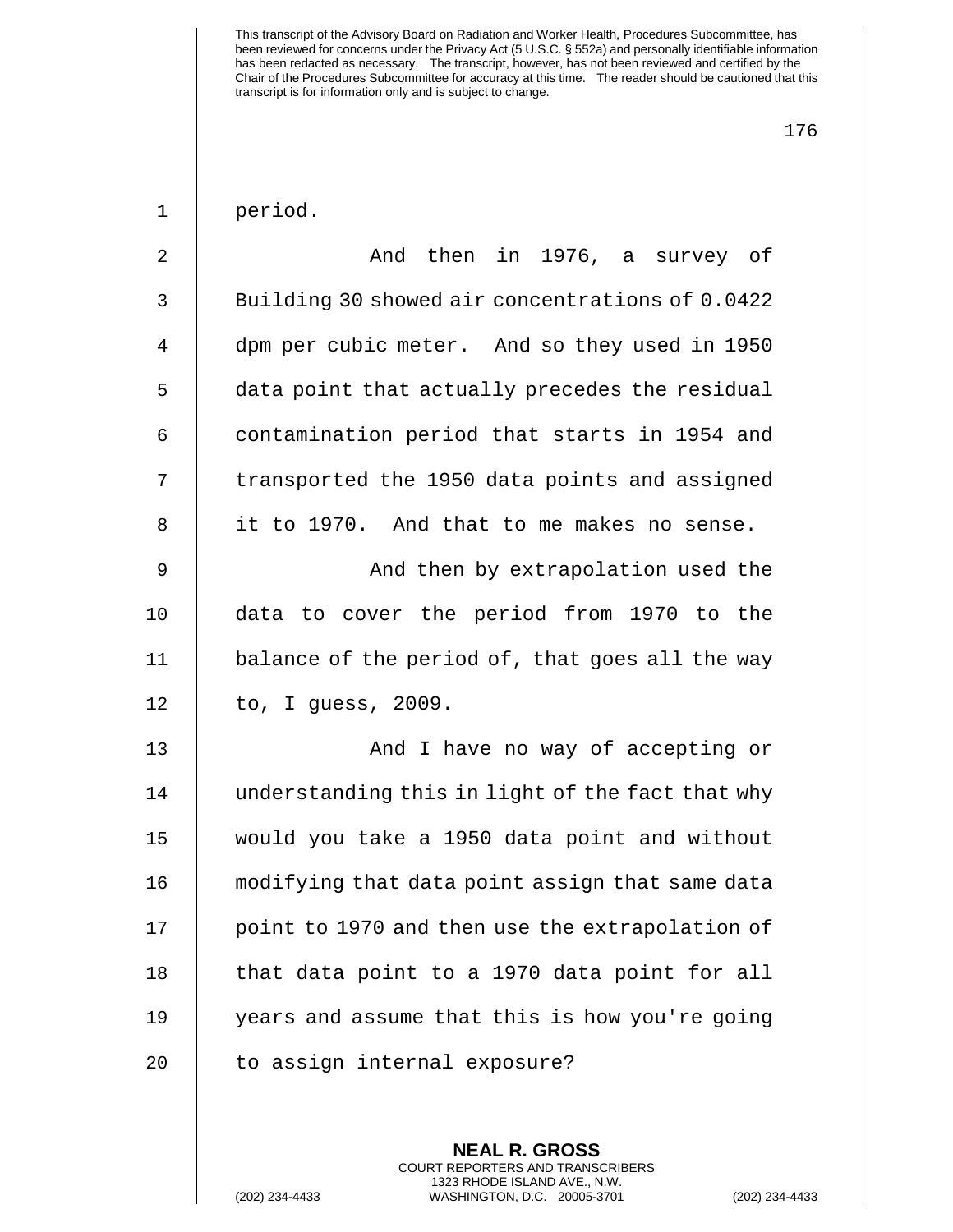| And the same thing was done with                 |
|--------------------------------------------------|
| radon, where again because there were no radon   |
| surveyed for the years '54 to '69, NIOSH         |
| employed the radon air concentration value of    |
| 10 picocuries per liter and which corresponds    |
| to a radon exposure rate of 0.48 working level   |
| year that had been assumed for Linde workers for |
| the years '47 through '53, and assigned that     |
| same value again to 1970.                        |
| And then using a 1981 data point                 |
| again to determine what the source term          |
| depletion rate would be for those two data       |
| points and assigned these data for the entire    |
| residual period. And so I find that very         |
| puzzling.                                        |
| And so in light of the fact that                 |
| there was an encouragement to use any form of    |
| available data for partial dose reconstruction   |
| as was done during the operational period, if    |
| there were bioassay data for uranium and radon   |
|                                                  |
|                                                  |

**NEAL R. GROSS** COURT REPORTERS AND TRANSCRIBERS 1323 RHODE ISLAND AVE., N.W.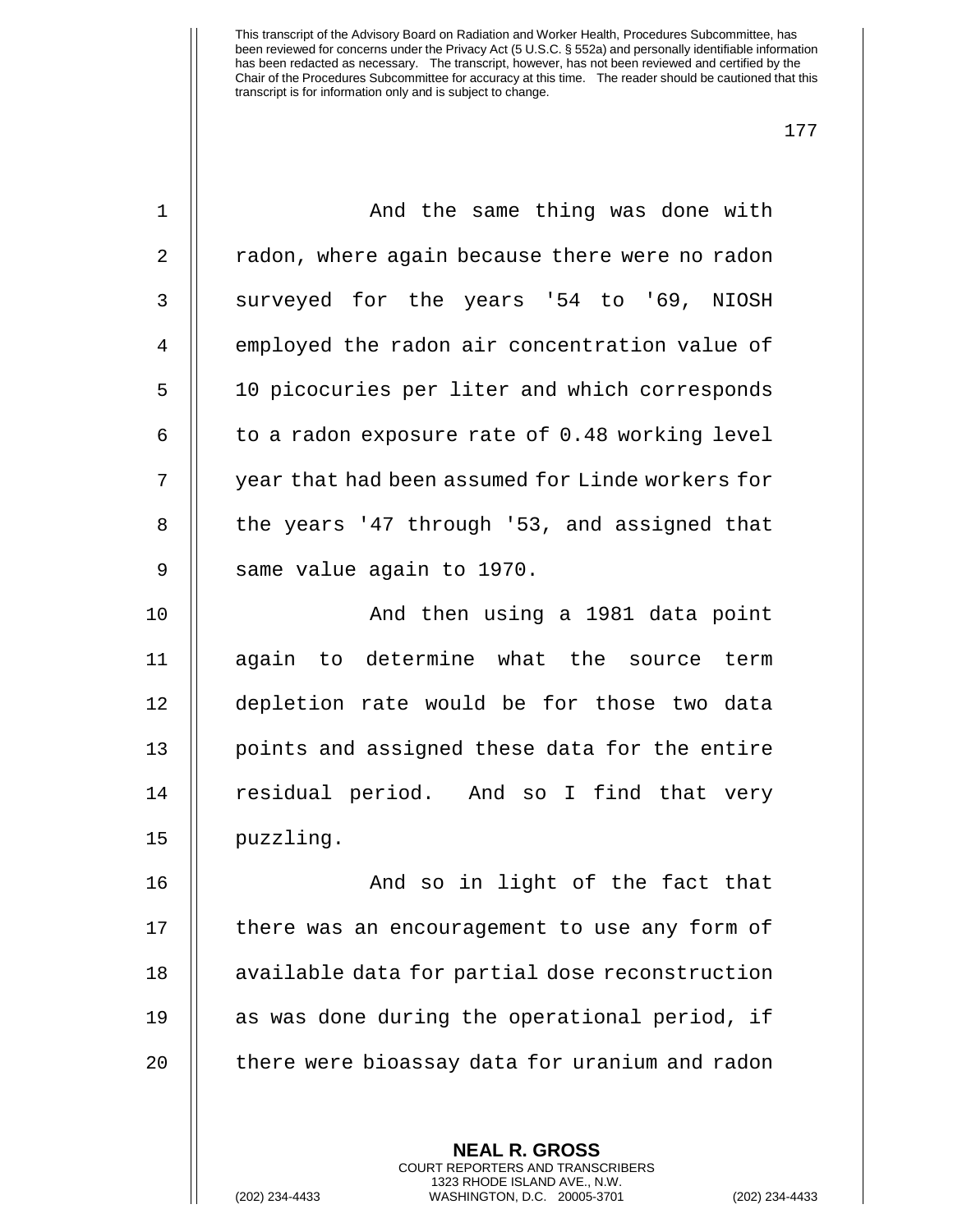| 1  | exposure values that were considered                                                                                                                             |
|----|------------------------------------------------------------------------------------------------------------------------------------------------------------------|
| 2  | incomplete but for a partial was used.                                                                                                                           |
| 3  | And for the residual period, even                                                                                                                                |
| 4  | though we have data that predate, actually, in                                                                                                                   |
| 5  | both instances the uranium and the radon                                                                                                                         |
| 6  | exposure residual period by several years and                                                                                                                    |
| 7  | then transport those two data points for                                                                                                                         |
| 8  | uranium and radon to a time period that follows                                                                                                                  |
| 9  | the SEC period that terminated in the end of                                                                                                                     |
| 10 | 1969 and start off with that.                                                                                                                                    |
| 11 | And so to me that makes no sense at                                                                                                                              |
| 12 | and it violates by and large<br>all<br>the                                                                                                                       |
| 13 | recommendation that defines OTIB-70.<br>So                                                                                                                       |
| 14 | Finding Number 1 which appears on Page 18, I                                                                                                                     |
| 15 | state that SC&A questions NIOSH's restrictive                                                                                                                    |
| 16 | methodology to deriving internal exposures to                                                                                                                    |
| 17 | plant workers from<br>residual<br>ceramic                                                                                                                        |
| 18 | contamination.                                                                                                                                                   |
| 19 | availability of data that<br>The                                                                                                                                 |
| 20 | satisfied criteria cited in OTIB-70 allow for                                                                                                                    |
|    | <b>NEAL R. GROSS</b><br><b>COURT REPORTERS AND TRANSCRIBERS</b><br>1323 RHODE ISLAND AVE., N.W.<br>(202) 234-4433<br>WASHINGTON, D.C. 20005-3701<br>$(202)$ 234- |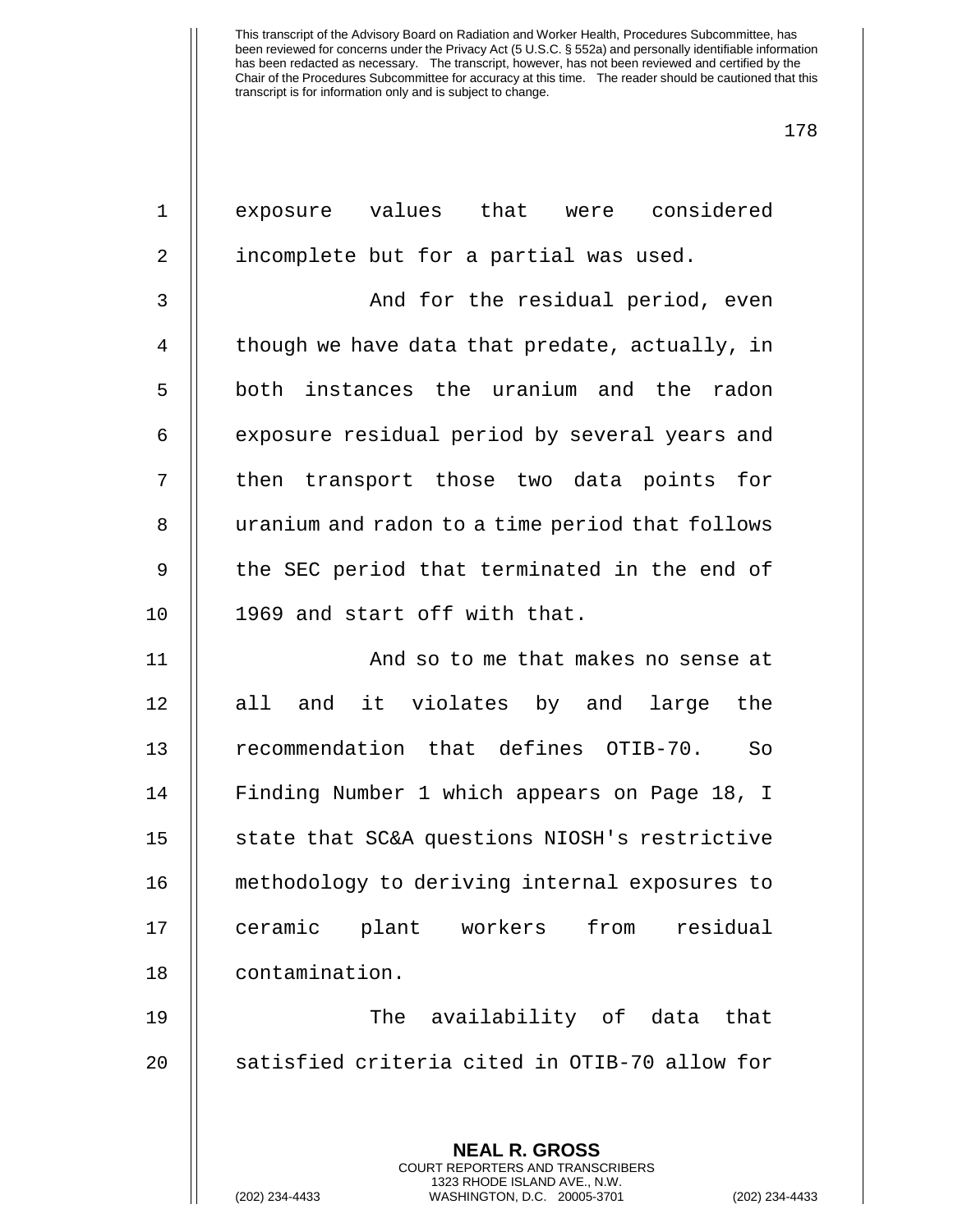| $\mathbf{1}$ | the assignment of internal exposures to uranium                                               |
|--------------|-----------------------------------------------------------------------------------------------|
| 2            | and to radon inclusive of years 1954 to 1970,                                                 |
| 3            | in spite of the fact that this time period is                                                 |
| 4            | part of the SEC period.                                                                       |
| 5            | And so as far as I'm concerned, it                                                            |
| 6            | doesn't seem to agree with the statements that                                                |
| 7            | appear in the TBD and it does not comply with                                                 |
| 8            | the requirements of OTIB-70.                                                                  |
| 9            | If NIOSH would like to comment, I                                                             |
| 10           | guess it's a good time to try to get an                                                       |
| 11           | understanding of why that was done.                                                           |
| 12           | CHAIR MUNN: Thank you, Hans. I                                                                |
| 13           | don't know whether NIOSH is prepared to comment                                               |
| 14           | yet, not having had an opportunity to provide                                                 |
| 15           | a response. But if you do have comments, let's                                                |
| 16           | hear them.                                                                                    |
| 17           | MR. HINNEFELD: Well, this is Stu.                                                             |
| 18           | I would just offer that, you know, we got these                                               |
| 19           | reports, what, a week or so ago and we've not                                                 |
| 20           | really distilled them very much.                                                              |
|              |                                                                                               |
|              | <b>NEAL R. GROSS</b><br><b>COURT REPORTERS AND TRANSCRIBERS</b>                               |
|              | 1323 RHODE ISLAND AVE., N.W.<br>(202) 234-4433<br>WASHINGTON, D.C. 20005-3701<br>$(202)$ 234- |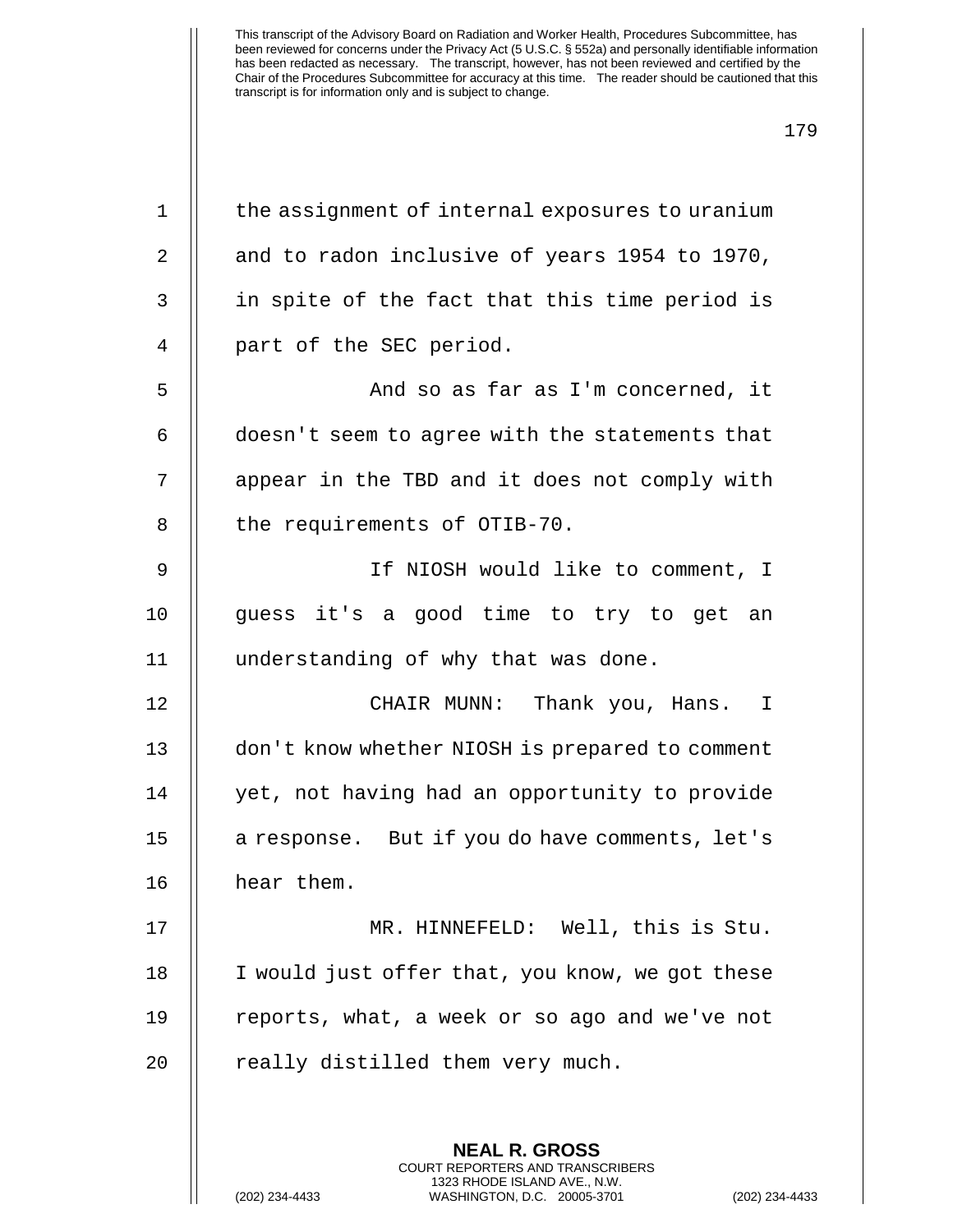| $\mathbf 1$    | I don't know, Jim, if you had any                                                            |
|----------------|----------------------------------------------------------------------------------------------|
| $\overline{2}$ | reaction that you wanted to get into on this                                                 |
| 3              | one?                                                                                         |
| 4              | DR. NETON: No, like I say, I agree                                                           |
| 5              | with you. We just got them a week or so ago,                                                 |
| 6              | and it's somewhat complicated because this is                                                |
| 7              | one of the few if only sites that I can remember                                             |
| 8              | that we added an SEC during the residual period.                                             |
| 9              | So I'll have to go back and look at that pretty                                              |
| 10             | carefully.                                                                                   |
| 11             | DR. H. BEHLING: Yes, I was trying                                                            |
| 12             | to scan OTIB-70 and try to understand whether                                                |
| 13             | or not OTIB-70 would be exempted from the                                                    |
| 14             | recommendations for defining exposures due to                                                |
| 15             | six independent protocols that they offer you                                                |
| 16             | and say that this will not apply during an SEC                                               |
| 17             | period.                                                                                      |
| 18             | But I didn't see anything like that,                                                         |
| 19             | and in light of the language that was used                                                   |
| 20             | throughout the TBD that says a partial dose                                                  |
|                |                                                                                              |
|                | <b>NEAL R. GROSS</b><br>COURT REPORTERS AND TRANSCRIBERS                                     |
|                | 1323 RHODE ISLAND AVE., N.W.<br>(202) 234-4433<br>WASHINGTON, D.C. 20005-3701<br>$(202)$ 234 |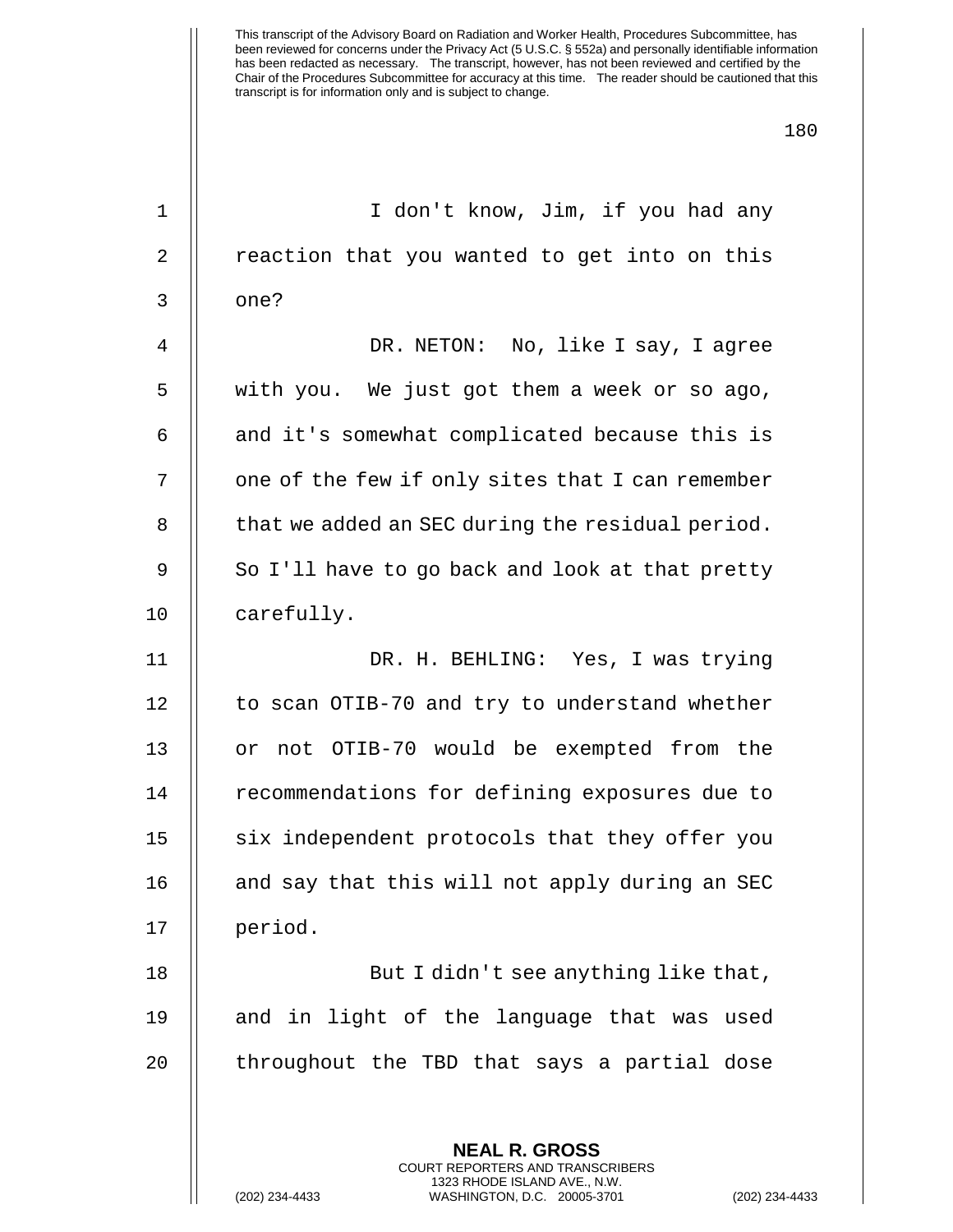| $\mathbf 1$    | reconstruction may be done if the available                                                                                                              |
|----------------|----------------------------------------------------------------------------------------------------------------------------------------------------------|
| 2              | data exists that allows you to do so, and I                                                                                                              |
| 3              | consider the data points that were obtained for                                                                                                          |
| $\overline{4}$ | the residual period that predate the actual                                                                                                              |
| 5              | start of the residual period of 1954 certainly                                                                                                           |
| 6              | would satisfy the criteria of OTIB-70.                                                                                                                   |
| 7              | DR. NETON: Well, again, it's                                                                                                                             |
| 8              | complicated because that blanket statement                                                                                                               |
| $\mathsf 9$    | that you read we include in all SECs, we say,                                                                                                            |
| 10             | and really it applies. I don't know if it's an                                                                                                           |
| 11             | individual monitoring data or not, but that's                                                                                                            |
| 12             | the intent, bioassay data not air sampling                                                                                                               |
| 13             | data. And so that's one issue there.                                                                                                                     |
| 14             | But again it's complicated because you                                                                                                                   |
| 15             | have an SEC period that covers, a residual                                                                                                               |
| 16             | contamination period that's in the middle                                                                                                                |
| 17             | between a covered period and an ending residual                                                                                                          |
| 18             | period.                                                                                                                                                  |
| 19             | So I'll have to go back and look.                                                                                                                        |
| 20             | And I understand what you commented on about the                                                                                                         |
|                |                                                                                                                                                          |
|                | <b>NEAL R. GROSS</b><br>COURT REPORTERS AND TRANSCRIBERS<br>1323 RHODE ISLAND AVE., N.W.<br>(202) 234-4433<br>WASHINGTON, D.C. 20005-3701<br>$(202)$ 234 |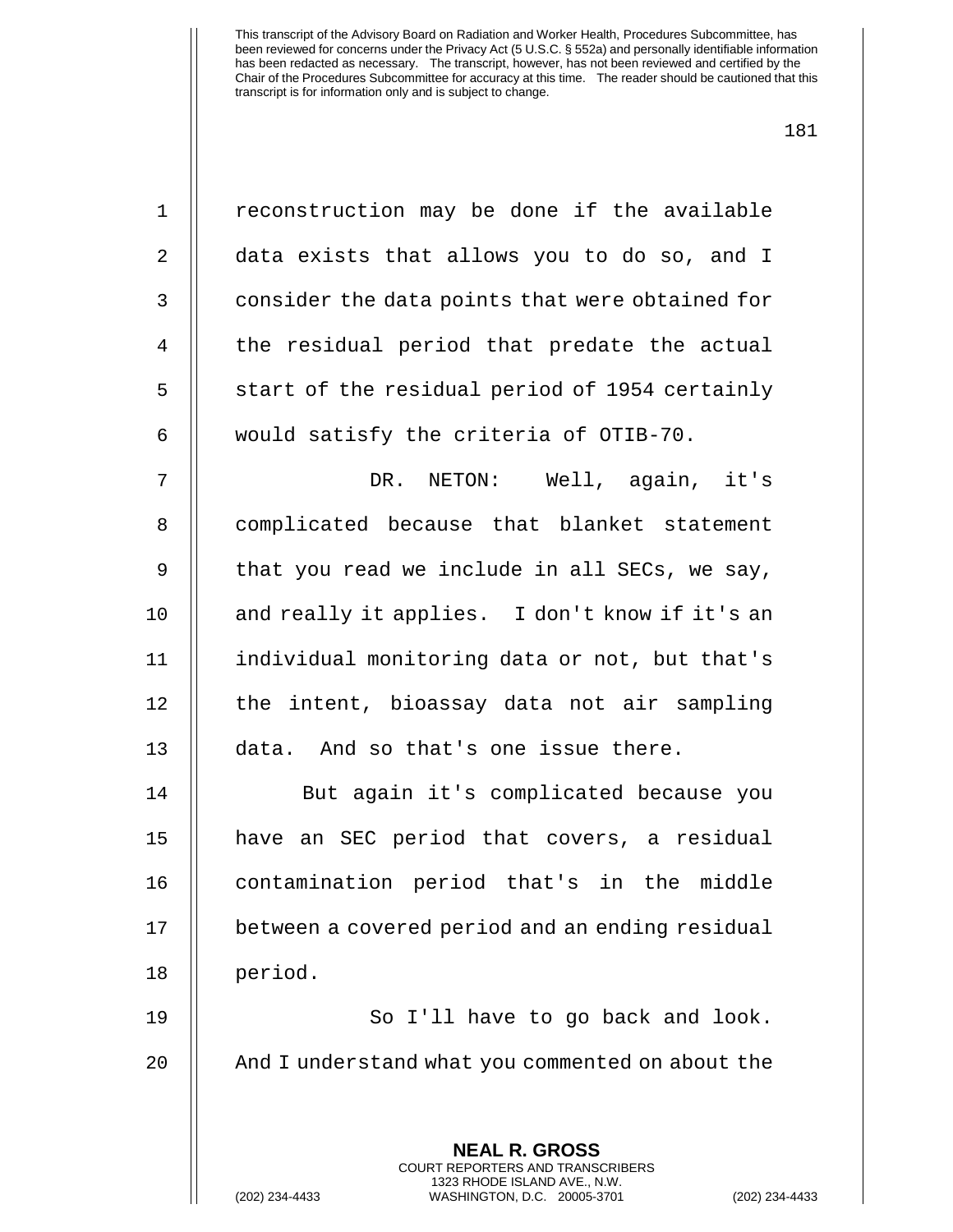| $\mathbf 1$ | OTIB-70 and extrapolation through the SEC                                                                                                                   |
|-------------|-------------------------------------------------------------------------------------------------------------------------------------------------------------|
| 2           | residual period. But again I'll have to go                                                                                                                  |
| 3           | back and look at it a little more closely.                                                                                                                  |
| 4           | DR. H. BEHLING: Yes. If it turns                                                                                                                            |
| 5           | out that the SEC period precludes the use of                                                                                                                |
| 6           | OTIB-70 that's okay. And if that's the case,                                                                                                                |
| 7           | then those two starting data points that                                                                                                                    |
| 8           | predate the SEC period by several years for both                                                                                                            |
| 9           | the uranium and the radon issue should as a                                                                                                                 |
| 10          | minimum then be reduced to, I mean we're talking                                                                                                            |
| 11          | about a 20-year time period. You can't                                                                                                                      |
| 12          | transport uranium data that was taken in 1950                                                                                                               |
| 13          | and then say, oh that same value now applies to                                                                                                             |
| 14          | 1970, and then decrease it in a rapid fashion                                                                                                               |
| 15          | that corresponds to a subsequent data point.                                                                                                                |
| 16          | That makes absolutely no sense.                                                                                                                             |
| 17          | DR. NETON: Yes, I hear what you're                                                                                                                          |
| 18          | saying. We just need to look at it a little                                                                                                                 |
| 19          | more closely.                                                                                                                                               |
| 20          | All<br>right, I'm<br>CHAIR<br>$MUNN$ :                                                                                                                      |
|             | <b>NEAL R. GROSS</b><br>COURT REPORTERS AND TRANSCRIBERS<br>1323 RHODE ISLAND AVE., N.W.<br>(202) 234-4433<br>WASHINGTON, D.C. 20005-3701<br>(202) 234-4433 |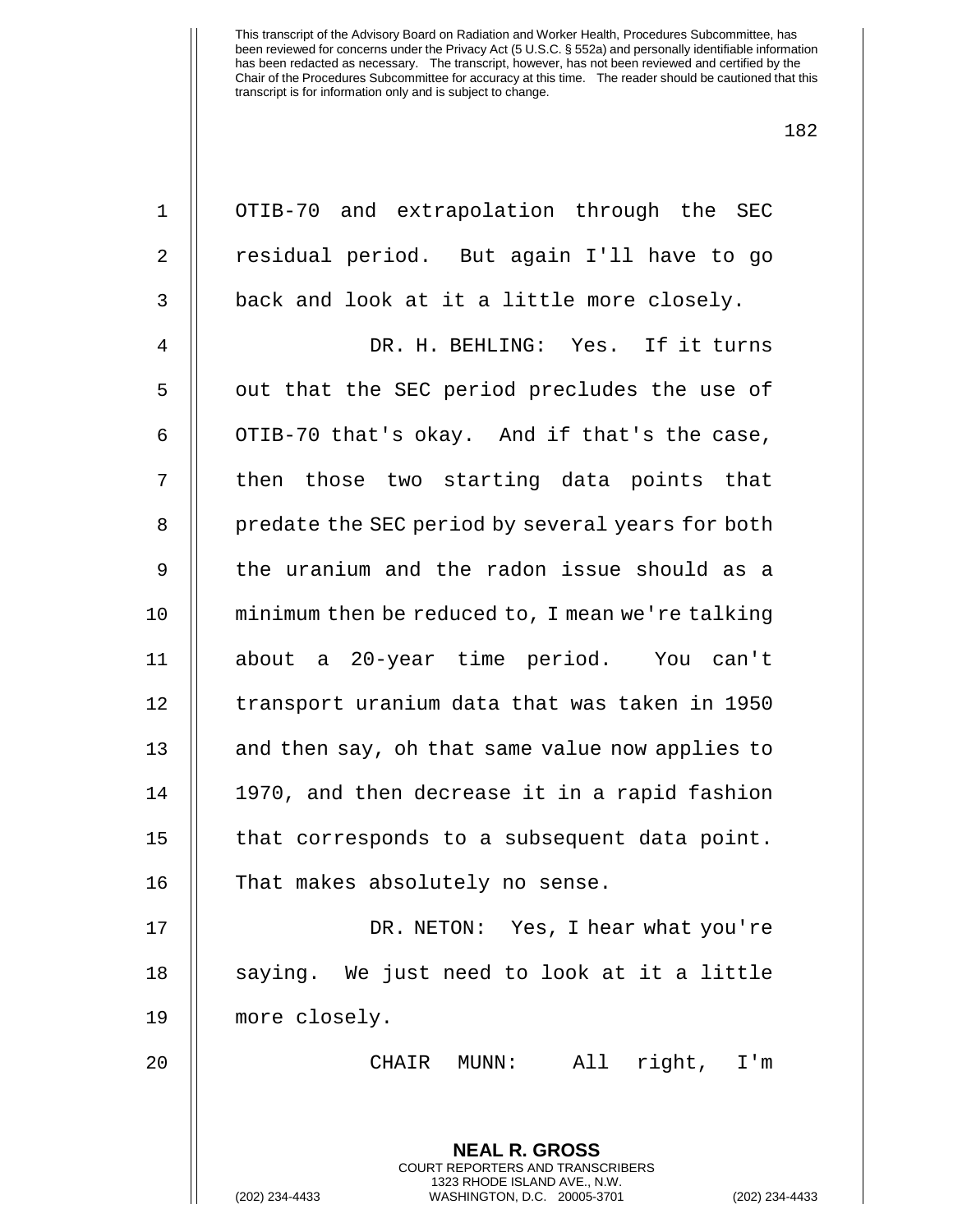| $\mathbf 1$    | assuming that we do not have those findings as                                                  |
|----------------|-------------------------------------------------------------------------------------------------|
| 2              | yet posted on the BRS, or am I incorrect in that?                                               |
| 3              | MS. K. BEHLING: This is Kathy, and                                                              |
| $\overline{4}$ | no, I did not get a chance to do that. I                                                        |
| 5              | apologize.                                                                                      |
| 6              | CHAIR MUNN: All right.                                                                          |
| 7              | MR. HINNEFELD:<br>Wanda, that's                                                                 |
| 8              | related to what we did at the start of the                                                      |
| 9              | meeting. We only assigned them, quote, in the                                                   |
| 10             | system at the start of the meeting and so there                                                 |
| 11             | was no way they could have entered them until                                                   |
| 12             |                                                                                                 |
| 13             | CHAIR MUNN:<br>That's why I was                                                                 |
| 14             | assuming that they weren't there, Stu,<br>not                                                   |
| 15             | being able to check it myself right now.<br>But                                                 |
| 16             | our first action item is to add those two                                                       |
| 17             | findings to the BRS, and our next action then                                                   |
| 18             | will be to anticipate a response from NIOSH for                                                 |
| 19             | those two findings.                                                                             |
| 20             | Any other comments with respect to                                                              |
|                |                                                                                                 |
|                | <b>NEAL R. GROSS</b><br>COURT REPORTERS AND TRANSCRIBERS                                        |
|                | 1323 RHODE ISLAND AVE., N.W.<br>(202) 234-4433<br>WASHINGTON, D.C. 20005-3701<br>(202) 234-4433 |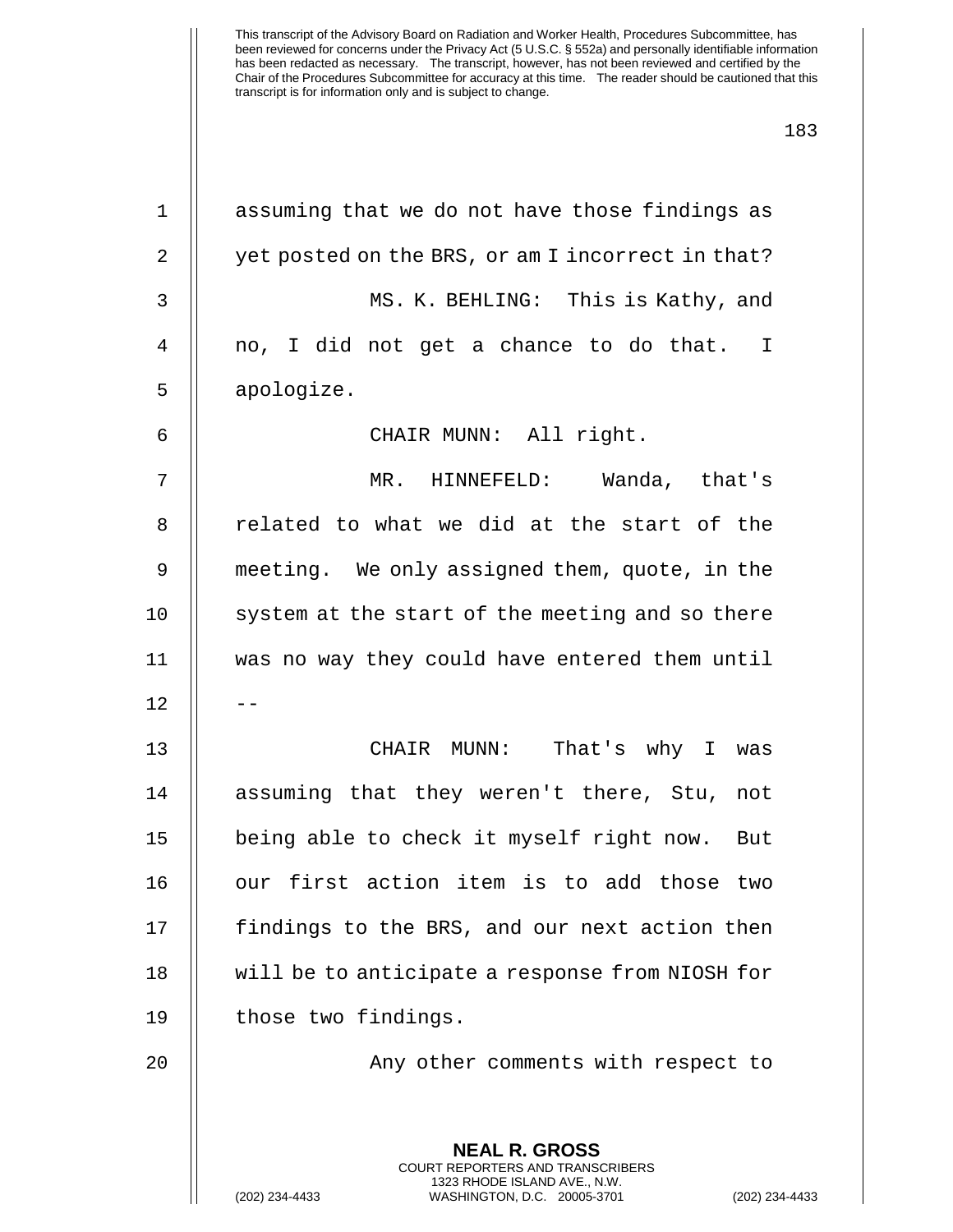1 | the Linde PER? 2 || DR. BUCHANAN: Yes, this is Ron 3 | Buchanan at SC&A. 4 CHAIR MUNN: Yes, Ron. 5 DR. BUCHANAN: Hans worked on that 6 part. I worked on part of it too, and so I 7 worked on Subtask 3 and 4. And so do you want 8 || me to cover that section at this time? 9 CHAIR MUNN: I think that's 10 | appropriate, Ron, yes. 11 DR. H. BEHLING: Well, can I 12 | interrupt, Ron? 13 || CHAIR MUNN: Oh, yes. 14 DR. H. BEHLING: I'm not finished 15 quite yet. I was going to turn you over in 16 | about five minutes. 17 || DR. BUCHANAN: Oh, okay. 18 CHAIR MUNN: My mistake, Hans. 19 I'm sorry. I didn't mean -- 20 DR. H. BEHLING: No, no, no. **NEAL R. GROSS**

> COURT REPORTERS AND TRANSCRIBERS 1323 RHODE ISLAND AVE., N.W.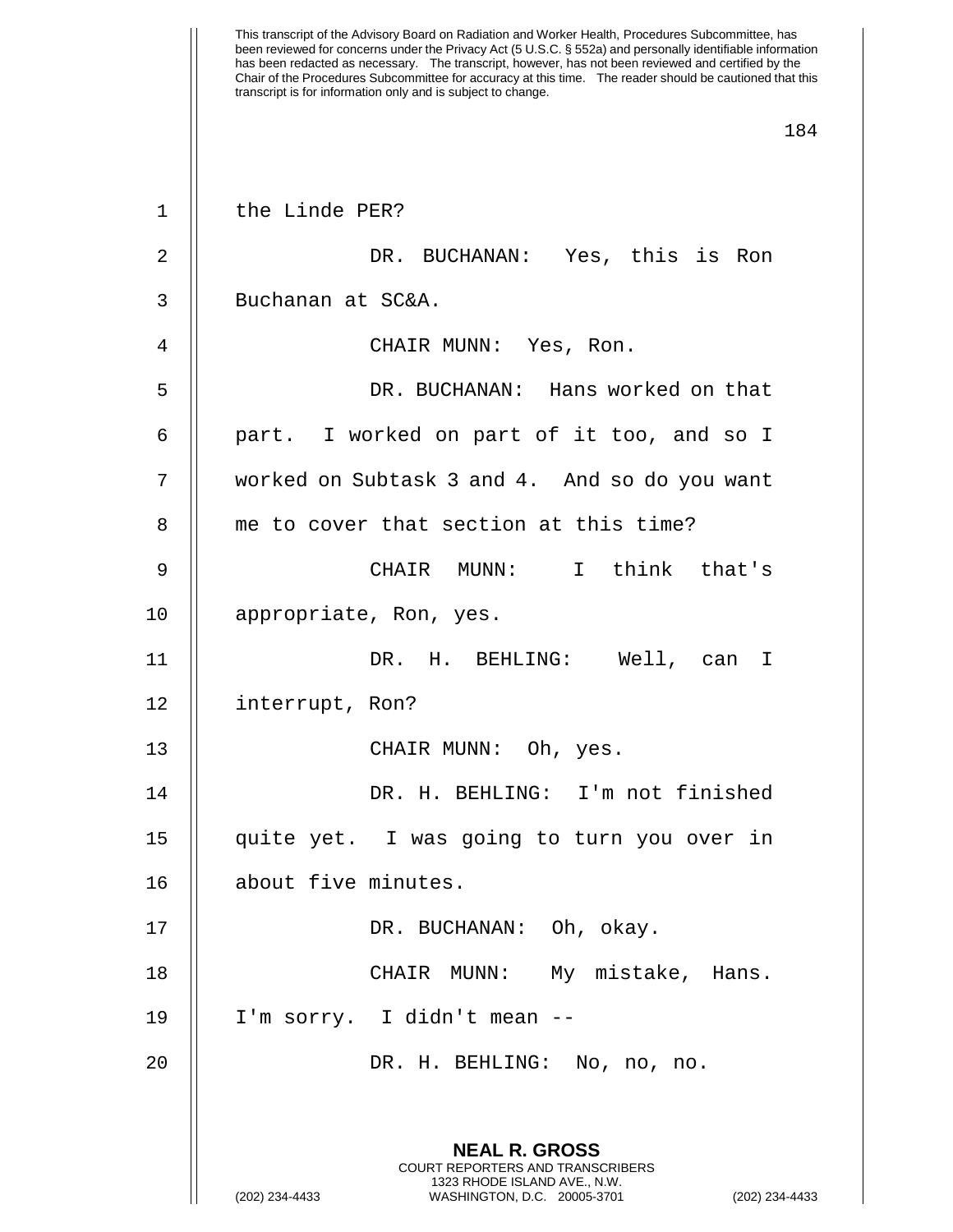| $\mathbf 1$ | CHAIR MUNN: That's fine.                                                                     |
|-------------|----------------------------------------------------------------------------------------------|
| 2           | (Simultaneous speaking)                                                                      |
| 3           | DR. H. BEHLING: I should have                                                                |
| 4           | stated that up front that Subtask 4 and 5 will                                               |
| 5           | be covered by Ron.                                                                           |
| 6           | CHAIR MUNN: Very good, yes, and go                                                           |
| 7           | on from there. Are we done with your coverage                                                |
| 8           | of your portion of the report? I don't want to                                               |
| 9           | shortchange you, but if you have more to say                                                 |
| 10          | please continue.                                                                             |
| 11          | DR. H. BEHLING: Yes. The second,                                                             |
| 12          | I told you there was an observation that I                                                   |
| 13          | identified in the first finding, and I'm about                                               |
| 14          | to briefly discuss Finding Number 2 without                                                  |
| 15          | going through a lot of things. But the Finding                                               |
| 16          | Number 2 centers around the utility tunnel                                                   |
| 17          | exposures involving internal exposure to                                                     |
| 18          | uranium and to, and in progeny as well as to                                                 |
| 19          | radon exposures.                                                                             |
| 20          | And let me just briefly, and for                                                             |
|             |                                                                                              |
|             | <b>NEAL R. GROSS</b><br><b>COURT REPORTERS AND TRANSCRIBERS</b>                              |
|             | 1323 RHODE ISLAND AVE., N.W.<br>(202) 234-4433<br>WASHINGTON, D.C. 20005-3701<br>$(202)$ 234 |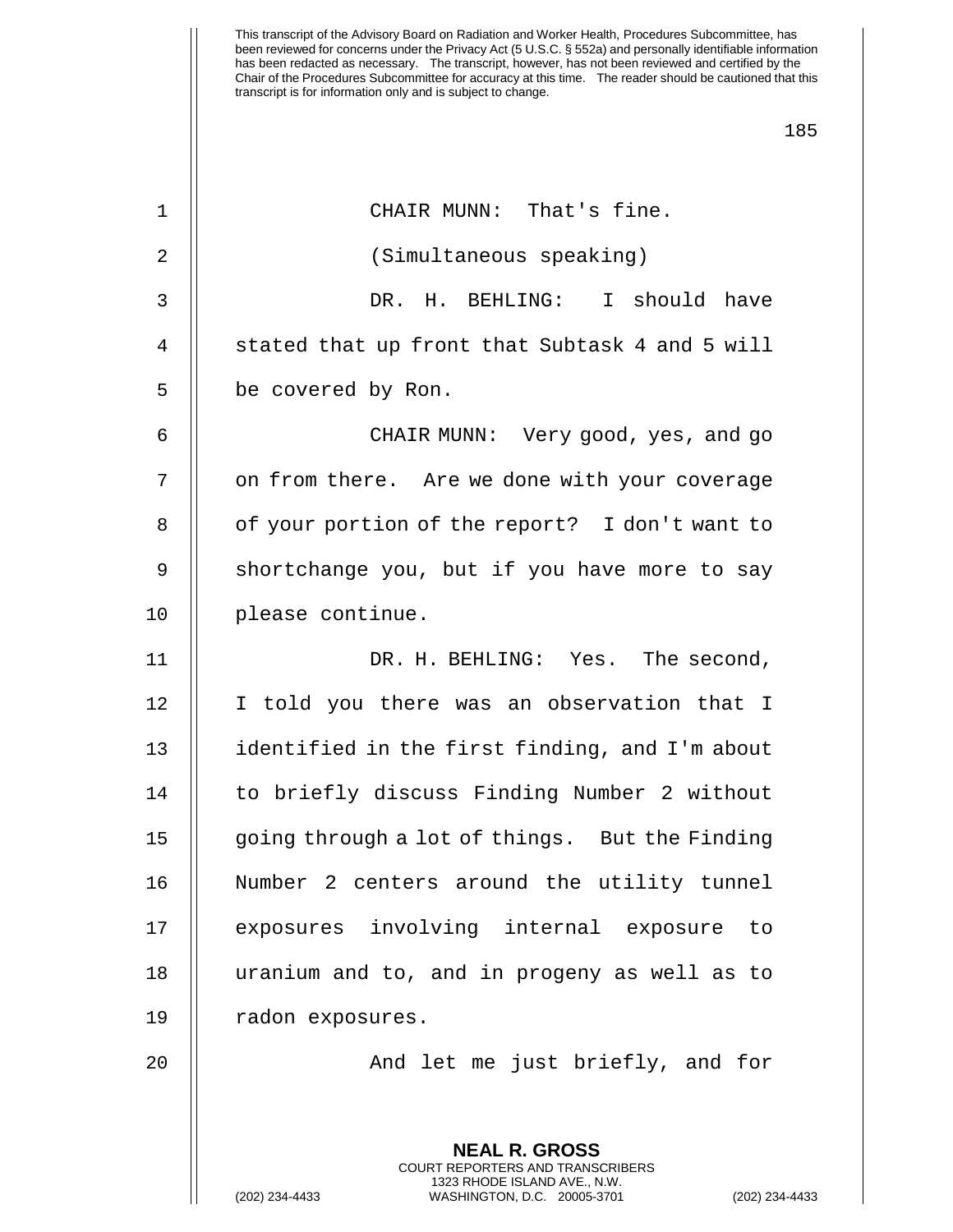| $\mathbf 1$ | those who may be following me I'm on Page 19,  |
|-------------|------------------------------------------------|
| 2           | and you can quickly, because when I talk about |
| 3           | numbers it's very hard to somehow mentally get |
| 4           | an understanding, and it would certainly help  |
| 5           | if you would actually look at the writings and |
| 6           | the description of the issues that are being   |
| 7           | discussed.                                     |
| 8           | So right now I'm on Page 19 and I'm            |
| 9           | discussing utility tunnel exposures. And for   |
| 10          | internal exposures to uranium and progeny, the |
| 11          | assumption was that for modeling the annual    |
| 12          | exposure times were identified as 1,000 hours  |
| 13          | per year for trade workers and 100 hours per   |
| 14          | year for all others. And there were other      |
| 15          | assumptions which are not relevant to the      |
| 16          | discussion.                                    |
| 17          | And those estimates were based on              |
| 18          | tunnels surveyed, beta measurements<br>on      |
| 19          | surfaces during, in the tunnels. And for the   |
| 20          | radon exposures, NIOSH derived radon           |
|             |                                                |
|             | <b>NEAL R. GROSS</b>                           |
|             | COURT REPORTERS AND TRANSCRIBERS               |

1323 RHODE ISLAND AVE., N.W.

 $\bigg|\bigg|$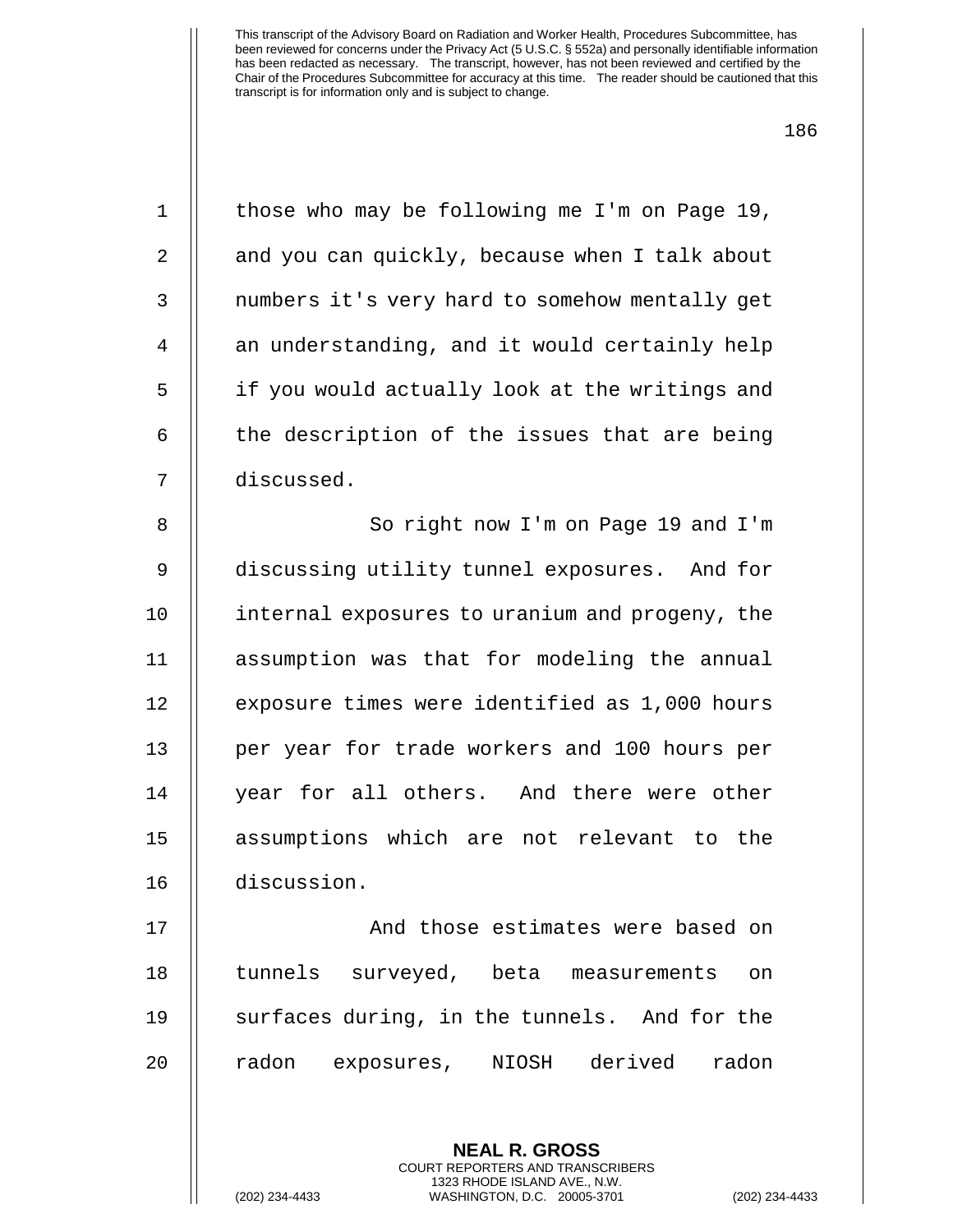| $\mathbf 1$    | concentrations and worker exposures for two      |
|----------------|--------------------------------------------------|
|                |                                                  |
| $\overline{2}$ | independent source terms, and this is really     |
| 3              | the key here to Finding Number 2.                |
| $\overline{4}$ | The two source terms were based on               |
| 5              | radium-226 surface contamination inside the      |
| 6              | tunnel. So you have activity, contamination      |
| 7              | activities that were on the inside of the        |
| 8              | tunnels that were used by trade workers for      |
| $\mathsf 9$    | during work times as well as transit times for   |
| 10             | other people.                                    |
|                |                                                  |
| 11             | The second source term for radon was             |
| 12             | from radium-226 levels in the soils that         |
| 13             | surround the underground tunnels. So there       |
| 14             | are two independent source terms, interior       |
| 15             | contamination of the tunnels themselves, and     |
| 16             | contaminated soil that surround the tunnels      |
| 17             | that just like in a house that in itself is not  |
| 18             | contaminated but radon permeates from<br>the     |
| 19             | surrounding soil of a basement, et cetera.<br>So |

**NEAL R. GROSS** COURT REPORTERS AND TRANSCRIBERS 1323 RHODE ISLAND AVE., N.W.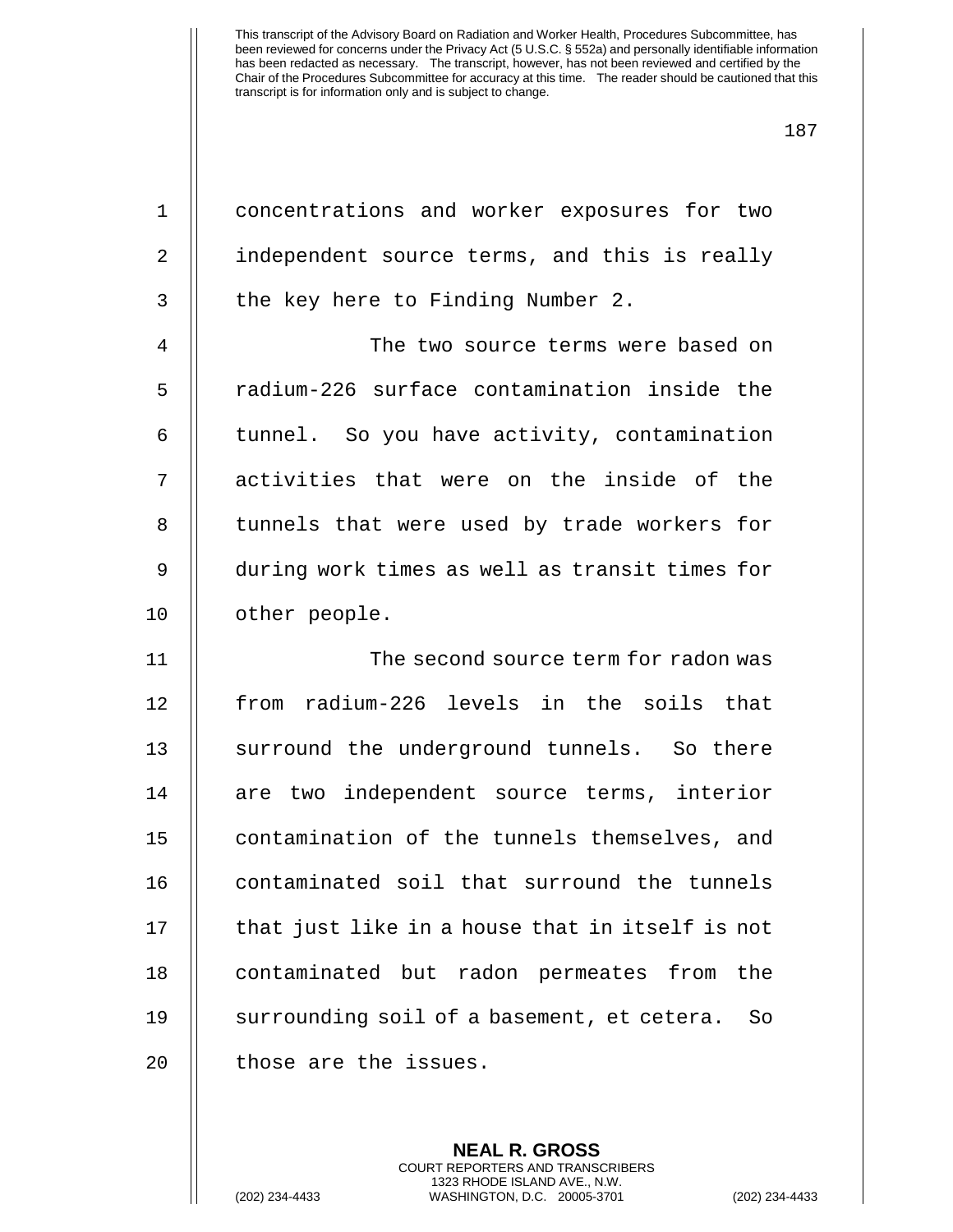| $\mathbf 1$ | And quite frankly I can make it                  |
|-------------|--------------------------------------------------|
| 2           | quickly an issue here that the 100 hours per     |
| 3           | year for trade workers and 100 hour per year for |
| 4           | all others is a reasonable assumption.           |
| 5           | But here's what happened. In the case of         |
| 6           | the radon exposures from surface                 |
| 7           | contamination, those were the actual exposure    |
| 8           | time periods used, 100 hours per year or 50      |
| 9           | percent of a full work year for trade workers    |
| 10          | and 100 hours per year, which is five percent,   |
| 11          | for all others, respectively.                    |
| 12          | When it comes to radon exposures due             |
| 13          | to contaminated soils, I'll read to you what the |
| 14          | issues were here. It was assumed, and I'm        |
| 15          | quoting directly here.                           |
| 16          | It was assumed that trade workers                |
| 17          | and laborers worked in these tunnels doing       |
| 18          | maintenance work for eight hours per workday,    |
| 19          | and in parentheses, two months of the year, and  |
| 20          | for the other ten months a transit time of ten   |
|             |                                                  |
|             | <b>NEAL R. GROSS</b>                             |

1323 RHODE ISLAND AVE., N.W.

 $\bigg|\bigg|$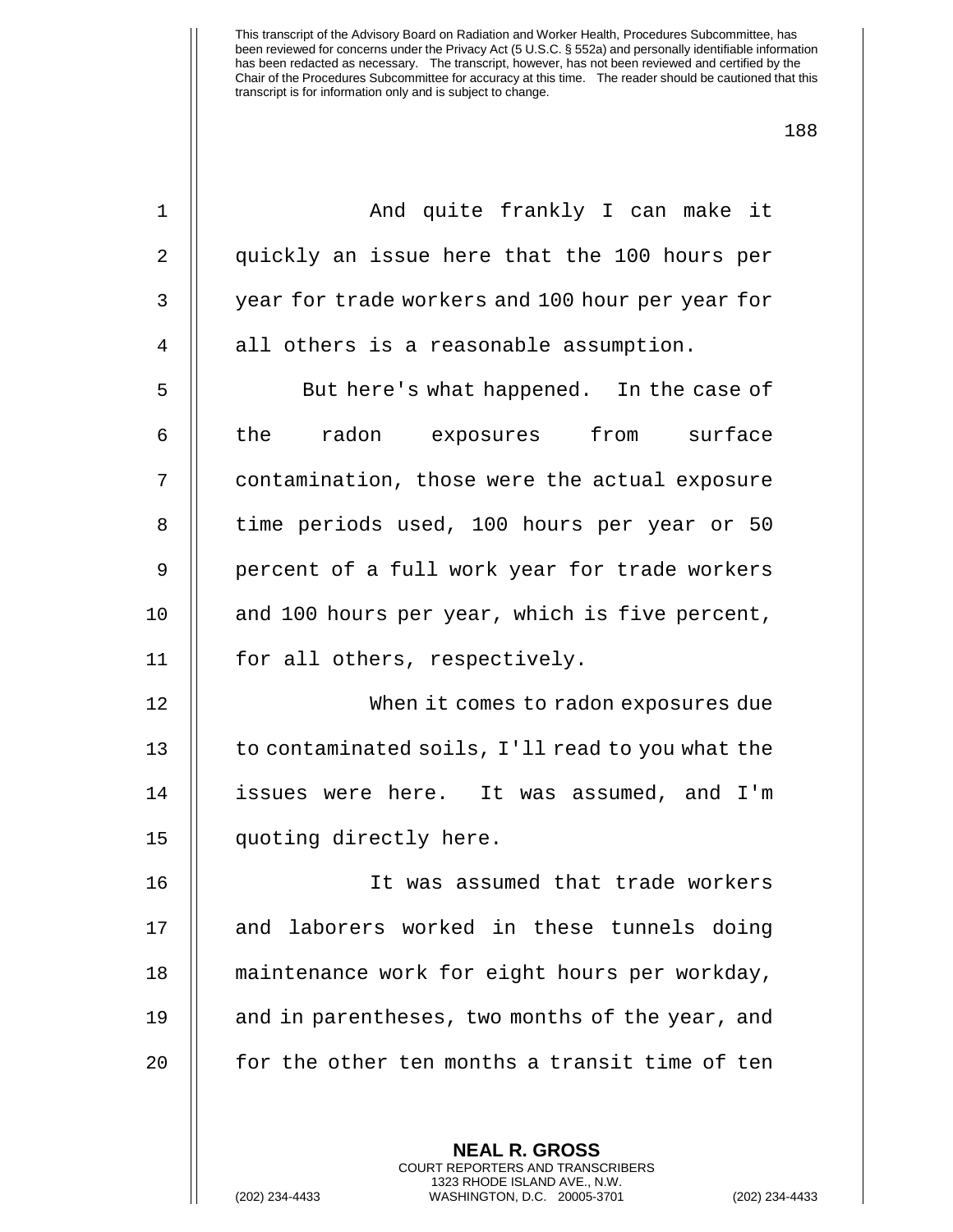| 1  | minutes per workday using the tunnels to get     |
|----|--------------------------------------------------|
| 2  | between buildings. For all other workers,        |
| 3  | only the transit time of ten minutes per workday |
| 4  | would be applied for year-around.                |
| 5  | And they ended up resulting into                 |
| 6  | estimates of working level months per year for   |
| 7  | trade workers and for others. And if you do a    |
| 8  | simple calculation that corresponds to the       |
| 9  | eight hours per workday for two months and the   |
| 10 | ten minutes transit time for the balance of the  |
| 11 | ten months, you only end up with 375 hours per   |
| 12 | year for the trades worker and 41.7 hours for    |
| 13 | all others.                                      |
| 14 | And of course you cannot separate                |
| 15 | these two source terms. I mean if you're in the  |
| 16 | tunnel for source term number one, you're going  |
| 17 | to be exposed not just only to the radon that    |
| 18 | comes from the contamination that's inside the   |
| 19 | tunnel, you're also going to be exposed to radon |
| 20 | that permeates the tunnel from contaminated      |
|    |                                                  |
|    |                                                  |

**NEAL R. GROSS** COURT REPORTERS AND TRANSCRIBERS 1323 RHODE ISLAND AVE., N.W.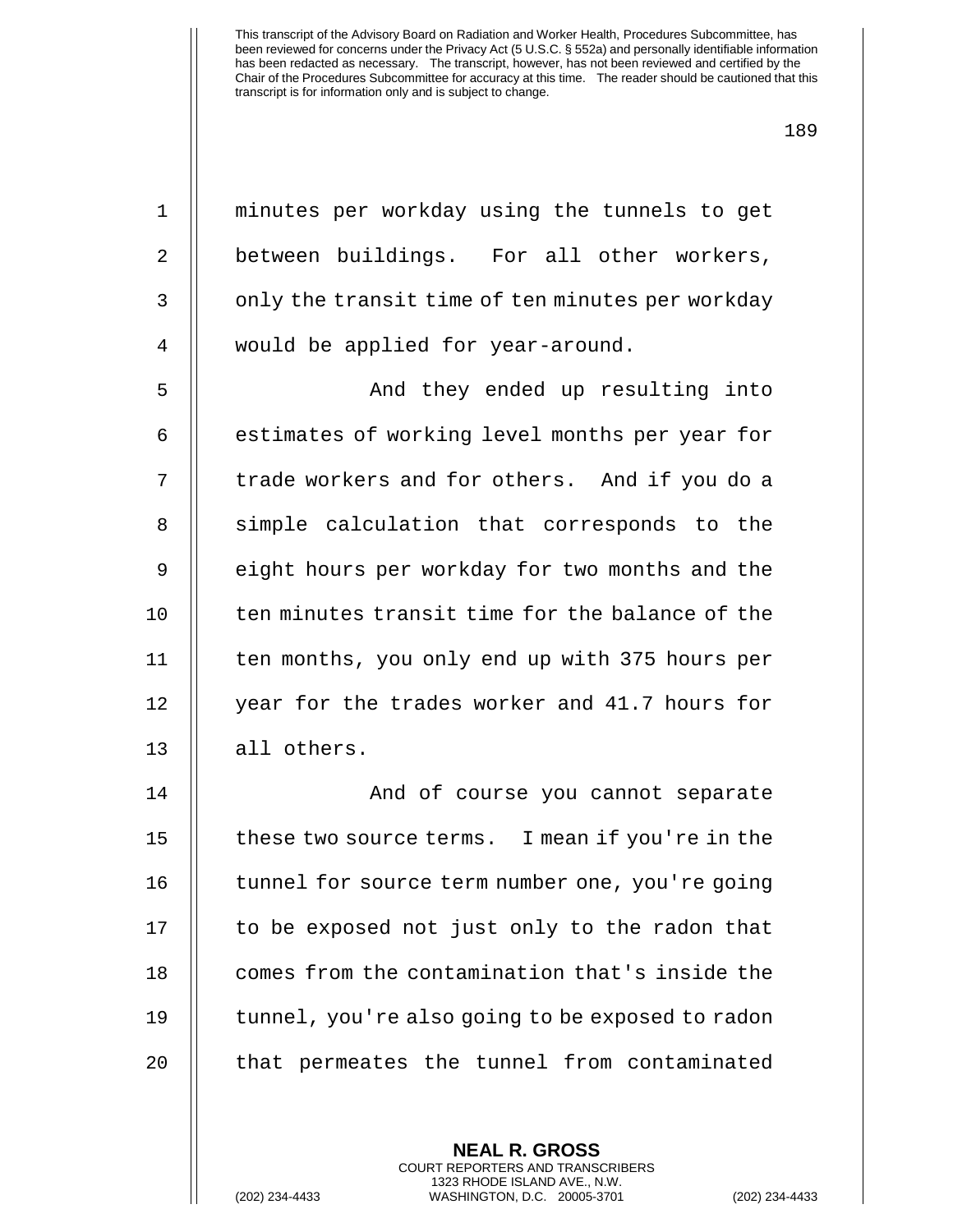| $\mathbf 1$    | soil. So you cannot separate these two source    |
|----------------|--------------------------------------------------|
| $\overline{2}$ | terms in terms of exposure time.                 |
| 3              | So in essence, my Finding Number 2               |
| $\overline{4}$ | states the following, and I'm on Page 20. The    |
| 5              | assigned radon exposure rates in Table 6-11 and  |
| 6              | 6-12 are correctly based on the identical        |
| 7              | occupancy of 50 percent and five percent which   |
| 8              | translates to 100 hours per year, and 100 hours  |
| 9              | per year for trade workers and all others,       |
| 10             | respectively, and not by the stated occupancy    |
| 11             | factors described in the text.                   |
| 12             | So once again you have a situation               |
| 13             | here where the actual numbers are correct, but   |
| 14             | the supporting time frames that support those    |
| 15             | numbers are incorrect in the text.               |
| 16             | Again I don't expect a response, but this        |
| 17             | is strictly a technical error that says the      |
| 18             | actual numbers that appear in Table 4-24 use the |
| 19             | consistent time frames of 1,000 hours and 100    |
| 20             | hours, respectively, but the text is incorrect   |
|                |                                                  |

**NEAL R. GROSS** COURT REPORTERS AND TRANSCRIBERS 1323 RHODE ISLAND AVE., N.W.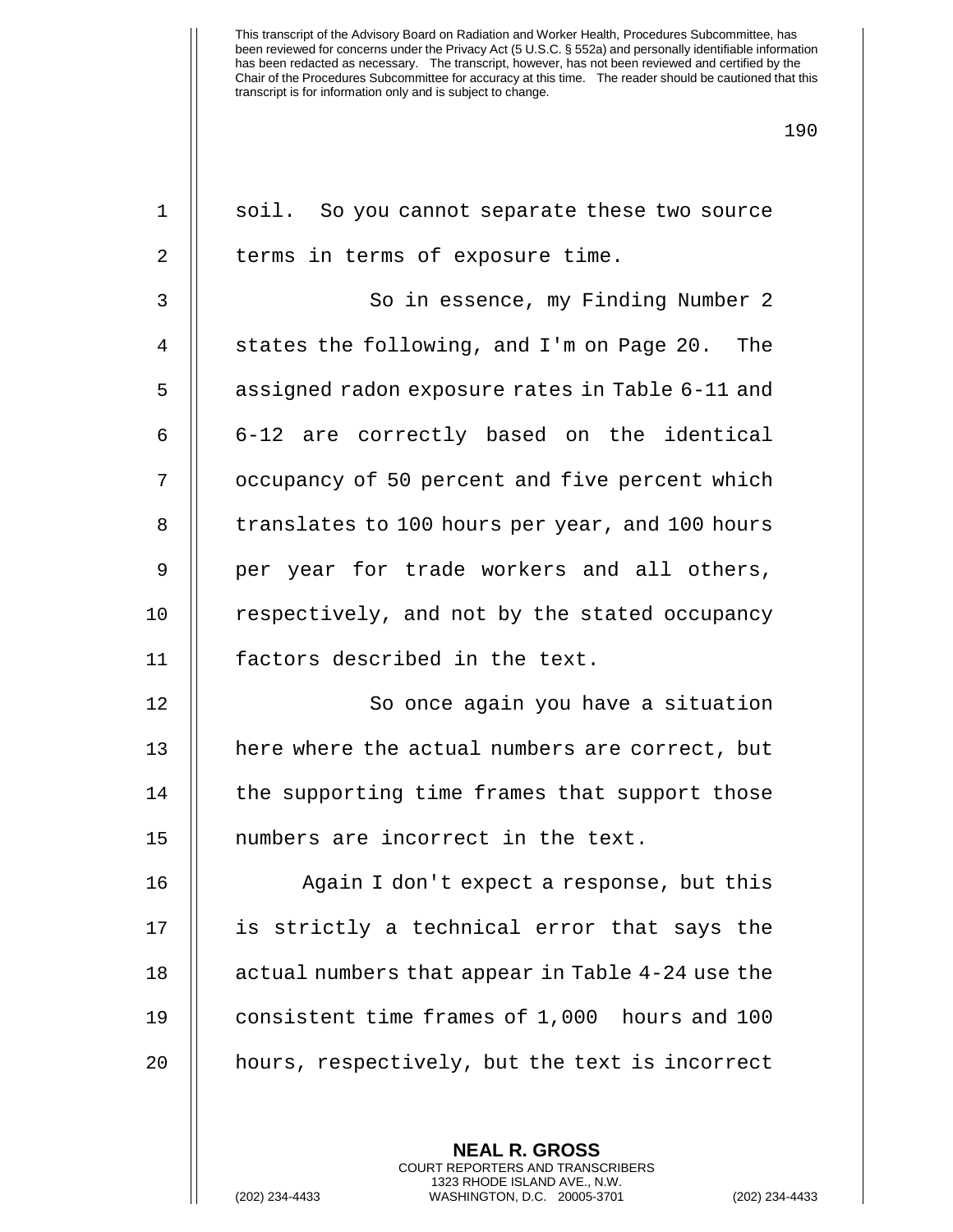| $\mathbf 1$    | in stating, state times for the second source                                                 |
|----------------|-----------------------------------------------------------------------------------------------|
| 2              | term that simply do not apply to those hours.                                                 |
| $\mathbf{3}$   | At this point, if there's no comment                                                          |
| $\overline{4}$ | from NIOSH I will turn this over to Ron Buchanan                                              |
| 5              | for just a quick discussion of Subtask 3 and                                                  |
| 6              | Subtask 4.                                                                                    |
| 7              | MR. HINNEFELD: No, we don't have                                                              |
| 8              | any comment. We can go on to Ron.                                                             |
| $\mathsf 9$    | DR. BUCHANAN: Okay, thank you.                                                                |
| 10             | This is Ron Buchanan, SC&A. And of course                                                     |
| 11             | Subtask 3 has to do with the approach that NIOSH                                              |
| 12             | include the correct number of claims<br>to                                                    |
| 13             | reevaluate.                                                                                   |
| 14             | While in this case is unusual, I                                                              |
| 15             | stated earlier in that there was so much change                                               |
| 16             | in the TBD that they reevaluated all the claims                                               |
| 17             | that had qualified.                                                                           |
| 18             | Now it's kind of hard to go back and                                                          |
| 19             | determine how many claims are actually on the                                                 |
| 20             | drawing board in this. I think it's July of                                                   |
|                |                                                                                               |
|                | <b>NEAL R. GROSS</b><br><b>COURT REPORTERS AND TRANSCRIBERS</b>                               |
|                | 1323 RHODE ISLAND AVE., N.W.<br>(202) 234-4433<br>WASHINGTON, D.C. 20005-3701<br>$(202)$ 234- |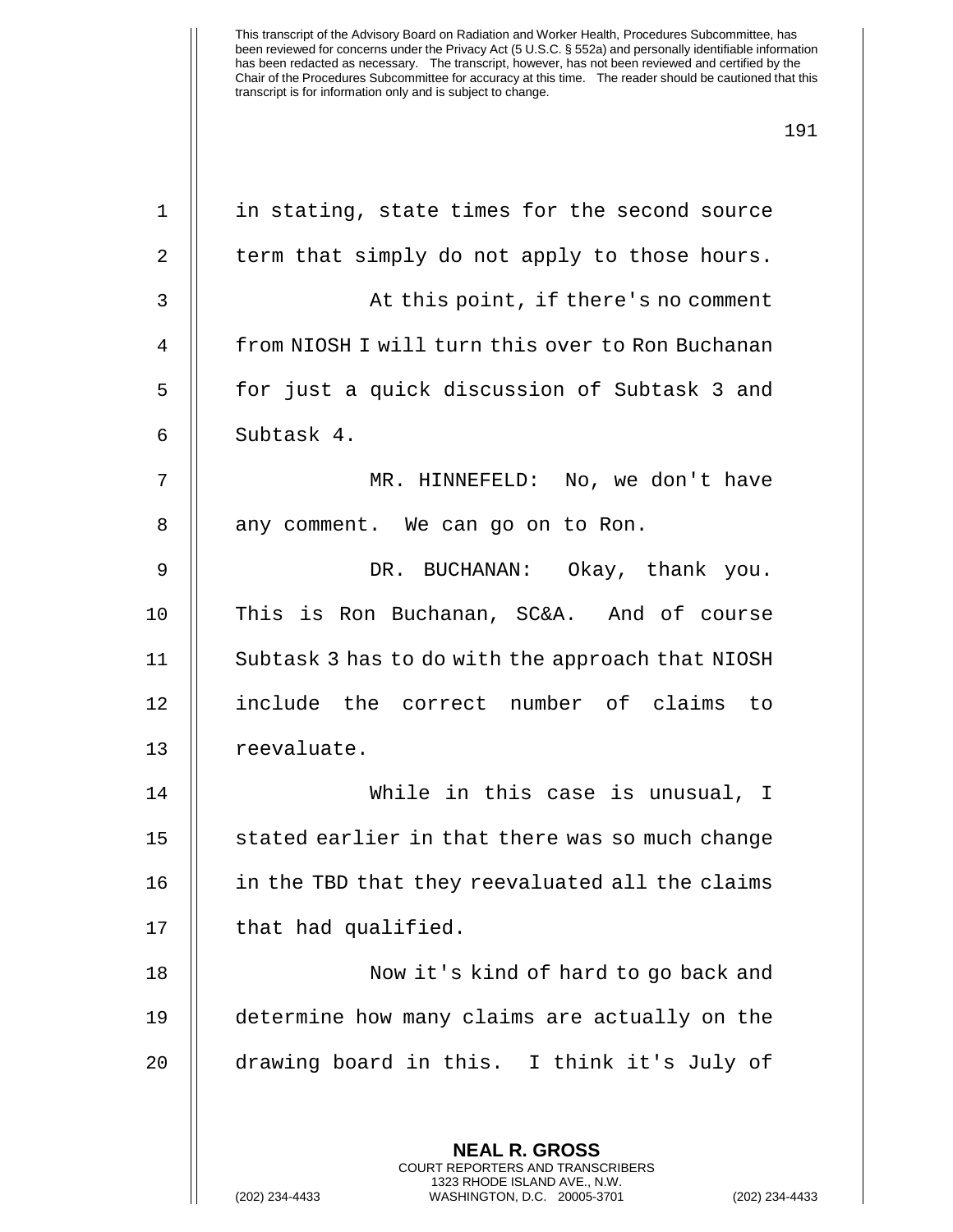1 || 2012 when the TBD was issued in the latest 2 | revision. 3 || And so what I did is I went back and 4 || seen if what they said made sense or if there's 5 | any contradiction to that and what's available 6  $\parallel$  on the database at this time, and I found no 7 contradiction. 8 And that my best estimate was that 9  $\parallel$  there was about 250 claims had been submitted 10 || and DRs performed in July of 2012 and that 134 11 | of these had PoCs better than 50 percent. And  $12$  | so we don't need to go back and revisit those. 13  $\parallel$  So that leaves 116 claims that needed to be 14 | evaluated. 15 Now 38 of these had SEC cancers only 16 | and so those would be paid and so you would not 17 || reevaluate those. Now some of them had SEC 18 || cancers plus non-SEC covered cancers, so we 19 want to reevaluate those because they might be 20 || paid for medical benefits under the non-SEC

> **NEAL R. GROSS** COURT REPORTERS AND TRANSCRIBERS 1323 RHODE ISLAND AVE., N.W.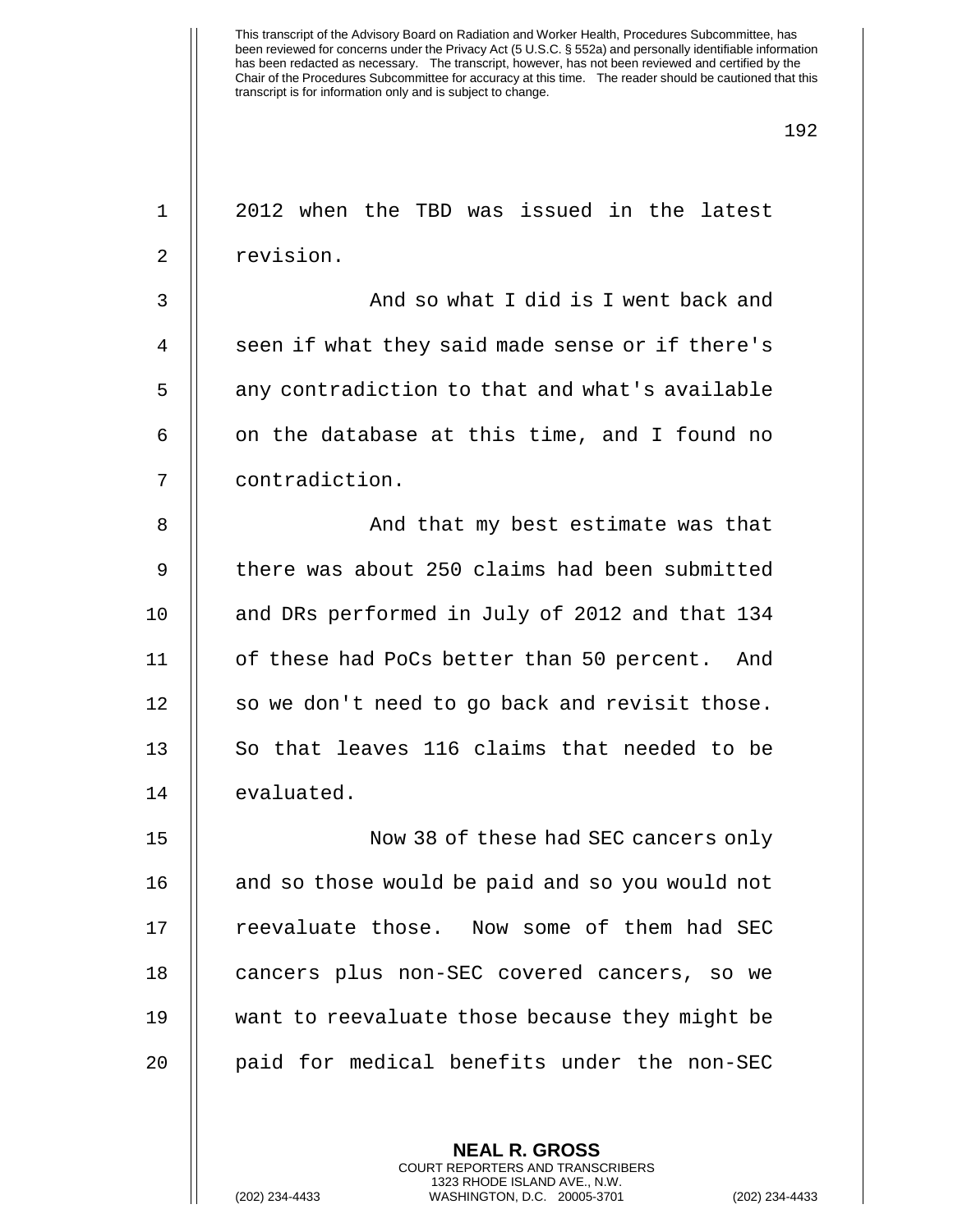| $\mathbf 1$ | cancers.                                                                                                                                                        |
|-------------|-----------------------------------------------------------------------------------------------------------------------------------------------------------------|
| 2           | So that left 78 claims, and I tried                                                                                                                             |
| 3           | to kind of list of those there on Page 21 of our                                                                                                                |
| 4           | report in decreasing numbers. And so it left                                                                                                                    |
| 5           | 78 original dose reconstructions with PoCs less                                                                                                                 |
| 6           | than 50 percent that need reevaluated.                                                                                                                          |
| 7           | They did reevaluations on all 78                                                                                                                                |
| 8           | cases. Seventy four of those resulted in the                                                                                                                    |
| 9           | PoC being less than 50 percent as the original                                                                                                                  |
| 10          | DR indicated but with the<br>TBD<br>new                                                                                                                         |
| 11          | recommendations, and four of them came out with                                                                                                                 |
| 12          | PoCs greater than 50 percent.                                                                                                                                   |
| 13          | And two of those four had SEC                                                                                                                                   |
| 14          | covered cancers and also non-SEC covered                                                                                                                        |
| 15          | cancers, and so they would qualify for the                                                                                                                      |
| 16          | medical benefits if necessary there. Two of                                                                                                                     |
| 17          | them had no SEC cancers to them, and so one of                                                                                                                  |
| 18          | them was greater than 50 percent so that would                                                                                                                  |
| 19          | be available for compensation.                                                                                                                                  |
| 20          | The other one was kind of an unusual                                                                                                                            |
|             |                                                                                                                                                                 |
|             | <b>NEAL R. GROSS</b><br><b>COURT REPORTERS AND TRANSCRIBERS</b><br>1323 RHODE ISLAND AVE., N.W.<br>(202) 234-4433<br>WASHINGTON, D.C. 20005-3701<br>$(202)$ 234 |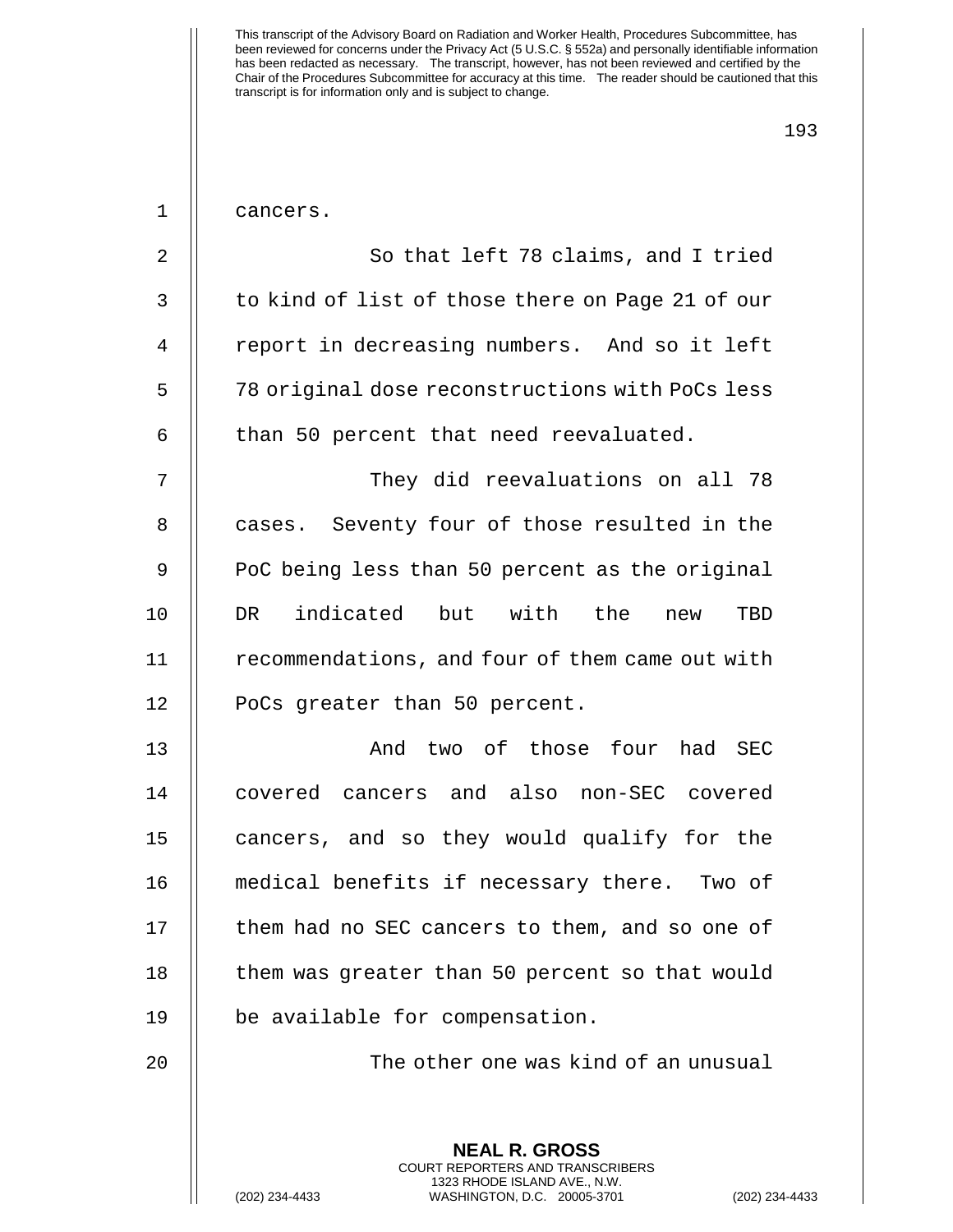| $\mathbf 1$ | case in that originally the original DR was less                                                                                                         |
|-------------|----------------------------------------------------------------------------------------------------------------------------------------------------------|
| 2           | than 50 percent, when they came back and did it                                                                                                          |
| 3           | with a revised TBD is was greater than 50                                                                                                                |
| 4           | percent and DOL sent down a letter saying that                                                                                                           |
| 5           | the employment period was incorrect and that                                                                                                             |
| 6           | they decreased the employment period so the PoC                                                                                                          |
| 7           | went below 50 percent on that.                                                                                                                           |
| 8           | And so that was our analysis of                                                                                                                          |
| 9           | Subtask 3. We felt that NIOSH did what they                                                                                                              |
| 10          | needed to do. They reevaluated all the claims                                                                                                            |
| 11          | that had been done before July of 2012 and went                                                                                                          |
| 12          | down the right process, so we had no findings                                                                                                            |
| 13          | in that section. And we agreed other than the                                                                                                            |
| 14          | findings Hans said in the TBD revision.                                                                                                                  |
| 15          | As far as selecting the cases, we                                                                                                                        |
| 16          | felt that that was correct. Any questions on                                                                                                             |
| 17          | that?                                                                                                                                                    |
| 18          | CHAIR MUNN: None here.                                                                                                                                   |
| 19          | DR. BUCHANAN: Okay. And so that                                                                                                                          |
| 20          | brings us to Subtask 4 on Page 23. And so, in                                                                                                            |
|             |                                                                                                                                                          |
|             | <b>NEAL R. GROSS</b><br>COURT REPORTERS AND TRANSCRIBERS<br>1323 RHODE ISLAND AVE., N.W.<br>(202) 234-4433<br>WASHINGTON, D.C. 20005-3701<br>$(202)$ 234 |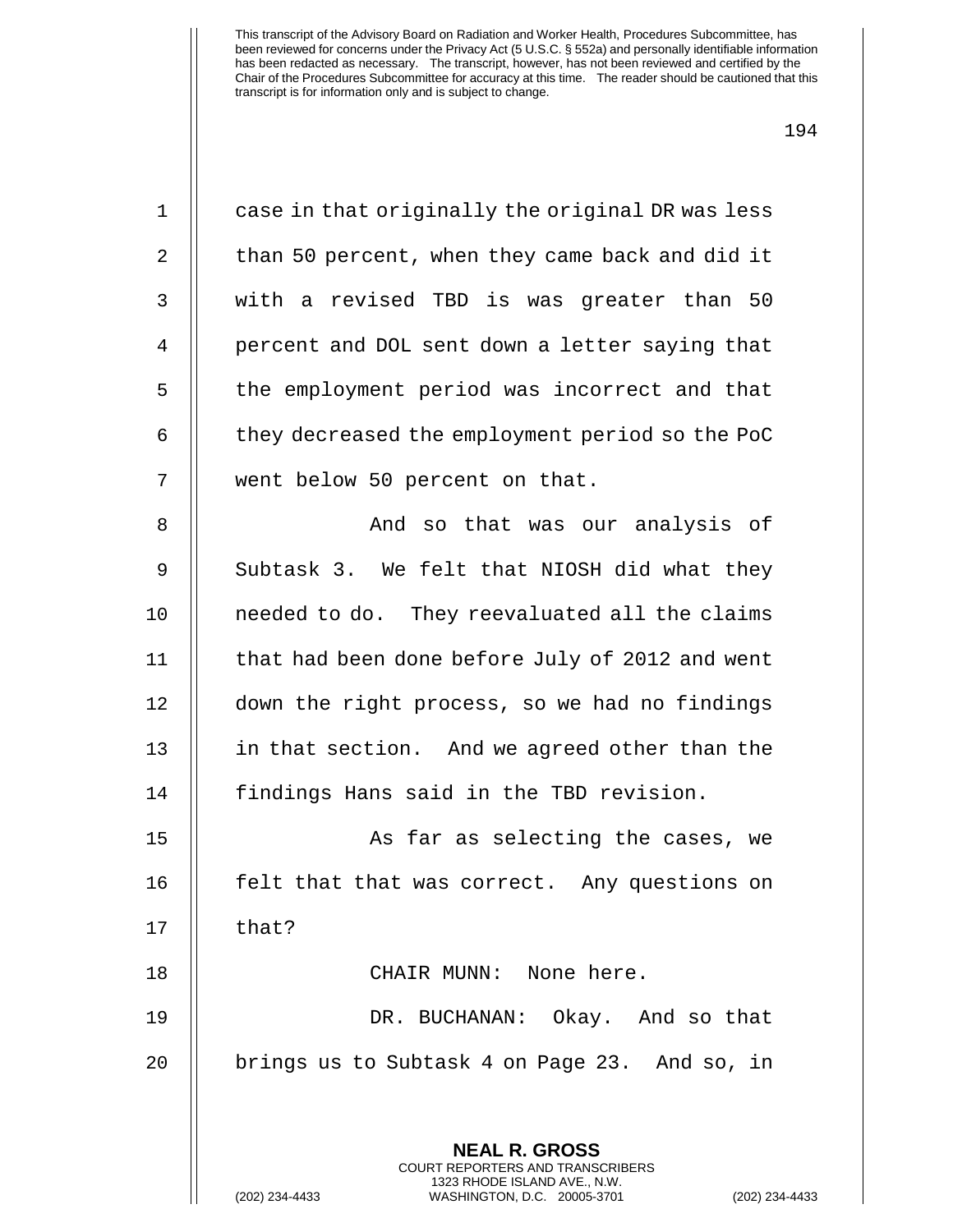| $1\,$        | this section, we recommend that SC&A audit two   |
|--------------|--------------------------------------------------|
| 2            | of the cases that were below 50 percent to see   |
| $\mathsf{3}$ | that the TBD Revision 3 was correctly applied.   |
| 4            | Now, this will mostly consist of a               |
| 5            | complete audit of the cases because there was    |
| 6            | many changes that it was completely<br>SO        |
| 7            | reworked. And so we won't just do a focused      |
| 8            | audit like we do in some PERs where we just look |
| 9            | at internal plutonium or something. In this      |
| 10           | case we'll have to look at the whole set and     |
| 11           | determine that it was done just like we do       |
| 12           | during the audit process for other cases.        |
| 13           | And another option, we think we'd                |
| 14           | probably recommend two of those that the Board   |
| 15           | would work with NIOSH to assign to us to audit,  |
| 16           | and then perhaps audit that one case that was    |
| 17           | below 50 and then greater than 50 then less than |
| 18           | 50, to make sure that the final DR on that was   |
| 19           | actually less than 50 percent according to the   |
| 20           | new TBD, the Rev 3.                              |
|              |                                                  |

**NEAL R. GROSS** COURT REPORTERS AND TRANSCRIBERS 1323 RHODE ISLAND AVE., N.W.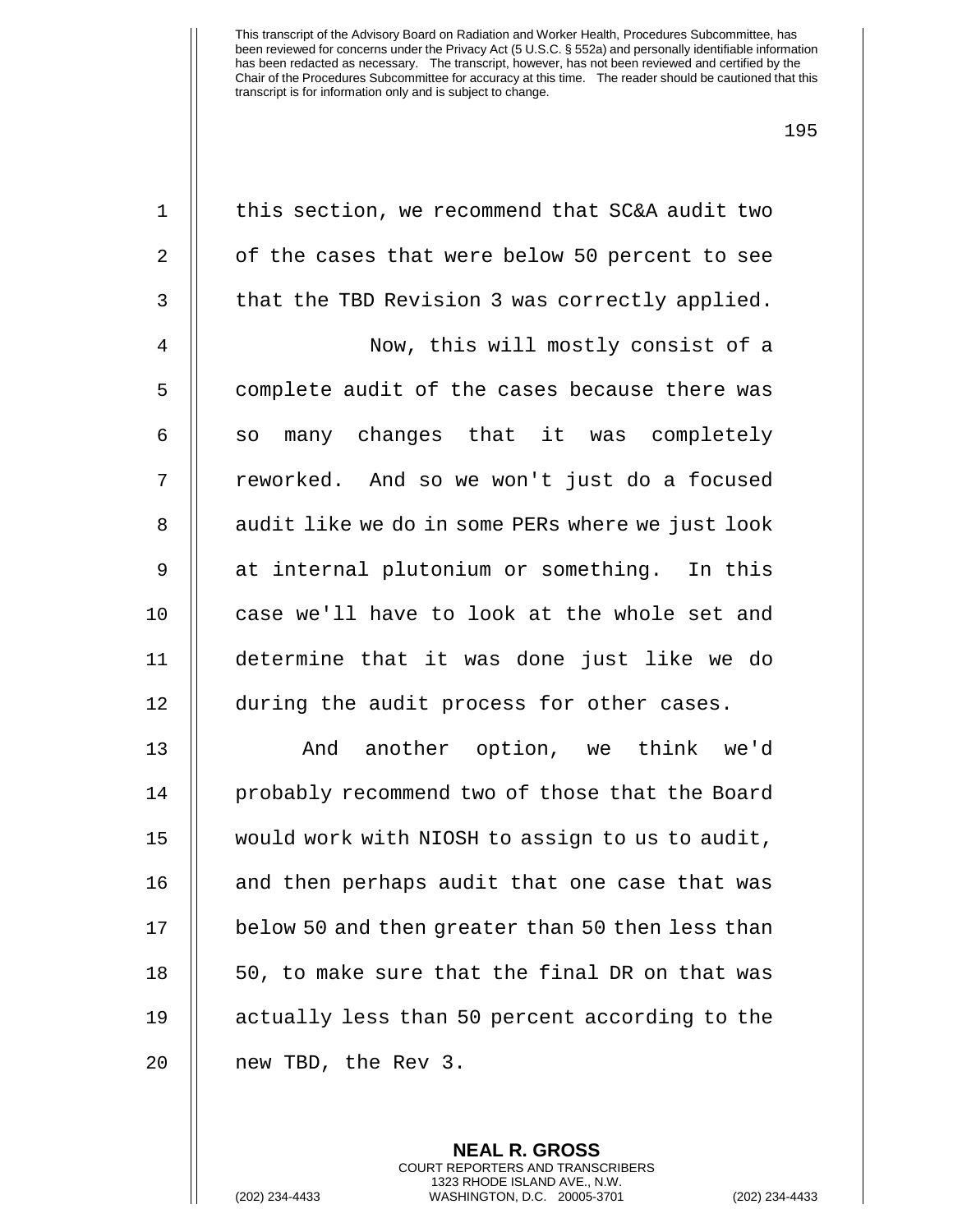| $\mathbf 1$    | And so that's our conclusion on this                                                            |
|----------------|-------------------------------------------------------------------------------------------------|
| $\overline{2}$ | PER.                                                                                            |
| 3              | CHAIR MUNN: Thank you so much,                                                                  |
| $\overline{4}$ | Ron. Any comment from any source?                                                               |
| 5              | MR. HINNEFELD: This is Stu. I                                                                   |
| 6              | mean, there aren't different flavors there,                                                     |
| 7              | right, like we'd need one from Column A and one                                                 |
| 8              | from Column B in picking these two? It's just                                                   |
| 9              | any two?                                                                                        |
| 10             | DR. BUCHANAN: Right. Since                                                                      |
| 11             | they'll undergo a complete audit, any two. And                                                  |
| 12             | then, of course, the third one would be that                                                    |
| 13             | particular case.                                                                                |
| 14             | MR. HINNEFELD: Okay. There's a                                                                  |
| 15             | new app that shows cases that were reviewed                                                     |
| 16             | under PERs. Do you guys just want to select                                                     |
| 17             | them yourself? If you can look on our Staff                                                     |
| 18             | Tools page.                                                                                     |
| 19             | DR. BUCHANAN: Yes.                                                                              |
| 20             | MR. HINNEFELD: Let's see what I                                                                 |
|                |                                                                                                 |
|                | <b>NEAL R. GROSS</b><br>COURT REPORTERS AND TRANSCRIBERS                                        |
|                | 1323 RHODE ISLAND AVE., N.W.<br>(202) 234-4433<br>WASHINGTON, D.C. 20005-3701<br>(202) 234-4433 |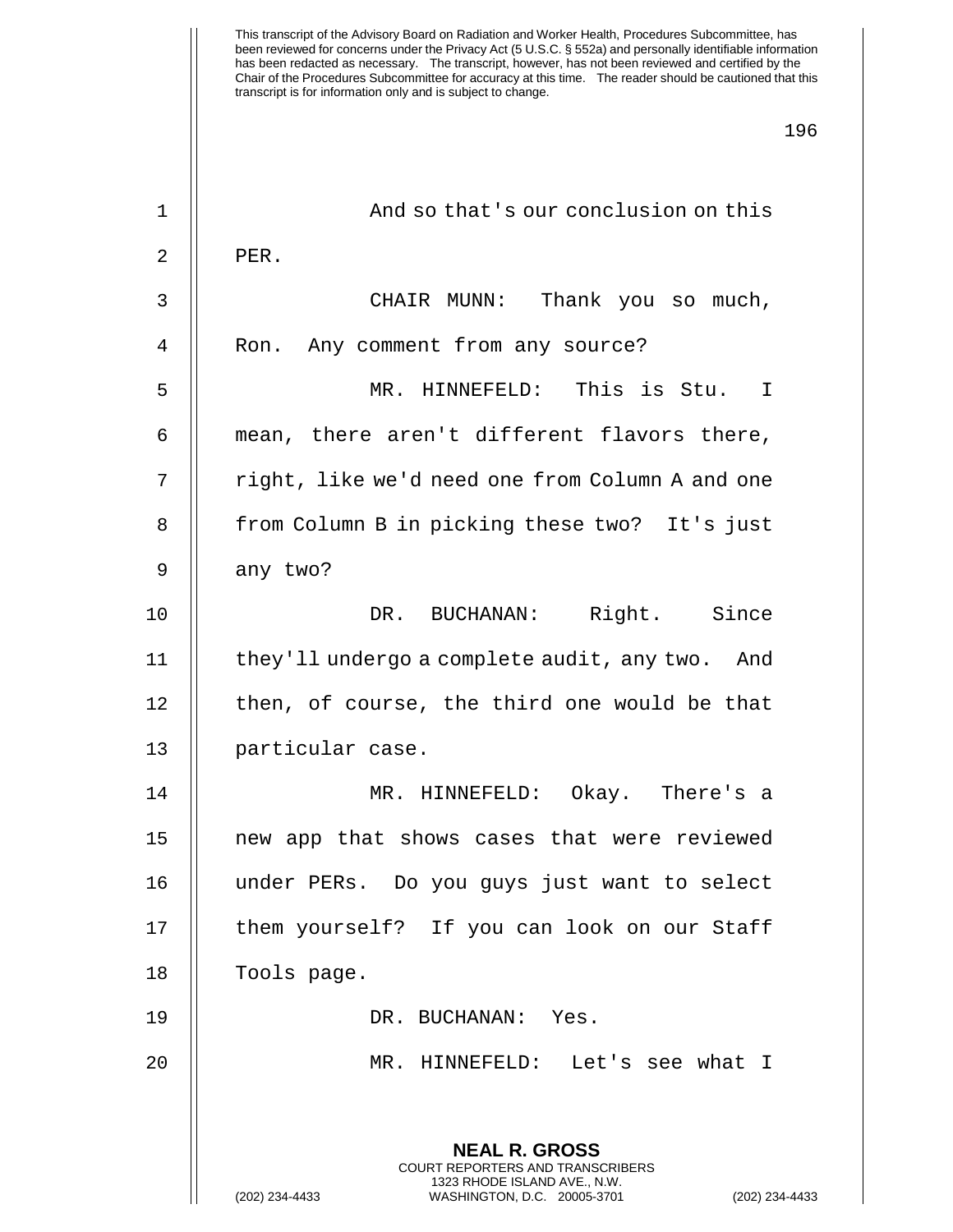| $\mathbf 1$    | can get here. If you look on our Staff Tools             |
|----------------|----------------------------------------------------------|
| $\overline{2}$ | page, there should be something called -- let            |
| 3              | me look for it a minute. I saw it just the other         |
| 4              | day. Program Evaluation Reports. That makes              |
| 5              | sense.                                                   |
| 6              | DR. BUCHANAN: Yeah.                                      |
| 7              | MR. HINNEFELD: One of the buttons,                       |
| 8              | like Board Review System is a button.                    |
| $\mathsf 9$    | DR. BUCHANAN: Okay.                                      |
| 10             | CHAIR MUNN: Sounds like a logical                        |
| 11             | thing.                                                   |
| 12             | DR. BUCHANAN: And it'll have the                         |
| 13             | cases that were associated with that?                    |
| 14             | MR. HINNEFELD: Click on Program                          |
| 15             | Evaluation Reports, you get a list that                  |
| 16             | actually looks like the Board Review System,             |
| 17             | but it's a list of the PERs that have been done.         |
| 18             | And if you find the one you're                           |
| 19             | interested in and press the select button, it            |
| 20             | will display all the cases that<br>were                  |
|                |                                                          |
|                | <b>NEAL R. GROSS</b><br>COURT REPORTERS AND TRANSCRIBERS |

1323 RHODE ISLAND AVE., N.W.

 $\bigg|\bigg|$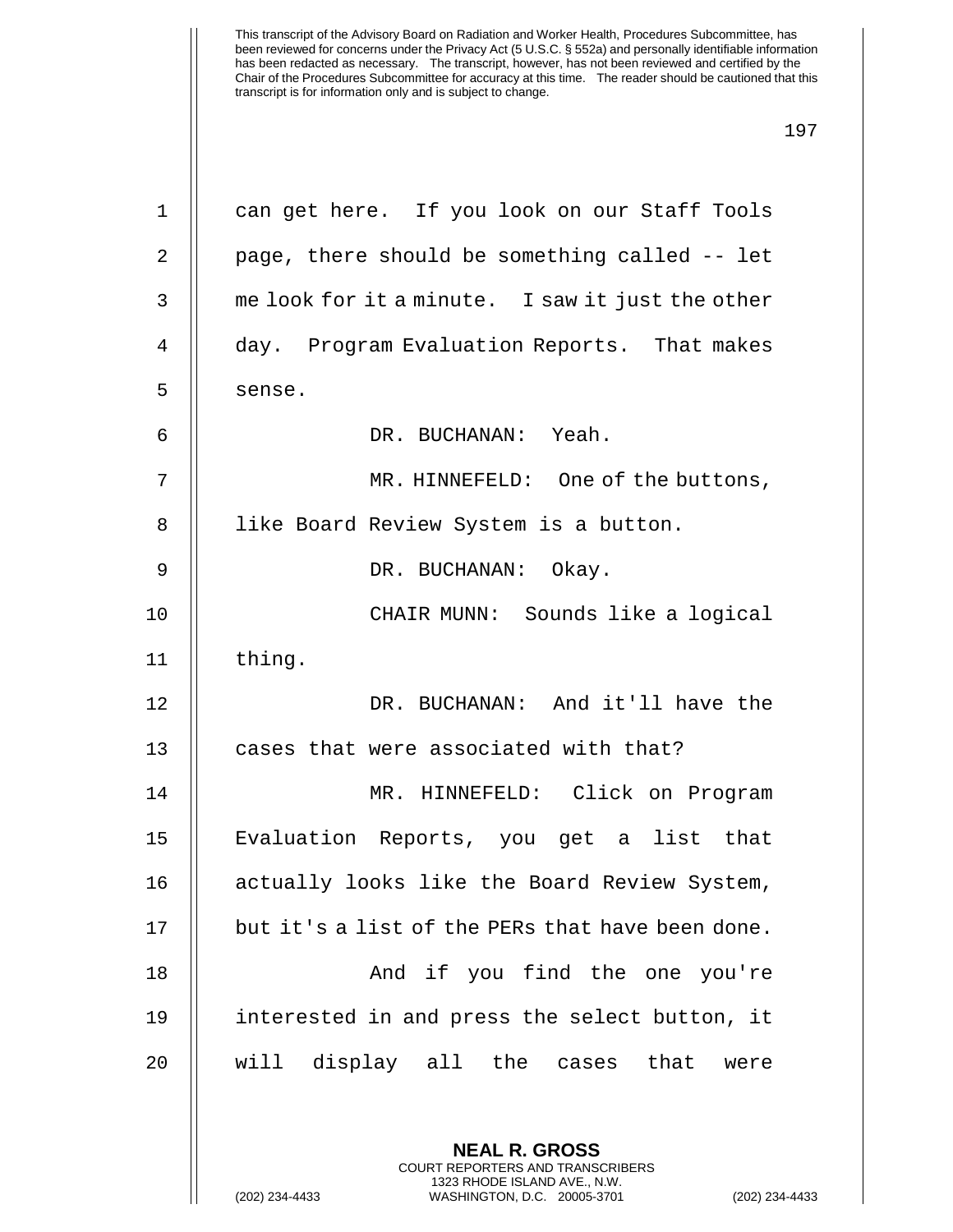| $\mathbf 1$ | reevaluated under that. And it includes the                                                                                                                |
|-------------|------------------------------------------------------------------------------------------------------------------------------------------------------------|
| 2           | files of the reevaluation. There's a link to                                                                                                               |
| 3           | those files as well.                                                                                                                                       |
| 4           | DR. BUCHANAN: Okay. With the                                                                                                                               |
| 5           | Work Group's approval, I will address two                                                                                                                  |
| 6           | cases, the 71 and the one case that had the                                                                                                                |
| 7           | different PoCs at different times.                                                                                                                         |
| $\,8\,$     | MS. K. BEHLING: This is Kathy                                                                                                                              |
| $\mathsf 9$ | Behling. Should we proceed with that or do we                                                                                                              |
| 10          | wait until there's been some discussion on the                                                                                                             |
| 11          | two findings?                                                                                                                                              |
| 12          | CHAIR MUNN: It appears to me that                                                                                                                          |
| 13          | you're going to need to complete the                                                                                                                       |
| 14          | reevaluation of the audits, and under any                                                                                                                  |
| 15          | circumstance, how do the other Board Members                                                                                                               |
| 16          | perceive that? Any differently?                                                                                                                            |
| 17          | MEMBER BEACH: No, not here, Wanda.                                                                                                                         |
| 18          | That wouldn't<br>MEMBER ZIEMER:                                                                                                                            |
| 19          | affect what they do on this, would it?                                                                                                                     |
| 20          | CHAIR MUNN: I wouldn't think so.                                                                                                                           |
|             | <b>NEAL R. GROSS</b><br>COURT REPORTERS AND TRANSCRIBERS<br>1323 RHODE ISLAND AVE., N.W.<br>(202) 234-4433<br>WASHINGTON, D.C. 20005-3701<br>$(202)$ 234-4 |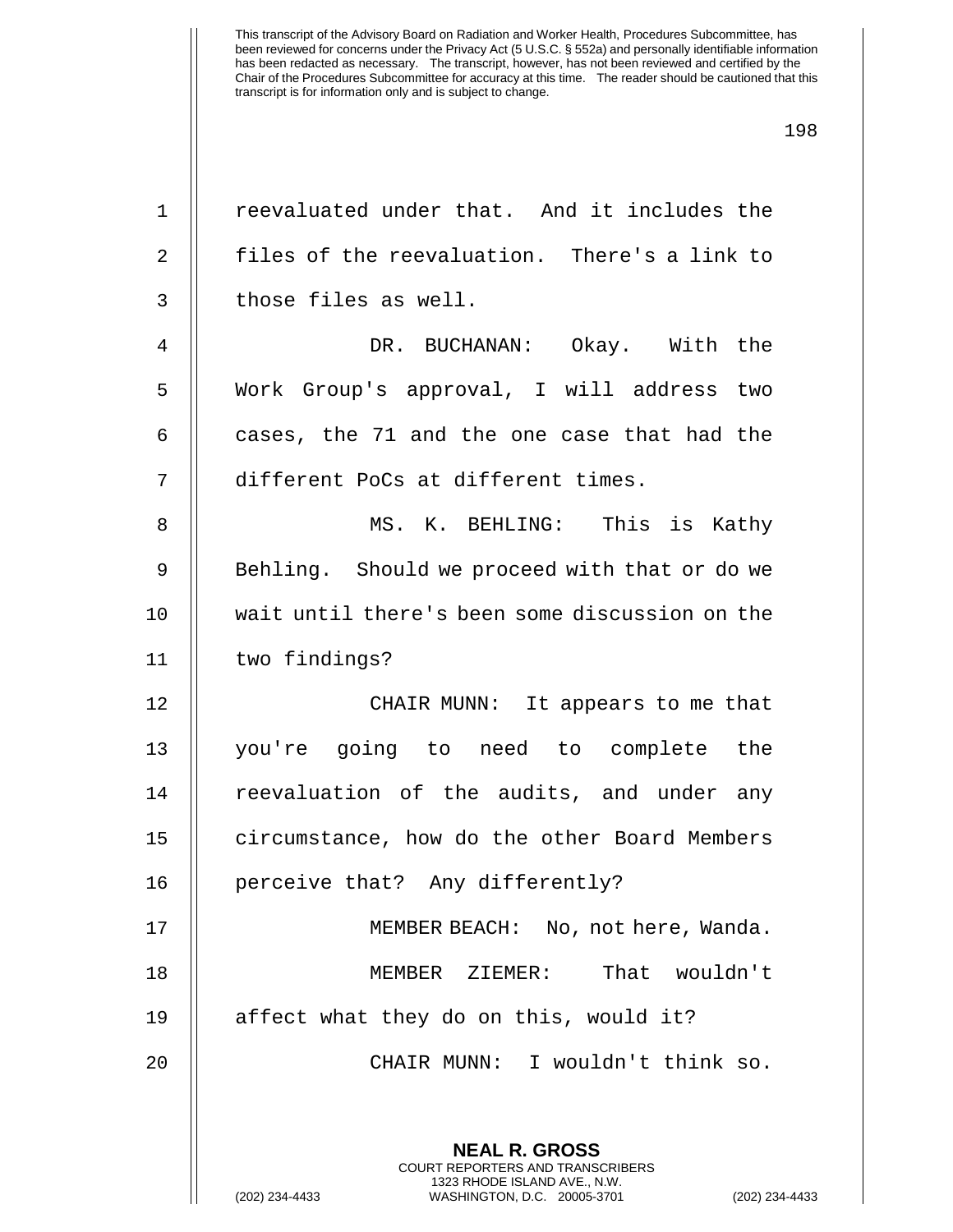| $\mathbf 1$    | You're still going to have two cases that      |
|----------------|------------------------------------------------|
| 2              | require -- that should have audit. It seems to |
| 3              | me that the two could occur in parallel.       |
| $\overline{4}$ | DR. H. BEHLING: Yeah, there's a                |
| 5              | significant difference between what may have   |
| 6              | been done and the two findings really involve  |
| 7              | the residual periods that at this point        |
| 8              | eliminates any consideration for exposure for  |
| 9              | the years '54 through '69. And then that could |
| 10             | impact at least a case that's very close to    |
| 11             | being compensated.                             |
| 12             | CHAIR MUNN: So you're suggesting               |
| 13             | that we wait until we've addressed the         |
| 14             | findings?                                      |
| 15             | DR. H. BEHLING: Yeah. Because                  |
| 16             | we're potentially biasing in our review of     |
| 17             | cases that do not consider potential exposures |
| 18             | from residual contamination for years '54      |
| 19             | through 1959, if it turns out that NIOSH will  |
| 20             | concede that issue in saying we could do a     |
|                |                                                |
|                |                                                |

**NEAL R. GROSS** COURT REPORTERS AND TRANSCRIBERS 1323 RHODE ISLAND AVE., N.W.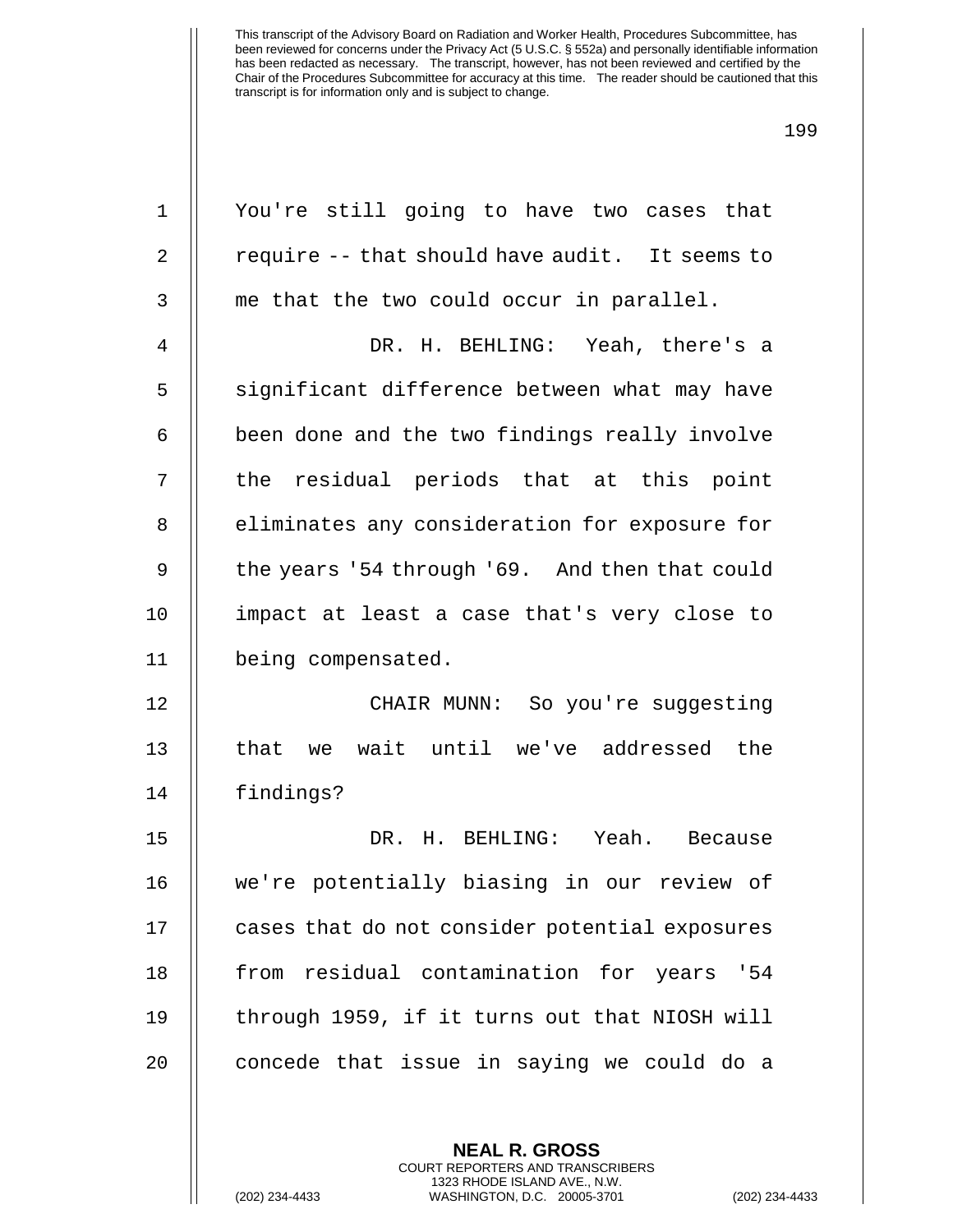1 possible dose reconstruction during that 2 | period of the SEC period for some residual 3 contamination.

4 MR. KATZ: This is Ted. Without  $5$  || speaking to that, because I wouldn't make any  $6$  | assumption about that, but it's going to make 7 || no difference auditing whether or not how the 8 | other two findings come out.

 It's going to make no difference, because the purpose of the audit isn't to determine if the case would change, it's just 12 || to determine whether the procedures were 13 || applied correctly. And you're not going to be 14 || auditing a procedure that's in contention for  $\parallel$  that. So I think you can do the audit now. It will make no difference.

 MS. K. BEHLING: This is Kathy. 18 || And, yes, that's correct. And if they were to make some change to the residual period, there will be another PER issued.

> **NEAL R. GROSS** COURT REPORTERS AND TRANSCRIBERS 1323 RHODE ISLAND AVE., N.W.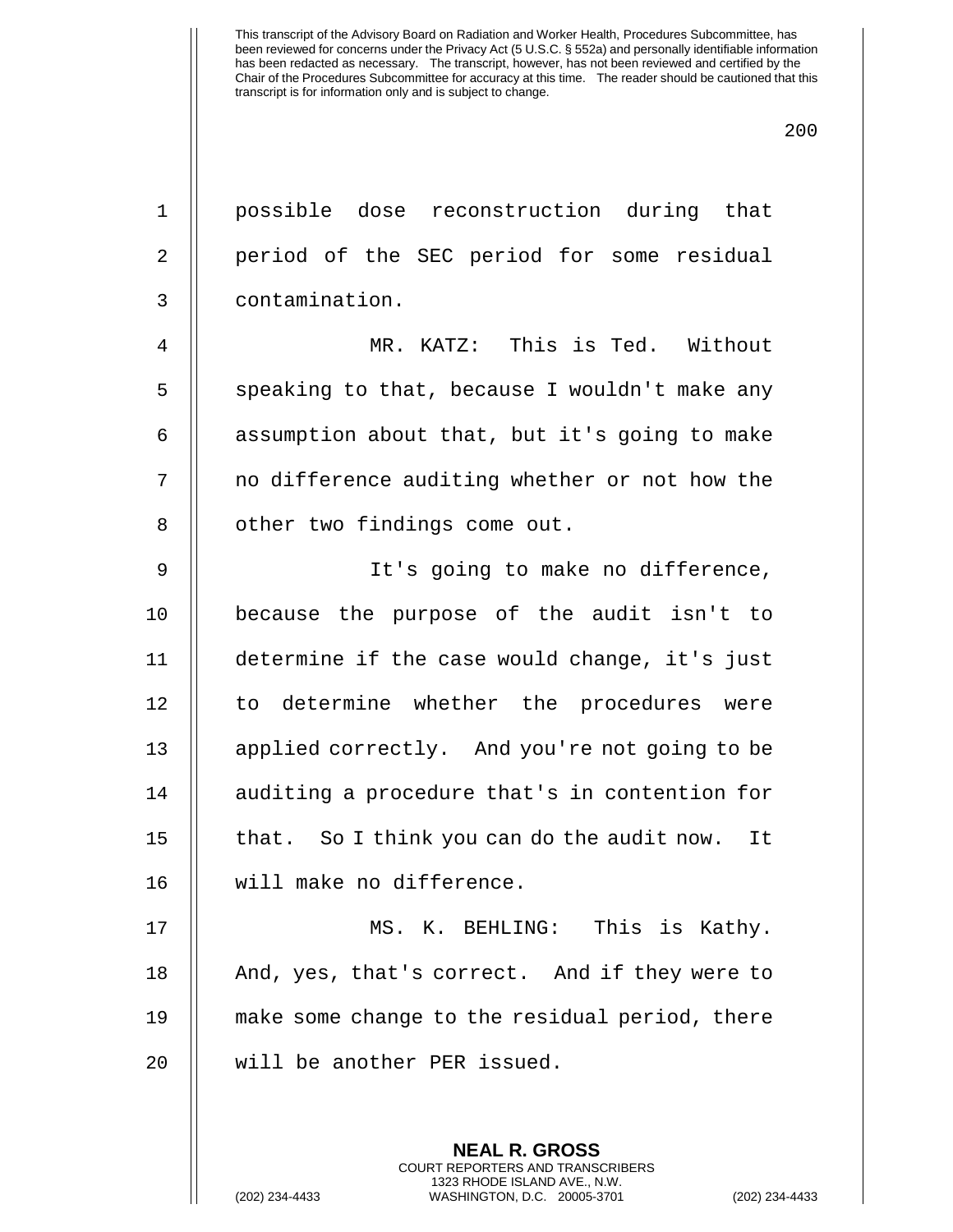| 1            | MR. KATZ: Exactly.                                       |
|--------------|----------------------------------------------------------|
| 2            | MS. K. BEHLING: I would assume.                          |
| $\mathsf{3}$ | So, yeah, okay. I just wanted to be sure that            |
| 4            | we could go on parallel paths here. That's               |
| 5            | fine.                                                    |
| 6            | CHAIR MUNN: We see no reason why                         |
| 7            | not. So our actions will show two findings               |
| 8            | that need to be posted and will require a NIOSH          |
| 9            | response, and the audit of two cases will                |
| 10           | proceed.                                                 |
| 11           | DR. BUCHANAN: Just to clarify, do                        |
| 12           | you want to do just two cases rather than the            |
| 13           | third one involving the one that went up and             |
| 14           | down on the PoC?                                         |
| 15           | MR. KATZ:<br>just<br>Ron, can you                        |
| 16           | explain for everybody, why does that make that           |
| 17           | -- why should that be audited?                           |
| 18           | DR. BUCHANAN: Well, it bothered me                       |
| 19           | that it was less than 50 percent, greater than           |
| 20           | 50 percent and then went back to less than 50            |
|              |                                                          |
|              | <b>NEAL R. GROSS</b><br>COURT REPORTERS AND TRANSCRIBERS |

1323 RHODE ISLAND AVE., N.W.

 $\bigg|\bigg|$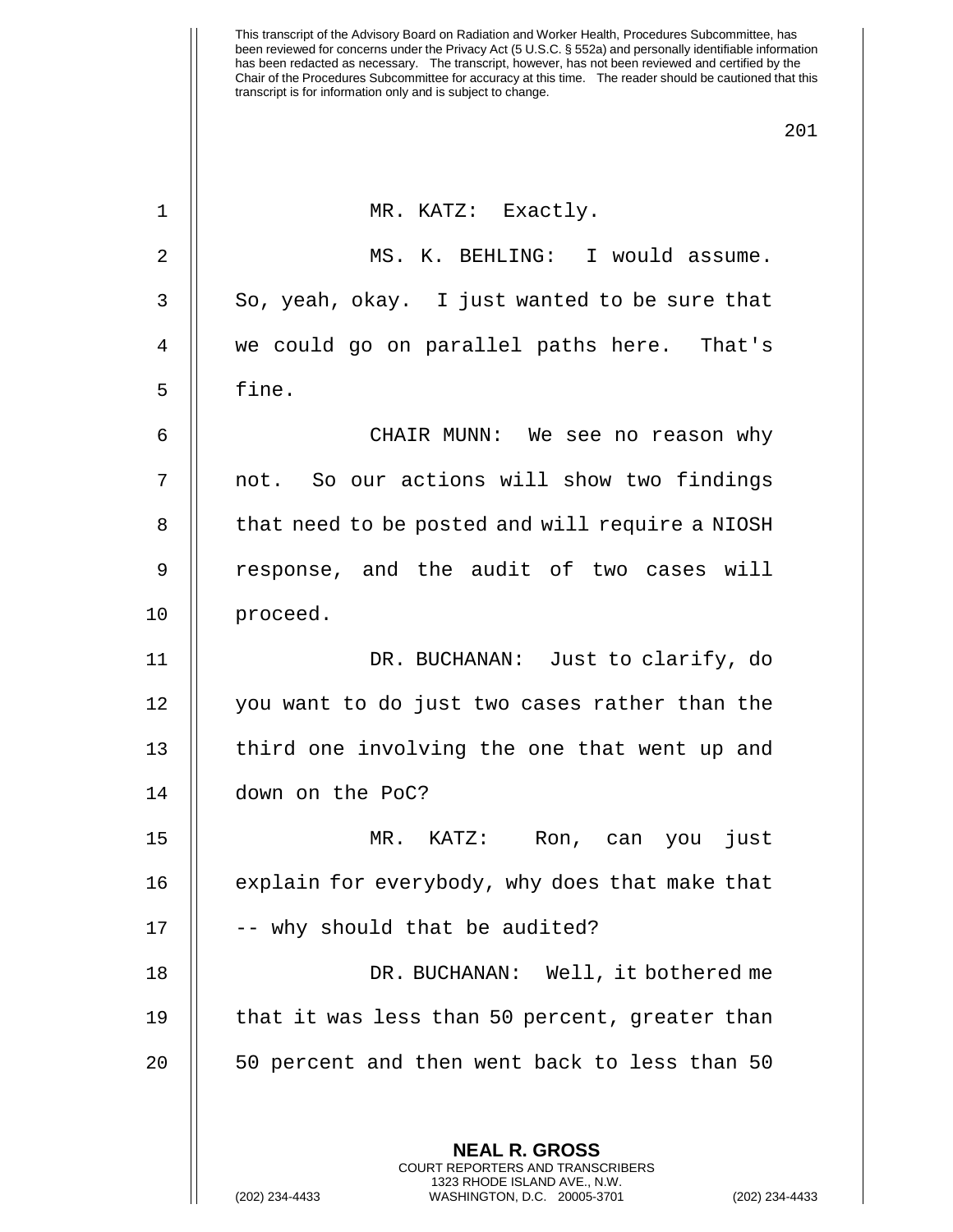| $\mathbf 1$ | percent. And I just wanted to point it out. I                                                                                                                    |
|-------------|------------------------------------------------------------------------------------------------------------------------------------------------------------------|
| 2           | mean, if the Work Group doesn't want that                                                                                                                        |
| 3           | checked out that's fine. It was kind of an                                                                                                                       |
| 4           | anomaly compared to the rest of them.                                                                                                                            |
| 5           | CHAIR MUNN: Well, it was. But by                                                                                                                                 |
| 6           | the same token, since the Department of Labor                                                                                                                    |
| 7           | has reduced the amount of allowable work time,                                                                                                                   |
| 8           | then it seems to me it's a fairly clear-cut                                                                                                                      |
| 9           | rationale.                                                                                                                                                       |
| 10          | DR. BUCHANAN: Okay.                                                                                                                                              |
| 11          | CHAIR MUNN: I personally don't see                                                                                                                               |
| 12          | any compelling reason to pursue that further.                                                                                                                    |
| 13          | Paul?                                                                                                                                                            |
| 14          | MEMBER ZIEMER: No, I agree.                                                                                                                                      |
| 15          | CHAIR MUNN: Josie?                                                                                                                                               |
| 16          | MEMBER BEACH:<br>Well, I guess I'm                                                                                                                               |
| 17          | kind of at a loss on that. I think that there's                                                                                                                  |
| 18          | no reason why we shouldn't do a third audit if                                                                                                                   |
| 19          | SC&A thinks that it's logical to do that.                                                                                                                        |
| 20          | MR. KATZ: Well, I mean, it's more                                                                                                                                |
|             | <b>NEAL R. GROSS</b><br><b>COURT REPORTERS AND TRANSCRIBERS</b><br>1323 RHODE ISLAND AVE., N.W.<br>(202) 234-4433<br>WASHINGTON, D.C. 20005-3701<br>$(202)$ 234- |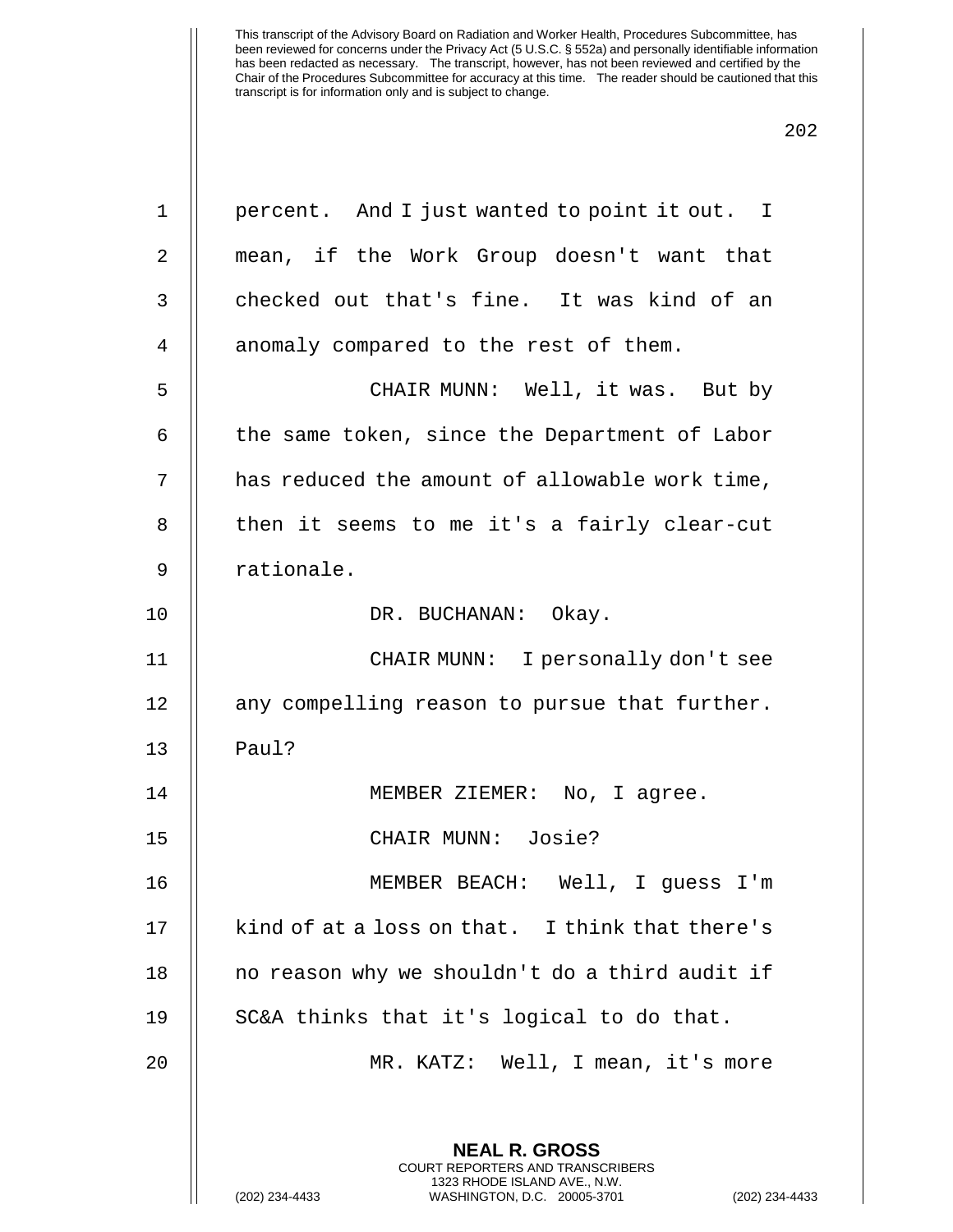| $\mathbf 1$    | like, just because -- it's an odd circumstance                                                                                                                     |
|----------------|--------------------------------------------------------------------------------------------------------------------------------------------------------------------|
| $\overline{a}$ | but it's an explained circumstance. And I                                                                                                                          |
| 3              | don't think you do audits by, you know, by                                                                                                                         |
| 4              | glancing at what you've run across catches your                                                                                                                    |
| 5              | eye. I mean, I don't think that's really good                                                                                                                      |
| 6              | procedure.                                                                                                                                                         |
| 7              | MEMBER BEACH: Okay. Well, that's                                                                                                                                   |
| 8              | probably true.                                                                                                                                                     |
| $\mathsf 9$    | CHAIR MUNN: Fine. I think we can                                                                                                                                   |
| 10             | do without the audit, Ron.                                                                                                                                         |
| 11             | DR. BUCHANAN: Okay, fine.<br>Two                                                                                                                                   |
| 12             | will be fine.                                                                                                                                                      |
| 13             | CHAIR MUNN: The two will be fine                                                                                                                                   |
| 14             | from our perspective.                                                                                                                                              |
| 15             | All right, any further comments                                                                                                                                    |
| 16             | with respect to Linde? If not, then now let's                                                                                                                      |
| 17             | move on to ICD-9, PER-0043.                                                                                                                                        |
| 18             | DR. H. BEHLING: PER-0043. Yes,                                                                                                                                     |
| 19             | again I was the person who reviewed this. Just                                                                                                                     |
| 20             | for background information, this particular                                                                                                                        |
|                |                                                                                                                                                                    |
|                | <b>NEAL R. GROSS</b><br><b>COURT REPORTERS AND TRANSCRIBERS</b><br>1323 RHODE ISLAND AVE., N.W.<br>(202) 234-4433<br>WASHINGTON, D.C. 20005-3701<br>(202) 234-4433 |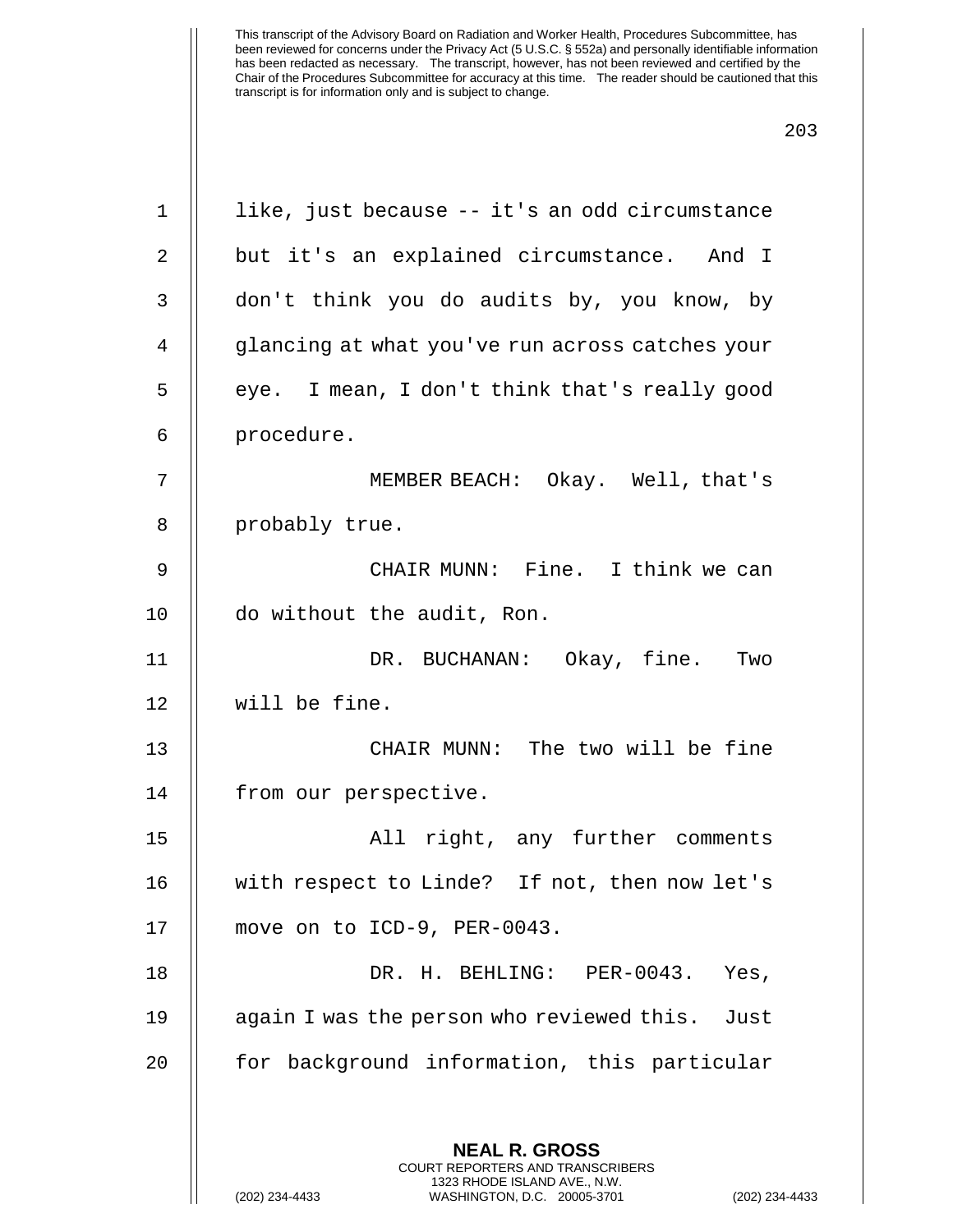| $\mathbf 1$ | PER addressed the OTIB-5, which is the bulletin          |
|-------------|----------------------------------------------------------|
| 2           | for internal dosimetry organ and external                |
| 3           | dosimetry organ IREP model selection of ICD-9            |
| 4           | codes.                                                   |
| 5           | And just as a review, the original                       |
| 6           | version of OTIB-5 was issued back in 2003, and           |
| 7           | since that time there were a total of nine               |
| 8           | revisions. Of the nine revisions, however,               |
| 9           | only seven made significant changes to                   |
| 10          | potential dose reconstruction.                           |
| 11          | And for those who are looking at                         |
| 12          | their screen, I am on Page 7 as well as now I'm          |
| 13          | going to 8 and 9. And at the bottom of Page 7            |
| 14          | and 8, I identify what each of those revisions           |
| 15          | really did in terms of affecting dose                    |
| 16          | reconstruction, and comments involving those             |
| 17          | changes to these revisions are on the bottom of          |
| 18          | Page 8.                                                  |
| 19          | And one of the things that I looked                      |
| 20          | at was how were these changes made? And for              |
|             |                                                          |
|             | <b>NEAL R. GROSS</b><br>COURT REPORTERS AND TRANSCRIBERS |

1323 RHODE ISLAND AVE., N.W.

 $\mathop{||}$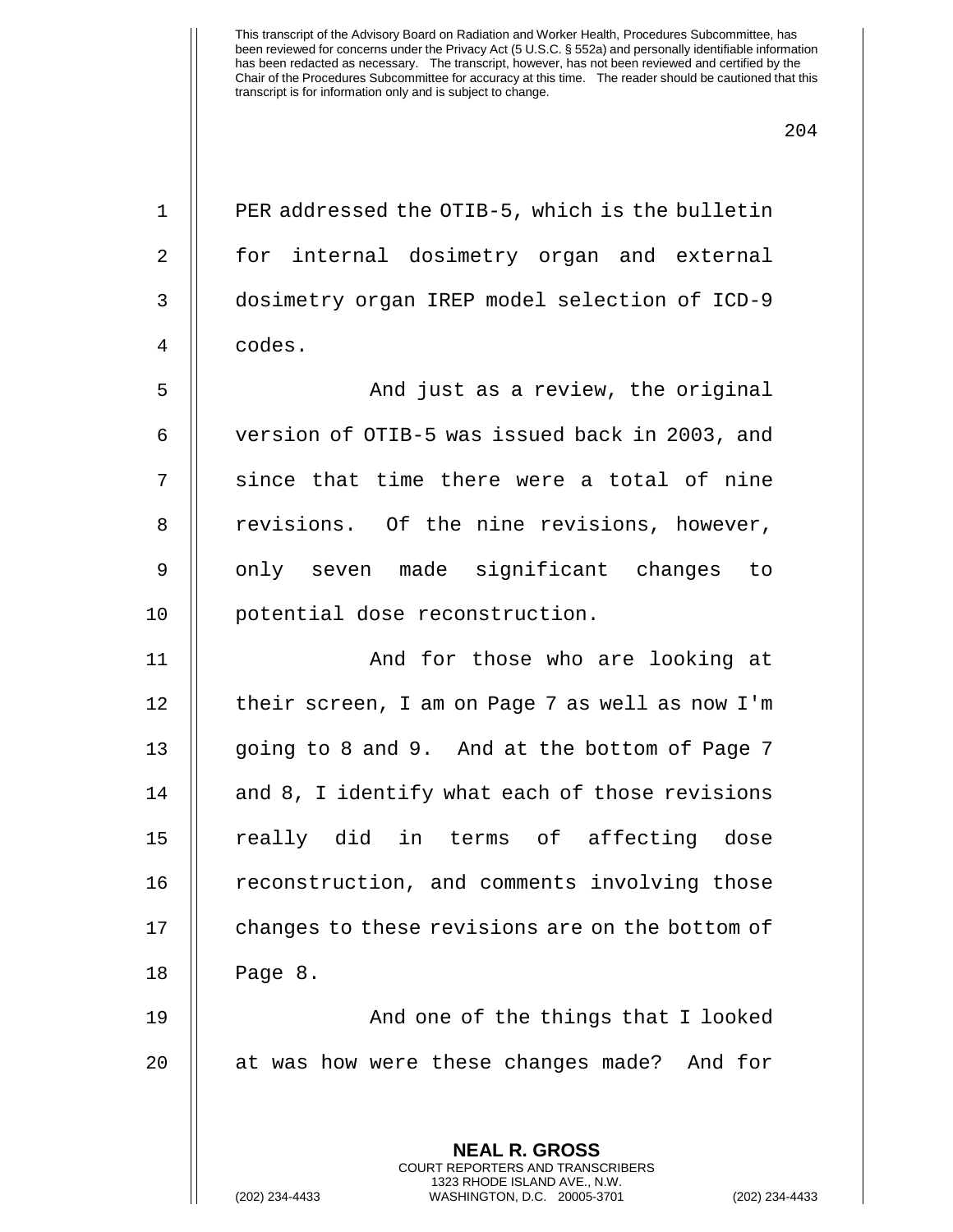| $\mathbf 1$    | your benefit again here, I quoted a section of           |
|----------------|----------------------------------------------------------|
| $\overline{2}$ | the TBD that identified how these changes came           |
| 3              | about. And again, if I'm on Page 9 here, I               |
| 4              | quote Section 2 from the PER.                            |
| 5              | And it identifies that the                               |
| 6              | Department of Labor is really the key agency or          |
| 7              | group of individuals that identify what                  |
| 8              | assigned ICD-9 codes apply in the dose                   |
| $\mathsf 9$    | reconstruction process, with exception of                |
| 10             | those instances where you have a medical                 |
| 11             | review, which then obviously involves the                |
| 12             | contractor to the NIOSH people.                          |
| 13             | And on that assumption, SC&A                             |
| 14             | concludes the following -- and I'm on the very           |
| 15             | bottom of Page 9 where I say the SC&A concludes          |
| 16             | that revisions to OTIB-5 were exclusively                |
| 17             | introduced by parties that are generally not             |
| 18             | within the scope of SC&A's review.                       |
| 19             | So we assume that these changes and                      |
| 20             | additions to ICD-9 codes reflect updates and             |
|                |                                                          |
|                | <b>NEAL R. GROSS</b><br>COURT REPORTERS AND TRANSCRIBERS |

1323 RHODE ISLAND AVE., N.W.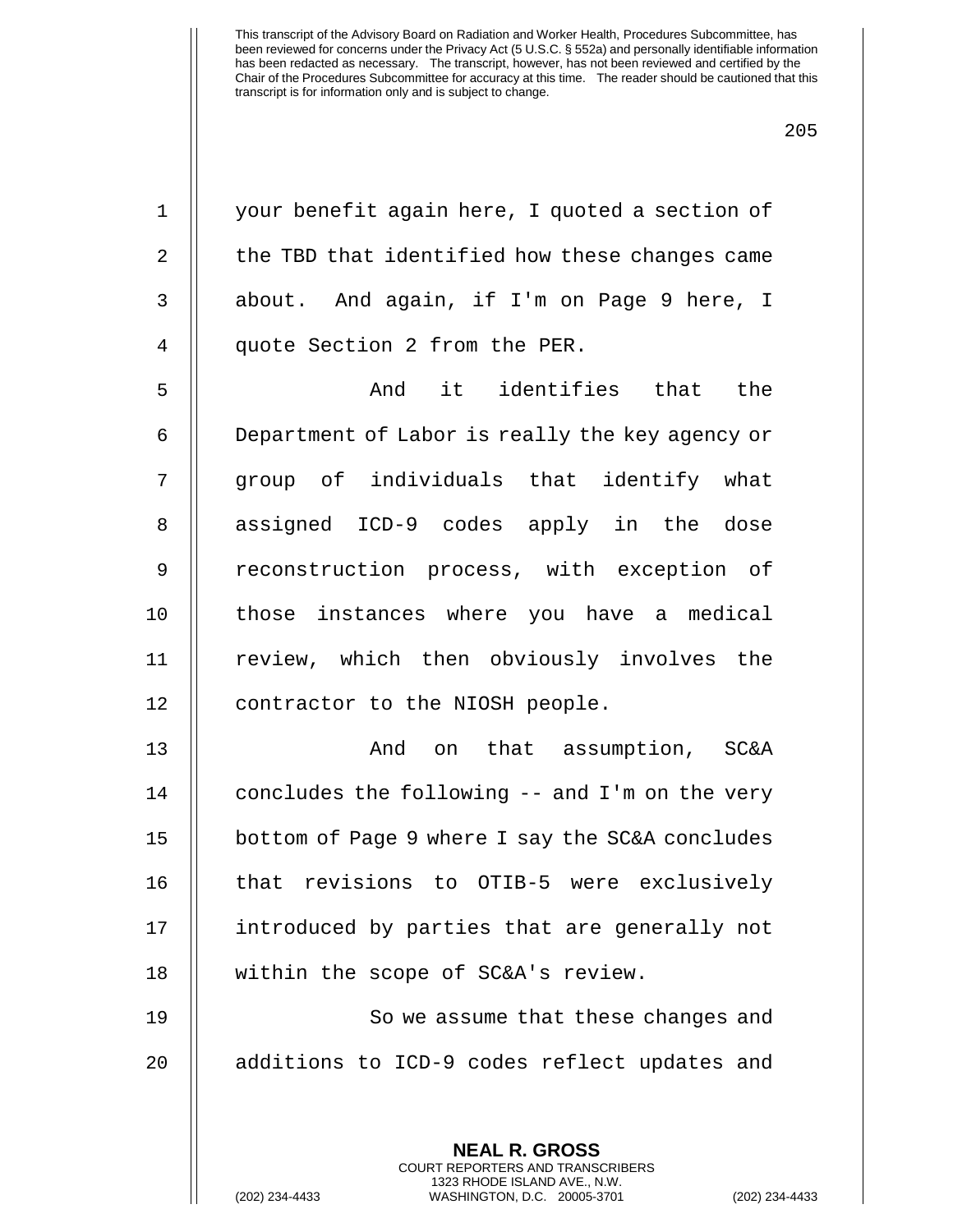| $\mathbf 1$    | revisions to the International Classification    |
|----------------|--------------------------------------------------|
| $\overline{2}$ | of Diseases and ORAU's improved understanding    |
| 3              | of corresponding internal and external target    |
| 4              | organ. Therefore, SC&A accepts these changes     |
| 5              | introduced to ORAUT-OTIB-5 and there are no      |
| 6              | findings.                                        |
| 7              | Under Subtask 2, again I looked at               |
| 8              | all the revisions, and again they all basically  |
| 9              | complied with what was stated in the revisions   |
| 10             | and how they were introduced in the final        |
| 11             | tables. And so again, in behalf of Subtask 2,    |
| 12             | SC&A found no discrepancies and no findings.     |
| 13             | For Subtask 3, which                             |
| 14             | evaluates the PER stated approach for            |
| 15             | identifying the number of<br>DRs requiring       |
| 16             | reevaluation of dose, they were by and large --  |
| 17             | I'm on Page 13. There are four particular        |
| 18             | criteria that have to be met and potentially are |
| 19             | used to determine whether or not a claim will    |
| 20             | have to be reviewed.                             |

**NEAL R. GROSS** COURT REPORTERS AND TRANSCRIBERS 1323 RHODE ISLAND AVE., N.W.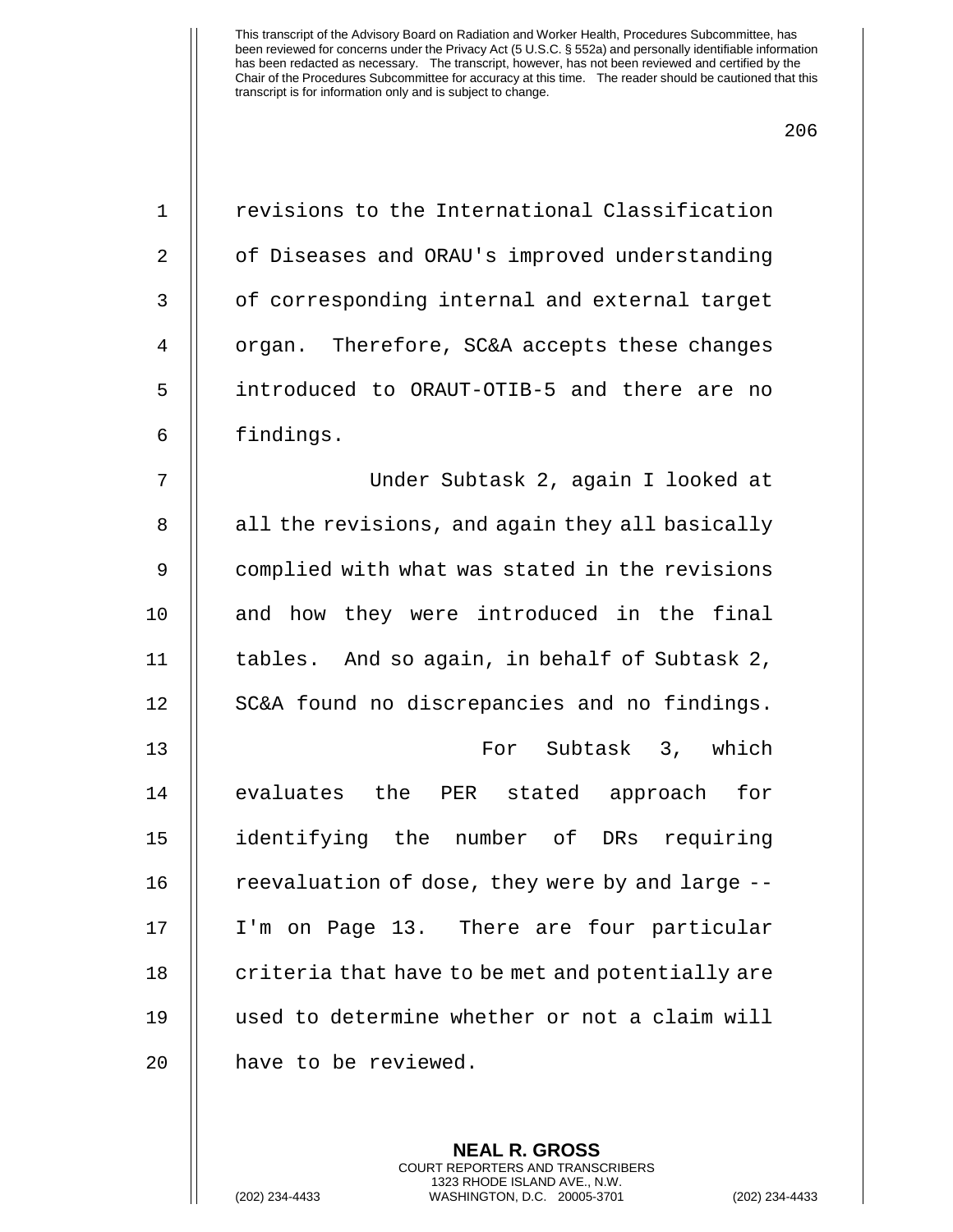| $\mathbf 1$ | And in the case of Subtask 3, again                                                                                                                             |
|-------------|-----------------------------------------------------------------------------------------------------------------------------------------------------------------|
| 2           | no findings pertaining to the<br>SC&A has                                                                                                                       |
| 3           | identification of claims that were impacted,                                                                                                                    |
| 4           | and there were a total of 36 claims that are                                                                                                                    |
| 5           | subject to dose reevaluation.                                                                                                                                   |
| 6           | For Subtask 2, of the 34 DRs that are                                                                                                                           |
| 7           | subject to audit, SC&A recommends selection of                                                                                                                  |
| 8           | one claim from each of the following revisions                                                                                                                  |
| 9           | of ICD-9 codes. And there I identified those                                                                                                                    |
| 10          | revisions, and they are Revisions Number 2 in                                                                                                                   |
| 11          | ICD-9 code number 50; Revision 3, ICD-9 code                                                                                                                    |
| 12          | 155.1; and from Revision 4, ICD-9 code 232, as                                                                                                                  |
| 13          | well as 238.                                                                                                                                                    |
| 14          | So in this case, as I said, if we can                                                                                                                           |
| 15          | select one of each of those revisions I think                                                                                                                   |
| 16          | that would satisfy our need to evaluate                                                                                                                         |
| 17          | PER-0043.                                                                                                                                                       |
| 18          | CHAIR MUNN:<br>Any thoughts or                                                                                                                                  |
| 19          | comments? In this case, as the preceding one,                                                                                                                   |
| 20          | there is no -- unlike the preceding one, we do                                                                                                                  |
|             | <b>NEAL R. GROSS</b><br><b>COURT REPORTERS AND TRANSCRIBERS</b><br>1323 RHODE ISLAND AVE., N.W.<br>(202) 234-4433<br>WASHINGTON, D.C. 20005-3701<br>$(202)$ 234 |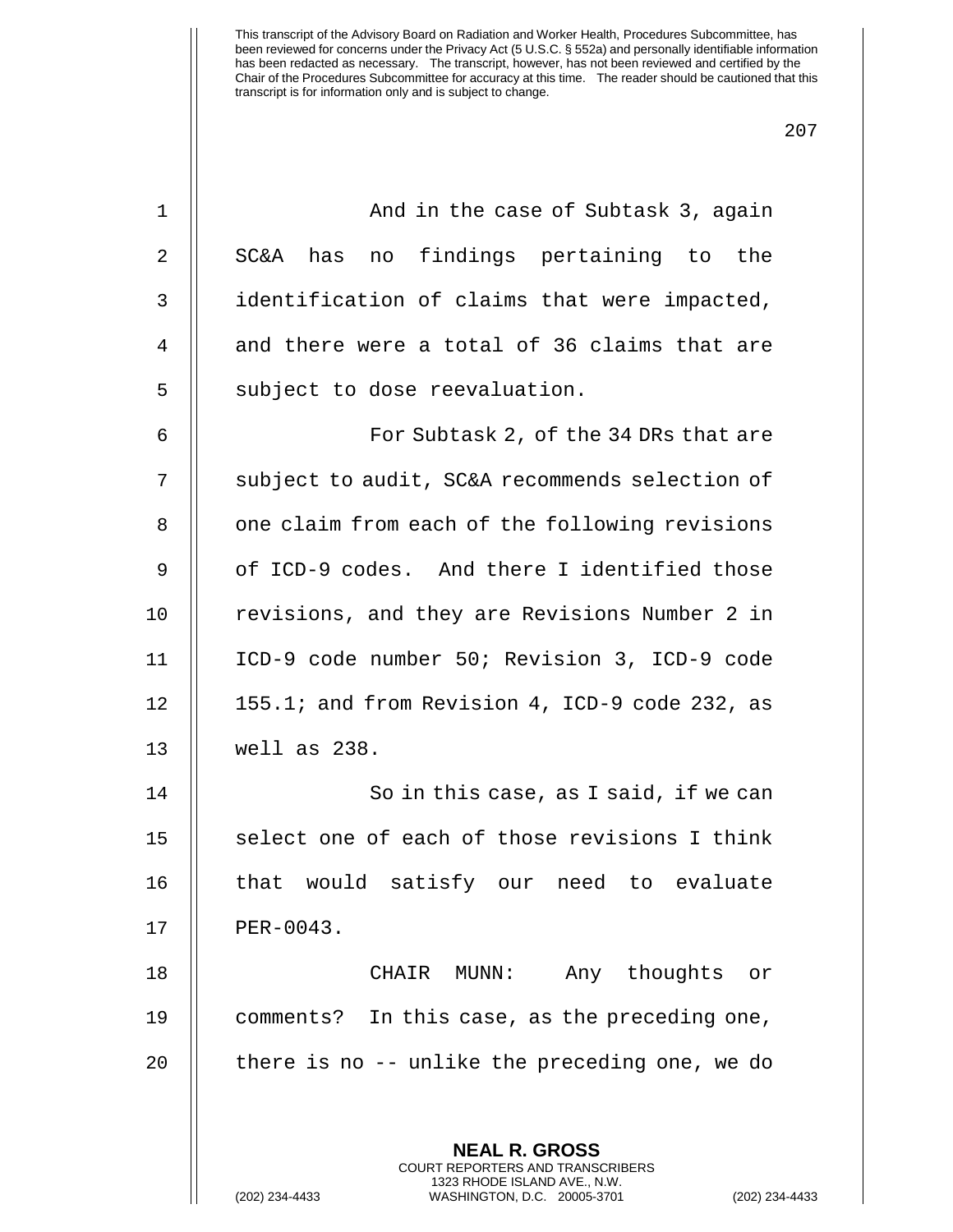| 1            | not have specific findings. I see nothing for                                                   |
|--------------|-------------------------------------------------------------------------------------------------|
| 2            | NIOSH to respond to, except for the selection                                                   |
| $\mathsf{3}$ | of claims for the audit. Is that the same view                                                  |
| 4            | of the other Board Members?                                                                     |
| 5            | MEMBER BEACH: Yes, Wanda. It is                                                                 |
| 6            | for me.                                                                                         |
| 7            | MEMBER ZIEMER: And for me.                                                                      |
| 8            | CHAIR MUNN: Very good. Then all                                                                 |
| 9            | that remains for us is to identify how the                                                      |
| 10           | choices will be made for the audit cases.                                                       |
| 11           | MR. MARSCHKE: Wanda?                                                                            |
| 12           | CHAIR MUNN: Yes.                                                                                |
| 13           | MR. MARSCHKE: This is Steve. Do                                                                 |
| 14           | you want us to enter a finding of no findings                                                   |
| 15           | in the BRS for this one?                                                                        |
| 16           | CHAIR MUNN: I believe that's                                                                    |
| 17           | appropriate and will keep us from being puzzled                                                 |
| 18           | two years from now.                                                                             |
| 19           | MR. MARSCHKE: Okay.                                                                             |
| 20           | Thanks, Steve.<br>CHAIR MUNN:<br>$\mathbf I$                                                    |
|              |                                                                                                 |
|              | <b>NEAL R. GROSS</b><br><b>COURT REPORTERS AND TRANSCRIBERS</b>                                 |
|              | 1323 RHODE ISLAND AVE., N.W.<br>WASHINGTON, D.C. 20005-3701<br>(202) 234-4433<br>(202) 234-4433 |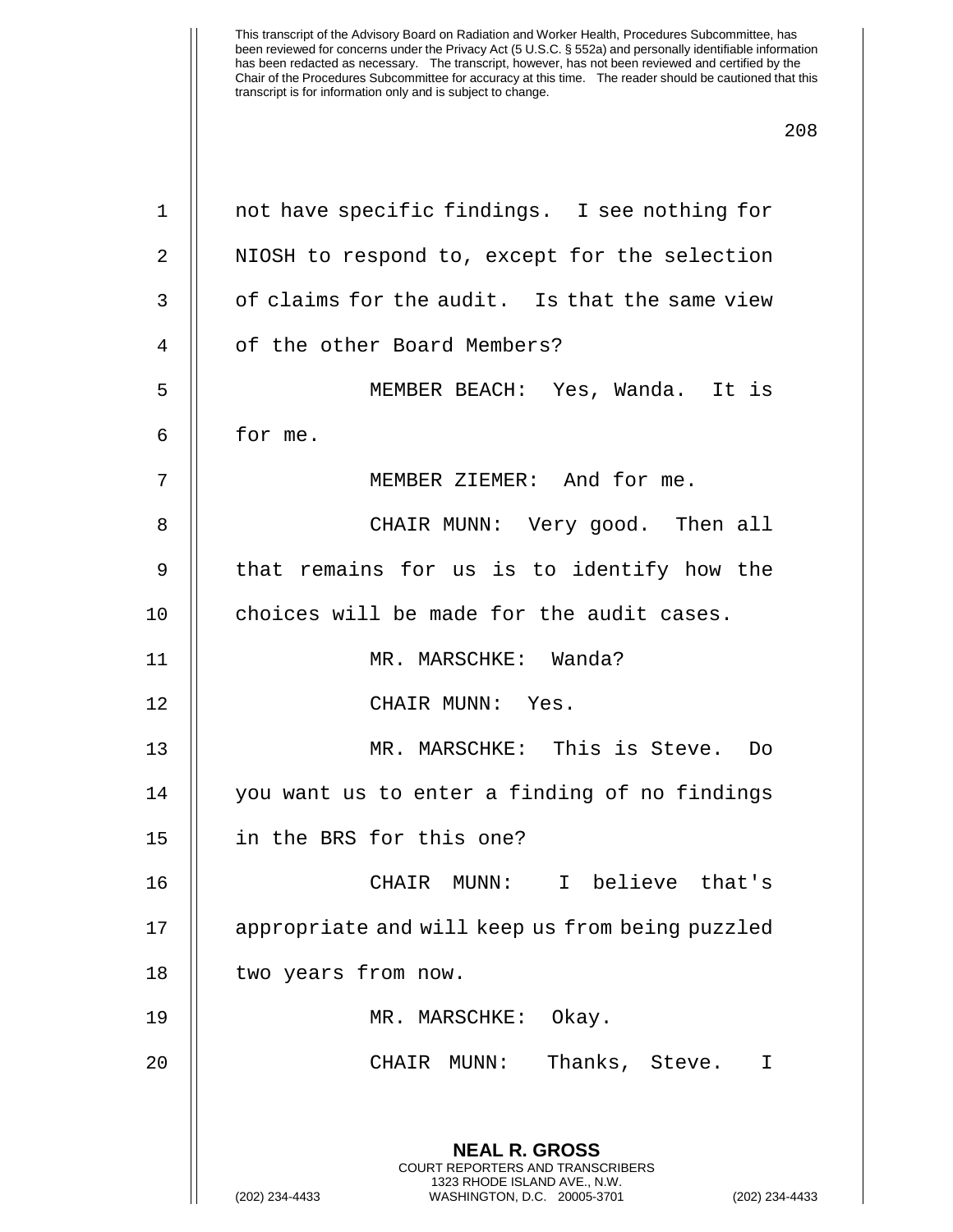| $\mathbf 1$    | will make a notation that a choice needs to be   |
|----------------|--------------------------------------------------|
| $\overline{2}$ | made with respect to auditing cases.             |
| 3              | And is there any concern with                    |
| $\overline{4}$ | respect to the recommendation as far as numbers  |
| 5              | are concerned? I find that to be, personally,    |
| 6              | quite acceptable. If anyone has any concerns,    |
| 7              | please express them now, otherwise I'll take     |
| 8              | that as assent.                                  |
| 9              | Hearing none, we can proceed with                |
| 10             | selection of claims for audit. I'll ask that     |
| 11             |                                                  |
| 12             | MR. HINNEFELD: This is Stu.<br>In                |
| 13             | this case, since there are categories based on   |
| 14             | ICD-9 codes, we can probably query for these     |
| 15             | ICD-9 codes and provide the claim numbers that   |
| 16             | fall into these ICD-9 codes to SC&A, and so that |
| 17             | they can then select from those numbers.         |
| 18             | Because if they were to go to the PER            |
| 19             | application, and in order to find the ICD-9 code |
| 20             | they'd have to open each case to see what the    |
|                |                                                  |

**NEAL R. GROSS** COURT REPORTERS AND TRANSCRIBERS 1323 RHODE ISLAND AVE., N.W.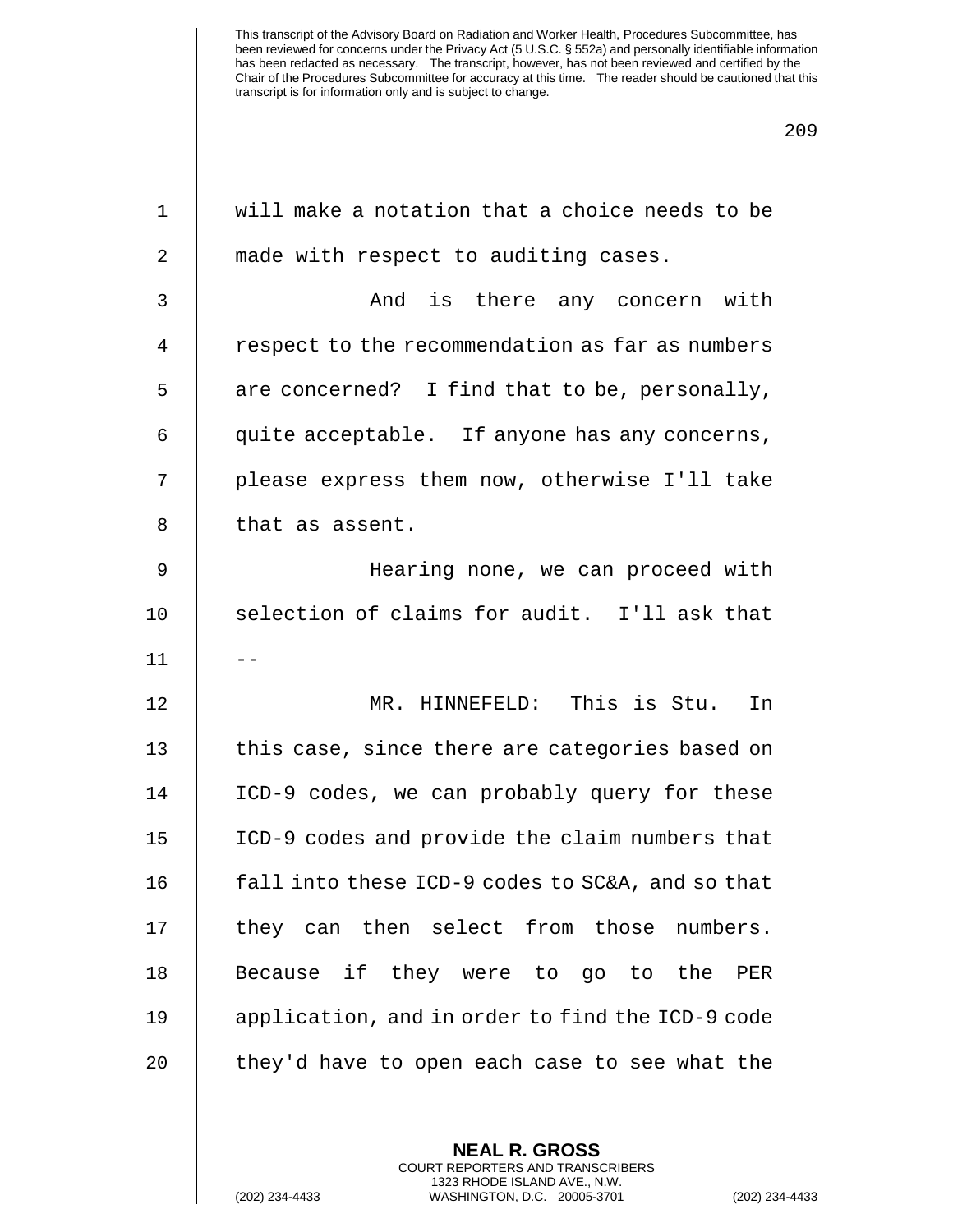| $\mathbf 1$    | ICD-9 code was for that. So --                                                                                                                                     |
|----------------|--------------------------------------------------------------------------------------------------------------------------------------------------------------------|
| $\overline{2}$ | CHAIR MUNN: If you'll be good                                                                                                                                      |
| 3              | enough to do that, that would be helpful, Stu.                                                                                                                     |
| 4              | MR. HINNEFELD: And probably run a                                                                                                                                  |
| 5              | query and then just generate the list of here                                                                                                                      |
| 6              | are the claims that have ICD-9 codes, the 150                                                                                                                      |
| 7              | and so forth. So we can provide that. And                                                                                                                          |
| $\,8\,$        | since it's an ICD-9 code selection that should                                                                                                                     |
| 9              | be pretty straightforward.                                                                                                                                         |
| 10             | CHAIR MUNN: All right.                                                                                                                                             |
| 11             | MR. HINNEFELD: And then once we                                                                                                                                    |
| 12             | have that available we'll just send it out to                                                                                                                      |
| 13             | SC&A and to the Work Group.                                                                                                                                        |
| 14             | CHAIR MUNN: Thank you.                                                                                                                                             |
| 15             | MR. HINNEFELD: And then I would                                                                                                                                    |
| 16             | assume SC&A could select the cases from those.                                                                                                                     |
| 17             | Is that correct?                                                                                                                                                   |
| 18             | I'm assuming that that<br>CHAIR MUNN:                                                                                                                              |
| 19             | will be the case. Hans?<br>Is that all<br>Ron?                                                                                                                     |
| 20             | right with you?                                                                                                                                                    |
|                |                                                                                                                                                                    |
|                | <b>NEAL R. GROSS</b><br><b>COURT REPORTERS AND TRANSCRIBERS</b><br>1323 RHODE ISLAND AVE., N.W.<br>(202) 234-4433<br>WASHINGTON, D.C. 20005-3701<br>(202) 234-4433 |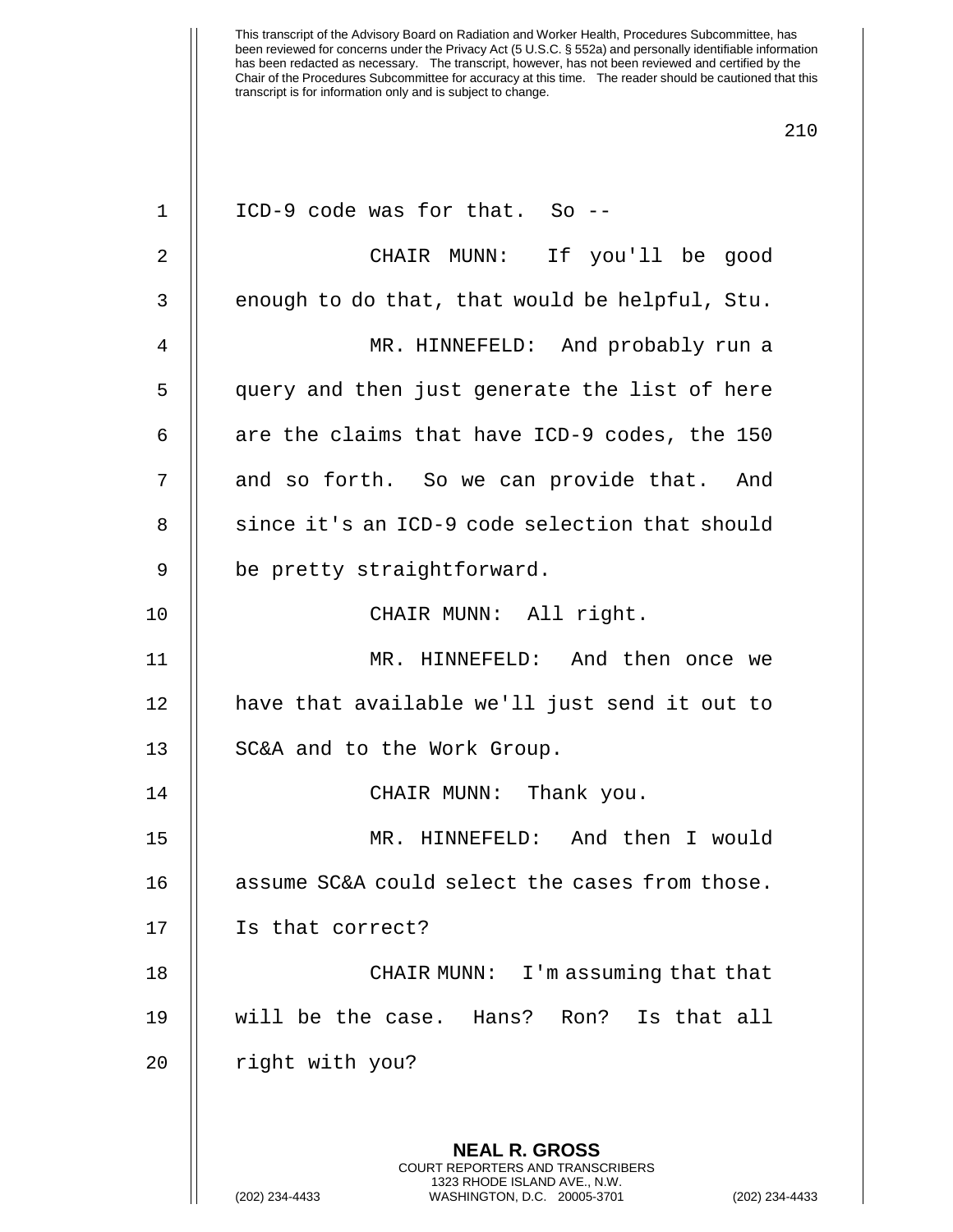| 1  | MS. K. BEHLING: This is Kathy.                                                                                                                              |
|----|-------------------------------------------------------------------------------------------------------------------------------------------------------------|
| 2  | I'll probably be doing that, so, yes, it's fine.                                                                                                            |
| 3  | I can do that if you're in agreement.                                                                                                                       |
| 4  | CHAIR MUNN: Very good.<br>No                                                                                                                                |
| 5  | problem here. Any problem from anyone, speak                                                                                                                |
| 6  | now.                                                                                                                                                        |
| 7  | Thank you, Stu. I'll make a                                                                                                                                 |
| 8  | notation to verify if we haven't had a status.                                                                                                              |
| 9  | Thanks much.                                                                                                                                                |
| 10 | And we can move on to Aliquippa                                                                                                                             |
| 11 | Forge, PER-0045.                                                                                                                                            |
| 12 | DR. H. BEHLING: Okay, that's me                                                                                                                             |
| 13 | again. You're going to get tired of hearing me                                                                                                              |
| 14 | talk.                                                                                                                                                       |
| 15 | CHAIR MUNN: No, that's quite all                                                                                                                            |
| 16 | right. We'll just forge on.                                                                                                                                 |
| 17 | DR. H.<br>Well,<br>BEHLING:                                                                                                                                 |
| 18 | unfortunately the worst one's for last, and                                                                                                                 |
| 19 | this one is going to be very difficult to                                                                                                                   |
| 20 | follow, really. And I'm hoping that we can                                                                                                                  |
|    |                                                                                                                                                             |
|    | <b>NEAL R. GROSS</b><br>COURT REPORTERS AND TRANSCRIBERS<br>1323 RHODE ISLAND AVE., N.W.<br>(202) 234-4433<br>WASHINGTON, D.C. 20005-3701<br>(202) 234-4433 |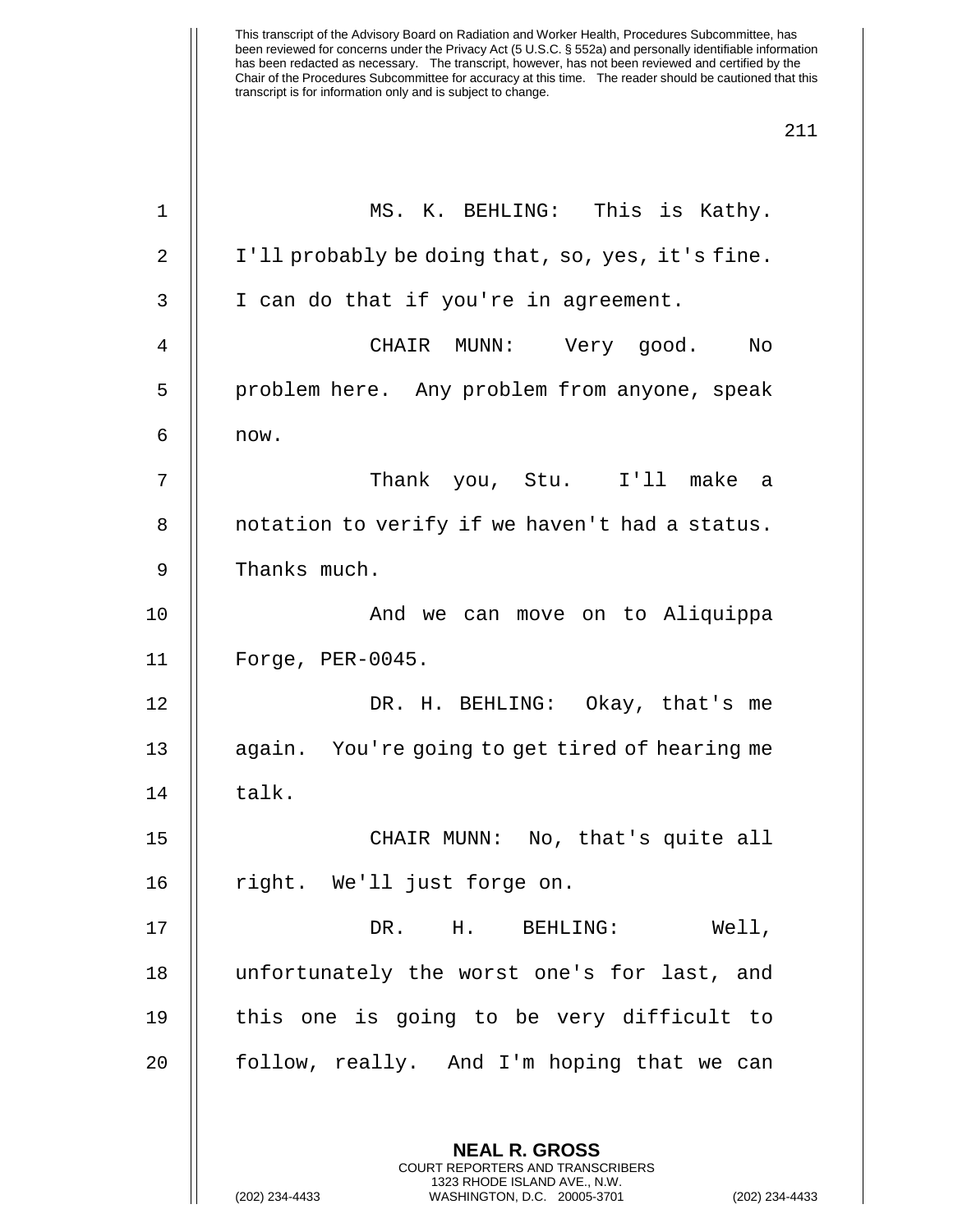| $1\,$        | minimize the discussion to only do most                                                                                                                          |
|--------------|------------------------------------------------------------------------------------------------------------------------------------------------------------------|
| 2            | critical issues here that involves the                                                                                                                           |
| $\mathsf{3}$ | individual findings, because they're quite                                                                                                                       |
| 4            | difficult at times to understand without having                                                                                                                  |
| 5            | first read the document in its entirety and                                                                                                                      |
| 6            | understand the various issues. Because they                                                                                                                      |
| 7            | talk about different values, different times                                                                                                                     |
| 8            | and numerical quantities that are difficult to                                                                                                                   |
| 9            | assess without having a full understanding of                                                                                                                    |
| 10           | what's involved.                                                                                                                                                 |
| 11           | There's a<br>lot of<br>CHAIR MUNN:                                                                                                                               |
| 12           | material here.                                                                                                                                                   |
| 13           | The<br>DR. H. BEHLING: Yes.                                                                                                                                      |
| 14           | PER-0045 involves the Aliquippa Forge TBD                                                                                                                        |
| 15           | revision. And the original TBD was issued back                                                                                                                   |
| 16           | in 2004 and then was revised in 2012. And this                                                                                                                   |
| 17           | TBD addresses the changes that occurred in the                                                                                                                   |
| 18           | TBD revisions between those years.                                                                                                                               |
| 19           | For the sake of getting a few pieces                                                                                                                             |
| 20           | of information, I provided my write-up on Page                                                                                                                   |
|              |                                                                                                                                                                  |
|              | <b>NEAL R. GROSS</b><br><b>COURT REPORTERS AND TRANSCRIBERS</b><br>1323 RHODE ISLAND AVE., N.W.<br>WASHINGTON, D.C. 20005-3701<br>(202) 234-4433<br>$(202)$ 234- |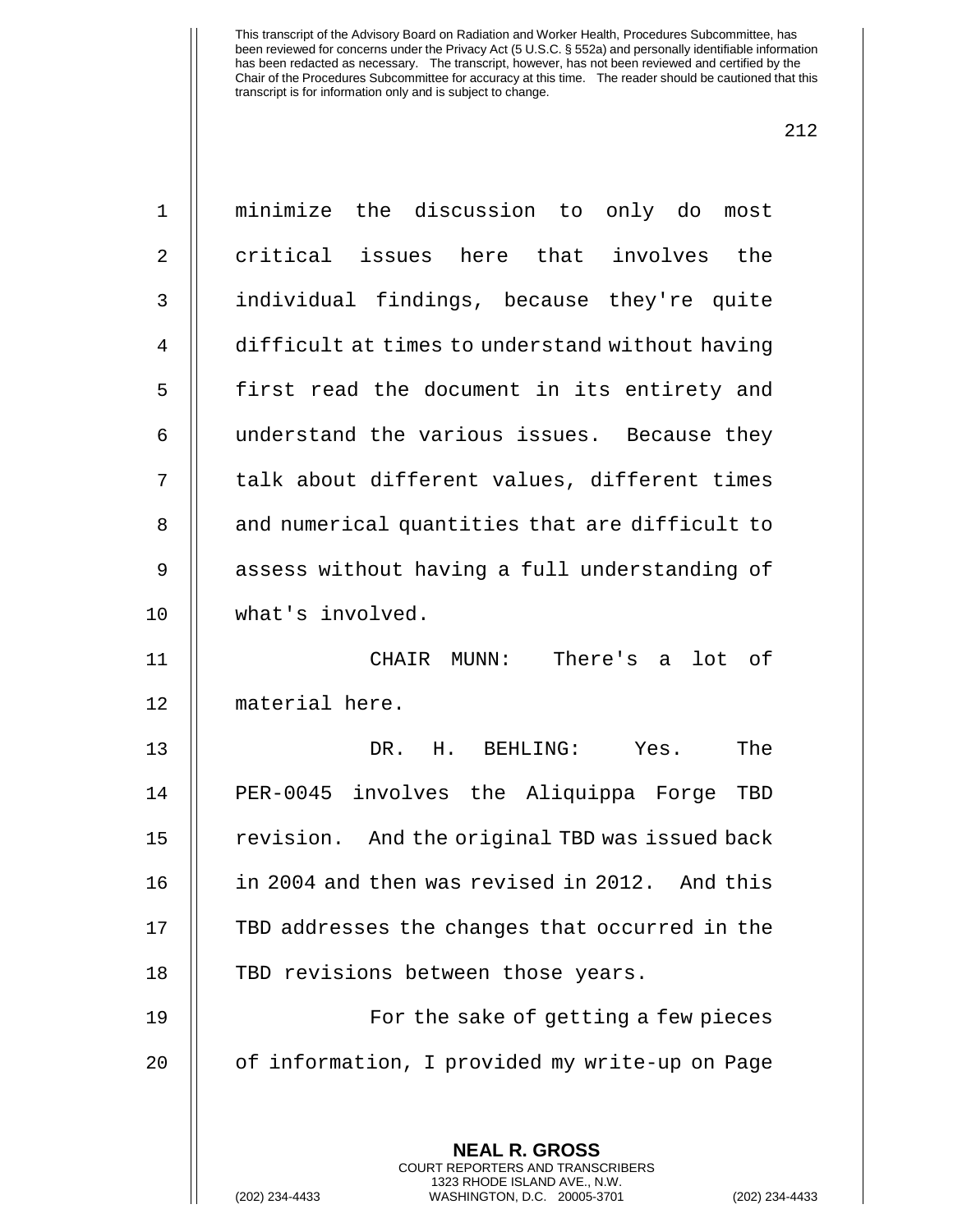| $\mathbf 1$    | 8, specific issues and a timeline for those                                                                                                                     |
|----------------|-----------------------------------------------------------------------------------------------------------------------------------------------------------------|
| 2              | issues. And I want to briefly -- I won't go                                                                                                                     |
| 3              | through all of these, but I want to point out                                                                                                                   |
| $\overline{4}$ | the items identified as Number 2, 3, 13 and 14.                                                                                                                 |
| 5              | Number 2 identifies the time frame                                                                                                                              |
| 6              | during which Aliquippa Forge was a production                                                                                                                   |
| 7              | facility for the AEC, under contract, and that                                                                                                                  |
| $\,8\,$        | period extends from August 16th, '48 through                                                                                                                    |
| 9              | February 28, 1950. The issues there was they                                                                                                                    |
| 10             | were rolling operations of uranium.                                                                                                                             |
| 11             | In Item Number 3, it identifies the                                                                                                                             |
| 12             | actual period of residual contamination, which                                                                                                                  |
| 13             | starts March 1, 1950 through December 31st,                                                                                                                     |
| 14             | 1987, and again from January 1, 1989 through                                                                                                                    |
| 15             | December 31st, 1992. So those time frames are                                                                                                                   |
| 16             | very important in understanding the issues that                                                                                                                 |
| 17             | will be addressing with reference<br>I.<br>to                                                                                                                   |
| 18             | particular findings.                                                                                                                                            |
| 19             | Item Number 13, and again these are                                                                                                                             |
| 20             | integrated now. In August 1983, the Aliquippa                                                                                                                   |
|                |                                                                                                                                                                 |
|                | <b>NEAL R. GROSS</b><br><b>COURT REPORTERS AND TRANSCRIBERS</b><br>1323 RHODE ISLAND AVE., N.W.<br>WASHINGTON, D.C. 20005-3701<br>(202) 234-4433<br>$(202)$ 234 |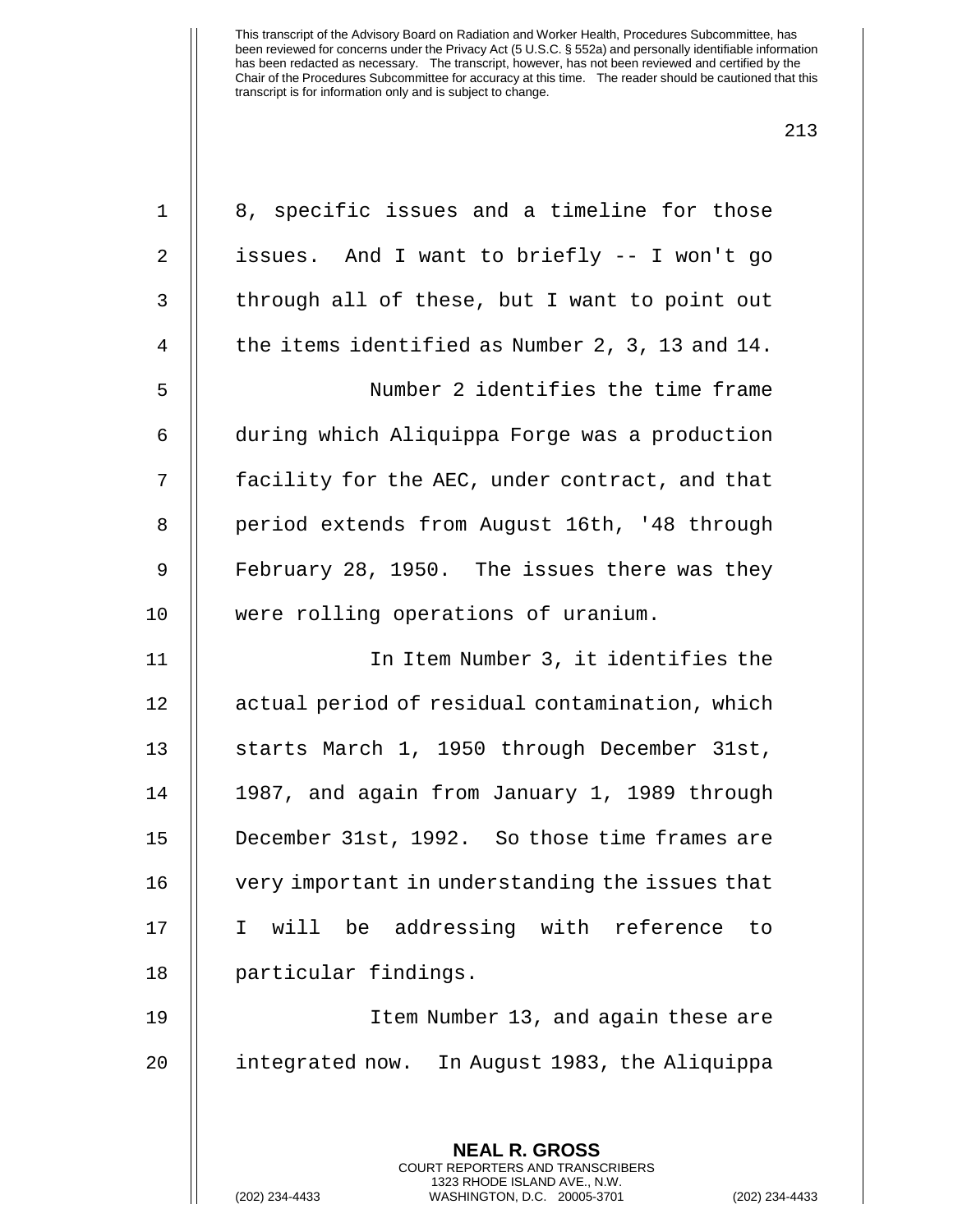| $\mathbf 1$    | Forge site was designated for remedial action                                                                                                             |
|----------------|-----------------------------------------------------------------------------------------------------------------------------------------------------------|
| 2              | under FUSRAP. In December '87, storage                                                                                                                    |
| 3              | activities began in Building 3 and then                                                                                                                   |
| $\overline{4}$ | remedial actions were taken from October to                                                                                                               |
| 5              | December 1988 to enable additional restricted                                                                                                             |
| 6              | use for Building 3. But those dates are very                                                                                                              |
| 7              | important, and again I don't expect people to                                                                                                             |
| $\,8\,$        | remember them but it's something that at least                                                                                                            |
| 9              | NIOSH has to look at in more careful terms.                                                                                                               |
| 10             | And finally, Item 14 identifies the                                                                                                                       |
| 11             | final remedial activities that occurred from                                                                                                              |
| 12             | June '93 to September 1994.                                                                                                                               |
| 13             | So also the items that I did not                                                                                                                          |
| 14             | discuss I briefly discussed under SC&A's                                                                                                                  |
| 15             | comments that by and large states that the most                                                                                                           |
| 16             | basic health physics practices in facility                                                                                                                |
| 17             | engineering designs and controls were lacking                                                                                                             |
| 18             | during the operational period.                                                                                                                            |
| 19             | correspondingly the<br>And<br>air                                                                                                                         |
| 20             | concentrations during rolling operations were                                                                                                             |
|                |                                                                                                                                                           |
|                | <b>NEAL R. GROSS</b><br>COURT REPORTERS AND TRANSCRIBERS<br>1323 RHODE ISLAND AVE., N.W.<br>(202) 234-4433<br>WASHINGTON, D.C. 20005-3701<br>$(202)$ 234- |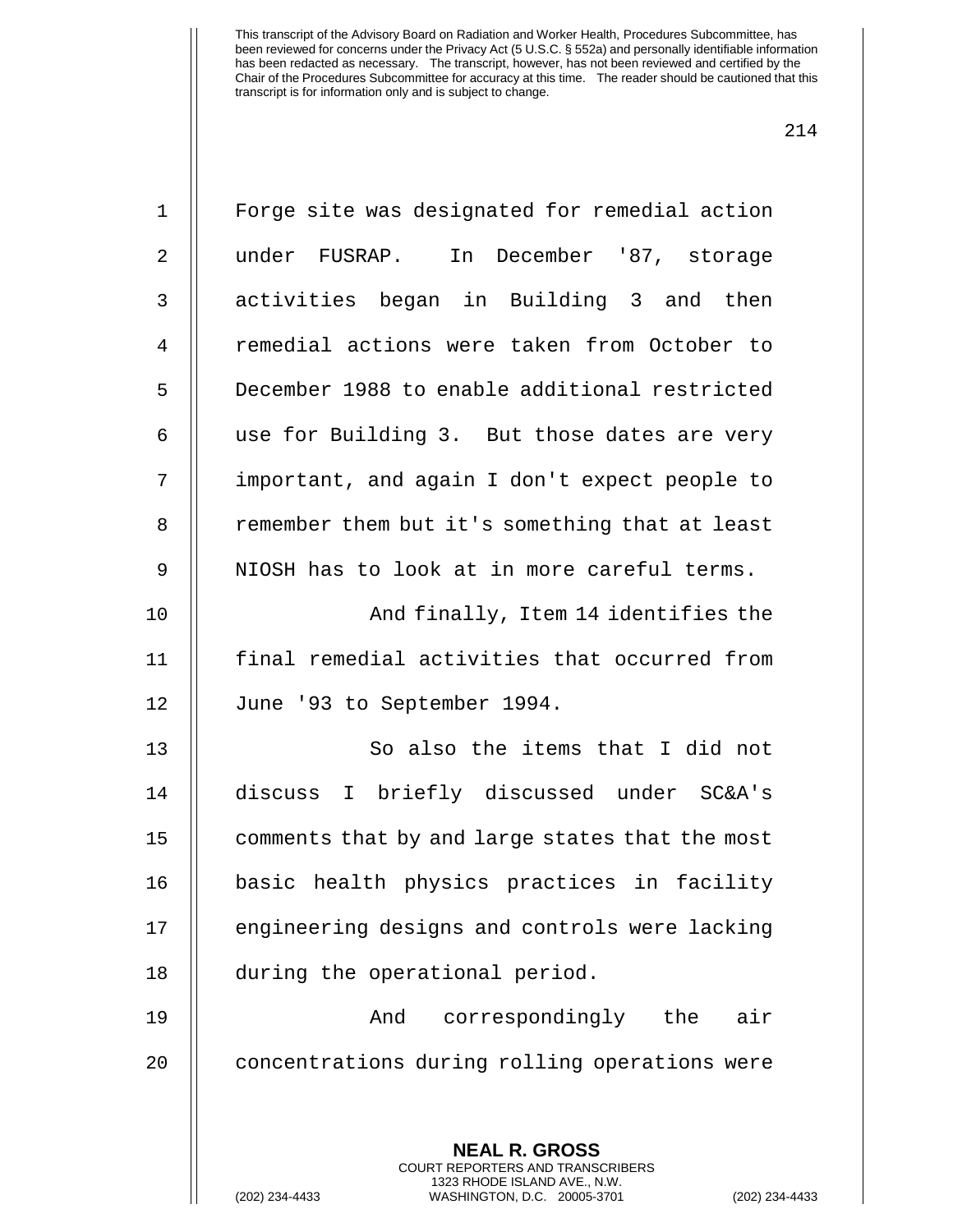| $\mathbf{1}$   | orders of magnitude above the AEC-recommended    |
|----------------|--------------------------------------------------|
| $\overline{2}$ | preferred level of 50 micrograms per cubic       |
| 3              | meter, or the more conventional metric of 70 dpm |
| 4              | per cubic meter.                                 |
| 5              | And the last bullet -- I'll skip the             |
| 6              | third bullet. The last bullet was under          |
| 7              | FUSRAP, these are the dates that need to be      |
| 8              | recalled. A radiological survey of the           |
| 9              | Aliquippa site was conducted in 1978, and there  |
| 10             | was an interim remedial action undertaken to     |
| 11             | decontaminate the facility in 1988.              |
| 12             | And the final site remediation                   |
| 13             | occurred between June of '93 and September '94,  |
| 14             | because those are dates that will come into play |
| 15             | in dealing with the findings.                    |
| 16             | Then we go to the next page, and                 |
| 17             | under Subtask 1, identify the circumstance that  |
| 18             | necessitated the need for DCAS PER-0045.<br>And  |
| 19             | obviously it was these changes that occurred     |
| 20             | between Revision 1 and Revision 2.               |
|                |                                                  |

**NEAL R. GROSS** COURT REPORTERS AND TRANSCRIBERS 1323 RHODE ISLAND AVE., N.W.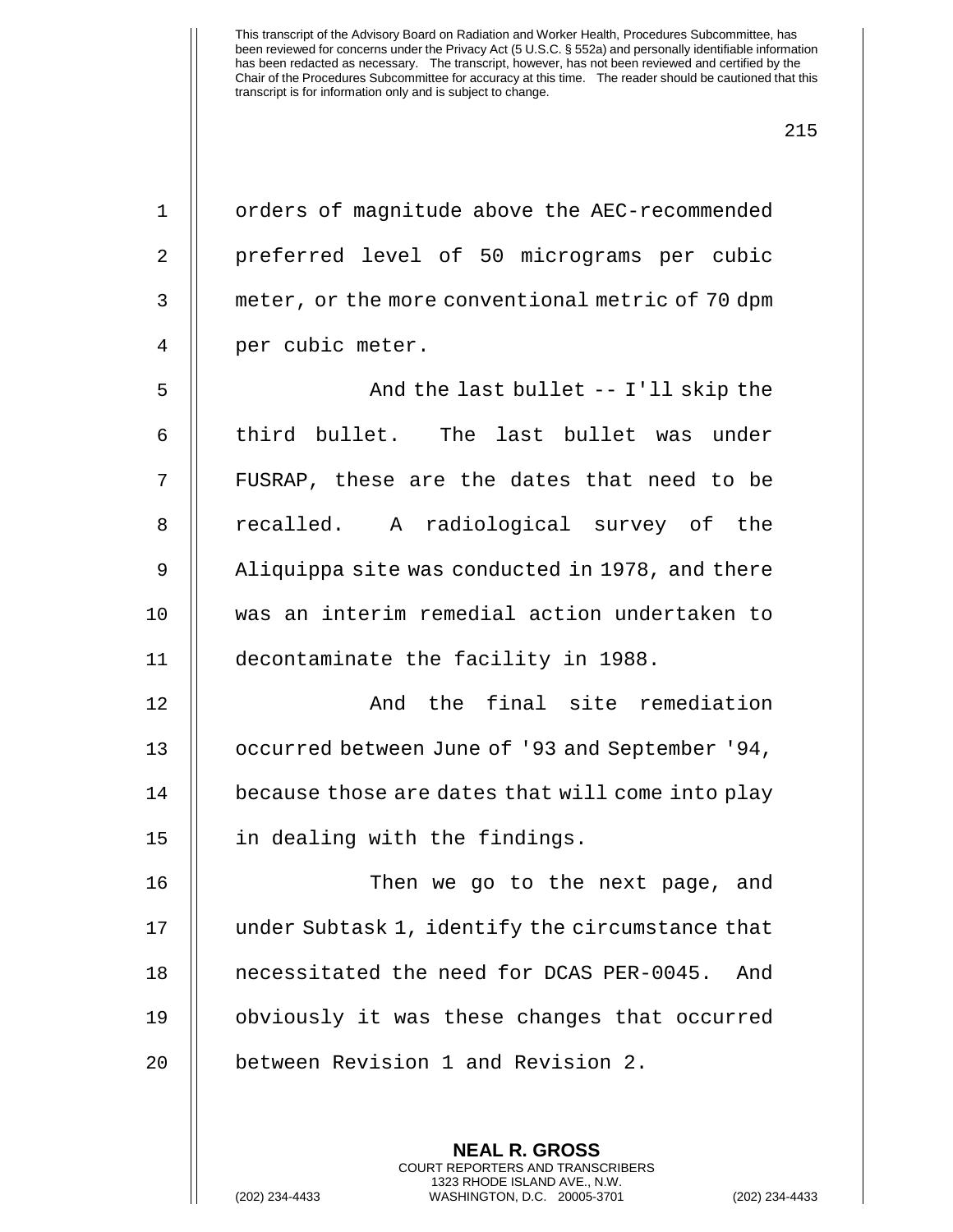| $\mathbf 1$    | What's important to note, however,               |
|----------------|--------------------------------------------------|
| $\overline{2}$ | is that neither Revision 0 and Revision 1 of the |
| 3              | Aliquippa Forge TBD had ever been previously     |
| $\overline{4}$ | reviewed by SC&A. So once again we're kind of    |
| 5              | starting out after the fact, or we're putting    |
| 6              | the cart before the horse in terms of this PER   |
| 7              | since we did not really review the TBDs.         |
| 8              | The major changes we have to address             |
| 9              | under PER-0045 as a supporting document really   |
| 10             | involves the ORAUT-OTIB-70. And I will read      |
| 11             | from DCAS PER-0045. It states the following:     |
| 12             | Revision 1 of the Aliquippa Forge Technical      |
| 13             | Basis Document revised the dose estimates in a   |
| 14             | residual period starting 3/1/1950. This          |
| 15             | revision included both internal and external     |
| 16             | dose and was the result of both new data, and    |
| 17             | this I underline, a revision of OTIB-70.         |
| 18             | Now, when I read that, it doesn't                |
| 19             | really matter and I only identified it as        |
| 20             | observation. The fact that OTIB-70 postdates     |
|                |                                                  |

**NEAL R. GROSS** COURT REPORTERS AND TRANSCRIBERS 1323 RHODE ISLAND AVE., N.W.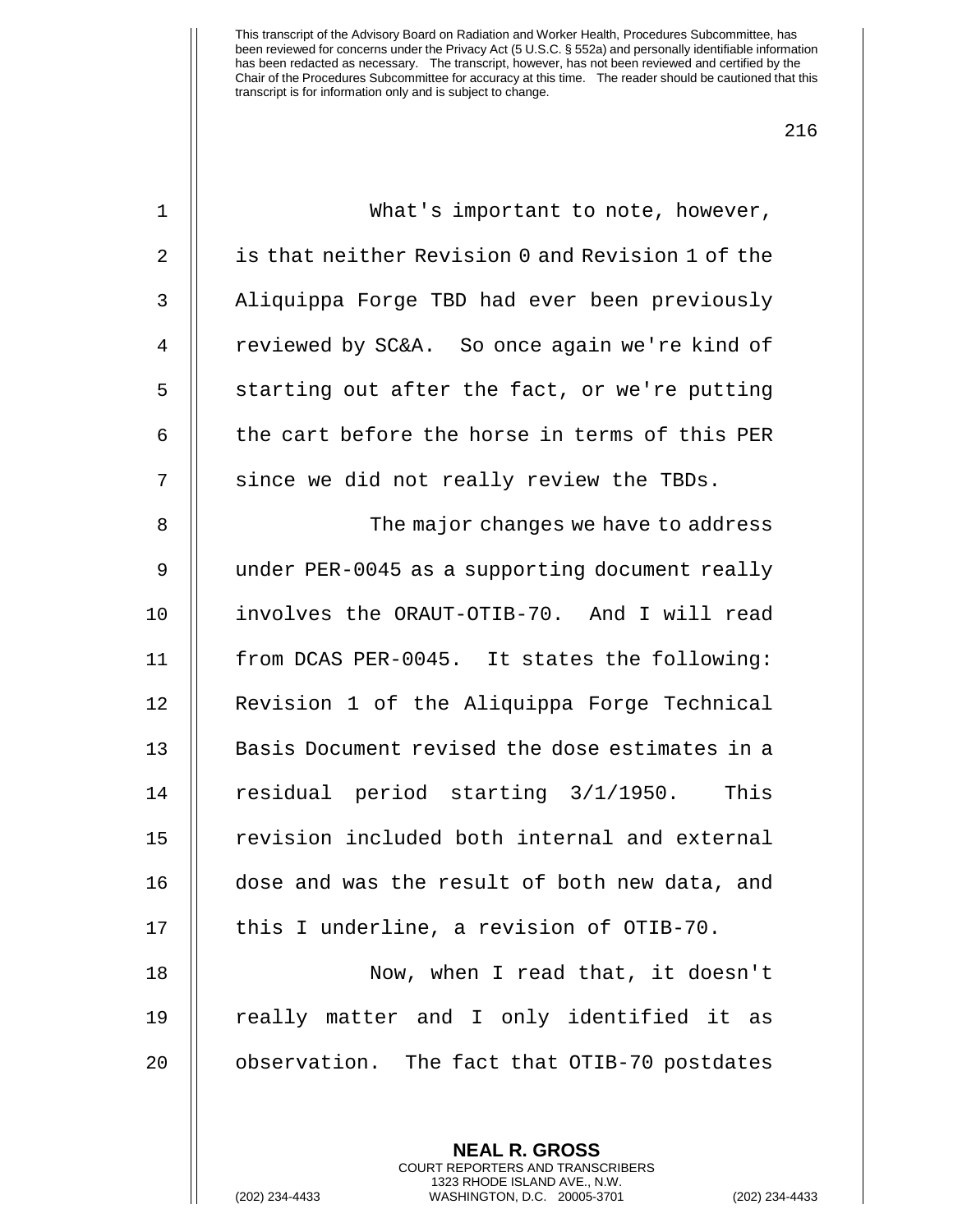| $\mathbf 1$    | the original version of the TBD by several       |  |  |  |  |
|----------------|--------------------------------------------------|--|--|--|--|
| $\overline{2}$ | years, it is not something that is technically   |  |  |  |  |
| $\mathsf{3}$   | correct to assign that it was a revision of      |  |  |  |  |
| 4              | ORAUT-OTIB-70 that prompted the issue of a PER,  |  |  |  |  |
| 5              | it was the fact that when I looked at the data   |  |  |  |  |
| 6              | it shows that the original OTIB for Alquippa had |  |  |  |  |
| 7              | made no reference to any OTIB because it didn't  |  |  |  |  |
| 8              | exist. And it was based on assumptions and       |  |  |  |  |
| 9              | methodologies which had very little in common    |  |  |  |  |
| 10             | with ORAUT-OTIB-70.                              |  |  |  |  |
| 11             | So it was not the revision that were             |  |  |  |  |
| 12             | introduced in Rev 1 of OTIB-70, but the very     |  |  |  |  |
| 13             | existence and substitution of guidance           |  |  |  |  |
| 14             | contained in Rev 1 of OTIB-70 for earlier        |  |  |  |  |
| 15             | estimates that identified, that prompted or      |  |  |  |  |
| 16             | that introduced these changes.                   |  |  |  |  |
| 17             | So, in essence, Observation 1 is                 |  |  |  |  |
| 18             | that NIOSH should rephrase the role of OTIB-70   |  |  |  |  |
| 19             | in Section 2.0 of DCAS 45. Also, Observation     |  |  |  |  |
| 20             | 2, review of records indicate that neither Rev   |  |  |  |  |
|                |                                                  |  |  |  |  |
|                | <b>NEAL R. GROSS</b>                             |  |  |  |  |

COURT REPORTERS AND TRANSCRIBERS 1323 RHODE ISLAND AVE., N.W.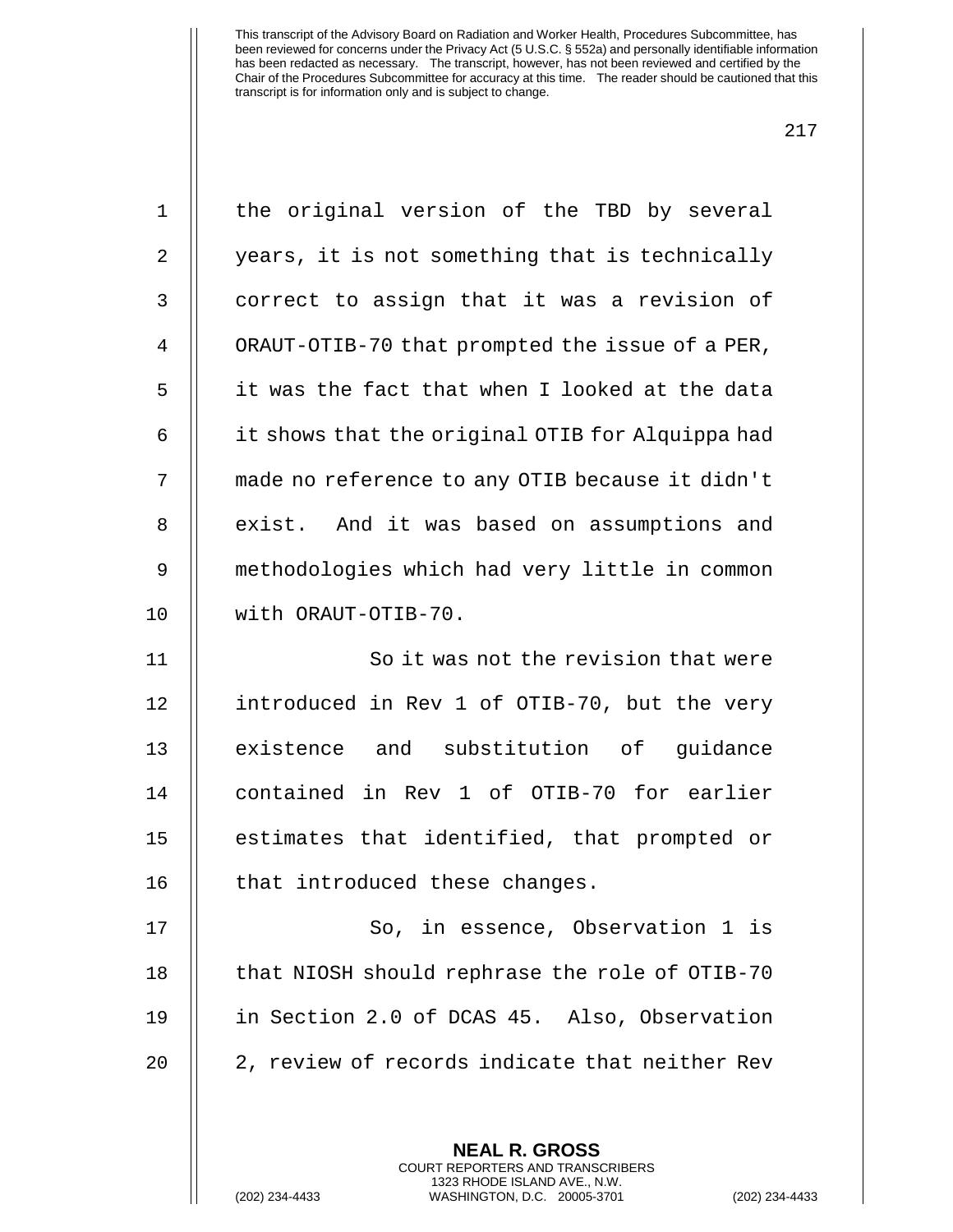| $\mathbf 1$    | 0 nor Rev 1 of the Aliquippa Forge TBD was ever |  |  |  |  |
|----------------|-------------------------------------------------|--|--|--|--|
| $\overline{2}$ | reviewed or audited by SC&A.                    |  |  |  |  |
| 3              | Going to Subtask 2, Subtask 2                   |  |  |  |  |
| $\overline{4}$ | requests that SC&A assess NIOSH's specific      |  |  |  |  |
| 5              | methods for corrective action. I want to        |  |  |  |  |
| 6              | briefly go and review the basic issues that are |  |  |  |  |
| 7              | defined in ORAUT-OTIB-70.                       |  |  |  |  |
| 8              | And one of the things that in our               |  |  |  |  |
| $\mathsf 9$    | review showed that we had several criticisms    |  |  |  |  |
| 10             | that involved the depletion of rates that was   |  |  |  |  |
| 11             | originally identified as one percent a day.     |  |  |  |  |
| 12             | And two, the resuspension of residual           |  |  |  |  |
| 13             | contamination of 1E minus 6 per meter.          |  |  |  |  |
| 14             | In our review, we were able to get              |  |  |  |  |
| 15             | NIOSH to rescind its one percent per day        |  |  |  |  |
| 16             | depletion rate into a much lower value. But     |  |  |  |  |
| 17             | with regards to the residual contamination of   |  |  |  |  |
| 18             | 1E minus 6 per meter, that remained unchanged   |  |  |  |  |
| 19             | with the exception of the fact that a footnote  |  |  |  |  |
| 20             | was added. And I'm going to ask you to turn to  |  |  |  |  |
|                |                                                 |  |  |  |  |

**NEAL R. GROSS** COURT REPORTERS AND TRANSCRIBERS 1323 RHODE ISLAND AVE., N.W.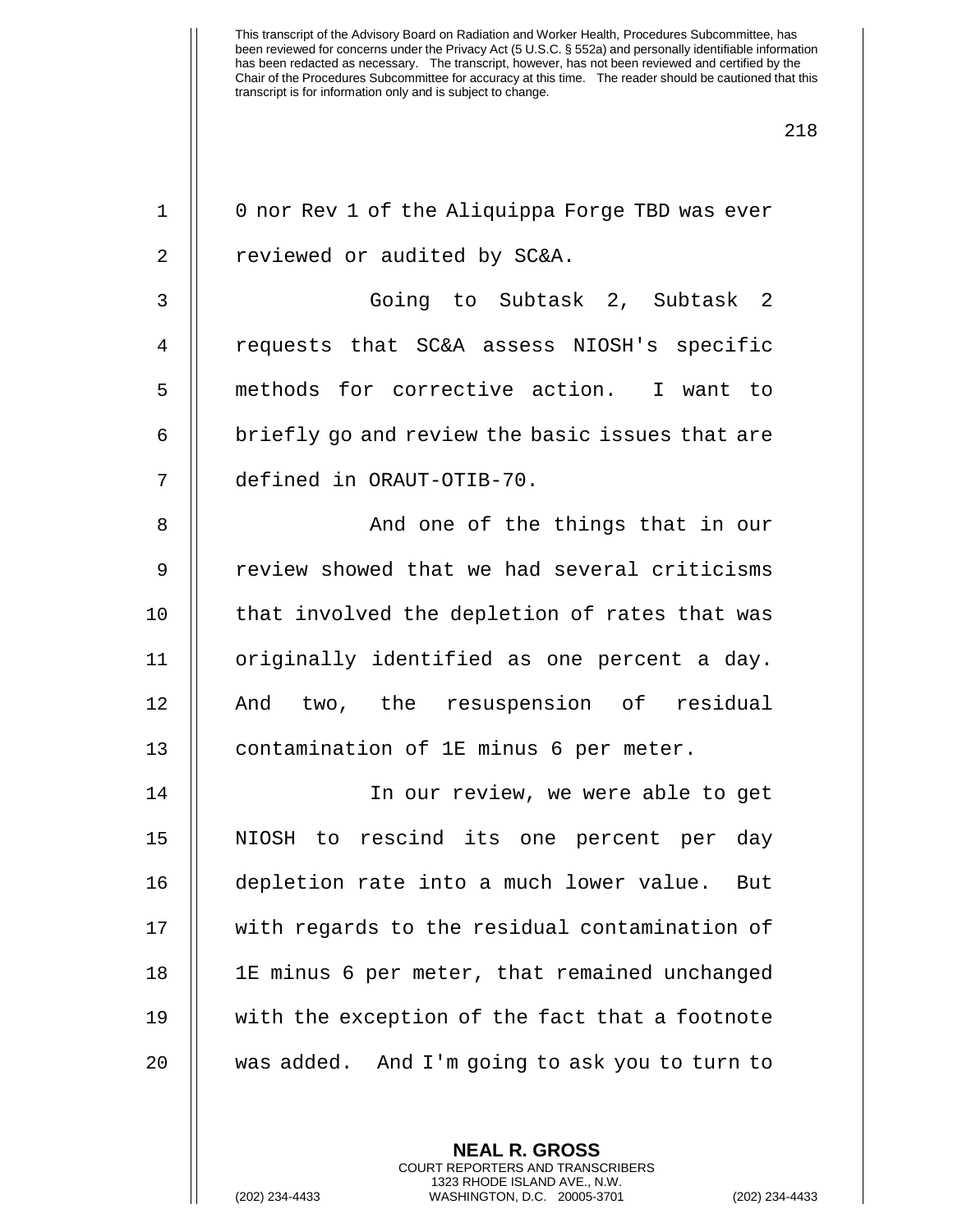| $\mathbf 1$ | Page 14 of the write-up, where the footnote                                                                                                              |  |  |  |  |
|-------------|----------------------------------------------------------------------------------------------------------------------------------------------------------|--|--|--|--|
| 2           | appears that was introduced, and perhaps in                                                                                                              |  |  |  |  |
| 3           | light of our concerns that maybe 1E minus 6 may                                                                                                          |  |  |  |  |
| 4           | not always be the appropriate resuspension                                                                                                               |  |  |  |  |
| 5           | value that should be used.                                                                                                                               |  |  |  |  |
| 6           | And I read to you in the footnote,                                                                                                                       |  |  |  |  |
| 7           | it says, in cases where the contaminated area                                                                                                            |  |  |  |  |
| 8           | is still involved in active operation, a                                                                                                                 |  |  |  |  |
| 9           | site-by-site analysis of the appropriateness                                                                                                             |  |  |  |  |
| 10          | of the 1 times minus 6 per meter suspension                                                                                                              |  |  |  |  |
| 11          | should be done. And that issue also appears in                                                                                                           |  |  |  |  |
| 12          | Page 23 of this report later on.                                                                                                                         |  |  |  |  |
| 13          | The table itself identifies clearly                                                                                                                      |  |  |  |  |
| 14          | a total of six potential options where a dose                                                                                                            |  |  |  |  |
| 15          | may be reconstructed based on the availability                                                                                                           |  |  |  |  |
| 16          | of air sampling data and surface contamination                                                                                                           |  |  |  |  |
| 17          | in combinations, and you see in the Table 1 that                                                                                                         |  |  |  |  |
| 18          | I provided, those different combinations and                                                                                                             |  |  |  |  |
| 19          | how they may be used.                                                                                                                                    |  |  |  |  |
| 20          | So then we go to Page 16, which                                                                                                                          |  |  |  |  |
|             |                                                                                                                                                          |  |  |  |  |
|             | <b>NEAL R. GROSS</b><br>COURT REPORTERS AND TRANSCRIBERS<br>1323 RHODE ISLAND AVE., N.W.<br>(202) 234-4433<br>WASHINGTON, D.C. 20005-3701<br>$(202)$ 234 |  |  |  |  |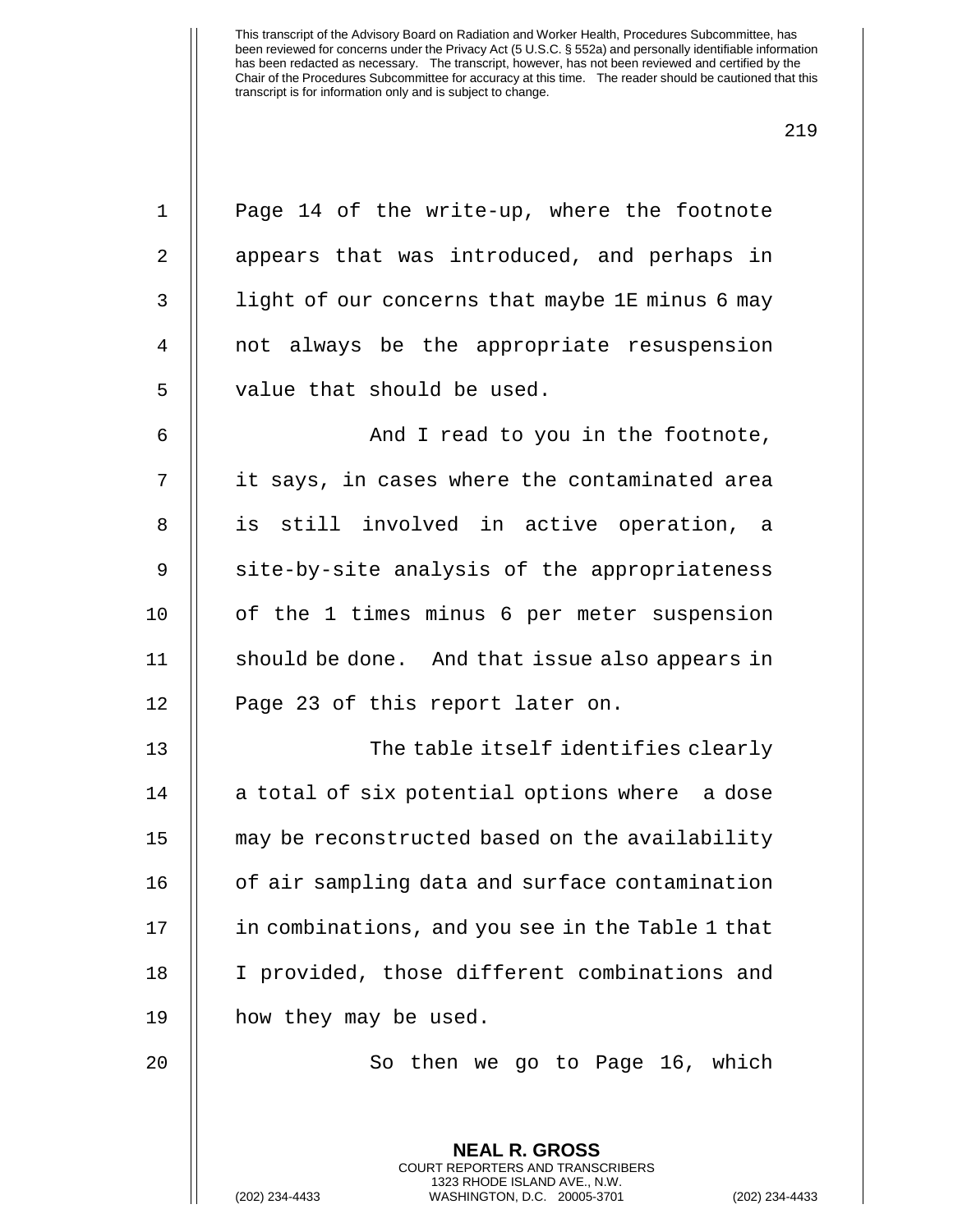| $\mathbf 1$ | involves estimates of residual external dose.            |  |  |  |  |
|-------------|----------------------------------------------------------|--|--|--|--|
| 2           | I briefly explain how doses, external exposures          |  |  |  |  |
| 3           | would be constructed by NIOSH using residual             |  |  |  |  |
| 4           | radioactivity. And I quote from the document             |  |  |  |  |
| 5           | that says to reconstruct external exposure to            |  |  |  |  |
| 6           | residual radioactivity, the maximum reported             |  |  |  |  |
| 7           | exposure rate of 0.01 milli-R per hour was               |  |  |  |  |
| 8           | back-extrapolated using the source term                  |  |  |  |  |
| 9           | depletion rate calculated from internal data.            |  |  |  |  |
| 10          | And I put that in brackets, which                        |  |  |  |  |
| 11          | were defined by 1.15 into the minus 4 per day            |  |  |  |  |
| 12          | or 0.042 per year, and assuming that workers             |  |  |  |  |
| 13          | were exposed to 2,000 hours per year. And in             |  |  |  |  |
| 14          | the load that I briefly identify with those              |  |  |  |  |
| 15          | numbers -- by the way there's a typo that needs          |  |  |  |  |
| 16          | to be corrected, but the actual value is that            |  |  |  |  |
| 17          | 0.082 rem times 5.6 gives you a dose of 0.15 rem.        |  |  |  |  |
| 18          | That is the starting point.                              |  |  |  |  |
| 19          | Finding 1 is the failure to account                      |  |  |  |  |
| 20          | for previous D&D effort. What this really                |  |  |  |  |
|             |                                                          |  |  |  |  |
|             | <b>NEAL R. GROSS</b><br>COURT REPORTERS AND TRANSCRIBERS |  |  |  |  |

1323 RHODE ISLAND AVE., N.W.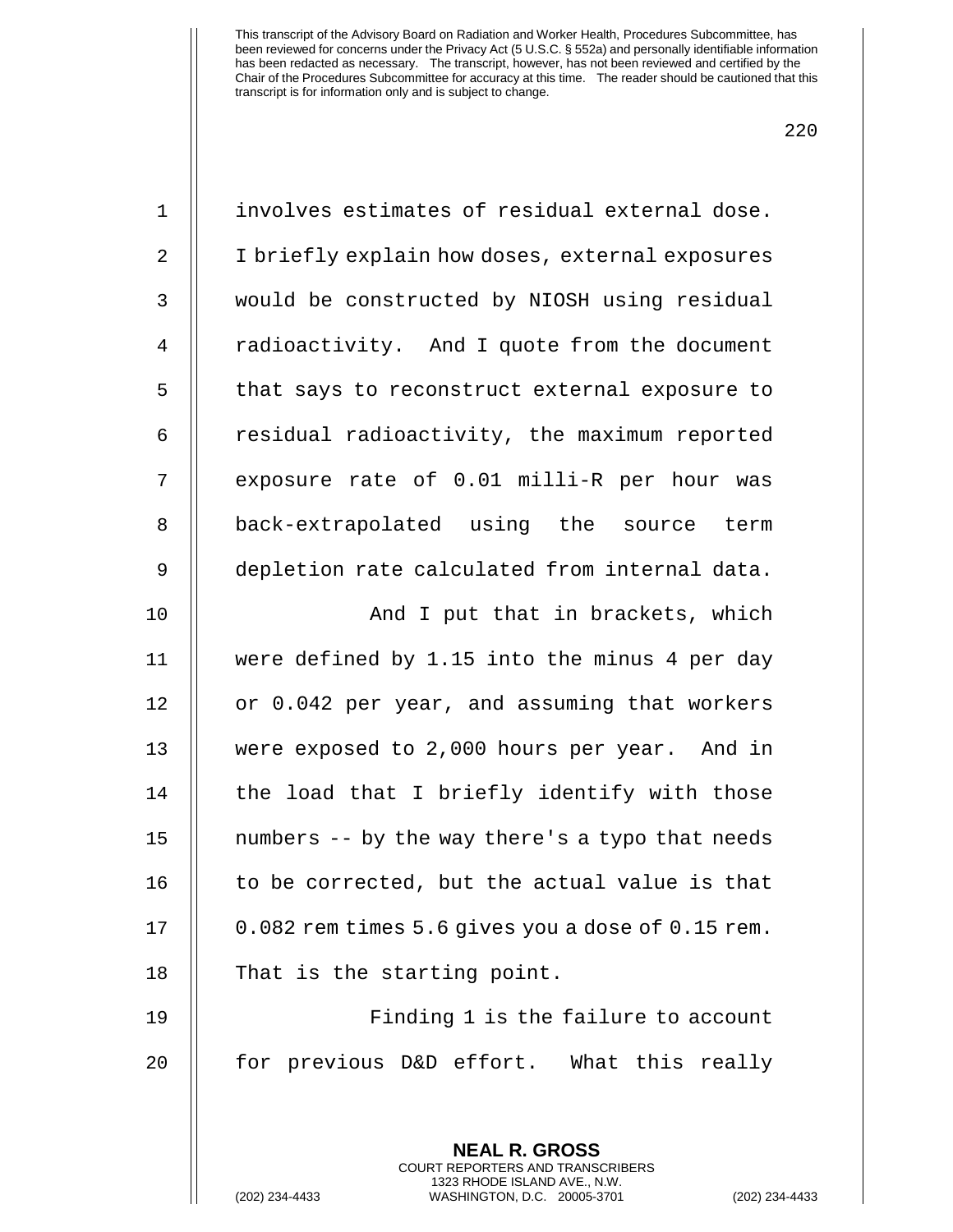| $\mathbf 1$  | involves is that they took the year 1992 as a            |  |  |  |  |
|--------------|----------------------------------------------------------|--|--|--|--|
| $\mathbf{2}$ | point to extrapolate between, and as<br>I                |  |  |  |  |
| 3            | mentioned earlier, and this is why I spend a             |  |  |  |  |
| 4            | fair amount of time identifying that on Page 9           |  |  |  |  |
| 5            | of the report, I identified the fact that in             |  |  |  |  |
| 6            | 1988 there was a remediation or decontamination          |  |  |  |  |
| 7            | effort that was substantially going to reduce            |  |  |  |  |
| 8            | the exposure. So that when you extrapolate               |  |  |  |  |
| 9            | from 1992 and ignore the remediation effort              |  |  |  |  |
| 10           | that took place in 1999, you're going to grossly         |  |  |  |  |
| 11           | underestimate dose exposures that occurred               |  |  |  |  |
| 12           | between 1988 and 1950.                                   |  |  |  |  |
| 13           | So the Finding Number 1 is, in                           |  |  |  |  |
| 14           | essence, an issue where we underestimate the             |  |  |  |  |
| 15           | exposures by ignoring the decontamination                |  |  |  |  |
| 16           | effort that took place several years before the          |  |  |  |  |
| 17           | final remediation in 1992.                               |  |  |  |  |
| 18           | Finding Number 2 addresses<br>the                        |  |  |  |  |
| 19           | issue of the 1.15 times 10 to the minus 4 per            |  |  |  |  |
| 20           | day. It's also a problem because it was based            |  |  |  |  |
|              |                                                          |  |  |  |  |
|              | <b>NEAL R. GROSS</b><br>COURT REPORTERS AND TRANSCRIBERS |  |  |  |  |

1323 RHODE ISLAND AVE., N.W.

 $\mathsf{I}$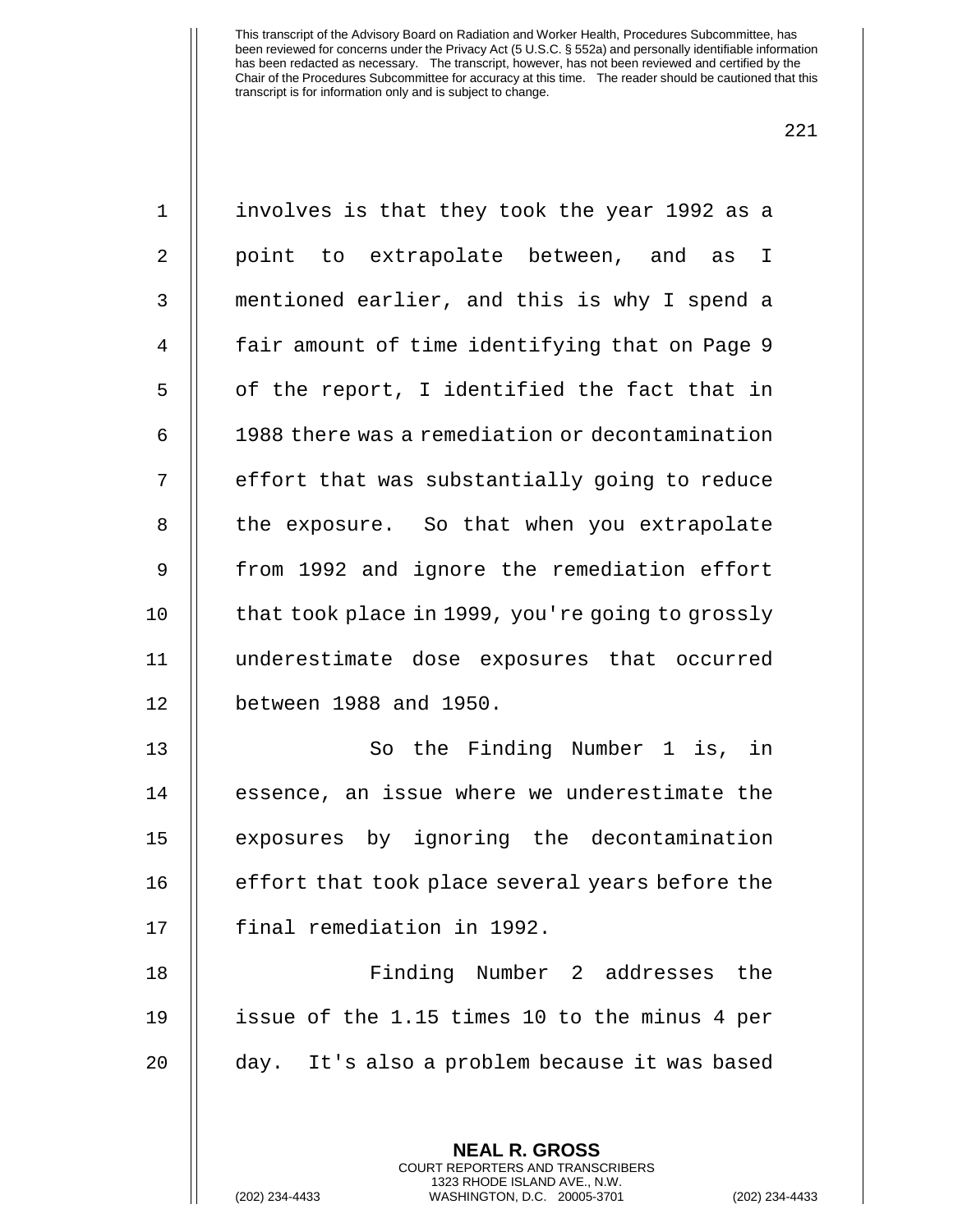222

1 | on removable contamination. And when you talk  $2 \parallel$  about a dose rate, the dose rate does not 3 differentiate between removable contamination 4 || and fixed contamination.

5 || So when you by and large take 6 removable contamination to establish a 7 decrease in activity, you're making a mistake, 8 || because it should not be based on the removable 9 contamination but on the collective 10 || contaminations since dose rates do not 11 distinguish between removable and fixed.

12 || And so the backward extrapolation 13 || by means of the NIOSH-devised source term is 14 incorrect because it is based on a dose rate  $15$   $\parallel$  that does not necessarily reflect the removable 16 | contamination by itself. And I elaborate on 17  $\parallel$  that issue at the bottom of Page 17 and 18. So 18 | that's Finding Number 2.

19 Let's see here. It's very difficult 20  $\parallel$  to talk about things that we may not be in a

> **NEAL R. GROSS** COURT REPORTERS AND TRANSCRIBERS 1323 RHODE ISLAND AVE., N.W.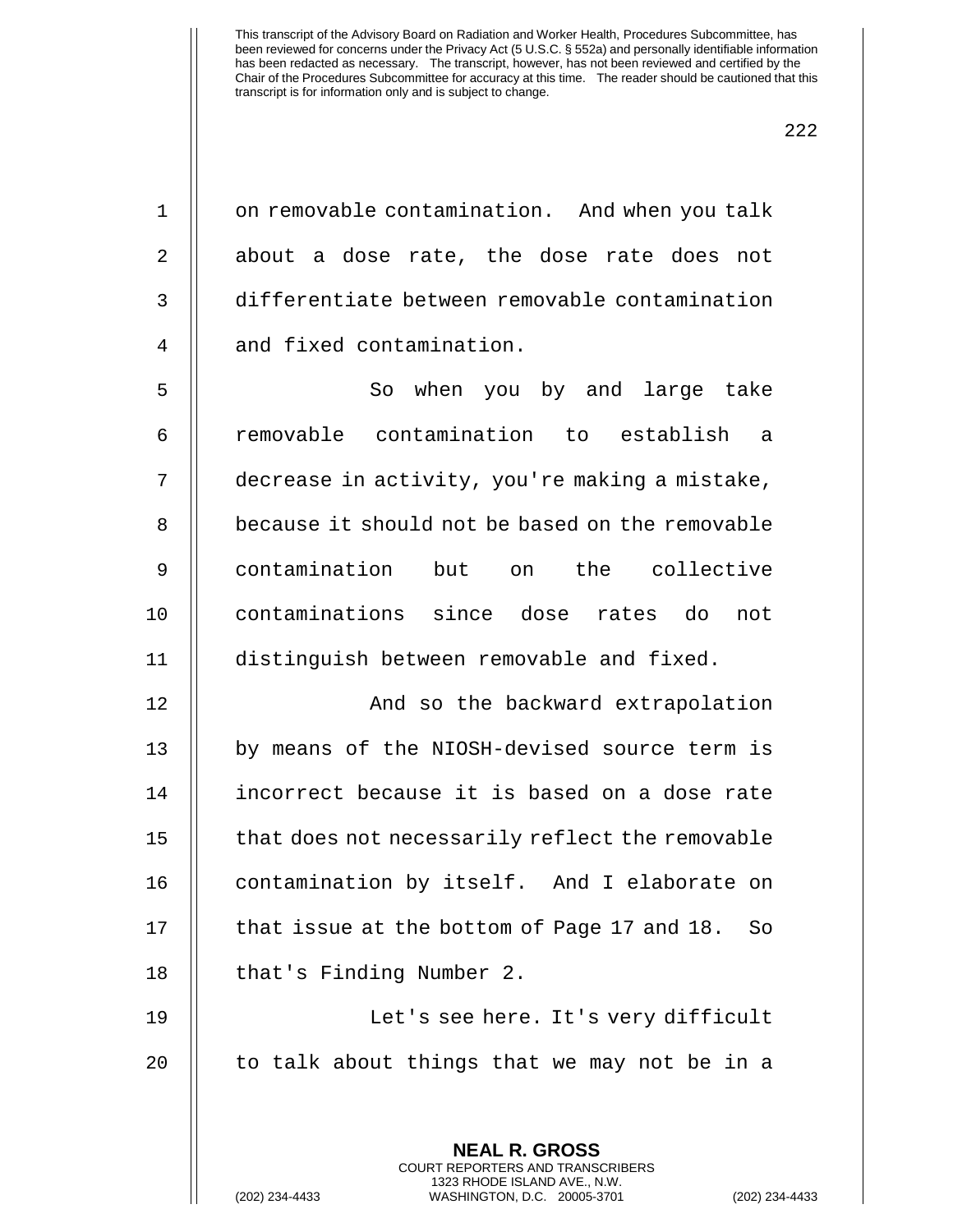1 | position to go through, but I did want to make  $2 \parallel$  an issue here about the estimates of residual 3 | internal exposures.

4 There's numerous findings  $5$   $\parallel$  associated with it and they come in stages. 6  $\parallel$  The first attempt was to, in essence, identify 7 | what NIOSH did and see if we can duplicate those 8 || numbers. And then the second level of review 9 | is to say, what's the protocol that NIOSH used, 10 was it correct? So on Page 18, I start to at 11 least identify the methodology that NIOSH used 12 | in assessing the estimates of residual internal 13 | exposure.

14 || And so on Page 18 I have a verbatim || transcript of the information that was used. | And what they did was to actually identify activity levels, contamination levels, in the 18 || furnace area which was identified at 5.9 microgram per cubic meter, which, based on the  $\parallel$  specific activity of 1.516 dpm per microgram,

> **NEAL R. GROSS** COURT REPORTERS AND TRANSCRIBERS 1323 RHODE ISLAND AVE., N.W.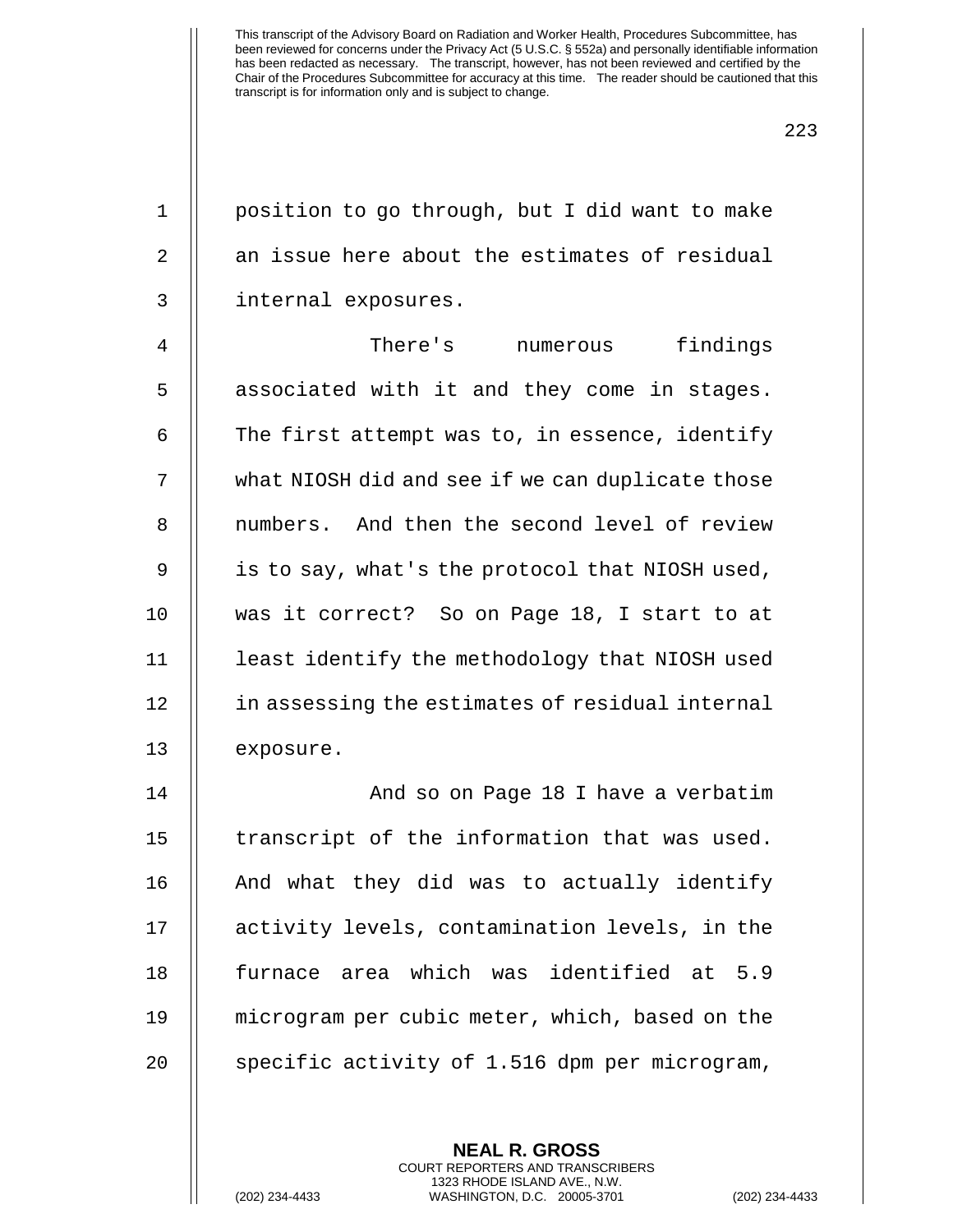| $\mathbf 1$    | translates to 8.94 dpm per cubic meter. And so           |  |  |  |  |
|----------------|----------------------------------------------------------|--|--|--|--|
| 2              | that becomes your data point for 1950.                   |  |  |  |  |
| 3              | And, let's see, they then used that                      |  |  |  |  |
| $\overline{4}$ | data point and said let this activity level,             |  |  |  |  |
| 5              | this is an air sampling data point, the 5.9              |  |  |  |  |
| 6              | micrograms per cubic meter or the 8.94 dpm per           |  |  |  |  |
| 7              | cubic meter, is an air sampling point, and that          |  |  |  |  |
| 8              | needs to be understood.                                  |  |  |  |  |
| $\mathsf 9$    | And so in the next paragraph, I                          |  |  |  |  |
| 10             | underlined it, that to calculate -- and this             |  |  |  |  |
| 11             | comes from the document itself -- to calculate           |  |  |  |  |
| 12             | internal exposure from residual activity, the            |  |  |  |  |
| 13             | analysis assumed that all buildings had an air           |  |  |  |  |
| 14             | concentration of 8.9 dpm per cubic meter in              |  |  |  |  |
| 15             | 1950.                                                    |  |  |  |  |
| 16             | And it says this operational air                         |  |  |  |  |
| 17             | concentration was assumed to have occurred for           |  |  |  |  |
| 18             | one year with no cleanup, and an indoor                  |  |  |  |  |
| 19             | deposition velocity of 0.00, the standard                |  |  |  |  |
| 20             | deposition velocity was applied to calculate             |  |  |  |  |
|                |                                                          |  |  |  |  |
|                | <b>NEAL R. GROSS</b><br>COURT REPORTERS AND TRANSCRIBERS |  |  |  |  |

1323 RHODE ISLAND AVE., N.W.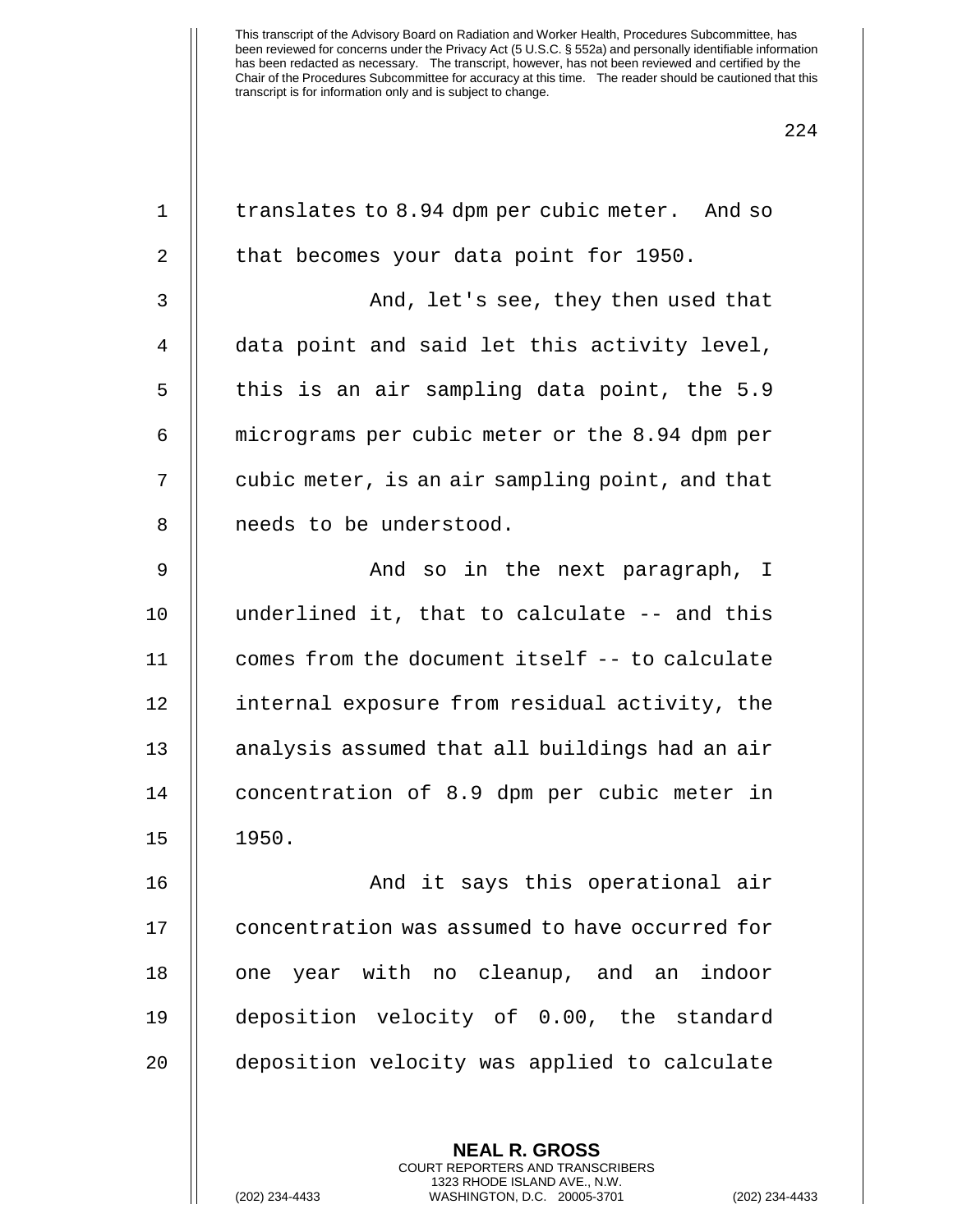| $\mathbf 1$    | 2.11 times 10 to the 5 dpm per square meter      |  |  |  |  |  |
|----------------|--------------------------------------------------|--|--|--|--|--|
| 2              | surface contamination level at the end of        |  |  |  |  |  |
| 3              | operations or start of the residual period.      |  |  |  |  |  |
| $\overline{4}$ | And then they applied the standard               |  |  |  |  |  |
| 5              | resuspension factor that's identified in         |  |  |  |  |  |
| 6              | OTIB-70 of 1 times 10 to the minus 6 per meter,  |  |  |  |  |  |
| 7              | and applied that to the surface contamination    |  |  |  |  |  |
| $\, 8$         | level that would result from the deposition for  |  |  |  |  |  |
| $\mathsf 9$    | one year as formerly mentioned, and then they    |  |  |  |  |  |
| 10             | came up with an air concentration that would     |  |  |  |  |  |
| 11             | result from that resuspension.                   |  |  |  |  |  |
| 12             | And then they also used the 1992                 |  |  |  |  |  |
| 13             | calculated air concentration of 0.35 dpm was     |  |  |  |  |  |
| 14             | based on applying the resuspension factor of 1   |  |  |  |  |  |
| 15             | minus 6 per meter and so forth and so forth.     |  |  |  |  |  |
| 16             | And we looked at this, and here on               |  |  |  |  |  |
| 17             | Table 3, which I included, on the basis of those |  |  |  |  |  |
| 18             | numbers they came up with inhalation of          |  |  |  |  |  |
| 19             | picocuries per day for all the years between     |  |  |  |  |  |
| 20             | 1950 and 1992.                                   |  |  |  |  |  |
|                |                                                  |  |  |  |  |  |

**NEAL R. GROSS** COURT REPORTERS AND TRANSCRIBERS 1323 RHODE ISLAND AVE., N.W.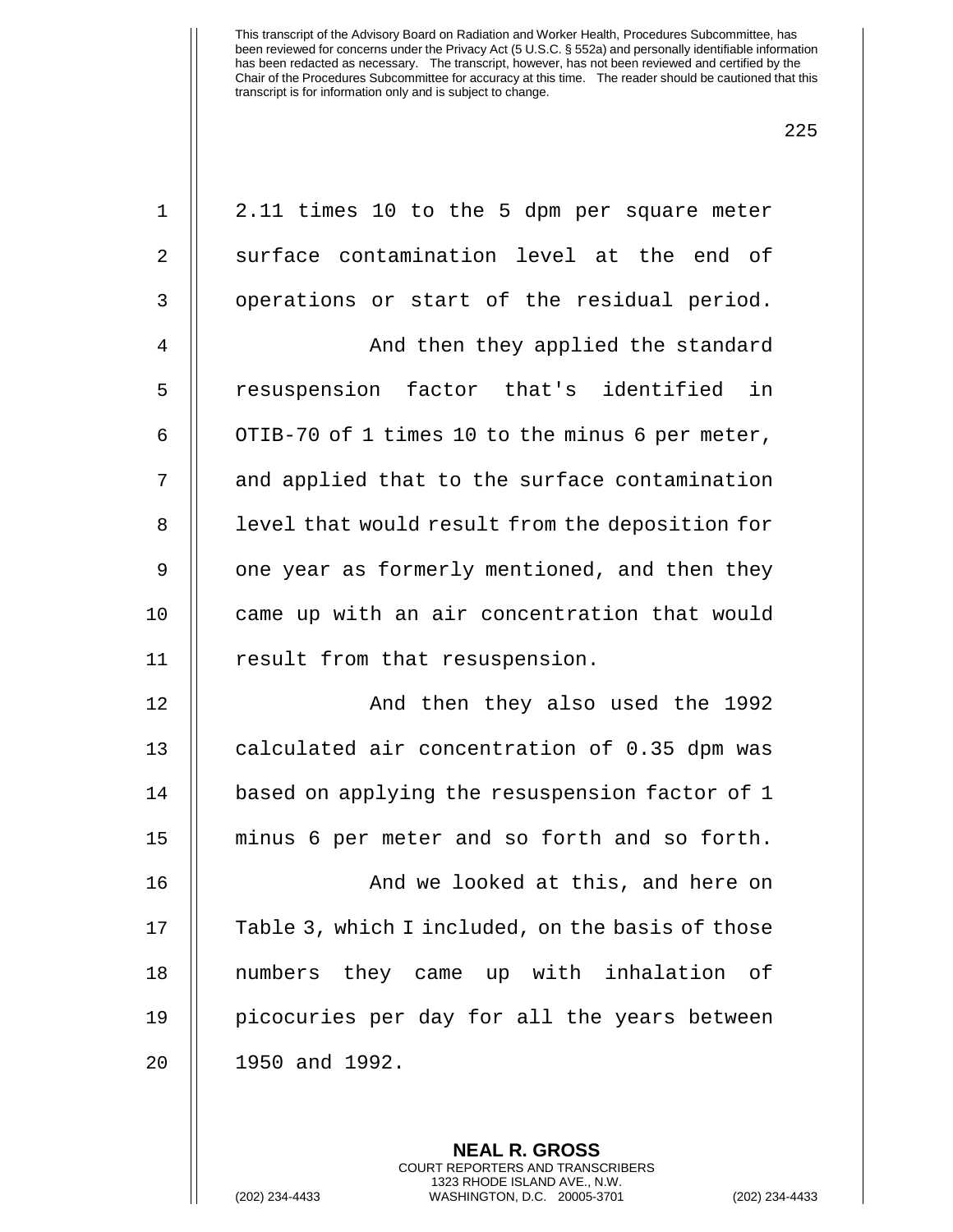| $\mathbf 1$    | When I accepted this without                    |  |  |  |  |  |
|----------------|-------------------------------------------------|--|--|--|--|--|
| $\mathbf{2}$   | reservation, the air data, I came up with the   |  |  |  |  |  |
| 3              | fact that, for 1950 and 1992, for those two     |  |  |  |  |  |
| $\overline{4}$ | years that I selected from Table 3, I came up   |  |  |  |  |  |
| 5              | with slightly different numbers.                |  |  |  |  |  |
| 6              | And for the 1950 data, I'm on Page              |  |  |  |  |  |
| 7              | 20, the cited value of 0.627 picocuries per day |  |  |  |  |  |
| $\, 8$         | matches NIOSH's numbers, so this number was     |  |  |  |  |  |
| 9              | okay. For the 1992 number, I tried to match     |  |  |  |  |  |
| 10             | that and I ended up with a value that was       |  |  |  |  |  |
| 11             | slightly lower and does not match NIOSH's value |  |  |  |  |  |
| 12             | of 0.112 picocuries per day.                    |  |  |  |  |  |
| 13             | So in trying to simply determine                |  |  |  |  |  |
| 14             | whether or not the NIOSH's approach I could     |  |  |  |  |  |
| 15             | match the numbers, I was able to match one but  |  |  |  |  |  |
| 16             | not the other. And the same thing, because the  |  |  |  |  |  |
| 17             | daily ingestion rates were based on<br>air      |  |  |  |  |  |
| 18             | concentration values, I was not able to match   |  |  |  |  |  |
| 19             | those numbers either, and I'm on Page 21.       |  |  |  |  |  |
| 20             | So Finding Number 3 says that I was             |  |  |  |  |  |
|                |                                                 |  |  |  |  |  |
|                | <b>NEAL R. GROSS</b>                            |  |  |  |  |  |

COURT REPORTERS AND TRANSCRIBERS 1323 RHODE ISLAND AVE., N.W.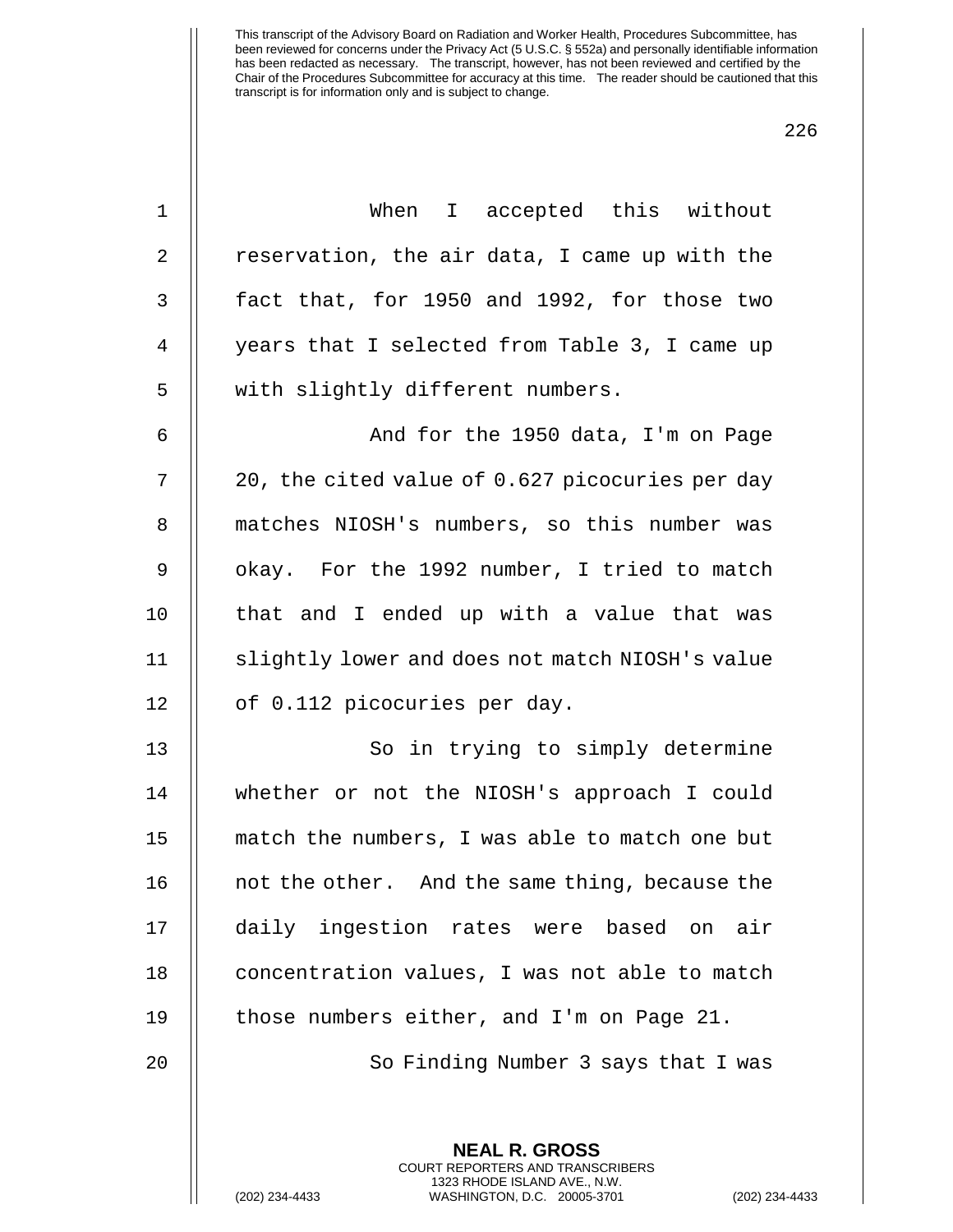| $\mathbf 1$    | not able to match NIOSH's number exactly,        |  |  |  |  |
|----------------|--------------------------------------------------|--|--|--|--|
| $\overline{2}$ | without considering whether or not their         |  |  |  |  |
| 3              | protocol was correct. So that's Finding          |  |  |  |  |
| $\overline{4}$ | Number 3.                                        |  |  |  |  |
| 5              | But a much more critical assessment              |  |  |  |  |
| 6              | I am going to discuss involves Section 4.2.3 on  |  |  |  |  |
| 7              | Page 21 of my write-up. And that involves two    |  |  |  |  |
| 8              | elements. The first element I will discuss       |  |  |  |  |
| $\mathsf 9$    | states the following.                            |  |  |  |  |
| 10             | In Section 5 of the TBD it states the            |  |  |  |  |
| 11             | following: After the end of AEC rolling          |  |  |  |  |
| 12             | operations, a July 1949 survey was performed     |  |  |  |  |
| 13             | and the survey indicated that the maximum air    |  |  |  |  |
| 14             | dust concentration taken during normal           |  |  |  |  |
| 15             | operation in the furnace areas<br>was $5.9$      |  |  |  |  |
| 16             | micrograms per cubic meter, which translates to  |  |  |  |  |
| 17             | the 8.994 dpm per cubic meter that we identified |  |  |  |  |
| 18             | above.                                           |  |  |  |  |
| 19             | They also state, as I had already                |  |  |  |  |
| 20             | mentioned before, that all buildings were        |  |  |  |  |
|                |                                                  |  |  |  |  |
|                | <b>NEAL R. GROSS</b>                             |  |  |  |  |

COURT REPORTERS AND TRANSCRIBERS 1323 RHODE ISLAND AVE., N.W.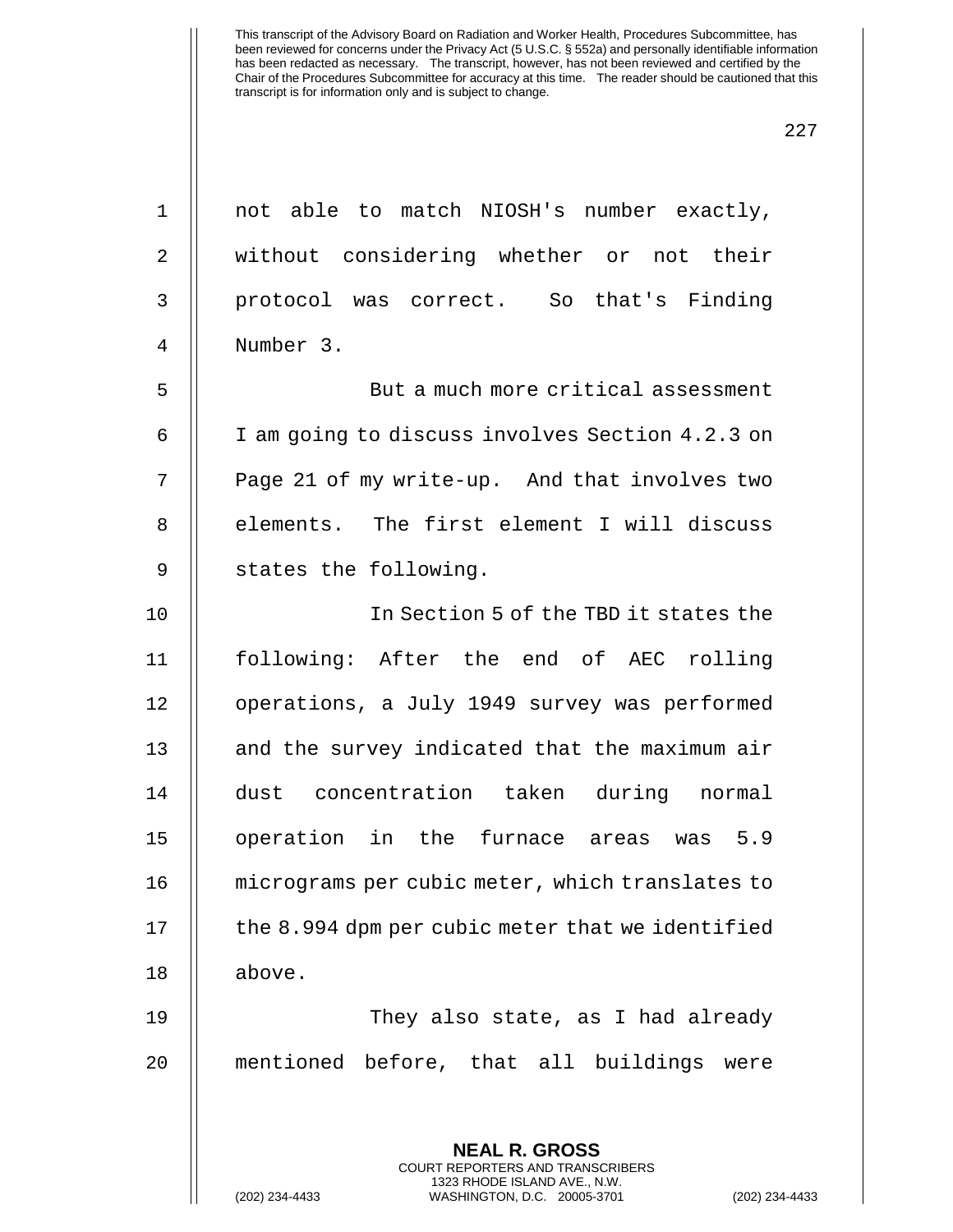| assumed to have an air concentration of 8.94 dpm                                                                                                         |  |  |  |  |
|----------------------------------------------------------------------------------------------------------------------------------------------------------|--|--|--|--|
| in 1950, and therefore they came up with the                                                                                                             |  |  |  |  |
| estimates that are defined in the previous                                                                                                               |  |  |  |  |
| table that I mentioned.                                                                                                                                  |  |  |  |  |
| When I looked at the actual data                                                                                                                         |  |  |  |  |
| from which this came -- and that's included in                                                                                                           |  |  |  |  |
| Attachment 1 of this report, which is on Page                                                                                                            |  |  |  |  |
| 30 and 31, if you can go there, Page 30 and 31                                                                                                           |  |  |  |  |
| has Attachment 1. What you'll see on Page 31                                                                                                             |  |  |  |  |
| is the furnace area value of 5.9 -- I think I                                                                                                            |  |  |  |  |
| blocked it out and hopefully that's easily                                                                                                               |  |  |  |  |
| identifiable, middle page -- the furnace area                                                                                                            |  |  |  |  |
| had 5.9 micrograms per cubic meter, and so it                                                                                                            |  |  |  |  |
| corresponds to the number that was cited.                                                                                                                |  |  |  |  |
| However, right below, it says during                                                                                                                     |  |  |  |  |
| floor sweeping of the mill area the samples                                                                                                              |  |  |  |  |
| showed 110 micrograms per cubic meter, this                                                                                                              |  |  |  |  |
| being the only sample in excess of the preferred                                                                                                         |  |  |  |  |
| level.                                                                                                                                                   |  |  |  |  |
| And so the first question that comes                                                                                                                     |  |  |  |  |
|                                                                                                                                                          |  |  |  |  |
| <b>NEAL R. GROSS</b><br>COURT REPORTERS AND TRANSCRIBERS<br>1323 RHODE ISLAND AVE., N.W.<br>(202) 234-4433<br>WASHINGTON, D.C. 20005-3701<br>$(202)$ 234 |  |  |  |  |
|                                                                                                                                                          |  |  |  |  |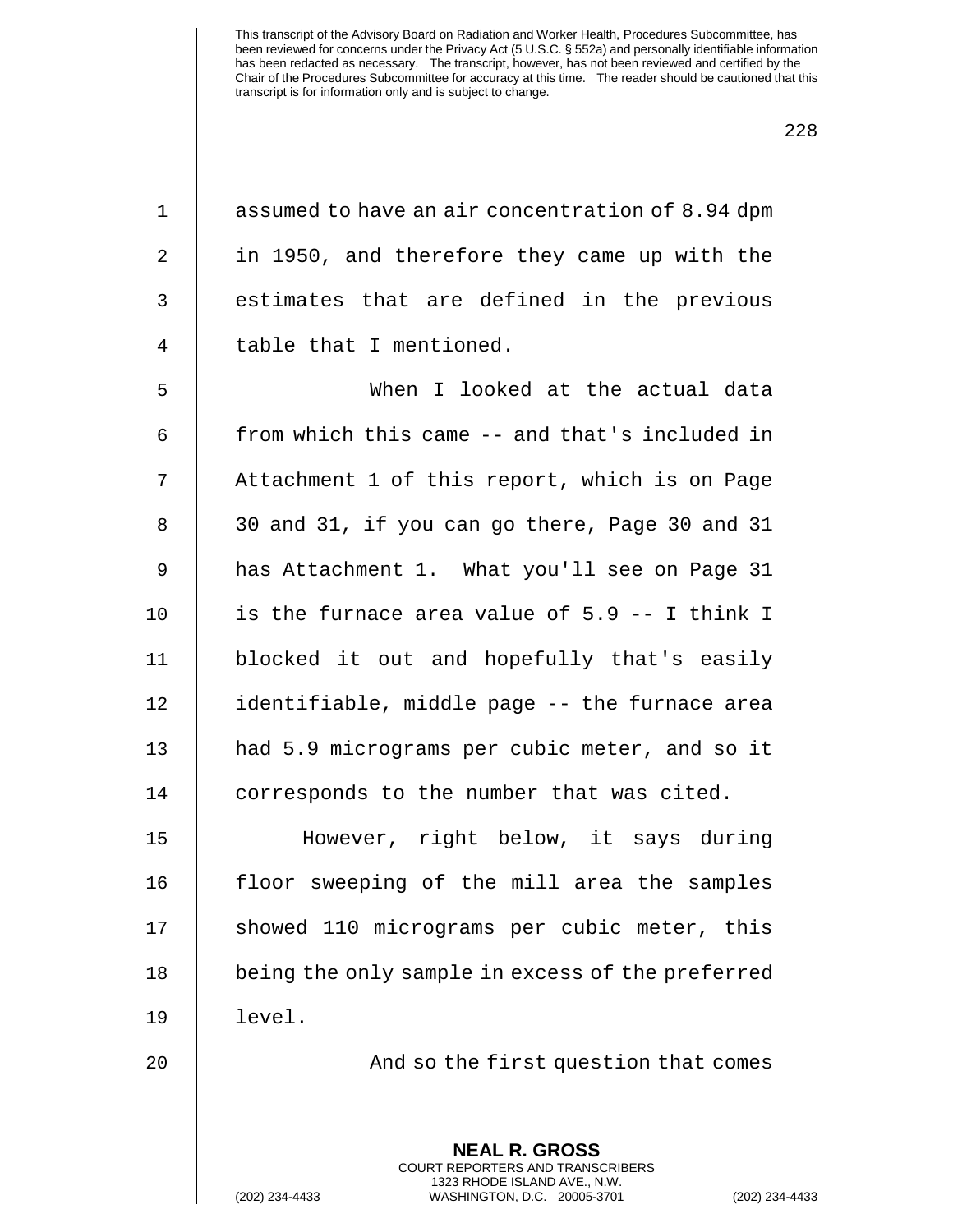| $\mathbf 1$    | to mind is why wasn't that sample used, because |
|----------------|-------------------------------------------------|
| 2              | it is part of the area that was frequented. It  |
| 3              | was obtained by a floor sweeping activity,      |
| $\overline{4}$ | which is not outrageous, which is something you |
| 5              | would expect in an operational setting.         |
| 6              | And so the original value that was              |
| 7              | identified as the maximum, 5.9, is not correct, |
| 8              | but 110 micrograms could have been used as a    |
| 9              | bounding value for air concentrations in 1950.  |
| 10             | So it turns out to be -- I guess it's Finding   |
| 11             | Number 5.                                       |
| 12             | But the second, more important                  |
| 13             | issue, and probably the single most important   |
| 14             | issue that I want to address here, is Finding   |
| 15             | Number 6 and how all this comes to light when   |
| 16             | you use the suspension factor as a way -- and   |
| 17             | what NIOSH did, they took an empirical air      |
| 18             | sample of 5.9 micrograms per cubic meter, which |
| 19             | converts to 8.93 picocuries per meter, and then |
| 20             | goes and reconfigures that internal<br>air      |
|                |                                                 |

**NEAL R. GROSS** COURT REPORTERS AND TRANSCRIBERS 1323 RHODE ISLAND AVE., N.W.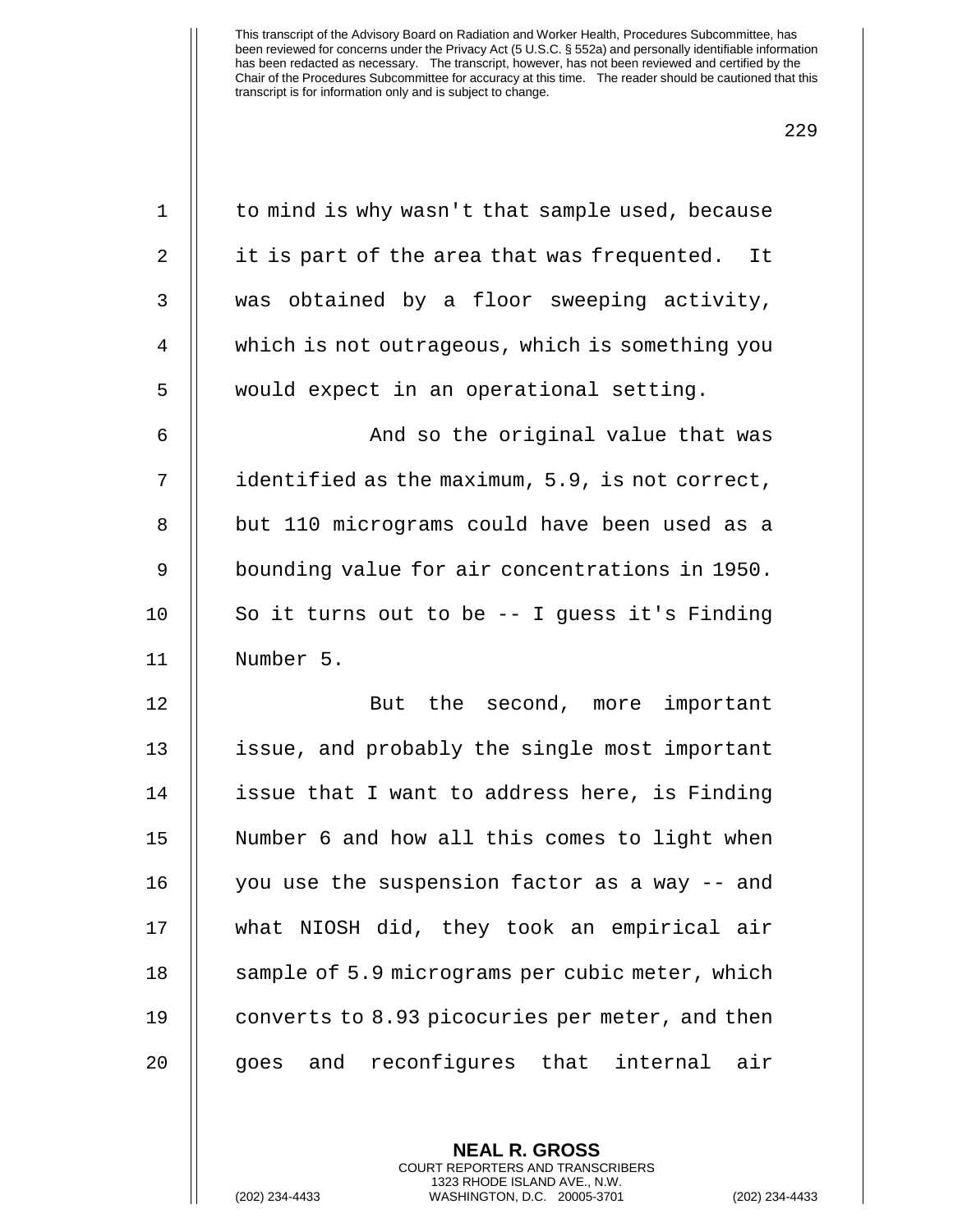230

1 concentration.

2 And this is -- I'm sorry, I should 3 | have said 8.94 dpm per cubic meters. That is 4 || an actual empirical air sample. And what they 5 | did, in essence, was to say, no, we're not going  $6$   $\parallel$  to accept an empirical air sample. And we will 7 || rather, then, convert it into another air 8 | sample by assuming that that air concentration 9 will deposit on the floor for one whole year, 10  $\parallel$  and then use a resuspension factor of E minus 11 || 6 per meter and then come up with a revised, 12 modeled air concentration that is 42-fold 13 lower.

14 || And this leaves me baffled in terms 15 | of how do you justify taking an air sample and  $16$   $\parallel$  then using a modeling approach that involves an 17 || assumed deposition velocity and assumed 18 || resuspension factor and then establish a new  $19$  || air concentration that is 42-fold lower than 20 || the empirical air concentration that you

> **NEAL R. GROSS** COURT REPORTERS AND TRANSCRIBERS 1323 RHODE ISLAND AVE., N.W.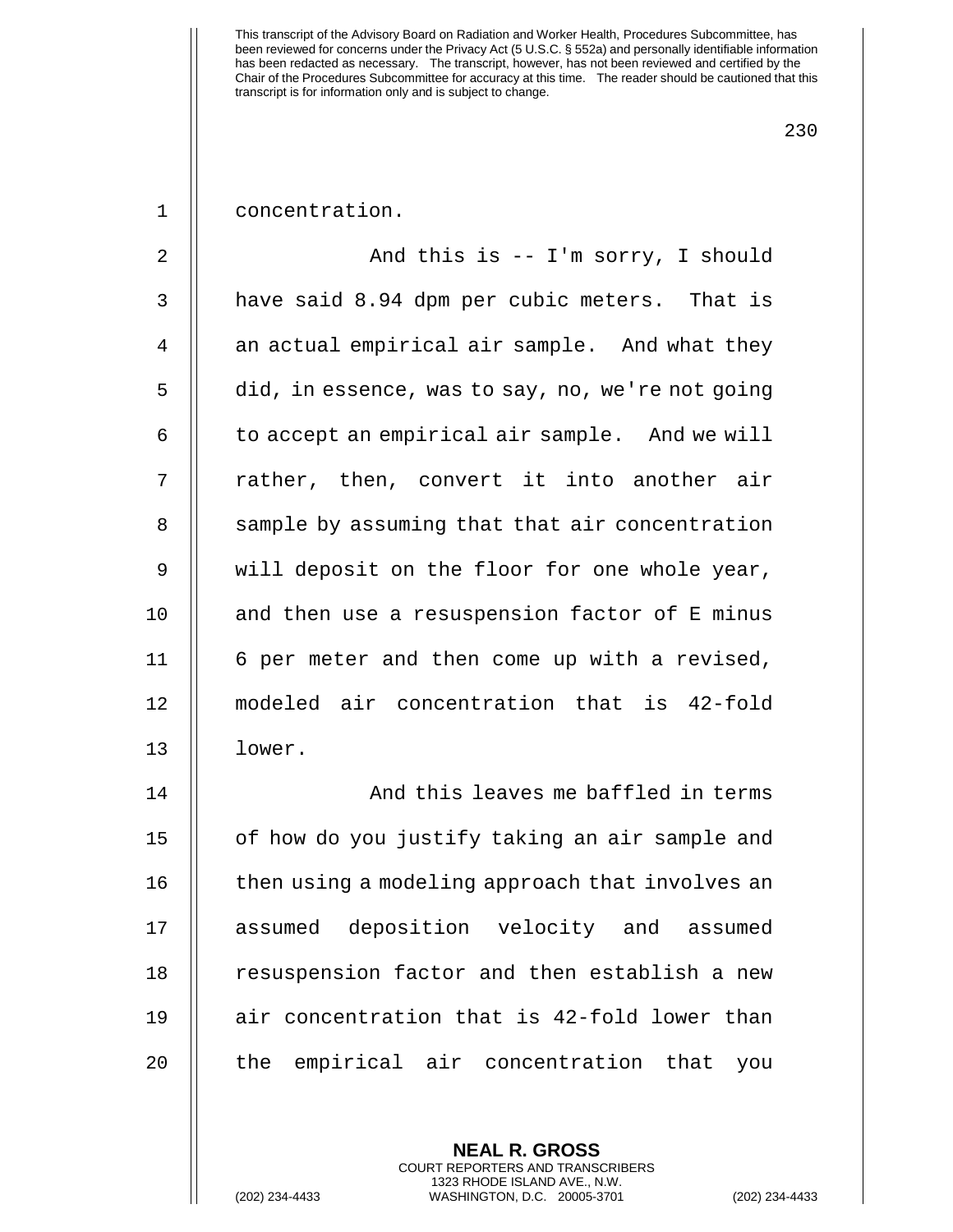231

| $1$ |  | started out with? |  |  |
|-----|--|-------------------|--|--|
|-----|--|-------------------|--|--|

2 That, I think, is really the most  $3$   $\parallel$  serious issue that I have come across. And 4 || actually, on Pages 23 and 24, I actually 5 identify the flaw in the use of the E minus 6 6 | resuspension factor. If you were to use the 7 || higher concentration that was identified in 8 || floor sweeping in the furnace area of 110 9 micrograms per cubic meter, you would end up 10 || with a resuspension factor that's close to E 11 minus 4.

12 || And this is what we always talked 13 || about. When you have a facility where there 14 || are still residual activity, the resuspension 15 | factor of E minus 6 is probably a factor of up  $16$  | to two-fold too low and would support a factor 17  $\parallel$  of E minus 6, which I then actually came up with, 18 || and I describe that briefly on the top of Page 19 24.

20 With regard to, let's see, the next

**NEAL R. GROSS** COURT REPORTERS AND TRANSCRIBERS 1323 RHODE ISLAND AVE., N.W.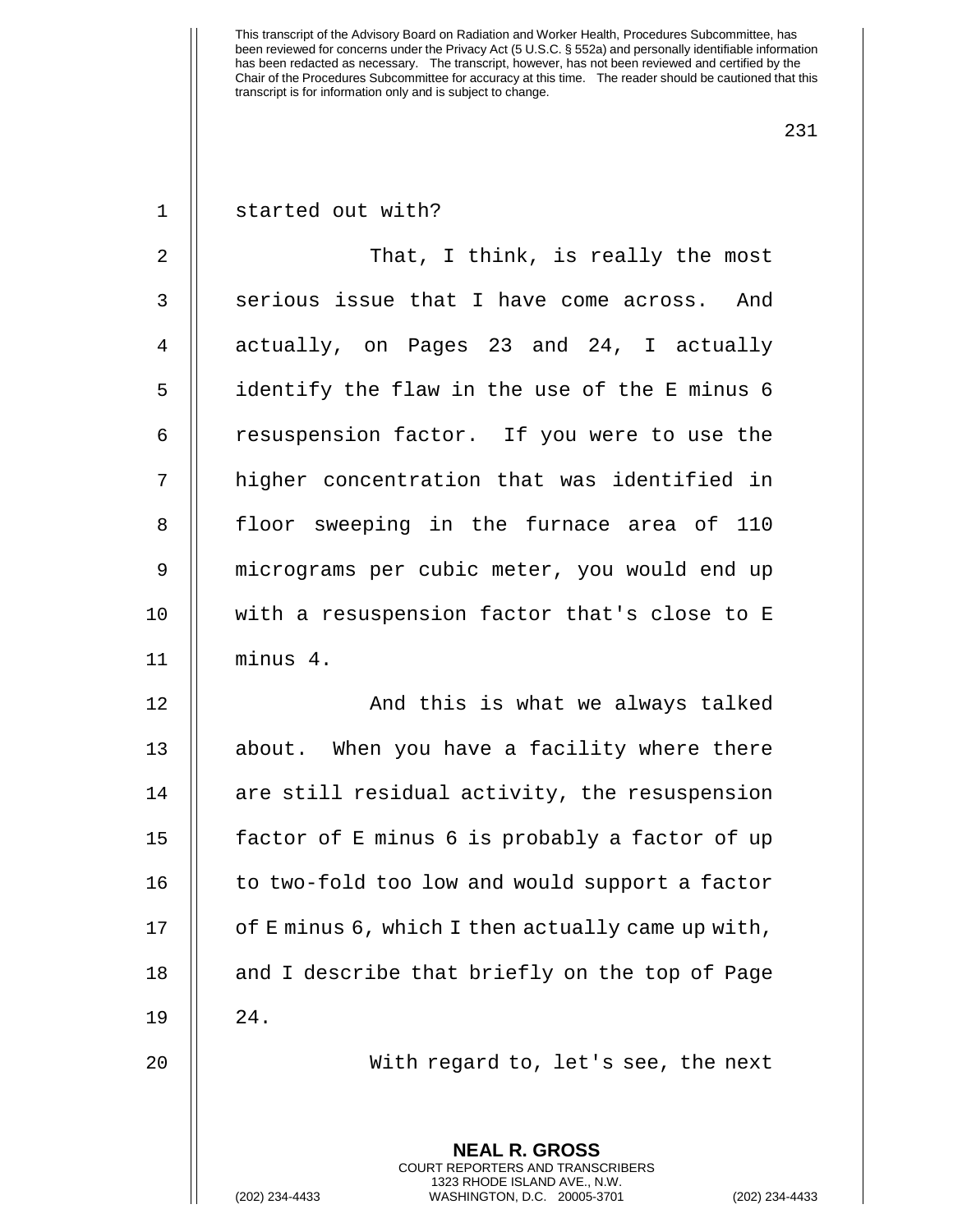| $\mathbf 1$    | issue comes on in the middle of Page 24,                 |
|----------------|----------------------------------------------------------|
| 2              | comments pertaining to NIOSH's assessment of             |
| $\mathsf{3}$   | the source term depletion rate. Here they                |
| $\overline{4}$ | used, let's see, 1992 survey data that showed            |
| 5              | an air concentration of 0.035 dpm per cubic              |
| 6              | meter. And they also had the 350 dpm alpha per           |
| 7              | 100 centimeters square that -- let's see, I'm            |
| $\, 8$         | trying to recall exactly what I've done here.            |
| $\mathsf 9$    |                                                          |
| 10             | Yeah, this issue once again goes to                      |
| 11             | the issue of the removable contamination                 |
| 12             | levels. And in Finding Number 7, NIOSH's                 |
| 13             | choice of the 1992 survey measurement of 350 dpm         |
| 14             | per 100 centimeters square removable alpha               |
| 15             | contamination is compromised by the fact that            |
| 16             | it postdates the interim decontamination                 |
| 17             | efforts of 1988 here.                                    |
| 18             | And so one should not take a point                       |
| 19             | in time that does not consider a previous                |
| 20             | decontamination level. Remember that in 1988             |
|                |                                                          |
|                | <b>NEAL R. GROSS</b><br>COURT REPORTERS AND TRANSCRIBERS |

1323 RHODE ISLAND AVE., N.W.

 $\bigg|\bigg|$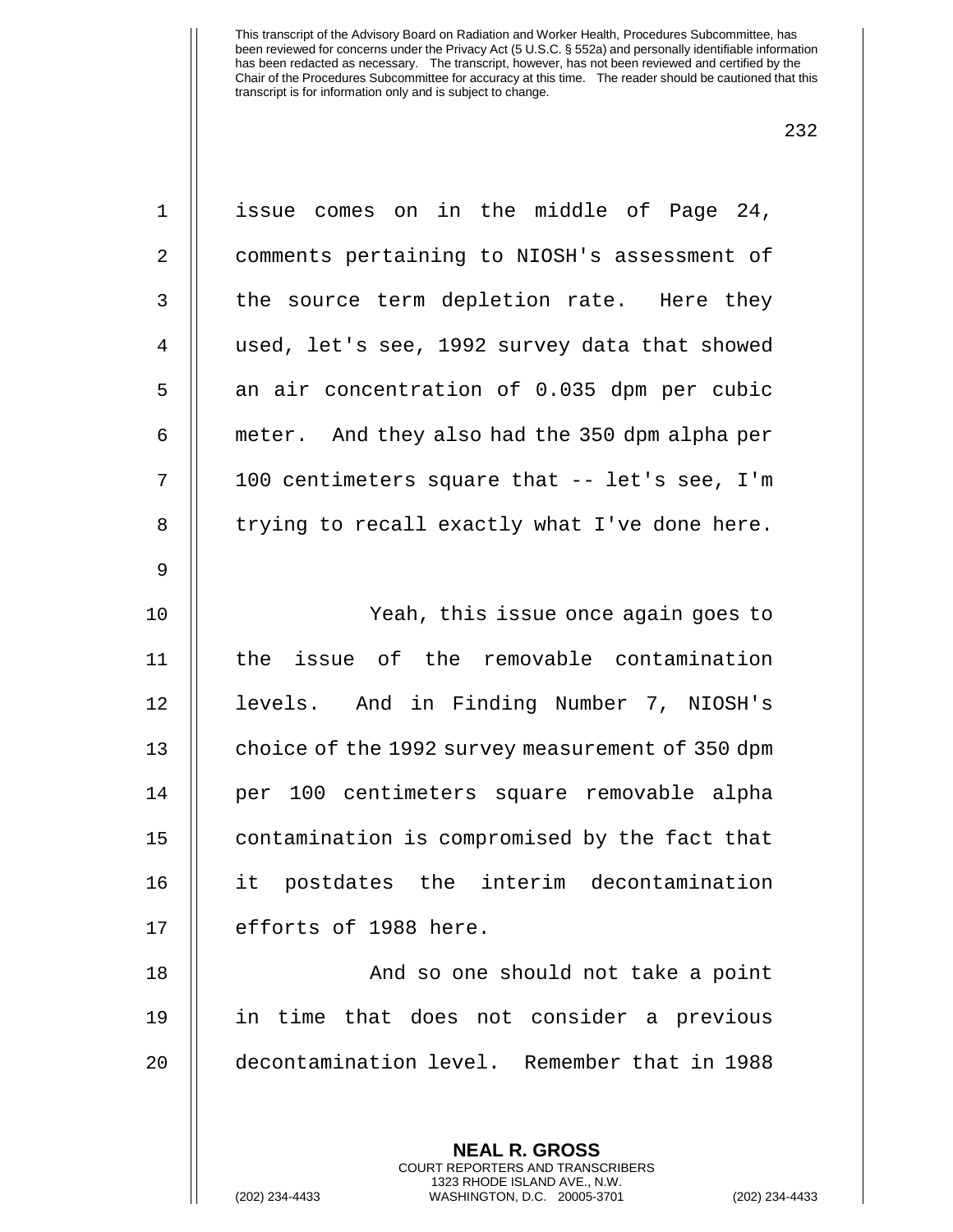| $\mathbf 1$ | the decontamination was fairly significant.      |
|-------------|--------------------------------------------------|
| 2           | Not as stringent as it was in the subsequent     |
| 3           | time period between 1992 and '93, but it clearly |
| 4           | was something that has to be taken<br>into       |
| 5           | consideration. And you cannot take a point in    |
| 6           | time that does not address the interim           |
| 7           | decontamination that took place in 1988.         |
| 8           | Okay. And I guess the final                      |
| 9           | finding raises the issue, why wasn't OTIB used   |
| 10          | in the way I would have expected it to be used?  |
| 11          | And that is, if you have, assuming for a moment  |
| 12          | that we're not even going to address the highest |
| 13          | contamination level that was considerably        |
| 14          | higher than the 5.9 micrograms per cubic meter,  |
| 15          | but instead use 110, assuming for a moment that  |
| 16          | NIOSH were to continue to insist that that is    |
| 17          | the more appropriate value, why couldn't you     |
| 18          | have used that, the measured air concentration   |
| 19          | of 8.94 dpm per cubic meter, at the end of the   |
| 20          | rolling period and the beginning of<br>the       |

**NEAL R. GROSS** COURT REPORTERS AND TRANSCRIBERS 1323 RHODE ISLAND AVE., N.W.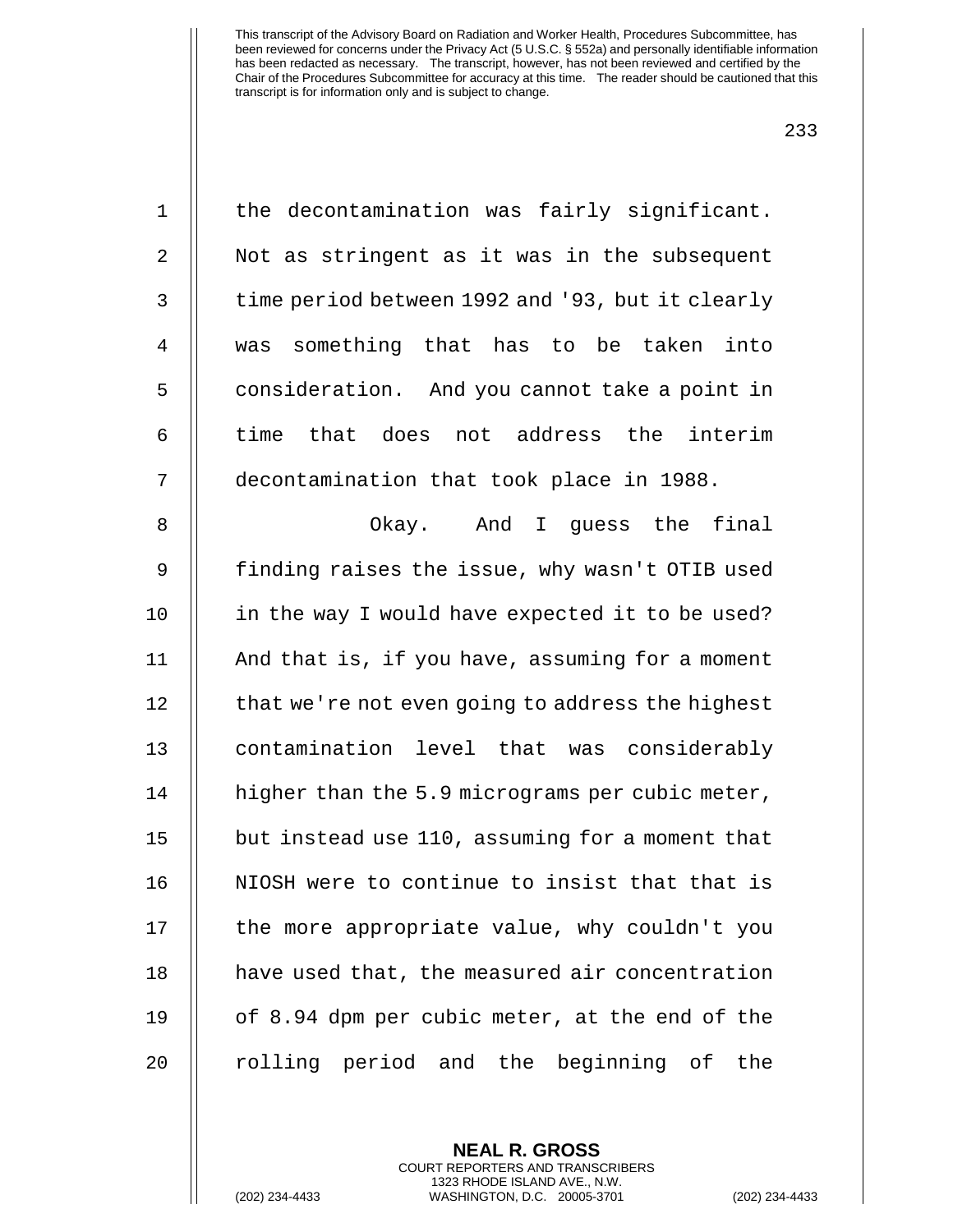| $\mathbf 1$  | residual period, and then use the source term   |
|--------------|-------------------------------------------------|
| 2            | depletion factor, as defined in OTIB-70, of     |
| $\mathbf{3}$ | 0.00067 per day and then calculate what the air |
| 4            | concentration would have been for all years     |
| 5            | subsequent to the beginning of the residual     |
| 6            | period?                                         |
| 7            | That, to me, again, is<br>not                   |
| 8            | consistent with the recommendations<br>in       |
| $\mathsf 9$  | OTIB-70. And that particular recommendation     |
| 10           | is the one that I would have preferred, but     |
| 11           | alternatively, among the six options that       |
| 12           | OTIB-70 permits for, you could have chosen the  |
| 13           | second and third tier option. In other words,   |
| 14           | that would have also provided a suitable means  |
| 15           | by accommodating the residual period.           |
| 16           | So that is pretty much the end of the           |
| 17           | findings.<br>And then considering<br>the        |
| 18           | significance of the findings, especially the    |
| 19           | way the air concentrations were modeled, like   |
| 20           | I said, where you take an empirical air         |
|              |                                                 |
|              | <b>NEAL R. GROSS</b>                            |

COURT REPORTERS AND TRANSCRIBERS 1323 RHODE ISLAND AVE., N.W.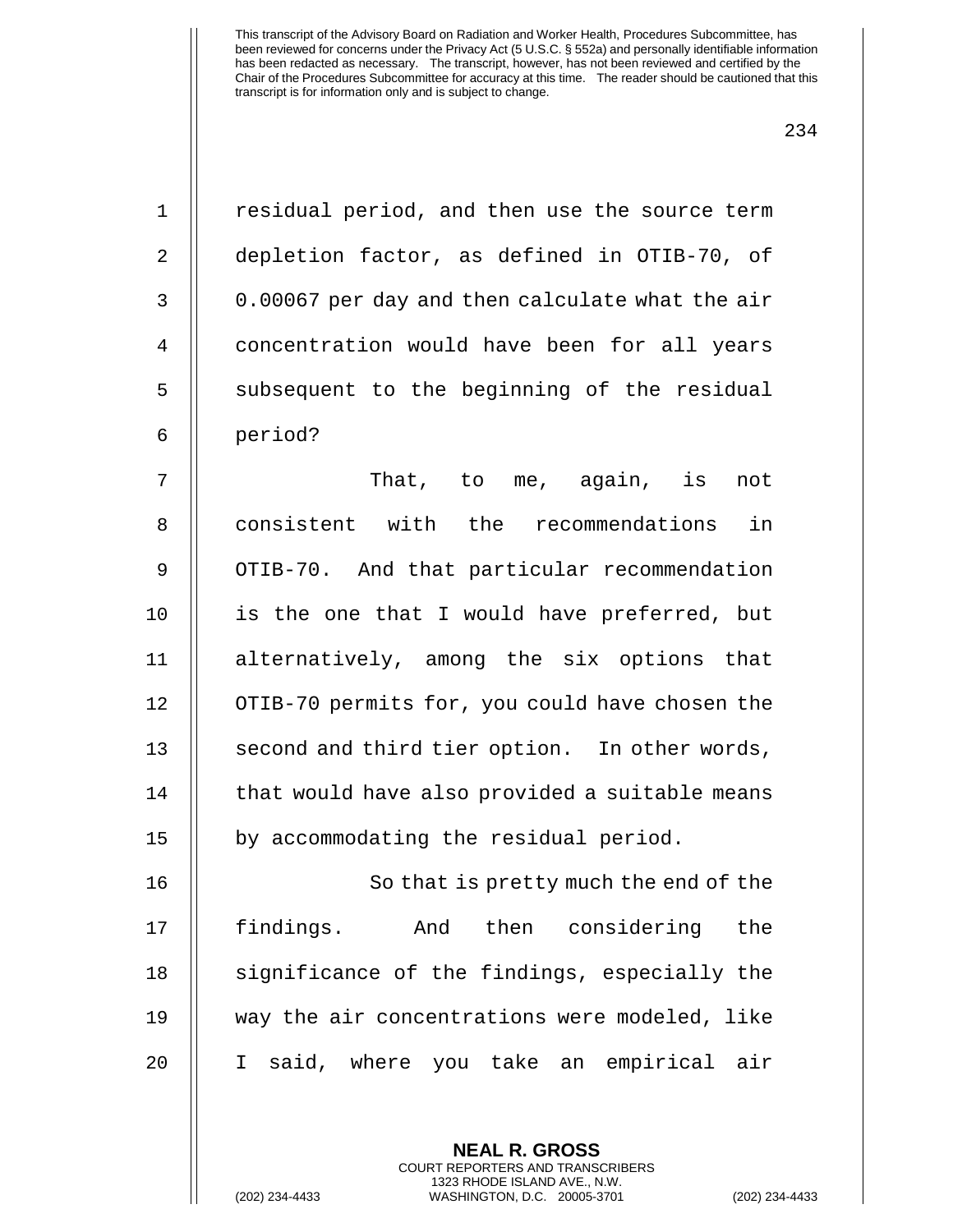| × | v<br>۰. |
|---|---------|
|---|---------|

| $\mathbf{1}$ | concentration and then reconfigure it by using                                               |
|--------------|----------------------------------------------------------------------------------------------|
| 2            | an assumption about deposition for a year,                                                   |
| 3            | resuspension, and then coming up with a                                                      |
| 4            | starting air concentration that is 42 fold                                                   |
| 5            | lower than the empirical air concentration data                                              |
| 6            | that you start out with makes no sense.                                                      |
| 7            | And given the significance of that error,                                                    |
| 8            | I made a recommendation that it would be                                                     |
| 9            | premature to assess any potential reworked DRs                                               |
| 10           | until this issue's addressed.                                                                |
| 11           | CHAIR MUNN: Thank you, Hans. And                                                             |
| 12           | given the scope and depth of the findings that                                               |
| 13           | you've presented, I have a tendency to agree                                                 |
| 14           | with you with respect to the audits.                                                         |
| 15           | Does anyone have any comments one                                                            |
| 16           | other with<br>respect to<br>the<br>the<br>way or                                             |
| 17           | recommendation relative to postponing<br>the                                                 |
| 18           | audits? Paul?                                                                                |
| 19           | You're asking<br>MEMBER ZIEMER:                                                              |
| 20           | about postponing the audits?                                                                 |
|              |                                                                                              |
|              | <b>NEAL R. GROSS</b><br><b>COURT REPORTERS AND TRANSCRIBERS</b>                              |
|              | 1323 RHODE ISLAND AVE., N.W.<br>(202) 234-4433<br>WASHINGTON, D.C. 20005-3701<br>$(202)$ 234 |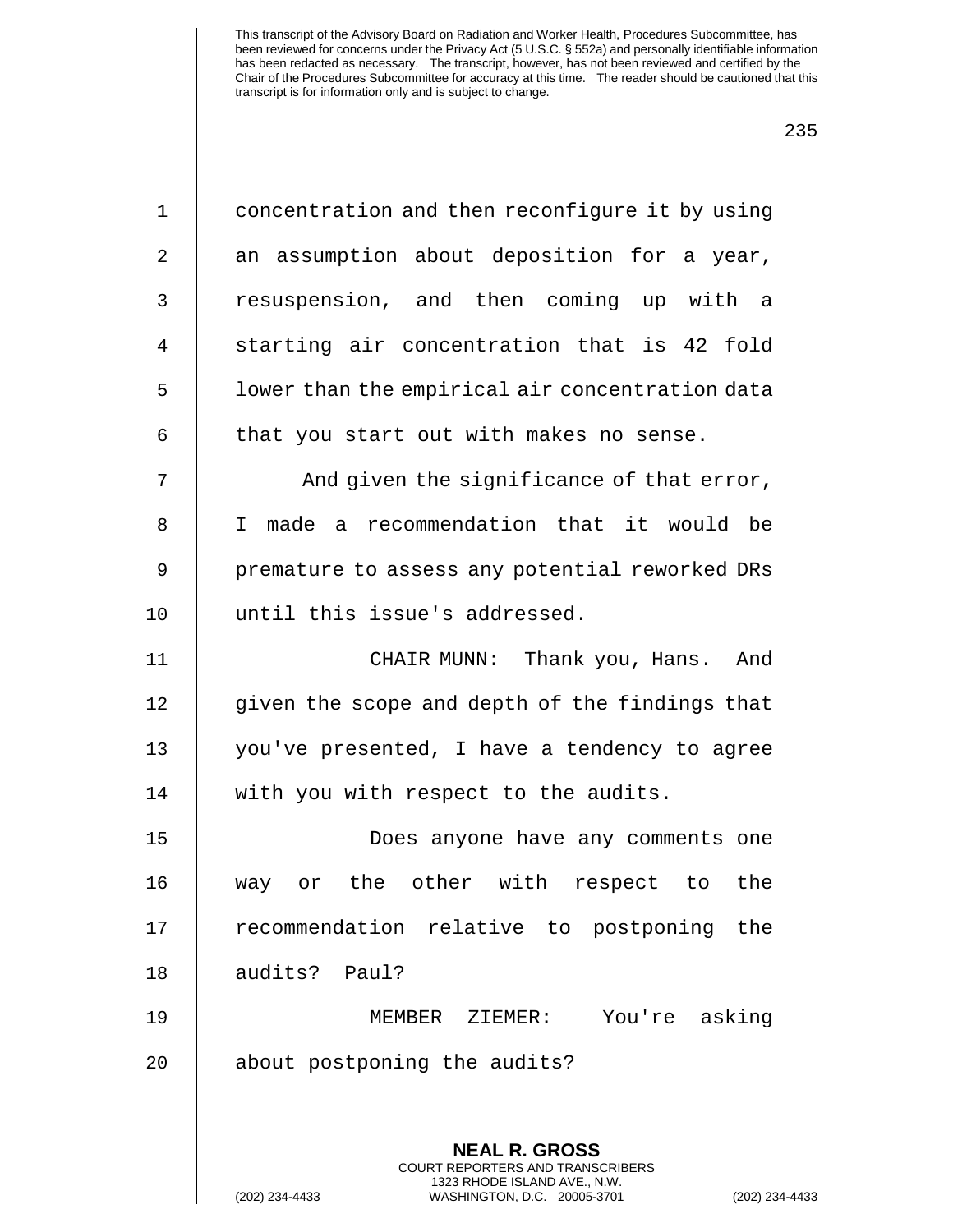| 1              | CHAIR MUNN: Yes. The                                                                                                                                     |
|----------------|----------------------------------------------------------------------------------------------------------------------------------------------------------|
| $\overline{2}$ | recommendation from the contractor is that the                                                                                                           |
| 3              | audits be postponed until after NIOSH has had                                                                                                            |
| 4              | an opportunity to review and respond to the                                                                                                              |
| 5              | findings.                                                                                                                                                |
| 6              | MEMBER ZIEMER: Well, I don't                                                                                                                             |
| 7              | object to that. Is this a case where it's going                                                                                                          |
| 8              | to make a big difference?                                                                                                                                |
| $\mathsf 9$    | DR. H. BEHLING: The difference is,                                                                                                                       |
| 10             | like I said, when you start out, even if you                                                                                                             |
| 11             | ignore the highest air concentration sample                                                                                                              |
| 12             | that defines the residual period that was 20                                                                                                             |
| 13             | times higher than the --                                                                                                                                 |
| 14             | MEMBER ZIEMER: Yeah, yeah. We                                                                                                                            |
| 15             | better have -- yeah, I understand what you're                                                                                                            |
| 16             | saying. We better have NIOSH respond first,                                                                                                              |
| 17             | probably, yeah.                                                                                                                                          |
| 18             | DR. H. BEHLING: Yeah. But even if                                                                                                                        |
| 19             | you ignored that difference of the 20-fold                                                                                                               |
| 20             | difference between the sample that<br>they                                                                                                               |
|                | <b>NEAL R. GROSS</b><br>COURT REPORTERS AND TRANSCRIBERS<br>1323 RHODE ISLAND AVE., N.W.<br>(202) 234-4433<br>WASHINGTON, D.C. 20005-3701<br>$(202)$ 234 |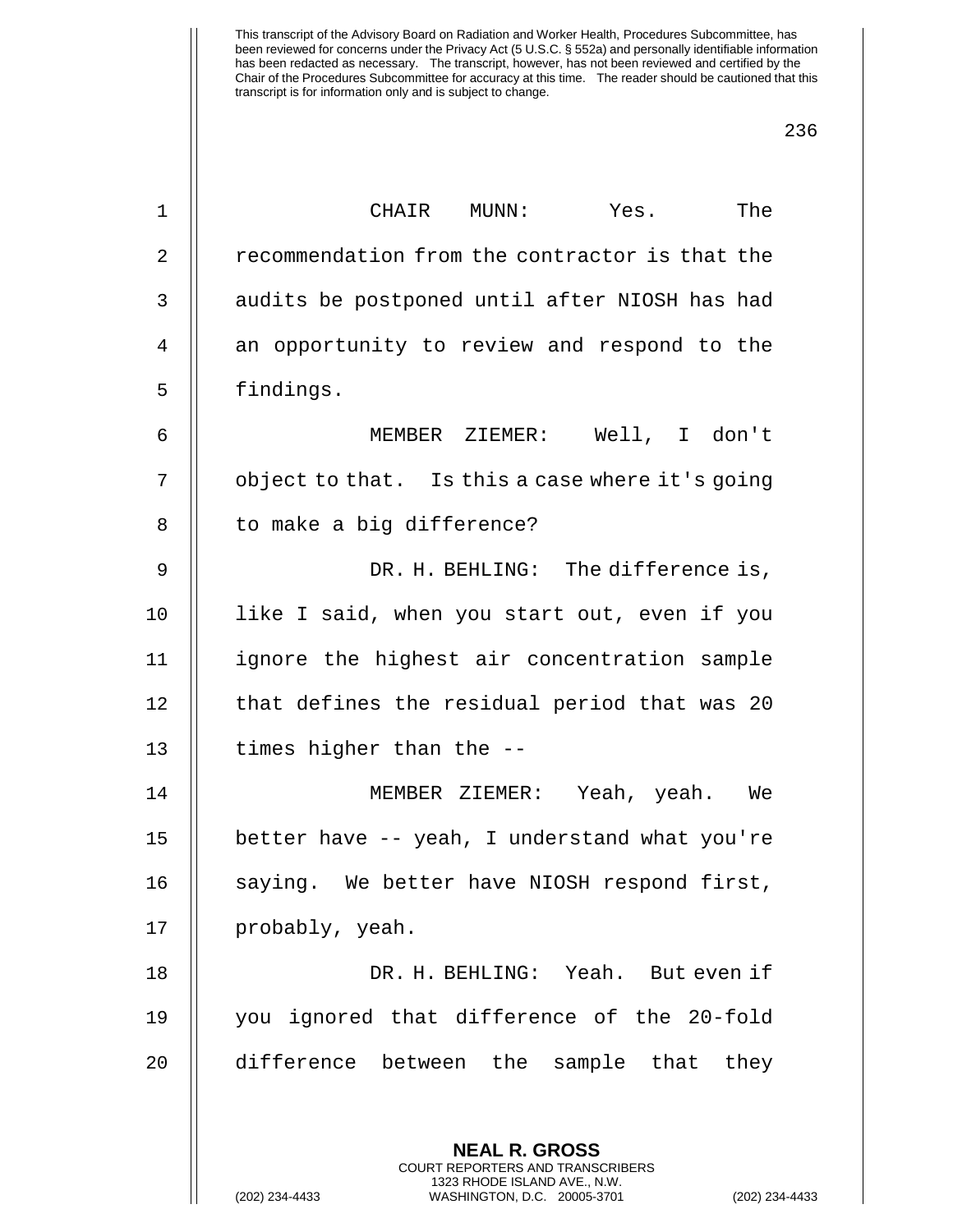| $\mathbf{1}$   | selected as the highest but accept the fact that                                                                                                         |
|----------------|----------------------------------------------------------------------------------------------------------------------------------------------------------|
| $\overline{2}$ | the 5.9 microgram per cubic meter is in fact the                                                                                                         |
| 3              | more credible value, what they did was they                                                                                                              |
| $\overline{4}$ | converted that value, which is an air sample                                                                                                             |
| 5              | value, and converted by modeling it with                                                                                                                 |
| 6              | assumptions about a deposition velocity and                                                                                                              |
| 7              | resuspension that results in a starting air                                                                                                              |
| 8              | sample concentration that is 42-fold lower. I                                                                                                            |
| 9              | mean, how do you --                                                                                                                                      |
| 10             | MEMBER ZIEMER: Well, like I said,                                                                                                                        |
| 11             | I'd like to hear whether NIOSH has any immediate                                                                                                         |
| 12             | response. Is there something that was                                                                                                                    |
| 13             | overlooked or is it something that's been                                                                                                                |
| 14             | misunderstood or any immediate reaction to the                                                                                                           |
| 15             | review?                                                                                                                                                  |
| 16             | This is Stu.<br>MR.<br>HINNEFELD:<br>I                                                                                                                   |
| 17             | don't have any. I don't know if Jim has looked                                                                                                           |
| 18             | at it more than I have or not.                                                                                                                           |
| 19             | DR. NETON: I think I can make a                                                                                                                          |
| 20             | general observation. The conversion that                                                                                                                 |
|                |                                                                                                                                                          |
|                | <b>NEAL R. GROSS</b><br>COURT REPORTERS AND TRANSCRIBERS<br>1323 RHODE ISLAND AVE., N.W.<br>(202) 234-4433<br>WASHINGTON, D.C. 20005-3701<br>$(202)$ 234 |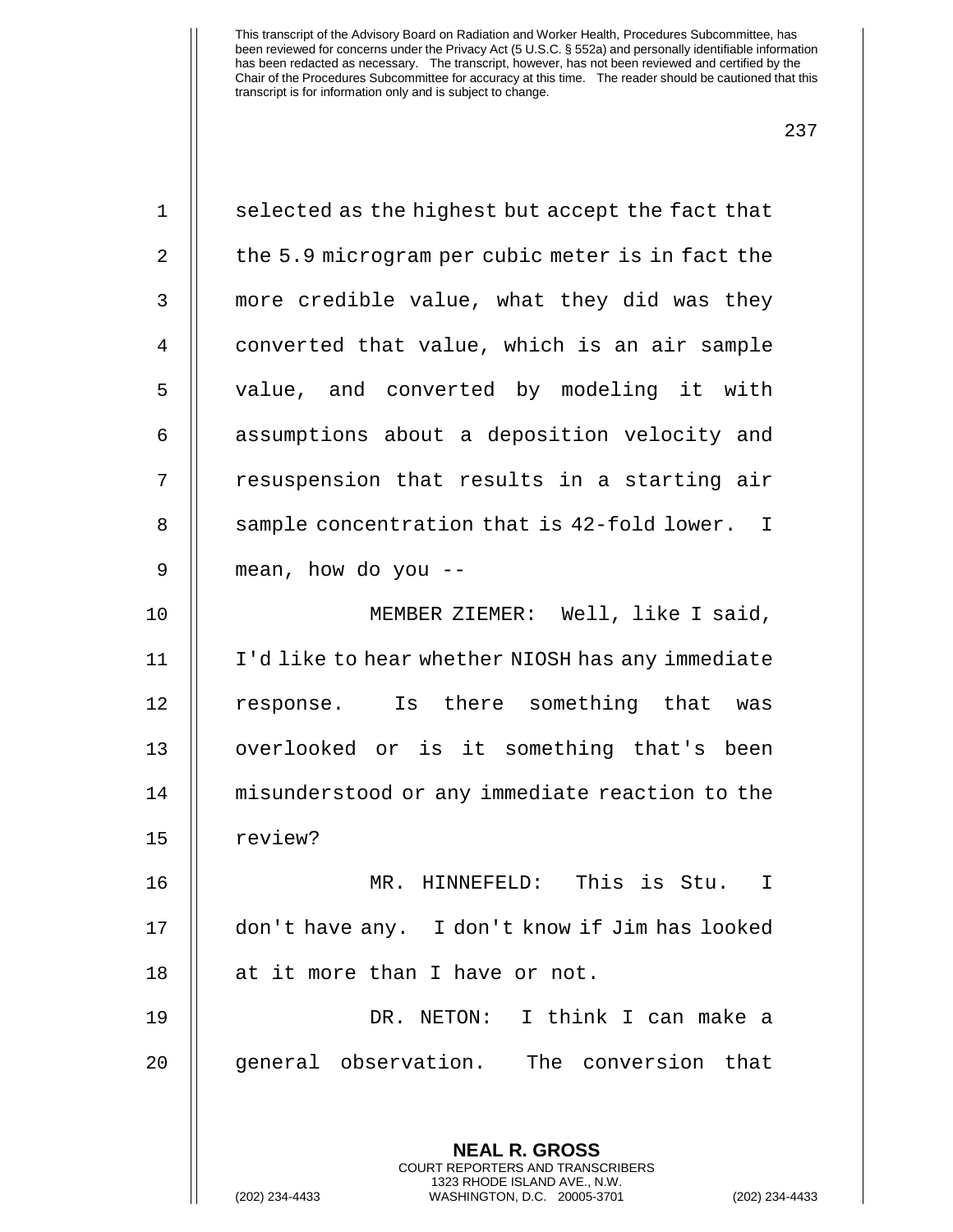| 1            | we've done here has been applied at a number of   |
|--------------|---------------------------------------------------|
| 2            | sites. This is not unique to Aliquippa Forge.     |
| $\mathsf{3}$ | That is, take the end of operational period air   |
| 4            | sample data and convert it and use it to          |
| 5            | estimate the surface contamination. Because,      |
| 6            | in reality, what you're trying to do is get an    |
| 7            | estimate of the amount of air concentration due   |
| 8            | to resuspension of surface material, not to use   |
| 9            | the air data that was conducted during the        |
| 10           | operational period, which is a combination of     |
| 11           | resuspension and some source term activity        |
| 12           | that's been ongoing.                              |
| 13           | So it makes no sense to use the                   |
| 14           | operational air sample data to start with.<br>And |
| 15           | we've done this many times. You take the          |
| 16           | operational air sample data that is a source      |
| 17           | term generator and deposit it on the ground       |
| 18           | using those default parameters that Hans          |
| 19           | mentioned to come up with the surface             |
| 20           | contamination.                                    |
|              |                                                   |

**NEAL R. GROSS** COURT REPORTERS AND TRANSCRIBERS 1323 RHODE ISLAND AVE., N.W.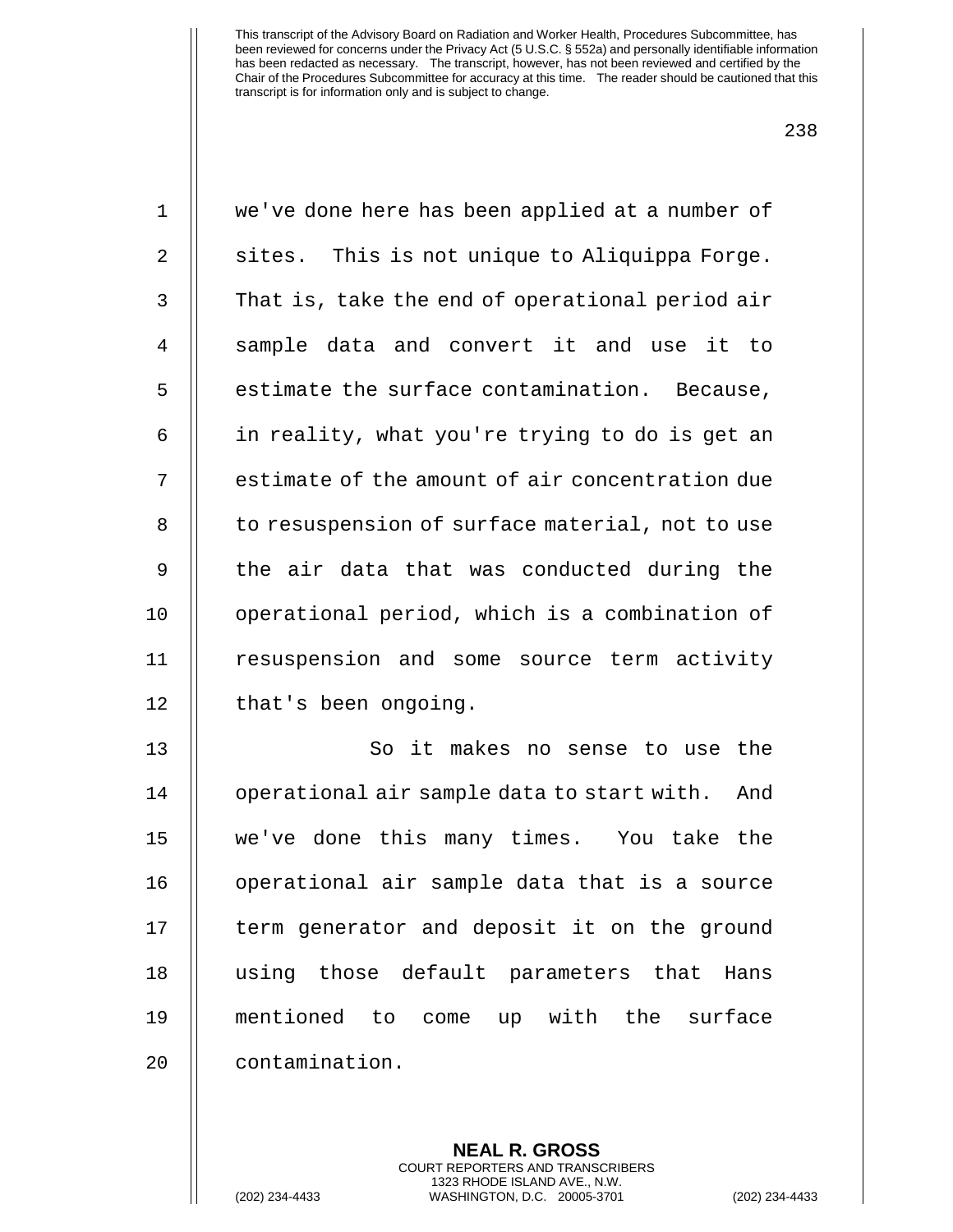| $\mathbf 1$ | MEMBER ZIEMER: Right. That was                   |
|-------------|--------------------------------------------------|
| 2           | my impression, that that was not different from  |
| 3           | --                                               |
| 4           | DR. NETON: It's been the practice                |
| 5           | for a number of years. There's nothing new       |
| 6           | here. Because you, really, if you start with     |
| 7           | the operational data, of course you're way       |
| 8           | overestimating what the resuspension is in the   |
| 9           | residual period because you have no -- you don't |
| 10          | need to account for the source term that's       |
| 11          | generated in the air during that period.         |
| 12          | As far as the floor sweeping sample              |
| 13          | goes, that's not a source term generator.        |
| 14          | That's just a resuspension generator. And        |
| 15          | I'll reverse judgment on the use of 10 to the    |
| 16          | minus 5th, 10 to the minus 6th. I think, you     |
| 17          | know, we need to talk about that later.          |
| 18          | But as far as using a sweeping                   |
| 19          | activity that is not really a source term        |
| 20          | generator to estimate the deposition back onto   |
|             |                                                  |
|             | <b>NEAL R. GROSS</b>                             |

COURT REPORTERS AND TRANSCRIBERS 1323 RHODE ISLAND AVE., N.W.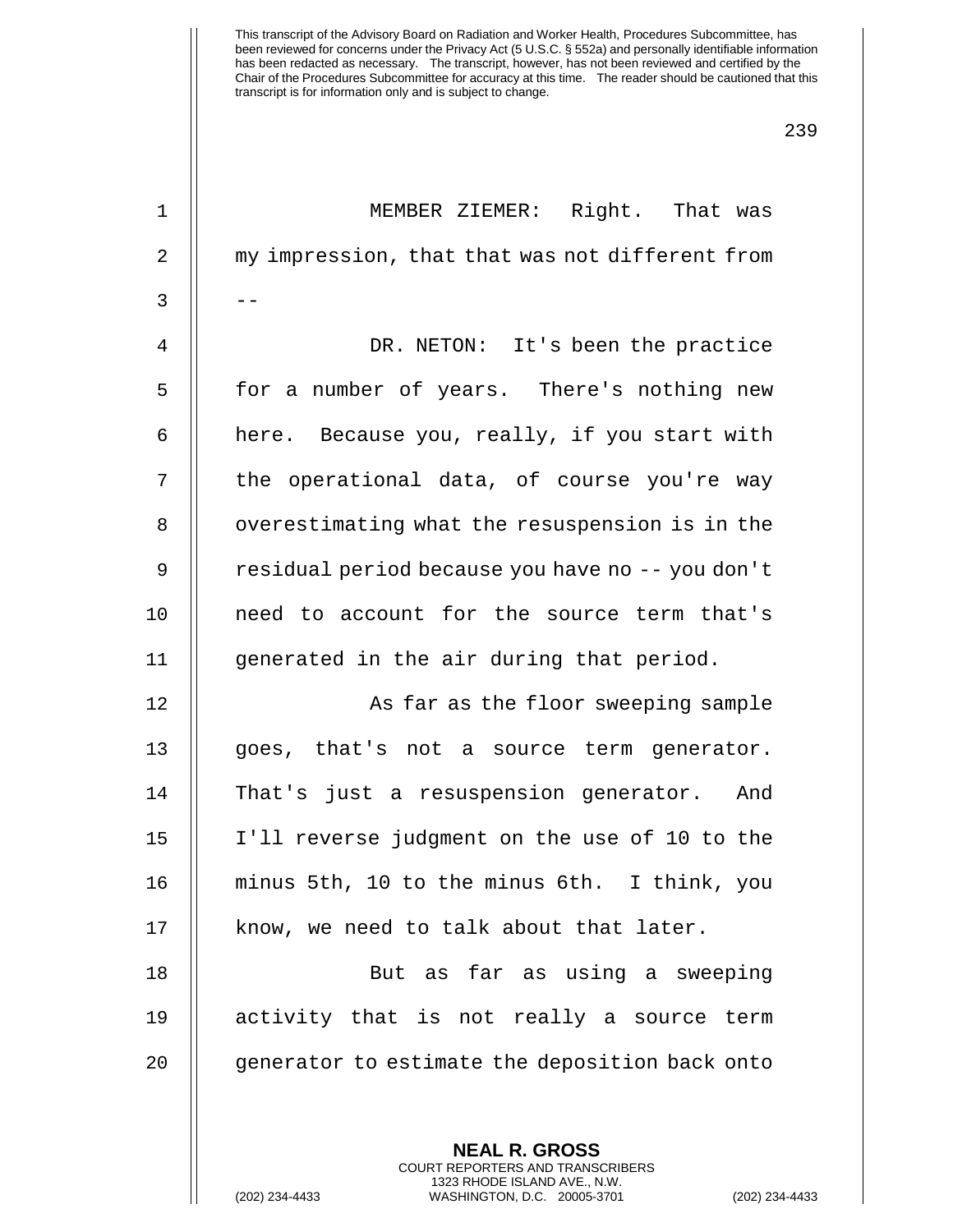| $\mathbf 1$    | the ground makes no sense at all. It's just      |
|----------------|--------------------------------------------------|
| $\overline{2}$ | technically not correct.                         |
| 3              | DR. H. BEHLING: But let me --                    |
| 4              | DR. NETON: -- some kind of an air                |
| 5              | sample that is representative of what was        |
| 6              | generated during the operations of the plant.    |
| 7              | DR. H. BEHLING: Well, the value of               |
| 8              | 5.9 was documented July 28th, 1949. That's       |
| 9              | when rolling operations ceased. And so I would   |
| 10             | consider that almost the best estimate for the   |
| 11             | beginning of the residual period. And to take    |
| 12             | an air sample that truly defines the beginning   |
| 13             | of the residual period and then convert it and   |
| 14             | come up with a 42-fold reduction --              |
| 15             | DR. NETON: Well, that's where we                 |
| 16             | need to go back and look and see, is that really |
| 17             | representative of operations or is that          |
| 18             | representative of, what I would call, the end    |
| 19             | of operations, where there was nothing ongoing?  |
| 20             | I don't know. We'd have to take a look at that.  |
|                |                                                  |
|                | <b>NEAL R. GROSS</b>                             |

COURT REPORTERS AND TRANSCRIBERS 1323 RHODE ISLAND AVE., N.W.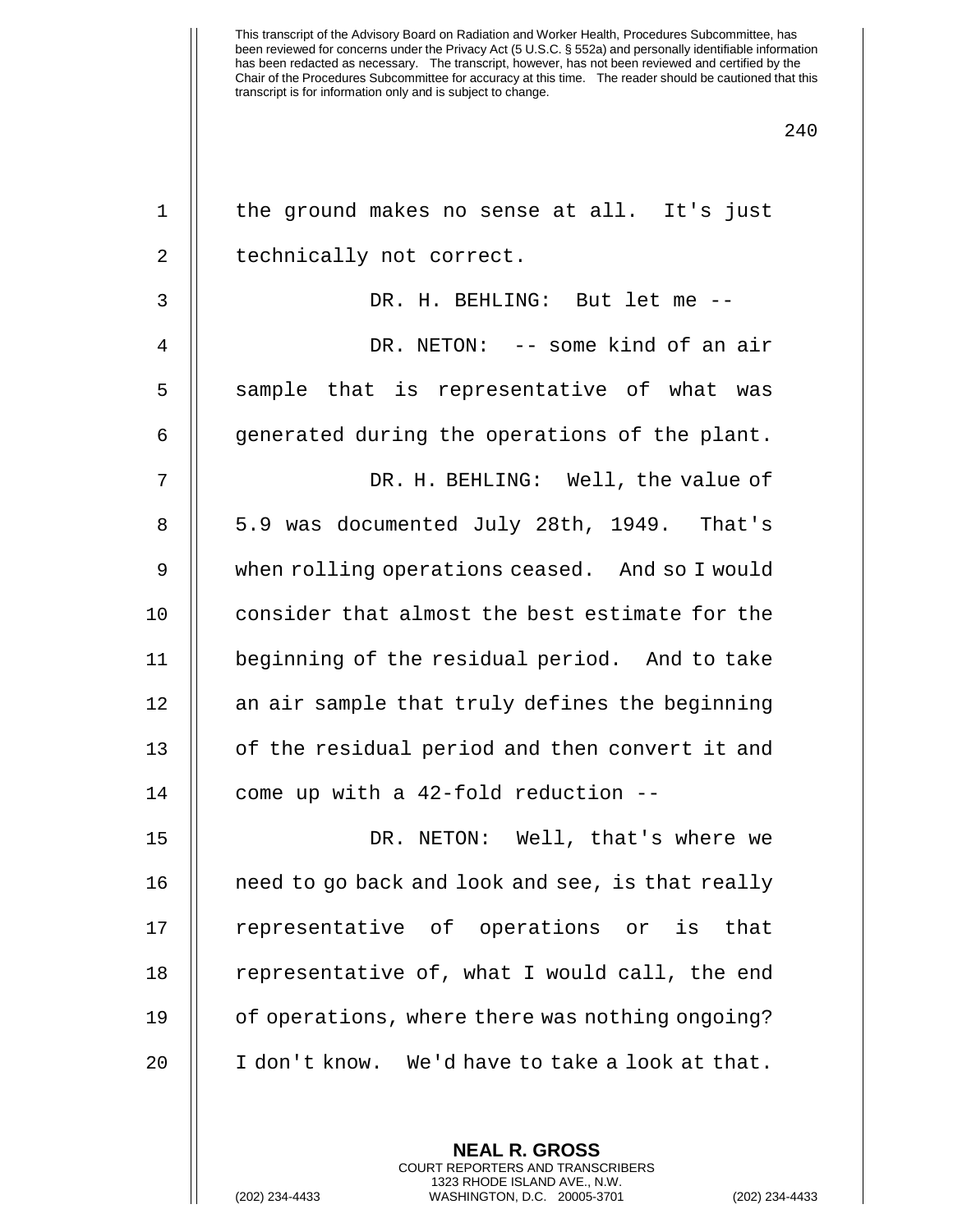| $\mathbf 1$ | But if it really was with operations                                                            |
|-------------|-------------------------------------------------------------------------------------------------|
| 2           | ongoing, then it's totally valid, I think, what                                                 |
| 3           | was done. If it's true what you just said, that                                                 |
| 4           | there was no activity going on in the plant at                                                  |
| 5           | all, then I would tend to agree with you. So                                                    |
| 6           | I'm needing to look at it.                                                                      |
| 7           | MR. BARTON: This is Bob Barton.                                                                 |
| 8           | Just to make a comment here. I hear what you're                                                 |
| 9           | saying, Jim, about the application of a                                                         |
| 10          | deposition velocity at other sites, but that's                                                  |
| 11          | not always used.                                                                                |
| 12          | I mean, we just wrapped up the                                                                  |
| 13          | Simonds discussions and they actually used                                                      |
| 14          | operational general air sampling as the                                                         |
| 15          | starting source term for the residual period.                                                   |
| 16          | So it's not always the case.                                                                    |
| 17          | DR. NETON: I understand that, Bob,                                                              |
| 18          | but there's usually a reason behind that.                                                       |
| 19          | There's the quality of the data, or we don't                                                    |
| 20          | have -- it's determined to be general area data                                                 |
|             |                                                                                                 |
|             | <b>NEAL R. GROSS</b><br><b>COURT REPORTERS AND TRANSCRIBERS</b>                                 |
|             | 1323 RHODE ISLAND AVE., N.W.<br>(202) 234-4433<br>WASHINGTON, D.C. 20005-3701<br>(202) 234-4433 |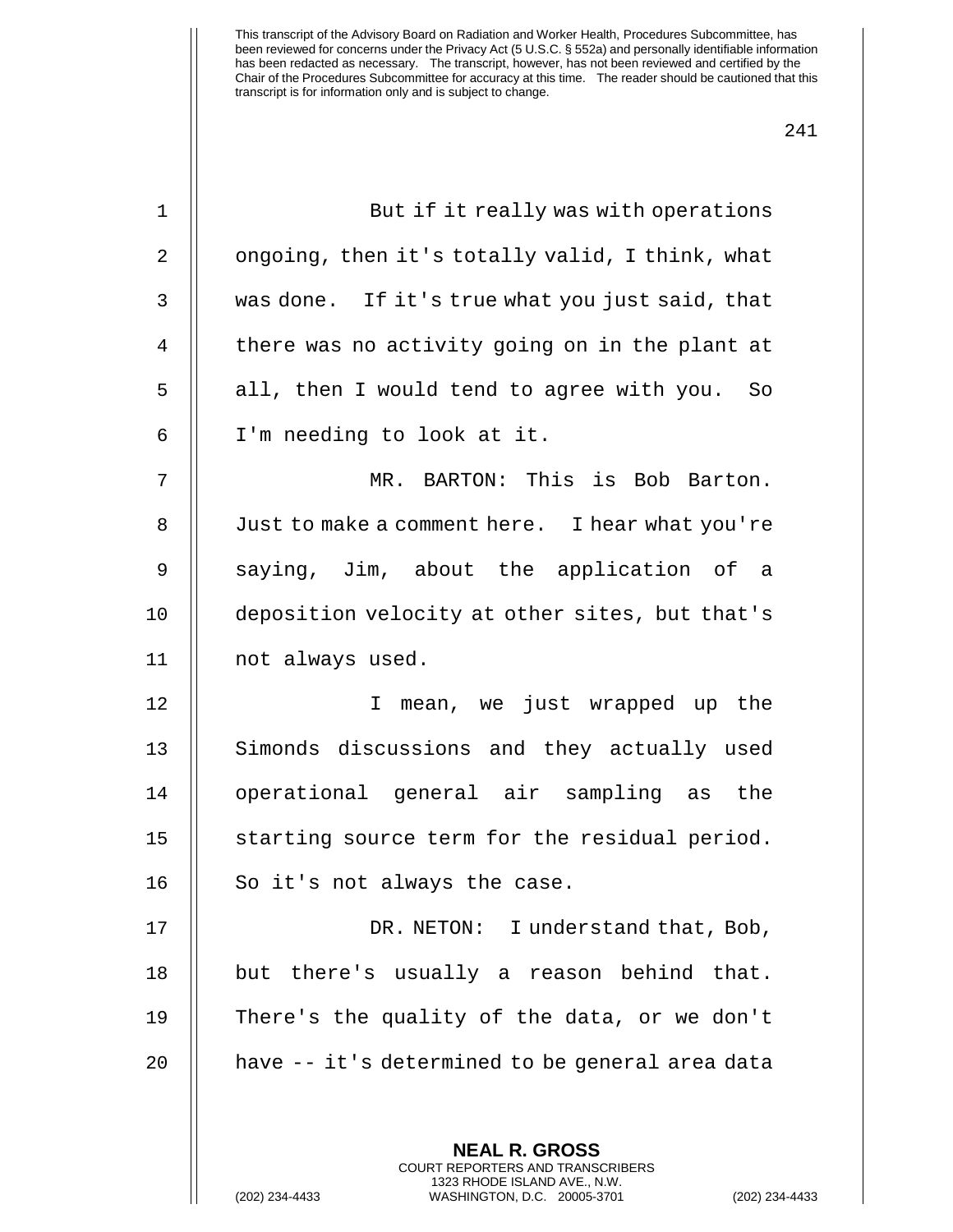| $\mathbf 1$ | to begin with, which would be indicative of                                                                                                                      |
|-------------|------------------------------------------------------------------------------------------------------------------------------------------------------------------|
| 2           | resuspension, versus a sample that was taken in                                                                                                                  |
| 3           | the middle of a process. So you've got to be                                                                                                                     |
| 4           | careful what you compare.                                                                                                                                        |
| 5           | MR. BARTON: I understand. And in                                                                                                                                 |
| 6           | this case it was general air during an actual                                                                                                                    |
| 7           | rolling operation.                                                                                                                                               |
| 8           | DR. NETON: Exactly. And general                                                                                                                                  |
| $\mathsf 9$ | area air samples have been considered to be more                                                                                                                 |
| 10          | representative of resuspension than a sample                                                                                                                     |
| 11          | that was taken in a process, while a process was                                                                                                                 |
| 12          | ongoing, you know, right at the process.                                                                                                                         |
| 13          | So we need to look at it a little                                                                                                                                |
| 14          | closer, but there are reasons why one is used                                                                                                                    |
| 15          | versus the other, and we've been behaving                                                                                                                        |
| 16          | fairly consistently for a number of years in                                                                                                                     |
| 17          | this area.                                                                                                                                                       |
| 18          | The only thing that really concerns                                                                                                                              |
| 19          | me now is if this 5.4 sample was truly -- was                                                                                                                    |
| 20          | operations-driven or whether it actually more                                                                                                                    |
|             |                                                                                                                                                                  |
|             | <b>NEAL R. GROSS</b><br><b>COURT REPORTERS AND TRANSCRIBERS</b><br>1323 RHODE ISLAND AVE., N.W.<br>(202) 234-4433<br>WASHINGTON, D.C. 20005-3701<br>$(202)$ 234- |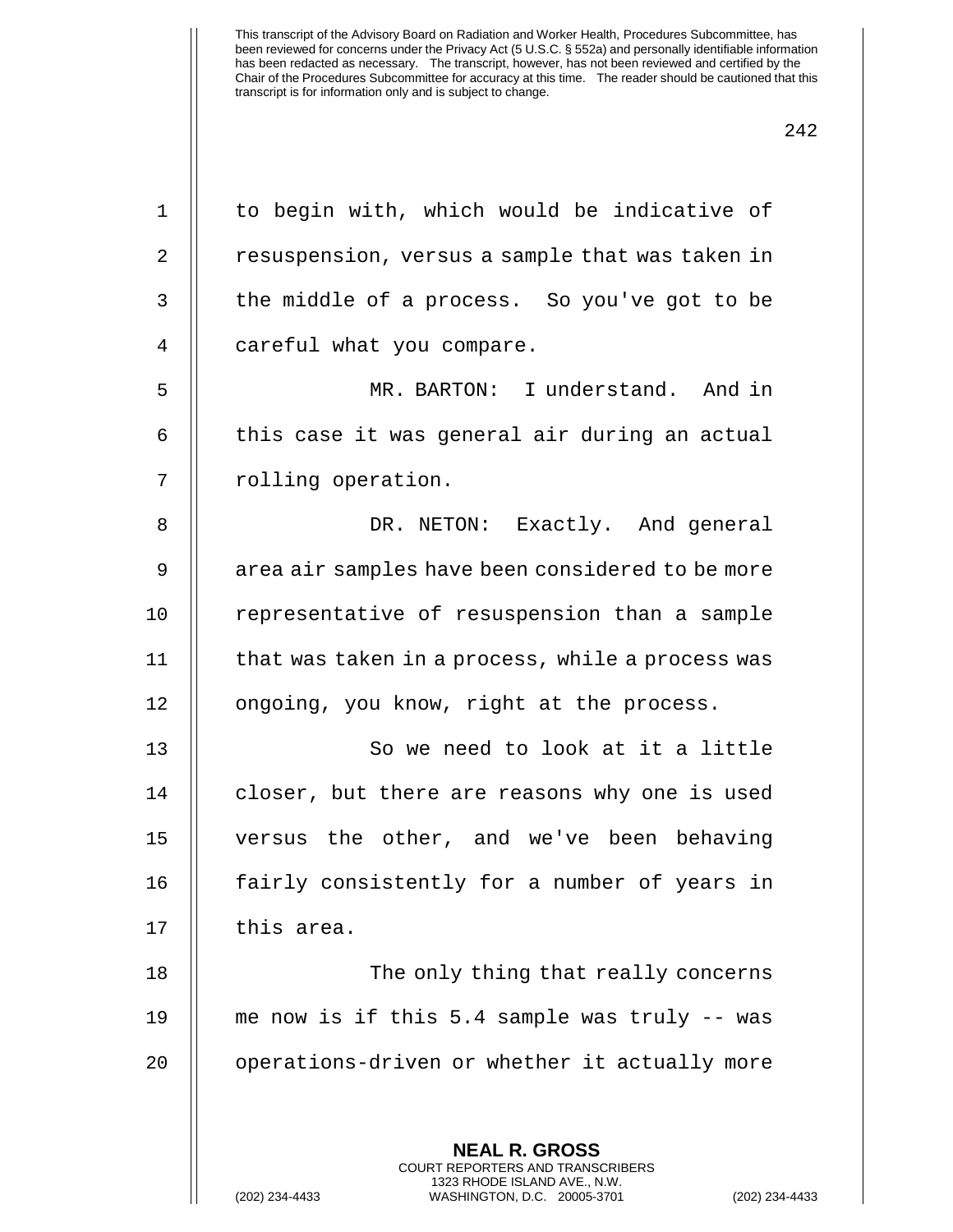| $\mathbf 1$    | representative of a general area sample where                   |
|----------------|-----------------------------------------------------------------|
| 2              | nothing was going on. We'll take a look at it.                  |
| 3              | CHAIR MUNN: All right, very good.                               |
| $\overline{4}$ | I have as our action items for next time to add                 |
| 5              | eight findings to the BRS, and anticipated                      |
| 6              | responses from NIOSH at our next meeting. Any                   |
| 7              | other comments?                                                 |
| 8              | DR. H. BEHLING: I just want to make                             |
| 9              | a comment. I understand what Jim Neton was                      |
| 10             | saying regarding the modeling of an air                         |
| 11             | concentration at some point in time, let it                     |
| 12             | settle for a year and using resuspension,                       |
| 13             | because that basically complies with one of the                 |
| 14             | six methodologies that says you can start out                   |
| 15             | with surface contamination and end up with an                   |
| 16             | air concentration.                                              |
| 17             | But in the case where you start out                             |
| 18             | with an air concentration, I think you should                   |
| 19             | stay with an air concentration either by using,                 |
| 20             | under Table 1 that I identified on Page 14,                     |
|                |                                                                 |
|                | <b>NEAL R. GROSS</b><br><b>COURT REPORTERS AND TRANSCRIBERS</b> |

1323 RHODE ISLAND AVE., N.W.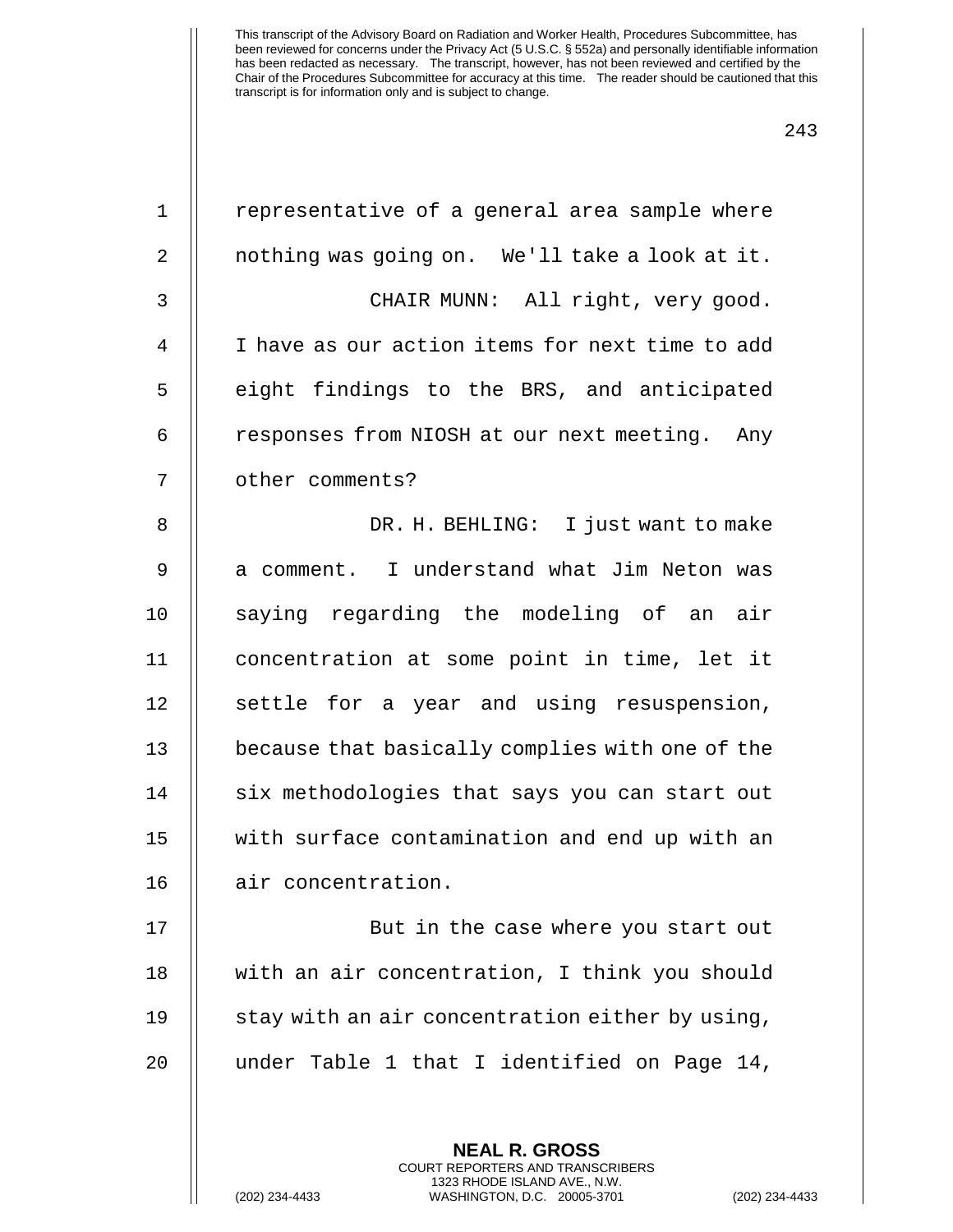| $\mathbf 1$    | those are the various options. You can use an     |
|----------------|---------------------------------------------------|
| $\mathbf{2}$   | air sample during operational period and an air   |
| $\mathfrak{Z}$ | sampling during post operational period, or you   |
| 4              | can use an operational air sample and then apply  |
| 5              | the depletion factor of 0.00067.                  |
| 6              | And I can guarantee you, if you did               |
| 7              | that, even if you assume that the 5.9 microgram   |
| 8              | per cubic meter was an operational air sample,    |
| 9              | you would end up with a higher dose than you're   |
| 10             | getting with the model that was used here.<br>And |
| 11             | I would assume that the various options that are  |
| 12             | recommended in OTIB-70, and as I said, those are  |
| 13             | the options defined on Page 14 of my write-up,    |
| 14             | they're taken directly from OTIB-70, you have     |
| 15             | to use various options.                           |
| 16             | And I would imagine that they are                 |
| 17             | given in order of priority. Highest priority      |
| 18             | meaning that you have air sampling data, which    |
| 19             | you do have. The lower tier options for           |
| 20             | reconstruction exposures would involve the        |
|                |                                                   |

**NEAL R. GROSS** COURT REPORTERS AND TRANSCRIBERS 1323 RHODE ISLAND AVE., N.W.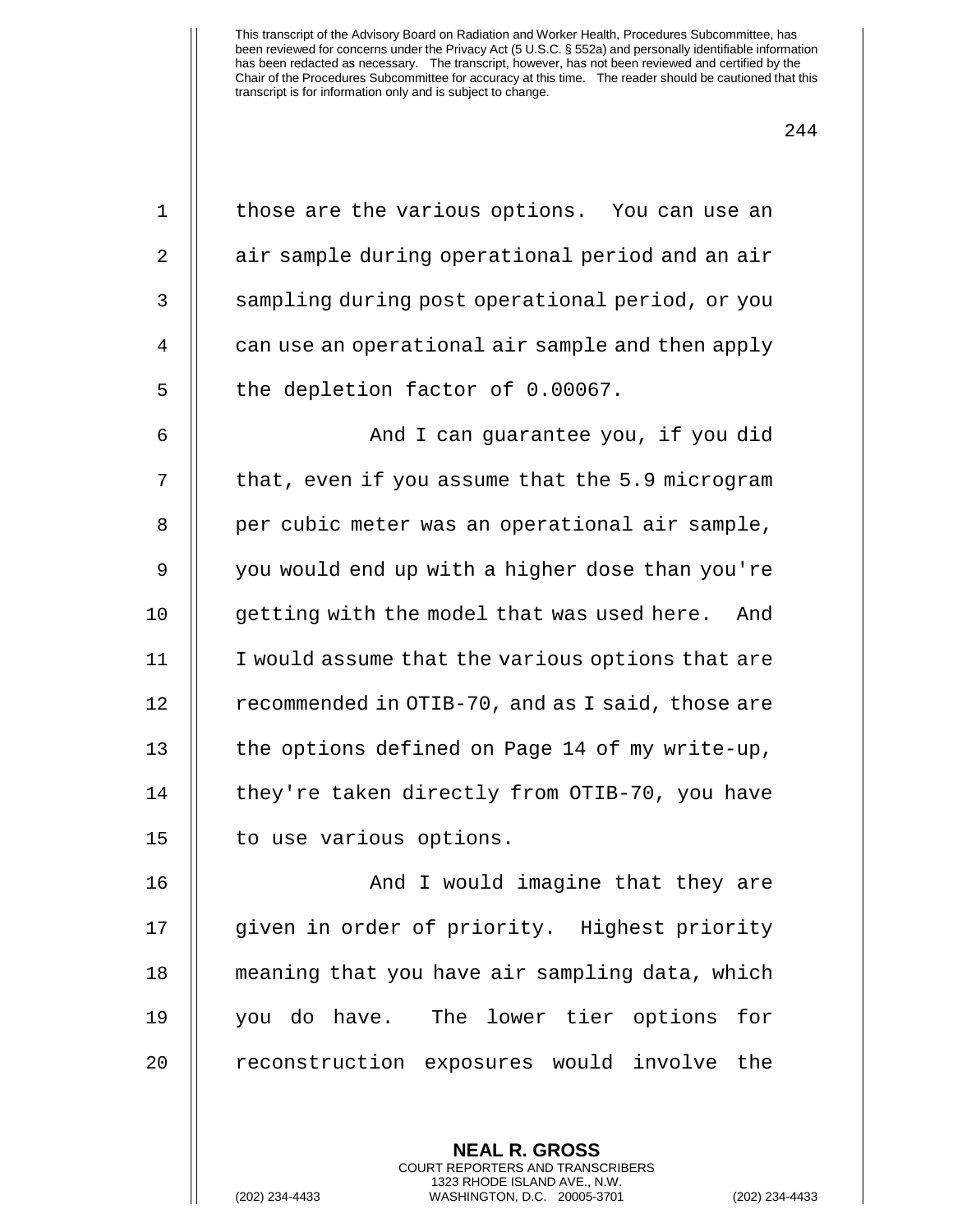| $\mathbf 1$    | surface contamination during operational and                                                                                                                    |
|----------------|-----------------------------------------------------------------------------------------------------------------------------------------------------------------|
| $\overline{2}$ | post-operational period.                                                                                                                                        |
| 3              | So there were multiple options here                                                                                                                             |
| 4              | available for use and I'm not sure I go along                                                                                                                   |
| 5              | with the methodology that was used by NIOSH.                                                                                                                    |
| 6              | for<br>DR.<br>NETON:<br>Just<br>your                                                                                                                            |
| 7              | information, those are not listed in order of                                                                                                                   |
| 8              | priority. That the operational air samplers                                                                                                                     |
| 9              | are the best way to reconstruct inhalation in                                                                                                                   |
| 10             | the residual period, that just doesn't make any                                                                                                                 |
| 11             | It's an option, but to take<br>sense.<br>an                                                                                                                     |
| 12             | operational air sample that is in the middle of                                                                                                                 |
| 13             | a process of generating airborne activity and                                                                                                                   |
| 14             | say that's representative of what's being                                                                                                                       |
| 15             | resuspended from the ground during the residual                                                                                                                 |
| 16             | period, it makes no sense.                                                                                                                                      |
| 17             | I mean, if that's all you have,                                                                                                                                 |
| 18             | that's all you have. But if you've got                                                                                                                          |
| 19             | something better, I think that you should use                                                                                                                   |
| 20             | In fact, surface contamination<br>it.                                                                                                                           |
|                | <b>NEAL R. GROSS</b><br><b>COURT REPORTERS AND TRANSCRIBERS</b><br>1323 RHODE ISLAND AVE., N.W.<br>(202) 234-4433<br>WASHINGTON, D.C. 20005-3701<br>$(202)$ 234 |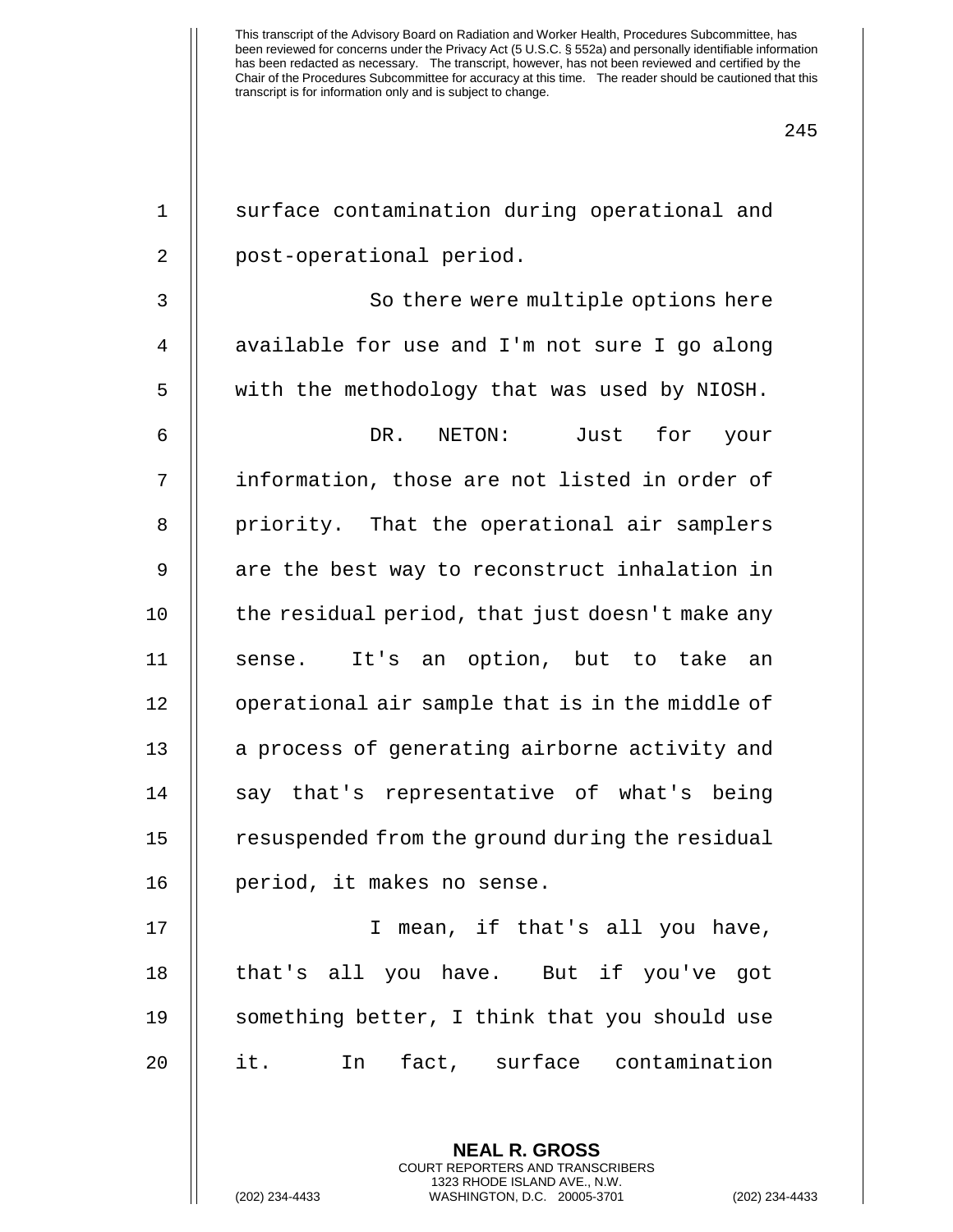| $\mathbf 1$ | measurements in the post-operational period,                                             |
|-------------|------------------------------------------------------------------------------------------|
| 2           | which is the last choice, is probably the best                                           |
| 3           | thing to use.                                                                            |
| 4           | DR. H. BEHLING: Well, as you read                                                        |
| 5           | in my footnote on Page 14, I did acknowledge the                                         |
| 6           | following: SC&A notes that Method 1 was                                                  |
| 7           | identified as the method of choice for bounding                                          |
| 8           | internal exposures from residual contamination                                           |
| 9           | in behalf of the Dow Chemical Company/Madison                                            |
| 10          | Site, and this is identified in NIOSH 2008.                                              |
| 11          | DR. NETON:<br>What, using                                                                |
| 12          | operational air data was the method of choice?                                           |
| 13          | DR. H. BEHLING: Yes.                                                                     |
| 14          | DR. NETON: I'd have to look at                                                           |
| 15          | that. I'll take a look at it, but that's                                                 |
| 16          | certainly not what I would consider to be true.                                          |
| 17          | CHAIR MUNN: We'll address it after                                                       |
| 18          | NIOSH<br>had<br>opportunity to review<br>has<br>an                                       |
| 19          | in-depth.                                                                                |
| 20          | DR. NETON: And it may be the method                                                      |
|             | <b>NEAL R. GROSS</b><br>COURT REPORTERS AND TRANSCRIBERS<br>1323 RHODE ISLAND AVE., N.W. |
|             | WASHINGTON, D.C. 20005-3701<br>(202) 234-4433<br>$(202)$ 234-                            |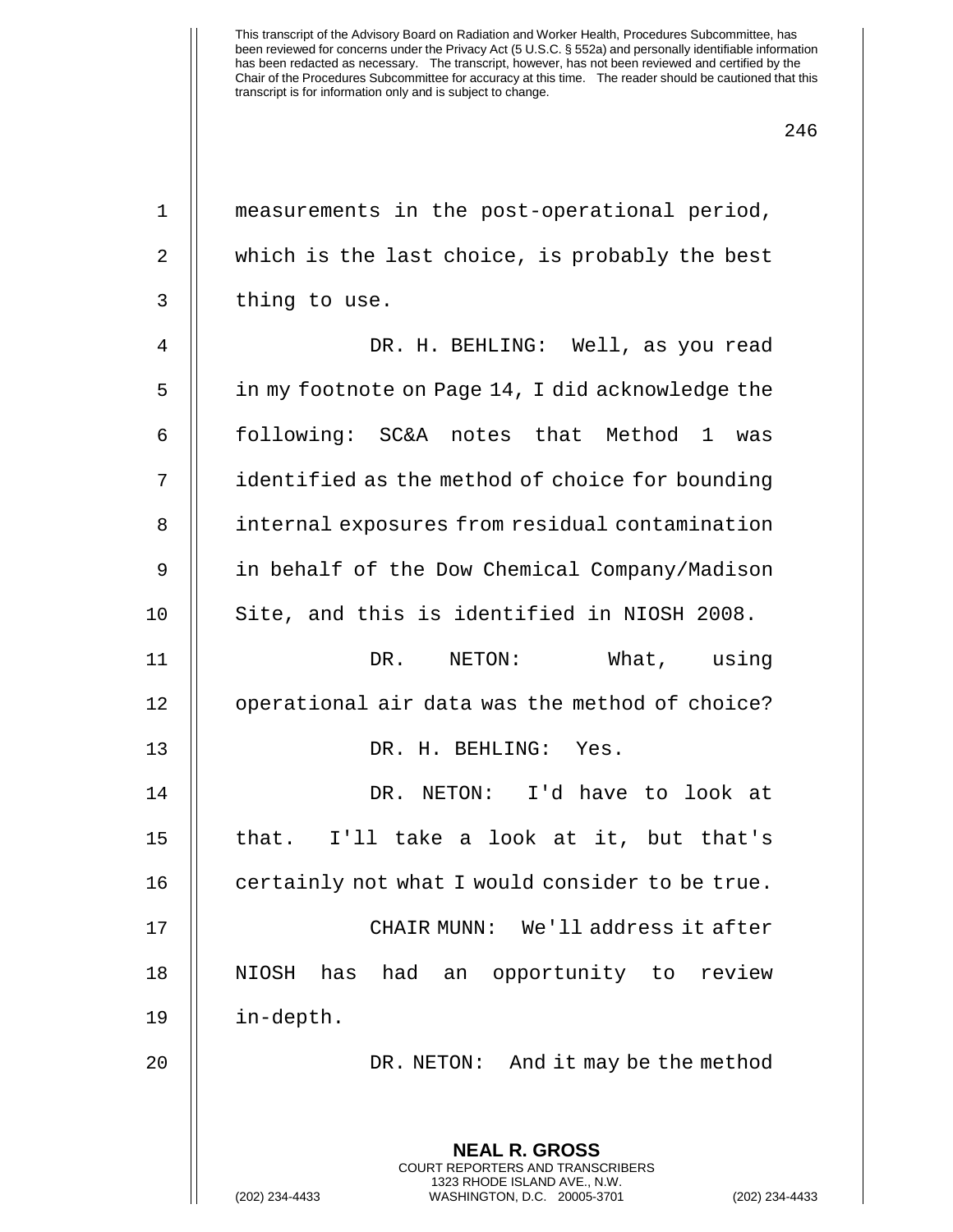| $\mathbf 1$    | of choice for that particular site given the    |
|----------------|-------------------------------------------------|
| $\overline{2}$ | data we had available. That may be true. But    |
| $\mathbf{3}$   | certainly if we had surface contamination data  |
| 4              | available that was taken during the residual    |
| 5              | period we would have used it. So I think you're |
| 6              | misinterpreting what was said there.            |
| 7              | CHAIR MUNN: We will address                     |
| 8              | PER-0045 at our next meeting, and thank you all |
| 9              | for your comments.                              |
| 10             | Our next item on the agenda is the              |
| 11             | prioritized list of PER recommendations. And    |
| 12             | thank you, John Stiver, for providing that to   |
| 13             | us. Would you like to address that, please?     |
| 14             | MS. K. BEHLING: This is Kathy                   |
| 15             | Behling. John, if you'd like, I can take that.  |
| 16             | CHAIR MUNN: All right. Thank you.               |
| 17             | MS. K. BEHLING: Okay. Yes, we                   |
| 18             | sent out a memo on the 25th of August, and just |
| 19             | I updated the three tables that are provided.   |
| 20             | In Table 1, I just moved these three PERs that  |
|                |                                                 |
|                |                                                 |

**NEAL R. GROSS** COURT REPORTERS AND TRANSCRIBERS 1323 RHODE ISLAND AVE., N.W.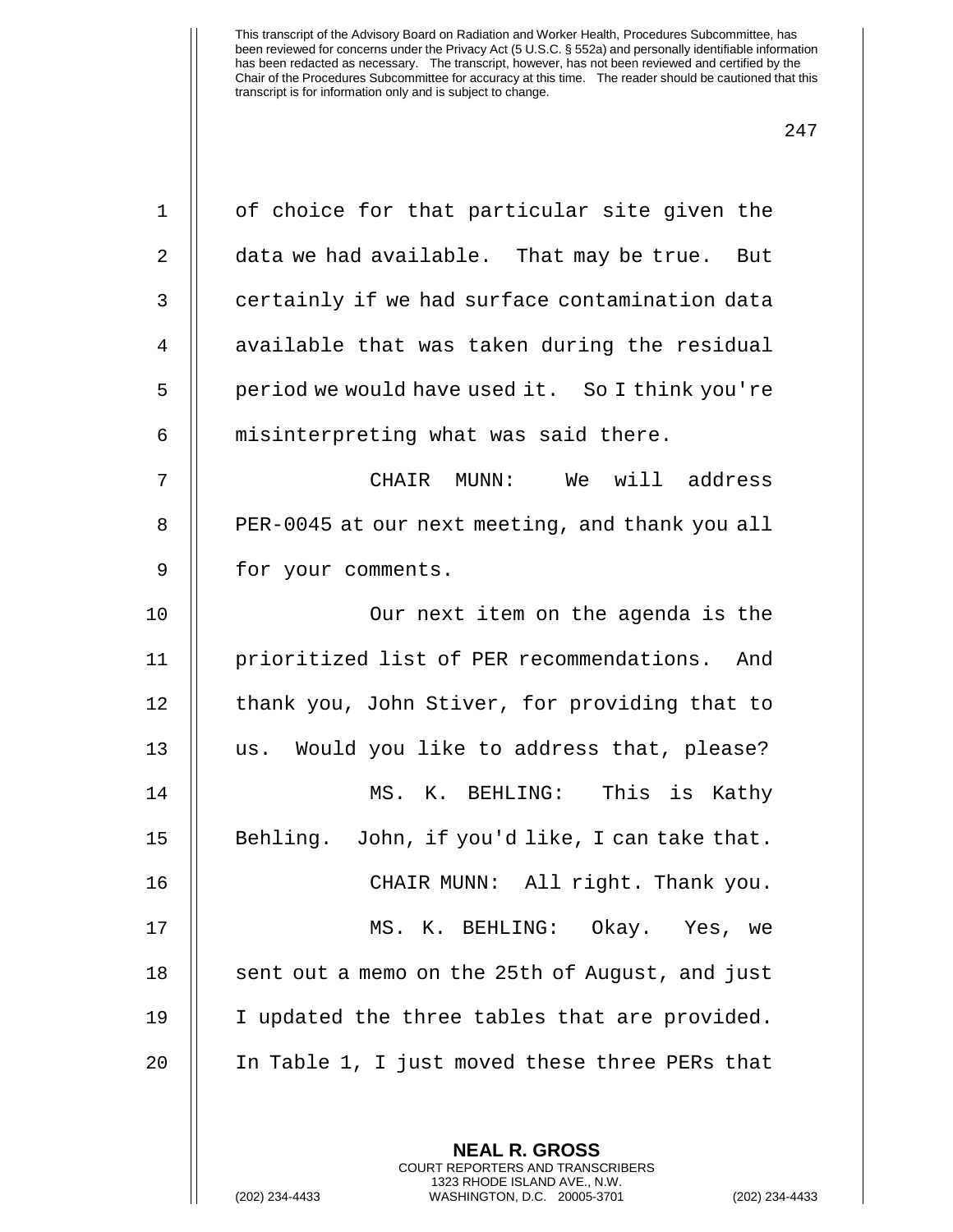| $\mathbf 1$    | we've discussed today into that table, and I've  |
|----------------|--------------------------------------------------|
| $\overline{2}$ | highlighted in blue those things that have       |
| 3              | changed since our last meeting.                  |
| $\overline{4}$ | And I guess what you're really most              |
| 5              | interested in is Table 2, which is actually a    |
| 6              | list of four new PERs that have been issued by   |
| 7              | NIOSH. And I do give you a summary description   |
| 8              | of those four PERs.                              |
| 9              | And I will point out that three of               |
| 10             | the four, the first thing you're going to read   |
| 11             | is that no TBD actually existed for these, and   |
| 12             | however there was a template that was used and   |
| 13             | that template has changed and that's what        |
| 14             | prompted the PER.                                |
| 15             | And I think maybe at first glance                |
| 16             | you might say, well, why do we need to look at   |
| 17             | these? But my feeling is that the fact that a    |
| 18             | template did exist, it hasn't been really a      |
| 19             | formalized document that SC&A has looked at,     |
| 20             | and we go back to this consistency issue.<br>And |
|                |                                                  |

**NEAL R. GROSS** COURT REPORTERS AND TRANSCRIBERS 1323 RHODE ISLAND AVE., N.W.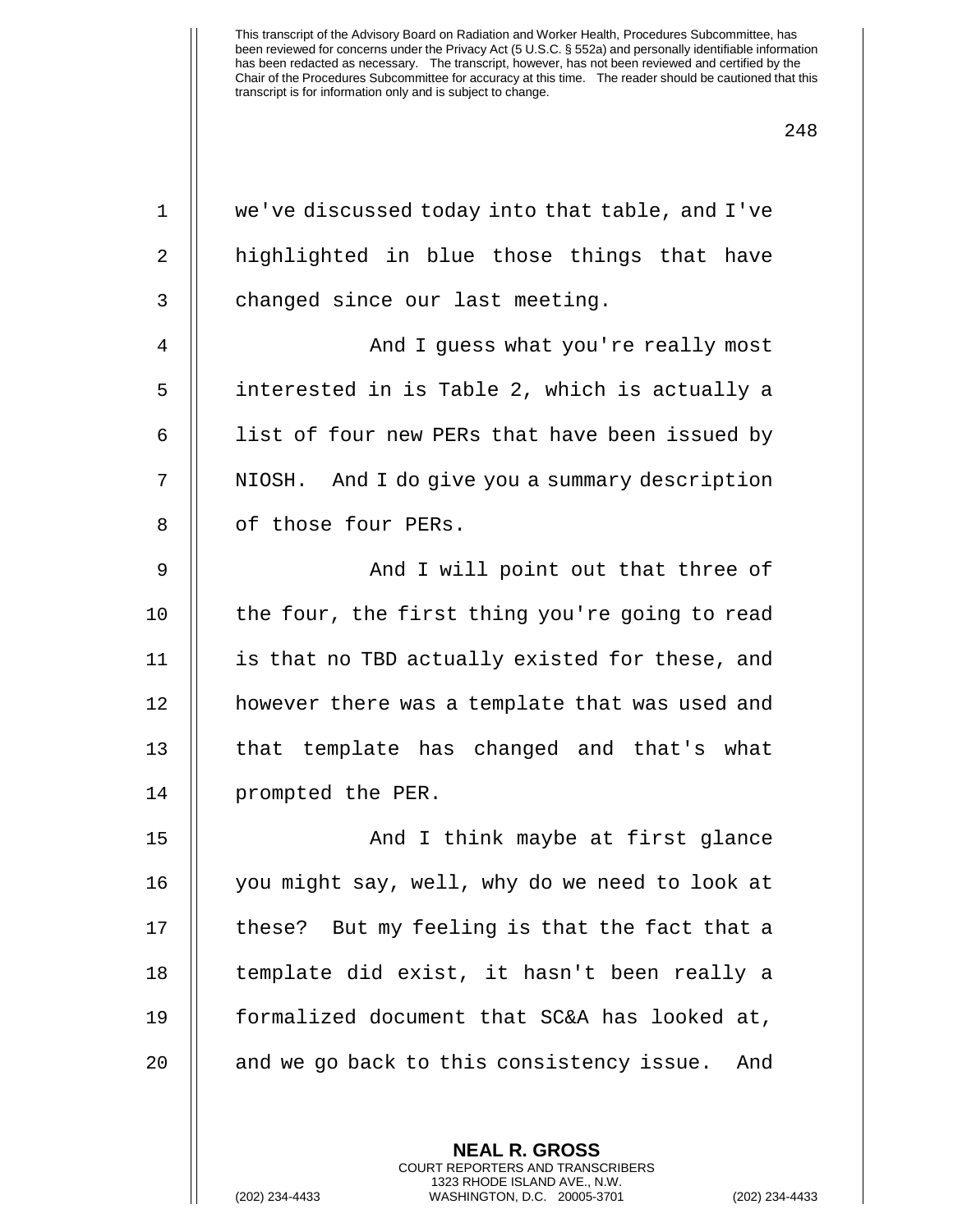| $\mathbf 1$    | so in all of the cases of four new PERs, I did                                                  |
|----------------|-------------------------------------------------------------------------------------------------|
| $\overline{2}$ | suggest that we may, as a minimum, want to do                                                   |
| 3              | a pre-review for those new PERs.                                                                |
| 4              | And in some of the cases, there are                                                             |
| 5              | 50-some, almost 60 cases that were reevaluated.                                                 |
| 6              | So that was my recommendation. In Table 2                                                       |
| 7              | there are four new PERs and that you may want                                                   |
| 8              | to have us at least do a pre-review.                                                            |
| 9              | And then, finally, Table $3$ is $-1$                                                            |
| 10             | probably won't get too formal, we won't even                                                    |
| 11             | need this. But I just indicated on there,                                                       |
| 12             | there are a few of the very earlier PERs that                                                   |
| 13             | were done that we never went back and                                                           |
| 14             | reevaluated any claims. I don't know if that's                                                  |
| 15             | something that's even necessary at this point.                                                  |
| 16             | And I indicated on there that you have assigned                                                 |
| 17             | us claims for the Hooker and that work is                                                       |
| 18             | underway.                                                                                       |
| 19             | CHAIR MUNN: Thank you, Kathy.                                                                   |
| 20             | MS. K. BEHLING: You're welcome.                                                                 |
|                |                                                                                                 |
|                | <b>NEAL R. GROSS</b><br><b>COURT REPORTERS AND TRANSCRIBERS</b>                                 |
|                | 1323 RHODE ISLAND AVE., N.W.<br>(202) 234-4433<br>WASHINGTON, D.C. 20005-3701<br>(202) 234-4433 |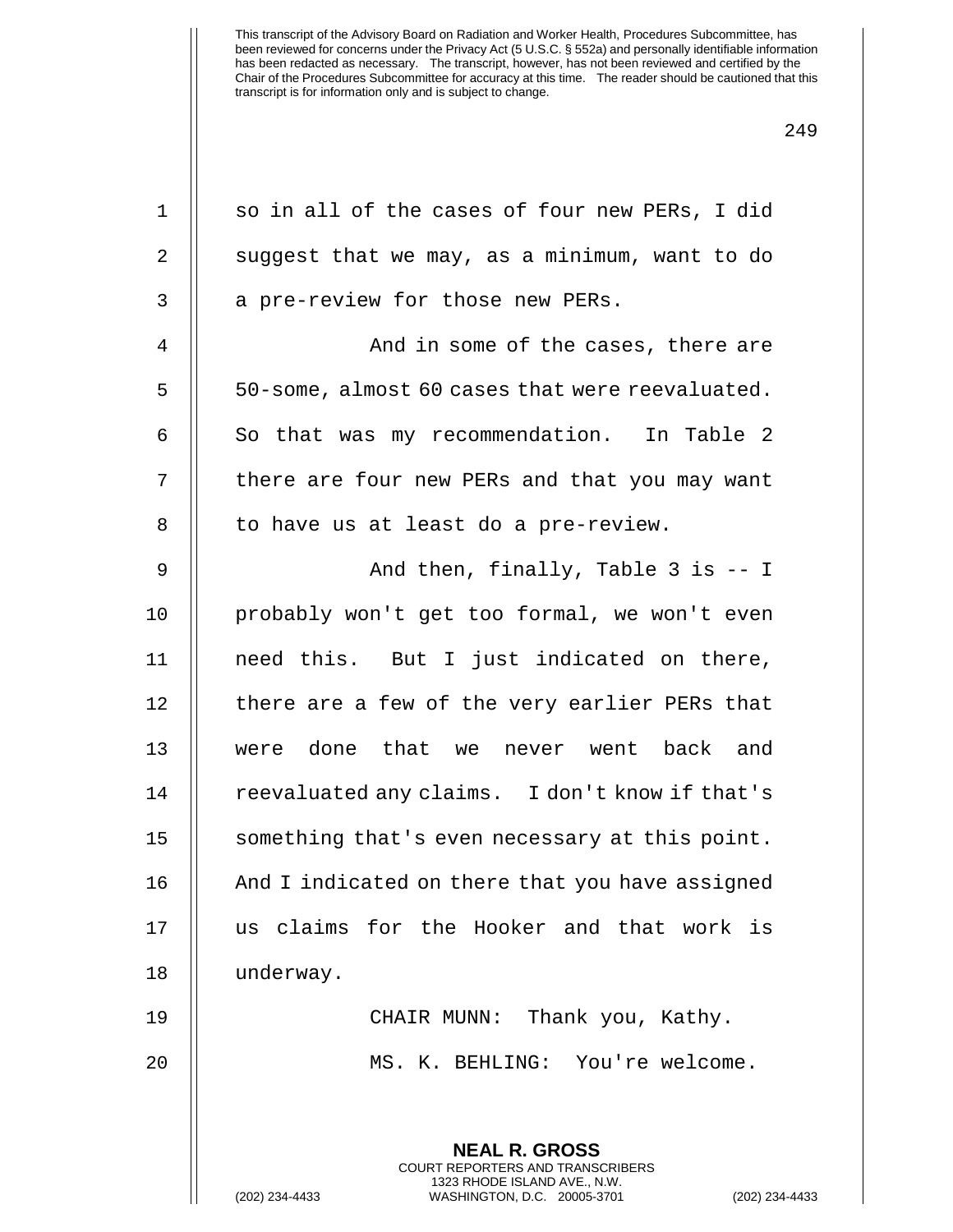| $\mathbf 1$ | CHAIR MUNN: Does any Member of the              |
|-------------|-------------------------------------------------|
| 2           | Subcommittee have any questions for Kathy with  |
| 3           | respect to the list that you have in hand?      |
| 4           | MEMBER ZIEMER:<br>Well, we                      |
| 5           | appreciate her analysis of these for us. Thank  |
| 6           | you, Kathy.                                     |
| 7           | MS. K. BEHLING: You're welcome.                 |
| 8           | CHAIR MUNN: So the question now,                |
| 9           | what is your desire with respect to the four    |
| 10          | that have not been assigned and have been       |
| 11          | recommended? Does a pre-review seem to meet     |
| 12          | your personal feelings with regard to proper -- |
| 13          | MEMBER ZIEMER: Well, how much                   |
| 14          | difference is there in the workload, Kathy, for |
| 15          | a pre-review versus a review?                   |
| 16          | MS. K. BEHLING: Well, actually, I               |
| 17          | was going to say I think, to some extent, we're |
| 18          | adding a step that probably can be avoided.     |
| 19          | Because I do think that in each case, the only  |
| 20          | one that I actually would say is perhaps the    |
|             |                                                 |
|             |                                                 |

**NEAL R. GROSS** COURT REPORTERS AND TRANSCRIBERS 1323 RHODE ISLAND AVE., N.W.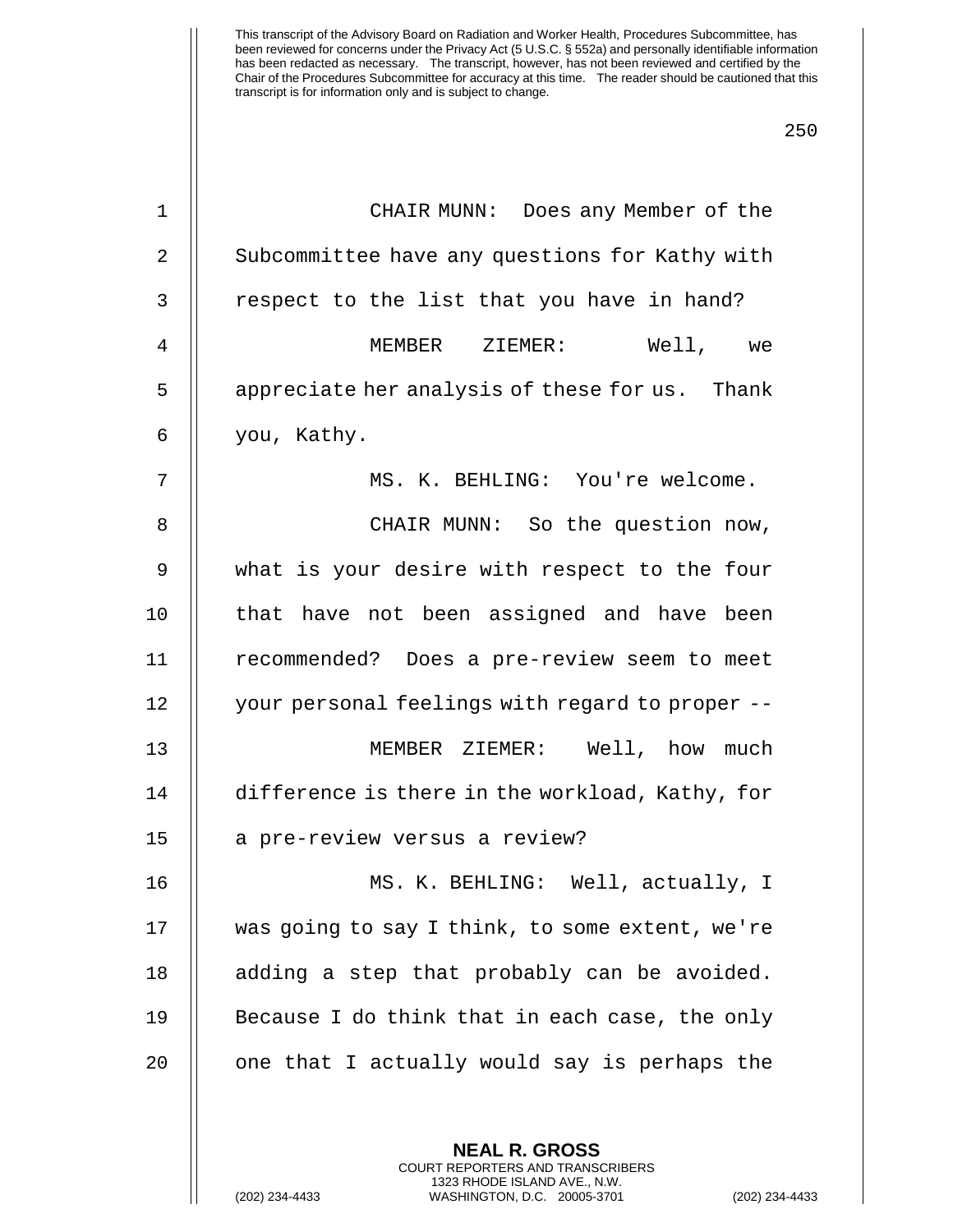| $\mathbf 1$    | Bliss & Laughlin, just because when I look                                                      |
|----------------|-------------------------------------------------------------------------------------------------|
| $\overline{2}$ | through these, TBD-6000 has been reviewed quite                                                 |
| 3              | extensively by us. We've reviewed OTIB-4, and                                                   |
| $\overline{4}$ | I know with OTIB-4 there were a lot of very                                                     |
| 5              | conservative assumptions there. I have a hard                                                   |
| 6              | time imagining that there would be a lot of                                                     |
| 7              | increase in dose associated with that                                                           |
| 8              | particular one.                                                                                 |
| 9              | But I would really almost                                                                       |
| 10             | recommend, rather than just a pre-review on at                                                  |
| 11             | least 47, 52 and 54 to just go ahead and do a                                                   |
| 12             | full review rather than adding the additional                                                   |
| 13             | step.                                                                                           |
| 14             | As I said, these were done by                                                                   |
| 15             | templates which were never formalized or                                                        |
| 16             | reviewed by SC&A, and I just think it might be                                                  |
| 17             | a good idea to do a full review of those three                                                  |
| 18             | as a minimum.                                                                                   |
| 19             | And I can dig a little bit closer and                                                           |
| 20             | do a pre-review of the 50, PER-0050, because                                                    |
|                |                                                                                                 |
|                | <b>NEAL R. GROSS</b><br><b>COURT REPORTERS AND TRANSCRIBERS</b>                                 |
|                | 1323 RHODE ISLAND AVE., N.W.<br>(202) 234-4433<br>WASHINGTON, D.C. 20005-3701<br>(202) 234-4433 |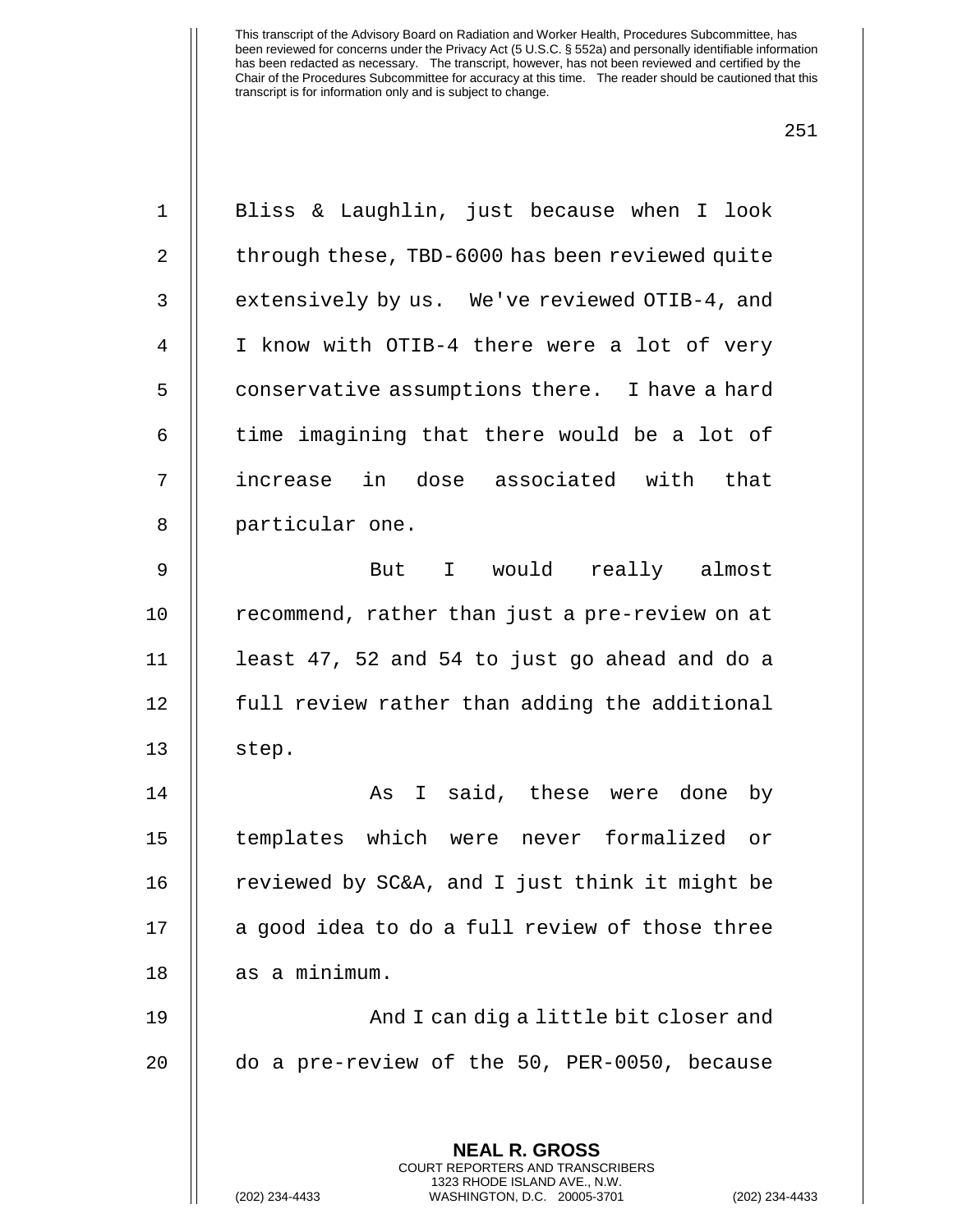| $\mathbf 1$    | that may be a little bit more extensive. But     |
|----------------|--------------------------------------------------|
| 2              | that would be my recommendation.                 |
| 3              | MR. KATZ: So, Kathy, let me ask you              |
| $\overline{4}$ | a question about the carborundum, because I had  |
| 5              | asked Stu just to give me his thoughts about how |
| 6              | significant the changes are here in terms of how |
| 7              | complex they are and how much likelihood there   |
| 8              | is of there being much here at the end of the    |
| $\mathsf 9$    | day. Because we've done a lot of PER reviews     |
| 10             | at this point, and quite a number of them,       |
| 11             | really. I mean, they've been good in sort of     |
| 12             | finding concurrence that everything was done     |
| 13             | right, but in fact we didn't learn much was out  |
| 14             | of whack for the vast majority of PER reviews    |
| 15             | that you've done so far.                         |
| 16             | And carborundum, I mean, as I                    |
| 17             | understand, I think, from Stu, I mean, the main  |
| 18             | thing here is the revision of depletion values   |
| 19             | in OTIB-70, which, you know, SC&A was heavily    |
| 20             | involved in, so there's not much new here.       |
|                |                                                  |
|                |                                                  |

**NEAL R. GROSS** COURT REPORTERS AND TRANSCRIBERS 1323 RHODE ISLAND AVE., N.W.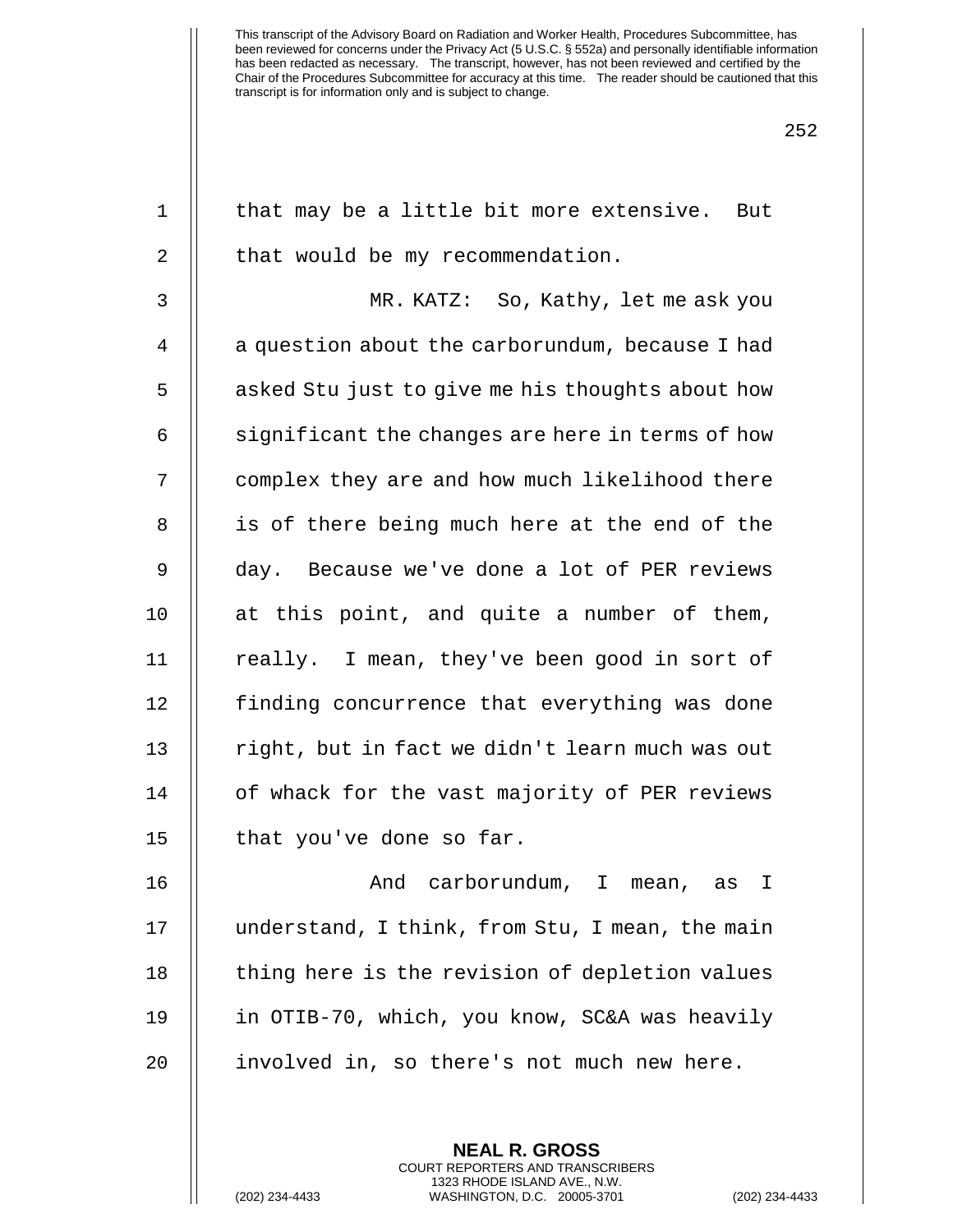| $\mathbf 1$ | CHAIR MUNN: No.                                                                                                                                          |
|-------------|----------------------------------------------------------------------------------------------------------------------------------------------------------|
| 2           | MR. KATZ: So I was wondering                                                                                                                             |
| 3           | whether there's, for example, really any value                                                                                                           |
| 4           | in going further on that one.                                                                                                                            |
| 5           | MS. K. BEHLING: Yeah, you're                                                                                                                             |
| 6           | right. As I look at this, as I said, with the                                                                                                            |
| 7           | Bliss & Laughlin that's true. This was more                                                                                                              |
| 8           | based on the OTIB-70. I was just looking at the                                                                                                          |
| 9           | number of claims that were affected by this.                                                                                                             |
| 10          | But you're probably correct. I guess probably                                                                                                            |
| 11          | a full review of 47 and 52 would be probably                                                                                                             |
| 12          | adequate.                                                                                                                                                |
| 13          | MR. STIVER: This is John Stiver,                                                                                                                         |
| 14          | if I can just jump in for a minute. I'd just                                                                                                             |
| 15          | kind of like to remind everybody that the reason                                                                                                         |
| 16          | we started doing these pre-reviews was to avoid                                                                                                          |
| 17          | kind of having to, you know, guess at the level                                                                                                          |
| 18          | of value in realtime during the meetings.                                                                                                                |
| 19          | But you do a quick scoping review,                                                                                                                       |
| 20          | I know Hans did the last -- correct me if I'm                                                                                                            |
|             |                                                                                                                                                          |
|             | <b>NEAL R. GROSS</b><br>COURT REPORTERS AND TRANSCRIBERS<br>1323 RHODE ISLAND AVE., N.W.<br>(202) 234-4433<br>WASHINGTON, D.C. 20005-3701<br>$(202)$ 234 |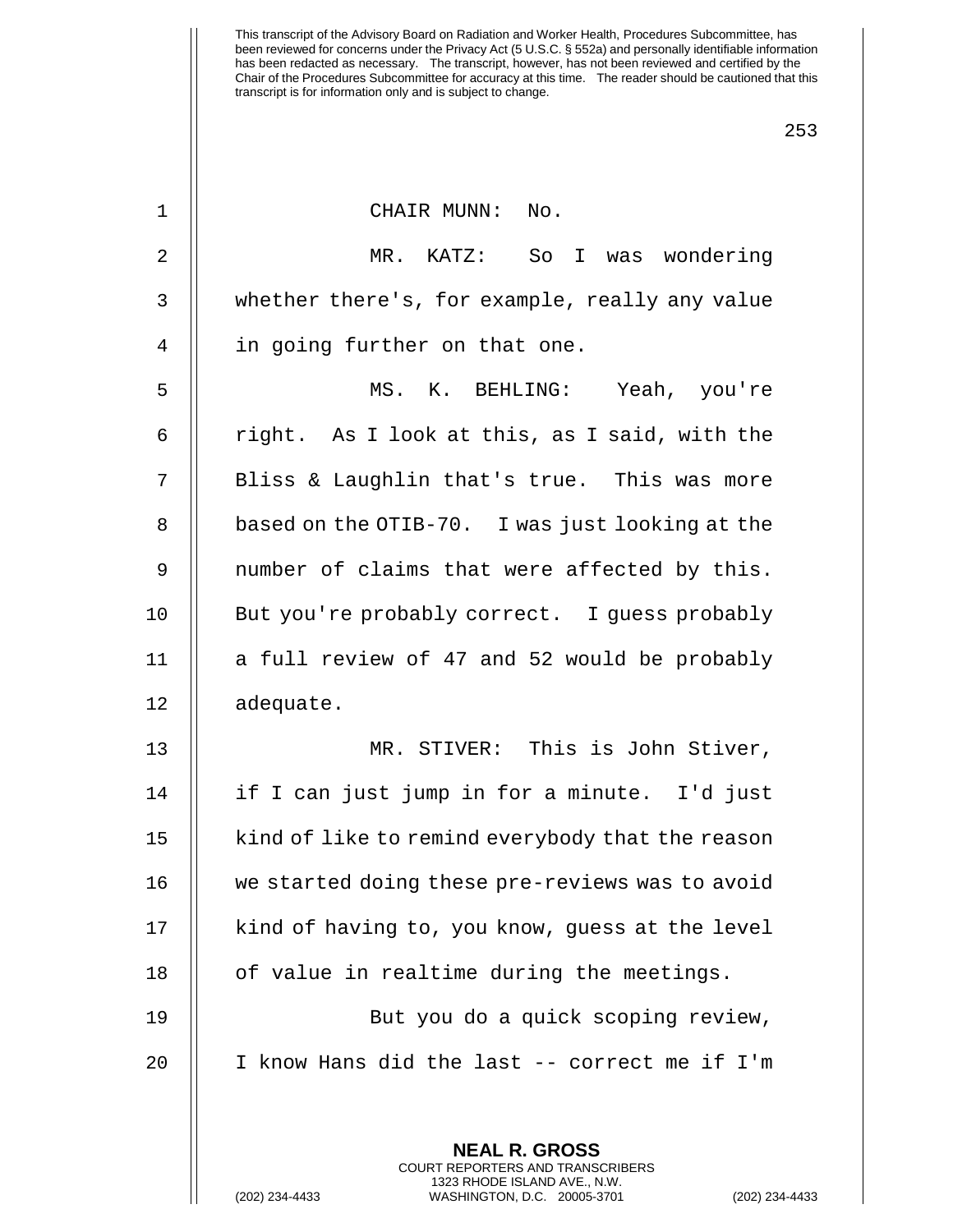| $\mathbf 1$    | wrong, but I don't think he spent more than                                                                                                              |
|----------------|----------------------------------------------------------------------------------------------------------------------------------------------------------|
| $\overline{2}$ | about a day or two doing that. So, you know,                                                                                                             |
| $\mathfrak{Z}$ | let you take a quick look and you can just say                                                                                                           |
| 4              | right away that, you know, this is something,                                                                                                            |
| 5              | this is a no-never mind. The others might take                                                                                                           |
| 6              | a little bit more digging. So I wouldn't                                                                                                                 |
| 7              | necessarily recommend abandoning the                                                                                                                     |
| 8              | pre-review stuff with some of these things.                                                                                                              |
| 9              | MR. KATZ: Yeah, except that, I                                                                                                                           |
| 10             | mean, every PER doesn't need to be reviewed at                                                                                                           |
| 11             | all. I mean, there's still -- there doesn't                                                                                                              |
| 12             | have to be a sense that all PERs get reviewed.                                                                                                           |
| 13             | In fact, I mean, that doesn't make much sense                                                                                                            |
| 14             | given the experience so far to be reviewing                                                                                                              |
| 15             | every PER.                                                                                                                                               |
| 16             | So, anyway, that's why I just raised                                                                                                                     |
| 17             | the question about, similar to what Kathy said                                                                                                           |
| 18             | about 50, about 54. It's not looking like                                                                                                                |
| 19             | there's anything there of value.                                                                                                                         |
| 20             | CHAIR MUNN: Thank you, Ted, and                                                                                                                          |
|                |                                                                                                                                                          |
|                | <b>NEAL R. GROSS</b><br>COURT REPORTERS AND TRANSCRIBERS<br>1323 RHODE ISLAND AVE., N.W.<br>(202) 234-4433<br>WASHINGTON, D.C. 20005-3701<br>$(202)$ 234 |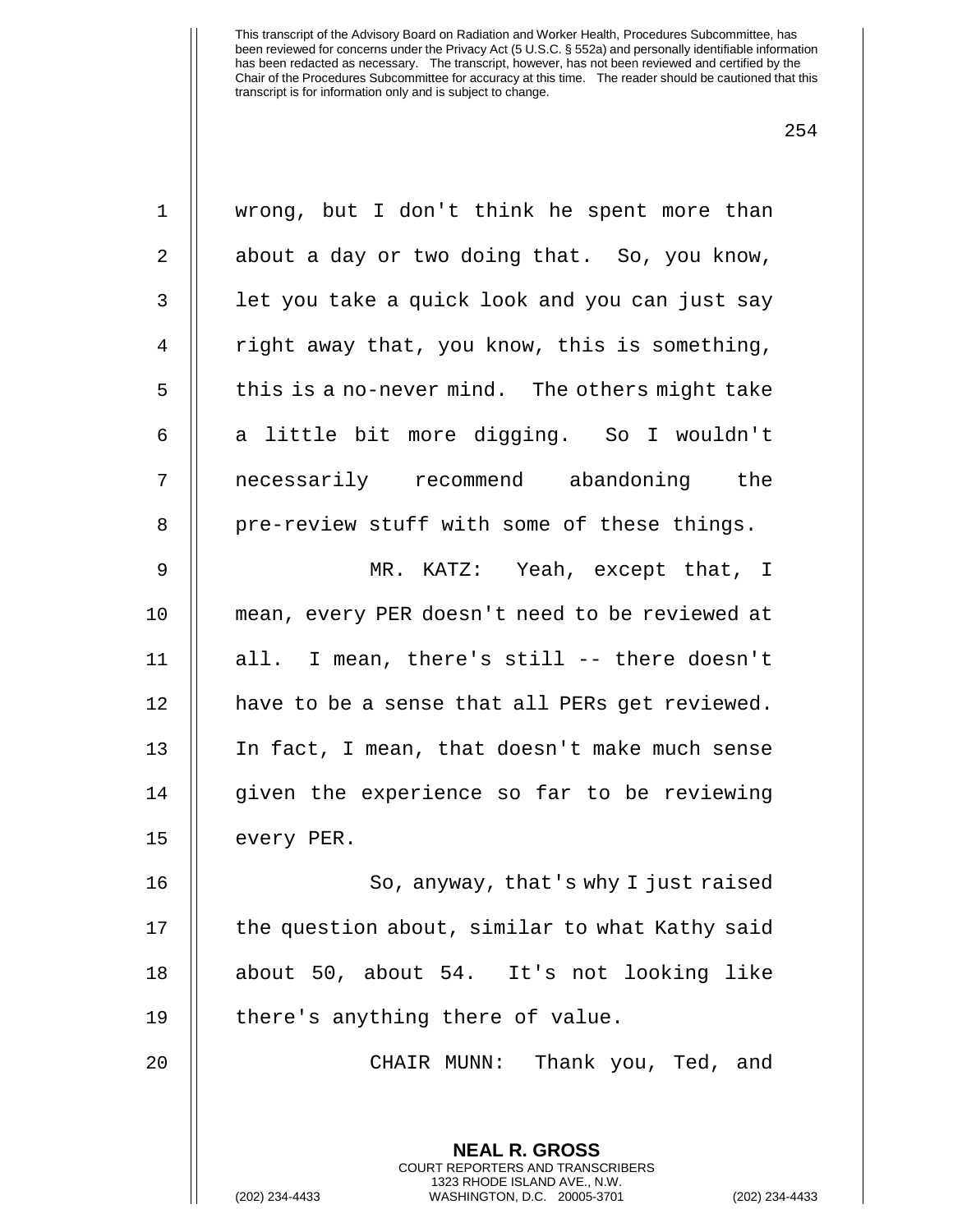| 1              | thank you, John. Any other thoughts? Any                                                        |
|----------------|-------------------------------------------------------------------------------------------------|
| 2              | recommendations with respect to the four PERs                                                   |
| 3              | we're looking at?                                                                               |
| $\overline{4}$ | MEMBER BEACH: I think I agree with                                                              |
| 5              | all the discussions so far. I think 47 and 52                                                   |
| 6              | look like likely candidates, and 50 and 54 have                                                 |
| 7              | been reviewed based on OTIB-6000 and 70, so I'm                                                 |
| 8              | good with that.                                                                                 |
| 9              | CHAIR MUNN: I have a tendency to                                                                |
| 10             | agree. Paul, how do you feel about it?                                                          |
| 11             | MEMBER ZIEMER: Yeah, I think it                                                                 |
| 12             | makes sense. Just certainly backing just the                                                    |
| 13             | two of them.                                                                                    |
| 14             | CHAIR MUNN: Let's move forward                                                                  |
| 15             | with PER 47 and 52.                                                                             |
| 16             | MEMBER ZIEMER: Yeah, yeah.                                                                      |
| 17             | CHAIR MUNN: And recommend those to                                                              |
| 18             | SC&A as appropriate subjects for --                                                             |
| 19             | MEMBER ZIEMER:<br>Are we talking                                                                |
| 20             | about pre-reviews or reviews?                                                                   |
|                |                                                                                                 |
|                | <b>NEAL R. GROSS</b><br><b>COURT REPORTERS AND TRANSCRIBERS</b>                                 |
|                | 1323 RHODE ISLAND AVE., N.W.<br>(202) 234-4433<br>WASHINGTON, D.C. 20005-3701<br>(202) 234-4433 |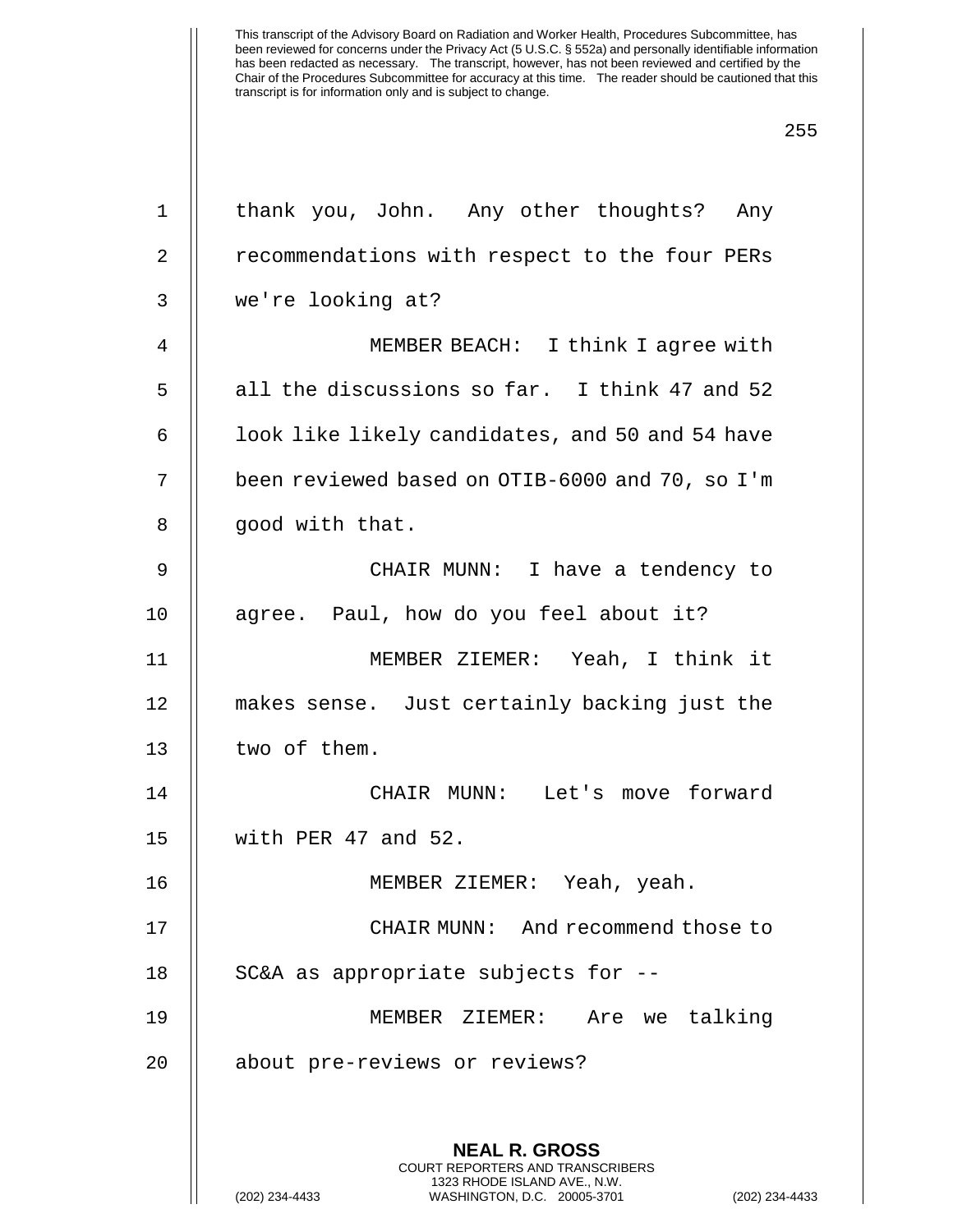| 1              | CHAIR MUNN: We're talking about                          |
|----------------|----------------------------------------------------------|
| 2              | reviews, I believe.                                      |
| $\mathsf{3}$   | MR. KATZ: Yeah, what I would                             |
| $\overline{4}$ | suggest is just assume it's a full review. If            |
| 5              | SC&A, John, if you guys get into it in one of            |
| 6              | those and there's not much there, then, you              |
| 7              | know, you can back off of it. But if there               |
| 8              | seems to be some pith there then carry on and            |
| 9              | just do a full review.                                   |
| 10             | MR. STIVER: Okay, we'll go ahead                         |
| 11             | and take those marching orders.                          |
| 12             | MEMBER BEACH: And then I have one                        |
| 13             | question on 54. This is just in general.                 |
| 14             | Because of the number of cases, did SC&A feel            |
| 15             | like we should do a pre-review on that or just           |
| 16             | eliminate them totally from review?                      |
| 17             | MS. K. BEHLING: Well, based on the                       |
| 18             | fact that we have looked pretty extensively at           |
| 19             | OTIB-70, I guess, as indicated by Ted, perhaps           |
| 20             | we don't even need a pre-review.                         |
|                |                                                          |
|                | <b>NEAL R. GROSS</b><br>COURT REPORTERS AND TRANSCRIBERS |

1323 RHODE ISLAND AVE., N.W.

 $\bigg|\bigg|$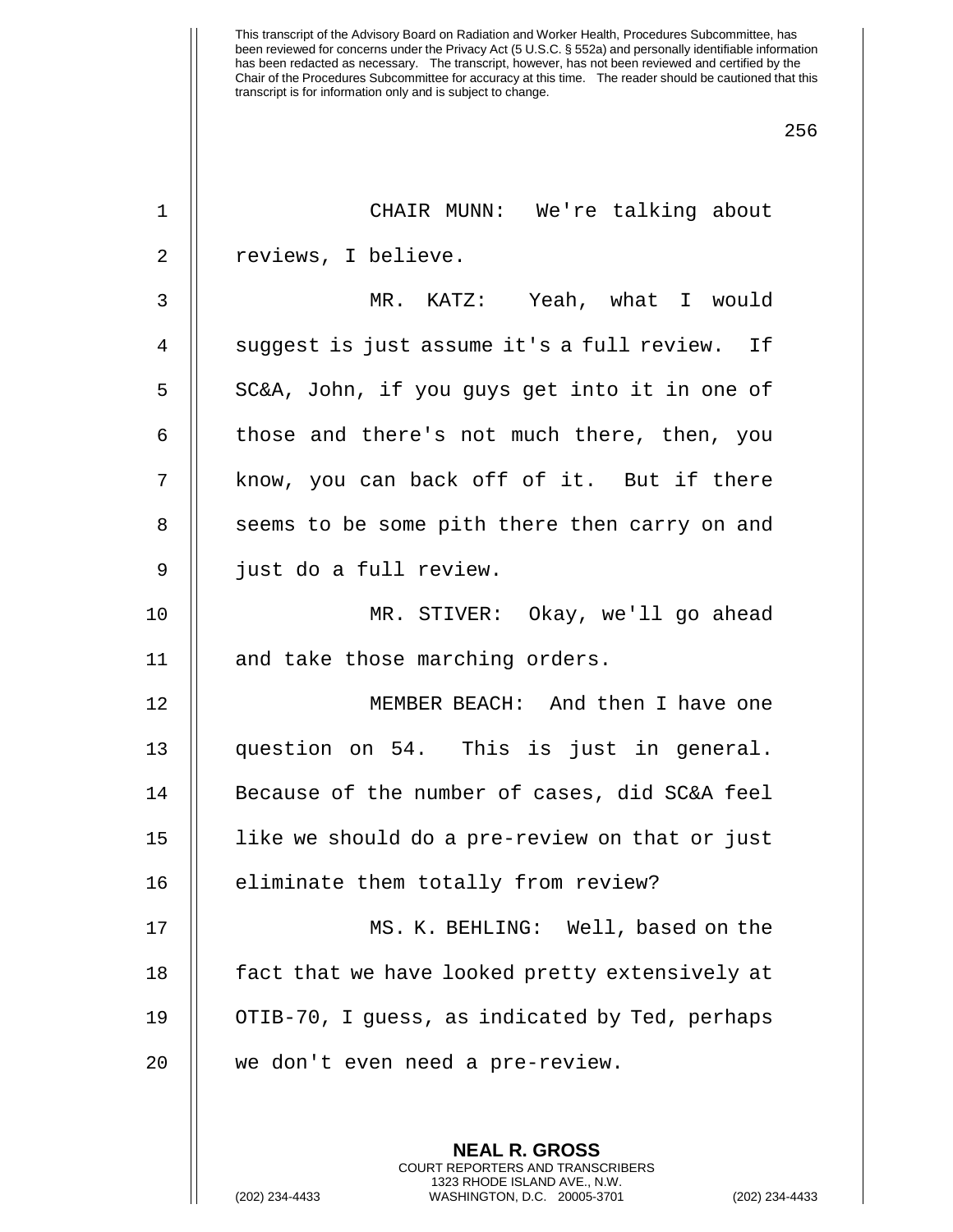| 1              | Again, if you want us to do just a                                                           |
|----------------|----------------------------------------------------------------------------------------------|
| $\overline{2}$ | quick look at this, we can do that. And like                                                 |
| 3              | Ted said, back off if we feel that there's no                                                |
| 4              | real need.                                                                                   |
| 5              | CHAIR MUNN: When I first looked at                                                           |
| 6              | it, the OTIB-70 jumped out at me as being                                                    |
| 7              | something we have vetted extensively, and for                                                |
| 8              | that reason, and primarily that reason, I would                                              |
| 9              | have a tendency to reject 54, personally.                                                    |
| 10             | MS. K. BEHLING: Okay. And I'm                                                                |
| 11             | comfortable with that. I just wanted to throw                                                |
| 12             | it in.                                                                                       |
| 13             | MEMBER ZIEMER: Yeah, I would hold                                                            |
| 14             | off on it and let this one --                                                                |
| 15             | (Simultaneous speaking.)                                                                     |
| 16             | CHAIR MUNN: Yeah, 52 has been                                                                |
| 17             | appropriately assigned and we can move on to                                                 |
| 18             | Table 3 and your response to the question as to                                              |
| 19             | whether or not you feel that it's appropriate                                                |
| 20             | to be going back to these and addressing them                                                |
|                |                                                                                              |
|                | <b>NEAL R. GROSS</b><br>COURT REPORTERS AND TRANSCRIBERS                                     |
|                | 1323 RHODE ISLAND AVE., N.W.<br>(202) 234-4433<br>WASHINGTON, D.C. 20005-3701<br>$(202)$ 234 |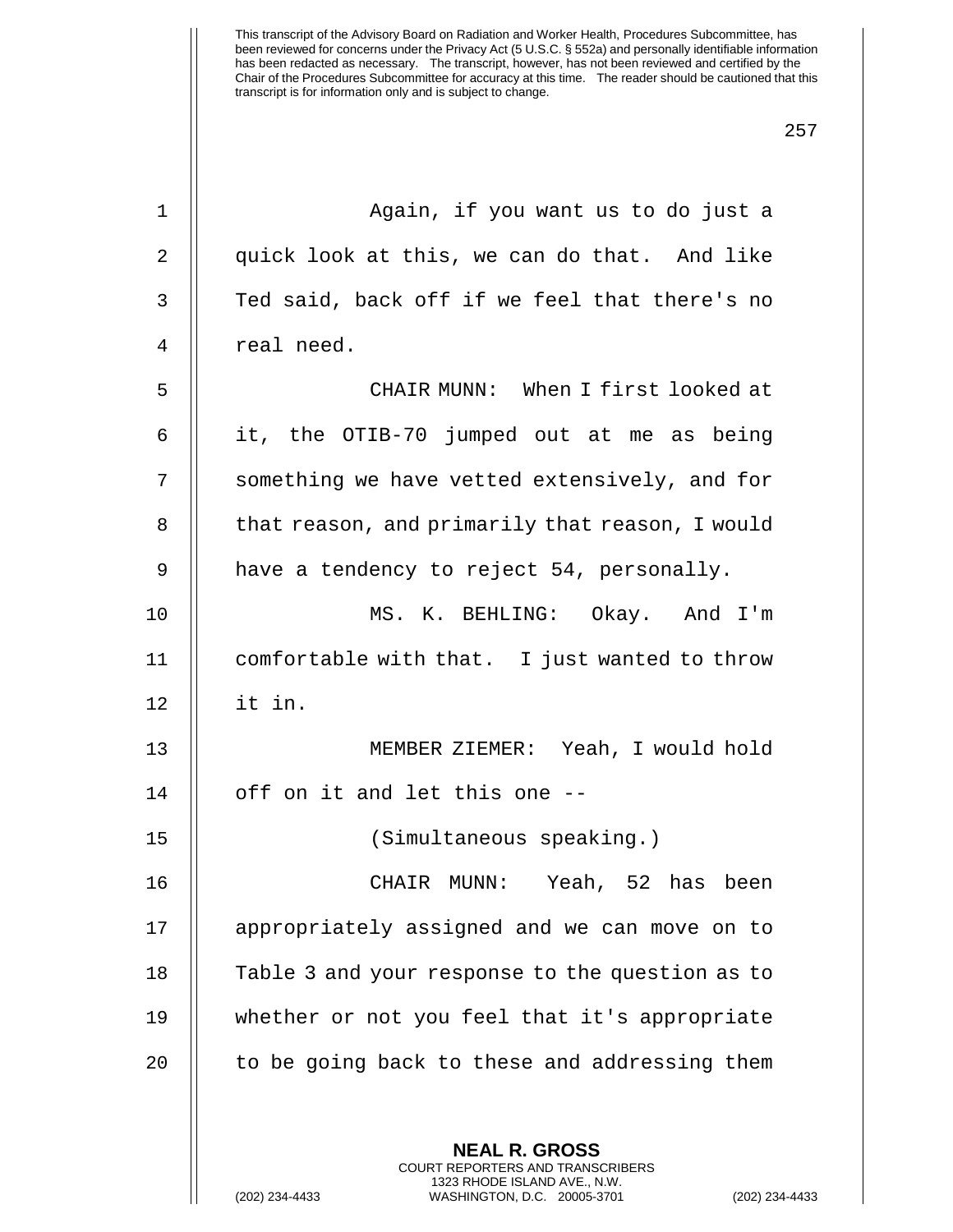1 further.

2 || T don't see any really driving  $3$  | reason to do that, personally, but if other 4 Board Members --

5 MEMBER BEACH: The only one that 6  $\parallel$  stands out to me is PER-0029 and that's just 7 || because of the number of claims that 8 || potentially affect.

9 CHAIR MUNN: Paul?

10 MEMBER ZIEMER: Yeah, I don't have 11  $\parallel$  any that jump out at me, but I'd go along with 12 || 29 if Josie is concerned about it.

13 || MEMBER BEACH: Well, I just noticed 14 | it was referred back to the Work Group, so they 15 || may make a decision on that themselves.

16 CHAIR MUNN: Yeah, it doesn't seem 17 || necessary for us to address this here, in my 18 || personal view. I don't want to throw a monkey 19 wrench in that.

20 MEMBER BEACH: No, I'm fine with

**NEAL R. GROSS** COURT REPORTERS AND TRANSCRIBERS 1323 RHODE ISLAND AVE., N.W.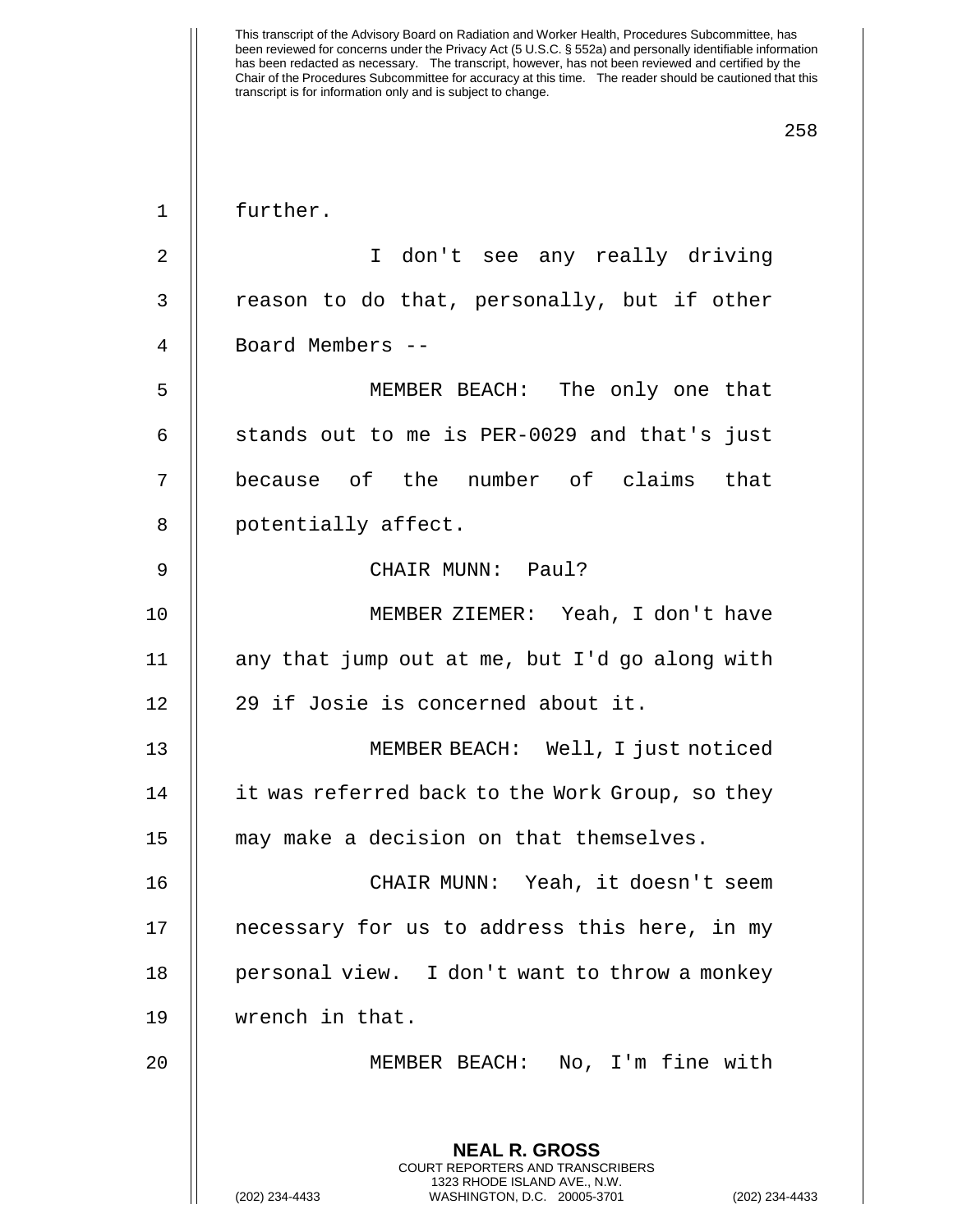| that |  |
|------|--|
|------|--|

| $\overline{2}$ | CHAIR MUNN: All right. So I think                       |
|----------------|---------------------------------------------------------|
| $\mathfrak{Z}$ | we can dispense with concerns for that. And             |
| $\overline{4}$ | thank you. Anything else from anyone with               |
| 5              | respect to the PER recommendations? If not,             |
| 6              | then let's take a look at some of our details           |
| 7              | from carry-overs from previous meetings.                |
| $\, 8$         | We have status reports that we                          |
| 9              | haven't had in quite some time on what's going          |
| 10             | on with one report and four PERs as listed on           |
| 11             | your agenda. Can we hear a status update on             |
| 12             | RPRT-53 and the four PERs?                              |
| 13             | MR. HINNEFELD: I think RPRT-53                          |
| 14             | might be Jim.                                           |
| 15             | DR. NETON: I'm sorry, I was                             |
| 16             | distracted there for a second. RPRT-53.<br>$\mathbf{I}$ |
| 17             | think most people are aware, the Board is pretty        |
| 18             | NIOSH is in the process<br>aware of where we are.       |
| 19             | of preparing an implementation guide in draft           |
| 20             | form right now that is accepting comments from          |
|                |                                                         |

**NEAL R. GROSS** COURT REPORTERS AND TRANSCRIBERS 1323 RHODE ISLAND AVE., N.W.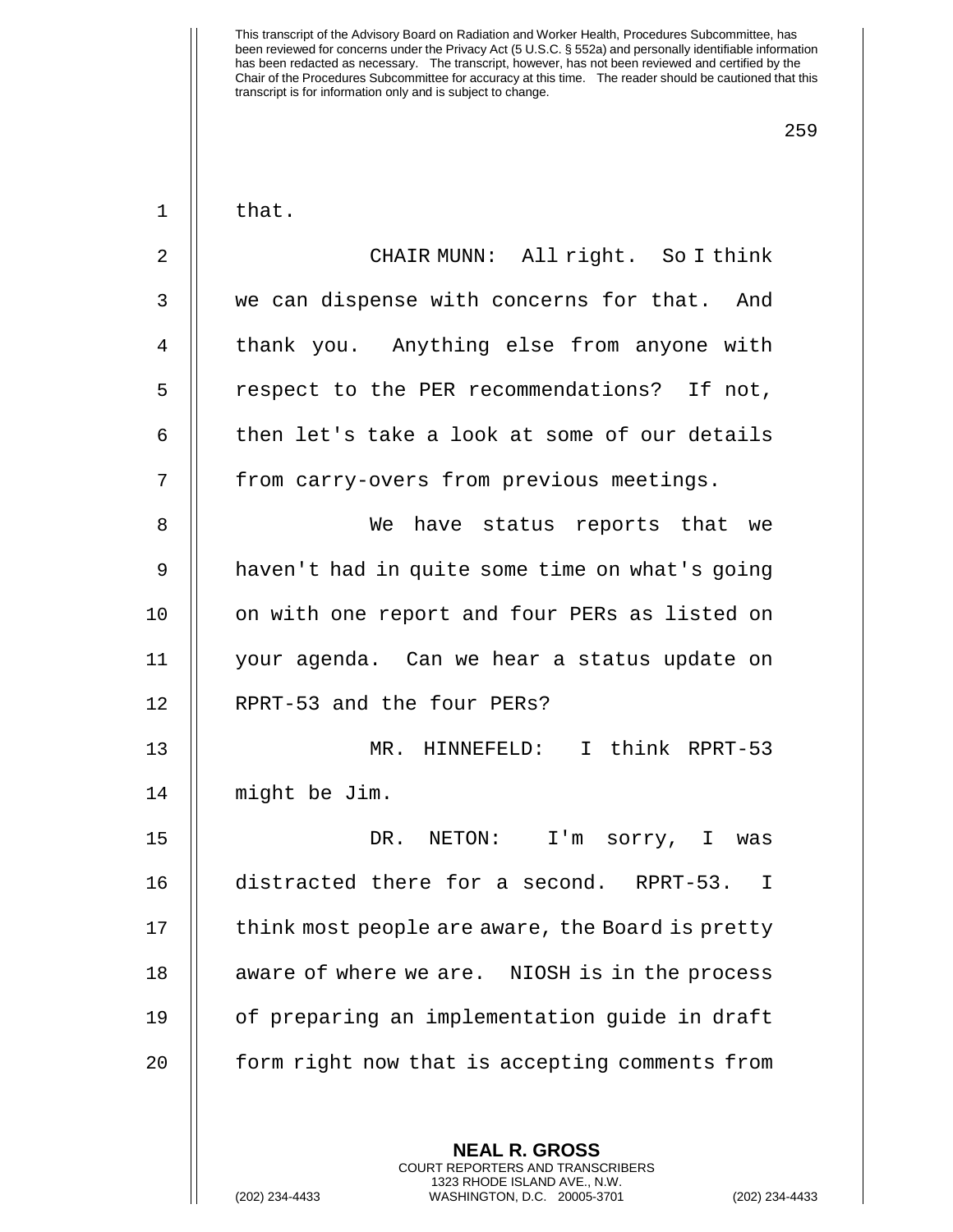260

1 | the Board.

2 We had a fairly lengthy discussion  $3$   $\parallel$  about that document, about the draft version of 4 | that document, at the Idaho Working Group that 5 was held prior to the Idaho Board Meeting and 6 received a lot of good feedback. The 7 || transcripts have been issued and I'm combing 8 || through the transcripts trying to glean the 9 || suggestions that were made during that 10 **discussion, and there were a number of them.** 11 We're working on that from that 12 || front, and that will address a number of the 13 || findings that were made on -- at least to put 14 || NIOSH's position on paper as to the number of 15 | findings that were made in RPRT-53. 16 || Also I think that a lot of that has

17 || to do with the evaluation of a significant 18 difference, how you evaluate significant 19 difference between a strata of coworker models, 20 || and NIOSH has put out a paper on that.

> **NEAL R. GROSS** COURT REPORTERS AND TRANSCRIBERS 1323 RHODE ISLAND AVE., N.W.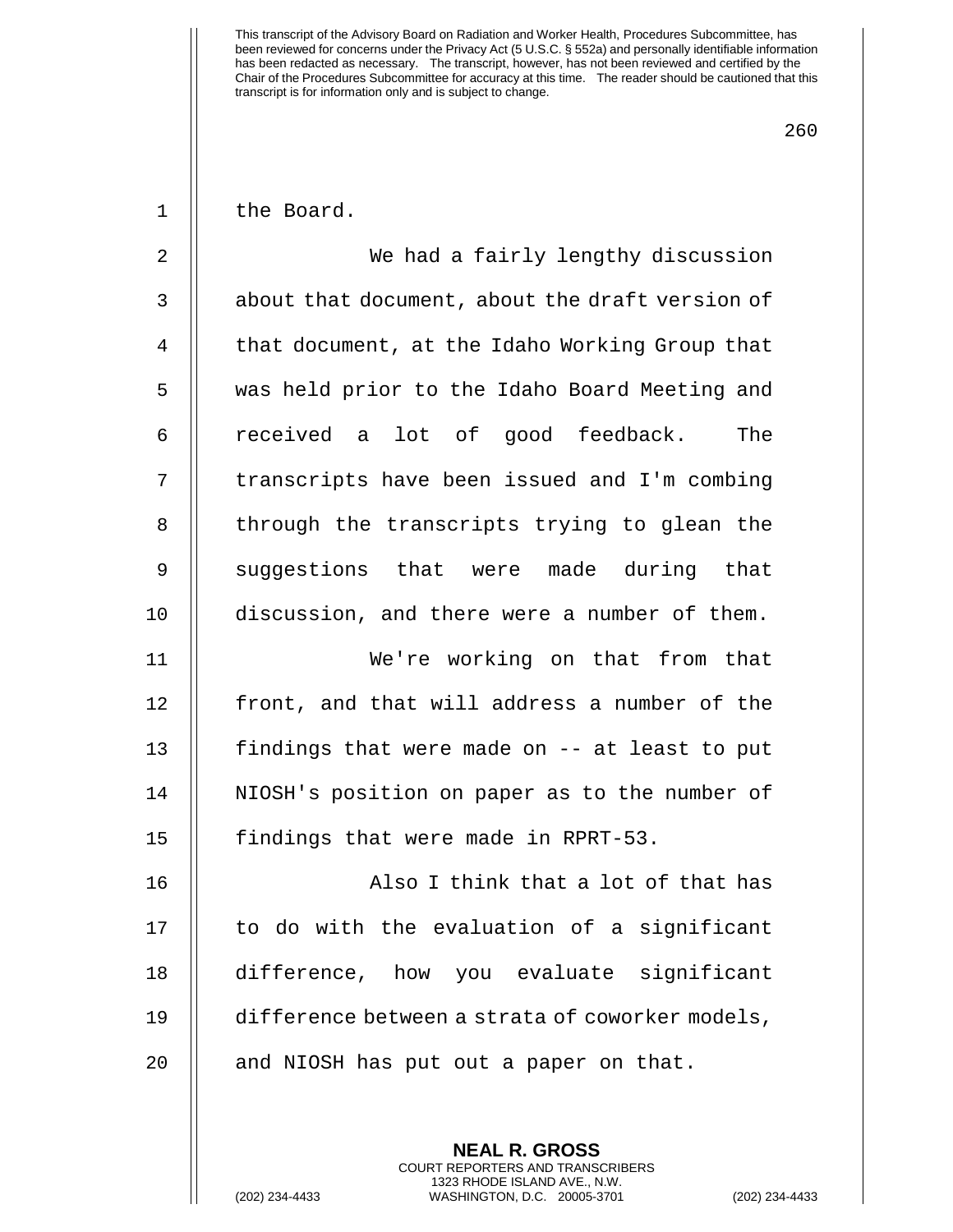| 1            | But we also, I think, have made some                                                                                                                             |
|--------------|------------------------------------------------------------------------------------------------------------------------------------------------------------------|
| 2            | progress on the OPOS, the issue of OPOS. There                                                                                                                   |
| $\mathsf{3}$ | seem to be some favorable reaction, at least                                                                                                                     |
| 4            | from my opinion, from SC&A, on the use of a                                                                                                                      |
| 5            | backwards time-weighted average calculation.                                                                                                                     |
| 6            | I owe a response to SC&A on comments that was                                                                                                                    |
| 7            | made on the use of calculations that we've done                                                                                                                  |
| 8            | using IMBA in chronic versus -- multiple acute                                                                                                                   |
| 9            | intakes versus a single chronic acute intake,                                                                                                                    |
| 10           | and I will provide that shortly.                                                                                                                                 |
| 11           | But I think there was -- I sense that                                                                                                                            |
| 12           | there was reasonable agreement on that, so we                                                                                                                    |
| 13           | may be moving towards some agreement on how OPOS                                                                                                                 |
| 14           | is calculated. The key difference, the key                                                                                                                       |
| 15           | thing in my mind right now is the evaluation of                                                                                                                  |
| 16           | what do we consider a practical or a significant                                                                                                                 |
| 17           | difference between two strata. That's about                                                                                                                      |
| 18           | all I have to say.                                                                                                                                               |
| 19           | Thank you, Jim.<br>CHAIR MUNN:                                                                                                                                   |
| 20           | Shall we continue to carry this as a request for                                                                                                                 |
|              |                                                                                                                                                                  |
|              | <b>NEAL R. GROSS</b><br><b>COURT REPORTERS AND TRANSCRIBERS</b><br>1323 RHODE ISLAND AVE., N.W.<br>WASHINGTON, D.C. 20005-3701<br>(202) 234-4433<br>$(202)$ 234- |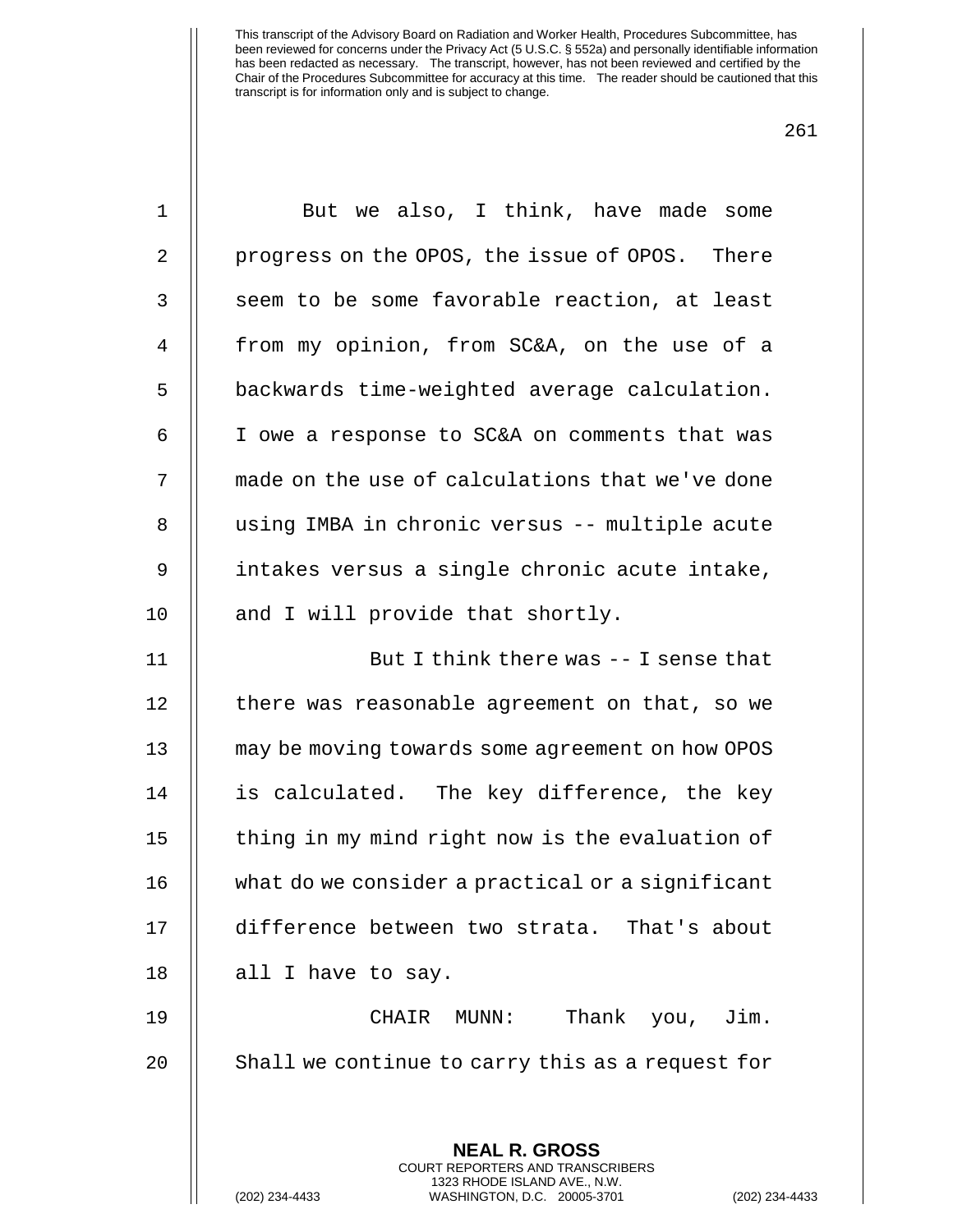| $1\,$          | status report, or are we almost to the point             |
|----------------|----------------------------------------------------------|
| $\overline{2}$ | where we can begin to address your response to           |
| 3              | the findings specifically?                               |
| 4              | DR. NETON: I would carry it right                        |
| 5              | now just as a status.                                    |
| 6              | CHAIR MUNN: All right. We'll                             |
| 7              | continue to carry it the way we have been.               |
| 8              | Who is prepared to give us a status                      |
| 9              | on the four PERs?                                        |
| 10             | MR. HINNEFELD: This is Stu and                           |
| 11             | I'll give it a try. Maybe somebody else can              |
| 12             | help me out. PER-0037 is Ames. And we also               |
| 13             | have an Ames Site Profile Review that we're              |
| 14             | working on responding to, so I presume that our          |
| 15             | research and response efforts for the Ames Site          |
| 16             | Profile Review will include the -- we'll just            |
| 17             | go ahead and throw the PER-0037 findings in              |
| 18             | there. I don't know to what extent they're               |
| 19             | similar, but we'll sort that out.                        |
| 20             | I was trying to look around BRS on                       |
|                |                                                          |
|                | <b>NEAL R. GROSS</b><br>COURT REPORTERS AND TRANSCRIBERS |

1323 RHODE ISLAND AVE., N.W.

 $\bigg|\bigg|$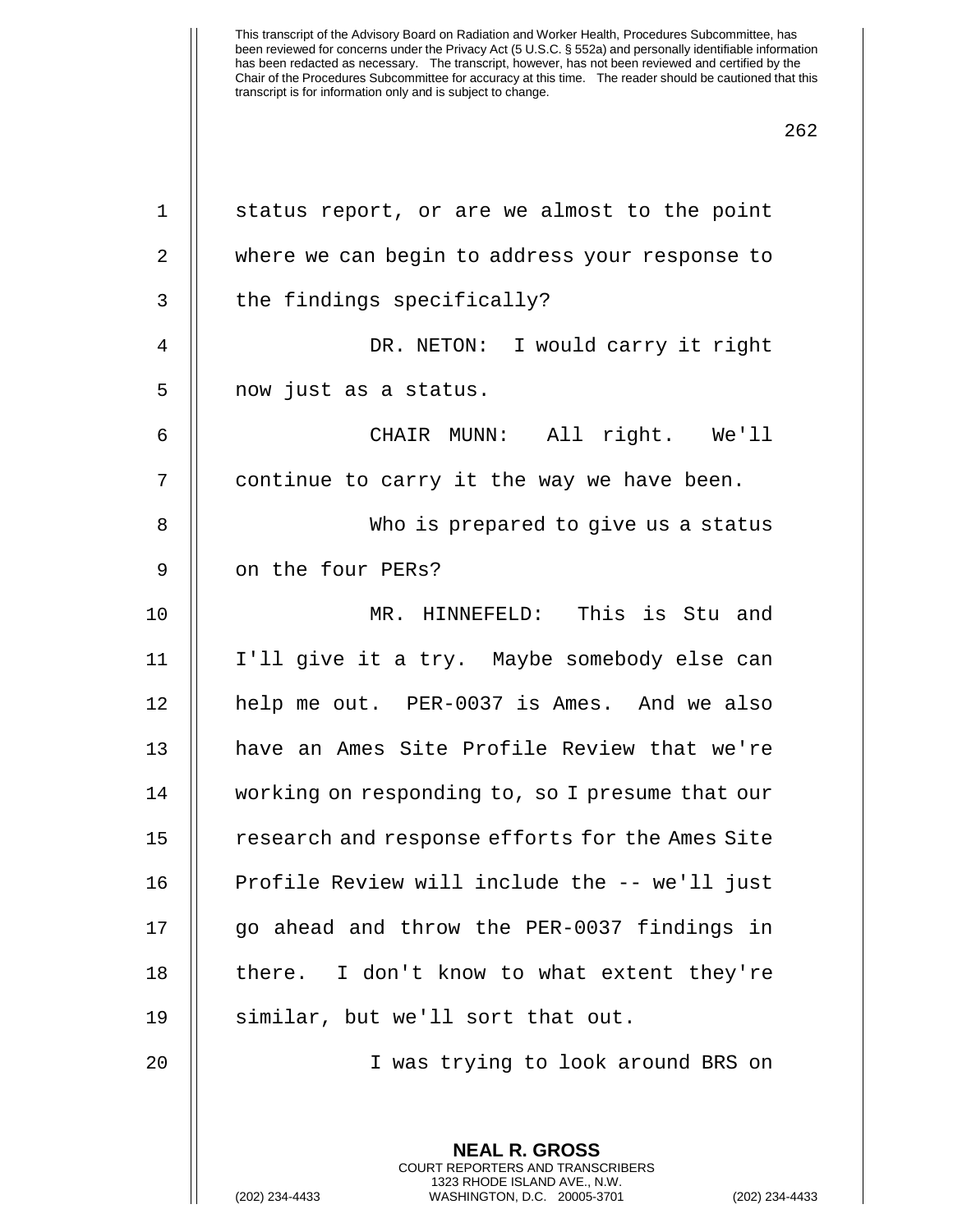| $\mathbf 1$    | PER-0037. That particular one wasn't working.                                                   |
|----------------|-------------------------------------------------------------------------------------------------|
| $\overline{2}$ | Everything else was working great and that one                                                  |
| 3              | didn't seem to bring up any findings and didn't                                                 |
| $\overline{4}$ | even seem to bring up a field that looked even                                                  |
| 5              | remotely familiar, I mean a page that looked                                                    |
| 6              | even remotely familiar. So did anyone try to                                                    |
| 7              | put findings in the PER-0037 from --                                                            |
| 8              | MR. KATZ: Stu, there's no review                                                                |
| 9              | yet.                                                                                            |
| 10             | MR. HINNEFELD: Oh, there is no                                                                  |
| 11             | review yet?                                                                                     |
| 12             | MR. KATZ: Right. The review's                                                                   |
| 13             | waiting for the Site Profile resolution.                                                        |
| 14             | MR. HINNEFELD: Thank you.                                                                       |
| 15             | DR. NETON: That makes sense.<br>$\mathbf I$                                                     |
| 16             | was going to say, because we didn't roll in any                                                 |
| 17             | PER-0037.                                                                                       |
| 18             | MR. KATZ: That's right. No, I was                                                               |
| 19             | about to interject. But SC&A we had to hold off                                                 |
| 20             | on the PER review until the Site Profile goes                                                   |
|                | <b>NEAL R. GROSS</b><br><b>COURT REPORTERS AND TRANSCRIBERS</b><br>1323 RHODE ISLAND AVE., N.W. |
|                | WASHINGTON, D.C. 20005-3701<br>(202) 234-4433<br>(202) 234-4433                                 |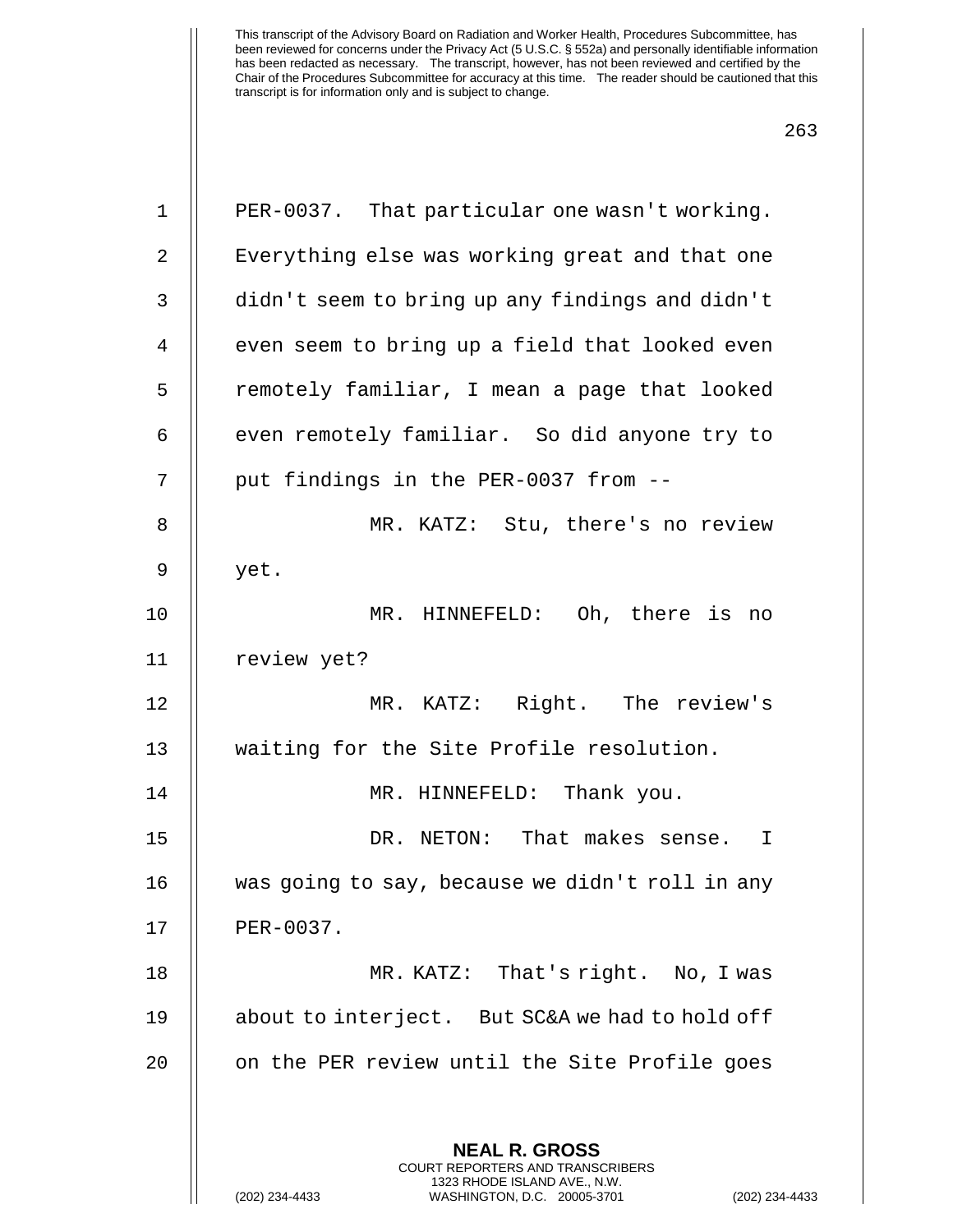| through resolution with the Work Group, which    |
|--------------------------------------------------|
| is just awaiting for your responses.             |
| MR. HINNEFELD: Okay, good. So                    |
| then I'm not behind the eight ball on 37.        |
| DR. NETON: I can report that,                    |
| somewhat related, that we have addressed all     |
| the findings, I think there were 22 on Ames, and |
| I've got them on my inbox for review now. So     |
| we should be able to put those out fairly        |
| shortly.                                         |
| (Simultaneous speaking.)                         |
| MR. HINNEFELD: PER-0011 is K-25, I               |
| think, that is -- really the finding that is     |
| open relates to how are construction trades      |
| workers identified and how are they selected,    |
| treated. And in going through that issue we've   |
| determined that there was some confusion on      |
| which workers that construction trades workers   |
| adjustment should be applied to. And so we are   |
| in the process of doing that. In fact, I think   |
|                                                  |
|                                                  |

**NEAL R. GROSS** COURT REPORTERS AND TRANSCRIBERS 1323 RHODE ISLAND AVE., N.W.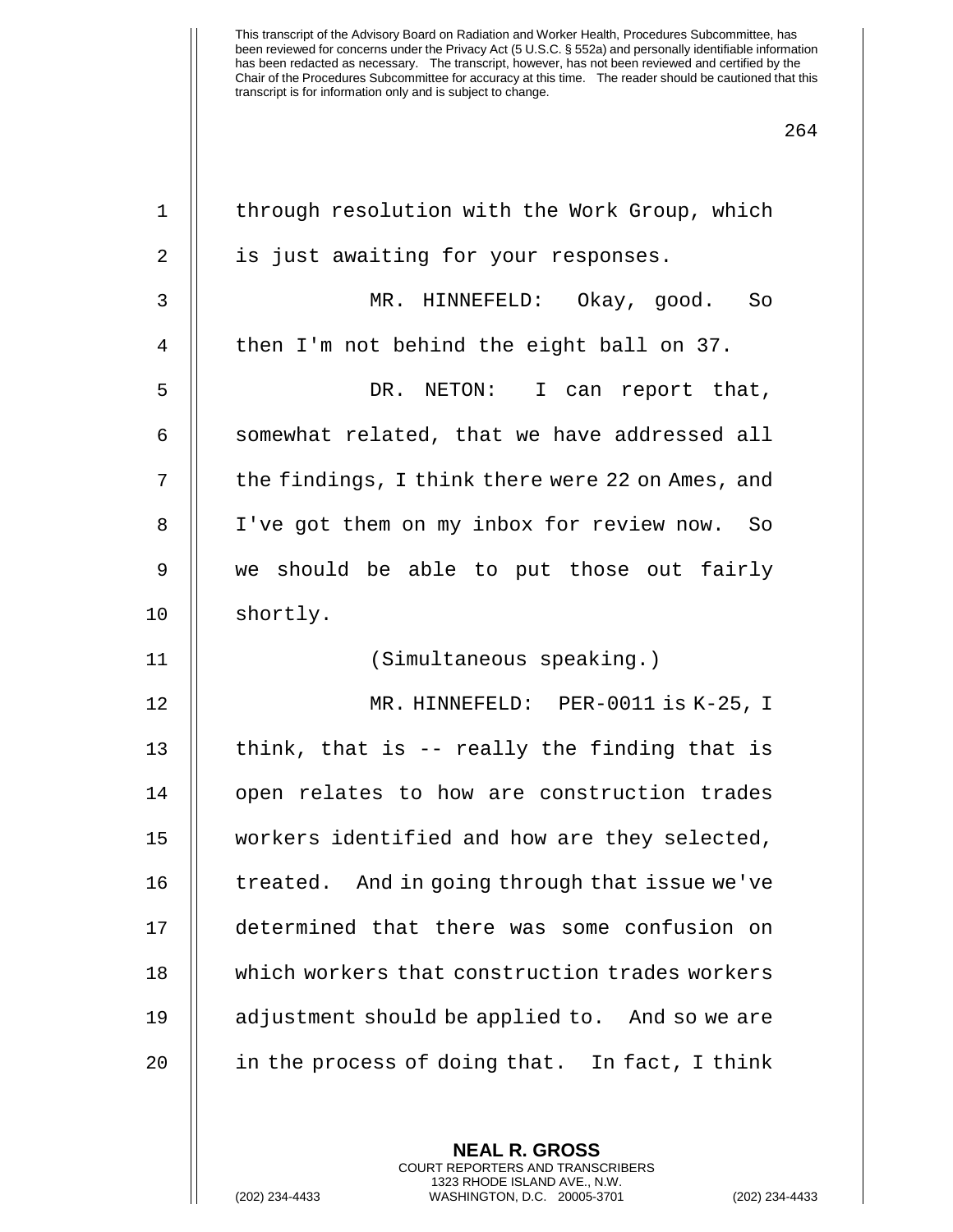| $\mathbf 1$    | we may have just reissued that construction     |
|----------------|-------------------------------------------------|
| $\sqrt{2}$     | trades worker OTIB, didn't we, Jim?             |
| $\mathsf 3$    | MS. K. BEHLING: OTIB-52 was                     |
| $\overline{4}$ | updated.                                        |
| 5              | MR. HINNEFELD: Yeah. So I think                 |
| 6              | there might be some effort associated with      |
| 7              | trying to make sure, you know, look back at     |
| $\, 8$         | cases that maybe weren't treated                |
| $\mathsf 9$    | appropriately. The confusion came in to         |
| 10             | whether the construction trade workers          |
| 11             | adjustment should apply only to subcontractor   |
| 12             | construction trade workers or should be applied |
| 13             | to everybody with a construction trade worker   |
| 14             | job title, including what I would call in-house |
| 15             | employees, the prime contractor employees.      |
| 16             | So there was some confusion about               |
| 17             | that and it wasn't being used consistently, and |
| 18             | so we've sorted that now that it should         |
| 19             | apparently apply to all construction trade      |
| 20             | workers regardless of their employer. And so    |
|                |                                                 |
|                | <b>NEAL R. GROSS</b>                            |

COURT REPORTERS AND TRANSCRIBERS 1323 RHODE ISLAND AVE., N.W.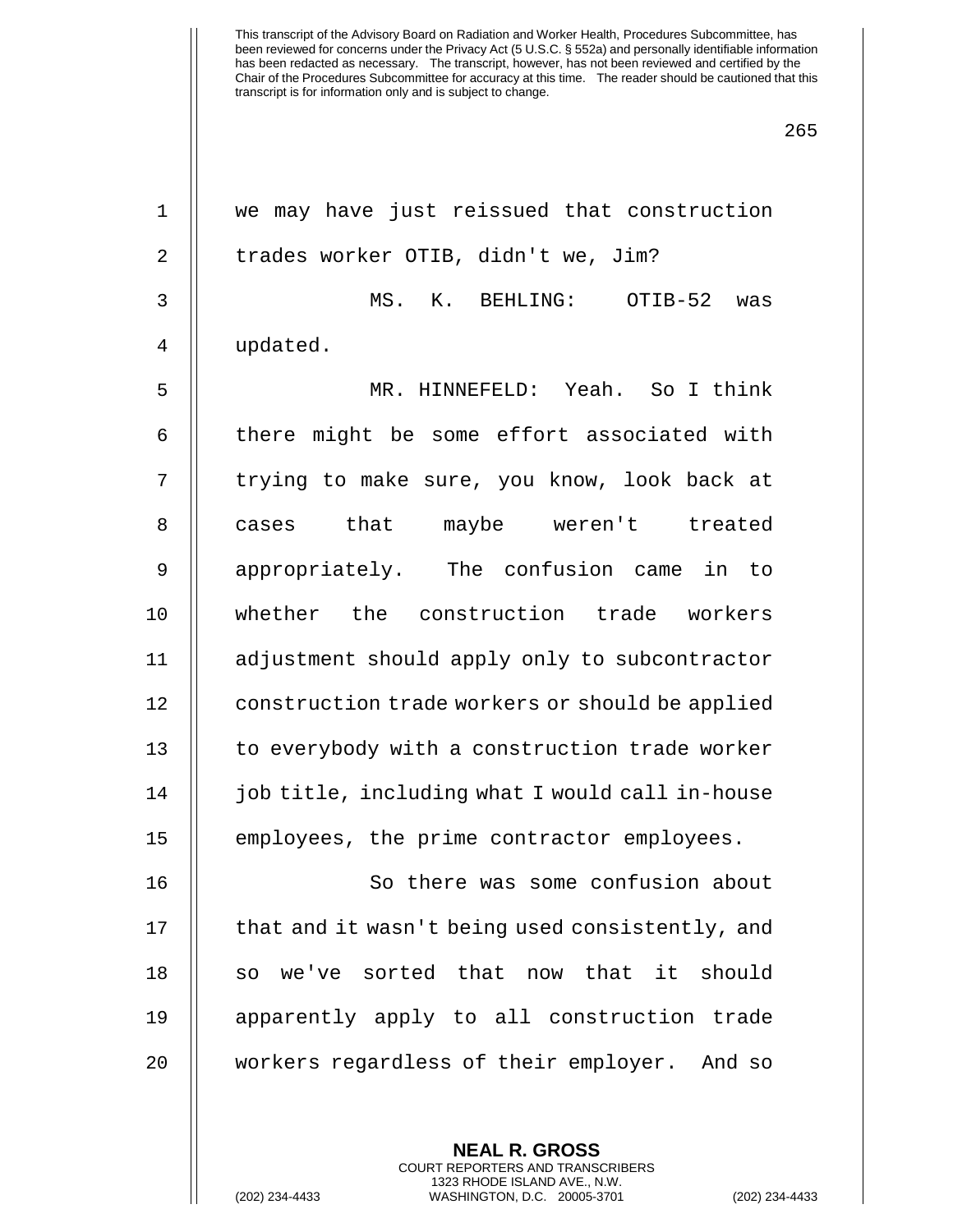| $\mathbf 1$    | there's going to have to be some sort of                                                                                                                        |
|----------------|-----------------------------------------------------------------------------------------------------------------------------------------------------------------|
| 2              | look-back associated with that change as well.                                                                                                                  |
| 3              | Now, once that $--$ I think that                                                                                                                                |
| $\overline{4}$ | action in some fashion may be able to finish out                                                                                                                |
| 5              | -- or we might be able to finish out this                                                                                                                       |
| 6              | PER-0011 finding by referring to whatever                                                                                                                       |
| 7              | action's coming out of the OTIB-52 revision and                                                                                                                 |
| $\,8\,$        | associated PER.                                                                                                                                                 |
| 9              | So we still need to sort that out.                                                                                                                              |
| 10             | I'm not really ready to say definitely how we                                                                                                                   |
| 11             | will say it, but I think we can probably close                                                                                                                  |
| 12             | this finding based on that that OTIB-52 work.                                                                                                                   |
| 13             | I know that PER-0033 is a Reduction                                                                                                                             |
| 14             | Pilot Plant and the only finding is no finding,                                                                                                                 |
| 15             | so I don't know what we would have to do on that.                                                                                                               |
| 16             | Anybody got any ideas there, if I missed                                                                                                                        |
| 17             | something there?                                                                                                                                                |
| 18             | Certainly not I.<br>CHAIR<br>MUNN :                                                                                                                             |
| 19             | Perhaps we need to take a close look at why we're                                                                                                               |
| 20             | even carrying that.                                                                                                                                             |
|                |                                                                                                                                                                 |
|                | <b>NEAL R. GROSS</b><br><b>COURT REPORTERS AND TRANSCRIBERS</b><br>1323 RHODE ISLAND AVE., N.W.<br>(202) 234-4433<br>WASHINGTON, D.C. 20005-3701<br>$(202)$ 234 |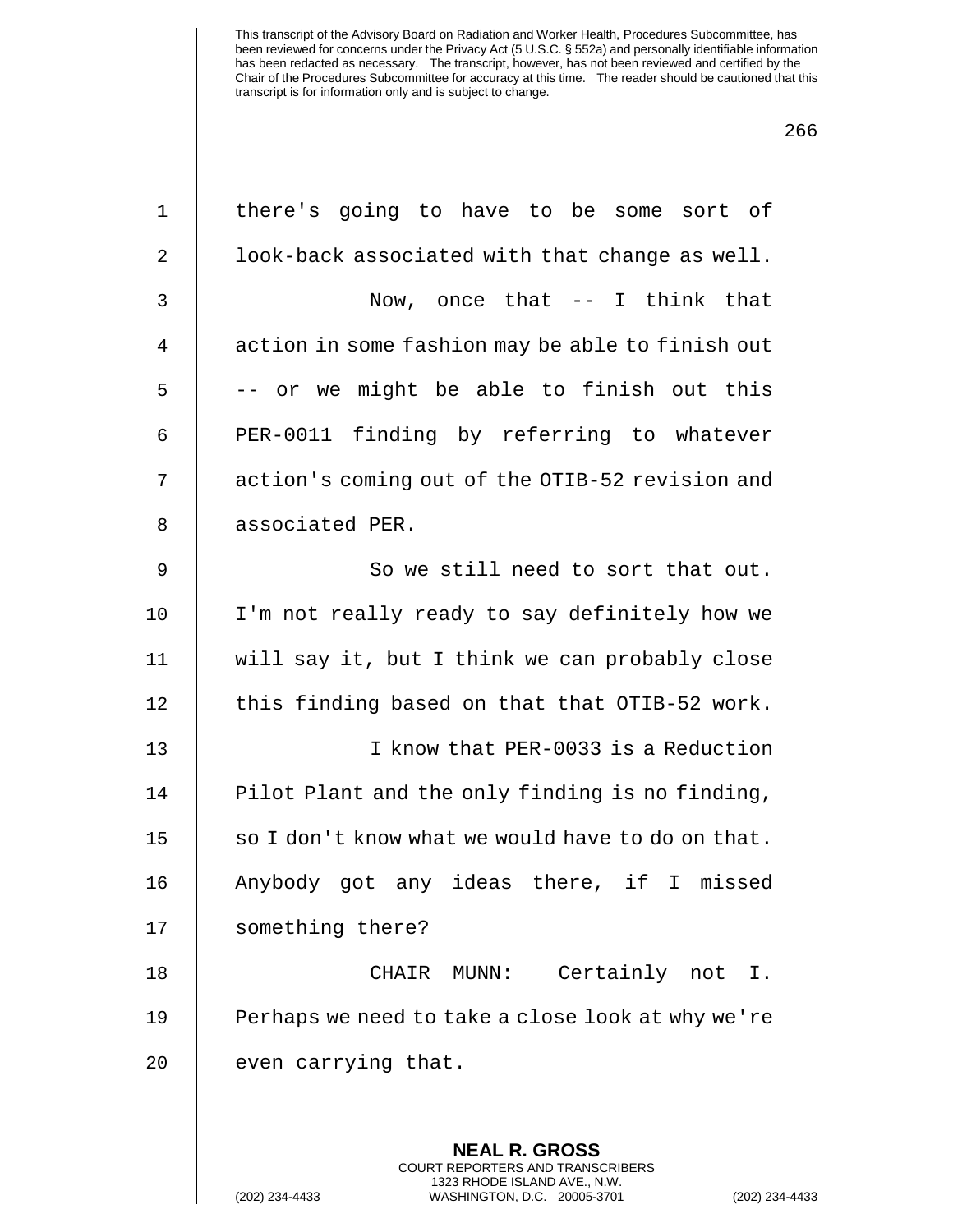| $\mathbf 1$ | DR. BUCHANAN: Yeah, this is Ron                                                                                                                                    |
|-------------|--------------------------------------------------------------------------------------------------------------------------------------------------------------------|
| 2           | Buchanan. We discussed that at the February                                                                                                                        |
| 3           | 13th, and I have a note that we had no findings                                                                                                                    |
| 4           | on the two cases we audited and that it was                                                                                                                        |
| 5           | closed at the meeting on 2/13-14.                                                                                                                                  |
| 6           | CHAIR MUNN: Do we say that in the                                                                                                                                  |
| 7           | BRS, or is that our only --                                                                                                                                        |
| 8           | MR. HINNEFELD: The BRS has no                                                                                                                                      |
| 9           | finding in it, so there were no findings.                                                                                                                          |
| 10          | CHAIR MUNN: If there were no                                                                                                                                       |
| 11          | findings then we don't need to continue                                                                                                                            |
| 12          | carrying it, if we've said that in the BRS.                                                                                                                        |
| 13          | MR. HINNEFELD: Yeah, it's in                                                                                                                                       |
| 14          | there.                                                                                                                                                             |
| 15          | CHAIR MUNN: Good. All right, I                                                                                                                                     |
| 16          | think Steve's checking on that for us just to                                                                                                                      |
| 17          | make sure. Thank you, Steve.                                                                                                                                       |
| 18          | MS. K. BEHLING: This is Kathy                                                                                                                                      |
| 19          | Behling. I can speak to PER-0018.                                                                                                                                  |
| 20          | CHAIR<br>Kathy, you're<br>MUNN :                                                                                                                                   |
|             |                                                                                                                                                                    |
|             | <b>NEAL R. GROSS</b><br><b>COURT REPORTERS AND TRANSCRIBERS</b><br>1323 RHODE ISLAND AVE., N.W.<br>(202) 234-4433<br>WASHINGTON, D.C. 20005-3701<br>(202) 234-4433 |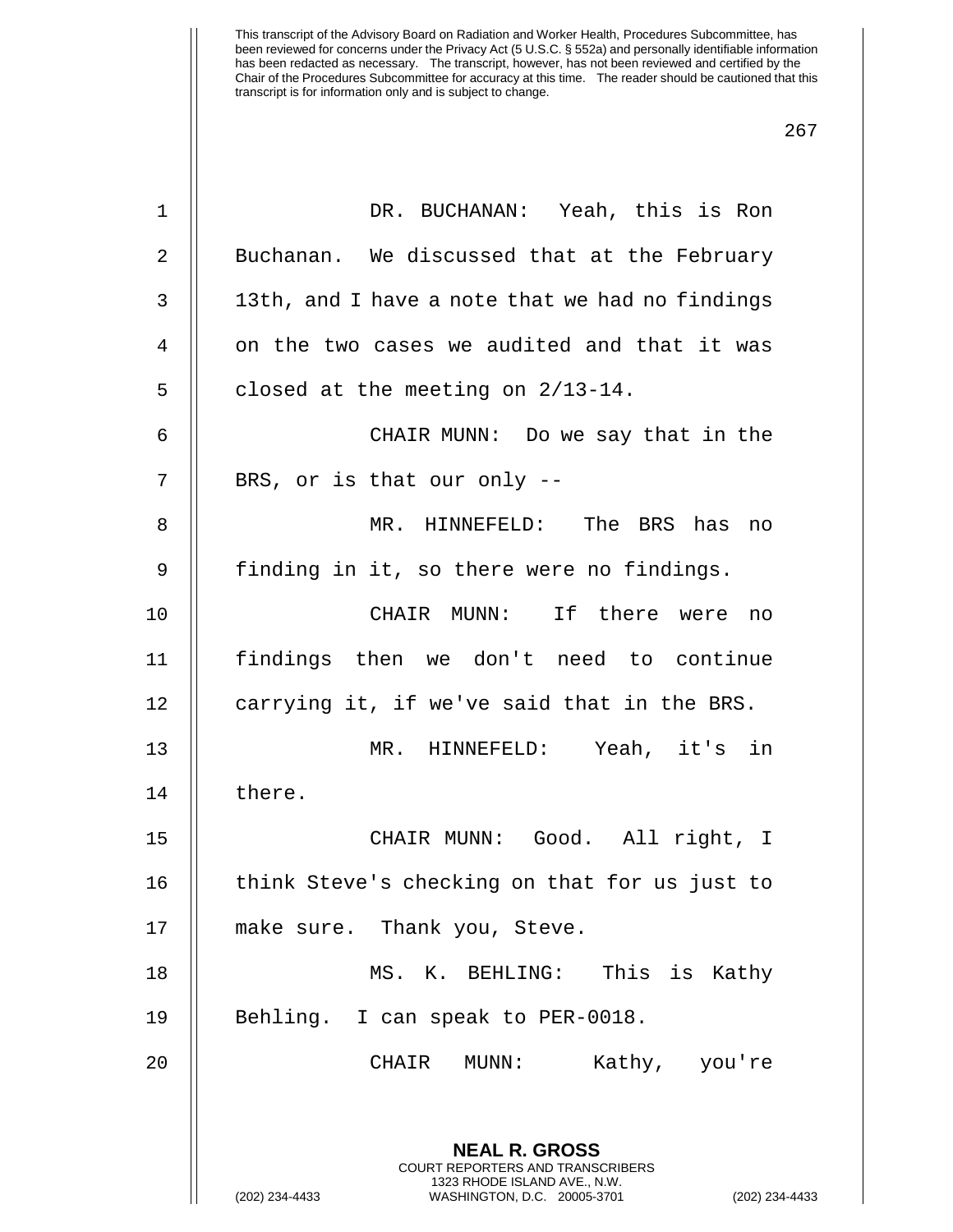| $\mathbf 1$    | breaking up badly.                                                                              |
|----------------|-------------------------------------------------------------------------------------------------|
| 2              | MR. HINNEFELD: Can't hear you.                                                                  |
| 3              | No, still can't hear you.                                                                       |
| $\overline{4}$ | CHAIR MUNN: Something happened to                                                               |
| 5              | your connection. You're really bad now.                                                         |
| 6              | MS. K. BEHLING: Okay. Hold on                                                                   |
| 7              | just a second.                                                                                  |
| 8              | MR. KATZ: It's a bad case of                                                                    |
| 9              | laryngitis.                                                                                     |
| 10             | MR. MARSCHKE: Wanda, am I looking                                                               |
| 11             | for 18?                                                                                         |
| 12             | CHAIR MUNN: I'm sorry about that.                                                               |
| 13             | No, PER-0033.                                                                                   |
| 14             | MR. MARSCHKE: 33.                                                                               |
| 15             | There it is.<br>CHAIR MUNN:<br>No                                                               |
| 16             | findings.                                                                                       |
| 17             | MR. MARSCHKE: Yeah, but it's open.                                                              |
| 18             | We should make it as closed, shouldn't we?                                                      |
| 19             | CHAIR MUNN: Yeah, we should. I                                                                  |
| 20             | don't think you even need to have a comment.<br>It                                              |
|                |                                                                                                 |
|                | <b>NEAL R. GROSS</b><br><b>COURT REPORTERS AND TRANSCRIBERS</b>                                 |
|                | 1323 RHODE ISLAND AVE., N.W.<br>(202) 234-4433<br>WASHINGTON, D.C. 20005-3701<br>(202) 234-4433 |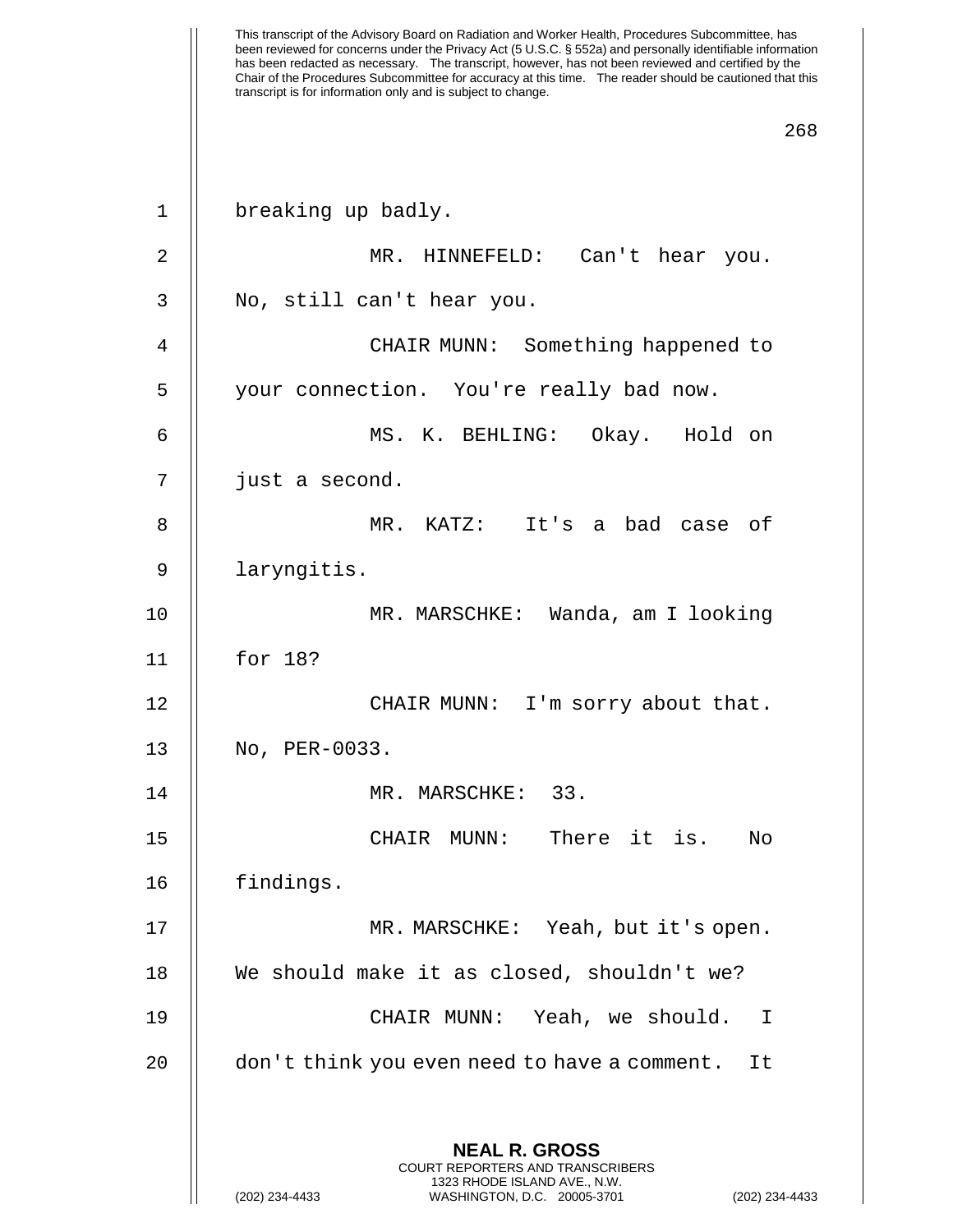| $\mathbf{1}$   | just needs to be closed.                                                                        |
|----------------|-------------------------------------------------------------------------------------------------|
| $\overline{2}$ | MR. KATZ: So what Kathy was saying                                                              |
| 3              | is that she could address PER-0018.                                                             |
| 4              | MS. K. BEHLING: Yes, can you hear                                                               |
| 5              | me?                                                                                             |
| 6              | MR. KATZ: No. You're still --                                                                   |
| 7              | MS. K. BEHLING: Hold on one                                                                     |
| 8              | second. Hold on one second.                                                                     |
| 9              | CHAIR MUNN: Now we're hearing you.                                                              |
| 10             | We're hearing you, Kathy. Suddenly you're                                                       |
| 11             | okay.                                                                                           |
| 12             | MS. K. BEHLING: Is that any                                                                     |
| 13             | better?                                                                                         |
| 14             | MR. KATZ: Yeah.                                                                                 |
| 15             | CHAIR MUNN: It is.                                                                              |
| 16             | MS. K. BEHLING: I think my phone                                                                |
| 17             | was telling on me here. PER-0018, we actually                                                   |
| 18             | finished our subtask for review on PER-0018,                                                    |
| 19             | and PER-0018 is the LANL Site Profile revision.                                                 |
| 20             | And that was sent out on May 30th of this year.                                                 |
|                |                                                                                                 |
|                | <b>NEAL R. GROSS</b><br><b>COURT REPORTERS AND TRANSCRIBERS</b>                                 |
|                | 1323 RHODE ISLAND AVE., N.W.<br>(202) 234-4433<br>WASHINGTON, D.C. 20005-3701<br>(202) 234-4433 |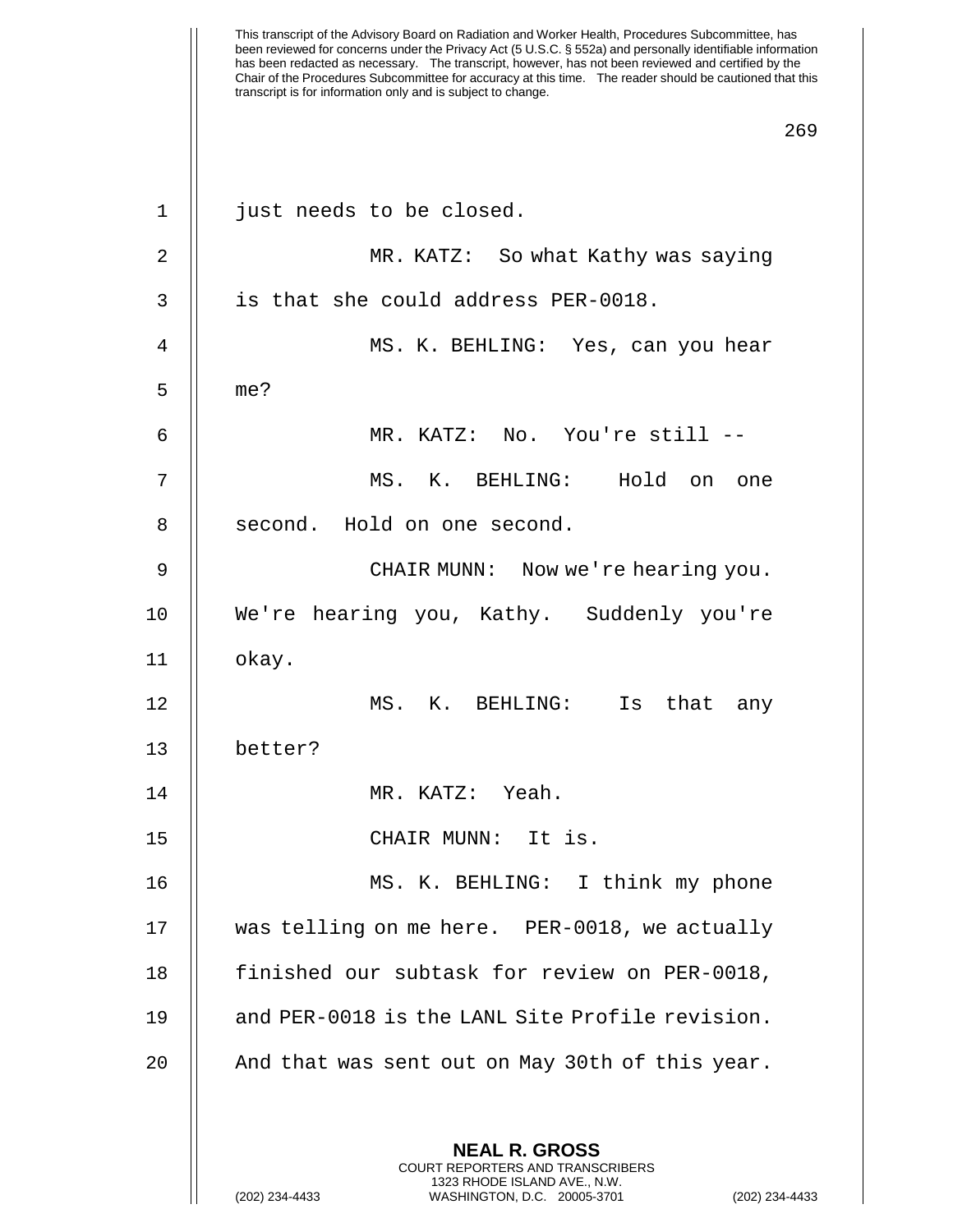| 1  | I can briefly go through that if you'd like.                                                                                                                       |
|----|--------------------------------------------------------------------------------------------------------------------------------------------------------------------|
| 2  | There were five cases that we reviewed and four                                                                                                                    |
| 3  | findings. Do you still want to do that today?                                                                                                                      |
| 4  | CHAIR MUNN: I don't think we need                                                                                                                                  |
| 5  | to review the findings. Do you know whether we                                                                                                                     |
| 6  | have them in the system?                                                                                                                                           |
| 7  | MS. K. BEHLING: We do not. I have                                                                                                                                  |
| 8  | not gotten them into the system yet but I can                                                                                                                      |
| 9  | certainly do that.                                                                                                                                                 |
| 10 | CHAIR MUNN: Okay. I think if we                                                                                                                                    |
| 11 | had that as our action item for next time then                                                                                                                     |
| 12 | we will pull it out of our status review and                                                                                                                       |
| 13 | bring it to the forefront.                                                                                                                                         |
| 14 | MS. K. BEHLING: Okay.                                                                                                                                              |
| 15 | CHAIR MUNN: Thanks, Kathy. I'd                                                                                                                                     |
| 16 | appreciate that.                                                                                                                                                   |
| 17 | MS. K. BEHLING: All right.                                                                                                                                         |
| 18 | CHAIR MUNN: We'll look forward to                                                                                                                                  |
| 19 | that when you have an opportunity to do it.                                                                                                                        |
| 20 | MS. K. BEHLING: Okay, I will do                                                                                                                                    |
|    | <b>NEAL R. GROSS</b><br><b>COURT REPORTERS AND TRANSCRIBERS</b><br>1323 RHODE ISLAND AVE., N.W.<br>(202) 234-4433<br>WASHINGTON, D.C. 20005-3701<br>(202) 234-4433 |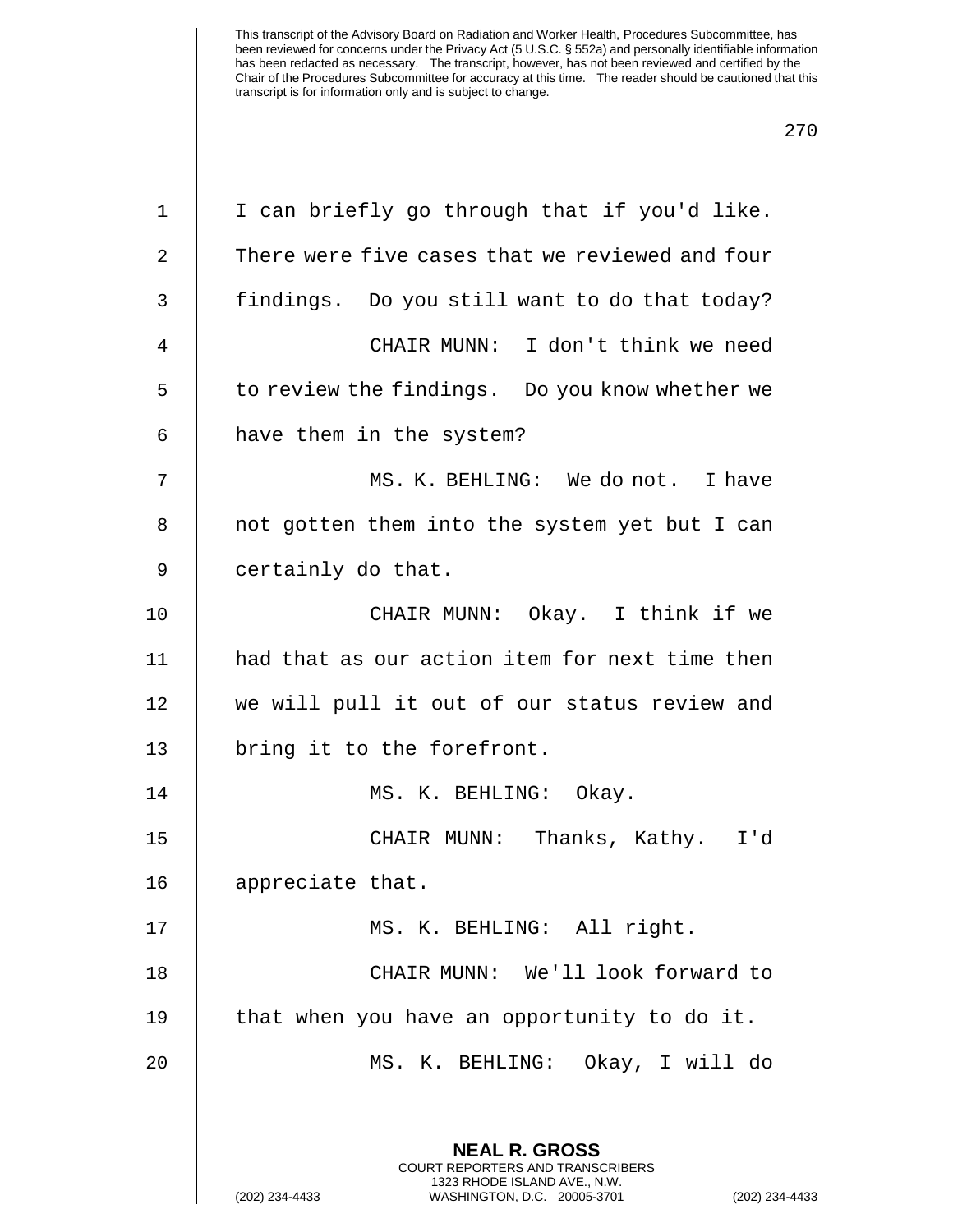| $\mathbf{1}$ | that shortly after this meeting.                         |
|--------------|----------------------------------------------------------|
| 2            | CHAIR MUNN:<br>Thank<br>No<br>you.                       |
| $\mathbf{3}$ | further questions here with regard to status on          |
| 4            | the outstanding items that we have listed.               |
| 5            | Does anyone have any question or do you have any         |
| 6            | additional items that need to be added to our            |
| 7            | status list?                                             |
| 8            | If not, then we'll move on to the                        |
| 9            | next item, which is simply to comment for those          |
| 10           | who have any concern about it and who might not          |
| 11           | have followed what transpired recently.                  |
| 12           | The PPG status will be going to the                      |
| 13           | hands of that Work Group, which has now been             |
| 14           | established, and we will stop carrying this              |
| 15           | item as a concern for us until we hear back from         |
| 16           | the Work Group.                                          |
| 17           | Our next meeting needs to be                             |
| 18           | defined. My suggestion would be two months               |
| 19           | from today, a little bit before today.<br>Мy             |
| 20           | suggestion would be Wednesday, October the 22nd          |
|              |                                                          |
|              | <b>NEAL R. GROSS</b><br>COURT REPORTERS AND TRANSCRIBERS |

1323 RHODE ISLAND AVE., N.W.

 $\prod$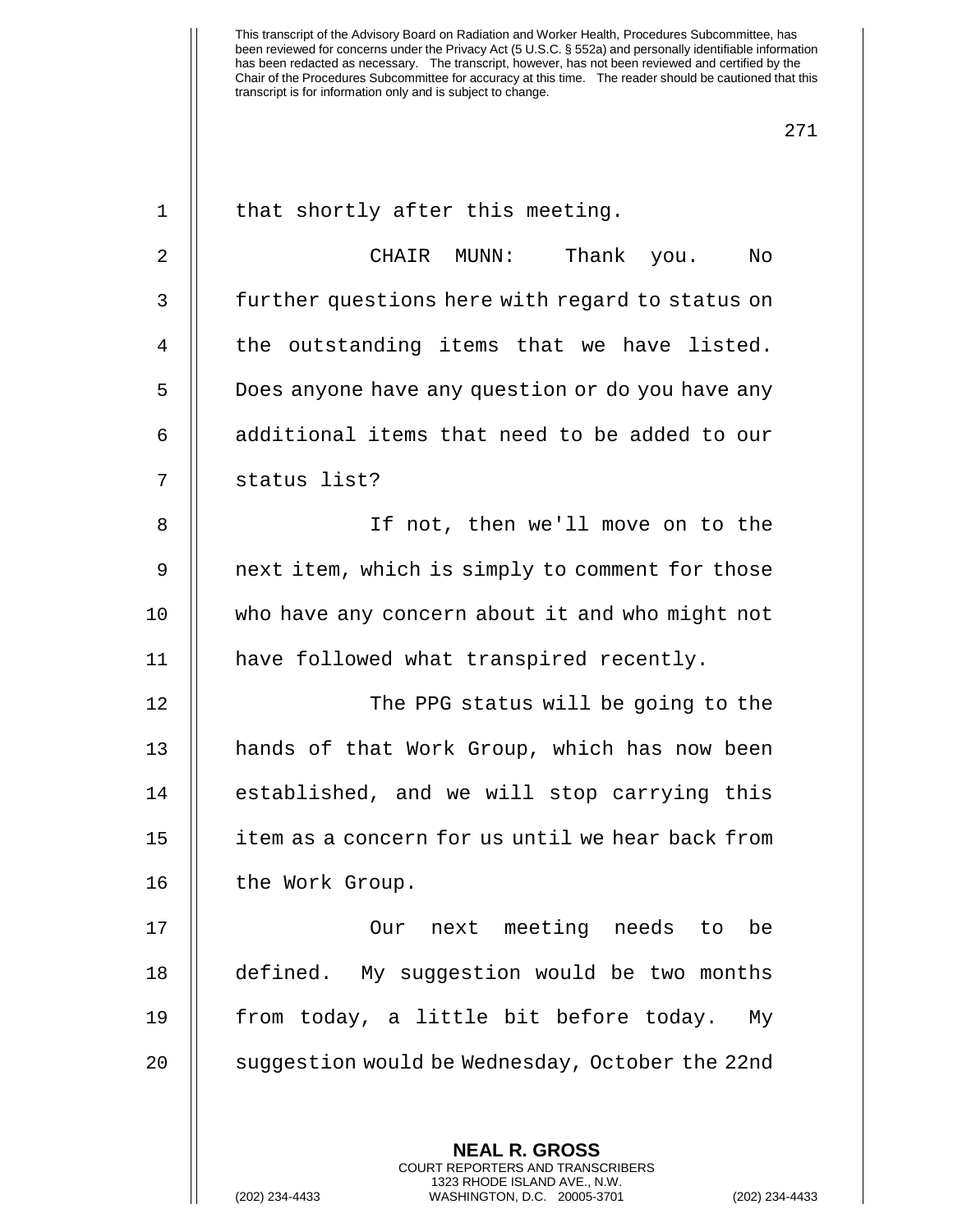| $\mathbf 1$ | or Thursday, October the 23rd.                                                                 |
|-------------|------------------------------------------------------------------------------------------------|
| 2           | MR. KATZ: Those are out of the                                                                 |
| 3           | question for me and probably Stu too.                                                          |
| 4           | CHAIR MUNN: Okay.                                                                              |
| 5           | MEMBER BEACH: That's out of the                                                                |
| 6           | question. Anything after the 20th for me won't                                                 |
| 7           | work.                                                                                          |
| 8           | CHAIR MUNN: Then can we say either                                                             |
| 9           | the 15th or the 16th?                                                                          |
| 10          | MR. KATZ: I'm just wondering, it's                                                             |
| 11          | awfully soon, considering that work needs to be                                                |
| 12          | done before it's a worthwhile meeting. I think                                                 |
| 13          | we might as well then -- and I know that Josie's                                               |
| 14          | going to be off until, when do you get back,                                                   |
| 15          | Josie?                                                                                         |
| 16          | MEMBER BEACH: November 20th.                                                                   |
| 17          | CHAIR MUNN: That would put us into                                                             |
| 18          | Thanksgiving. I would suggest not postponing                                                   |
| 19          | it another month.                                                                              |
| 20          | MR. KATZ: Well, I don't think we                                                               |
|             |                                                                                                |
|             | <b>NEAL R. GROSS</b><br>COURT REPORTERS AND TRANSCRIBERS                                       |
|             | 1323 RHODE ISLAND AVE., N.W.<br>(202) 234-4433<br>WASHINGTON, D.C. 20005-3701<br>$(202)$ 234-4 |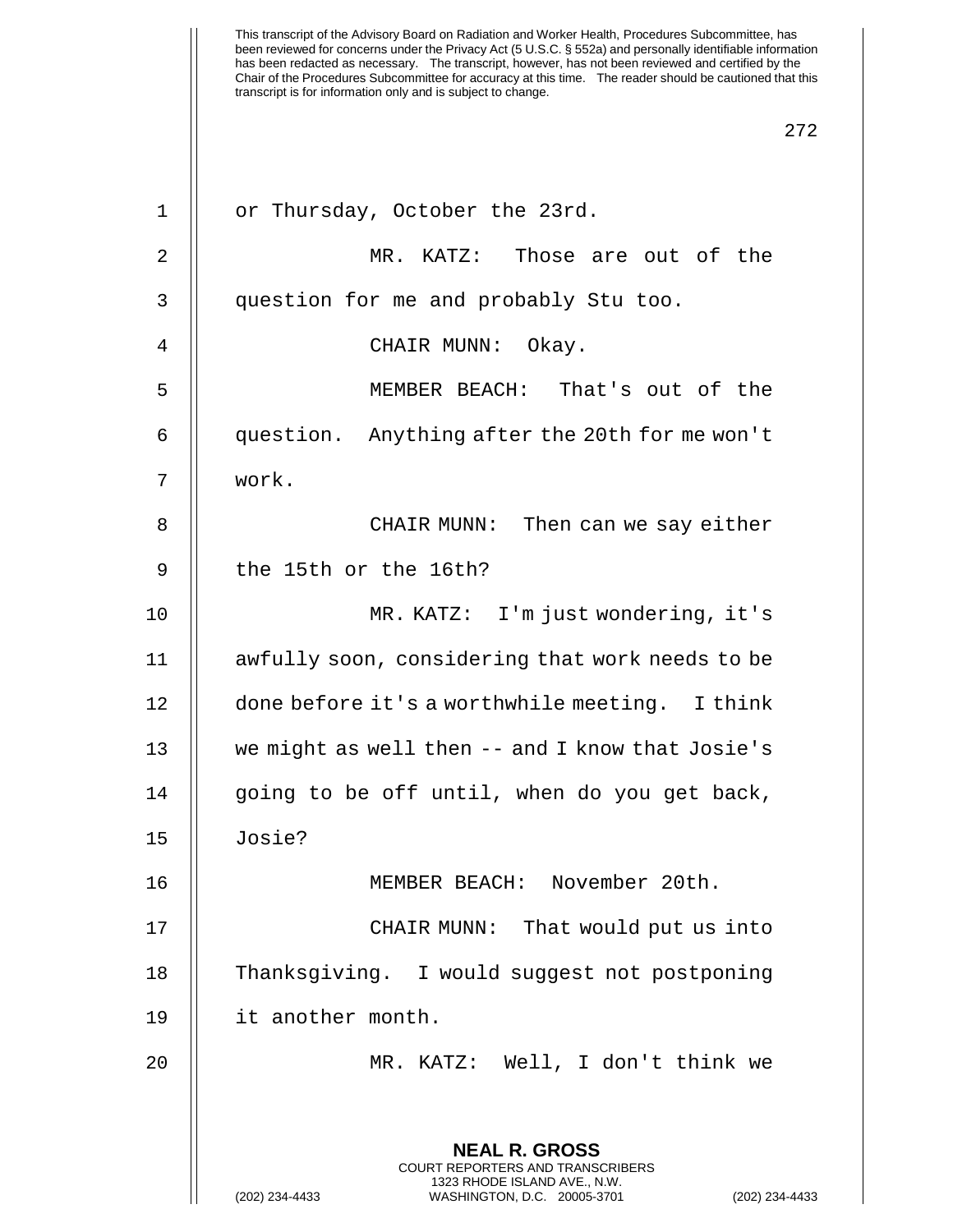| 1  | have much work to do if we give it six weeks or                                                 |
|----|-------------------------------------------------------------------------------------------------|
| 2  | whatever. I mean, there will be hardly                                                          |
| 3  | anything to address.                                                                            |
| 4  | CHAIR MUNN: Well, Ted, I might                                                                  |
| 5  | take a little issue with that. We have all of                                                   |
| 6  | the things that we looked at early this morning                                                 |
| 7  | we'll take care of that next time, we know what                                                 |
| 8  | we're doing, we just haven't done it yet.                                                       |
| 9  | MR. KATZ: But the next time, I                                                                  |
| 10 | mean, we'll take care of it means they have to                                                  |
| 11 | do work to be ready. The next time, I mean, we                                                  |
| 12 | haven't been meeting --                                                                         |
| 13 | CHAIR MUNN: All right.                                                                          |
| 14 | MR. KATZ: -- every two months --                                                                |
| 15 | CHAIR MUNN: When would we suggest?                                                              |
| 16 | KATZ: So, well, I would<br>MR.                                                                  |
| 17 | suggest we do this later in November, then.                                                     |
| 18 | Stu can see --                                                                                  |
| 19 | (Simultaneous speaking.)                                                                        |
| 20 | MR. KATZ: $-$ and if there's plenty                                                             |
|    |                                                                                                 |
|    | <b>NEAL R. GROSS</b><br><b>COURT REPORTERS AND TRANSCRIBERS</b><br>1323 RHODE ISLAND AVE., N.W. |
|    | (202) 234-4433<br>WASHINGTON, D.C. 20005-3701<br>(202) 234-4433                                 |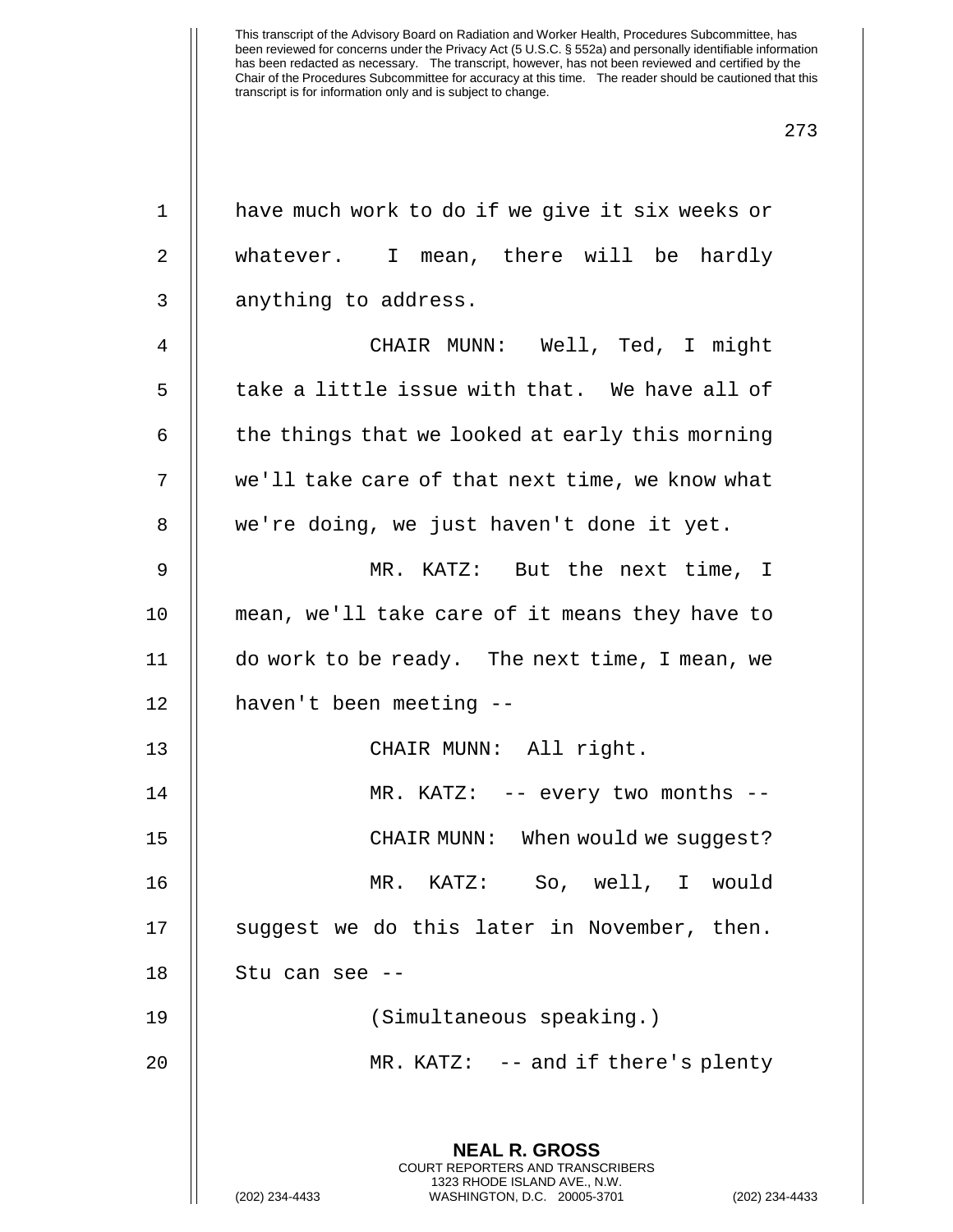| $\mathbf 1$ | of work to have a meeting, that's fine. I'm not                                                                                                           |
|-------------|-----------------------------------------------------------------------------------------------------------------------------------------------------------|
| 2           | seeing where all that work is.                                                                                                                            |
| 3           | MR. HINNEFELD: Well, it's a little                                                                                                                        |
| 4           | hard to judge how much will be accomplished. I                                                                                                            |
| 5           | think there are probably some things we can                                                                                                               |
| 6           | enter but I don't know how much. I mean, we                                                                                                               |
| 7           | always have the option for having a shorter                                                                                                               |
| 8           | meeting. Since we're not traveling, you know,                                                                                                             |
| $\mathsf 9$ | there's no imperative to have a full-day                                                                                                                  |
| 10          | meeting or a six-hour meeting.                                                                                                                            |
| 11          | We will accomplish what we -- you                                                                                                                         |
| 12          | know, we will work to accomplish it, like we                                                                                                              |
| 13          | always do, to align, you know, fitting it in                                                                                                              |
| 14          | with the other work we do on the program. So                                                                                                              |
| 15          | we'll try to get -- but it's hard to judge today                                                                                                          |
| 16          | how much exactly we'll have in there.                                                                                                                     |
| 17          | CHAIR MUNN: Well, someone suggest                                                                                                                         |
| 18          | a target date to me after the 20th, after the                                                                                                             |
| 19          | week of the 20th, if Josie is not --                                                                                                                      |
| 20          | MEMBER BEACH: Actually, Wanda,                                                                                                                            |
|             |                                                                                                                                                           |
|             | <b>NEAL R. GROSS</b><br>COURT REPORTERS AND TRANSCRIBERS<br>1323 RHODE ISLAND AVE., N.W.<br>(202) 234-4433<br>WASHINGTON, D.C. 20005-3701<br>$(202)$ 234- |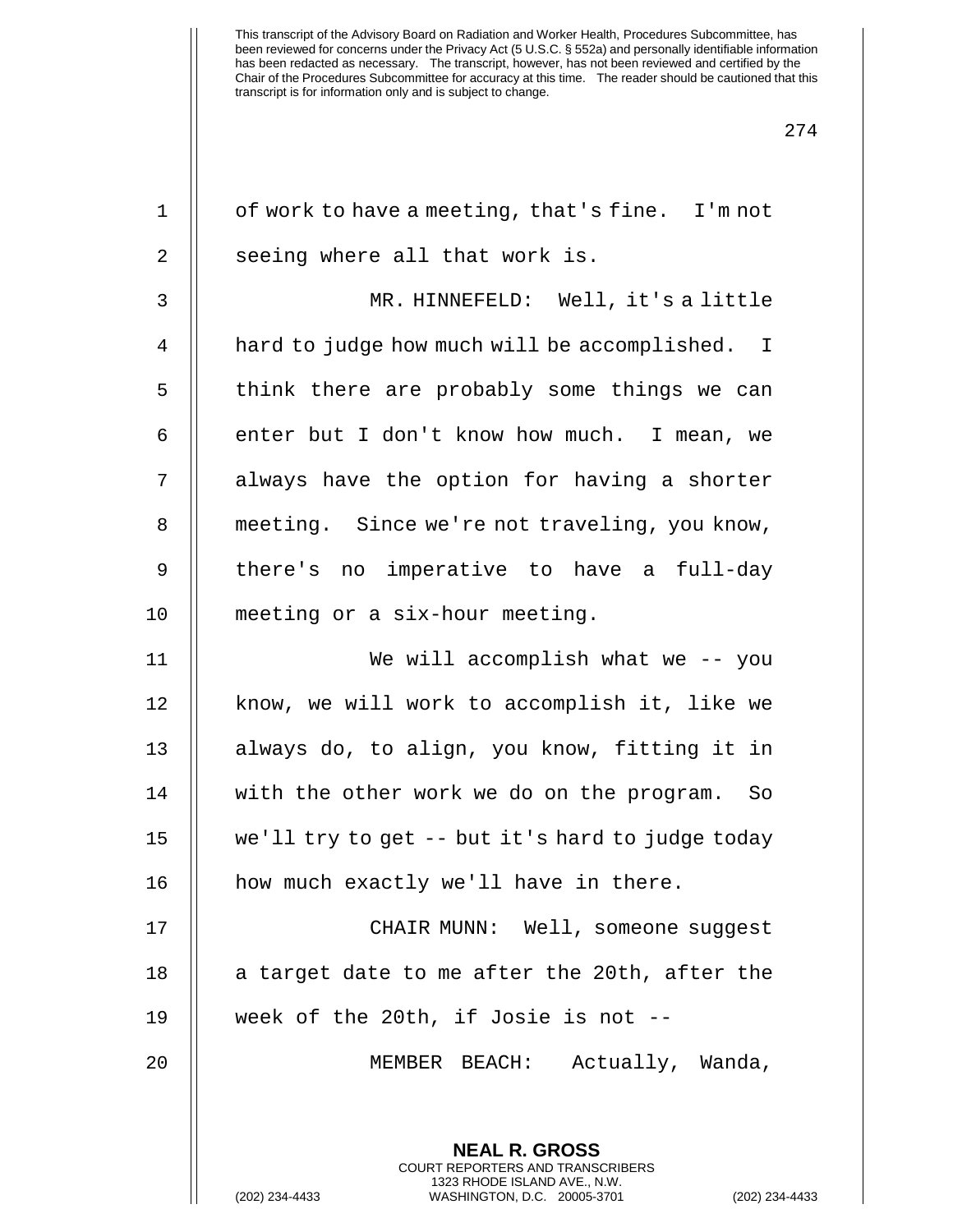| $\mathbf 1$ | this is $-$                                                                                                                                                 |
|-------------|-------------------------------------------------------------------------------------------------------------------------------------------------------------|
| 2           | CHAIR MUNN: -- to find out where                                                                                                                            |
| 3           | she lives again.                                                                                                                                            |
| 4           | MEMBER BEACH: Wanda, this is                                                                                                                                |
| 5           | Josie. I'm actually available the 18th and                                                                                                                  |
| 6           | 19th of November, if that works.                                                                                                                            |
| 7           | CHAIR MUNN: I'm waiting for a                                                                                                                               |
| 8           | suggestion from others.                                                                                                                                     |
| 9           | MR. HINNEFELD: Well, not that it                                                                                                                            |
| 10          | matters very much but those dates work for me.                                                                                                              |
| 11          | DR. NETON: The 19th does not work                                                                                                                           |
| 12          | for me.                                                                                                                                                     |
| 13          | MEMBER BEACH: How's the 18th?                                                                                                                               |
| 14          | DR. NETON: Yes, the 18th works.                                                                                                                             |
| 15          | CHAIR MUNN: 11:00 a.m. Eastern                                                                                                                              |
| 16          | Time, October the 18th.                                                                                                                                     |
| 17          | DR. NETON: Wait, in October or                                                                                                                              |
| 18          | November?                                                                                                                                                   |
| 19          | CHAIR MUNN: November the 18th.                                                                                                                              |
| 20          | MR. KATZ: November the 18th is                                                                                                                              |
|             | <b>NEAL R. GROSS</b><br>COURT REPORTERS AND TRANSCRIBERS<br>1323 RHODE ISLAND AVE., N.W.<br>(202) 234-4433<br>WASHINGTON, D.C. 20005-3701<br>(202) 234-4433 |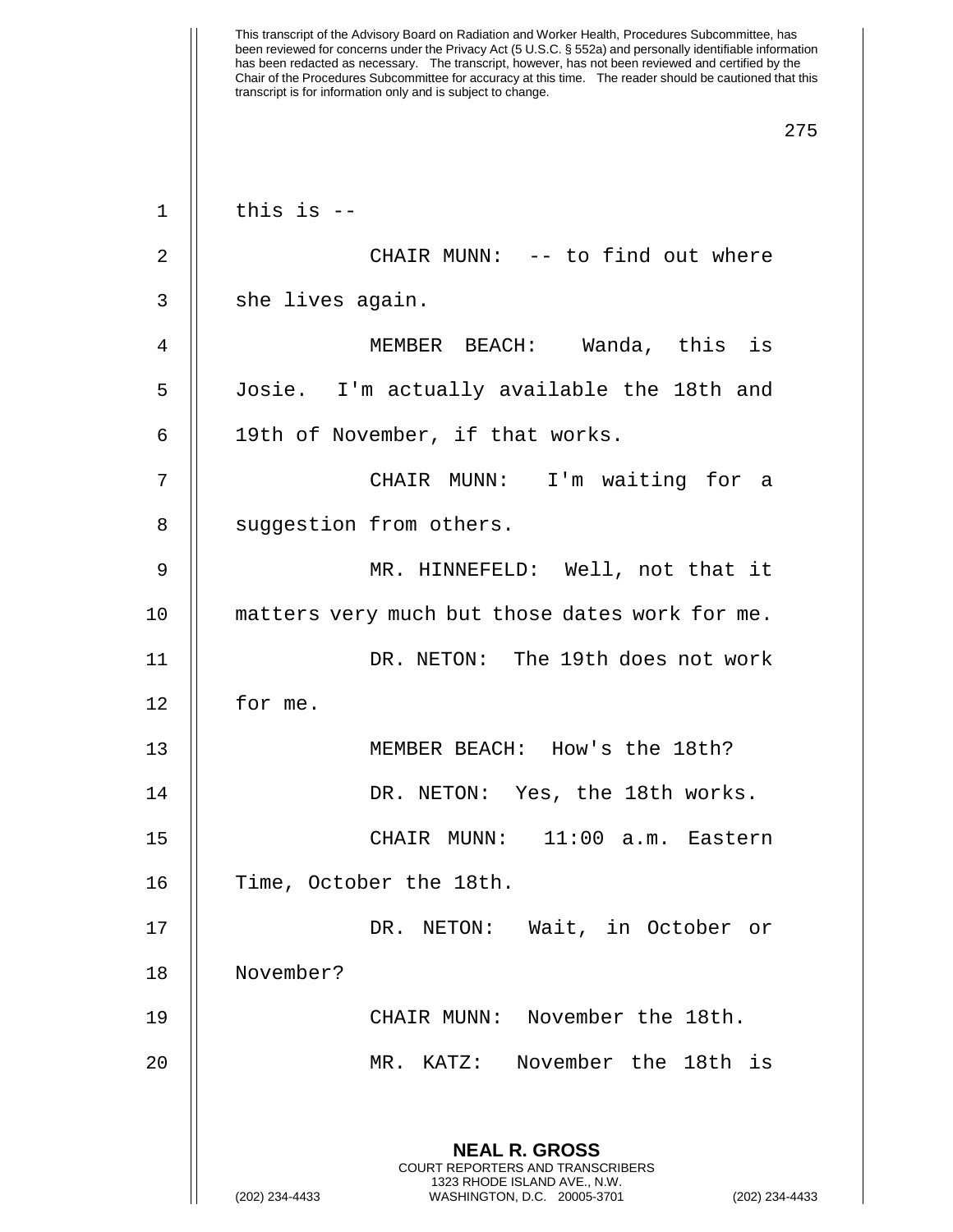| $\mathbf 1$ | good here. Paul, is that good for you? Do we                                                    |
|-------------|-------------------------------------------------------------------------------------------------|
| 2           | still have Paul on the line?                                                                    |
| 3           | MEMBER ZIEMER: Yes, I was on mute.                                                              |
| 4           | Is that October 18th?                                                                           |
| 5           | CHAIR MUNN: No, November 18th.                                                                  |
| 6           | MEMBER ZIEMER: Or November                                                                      |
| 7           | rather. Hang on here. November 18th, yes,                                                       |
| 8           | that's okay.                                                                                    |
| 9           | CHAIR MUNN: Anyone have any                                                                     |
| 10          | problem with November 18th?                                                                     |
| 11          | MR. KATZ: I'll send a note to Dick.                                                             |
| 12          | But we'll do that in any event because it seems                                                 |
| 13          | like his availability -- when he's available,                                                   |
| 14          | it can fall away pretty quickly.                                                                |
| 15          | MEMBER ZIEMER: Was that November                                                                |
| 16          | 18th?                                                                                           |
| 17          | November 18th.<br>CHAIR MUNN:                                                                   |
| 18          | Tuesday, November 18th.                                                                         |
| 19          | MEMBER ZIEMER: Yes, that's fine                                                                 |
| 20          | for me.                                                                                         |
|             |                                                                                                 |
|             | <b>NEAL R. GROSS</b><br><b>COURT REPORTERS AND TRANSCRIBERS</b>                                 |
|             | 1323 RHODE ISLAND AVE., N.W.<br>(202) 234-4433<br>WASHINGTON, D.C. 20005-3701<br>(202) 234-4433 |
|             |                                                                                                 |